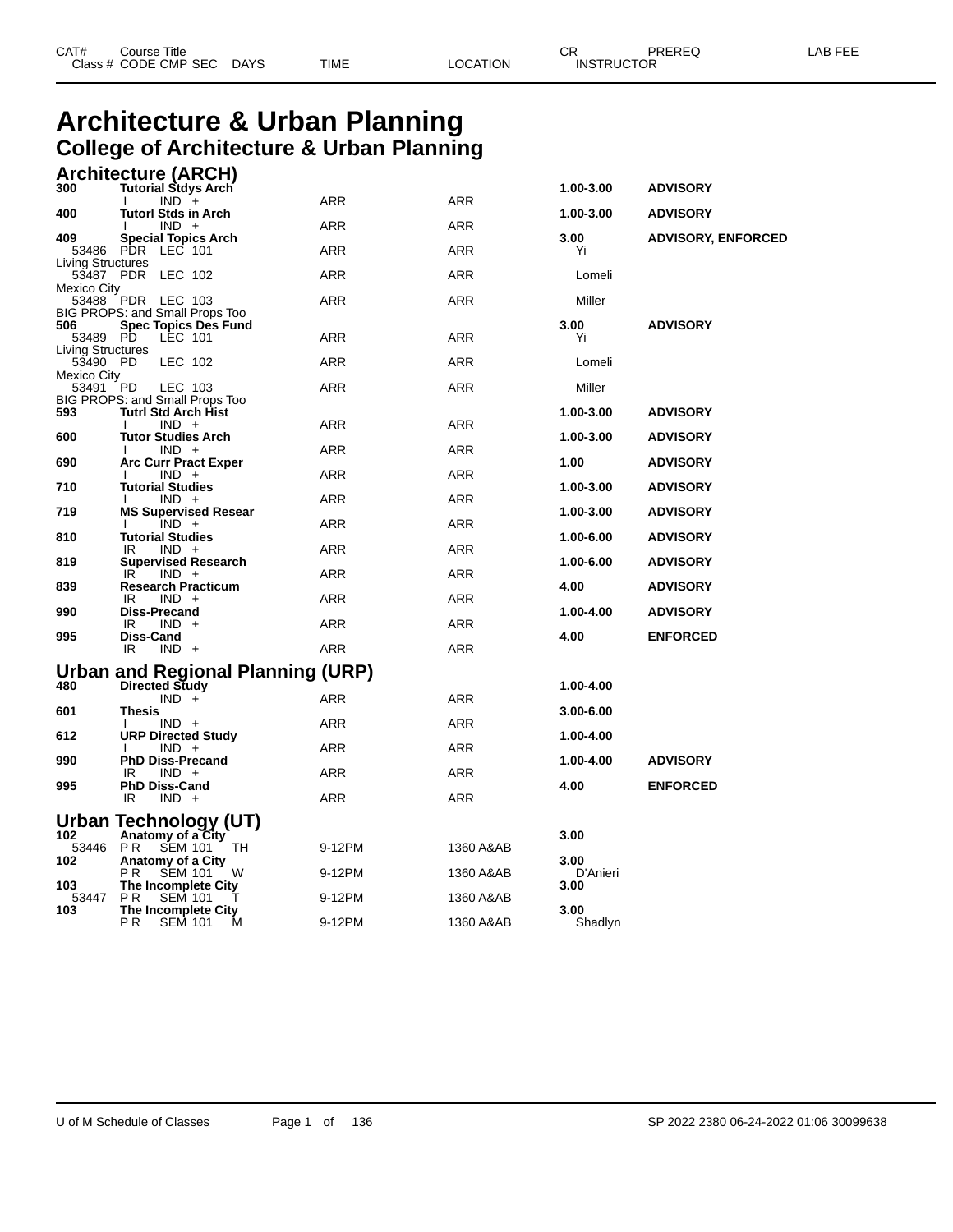# **Dental Hygiene Dental Hygiene-Dentistry**

|         | Dental Hygiene (DENTHYG)<br>313 Clinical Dent Hyg |            |            |           |
|---------|---------------------------------------------------|------------|------------|-----------|
|         |                                                   |            |            | 5.00      |
| 50053   | LAB 101<br>- P                                    | <b>ARR</b> | <b>ARR</b> |           |
| 444     | <b>Comm Prac: Hd Start</b>                        |            |            | 1.00      |
| 50054   | <b>REC 101</b><br>- S                             | <b>ARR</b> | <b>ARR</b> | Schmerl   |
| 50055 P | <b>SEM 102</b>                                    | <b>ARR</b> | <b>ARR</b> |           |
| 445     | Research II                                       |            |            | 2.00-4.00 |
| 50056   | LEC 101<br>- P                                    | <b>ARR</b> | <b>ARR</b> |           |
| 450     | <b>Service Learning</b>                           |            |            | 2.00      |
| 50057   | <b>SEM 101</b><br>P                               | <b>ARR</b> | <b>ARR</b> | Schmerl   |
|         |                                                   |            |            |           |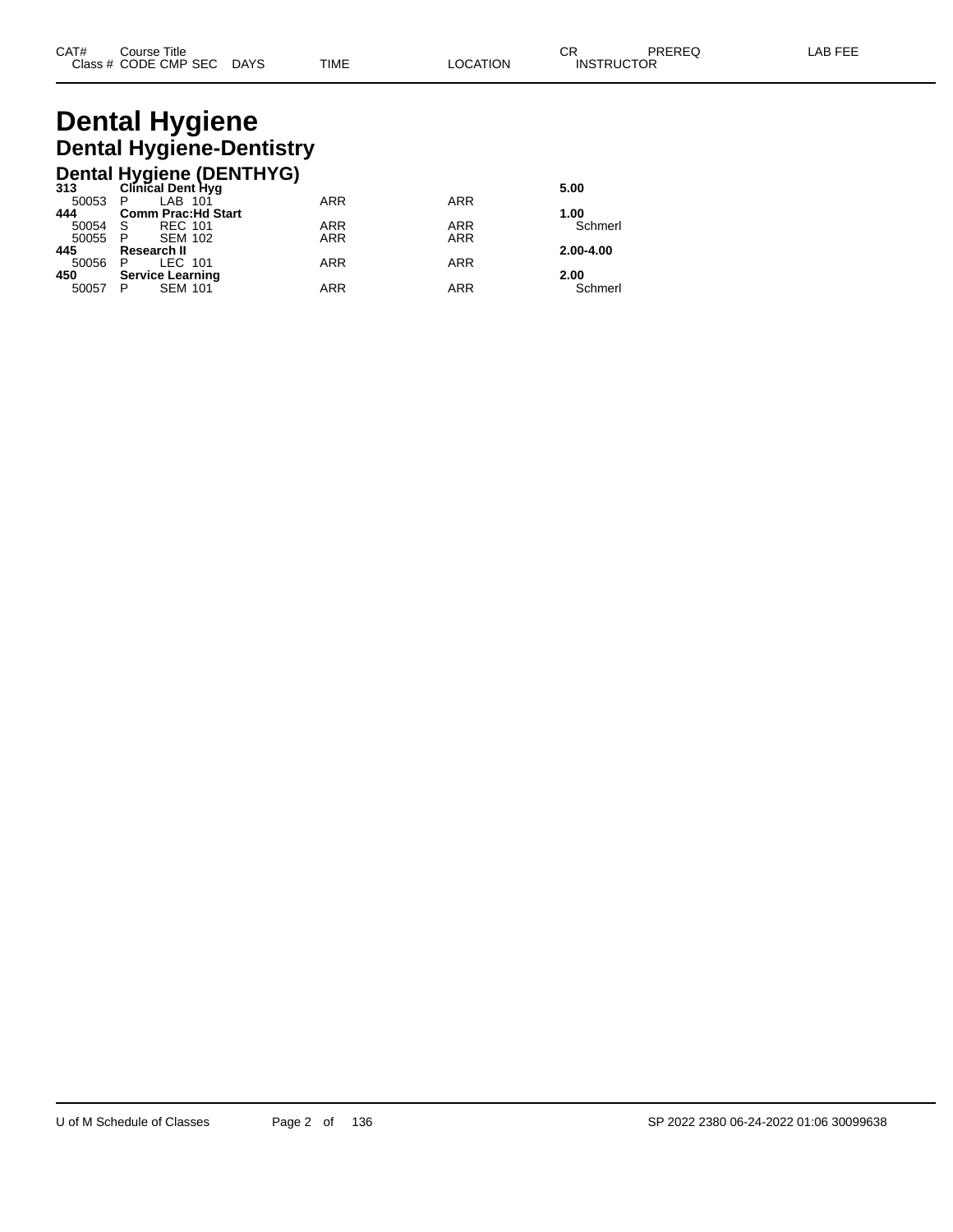| CAT#             | Course Title<br>Class # CODE CMP SEC<br>DAYS                       | TIME          | <b>LOCATION</b> | CR.<br><b>INSTRUCTOR</b> | PREREQ          | LAB FEE |  |
|------------------|--------------------------------------------------------------------|---------------|-----------------|--------------------------|-----------------|---------|--|
|                  | <b>Dentistry</b>                                                   |               |                 |                          |                 |         |  |
|                  | <b>School Of Dentistry</b>                                         |               |                 |                          |                 |         |  |
| 520              | Dentistry (DENT)<br><b>Clinical Found I</b>                        |               |                 | 1.00                     | <b>ENFORCED</b> | 435.00  |  |
| 51490 PR<br>545  | LEC 102<br><b>Head &amp; Neck Anatomy</b>                          | ARR           | ARR             | McLean<br>2.50           | <b>ENFORCED</b> |         |  |
| 51208<br>51236   | P R<br><b>SEM 101</b><br>МW<br>P R<br><b>SEM 102</b>               | 8-12PM<br>ARR | ARR<br>ARR      | Cortright                |                 |         |  |
| 631<br>51489     | <b>Clinical Foundations II</b><br>P R<br>LAB 101                   | ARR           | ARR             | 5.00                     | <b>ENFORCED</b> | 236.00  |  |
| 650<br>53668     | Perio Therapy II<br>PR.<br>LEC 002                                 | ARR           | ARR             | $0.50 - 1.00$            | <b>ENFORCED</b> |         |  |
| 820R<br>52826 PR | <b>Comprehensive Care Clinic</b><br><b>CLN 101</b>                 | ARR           | ARR             | 0.00-10.00<br>Heys       | <b>ENFORCED</b> |         |  |
|                  | <b>Endodontics (ENDODONT)</b>                                      |               |                 |                          |                 |         |  |
| 652<br>50058     | <b>Clin Endodontics</b><br>P<br>LAB 101                            | ARR           | ARR             | 1.00-4.00<br>McDonald    |                 |         |  |
| 655              | <b>Endo Research</b><br>$IND +$                                    | ARR           | ARR             | 1.00-3.00                |                 |         |  |
| 659<br>50059     | <b>Current Lit Review</b><br>P<br>SEM 101<br>M                     | 8-10AM        | G580 DENT       | 1.00-2.00<br>McDonald    |                 |         |  |
| 660              | This class meets in room G536.<br>Case Pres & Treat                |               |                 | 1.00-4.00                |                 |         |  |
| 50060 P          | SEM 101<br>F<br>This class meets in G536.                          | $1-3PM$       | G580 DENT       | McDonald                 |                 |         |  |
| 550              | <b>Hospital Dentistry (HOSPDENT)</b><br><b>Hospital Dentistry</b>  |               |                 | 1.00                     |                 |         |  |
| 50061 P          | LEC 101                                                            | ARR           | ARR             |                          |                 |         |  |
| 676              | <b>Oral Biology (ORALBIOL)</b><br><b>Clin Dental Pharm</b>         |               |                 | 1.00                     |                 |         |  |
| 50062<br>678     | P<br><b>SEM 101</b><br>Stat Meth Oral Biol                         | ARR           | ARR             | 1.00-3.00                | <b>ADVISORY</b> |         |  |
| 50063<br>680     | P<br><b>SEM 101</b><br><b>Bact Perio Disease</b>                   | ARR           | ARR             | 2.00                     | <b>ADVISORY</b> |         |  |
| 50064<br>773     | P<br><b>SEM 101</b><br><b>Directed Research</b>                    | ARR           | ARR             | 1.00-4.00                |                 |         |  |
| 50065<br>776     | P<br>SEM 101<br>Mamm Tissu&Org Cult                                | ARR           | ARR             | 1.00-2.00                |                 |         |  |
| 50066<br>855     | <b>SEM 101</b><br>P<br><b>Conscious Sedation</b>                   | ARR           | ARR             | 1.00                     |                 |         |  |
| 50067<br>856     | <b>SEM 101</b><br>P<br><b>Clin Consc Sedation</b>                  | ARR           | ARR             | 1.00                     | <b>ADVISORY</b> |         |  |
| 50068<br>858     | Р<br>LAB 101<br>Immunologic Topics                                 | ARR           | ARR             | 1.00-2.00                | <b>ADVISORY</b> |         |  |
| 50069<br>859     | P<br>SEM 101<br>Seminar in Oral Bio                                | ARR           | ARR             | 1.00                     |                 |         |  |
| 50070<br>990     | P.<br><b>SEM 101</b><br>Diss-Precand                               | ARR           | ARR             | 1.00-4.00                | <b>ADVISORY</b> |         |  |
| 995              | $IND +$<br>Diss-Cand                                               | <b>ARR</b>    | <b>ARR</b>      | 4.00                     | <b>ENFORCED</b> |         |  |
|                  | $IND +$<br>IR.                                                     | ARR           | ARR             |                          |                 |         |  |
| 812              | <b>Oral Health Sciences (ORALHEAL)</b><br><b>Sci Lab Rotations</b> |               |                 | 3.00                     |                 |         |  |
| 851              | $IND +$<br><b>Special Topics Sem</b>                               | ARR           | ARR             | 1.00-3.00                | <b>ADVISORY</b> |         |  |
| 990              | $IND +$<br>Dissertatn-Precand                                      | ARR           | ARR             | 1.00-4.00                | <b>ADVISORY</b> |         |  |
| 995              | $IND +$<br><b>Dissertation-Cand</b>                                | ARR           | <b>ARR</b>      | 4.00                     | <b>ENFORCED</b> |         |  |
|                  | IR<br>$IND +$<br><b>Oral Pathology (ORALPATH)</b>                  | <b>ARR</b>    | ARR             |                          |                 |         |  |
| 696              | Thesis Investigatn<br>$IND +$                                      | ARR           | ARR             | 1.00-3.00                |                 |         |  |
|                  | <b>Orthodontics (ORTHO)</b>                                        |               |                 |                          |                 |         |  |
| 760<br>52605     | <b>Clinical Orthodon</b><br>LAB 101<br>P                           | ARR           | ARR             | 1.00-5.00<br>Kim-Berman  |                 |         |  |
| 766              | <b>Research-Thesis</b><br>$IND +$                                  | ARR           | ARR             | 1.00-4.00                |                 |         |  |
| 775<br>52558     | <b>Clin Ped Ortho</b><br>P<br>LAB 101                              | <b>ARR</b>    | ARR             | 1.00-3.00<br>Pinzon      |                 |         |  |
|                  |                                                                    |               |                 |                          |                 |         |  |

U of M Schedule of Classes Page 3 of 136 SP 2022 2380 06-24-2022 01:06 30099638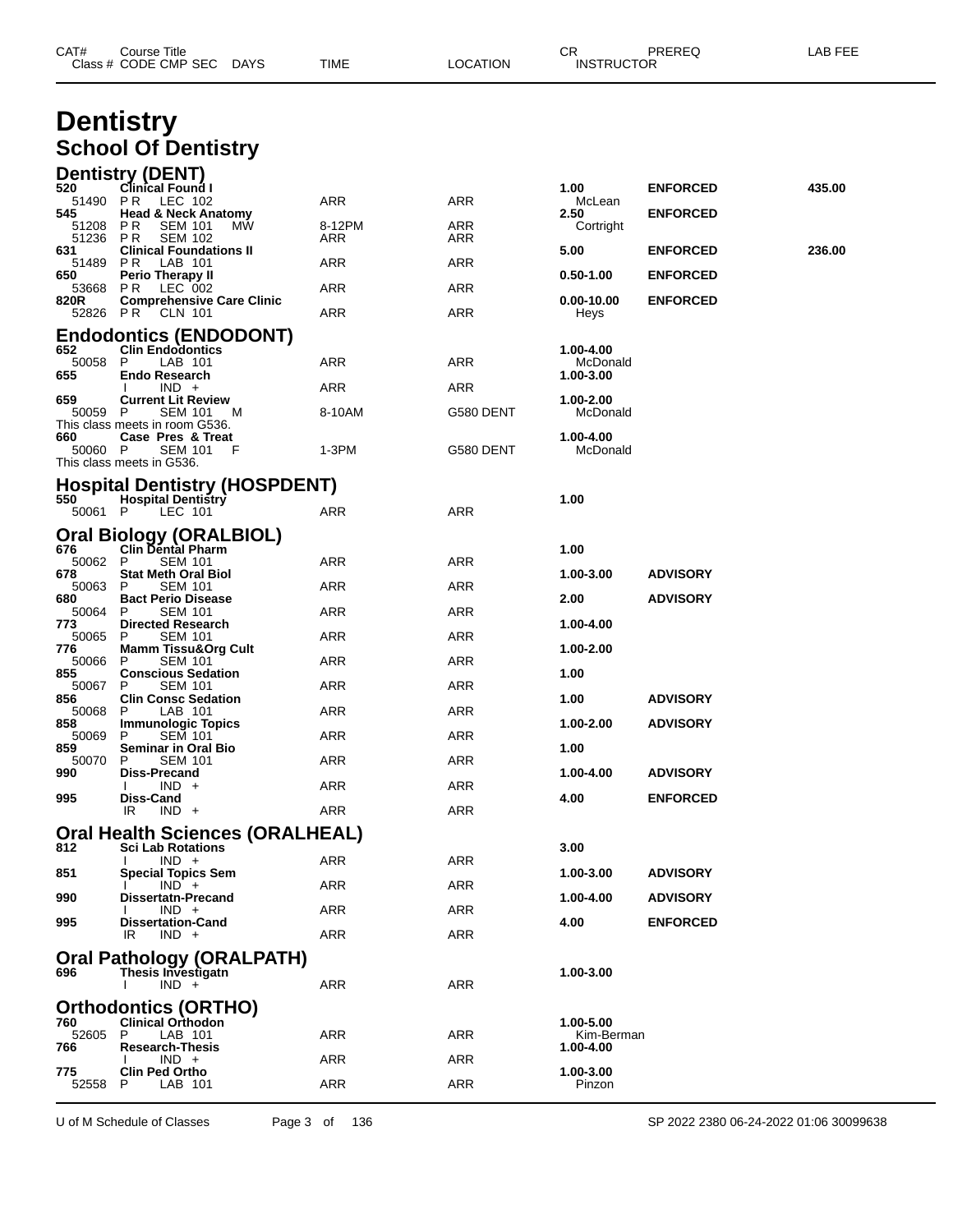| CAT#           | Course Title<br>Class # CODE CMP SEC<br>DAYS                     | TIME       | LOCATION          | CR.<br>PREREQ<br><b>INSTRUCTOR</b>       | LAB FEE |
|----------------|------------------------------------------------------------------|------------|-------------------|------------------------------------------|---------|
| 778<br>52559   | Mg Chl Craniofac<br>LEC 101<br>P.                                | ARR        | ARR               | 1.00-2.00<br>Yatabe Ioshida              |         |
| 781<br>52606   | <b>Treatment in Prog</b><br>P<br>LEC 101<br>ТH                   | 8-9AM      | G580 DENT         | 1.00                                     |         |
| 781            | <b>Treatment in Prog</b><br>TH<br>LEC 101<br>Р                   | 8-9AM      | 1033 DENT         | 1.00<br>Kim-Berman                       |         |
| 798            | <b>Special Projects</b>                                          | ARR        | ARR               | 1.00-2.00                                |         |
| 799            | $IND +$<br><b>Directed Readings</b><br>$IND +$                   |            |                   | 1.00-2.00                                |         |
|                |                                                                  | ARR        | ARR               |                                          |         |
| 591            | <b>Pediatric Dentistry (PEDDENT)</b><br><b>Clinical Ped Dent</b> |            |                   | 1.00-5.00                                |         |
| 52557<br>594   | P<br>LAB 101<br><b>Investigatn-Thesis</b>                        | ARR        | ARR               | <b>Boynton</b><br>1.00-3.00              |         |
| 596            | $IND +$<br><b>Adv Ped Dent CL Prb</b>                            | ARR        | ARR               | 1.00-2.00                                |         |
| 51274<br>599   | <b>SEM 101</b><br>МW<br>P<br><b>Pd Anes Rotatn</b>               | 5-7PM      | <b>2075I DENT</b> | Boynton<br><b>ADVISORY</b><br>1.00-3.00  |         |
| 50082 P        | LAB 101                                                          | ARR        | ARR               | Vergotine                                |         |
|                | <b>Periodontics (PERIODON)</b>                                   |            |                   |                                          |         |
| 780<br>50083 P | <b>Periodontic Clinic</b><br>LAB 101                             | ARR        | ARR               | 1.00-6.00<br>Wang                        |         |
| 782<br>50084   | <b>Sem in Periodontics</b><br><b>SEM 101</b><br>P<br>M           | 9-12PM     | G311 DENT         | 1.00<br>Wang, Eber                       |         |
| 786<br>52414   | <b>Periodontal Therapy</b><br>LEC 101<br>P                       | ARR        | ARR               | 1.00-2.00                                |         |
| 788<br>52587   | <b>Patient Mgt Perio</b><br>LEC 101<br>P                         | ARR        | ARR               | 1.00<br>Wang                             |         |
| 789            | <b>Patient&amp;Prac Mgt</b>                                      |            |                   | 1.00                                     |         |
| 52586<br>790   | <b>SEM 101</b><br>P<br><b>Thesis Investigatn</b>                 | ARR        | ARR               | Wang<br>1.00-3.00                        |         |
| 793            | $IND +$<br><b>Current Lit-Perio</b>                              | ARR        | ARR               | 1.00                                     |         |
| 52413<br>794   | <b>SEM 101</b><br>P<br>Implants                                  | ARR        | ARR               | Wang<br>1.00                             |         |
| 52588<br>795   | <b>SEM 101</b><br>P                                              | ARR        | ARR               | Wang                                     |         |
| 50085          | <b>Multisp Implnt Ther</b><br>LEC 101<br>P                       | ARR        | ARR               | 1.00<br>Wang, Chan                       |         |
| 980<br>53430   | <b>Perio Clinic</b><br>LAB 101<br>P                              | ARR        | ARR               | 1.00-6.00<br>Wang                        |         |
| 982<br>53429 P | Sem in Perio<br><b>SEM 101</b>                                   | ARR        | ARR               | 1.00-6.00<br>Wang, Eber                  |         |
|                | <b>Prosthodontics (PROSTHOD)</b>                                 |            |                   |                                          |         |
| 583            | <b>Independent Study</b><br>$IND +$                              | ARR        | ARR               | 1.00-2.00<br><b>ADVISORY</b>             |         |
| 643            | <b>Clin Prosthodontics</b>                                       |            |                   | 1.00-6.00                                |         |
| 50086<br>645   | P.<br>LAB 101<br>Thesis Investigatn                              | ARR        | ARR               | Liu, Saglik<br>1.00-3.00                 |         |
| 650            | $IND +$<br><b>Adv Tx Planning</b>                                | ARR        | ARR               | 1.00-2.00<br><b>ADVISORY</b>             |         |
| 52829<br>800   | LEC 101<br>P<br><b>Teaching Pract</b>                            | ARR        | ARR               | Liu, Saglik<br>1.00-2.00                 |         |
| 52828          | P<br>LAB 101                                                     | <b>ARR</b> | <b>ARR</b>        | <b>Razzoog</b>                           |         |
|                | <b>Restorative (RESTORA)</b>                                     |            |                   |                                          |         |
| 565<br>52608   | <b>Implant Seminars</b><br>PD.<br>LEC 101                        | <b>ARR</b> | <b>ARR</b>        | 1.00<br>Neiva, Fasbinder                 |         |
| 729<br>53246   | <b>Remov Complete Dent</b><br>LEC 101<br>P                       | <b>ARR</b> | <b>ARR</b>        | 2.00<br>Kane, Valcanaia                  |         |
| 741<br>51944   | Data Management<br>LAB 101<br>P<br>$\top$                        | 8-10AM     | ARR               | <b>ADVISORY</b><br>1.00-2.00<br>Dennison |         |
| 742<br>50087   | <b>Clin Restor Dent</b><br>P<br>LAB 101                          | ARR        | <b>ARR</b>        | 1.00-8.00<br>Neiva                       |         |
| 743            | <b>Thesis Investigatn</b>                                        |            |                   | 1.00-4.00                                |         |
| 880            | $IND +$<br><b>Investigatn Thesis</b>                             | <b>ARR</b> | ARR               | 1.00-3.00                                |         |
|                | $IND +$                                                          | <b>ARR</b> | ARR               |                                          |         |

U of M Schedule of Classes Page 4 of 136 SP 2022 2380 06-24-2022 01:06 30099638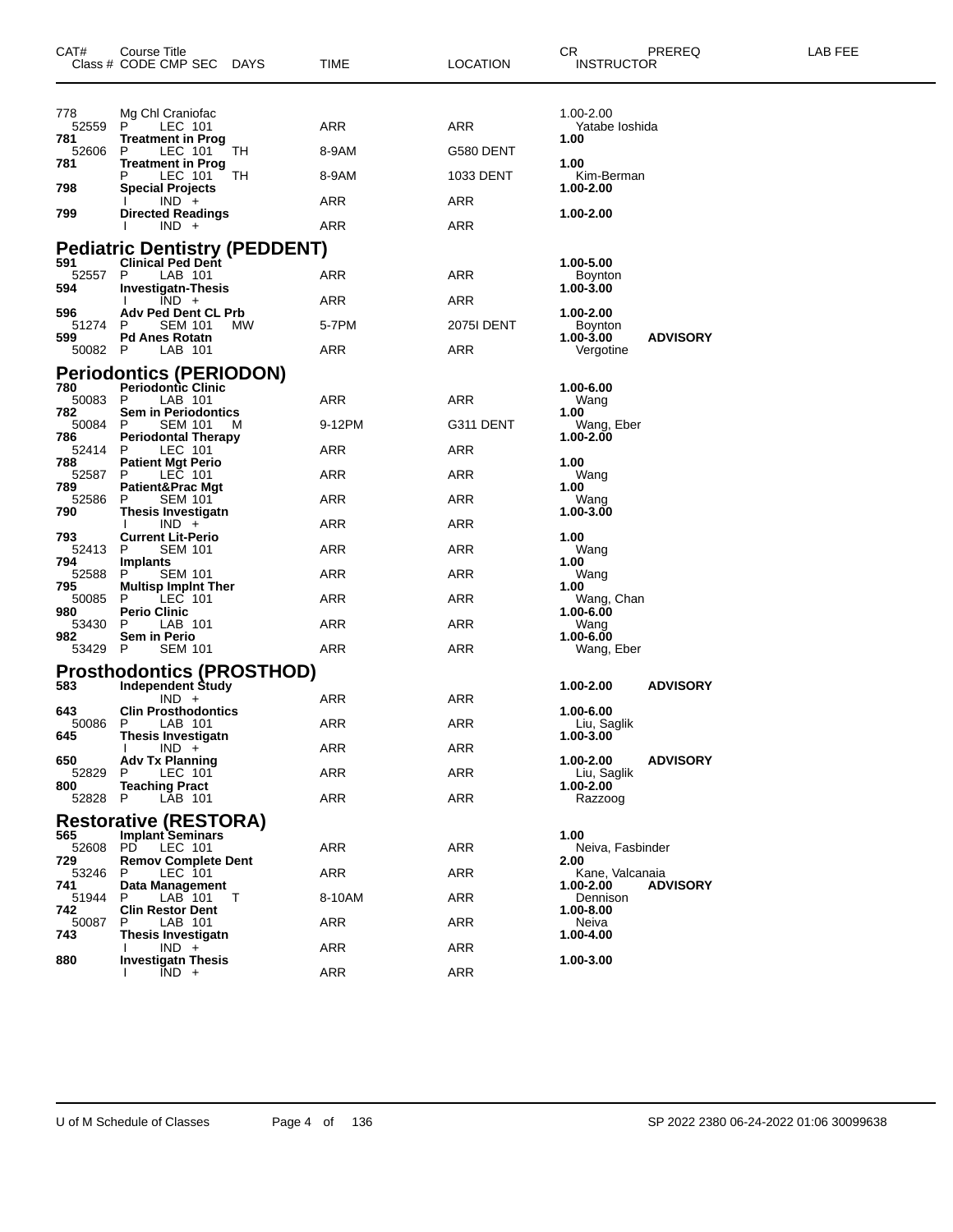**Education**

NOTE - TEACHER CERTIFICATION COURSES: ENROLLMENTPREFERENCE WILL BE GIVEN TO STUDENTS PREVIOUSLY. ADMITTED TO AN APPROVED TEACHER CERTIFICATION PROGRAM; OTHERS MAY BE REQUIRED TO WITHDRAW. UNDERGRADUATE STUDENTS MUST HAVE ATTAINED JUNIOR STANDING (COMPLETION OF AT LEAST 54 SEMESTER HOURS) BEFORE THEY MAY ELECT 300 OR 400 LEVEL COURSES IN EDUCATION. NOTE - UNLESS OTHERWISE INDICATED, OVERRIDES ARE AVAILABLE IN 1033 S E B.

#### **School Of Education**

#### **Education (EDUC)**

| 310      | .<br><b>Independent Study</b>                   |                |               |                                                                                                                     |               | 1.00-6.00           |                           |
|----------|-------------------------------------------------|----------------|---------------|---------------------------------------------------------------------------------------------------------------------|---------------|---------------------|---------------------------|
|          | $IND +$                                         |                |               | ARR                                                                                                                 | <b>ARR</b>    |                     |                           |
|          |                                                 |                |               | Students should obtain permission from the instructor via email and then forward to SOE Registrar at                |               |                     |                           |
|          | soe.registrar@umich.edu.                        |                |               |                                                                                                                     |               |                     |                           |
| 317      | <b>Observ-Particip Ed</b>                       |                |               |                                                                                                                     |               | 1.00-6.00           | <b>ADVISORY</b>           |
|          | $IND +$                                         |                |               | ARR                                                                                                                 | ARR           |                     |                           |
|          | soe.registrar@umich.edu.                        |                |               | Students should obtain permission from the instructor via email and then forward to SOE Registrar at                |               |                     |                           |
| 320      | <b>Honors Ind Study</b>                         |                |               |                                                                                                                     |               | 1.00-6.00           | <b>ADVISORY</b>           |
|          | $IND +$<br>I.                                   |                |               | ARR                                                                                                                 | ARR           |                     |                           |
|          |                                                 |                |               | Students should obtain permission from the instructor via email and then forward to SOE Registrar at                |               |                     |                           |
|          | soe.registrar@umich.edu.                        |                |               |                                                                                                                     |               |                     |                           |
| 330      | <b>ED Empwrmt Internshp</b>                     |                |               |                                                                                                                     |               | 1.00-2.00           | <b>ADVISORY</b>           |
| 52874 PD | LAB 101                                         |                |               | ARR                                                                                                                 | <b>ARR</b>    | Hearn               |                           |
| 416      | <b>Teach Curr Material</b>                      |                |               |                                                                                                                     |               | 3.00                |                           |
| 53384 PR | LEC 101                                         |                | TTH.          | 1-4PM                                                                                                               | 2218 SEB      | <b>Boerst</b>       |                           |
|          | ELMAC24 students only.                          |                |               |                                                                                                                     |               |                     |                           |
| 443      | <b>Exceptionalities</b>                         |                |               |                                                                                                                     |               | 2.00                |                           |
| 53385 PR | LEC 101                                         |                | TН            | 9-12PM                                                                                                              | 2218 SEB      | Fortini             |                           |
| 444      | ELMAC24 students only.<br><b>Tchg with Tech</b> |                |               |                                                                                                                     |               | 1.00                |                           |
| 52443 PR | LEC 101                                         |                | W             | 9-12PM                                                                                                              | 4212 SEB      | Keren-Kolb          |                           |
|          | ELMAC24 students only.                          |                |               |                                                                                                                     |               |                     |                           |
| 519      | <b>Connect Math PracPK6</b>                     |                |               |                                                                                                                     |               | 1.00                |                           |
| 53396 PR |                                                 | <b>SEM 101</b> | т             | 9-12PM                                                                                                              | 2218 SEB      | <b>Boerst</b>       |                           |
|          | ELMAC24 students only.                          |                |               |                                                                                                                     |               |                     |                           |
| 571      | Prof Sem in Tch Edu                             |                |               |                                                                                                                     |               | 0.50                | <b>ADVISORY</b>           |
| 52743 PR |                                                 | <b>SEM 101</b> | м             | 4-6PM                                                                                                               | <b>ARR</b>    |                     | Hearn, Stanzler, Coolican |
|          |                                                 |                |               | Secondary MAC students only. Course meets on four occasions: TBD.                                                   |               |                     |                           |
| 52744 PR |                                                 | SEM 102        | M             | 4-6PM                                                                                                               | <b>ARR</b>    |                     | Hearn, Stanzler, Coolican |
|          |                                                 |                |               | Secondary MAC students only. Course meets on four occasions: TBD.<br>4-6PM                                          | ARR           |                     |                           |
| 52745 PR |                                                 | SEM 103        | - M           | Secondary MAC students only. Course meets on four occasions: TBD.                                                   |               |                     | Hearn, Stanzler, Coolican |
| 592      | <b>Teach Lang Literacy</b>                      |                |               |                                                                                                                     |               | 4.00                | <b>ADVISORY</b>           |
|          | 52154 PDR LEC 101                               |                | MWF           | 9-12PM                                                                                                              | 1084 EH       | Stull               |                           |
|          |                                                 |                |               | For Elementary Undergrad & ELMAC ESL Endorsement students only. Class meets ONLINE 5/3 - 5/24/21, Mon./Wed./Friday, |               |                     |                           |
|          |                                                 |                |               | 10 am - 12pm. In addition, class meets on 5/21 & 5/24 from 1:00pm - 3:00pm.                                         |               |                     |                           |
| 593      | <b>Lang Development</b>                         |                |               |                                                                                                                     |               | 3.00                | <b>ADVISORY</b>           |
| 53499 P  |                                                 | <b>SEM 101</b> | TTH.          | 9-12PM                                                                                                              | 4212 SEB      | Aretz               |                           |
| 594      | <b>Ed Multiling Soc</b>                         |                |               |                                                                                                                     |               | 3.00                | <b>ADVISORY</b>           |
| 53178 PD |                                                 | LEC 102        | TTH.          | 1-3PM                                                                                                               | <b>REMOTE</b> | Perouse-Harvey      |                           |
| 595      | <b>Advocacy Diverse Ss</b>                      |                |               |                                                                                                                     |               | 4.00                | <b>ADVISORY</b>           |
| 52848    | <b>PD</b>                                       | <b>SEM 101</b> | MWF           | 9-12PM                                                                                                              | ARR           | Atkins<br>1.00-6.00 |                           |
| 640      | Ind Study Ed Stdy<br>$IND +$<br>$\mathbf{I}$    |                |               | ARR                                                                                                                 | ARR           |                     | <b>ADVISORY</b>           |
| 652      | <b>Directed Tchg Sec</b>                        |                |               |                                                                                                                     |               | 1.00-3.00           |                           |
| 52611    | P R<br>LAB 101                                  |                | <b>MTWTHF</b> | 7-4PM                                                                                                               | ARR           | Epstein             |                           |
| 52612    | P R<br>LAB 102                                  |                | <b>MTWTHF</b> | 7-4PM                                                                                                               | ARR           | Cosby               |                           |
| 52613    | LAB 103<br>P <sub>R</sub>                       |                | <b>MTWTHF</b> | 7-4PM                                                                                                               | <b>ARR</b>    | Davis               |                           |
| 52615    | PR<br>LAB 105                                   |                | <b>MTWTHF</b> | 7-4PM                                                                                                               | ARR           | Waychunas           |                           |
| 52616 PR | LAB 106                                         |                | <b>MTWTHF</b> | 7-4PM                                                                                                               | ARR           | Fagan               |                           |
|          |                                                 |                |               | Secondary MAC HISTORY/SOCIAL SCIENCES students only. Concurrent registration in EDUC 654-106 required. Choose S/U   |               |                     |                           |
|          | grading option. This is a "Y" course.           |                |               |                                                                                                                     |               |                     |                           |
| 53398 PR |                                                 | LAB 107        | MTWTHF        | 7-4PM                                                                                                               | ARR           | Ross                |                           |
|          |                                                 |                |               | Secondary MAC HISTORY/SOCIAL SCIENCES students only. Concurrent registration in EDUC 654-108 required. Choose S/U   |               |                     |                           |
| 52850 PR | grading option. This is a "Y" course.           | LAB 108        | <b>MTWTHF</b> | 7-4PM                                                                                                               | ARR           | Aretz               |                           |
|          |                                                 |                |               | Secondary MAC WORLD LANGUAGES students only. Concurrent registration in EDUC 654-108 required. Choose S/U grading   |               |                     |                           |
|          | option. This is a "Y" course.                   |                |               |                                                                                                                     |               |                     |                           |
| 654      | <b>Prob-Prin Sec Ed</b>                         |                |               |                                                                                                                     |               | 0.50                |                           |
| 52617 PR |                                                 | <b>SEM 101</b> | Τ             | 430-630PM                                                                                                           | 2228 SEB      | Epstein             |                           |
|          |                                                 |                |               | Secondary MAC ENGLISH students only. Concurrent registration in EDUC 652-101 required. Choose letter graded         |               |                     |                           |
| option   |                                                 |                |               |                                                                                                                     |               |                     |                           |
| 52618 PR |                                                 | <b>SEM 102</b> | Τ             | 430-630PM                                                                                                           | 2225 SEB      | Cosby               |                           |
|          |                                                 |                |               | Secondary MAC MATH students only. Concurrent registration in EDUC 652-102 required. Choose letter graded option.    |               |                     |                           |
| 52619 PR |                                                 | SEM 103        | T             | 430-630PM                                                                                                           | ARR           | Davis               |                           |
|          |                                                 |                |               | Secondary MAC SCIENCE students only. Concurrent registration in EDUC 652-103 required. Choose letter graded option. |               |                     |                           |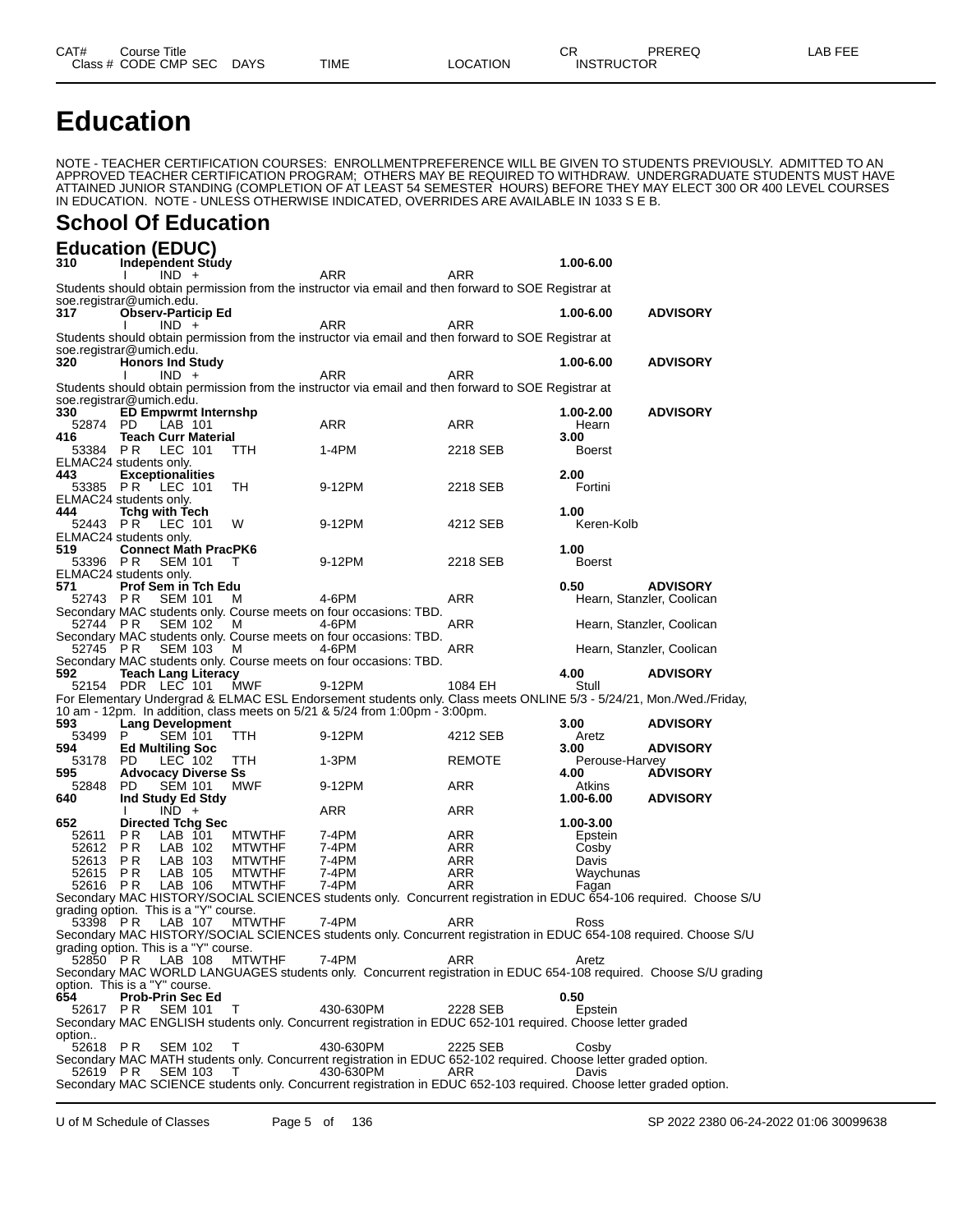| 52621 PR       |                         | SEM 105 T                                |                                                  | 430-630PM                                                                                                                                                            | 2218 SEB   | Wavchunas        |                 |
|----------------|-------------------------|------------------------------------------|--------------------------------------------------|----------------------------------------------------------------------------------------------------------------------------------------------------------------------|------------|------------------|-----------------|
| graded option. |                         |                                          |                                                  | Secondary MAC HISTORY/SOCIAL STUDIES students only. Concurrent registration in EDUC 652-105 required. Choose letter                                                  |            |                  |                 |
| 52622 PR       |                         | <b>SEM 106</b>                           | T                                                | 430-630PM<br>Secondary MAC HISTORY/SOCIAL STUDIES students only. Concurrent registration in EDUC 652-106 required. Choose letter                                     | <b>ARR</b> | Fagan            |                 |
| graded option. |                         |                                          |                                                  |                                                                                                                                                                      |            |                  |                 |
| 53399 PR       |                         | <b>SEM 107</b>                           | T                                                | 430-630PM                                                                                                                                                            | ARR        | Ross             |                 |
|                | 52851 PR                | <b>SEM 108</b>                           | $\top$                                           | 4-6PM<br>Secondary MAC WORLD LANGUAGES students only. Concurrent registration in EDUC 652-108 required. Choose letter graded                                         | <b>ARR</b> | Aretz            |                 |
| option.        |                         |                                          |                                                  |                                                                                                                                                                      |            |                  |                 |
| 656<br>53448 P |                         | <b>Global English Role</b><br>SEM 101 MW |                                                  | $1-4PM$                                                                                                                                                              | 142 LORCH  | 3.00<br>Epperson |                 |
| 659            |                         | <b>MA Res Pract in HE</b>                |                                                  |                                                                                                                                                                      |            | 1.50-3.00        | <b>ADVISORY</b> |
| 770            |                         | $IND +$<br>Ind St High&Cont Ed           |                                                  | <b>ARR</b>                                                                                                                                                           | <b>ARR</b> | 1.00-3.00        | <b>ADVISORY</b> |
|                | <b>SI</b>               | $IND +$                                  |                                                  | <b>ARR</b>                                                                                                                                                           | <b>ARR</b> |                  |                 |
|                |                         |                                          |                                                  | Students should obtain permission from instructor and then complete online form located at                                                                           |            |                  |                 |
| 789            |                         | <b>Rsrch Apprenticeship</b>              | http://sitemaker.soe.umich.edu/soe.ispe/request. |                                                                                                                                                                      |            | 1.00-3.00        |                 |
|                | SI                      | $I\overline{N}D +$                       |                                                  | <b>ARR</b>                                                                                                                                                           | <b>ARR</b> |                  |                 |
|                |                         |                                          |                                                  | Students should obtain permission and complete form located at:<br>https://docs.google.com/a/umich.edu/forms/d/1j-xw7slabiaeToYEenEzNamfuKAtbOSP6w4tX-gNyBY/viewform |            |                  |                 |
| 798            |                         | <b>Tchg Apprenticeship</b>               |                                                  |                                                                                                                                                                      |            | 1.00-3.00        |                 |
|                |                         | $IND +$                                  |                                                  | ARR<br>Students should obtain permission and complete form located at:                                                                                               | <b>ARR</b> |                  |                 |
|                |                         |                                          |                                                  | https://docs.google.com/a/umich.edu/forms/d/1j-xw7slabiaeToYEenEzNamfuKAtbOSP6w4tX-gNyBY/viewform                                                                    |            |                  |                 |
| 835            |                         | <b>Independent Study</b><br>$IND +$      |                                                  | <b>ARR</b>                                                                                                                                                           | <b>ARR</b> | 1.00-3.00        |                 |
| 868            |                         | <b>HE Leadership</b>                     |                                                  |                                                                                                                                                                      |            | 3.00             | <b>ADVISORY</b> |
| 53400 P        |                         | <b>SEM 101</b>                           | TTH                                              | 3-5PM                                                                                                                                                                | 4212 SEB   | <b>Burkhardt</b> |                 |
| 990            |                         | Diss-Precand                             |                                                  | Graduate standing. Preference given to Higher Education students.                                                                                                    |            | 1.00-8.00        | <b>ADVISORY</b> |
|                | <b>SI</b>               | $IND +$                                  |                                                  | <b>ARR</b>                                                                                                                                                           | <b>ARR</b> |                  |                 |
|                |                         |                                          |                                                  | Students should obtain permission and complete form located at:<br>https://docs.google.com/a/umich.edu/forms/d/1j-xw7slabiaeToYEenEzNamfuKAtbOSP6w4tX-gNyBY/viewform |            |                  |                 |
| 991            |                         | Prelims Part A                           |                                                  |                                                                                                                                                                      |            | 1.00-3.00        |                 |
|                | SI                      | $IND +$                                  |                                                  | <b>ARR</b><br>Students should obtain permission and complete form located at:                                                                                        | <b>ARR</b> |                  |                 |
|                |                         |                                          |                                                  | https://docs.google.com/a/umich.edu/forms/d/1j-xw7slabiaeToYEenEzNamfuKAtbOSP6w4tX-gNyBY/viewform                                                                    |            |                  |                 |
| 992            | SI                      | <b>Prelims Part B</b><br>$IND +$         |                                                  | <b>ARR</b>                                                                                                                                                           | <b>ARR</b> | 1.00-3.00        |                 |
|                |                         |                                          |                                                  | Students should obtain permission and complete form located at:                                                                                                      |            |                  |                 |
| 995            |                         |                                          |                                                  | https://docs.google.com/a/umich.edu/forms/d/1j-xw7slabiaeToYEenEzNamfuKAtbOSP6w4tX-gNyBY/viewform                                                                    |            |                  | <b>ENFORCED</b> |
|                | Diss-Cand<br><b>SIR</b> | $IND +$                                  |                                                  | <b>ARR</b>                                                                                                                                                           | <b>ARR</b> | 4.00             |                 |
|                |                         |                                          |                                                  | Students should obtain permission and complete form located at:                                                                                                      |            |                  |                 |
|                |                         |                                          |                                                  | https://docs.google.com/a/umich.edu/forms/d/1j-xw7slabiaeToYEenEzNamfuKAtbOSP6w4tX-gNyBY/viewform                                                                    |            |                  |                 |

Class # CODE CMP SEC DAYS TIME LOCATION INSTRUCTOR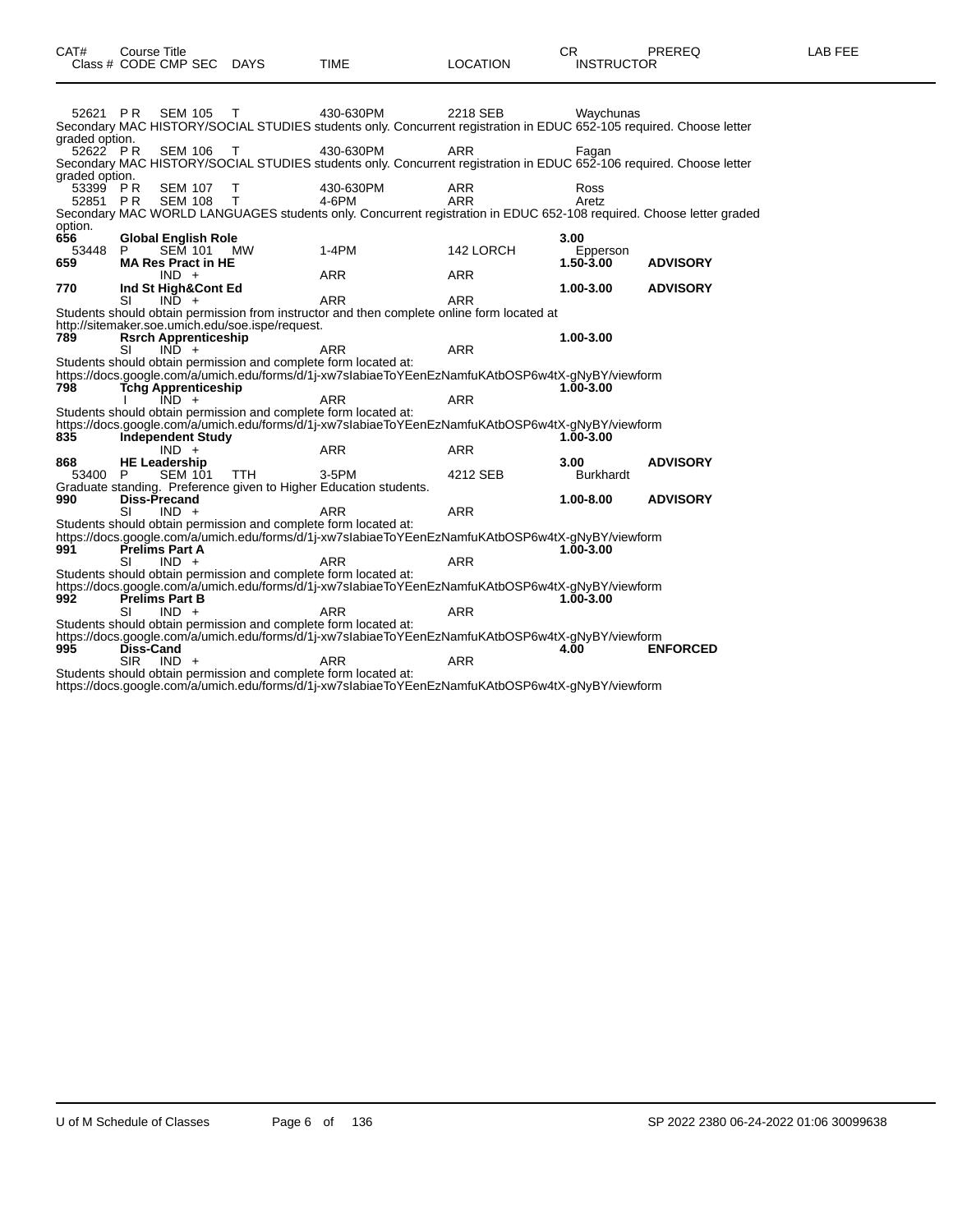### **Engineering Aerospace Engineering Aerospace Engineering (AEROSP)**

|     | AUTOSPAUL ENGINUSING (ALITOUI) |            |            |           |                 |
|-----|--------------------------------|------------|------------|-----------|-----------------|
| 290 | <b>Directed Study</b>          |            |            | 1.00-3.00 |                 |
|     | $IND +$                        | <b>ARR</b> | <b>ARR</b> |           |                 |
| 390 | <b>Directed Study</b>          |            |            | 1.00-3.00 |                 |
|     | $IND +$                        | <b>ARR</b> | <b>ARR</b> |           |                 |
| 490 | <b>Directed Study</b>          |            |            | 1.00-3.00 | <b>ADVISORY</b> |
|     | $IND +$                        | <b>ARR</b> | <b>ARR</b> |           |                 |
| 590 | <b>Directed Study</b>          |            |            | 1.00-6.00 | <b>ADVISORY</b> |
|     | $IND +$                        | <b>ARR</b> | <b>ARR</b> |           |                 |
| 990 | <b>Diss-Precand</b>            |            |            | 1.00-4.00 | <b>ADVISORY</b> |
|     | $IND +$                        | <b>ARR</b> | <b>ARR</b> |           |                 |
| 995 | <b>Diss-Cand</b>               |            |            | 4.00      | <b>ENFORCED</b> |
|     | $IND +$<br>R                   | <b>ARR</b> | ARR        |           |                 |
|     |                                |            |            |           |                 |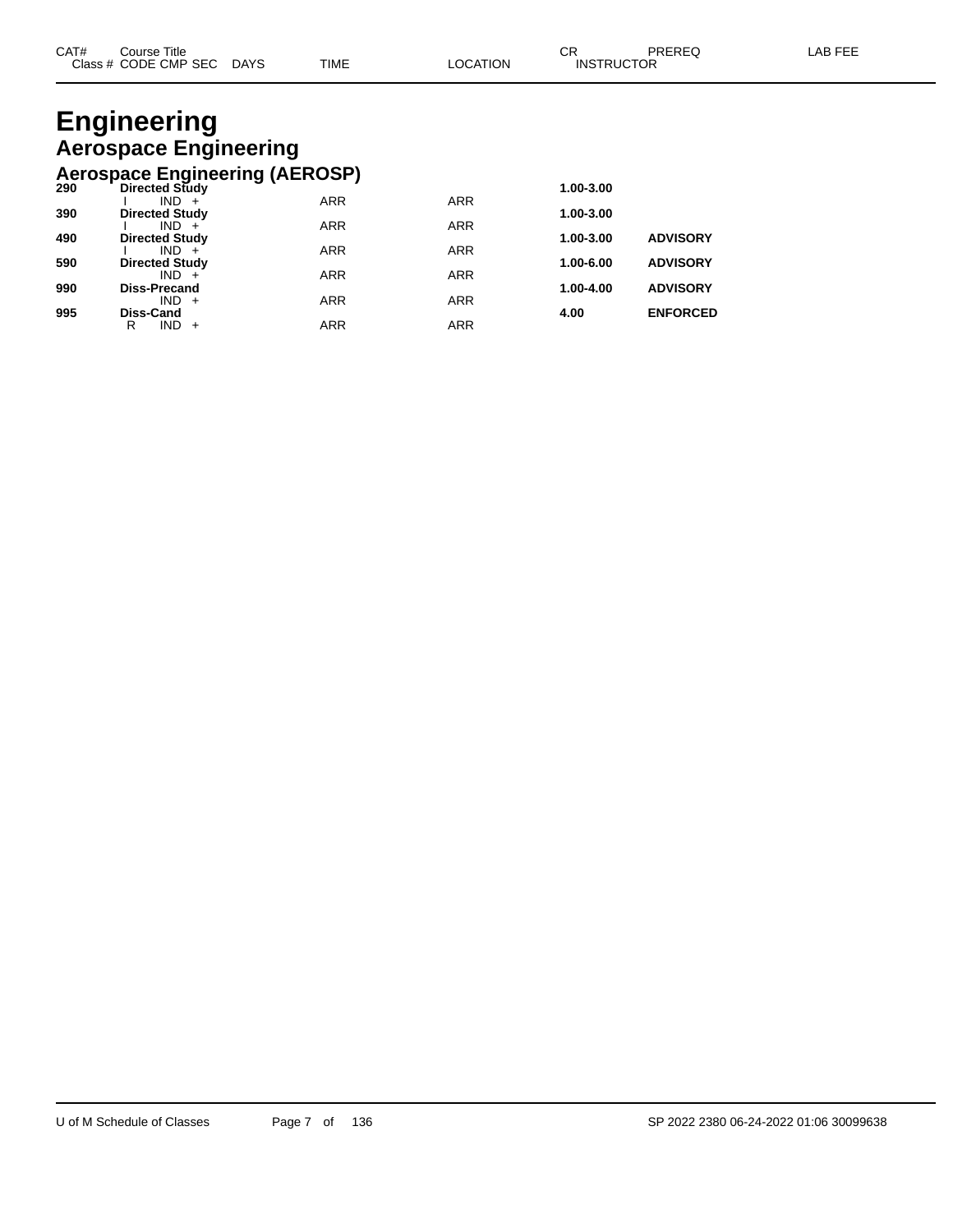| CAT#<br>Course Title |             |             |                | ⌒冖 | PREREC            | AB FFF |
|----------------------|-------------|-------------|----------------|----|-------------------|--------|
| Class # CODE CMP SEC | <b>DAYS</b> | <b>TIME</b> | <b>OCATION</b> |    | <b>INSTRUCTOR</b> |        |

### **Biomedical Engineering Biomedical Engineering (BIOMEDE)**

| 490 | Directed Research        | - 1        |            | 1.00-4.00  |                 |
|-----|--------------------------|------------|------------|------------|-----------------|
|     | $IND +$                  | <b>ARR</b> | <b>ARR</b> |            |                 |
| 590 | <b>Directed Research</b> |            |            | 1.00-16.00 | <b>ADVISORY</b> |
|     | $IND +$                  | <b>ARR</b> | <b>ARR</b> |            |                 |
| 990 | <b>Diss-Precand</b>      |            |            | 1.00-4.00  | <b>ADVISORY</b> |
|     | $IND +$                  | <b>ARR</b> | <b>ARR</b> |            |                 |
| 995 | <b>Diss-Cand</b>         |            |            | 4.00       | <b>ENFORCED</b> |
|     | R<br>IND.                | ARR        | ARR        |            |                 |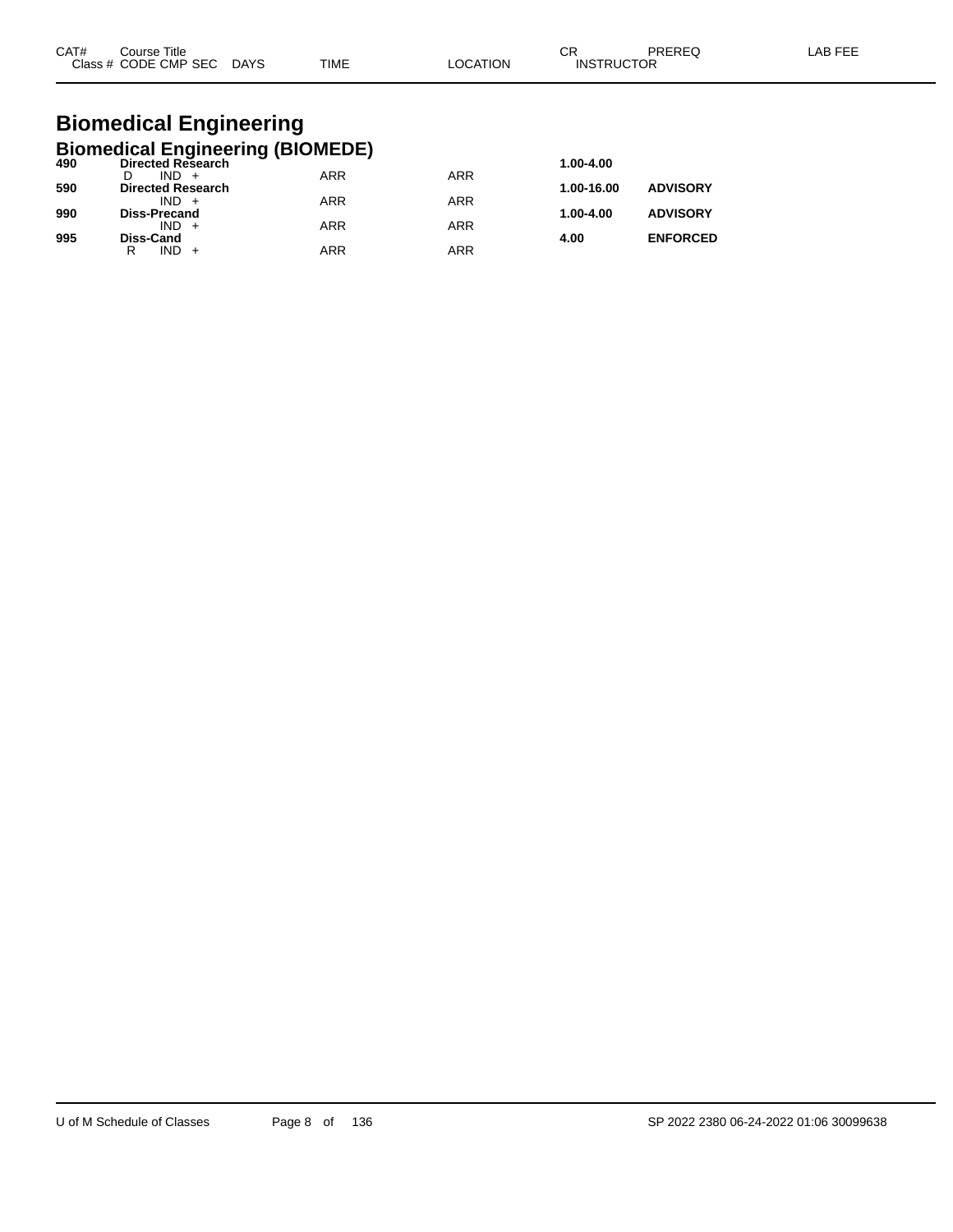| CAT# | Course Title         |             |      |          | CD.<br>- UN       | PREREQ | _AB FEE |
|------|----------------------|-------------|------|----------|-------------------|--------|---------|
|      | Class # CODE CMP SEC | <b>DAYS</b> | TIME | LOCATION | <b>INSTRUCTOR</b> |        |         |

# **Climate and Space Sciences Engineering**

|                        | <b>Climate and Meteorology (CLIMATE)</b> |            |            |               |                    |                 |
|------------------------|------------------------------------------|------------|------------|---------------|--------------------|-----------------|
| 102                    | <b>Extreme Weather</b>                   |            |            |               | 3.00               |                 |
| 52980                  | LEC 101<br>P.                            | <b>MWF</b> | 10-1130AM  | 1650 CHEM     | Samson             |                 |
| 105                    | <b>Changing Atmos</b>                    |            |            |               | 3.00               |                 |
| 52437                  | LEC 101<br>P.                            | <b>MWF</b> | 1-230PM    | <b>REMOTE</b> | Penner             |                 |
| 280                    | <b>Ugrad Res Experience</b>              |            |            |               | 1.00-4.00          |                 |
| 51268                  | LAB 101<br>PL                            |            | <b>ARR</b> | <b>ARR</b>    | Gombosi, Gilchrist |                 |
| 381                    | <b>Ugrad Res Exper II</b>                |            |            |               | 1.00-4.00          | <b>ENFORCED</b> |
| 51311                  | PIR LAB 101                              |            | <b>ARR</b> | <b>ARR</b>    | Gombosi, Gilchrist |                 |
| 499                    | <b>Directed Study</b>                    |            |            |               | 1.00-16.00         |                 |
|                        | $IND +$                                  |            | <b>ARR</b> | <b>ARR</b>    |                    |                 |
| 701                    | <b>Special Problems</b>                  |            |            |               | 1.00-16.00         |                 |
|                        | $IND +$                                  |            | <b>ARR</b> | <b>ARR</b>    |                    |                 |
| <b>Weather Systems</b> |                                          |            |            |               |                    |                 |
| <b>Weather Systems</b> |                                          |            |            |               |                    |                 |
| 990                    | <b>Diss-Precand</b>                      |            |            |               | 1.00-4.00          | <b>ADVISORY</b> |
|                        | $IND +$                                  |            | <b>ARR</b> | <b>ARR</b>    |                    |                 |
| 995                    | <b>Diss-Cand</b>                         |            |            |               | 4.00               | <b>ENFORCED</b> |
|                        | $IND +$<br>IR                            |            | <b>ARR</b> | <b>ARR</b>    |                    |                 |
|                        | Snace Science and Engineering (SPACE)    |            |            |               |                    |                 |

## **Space Science and Engineering (SPACE) 280 Ugrad Res Experience 1.00-4.00**

| <b>280</b> | Ugrad Res Experience      |     |            | 1.00-4.00                        |
|------------|---------------------------|-----|------------|----------------------------------|
| 52590      | LAB 101<br>PI             | ARR | ARR        | Gombosi, Gilchrist               |
| 381        | Ugrad Res Exper II        |     |            | 1.00-4.00                        |
| 52591      | I AB 101<br>PI            | ARR | ARR        | Gombosi, Gilchrist               |
| 590        | <b>Space Systems Proi</b> |     |            | <b>ADVISORY</b><br>$1.00 - 4.00$ |
| 53538      | PI<br>LEC 001             | ARR | <b>ARR</b> |                                  |
| 53539      | IFC 041<br>PI             | ARR | ARR        |                                  |
|            |                           |     |            |                                  |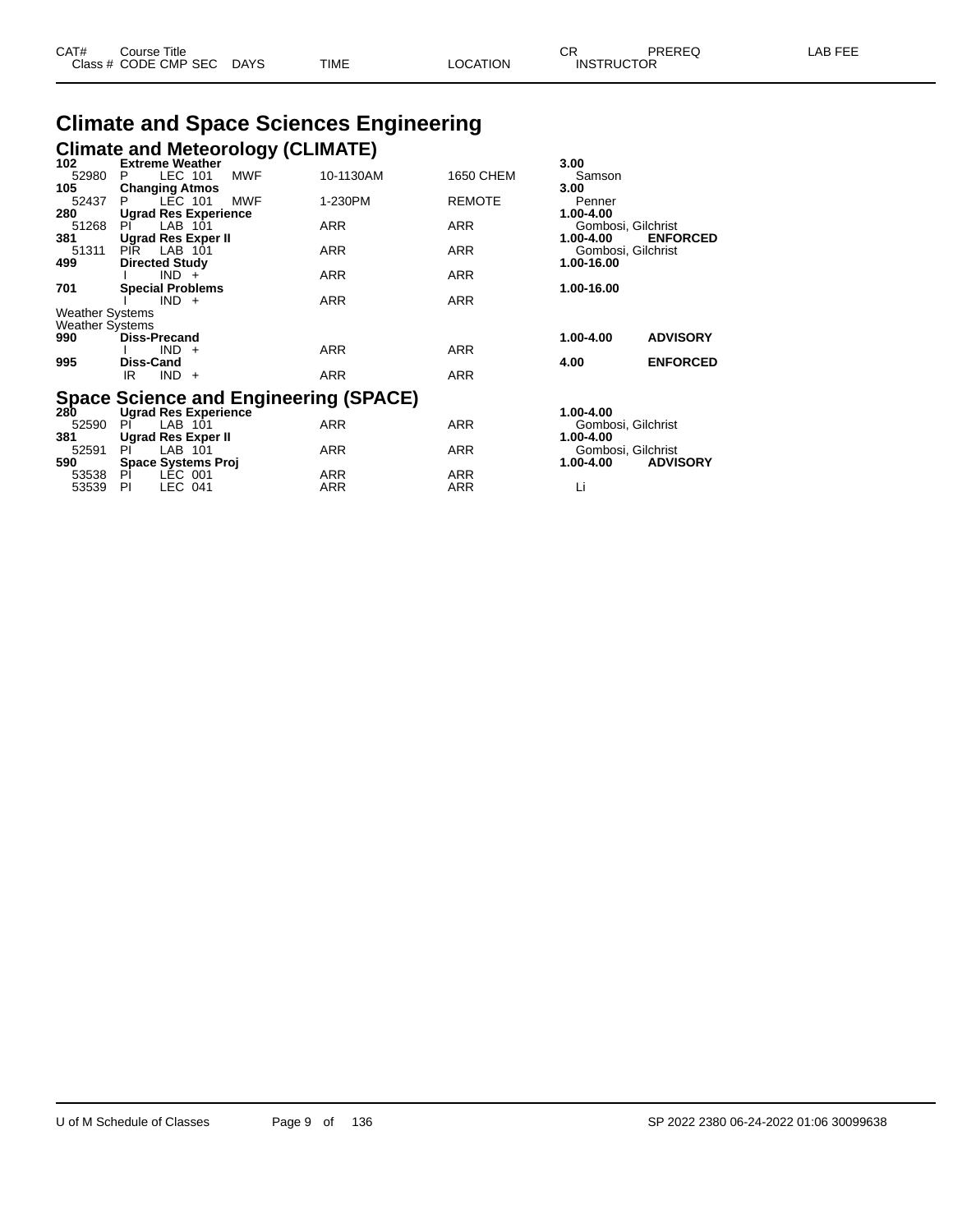| CAT# | Course Title              |             |          | ∩⊓                | PREREQ | LAB FEE |
|------|---------------------------|-------------|----------|-------------------|--------|---------|
|      | Class # CODE CMP SEC DAYS | <b>TIME</b> | LOCATION | <b>INSTRUCTOR</b> |        |         |

# **Chemical Engineering Department**

|     | <b>Chemical Engineering (CHE)</b> |            |            |            |                           |
|-----|-----------------------------------|------------|------------|------------|---------------------------|
| 290 | Res&Spec Problems                 |            |            | 1.00-16.00 | <b>ADVISORY</b>           |
|     | ÎND -                             | <b>ARR</b> | <b>ARR</b> |            |                           |
| 490 | <b>Adv Res&amp;Spec Problem</b>   |            |            | 1.00-16.00 | <b>ADVISORY, ENFORCED</b> |
|     | $IND +$<br>R                      | <b>ARR</b> | <b>ARR</b> |            |                           |
| 695 | <b>Research Problems</b>          |            |            | 1.00-16.00 | <b>ADVISORY</b>           |
| 698 | $IND +$<br><b>Directed Study</b>  | <b>ARR</b> | <b>ARR</b> | 1.00-16.00 |                           |
|     | $IND +$                           | <b>ARR</b> | <b>ARR</b> |            |                           |
| 990 | Diss-Precand                      |            |            | 1.00-8.00  | <b>ADVISORY</b>           |
|     | $IND +$                           | <b>ARR</b> | <b>ARR</b> |            |                           |
| 995 | Diss-Cand                         |            |            | 4.00       | <b>ENFORCED</b>           |
|     | IND.<br>R<br>$+$                  | ARR        | ARR        |            |                           |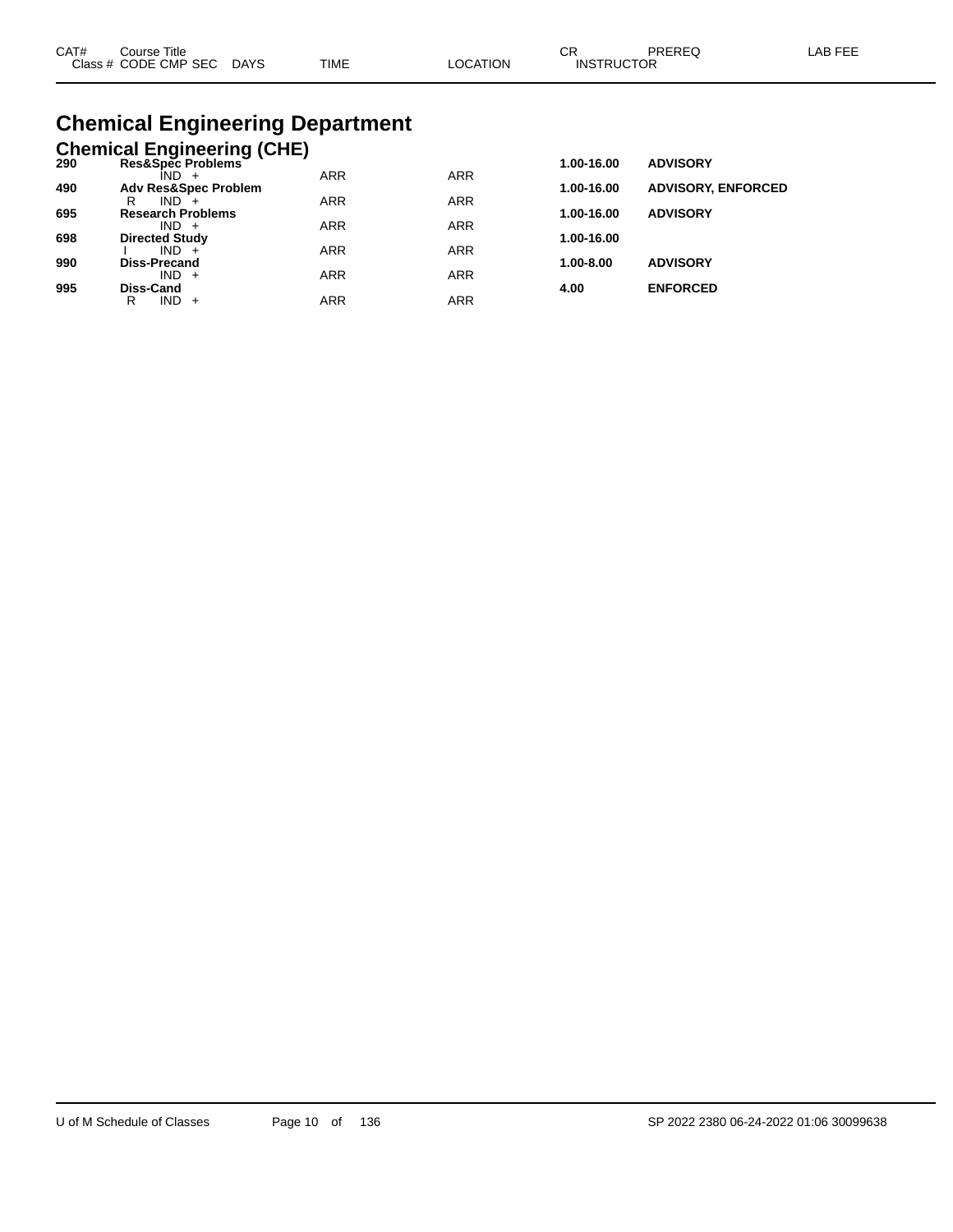| CAT# | Course Title<br>Class # CODE CMP SEC | <b>DAYS</b> | TIME | LOCATION | CR<br><b>INSTRUCTOR</b> | PREREQ | FEE<br>AB |
|------|--------------------------------------|-------------|------|----------|-------------------------|--------|-----------|
|      |                                      |             |      |          |                         |        |           |

#### **Civil & Environmental Engr Civil And Environmental Engineering (CEE)**

| 430 | <b>Sp Prob Constr Eng</b>         |            |            | 1.00-3.00  | <b>ADVISORY</b> |
|-----|-----------------------------------|------------|------------|------------|-----------------|
|     | $IND +$                           | <b>ARR</b> | ARR        |            |                 |
| 490 | <b>Independent Study</b>          |            |            | 1.00-4.00  | <b>ADVISORY</b> |
|     | $IND +$                           | ARR        | <b>ARR</b> |            |                 |
| 630 | Dir Study Const Eng               |            |            | 1.00-3.00  | <b>ADVISORY</b> |
|     | $IND +$                           | <b>ARR</b> | <b>ARR</b> |            |                 |
| 651 | <b>Directed Studies</b>           |            |            | 1.00-3.00  | <b>ADVISORY</b> |
|     | $IND +$                           | <b>ARR</b> | <b>ARR</b> |            |                 |
| 682 | <b>Prob in Envir Engr</b>         |            |            | 1.00-16.00 | <b>ADVISORY</b> |
|     | $IND +$                           | <b>ARR</b> | <b>ARR</b> |            |                 |
| 910 | <b>Struct Engr Res</b>            |            |            | 1.00-16.00 |                 |
|     | $IND +$                           | ARR        | <b>ARR</b> |            |                 |
| 921 | Hydra&Hydro Eng Res<br>$IND +$    | ARR        | <b>ARR</b> | 1.00-16.00 | <b>ADVISORY</b> |
| 930 |                                   |            |            | 1.00-16.00 |                 |
|     | <b>Constr Engr Res</b><br>$IND^+$ | <b>ARR</b> | <b>ARR</b> |            |                 |
| 946 | Soil Mech Res                     |            |            | 1.00-16.00 |                 |
|     | $IND +$                           | <b>ARR</b> | <b>ARR</b> |            |                 |
| 980 | <b>Res in Envir Engr</b>          |            |            | 1.00-16.00 | <b>ADVISORY</b> |
|     | $IND +$                           | <b>ARR</b> | <b>ARR</b> |            |                 |
| 990 | Diss-Precand                      |            |            | 1.00-4.00  | <b>ADVISORY</b> |
|     | $IND +$                           | ARR        | <b>ARR</b> |            |                 |
| 995 | Diss-Cand                         |            |            | 4.00       | <b>ENFORCED</b> |
|     | IR<br>$IND +$                     | ARR        | <b>ARR</b> |            |                 |
|     |                                   |            |            |            |                 |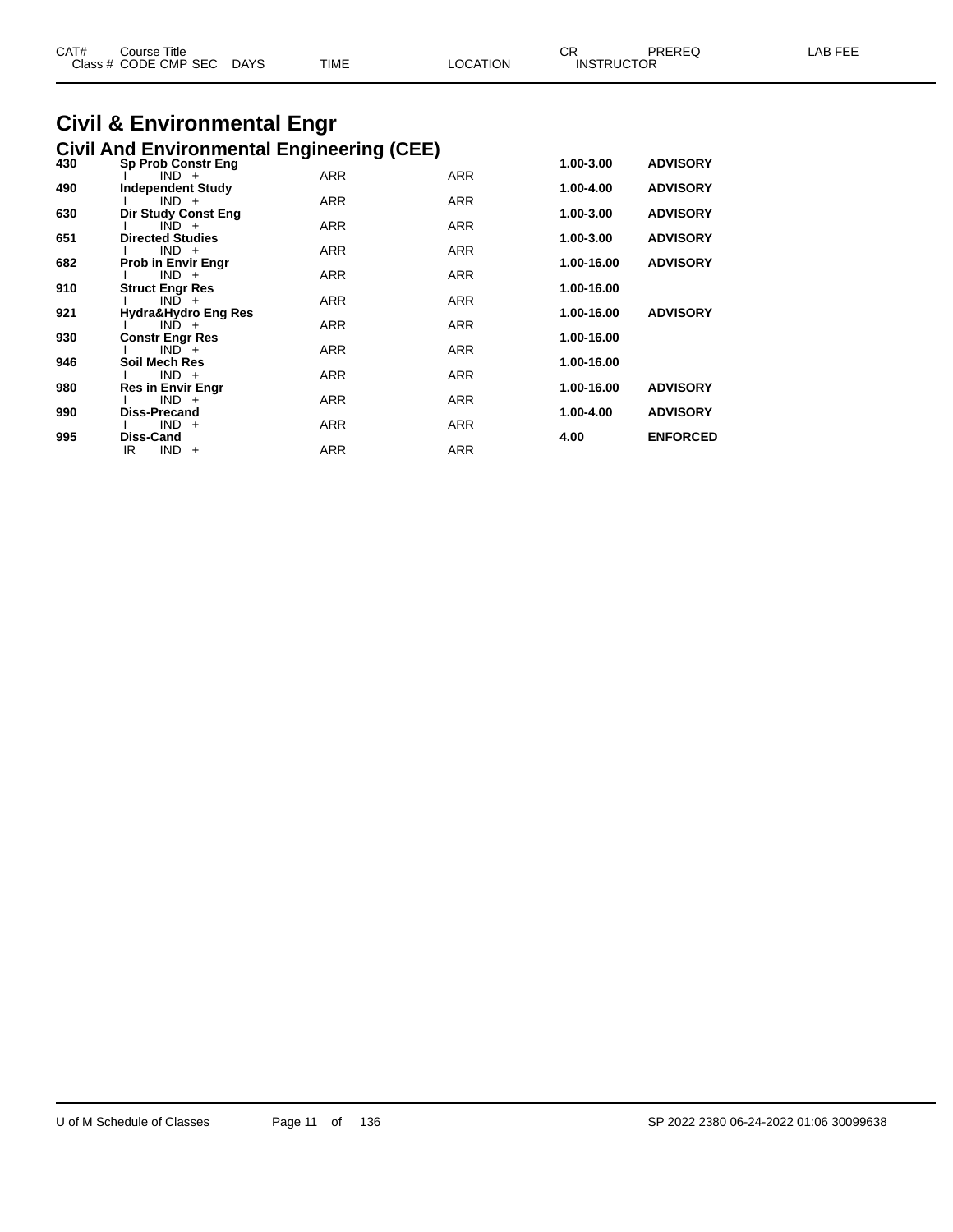| CAT#<br>Course Title         |             | ◠г<br>◡  |                   | PREREQ | LAB FEE |
|------------------------------|-------------|----------|-------------------|--------|---------|
| Class # CODE CMP SEC<br>DAYS | <b>TIME</b> | LOCATION | <b>INSTRUCTOR</b> |        |         |

# **CoE Robotics Institute**

| <b>Robotics (ROB)</b><br>995 | Diss-Cand |         |     |  |     | 4.00 | <b>ENFORCED</b> |
|------------------------------|-----------|---------|-----|--|-----|------|-----------------|
|                              |           | $IND +$ | ARR |  | ARR |      |                 |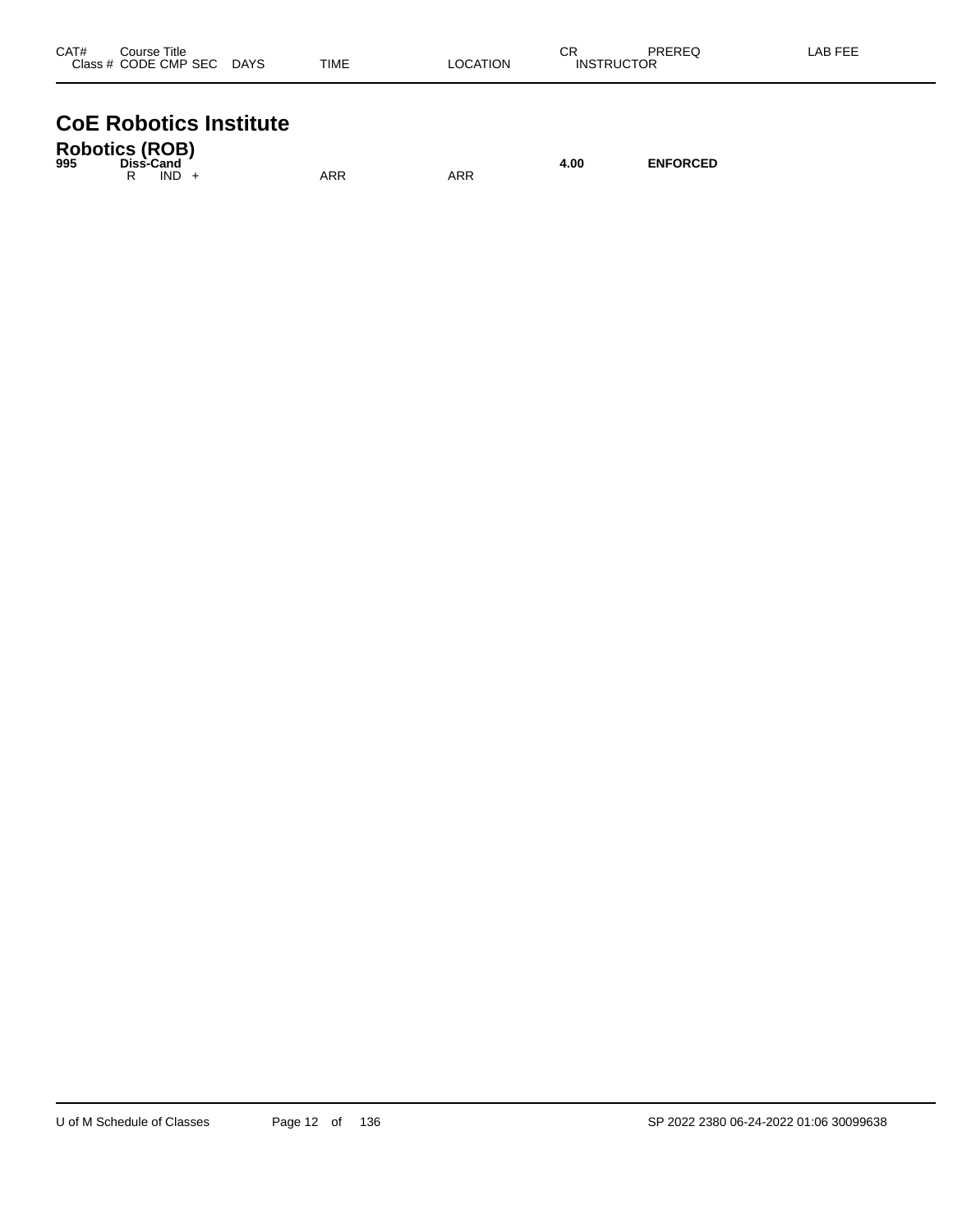| CAT#  | Title<br>Course |             |             |            | ⌒冖<br>◡           | <b>DDEDEA</b><br>⊌∟יו | $500 - 120$ |
|-------|-----------------|-------------|-------------|------------|-------------------|-----------------------|-------------|
| Class | CODE CMP SEC    | <b>DAYS</b> | <b>TIME</b> | TION<br>:A | <b>INS</b><br>RIK | __                    |             |
|       |                 |             |             |            |                   |                       |             |

# **Design Science Program**

| 995 | Diss-Cand |      | <b>Design Science (DESCI)</b> |     |     | 4.00 | <b>ADVISORY, ENFORCED</b> |
|-----|-----------|------|-------------------------------|-----|-----|------|---------------------------|
|     |           | IND. |                               | ARR | ARR |      |                           |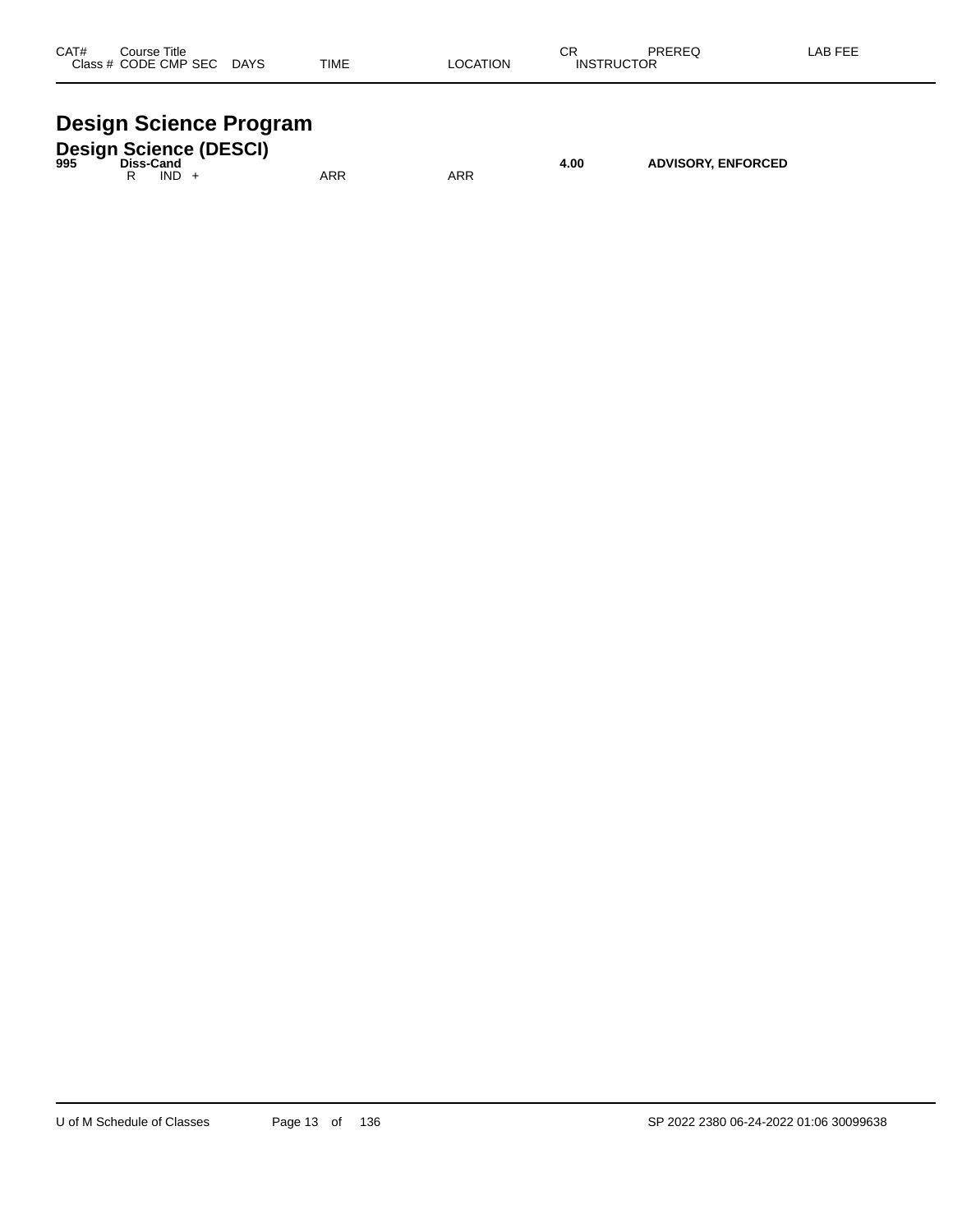# **Environmental Sciences and Engineering**

|         |                       |     | <b>Environmental Sciences and Engineering (ENSCEN)</b> |               |        |
|---------|-----------------------|-----|--------------------------------------------------------|---------------|--------|
| 105     | <b>Changing Atmos</b> |     |                                                        |               | 3.00   |
| 52439 P | <sup>-</sup> LEC 101  | MWF | 1-230PM                                                | <b>REMOTE</b> | Penner |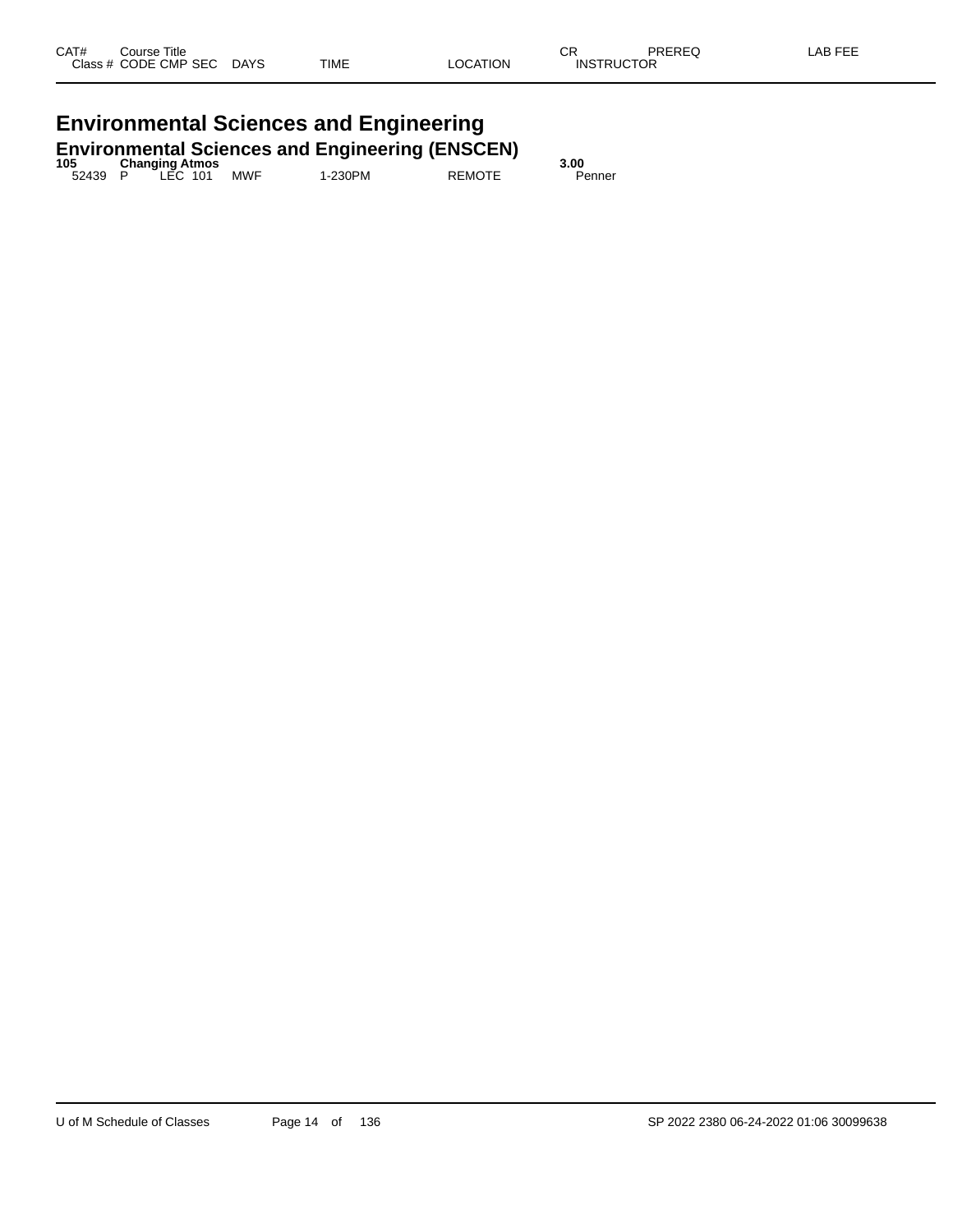| CAT# | ેourse Title<br>Class # CODE CMP SEC | <b>DAYS</b> | <b>TIME</b> | LOCATION | <b>INSTRUCTOR</b> | PREREC | LAB FEE |
|------|--------------------------------------|-------------|-------------|----------|-------------------|--------|---------|
|      |                                      |             |             |          |                   |        |         |

# **Electrical Engr & Computer Sci**

# **Electrical Engineering And Computer Science (EECS) 270 Intro Logic Design 4.00 ENFORCED**

| 270      | Intro Logic Design          |                |                                               |                                                                                  |                  | 4.00                     | <b>ENFORCED</b>           |
|----------|-----------------------------|----------------|-----------------------------------------------|----------------------------------------------------------------------------------|------------------|--------------------------|---------------------------|
| 53361    | AR.<br><b>LEC 100</b>       |                | <b>MWF</b>                                    | 10-12PM                                                                          | 1303 EECS        | <b>Brehob</b>            |                           |
| 53362    | PRW LAB 101                 |                | MW                                            | 130-430PM                                                                        | 2322 EECS        | Vata                     |                           |
| 53363    | PRW LAB 102                 |                | <b>MW</b>                                     | 530-830PM                                                                        | 2322 EECS        | Kozarekar                |                           |
| 280      | <b>Prog&amp;Data Struct</b> |                |                                               |                                                                                  |                  | 4.00                     | <b>ADVISORY, ENFORCED</b> |
| 53364    | SR.<br><b>LEC 100</b>       |                | <b>MTWTH</b>                                  | 1030-12PM                                                                        | 1670 BEYSTER     | Juett, Schatz, Goldston, |                           |
|          |                             |                |                                               |                                                                                  |                  | Sharma                   |                           |
| 52000    | <b>SR</b><br><b>LEC 200</b> |                | <b>MTWTH</b>                                  | 12-130PM                                                                         | 1670 BEYSTER     | Schatz, Juett, Goldston, |                           |
|          |                             |                |                                               |                                                                                  |                  | Sharma                   |                           |
| 52001    | PRW LAB 301                 |                | TTH                                           | 130-330PM                                                                        | 2166 DOW         | Ziolkowski               |                           |
| 52002    | PRW LAB 302                 |                | <b>TTH</b>                                    | 130-330PM                                                                        | 1005 DOW         | Cong                     |                           |
| 52408    | PRW LAB 303                 |                | TTH                                           | 330-530PM                                                                        | 1005 DOW         | Aoun                     |                           |
| 53216    | PRW LAB 304                 |                | <b>TTH</b>                                    | 330-530PM                                                                        | 2166 DOW         | Ziolkowski               |                           |
|          | 53219 P RW LAB 305          |                | TTH                                           | 530-730PM                                                                        | 2166 DOW         | Fields                   |                           |
| 281      | Data Struct&Algor           |                |                                               |                                                                                  |                  | 4.00                     | <b>ADVISORY, ENFORCED</b> |
|          |                             |                | STUDENTS MUST ELECT LAB AND LECTURE SECTIONS. |                                                                                  |                  |                          |                           |
| 52433 SR | LEC 100                     |                | <b>MTWTH</b>                                  | 1030-12PM                                                                        | 220 CHRYS        | Darden, Paoletti, Brown  |                           |
|          |                             |                |                                               | STUDENTS MUST ELECT LAB AND LECTURE SECTIONS. LEC 200 will meet in Chrysler 220. |                  |                          |                           |
| 52495    | <b>LEC 200</b><br>S R       |                | <b>MTWTH</b>                                  | 1030-12PM                                                                        | ARR              | Paoletti, Darden, Brown  |                           |
| 52434    | PRW LAB 301                 |                | <b>MW</b>                                     |                                                                                  | 3427 EECS        | Xu                       |                           |
|          |                             |                |                                               | 230-430PM                                                                        |                  |                          |                           |
| 52435    | PRW LAB 302                 |                | <b>MW</b>                                     | 230-430PM                                                                        | 1005 EECS        | Ganbaatar                |                           |
| 52436    | PRW LAB                     | 303            | <b>TTH</b>                                    | 230-430PM                                                                        | 3427 EECS        | <b>McCulley</b>          |                           |
| 52579    | PRW LAB 304                 |                | <b>TTH</b>                                    | 230-430PM                                                                        | 1003 EECS        | Antony                   |                           |
| 52704    | PRW LAB 305                 |                | <b>MW</b>                                     | 230-430PM                                                                        | 1003 EECS        | Antony                   |                           |
| 52719    | P RW LAB                    | 306            | TTH                                           | 230-430PM                                                                        | 1018 DOW         | Tabassum                 |                           |
| 52998    | PRW LAB 307                 |                | <b>MW</b>                                     | 230-430PM                                                                        | 1005 DOW         | Chi                      |                           |
| 52999    | PRW LAB 308                 |                | <b>TTH</b>                                    | 230-430PM                                                                        | 1690 BEYSTER     | Li                       |                           |
| 53018    | PRW LAB 309                 |                | <b>MW</b>                                     | 230-430PM                                                                        | 1018 DOW         | Qian                     |                           |
| 53019    | PRW LAB 310                 |                | TTH                                           | 230-430PM                                                                        | 2153 GGBL        | Qian                     |                           |
| 370      | <b>Intro Computer Org</b>   |                |                                               |                                                                                  |                  | 4.00                     | <b>ENFORCED</b>           |
| 52785 AR | LEC 100                     |                | <b>MTWTH</b>                                  | 12-130PM                                                                         | 1013 DOW         | <b>Beaumont</b>          |                           |
|          |                             |                |                                               | STUDENTS MUST ELECT DISCUSSION AND LECTURE SECTIONS.                             |                  |                          |                           |
| 52786    | <b>PRW DIS 101</b>          |                | МW                                            | $2-3PM$                                                                          | 2166 DOW         | Aoun                     |                           |
| 52787    | P RW DIS                    | 102            | <b>MW</b>                                     | 3-4PM                                                                            | 2166 DOW         | Sashko                   |                           |
| 53000    | P RW DIS                    | 103            | <b>MW</b>                                     | 4-5PM                                                                            | 2166 DOW         | Nayak                    |                           |
| 53628    | PRW DIS 104                 |                | <b>MW</b>                                     | 5-6PM                                                                            | 2166 DOW         | Raut                     |                           |
| 388      | <b>Intro Comp Security</b>  |                |                                               |                                                                                  |                  | 4.00                     | <b>ADVISORY, ENFORCED</b> |
| 53388    | AR<br>LEC 100               |                | <b>MTWTH</b>                                  | 1030-12PM                                                                        | 107 GFL          | Honeyman                 |                           |
| 53389    | PRW LAB 101                 |                | MW                                            | 12-1PM                                                                           | 107 GFL          | Hoffman                  |                           |
| 53390    | P RW LAB 102                |                | <b>TTH</b>                                    | 12-1PM                                                                           | 107 GFL          | Hoffman                  |                           |
| 399      | <b>Directed Study</b>       |                |                                               |                                                                                  |                  | 1.00-4.00                | <b>ADVISORY</b>           |
|          | $IND +$                     |                |                                               | ARR                                                                              | ARR              |                          |                           |
| 441      | <b>Mbl App Dev Entrprnr</b> |                |                                               |                                                                                  |                  | 4.00                     | <b>ENFORCED</b>           |
| 53427    | AR<br>LEC 100               |                | MTWTH                                         | 3-430PM                                                                          | 1303 EECS        | Soloway                  |                           |
| 53428    | <b>PRW DIS 101</b>          |                | F                                             | 1030-1230PM                                                                      | 1003 EECS        | Hong                     |                           |
| 484      | Database Mgt Syst           |                |                                               |                                                                                  |                  | 4.00                     | <b>ENFORCED</b>           |
|          |                             |                |                                               | STUDENTS ARE AUTO-ENROLLED IN LECTURE WHEN THEY ELECT A DISCUSSION.              |                  |                          |                           |
|          |                             |                |                                               |                                                                                  |                  |                          |                           |
| 53102 AR | LEC 100                     |                | <b>MTWTH</b>                                  | 430-6PM                                                                          | <b>1500 EECS</b> | Almomani, Wheeler        |                           |
| 53103    | PRW LAB 101                 |                | <b>MW</b>                                     | 11-12PM                                                                          | 1018 DOW         | Tan                      |                           |
| 53104    | PRW LAB 102                 |                | <b>MW</b>                                     | 7-8PM                                                                            | 1005 EECS        | Peng                     |                           |
| 497      | <b>Human-Centered SW</b>    |                |                                               |                                                                                  |                  | 4.00                     | <b>ENFORCED</b>           |
| 53094    | PRW LEC 100                 |                | <b>MTWTH</b>                                  | 1230-230PM                                                                       | 1017 DOW         | Ringenberg, Yu           |                           |
| 499      | <b>Adv Directed Study</b>   |                |                                               |                                                                                  |                  | 1.00-4.00                | <b>ADVISORY, ENFORCED</b> |
|          | R<br>$IND +$                |                |                                               | ARR                                                                              | <b>ARR</b>       |                          |                           |
| 599      | <b>Directed Study</b>       |                |                                               |                                                                                  |                  | 1.00-4.00                | <b>ADVISORY</b>           |
|          | $IND +$                     |                |                                               | ARR                                                                              | ARR              |                          |                           |
| 699      | <b>Research Work EECS</b>   |                |                                               |                                                                                  |                  | 1.00-6.00                | <b>ADVISORY</b>           |
|          | $IND +$                     |                |                                               | ARR                                                                              | ARR              |                          |                           |
| 990      | <b>Diss-Precand</b>         |                |                                               |                                                                                  |                  | 1.00-4.00                | <b>ADVISORY</b>           |
|          | IND.                        | $\overline{+}$ |                                               | ARR                                                                              | <b>ARR</b>       |                          |                           |
| 995      |                             |                |                                               |                                                                                  |                  | 4.00                     | <b>ENFORCED</b>           |
|          | Diss-Cand<br>R<br>$IND +$   |                |                                               | ARR                                                                              | ARR              |                          |                           |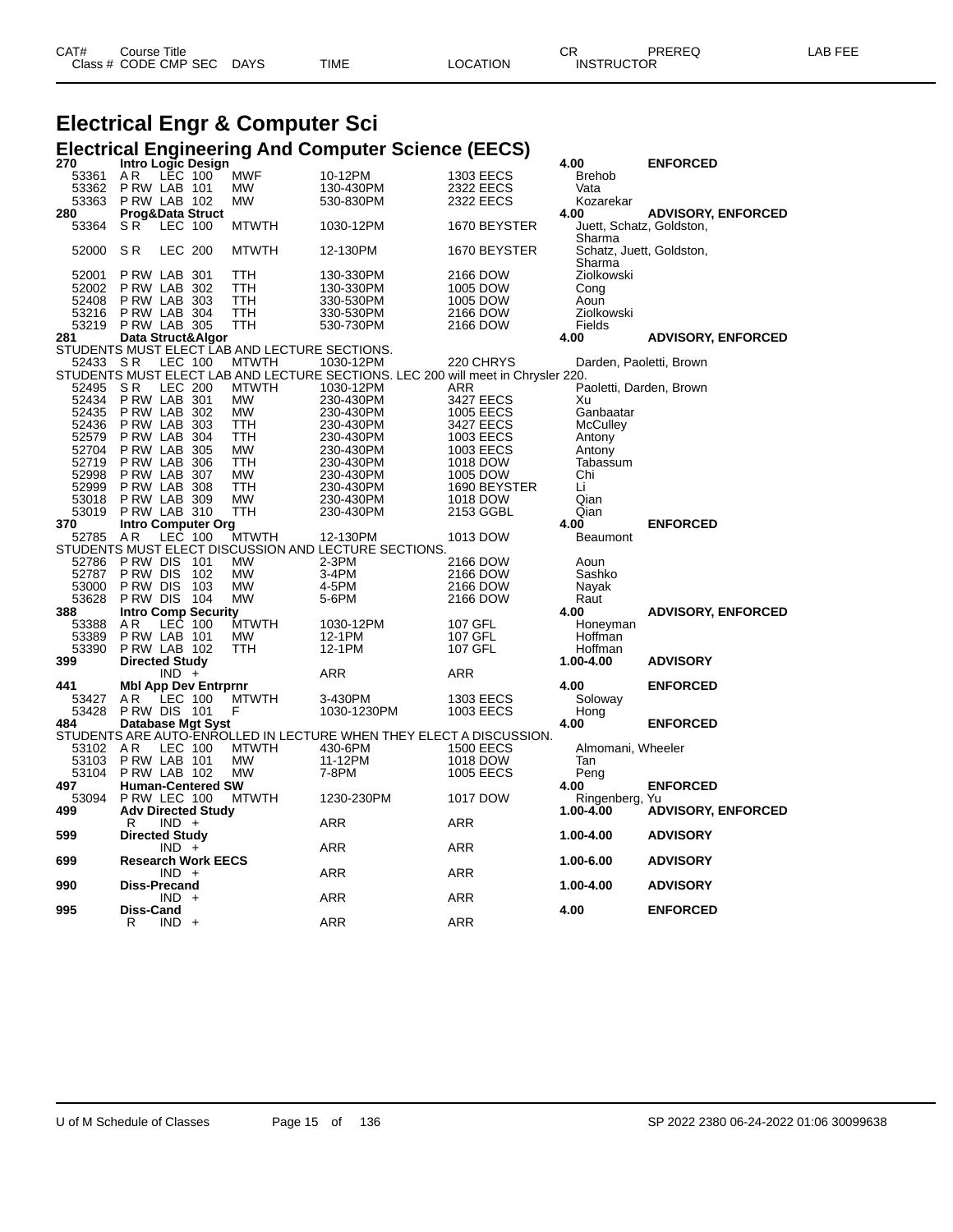| CAT#                               | Course Title<br>Class # CODE CMP SEC DAYS  |                |                                                 | TIME                                  | <b>LOCATION</b> | СR<br><b>INSTRUCTOR</b> | PREREQ                 | LAB FEE |
|------------------------------------|--------------------------------------------|----------------|-------------------------------------------------|---------------------------------------|-----------------|-------------------------|------------------------|---------|
|                                    |                                            |                |                                                 | <b>Engineering Undergraduate Educ</b> |                 |                         |                        |         |
|                                    |                                            |                |                                                 |                                       |                 |                         |                        |         |
| <b>Engineering (ENGR)</b>          |                                            |                |                                                 |                                       |                 |                         |                        |         |
| 280<br>50897 P                     | Undergrad Research                         | <b>DIS 101</b> |                                                 | ARR                                   | ARR             | 1.00-4.00               | <b>ADVISORY</b>        |         |
| 301                                | <b>Engr Ugrad Stdy Abrd</b>                |                |                                                 |                                       |                 | Ferrez<br>1.00-16.00    | <b>ADVISORY</b>        |         |
| 52560 P                            |                                            | LEC 139        |                                                 | ARR                                   | ARR             |                         |                        |         |
| Nanyang University in Singapor     |                                            |                |                                                 |                                       |                 |                         |                        |         |
| 52623 P                            |                                            | LEC 140        |                                                 | ARR                                   | <b>ARR</b>      |                         |                        |         |
| Rome, Italy<br>52624 P             |                                            | LEC 141        |                                                 | ARR                                   | ARR             |                         |                        |         |
| Turin, Italy                       |                                            |                |                                                 |                                       |                 |                         |                        |         |
| 52625 P                            |                                            | LEC 142        |                                                 | ARR                                   | <b>ARR</b>      |                         |                        |         |
| Lund, Sweden<br>52797 P            |                                            | LEC 143        |                                                 | <b>ARR</b>                            | ARR             |                         |                        |         |
| Cascais, Portugal                  |                                            |                |                                                 |                                       |                 |                         |                        |         |
| 52798 P                            |                                            | LEC 144        |                                                 | <b>ARR</b>                            | ARR             |                         |                        |         |
| Copenhagen, Denmark                |                                            |                |                                                 |                                       |                 |                         |                        |         |
| 52862 P<br>B1G STEM Dublin Ireland |                                            | LEC 145        |                                                 | ARR                                   | ARR             |                         |                        |         |
| 52863 P                            |                                            | LEC 146        |                                                 | <b>ARR</b>                            | <b>ARR</b>      |                         |                        |         |
| Engineering in Buenos Aires        |                                            |                |                                                 |                                       |                 |                         |                        |         |
| 52864 P                            |                                            | LEC 147        |                                                 | ARR                                   | ARR             |                         |                        |         |
| INNOV@INSA Lyon, France<br>52865 P |                                            | LEC 148        |                                                 | ARR                                   | <b>ARR</b>      |                         |                        |         |
| Int Entrepreneur Haifa, Israel     |                                            |                |                                                 |                                       |                 |                         |                        |         |
| 53243                              | $\mathsf{P}$                               | LEC 150        |                                                 | ARR                                   | ARR             |                         |                        |         |
| 53244 P                            |                                            | LEC 151        |                                                 | ARR                                   | ARR             |                         |                        |         |
| 53245 P                            |                                            | LEC 152        |                                                 | ARR                                   | <b>ARR</b>      |                         |                        |         |
| 53586                              | P                                          | <b>LEC 156</b> |                                                 | ARR                                   | ARR             |                         |                        |         |
| 53587                              | P                                          | <b>LEC 157</b> |                                                 | <b>ARR</b>                            | ARR             |                         |                        |         |
| 350                                | Intl Lab Exp-Engin                         |                |                                                 |                                       |                 | 3.00                    | <b>ENFORCED</b>        |         |
| 51317 PIR                          |                                            | LAB 101        |                                                 | <b>ARR</b>                            | ARR             | Sick                    |                        |         |
|                                    |                                            |                | Class location: Berlin University of Technology |                                       |                 |                         |                        |         |
| 400                                | Co-Op Educ Engr                            |                |                                                 |                                       |                 | 0.00                    | <b>ADVISORY</b>        | 9.19    |
| 50116                              | PD.                                        | DIS 101        |                                                 | ARR                                   | ARR             |                         |                        |         |
| 490                                | <b>Spec Top Engin</b><br>53003 P W LEC 103 |                |                                                 | ARR                                   | <b>ARR</b>      | 3.00                    | Verhey-Henke, Michaels |         |
| Intro to Social Engage Design      |                                            |                |                                                 |                                       |                 |                         |                        |         |
| 591                                | <b>Engr Grad Study Abrd</b>                |                |                                                 |                                       |                 | 1.00-16.00              | <b>ADVISORY</b>        |         |
| 51175 PD                           |                                            | LEC 101        |                                                 | ARR                                   | ARR             |                         |                        |         |
| Nagoya University, Japan           |                                            |                |                                                 |                                       |                 |                         |                        |         |
| 599                                | <b>Spec Topics Engr</b>                    |                |                                                 |                                       |                 | 1.00-4.00               | <b>ADVISORY</b>        |         |
|                                    | 53004 P W LEC 103                          |                |                                                 | <b>ARR</b>                            | ARR             |                         | Verhey-Henke, Michaels |         |
| Intro to Social Engage Design      |                                            |                |                                                 |                                       |                 |                         |                        |         |
|                                    |                                            |                |                                                 |                                       |                 |                         |                        |         |
|                                    |                                            |                | Entrepreneurship (ENTR)                         |                                       |                 |                         |                        |         |
| 411                                | <b>Entr Practicum</b><br>52967 P W LEC 101 |                | МW                                              | 5-7PM                                 | 1280 LSA        | 3.00<br>Hennessy        | <b>ADVISORY</b>        |         |
|                                    |                                            |                |                                                 |                                       |                 |                         |                        |         |

In-person Meet Together of CFE's ENTR Practicum and Advanced Practicum with long-standing faculty, J.Hennessy, this spring!

**412 Adv Entr Practicum 3.00**

53561 PIW LEC 101 MW 5-7PM 1280 LSA Hennessy In-person Meet Together of CFE's ENTR Advanced Practicum and Practicum with long-standing faculty, J.Hennessy, this spring! https://forms.gle/L4nNRCRhEwzZcZXA8

**599 Spec Topics Entr 2.00-3.00** 52968 P W LEC 411 MW 5-7PM 1280 LSA Hennessy In-person, SR standing and above, Meet Together of CFE's ENTR Practicum and Advanced Practicum with long-standing faculty, J.Hennessy, this spring!

53562 PI W LEC 412 MW 5-7PM 1280 LSA Hennessy In-person, SR standing and above, Meet Together of CFE's ENTR Practicum and Advanced Practicum with long-standing faculty, J.Hennessy, this spring! https://forms.gle/L4nNRCRhEwzZcZXA8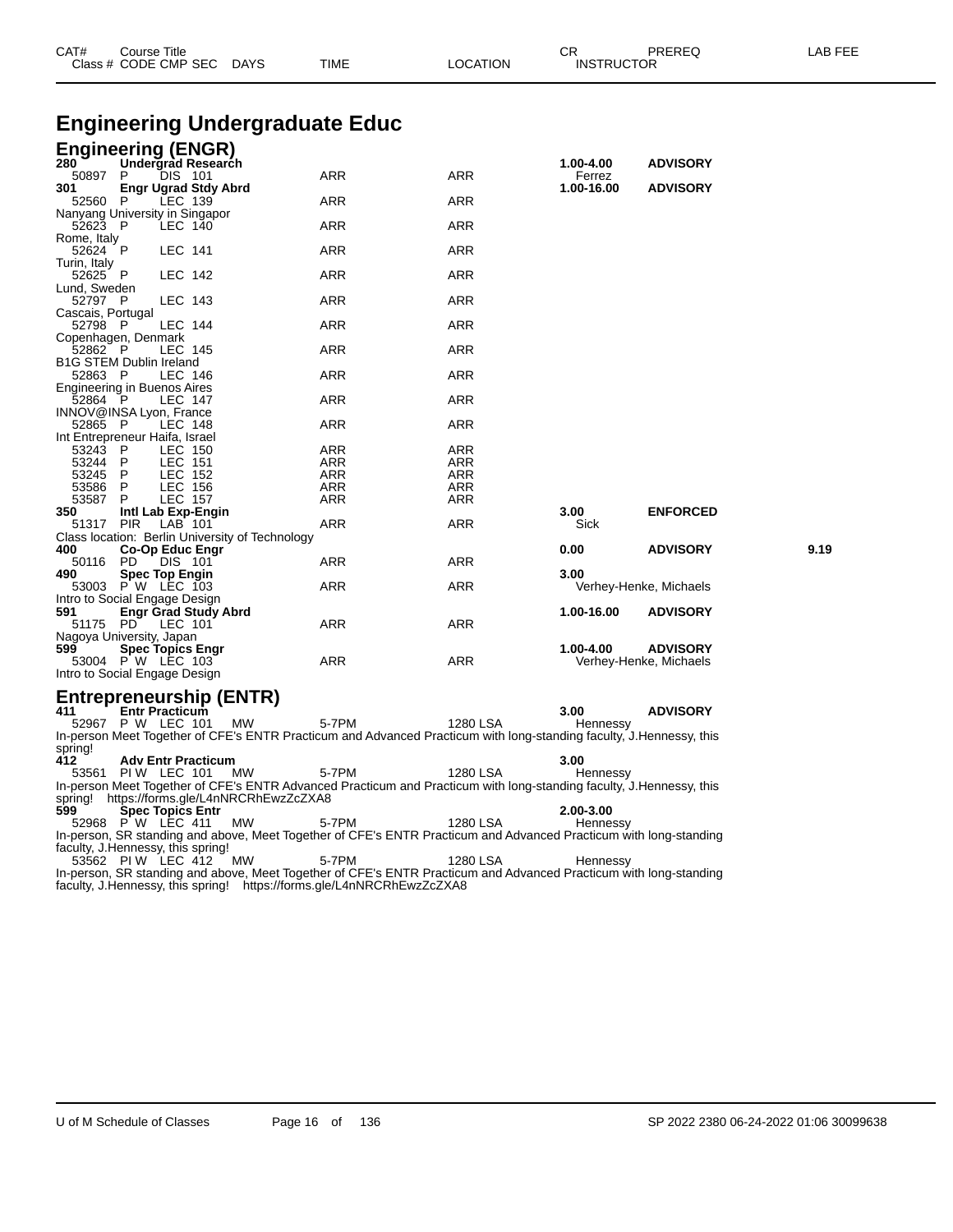| CAT# | Course Title         |             |      |          | ∩⊓<br>◡๙          | PREREQ | _AB FEE |
|------|----------------------|-------------|------|----------|-------------------|--------|---------|
|      | Class # CODE CMP SEC | <b>DAYS</b> | TIME | LOCATION | <b>INSTRUCTOR</b> |        |         |
|      |                      |             |      |          |                   |        |         |

# **Industrial-Operations Engr Dep**

|     | <b>Industrial And Operations Engineering (IOE)</b> |            |            |           |                 |
|-----|----------------------------------------------------|------------|------------|-----------|-----------------|
| 490 | <b>UG Directed Study</b>                           |            |            | 2.00-4.00 | <b>ADVISORY</b> |
|     | $IND +$                                            | <b>ARR</b> | <b>ARR</b> |           |                 |
| 590 | <b>Masters Direct Study</b>                        |            |            | 2.00-4.00 | <b>ADVISORY</b> |
| 593 | $IND +$<br><b>Ergonomics Project</b>               | <b>ARR</b> | <b>ARR</b> | 2.00-4.00 | <b>ADVISORY</b> |
|     | $IND +$                                            | <b>ARR</b> | <b>ARR</b> |           |                 |
| 801 | <b>First Yr Doc Dir Res</b>                        |            |            | 1.00-3.00 | <b>ADVISORY</b> |
|     | $IND +$                                            | <b>ARR</b> | <b>ARR</b> |           |                 |
| 990 | <b>Diss Pre-Candidate</b>                          |            |            | 2.00-8.00 | <b>ADVISORY</b> |
| 995 | $IND +$                                            | <b>ARR</b> | <b>ARR</b> | 4.00      |                 |
|     | <b>Dissertation Cand</b><br>$IND +$<br>R           | <b>ARR</b> | <b>ARR</b> |           | <b>ENFORCED</b> |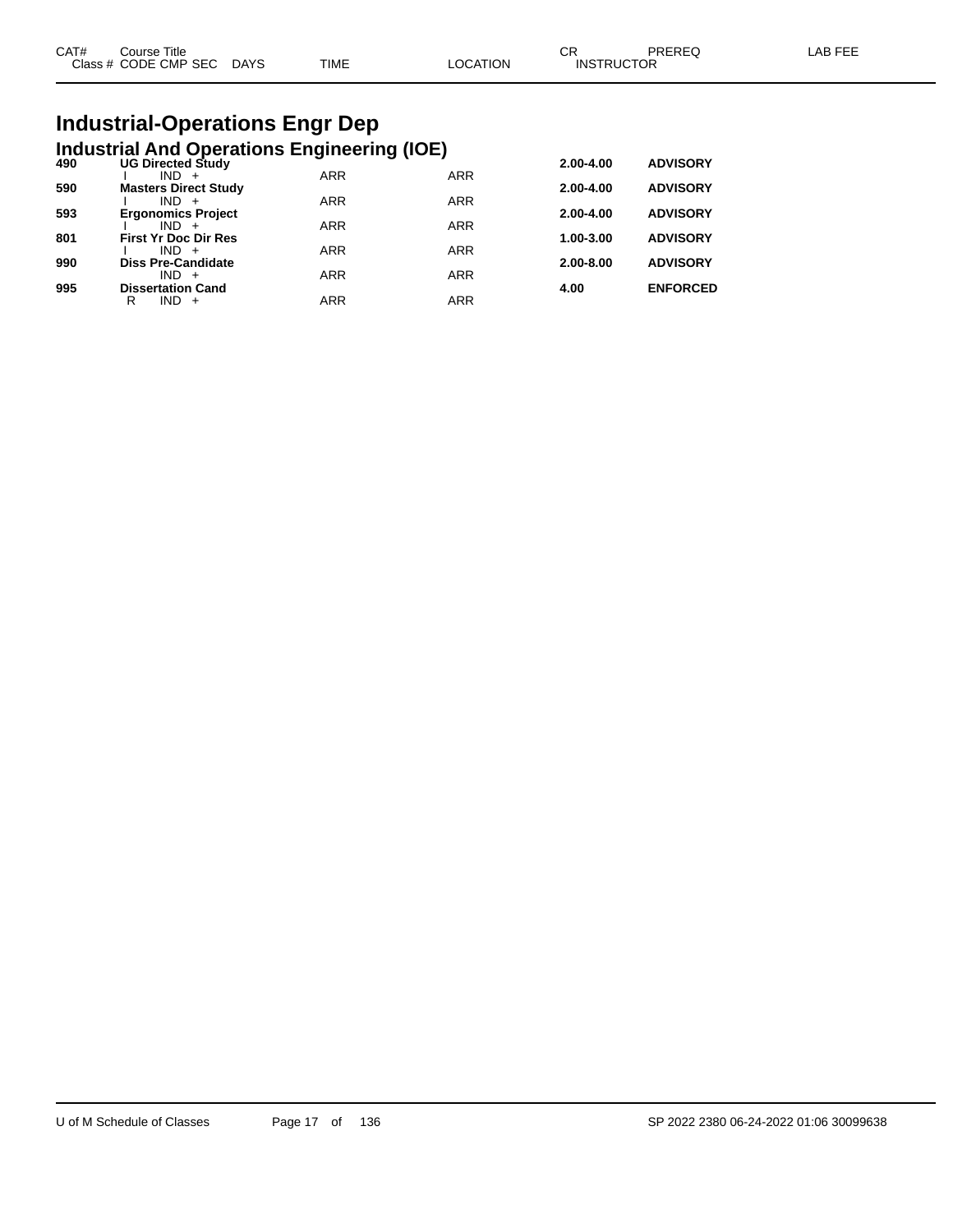| CAT# | Course Title              |             |          | ◠⊏<br>◡◚          | PREREQ | LAB FEE |
|------|---------------------------|-------------|----------|-------------------|--------|---------|
|      | Class # CODE CMP SEC DAYS | <b>TIME</b> | LOCATION | <b>INSTRUCTOR</b> |        |         |

# **Program In Manufacturing**

|       | <b>Manufacturing (MFG)</b> |            |           |               |                 |
|-------|----------------------------|------------|-----------|---------------|-----------------|
| 452   | Design for Mfg             |            |           | 3.00          | <b>ADVISORY</b> |
| 52924 | TWTH<br>LEC 101<br>P W     | 10-12PM    | 2153 GGBL | Saitou        |                 |
| 53115 | LEC 881<br>TWTH<br>P       | 10-12PM    | 2153 GGBL | Saitou        |                 |
| 990   | <b>Dissertat Pre-Cand</b>  |            |           | $2.00 - 4.00$ | <b>ADVISORY</b> |
|       | $IND +$                    | <b>ARR</b> | ARR       |               |                 |
| 995   | <b>Dissertation-Cand</b>   |            |           | 4.00          | <b>ENFORCED</b> |
|       | $IND +$                    | ARR        | ARR       |               |                 |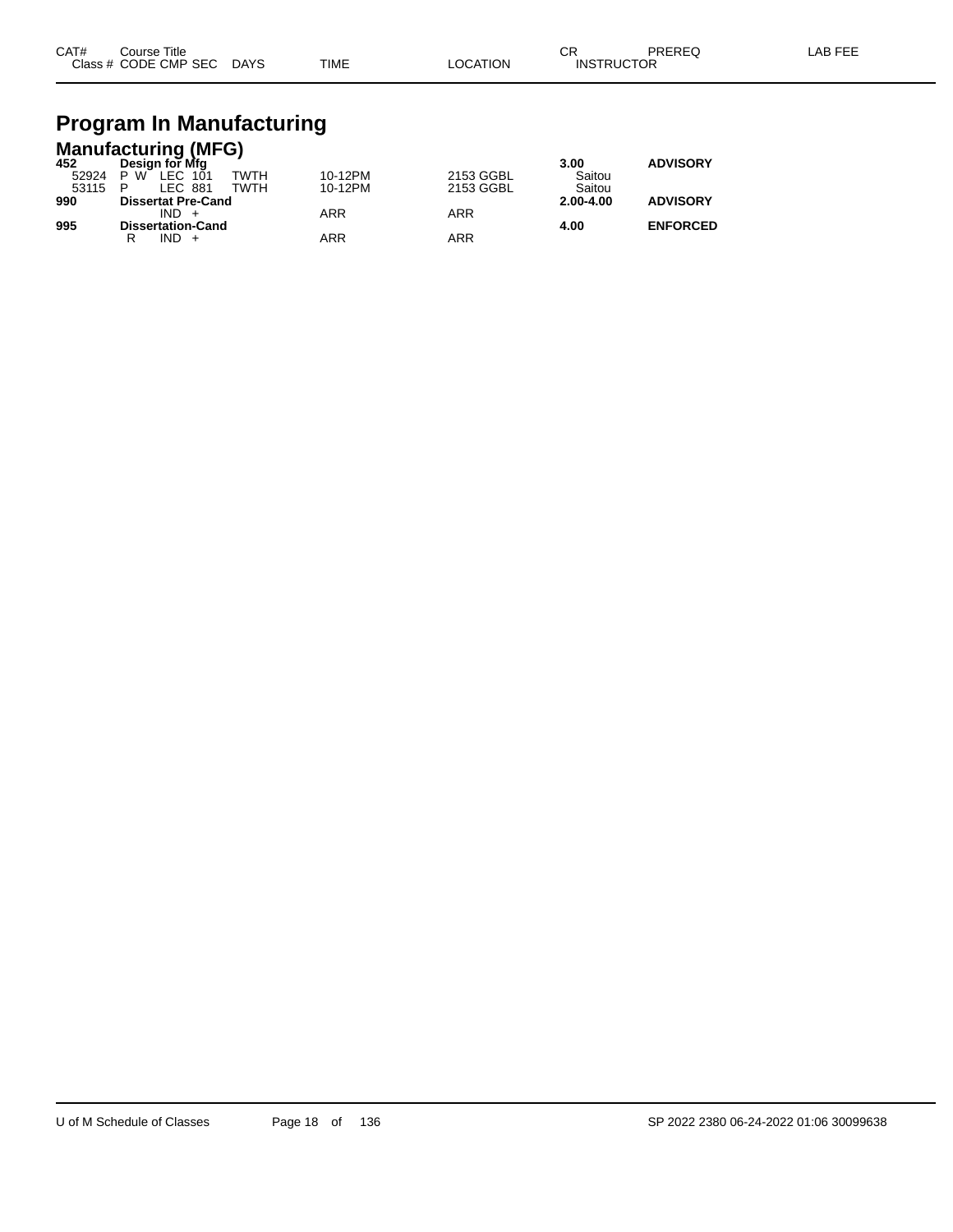#### **Materials Science & Engineering Materials Science Engineering (MATSCIE)**

| 280 | <b>MSE Ugrad Res Opp</b> |            |            | $1.00 - 4.00$ | <b>ADVISORY</b> |
|-----|--------------------------|------------|------------|---------------|-----------------|
|     |                          | <b>ARR</b> | <b>ARR</b> |               |                 |
| 490 | <b>Research Problems</b> |            |            | 1.00-3.00     | <b>ENFORCED</b> |
|     | R<br>$IND +$             | <b>ARR</b> | <b>ARR</b> |               |                 |
| 493 | <b>Special Topics</b>    |            |            | 1.00-16.00    | <b>ADVISORY</b> |
|     | $IND +$                  | <b>ARR</b> | <b>ARR</b> |               |                 |
| 690 | <b>Research Problems</b> |            |            | 1.00-16.00    |                 |
|     | $IND +$                  | <b>ARR</b> | <b>ARR</b> |               |                 |
| 990 | <b>Diss-Precand</b>      |            |            | 1.00-4.00     | <b>ADVISORY</b> |
|     | $IND +$                  | <b>ARR</b> | <b>ARR</b> |               |                 |
| 995 | <b>Diss-Cand</b>         |            |            | 4.00          | <b>ENFORCED</b> |
|     | R<br>IND                 | ARR        | ARR        |               |                 |
|     |                          |            |            |               |                 |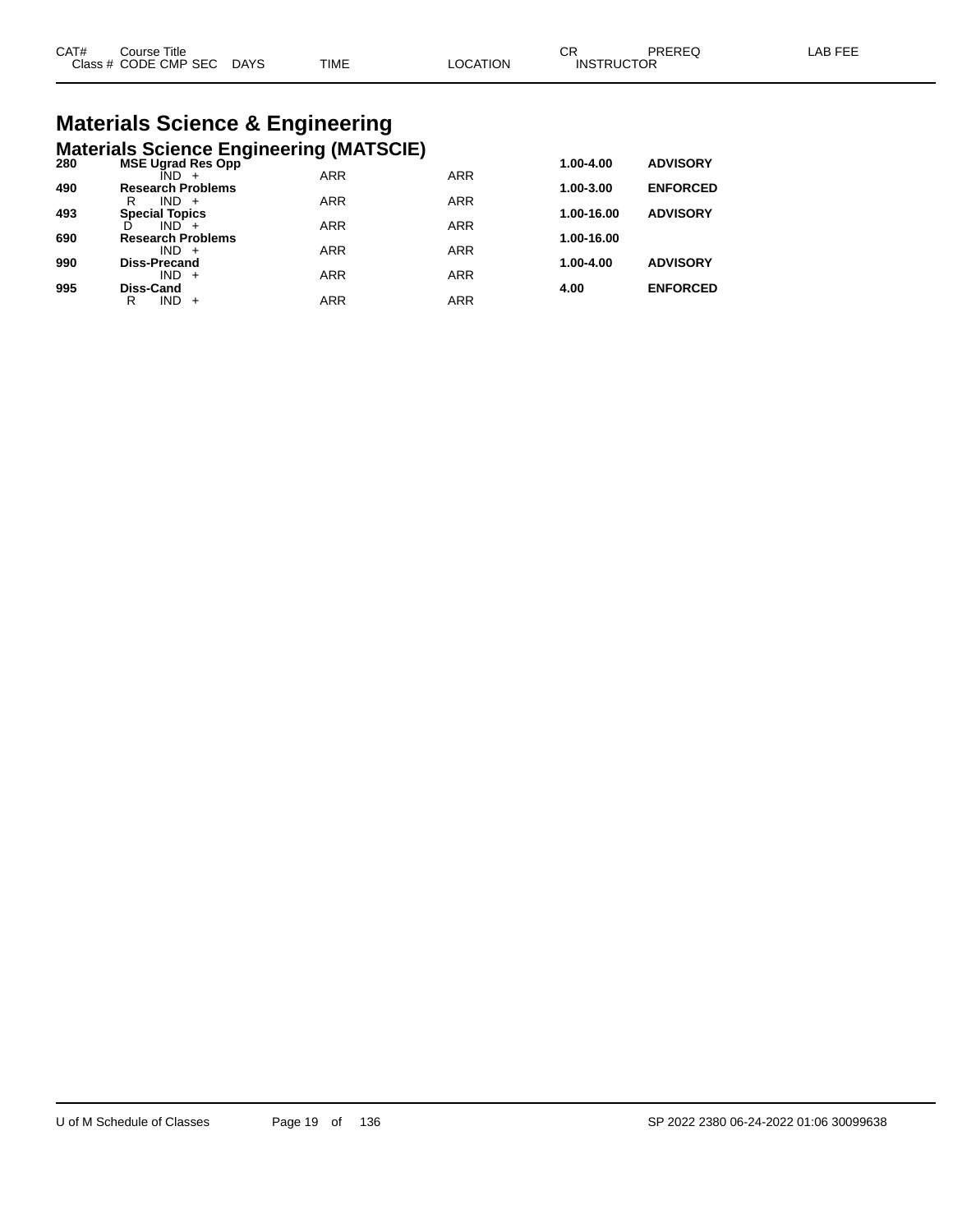#### **Mech Eng & Applied Mech Dept Mechanical Engineering (MECHENG)**

| 235   | <b>Thermodynamics I</b>             | <b>McGhamcar Engineering (MEOTIERO)</b> |                                                                                |            | 3.00        | <b>ENFORCED</b> |
|-------|-------------------------------------|-----------------------------------------|--------------------------------------------------------------------------------|------------|-------------|-----------------|
| 51098 | PRW LEC 101 MTW                     |                                         | 12-2PM                                                                         | 2147 GGBL  | Mansfield   |                 |
| 240   | <b>Dynamics&amp;Vibrations</b>      |                                         |                                                                                |            | 4.00        | <b>ENFORCED</b> |
| 52551 | PRW LEC 101                         | MTWTH                                   | 10-12PM                                                                        | 2147 GGBL  | Huntley     |                 |
| 452   | <b>Desian for Mfa</b>               |                                         |                                                                                |            | 3.00        | <b>ADVISORY</b> |
|       | 52923 P RW LEC 101                  | TWTH                                    | 10-12PM                                                                        | 2153 GGBL  | Saitou      |                 |
|       |                                     |                                         | The in-person contents of this class will be also be available asynchronously. |            |             |                 |
|       | 53109 PR LEC 881                    | TWTH                                    | 10-12PM                                                                        | 2153 GGBL  | Saitou      |                 |
| 490   | <b>RISE 4</b>                       |                                         |                                                                                |            | 3.00        |                 |
|       | $IND +$                             |                                         | <b>ARR</b>                                                                     | <b>ARR</b> |             |                 |
| 491   | <b>Independent Study</b><br>$IND +$ |                                         | <b>ARR</b>                                                                     | <b>ARR</b> | 1.00-3.00   | <b>ADVISORY</b> |
| 495   | Lab II                              |                                         |                                                                                |            | 4.00        | <b>ENFORCED</b> |
| 53407 | LEC 101<br>S R                      | MW                                      | 9-12PM                                                                         | 2505 GGBL  | Kurabayashi |                 |
| 53408 | PRW LAB 102                         | <b>TTH</b>                              | 9-12PM                                                                         | 2541 GGBL  | Kurabayashi |                 |
| 590   | <b>Res Sel M E Topics</b>           |                                         |                                                                                |            | 3.00-6.00   | <b>ADVISORY</b> |
|       | $IND +$                             |                                         | <b>ARR</b>                                                                     | <b>ARR</b> |             |                 |
| 695   | <b>Master Thesis Res</b>            |                                         |                                                                                |            | 3.00-6.00   | <b>ADVISORY</b> |
|       | $IND +$                             |                                         | <b>ARR</b>                                                                     | <b>ARR</b> |             |                 |
| 990   | <b>Diss-Precand</b>                 |                                         |                                                                                |            | 1.00-4.00   | <b>ADVISORY</b> |
|       | $IND +$                             |                                         | <b>ARR</b>                                                                     | <b>ARR</b> |             |                 |
| 995   | Diss-Cand                           |                                         |                                                                                |            | 4.00        | <b>ENFORCED</b> |
|       | $IND +$<br>IR                       |                                         | <b>ARR</b>                                                                     | ARR        |             |                 |
|       |                                     |                                         |                                                                                |            |             |                 |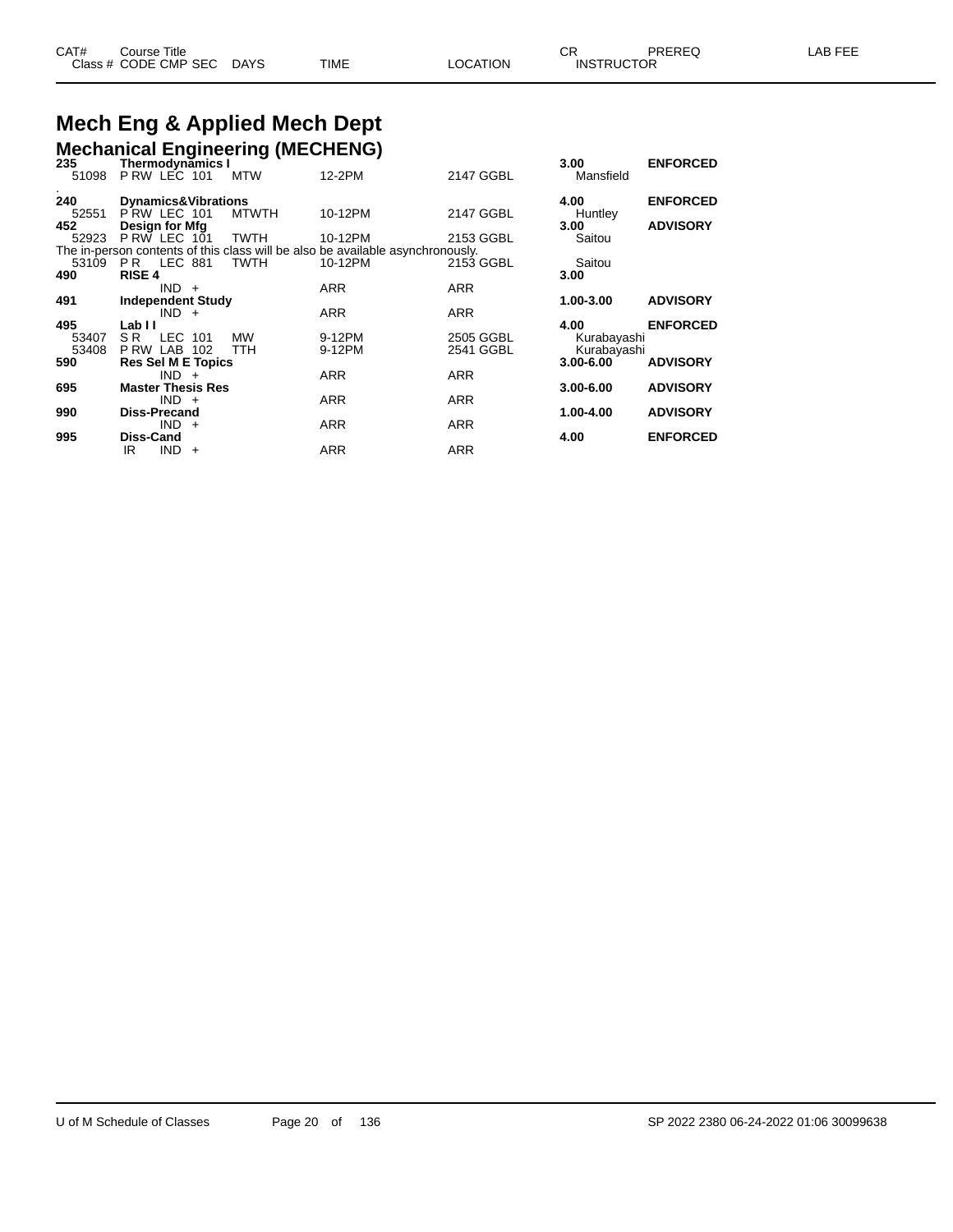| CAT# | Course Title              |      |          | ◠◻                | PREREQ | LAB FEE |
|------|---------------------------|------|----------|-------------------|--------|---------|
|      | Class # CODE CMP SEC DAYS | TIME | LOCATION | <b>INSTRUCTOR</b> |        |         |

#### **Naval Arch & Marine Engr Dept Naval Architecture And Marine Engineering (NAVARCH)**

| 490 | Dir Std, Res&Sp Prob                 |            |            | 1.00-16.00 | <b>ADVISORY</b> |
|-----|--------------------------------------|------------|------------|------------|-----------------|
|     | $IND +$                              | <b>ARR</b> | <b>ARR</b> |            |                 |
| 579 | <b>Conc Des Team Proj</b>            |            |            | 2.00-4.00  | <b>ADVISORY</b> |
|     | $IND +$                              | <b>ARR</b> | <b>ARR</b> |            |                 |
| 590 | Directed Study&Res                   |            |            | 1.00-6.00  | <b>ADVISORY</b> |
|     | $IND +$                              | <b>ARR</b> | <b>ARR</b> |            |                 |
| 592 | <b>Masters Thesis</b>                | <b>ARR</b> |            | 1.00-6.00  | <b>ADVISORY</b> |
| 792 | $IND +$                              |            | <b>ARR</b> | 1.00-8.00  |                 |
|     | <b>Prof Degree Thesis</b><br>$IND +$ | <b>ARR</b> | <b>ARR</b> |            |                 |
| 990 | <b>Diss-Precand</b>                  |            |            | 1.00-4.00  | <b>ADVISORY</b> |
|     | $IND +$                              | <b>ARR</b> | <b>ARR</b> |            |                 |
| 995 | Diss-Cand                            |            |            | 4.00       | <b>ENFORCED</b> |
|     | IND<br>R<br>$+$                      | ARR        | <b>ARR</b> |            |                 |
|     |                                      |            |            |            |                 |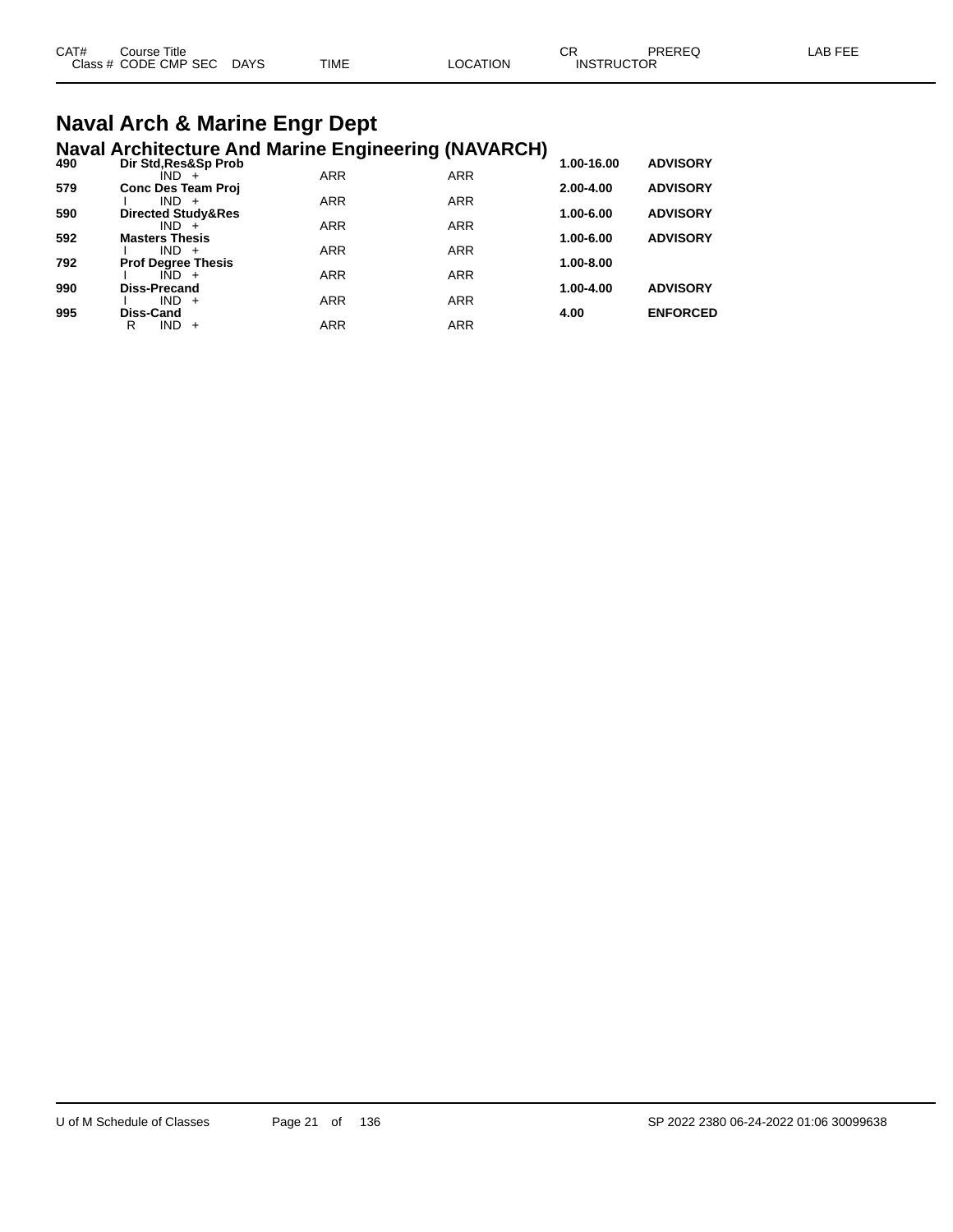| TIME<br>Class # CODE CMP SEC<br><b>DAYS</b><br>LOCATION<br><b>INSTRUCTOR</b> |  |
|------------------------------------------------------------------------------|--|
|                                                                              |  |

### **Nuclear Engr & Radiological Sci Nuclear Engineering And Radiological Sciences (NERS)**

| 499 | Res Nur Eng/Rad Sci    | ~          |            | 1.00-3.00  | <b>ADVISORY, ENFORCED</b> |
|-----|------------------------|------------|------------|------------|---------------------------|
|     | $IND^{-}$<br>R         | <b>ARR</b> | <b>ARR</b> |            |                           |
| 588 | Rad Safe&Md Phy Prac   |            |            | 1.00-12.00 | <b>ADVISORY</b>           |
|     | $IND +$                | <b>ARR</b> | <b>ARR</b> |            |                           |
| 599 | <b>Masters Project</b> |            |            | 1.00-3.00  | <b>ADVISORY</b>           |
|     | $IND +$                | <b>ARR</b> | <b>ARR</b> |            |                           |
| 799 | <b>Special Project</b> |            |            | 1.00-6.00  |                           |
|     | $IND +$                | <b>ARR</b> | <b>ARR</b> |            |                           |
| 990 | <b>Diss-Precand</b>    |            |            | 1.00-4.00  | <b>ADVISORY</b>           |
|     | $IND +$                | <b>ARR</b> | <b>ARR</b> |            |                           |
| 995 | Diss-Cand              |            |            | 4.00       | <b>ENFORCED</b>           |
|     | $IND +$<br>R           | ARR        | ARR        |            |                           |
|     |                        |            |            |            |                           |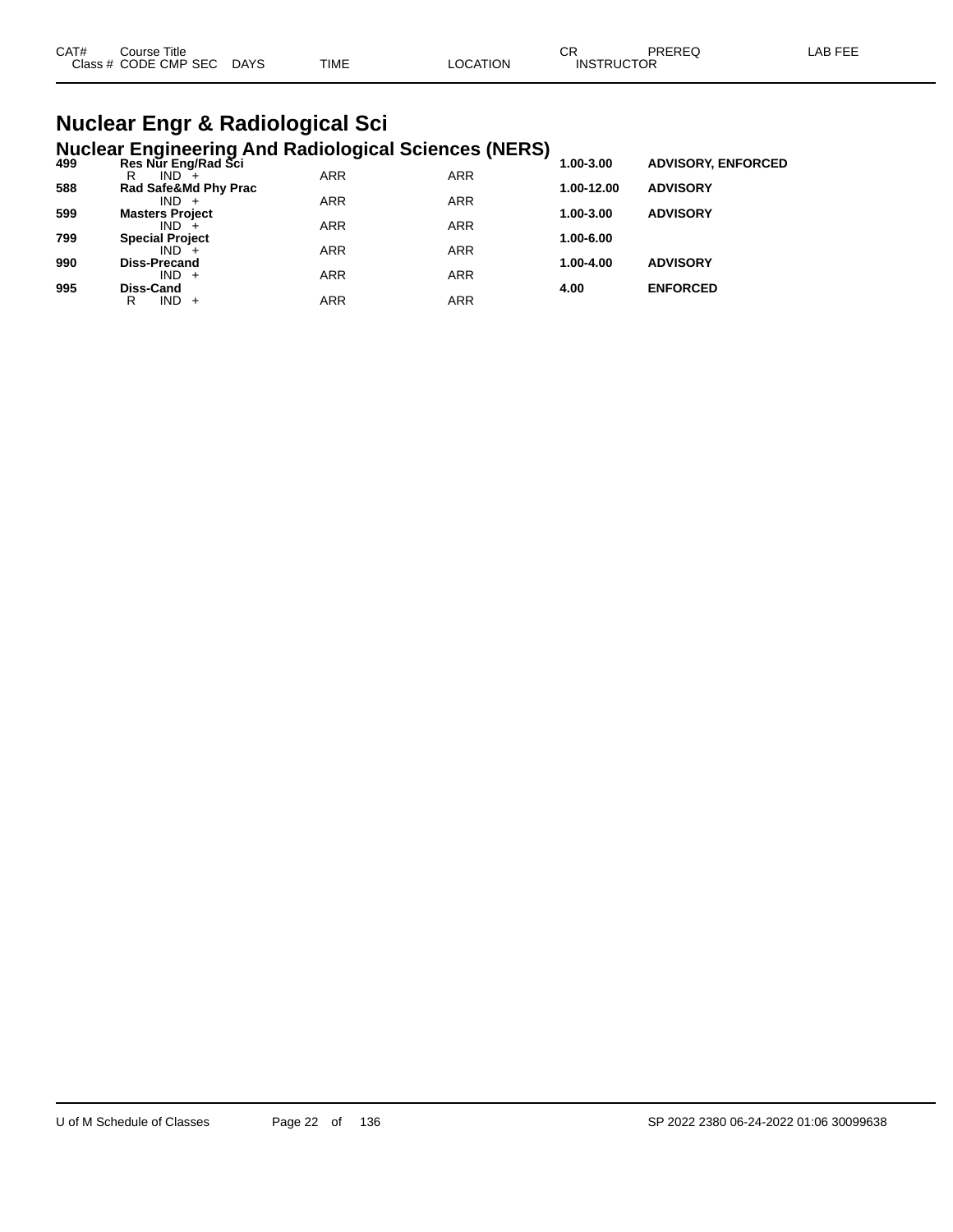# **Technical Communication**

|       |                                 |              | <b>Technical Communication (TCHNCLCM)</b> |                                                                                                                   |            |                 |
|-------|---------------------------------|--------------|-------------------------------------------|-------------------------------------------------------------------------------------------------------------------|------------|-----------------|
| 300   | <b>Tech Comm for EE&amp;CE</b>  |              |                                           |                                                                                                                   | 1.00       |                 |
| 53169 | LEC 101<br>P                    | <b>TTH</b>   | 930-1030AM                                | 4440 EECS                                                                                                         | Wisniewski |                 |
| 53170 | LEC 102<br>P                    | <b>MW</b>    | 130-230PM                                 | <b>104 EWRE</b>                                                                                                   | Pavlov     |                 |
| 497   | Adv Tch Com for CS              |              |                                           |                                                                                                                   | 2.00       | <b>ENFORCED</b> |
| 53194 | LEC 101<br>PR                   | <b>MTWTH</b> | 1130-1230PM                               | <b>REMOTE</b>                                                                                                     | Walker     |                 |
|       |                                 |              |                                           | This course will have Mo/We content be remote and asynchronous, and Tu/Th content will be remote and synchronous. |            |                 |
| 499   | <b>Scientific&amp;Tech Comm</b> |              |                                           |                                                                                                                   | 1.00-4.00  |                 |
|       | $IND +$                         |              | <b>ARR</b>                                | <b>ARR</b>                                                                                                        |            |                 |
| 575   | <b>Directed Study</b>           |              |                                           |                                                                                                                   | 1.00-4.00  | <b>ADVISORY</b> |
|       | $IND +$                         |              | <b>ARR</b>                                | <b>ARR</b>                                                                                                        |            |                 |
| 590   | Intern in Tech Comm             |              |                                           |                                                                                                                   | 1.00-4.00  | <b>ADVISORY</b> |
|       | $IND +$                         |              | <b>ARR</b>                                | <b>ARR</b>                                                                                                        |            |                 |
| 675   | <b>Directed Study</b>           |              |                                           |                                                                                                                   | 1.00-4.00  | <b>ADVISORY</b> |
|       | IND                             |              | <b>ARR</b>                                | <b>ARR</b>                                                                                                        |            |                 |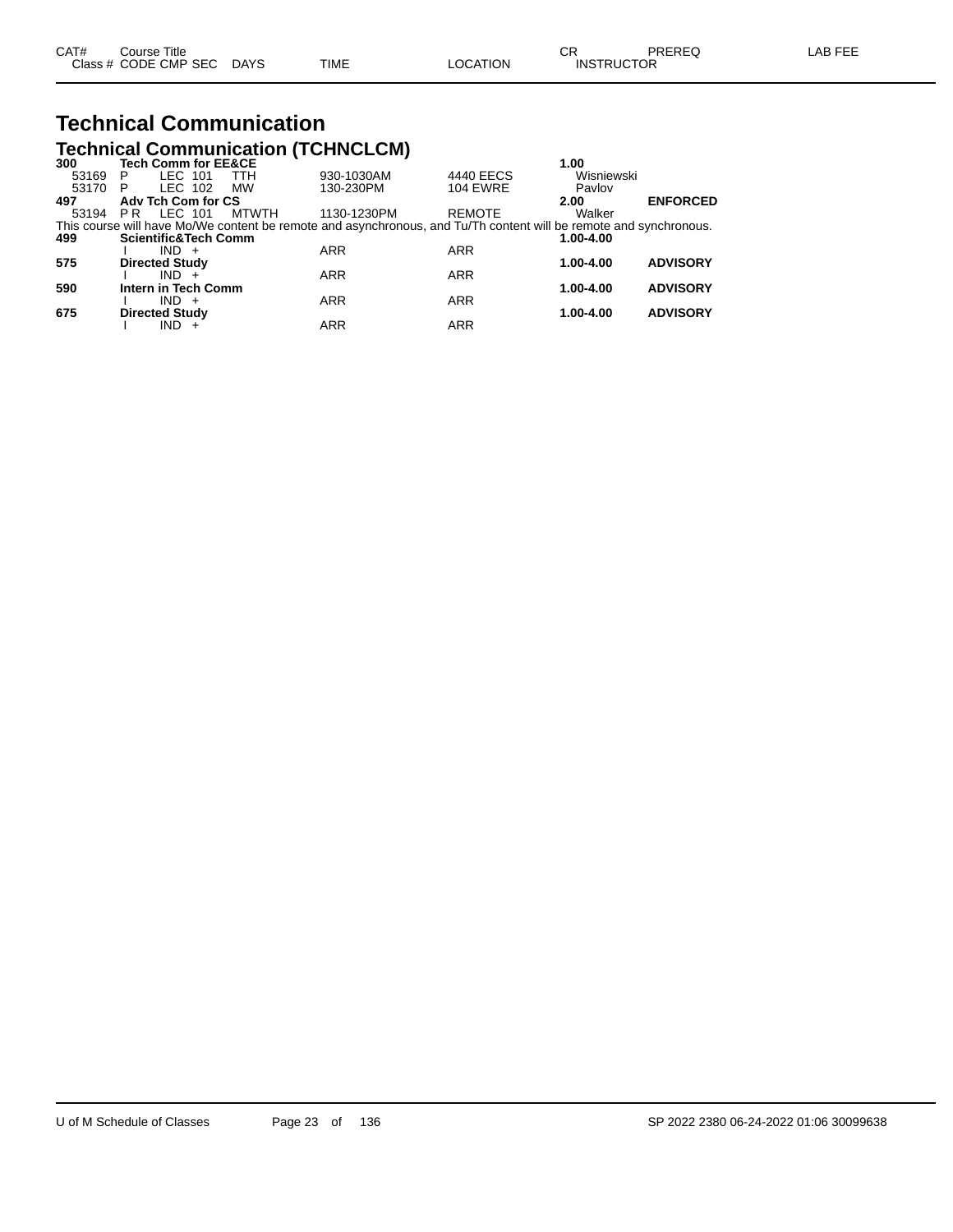## **Environment and Sustainability Program in the Environment**

# **Environment (ENVIRON) 102 Extreme Weather 3.00**

| 102.  | <b>Extreme weather</b>         |              |            |                  | 3.UU                         |
|-------|--------------------------------|--------------|------------|------------------|------------------------------|
| 52984 | LEC 101<br>P.                  | <b>MWF</b>   | 10-1130AM  | 1650 CHEM        | Samson                       |
| 105   | <b>Changing Atmos</b>          |              |            |                  | 3.00                         |
| 52440 | LEC 101<br>P                   | <b>MWF</b>   | 1-230PM    | <b>REMOTE</b>    | Penner                       |
| 232   | Intro Oceanog                  |              |            |                  | 3.00                         |
| 52191 | <b>P W LEC 101</b>             | <b>MWF</b>   | 10-12PM    | <b>1505 NUB</b>  | Arnaboldi                    |
| 300   | <b>Spec Prob&amp;Res-Ugrad</b> |              |            |                  | 1.00-4.00                    |
|       | $IND +$                        |              | <b>ARR</b> | <b>ARR</b>       |                              |
| 305   | <b>Interdis Env Topics</b>     |              |            |                  | 3.00                         |
| 53438 | <b>P W LEC 101</b>             | <b>MW</b>    | 12-430PM   | 1258 A&AB        | Trumpey                      |
|       | Comm Prtnr Des/Build           |              |            |                  |                              |
| 373   | <b>Gen Ecol Lab</b>            |              |            |                  | <b>ADVISORY</b><br>3.00      |
| 53358 | PD.<br>LAB 711                 | <b>THFSA</b> | 7-7PM      | <b>BIOL STAT</b> | Higley, VanValkenburg, Brown |
| 53359 | LAB 712<br>PD.                 | MTW          | 7-7PM      | <b>BIOL STAT</b> | Higley, Thublin, Stayton     |
| 398   | <b>Env Internship Prog</b>     |              |            |                  | $1.00 - 3.00$                |
|       | $IND +$                        |              | <b>ARR</b> | <b>ARR</b>       |                              |
| 400   | <b>Spec Prob&amp;Res-Ugrad</b> |              |            |                  | 2.00                         |
|       | $IND +$<br>SD                  |              | <b>ARR</b> | <b>ARR</b>       |                              |
|       |                                |              |            |                  |                              |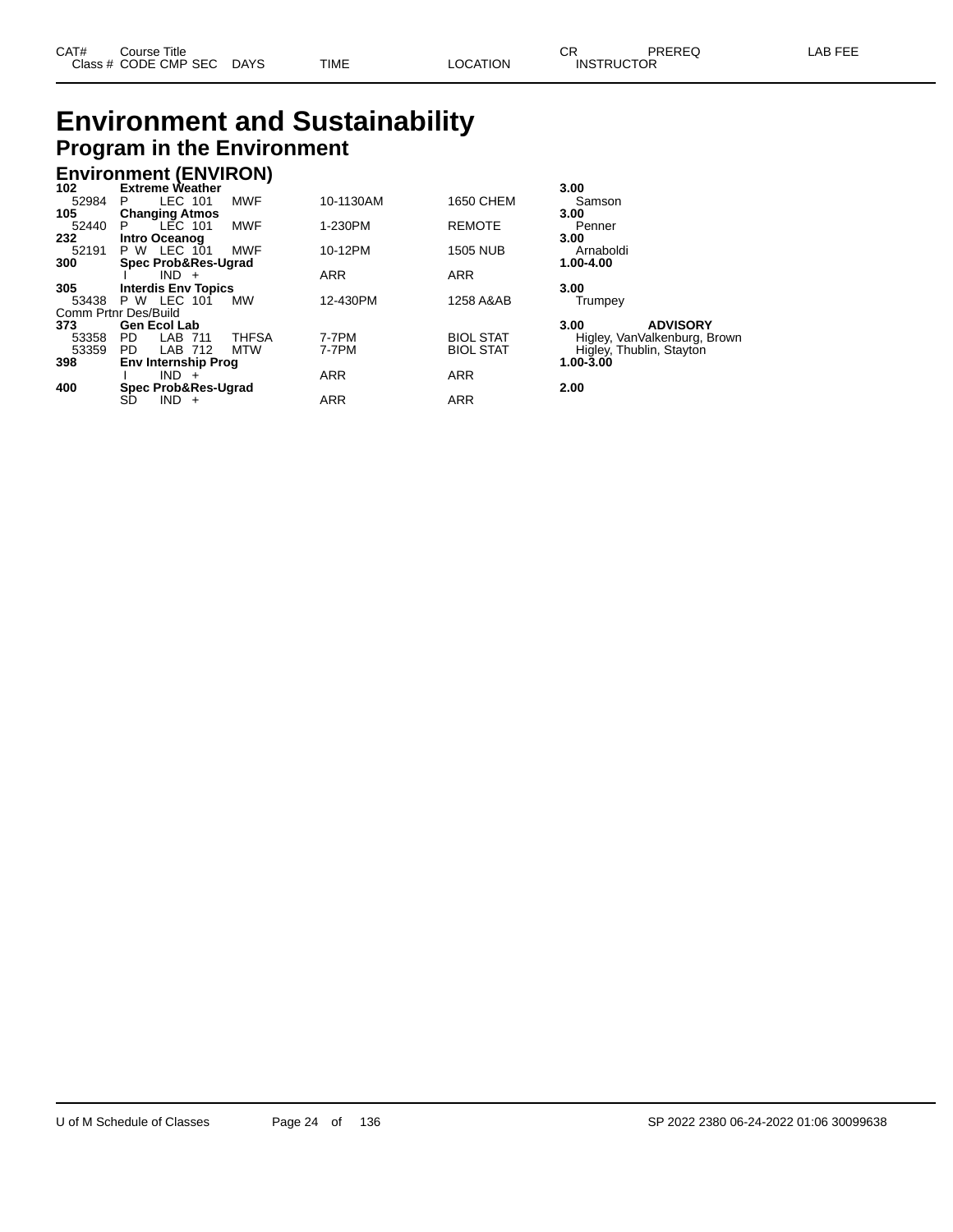| CAT# | ourse Titleٽ         |             |      |          | ⌒冖<br>◡⊓          | PREREQ | , EEF<br>AR. |
|------|----------------------|-------------|------|----------|-------------------|--------|--------------|
|      | Class # CODE CMP SEC | <b>DAYS</b> | TIME | LOCATION | <b>INSTRUCTOR</b> |        |              |

## **Information School of Information**

|       | <b>Information (SI)</b>                            |              |            |               |                   |                           |  |  |  |  |  |  |
|-------|----------------------------------------------------|--------------|------------|---------------|-------------------|---------------------------|--|--|--|--|--|--|
| 110   | Intr to Info Studies                               |              |            |               | 4.00              |                           |  |  |  |  |  |  |
| 52944 | LEC<br>101<br>A                                    | <b>MTWTH</b> | 11-1230PM  | 2255 NQ       | Chalmers          |                           |  |  |  |  |  |  |
| 52945 | P W<br><b>DIS</b><br>102                           | TTH          | $1-2PM$    | 2185 NQ       | Chalmers, Prosper |                           |  |  |  |  |  |  |
| 53120 | <b>DIS</b><br>103<br>P                             | <b>TTH</b>   | $2-3PM$    | 2185 NQ       | Chalmers, Prosper |                           |  |  |  |  |  |  |
| 350   | <b>UX Public Field Rsrc</b>                        |              |            |               | 3.00              | <b>ENFORCED</b>           |  |  |  |  |  |  |
| 52784 | PRW LEC 101                                        | <b>TWTH</b>  | $1-5PM$    | 2245 NQ       | TenBrink, Zhang   |                           |  |  |  |  |  |  |
| 390   | Internship                                         |              |            |               | 1.00-3.00         |                           |  |  |  |  |  |  |
| 52493 | <b>SEM 101</b><br>PI                               |              | <b>ARR</b> | <b>ARR</b>    | Frazier           |                           |  |  |  |  |  |  |
| 53439 | <b>SEM 102</b><br>PI.                              |              | <b>ARR</b> | <b>ARR</b>    | Frazier           |                           |  |  |  |  |  |  |
| 53440 | <b>SEM 103</b><br><b>PI</b>                        |              | ARR        | ARR           | Frazier           |                           |  |  |  |  |  |  |
| 491   | <b>Independent Study</b>                           |              |            |               | 1.00-8.00         |                           |  |  |  |  |  |  |
|       | SI<br>$IND +$                                      |              | ARR        | <b>REMOTE</b> |                   |                           |  |  |  |  |  |  |
| 690   | <b>Intern/Field Exper</b>                          |              |            |               | 1.00-6.00         | <b>ADVISORY</b>           |  |  |  |  |  |  |
| 51918 | <b>SEM 101</b><br>PI                               |              | ARR        | ARR           | Frazier           |                           |  |  |  |  |  |  |
| 691   | <b>Independent Study</b>                           |              |            |               | 1.00-6.00         |                           |  |  |  |  |  |  |
|       | SD.<br>$IND +$                                     |              | <b>ARR</b> | <b>REMOTE</b> |                   |                           |  |  |  |  |  |  |
| 791   | <b>Independent Study</b>                           |              |            |               | 1.00-3.00         | <b>ADVISORY</b>           |  |  |  |  |  |  |
|       | SI<br>$IND +$                                      |              | ARR        | <b>REMOTE</b> |                   |                           |  |  |  |  |  |  |
| 901   | <b>Directed Research</b>                           |              |            |               | 1.00-3.00         | <b>ADVISORY</b>           |  |  |  |  |  |  |
|       | $IND +$<br>SI                                      |              | ARR        | <b>REMOTE</b> |                   |                           |  |  |  |  |  |  |
| 990   | <b>Diss-Precand</b>                                |              |            |               | 1.00-4.00         | <b>ADVISORY</b>           |  |  |  |  |  |  |
|       | SI<br>$IND +$                                      |              | <b>ARR</b> | <b>REMOTE</b> |                   |                           |  |  |  |  |  |  |
| 995   | Diss-Cand                                          |              |            |               | 4.00              | <b>ADVISORY, ENFORCED</b> |  |  |  |  |  |  |
|       | $IND +$<br>R                                       |              | <b>ARR</b> | <b>ARR</b>    |                   |                           |  |  |  |  |  |  |
| 998   | <b>Curr Practical Prict</b>                        |              |            |               | 1.00              |                           |  |  |  |  |  |  |
| 53204 | SD.<br><b>SEM 101</b>                              |              | <b>ARR</b> | <b>ARR</b>    |                   |                           |  |  |  |  |  |  |
|       | <b>School of Information Study Abroad (SIABRD)</b> |              |            |               |                   |                           |  |  |  |  |  |  |
|       |                                                    |              |            |               |                   |                           |  |  |  |  |  |  |
| 330   | Uni of Vic-ES                                      |              |            |               | 1.00-18.00        |                           |  |  |  |  |  |  |
| 52877 | LEC 101<br>P                                       |              | <b>ARR</b> | ARR           |                   |                           |  |  |  |  |  |  |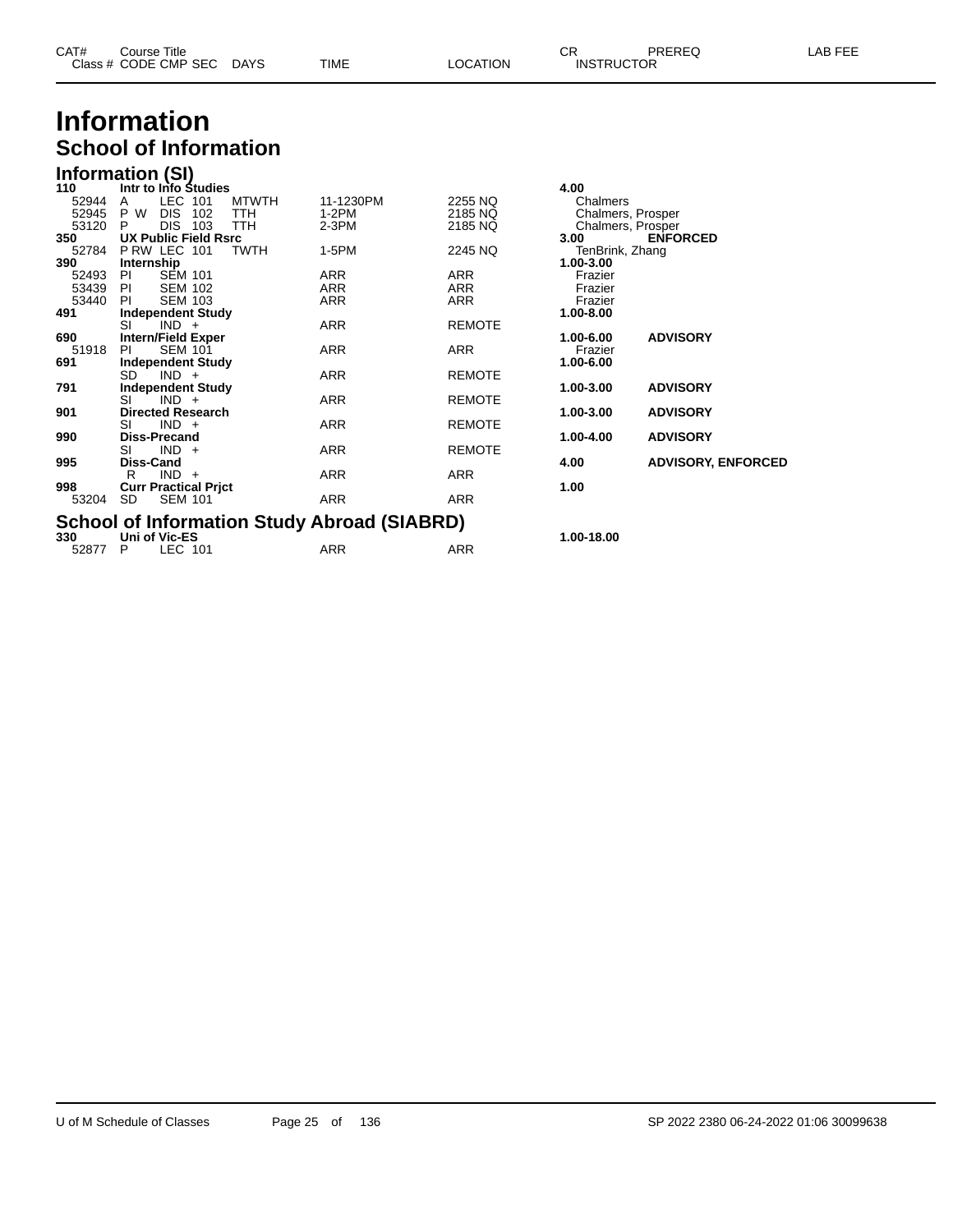### **Institute for Social Research SRC-PSM Graduate Program**

**Survey Methodology (SURVMETH) 899 Directed Research 1.00-3.00 ADVISORY**

 $IND + ARR$  ARR ARR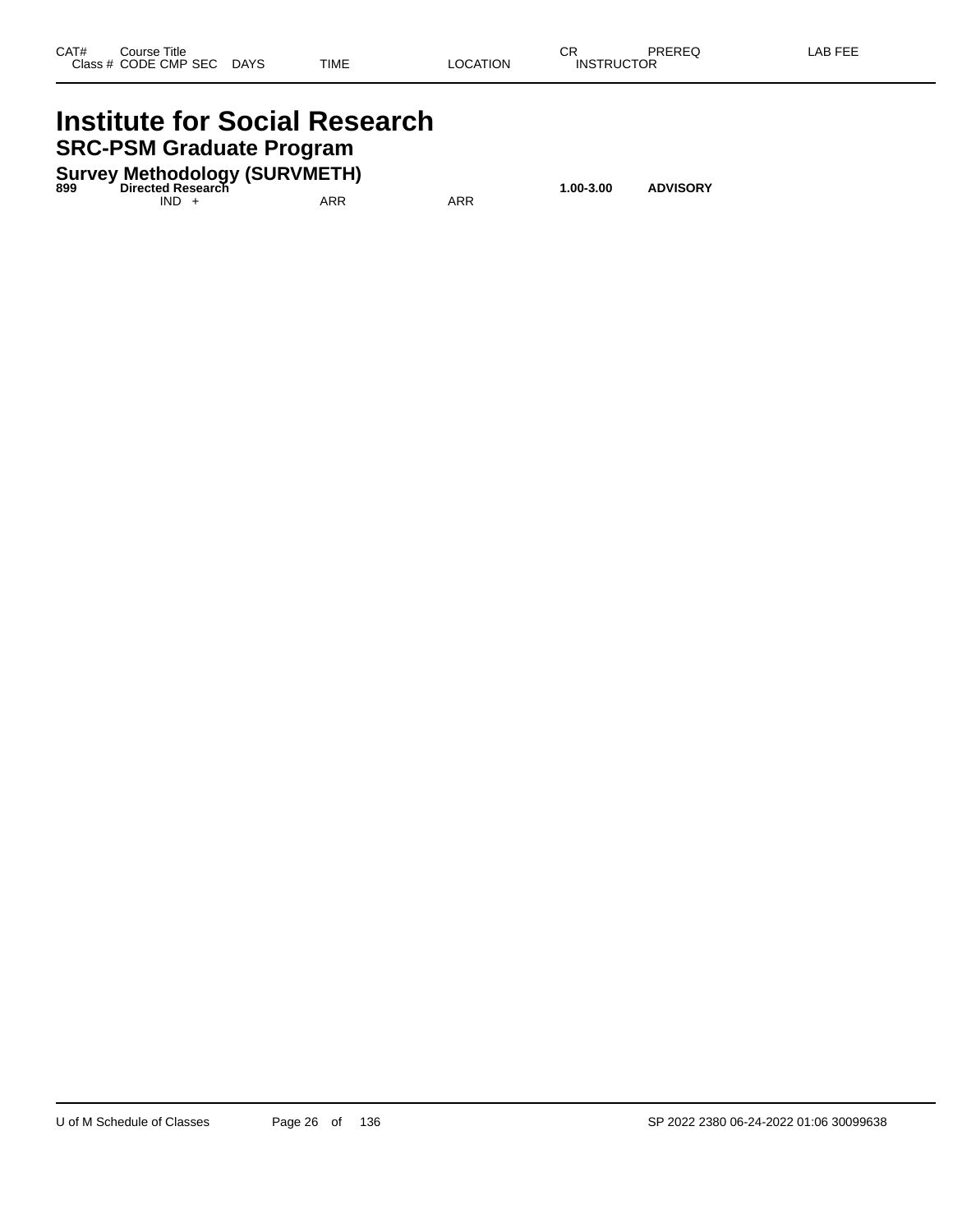| CAT# | Title<br>∴ourse      |             |      |          | ⌒冖<br>- UN | PREREQ            | AR FFF |
|------|----------------------|-------------|------|----------|------------|-------------------|--------|
|      | Class # CODE CMP SEC | <b>DAYS</b> | TIME | LOCATION |            | <b>INSTRUCTOR</b> |        |

# **Kinesiology**

| <b>School Of Kinesiology</b><br><b>Applied Exercise Science (AES)</b><br>28Ò<br><b>Research Opport</b><br>1.00-4.00<br><b>ADVISORY</b><br>50584<br>ARR<br>ARR<br>PI<br>DIS 101<br>CONTACT UROP OFFICE, 647-2768.<br>290<br><b>Field Exp AES</b><br><b>ADVISORY</b><br>1.00-4.00<br>ARR<br>ARR<br>$IND +$<br>I.<br>403<br>Internship in AES<br><b>ADVISORY</b><br>$0.50 - 4.00$<br>52499 PI<br>LAB 101<br>ARR<br>ARR<br>LAB 102<br>ARR<br>ARR<br>52500<br>PI.<br>Kern<br>ARR<br>52578<br>PI.<br>LAB 103<br>ARR<br>Kern<br><b>Independent Study</b><br>1.00-3.00<br><b>ADVISORY</b><br>470<br>ARR<br>ARR<br>L<br>$IND +$<br><b>Athletic Training (AT)</b><br>403<br>Internship in AT<br><b>ADVISORY</b><br>$0.50 - 4.00$<br>PIRW LAB 101<br>ARR<br>ARR<br>Palmieri-Smith<br>50934<br>ARR<br>52566<br>PL<br>LAB 104<br>ARR<br>Lepley<br>LAB 105<br>ARR<br>52577<br>PL<br>ARR<br>Czajka<br>Ind Study AT<br>1.00-2.00<br><b>ADVISORY</b><br>488<br>$IND +$<br>ARR<br>ARR<br>SI<br>Kinesiology (KINESLGY)<br><b>Kines Study Abroad</b><br>302<br>1.00-18.00<br>ARR<br>ARR<br>52890<br>LEC 002<br>PL<br>Barton<br>Thailand<br>Thailand<br>ARR<br>LEC 005<br>ARR<br>52573 PI<br>Rosentraub, Barton<br>Israel, Jordan<br>Israel, Jordan<br>LEC 006<br>ARR<br>ARR<br>52574 PI<br>Broglio, Barton<br>New Zealand<br>New Zealand<br>LEC 007<br>ARR<br>ARR<br>52582 PI<br>Barton<br>Carmarthen, Wales<br>Carmarthen, Wales<br>ARR<br>52720 PIW LEC 008<br>ARR<br>Barton<br>Australia<br>Australia<br>52729 PIW LEC 009<br>ARR<br>ARR<br>Gross, Barton<br>Italy<br>Italy<br>52730 PI<br>ARR<br>LEC 010<br>ARR<br>Chen, Barton, Templin<br>China<br>China<br>429<br>Lab Mtr Cnt Dev<br>1.00-3.00<br><b>PIR</b><br>LAB 101<br>ARR<br>ARR<br>50597<br>LAB 102<br>ARR<br><b>PIR</b><br>ARR<br>50598<br>Ulrich<br>LAB 103<br><b>ARR</b><br>ARR<br>50795<br>PI.<br>Ulrich<br>LAB 104<br>51083<br>PI.<br>ARR<br>ARR<br>Seidler<br>LAB 105<br>ARR<br>51982<br>PI<br>ARR<br><b>Brown</b><br>ΡI<br>LAB 106<br>ARR<br>52556<br>ARR<br>Vesia<br>PI.<br>LAB 107<br>ARR<br>52891<br>ARR<br><b>ADVISORY</b><br>439<br>Lab Biomechanic<br>1.00-3.00<br><b>ARR</b><br>51055<br>LAB 101<br>ARR<br>PL<br>Ferris<br>LAB 102<br>ARR<br>51138<br>PI.<br>ARR<br>Gross<br>51518<br>LAB 103<br>ARR<br>ARR<br>PI.<br>Palmieri-Smith<br><b>ARR</b><br>51519<br>PI.<br>LAB 104<br>ARR<br>McLean<br>LAB 105<br>ARR<br>51520<br>PI.<br>ARR<br>Palmer<br>52585<br>PI.<br>LAB 106<br>ARR<br>ARR<br>Gates<br>449<br>Lab Exer Phys<br>1.00-3.00<br>ARR<br>ARR<br>50599<br><b>PIR</b><br>LAB 101<br>LAB 102<br>ARR<br>ARR<br>50600<br><b>PIR</b><br>Horowitz<br><b>ARR</b><br><b>PIR</b><br>LAB 103<br>ARR<br>50601<br>ARR<br>50621<br>PL<br>LAB 104<br>ARR<br>Cartee<br>PI.<br>LAB 105<br>ARR<br>ARR<br>53484<br>Bodary<br>53485<br>PL<br>LAB 106<br>ARR<br>ARR<br>Hasson<br><b>Thesis Research</b><br>1.00-6.00<br><b>ADVISORY</b><br>619<br>$IND +$<br><b>ARR</b><br>ARR<br>I.<br><b>Practicum Kines</b><br>1.00-6.00<br>680<br><b>ADVISORY</b><br>ARR<br>ARR<br>LAB 003<br>51179<br>PI.<br>51180<br>LAB 008<br>ARR<br>ARR<br>PI.<br><b>ARR</b><br>51181<br>PI<br>LAB 009<br>ARR |       |    | <b>Kinesiology</b> |            |     |                 |
|------------------------------------------------------------------------------------------------------------------------------------------------------------------------------------------------------------------------------------------------------------------------------------------------------------------------------------------------------------------------------------------------------------------------------------------------------------------------------------------------------------------------------------------------------------------------------------------------------------------------------------------------------------------------------------------------------------------------------------------------------------------------------------------------------------------------------------------------------------------------------------------------------------------------------------------------------------------------------------------------------------------------------------------------------------------------------------------------------------------------------------------------------------------------------------------------------------------------------------------------------------------------------------------------------------------------------------------------------------------------------------------------------------------------------------------------------------------------------------------------------------------------------------------------------------------------------------------------------------------------------------------------------------------------------------------------------------------------------------------------------------------------------------------------------------------------------------------------------------------------------------------------------------------------------------------------------------------------------------------------------------------------------------------------------------------------------------------------------------------------------------------------------------------------------------------------------------------------------------------------------------------------------------------------------------------------------------------------------------------------------------------------------------------------------------------------------------------------------------------------------------------------------------------------------------------------------------------------------------------------------------------------------------------------------------------------------------------------------------------------------------------------------------------------------------------------------------------------------------------------------------------------------------------------------------------------------------------------------------------------------------------------------------------------------------------------------------------------------------------------------------|-------|----|--------------------|------------|-----|-----------------|
|                                                                                                                                                                                                                                                                                                                                                                                                                                                                                                                                                                                                                                                                                                                                                                                                                                                                                                                                                                                                                                                                                                                                                                                                                                                                                                                                                                                                                                                                                                                                                                                                                                                                                                                                                                                                                                                                                                                                                                                                                                                                                                                                                                                                                                                                                                                                                                                                                                                                                                                                                                                                                                                                                                                                                                                                                                                                                                                                                                                                                                                                                                                                    |       |    |                    |            |     |                 |
|                                                                                                                                                                                                                                                                                                                                                                                                                                                                                                                                                                                                                                                                                                                                                                                                                                                                                                                                                                                                                                                                                                                                                                                                                                                                                                                                                                                                                                                                                                                                                                                                                                                                                                                                                                                                                                                                                                                                                                                                                                                                                                                                                                                                                                                                                                                                                                                                                                                                                                                                                                                                                                                                                                                                                                                                                                                                                                                                                                                                                                                                                                                                    |       |    |                    |            |     |                 |
|                                                                                                                                                                                                                                                                                                                                                                                                                                                                                                                                                                                                                                                                                                                                                                                                                                                                                                                                                                                                                                                                                                                                                                                                                                                                                                                                                                                                                                                                                                                                                                                                                                                                                                                                                                                                                                                                                                                                                                                                                                                                                                                                                                                                                                                                                                                                                                                                                                                                                                                                                                                                                                                                                                                                                                                                                                                                                                                                                                                                                                                                                                                                    |       |    |                    |            |     |                 |
|                                                                                                                                                                                                                                                                                                                                                                                                                                                                                                                                                                                                                                                                                                                                                                                                                                                                                                                                                                                                                                                                                                                                                                                                                                                                                                                                                                                                                                                                                                                                                                                                                                                                                                                                                                                                                                                                                                                                                                                                                                                                                                                                                                                                                                                                                                                                                                                                                                                                                                                                                                                                                                                                                                                                                                                                                                                                                                                                                                                                                                                                                                                                    |       |    |                    |            |     |                 |
|                                                                                                                                                                                                                                                                                                                                                                                                                                                                                                                                                                                                                                                                                                                                                                                                                                                                                                                                                                                                                                                                                                                                                                                                                                                                                                                                                                                                                                                                                                                                                                                                                                                                                                                                                                                                                                                                                                                                                                                                                                                                                                                                                                                                                                                                                                                                                                                                                                                                                                                                                                                                                                                                                                                                                                                                                                                                                                                                                                                                                                                                                                                                    |       |    |                    |            |     |                 |
|                                                                                                                                                                                                                                                                                                                                                                                                                                                                                                                                                                                                                                                                                                                                                                                                                                                                                                                                                                                                                                                                                                                                                                                                                                                                                                                                                                                                                                                                                                                                                                                                                                                                                                                                                                                                                                                                                                                                                                                                                                                                                                                                                                                                                                                                                                                                                                                                                                                                                                                                                                                                                                                                                                                                                                                                                                                                                                                                                                                                                                                                                                                                    |       |    |                    |            |     |                 |
|                                                                                                                                                                                                                                                                                                                                                                                                                                                                                                                                                                                                                                                                                                                                                                                                                                                                                                                                                                                                                                                                                                                                                                                                                                                                                                                                                                                                                                                                                                                                                                                                                                                                                                                                                                                                                                                                                                                                                                                                                                                                                                                                                                                                                                                                                                                                                                                                                                                                                                                                                                                                                                                                                                                                                                                                                                                                                                                                                                                                                                                                                                                                    |       |    |                    |            |     |                 |
|                                                                                                                                                                                                                                                                                                                                                                                                                                                                                                                                                                                                                                                                                                                                                                                                                                                                                                                                                                                                                                                                                                                                                                                                                                                                                                                                                                                                                                                                                                                                                                                                                                                                                                                                                                                                                                                                                                                                                                                                                                                                                                                                                                                                                                                                                                                                                                                                                                                                                                                                                                                                                                                                                                                                                                                                                                                                                                                                                                                                                                                                                                                                    |       |    |                    |            |     |                 |
|                                                                                                                                                                                                                                                                                                                                                                                                                                                                                                                                                                                                                                                                                                                                                                                                                                                                                                                                                                                                                                                                                                                                                                                                                                                                                                                                                                                                                                                                                                                                                                                                                                                                                                                                                                                                                                                                                                                                                                                                                                                                                                                                                                                                                                                                                                                                                                                                                                                                                                                                                                                                                                                                                                                                                                                                                                                                                                                                                                                                                                                                                                                                    |       |    |                    |            |     |                 |
|                                                                                                                                                                                                                                                                                                                                                                                                                                                                                                                                                                                                                                                                                                                                                                                                                                                                                                                                                                                                                                                                                                                                                                                                                                                                                                                                                                                                                                                                                                                                                                                                                                                                                                                                                                                                                                                                                                                                                                                                                                                                                                                                                                                                                                                                                                                                                                                                                                                                                                                                                                                                                                                                                                                                                                                                                                                                                                                                                                                                                                                                                                                                    |       |    |                    |            |     |                 |
|                                                                                                                                                                                                                                                                                                                                                                                                                                                                                                                                                                                                                                                                                                                                                                                                                                                                                                                                                                                                                                                                                                                                                                                                                                                                                                                                                                                                                                                                                                                                                                                                                                                                                                                                                                                                                                                                                                                                                                                                                                                                                                                                                                                                                                                                                                                                                                                                                                                                                                                                                                                                                                                                                                                                                                                                                                                                                                                                                                                                                                                                                                                                    |       |    |                    |            |     |                 |
|                                                                                                                                                                                                                                                                                                                                                                                                                                                                                                                                                                                                                                                                                                                                                                                                                                                                                                                                                                                                                                                                                                                                                                                                                                                                                                                                                                                                                                                                                                                                                                                                                                                                                                                                                                                                                                                                                                                                                                                                                                                                                                                                                                                                                                                                                                                                                                                                                                                                                                                                                                                                                                                                                                                                                                                                                                                                                                                                                                                                                                                                                                                                    |       |    |                    |            |     |                 |
|                                                                                                                                                                                                                                                                                                                                                                                                                                                                                                                                                                                                                                                                                                                                                                                                                                                                                                                                                                                                                                                                                                                                                                                                                                                                                                                                                                                                                                                                                                                                                                                                                                                                                                                                                                                                                                                                                                                                                                                                                                                                                                                                                                                                                                                                                                                                                                                                                                                                                                                                                                                                                                                                                                                                                                                                                                                                                                                                                                                                                                                                                                                                    |       |    |                    |            |     |                 |
|                                                                                                                                                                                                                                                                                                                                                                                                                                                                                                                                                                                                                                                                                                                                                                                                                                                                                                                                                                                                                                                                                                                                                                                                                                                                                                                                                                                                                                                                                                                                                                                                                                                                                                                                                                                                                                                                                                                                                                                                                                                                                                                                                                                                                                                                                                                                                                                                                                                                                                                                                                                                                                                                                                                                                                                                                                                                                                                                                                                                                                                                                                                                    |       |    |                    |            |     |                 |
|                                                                                                                                                                                                                                                                                                                                                                                                                                                                                                                                                                                                                                                                                                                                                                                                                                                                                                                                                                                                                                                                                                                                                                                                                                                                                                                                                                                                                                                                                                                                                                                                                                                                                                                                                                                                                                                                                                                                                                                                                                                                                                                                                                                                                                                                                                                                                                                                                                                                                                                                                                                                                                                                                                                                                                                                                                                                                                                                                                                                                                                                                                                                    |       |    |                    |            |     |                 |
|                                                                                                                                                                                                                                                                                                                                                                                                                                                                                                                                                                                                                                                                                                                                                                                                                                                                                                                                                                                                                                                                                                                                                                                                                                                                                                                                                                                                                                                                                                                                                                                                                                                                                                                                                                                                                                                                                                                                                                                                                                                                                                                                                                                                                                                                                                                                                                                                                                                                                                                                                                                                                                                                                                                                                                                                                                                                                                                                                                                                                                                                                                                                    |       |    |                    |            |     |                 |
|                                                                                                                                                                                                                                                                                                                                                                                                                                                                                                                                                                                                                                                                                                                                                                                                                                                                                                                                                                                                                                                                                                                                                                                                                                                                                                                                                                                                                                                                                                                                                                                                                                                                                                                                                                                                                                                                                                                                                                                                                                                                                                                                                                                                                                                                                                                                                                                                                                                                                                                                                                                                                                                                                                                                                                                                                                                                                                                                                                                                                                                                                                                                    |       |    |                    |            |     |                 |
|                                                                                                                                                                                                                                                                                                                                                                                                                                                                                                                                                                                                                                                                                                                                                                                                                                                                                                                                                                                                                                                                                                                                                                                                                                                                                                                                                                                                                                                                                                                                                                                                                                                                                                                                                                                                                                                                                                                                                                                                                                                                                                                                                                                                                                                                                                                                                                                                                                                                                                                                                                                                                                                                                                                                                                                                                                                                                                                                                                                                                                                                                                                                    |       |    |                    |            |     |                 |
|                                                                                                                                                                                                                                                                                                                                                                                                                                                                                                                                                                                                                                                                                                                                                                                                                                                                                                                                                                                                                                                                                                                                                                                                                                                                                                                                                                                                                                                                                                                                                                                                                                                                                                                                                                                                                                                                                                                                                                                                                                                                                                                                                                                                                                                                                                                                                                                                                                                                                                                                                                                                                                                                                                                                                                                                                                                                                                                                                                                                                                                                                                                                    |       |    |                    |            |     |                 |
|                                                                                                                                                                                                                                                                                                                                                                                                                                                                                                                                                                                                                                                                                                                                                                                                                                                                                                                                                                                                                                                                                                                                                                                                                                                                                                                                                                                                                                                                                                                                                                                                                                                                                                                                                                                                                                                                                                                                                                                                                                                                                                                                                                                                                                                                                                                                                                                                                                                                                                                                                                                                                                                                                                                                                                                                                                                                                                                                                                                                                                                                                                                                    |       |    |                    |            |     |                 |
|                                                                                                                                                                                                                                                                                                                                                                                                                                                                                                                                                                                                                                                                                                                                                                                                                                                                                                                                                                                                                                                                                                                                                                                                                                                                                                                                                                                                                                                                                                                                                                                                                                                                                                                                                                                                                                                                                                                                                                                                                                                                                                                                                                                                                                                                                                                                                                                                                                                                                                                                                                                                                                                                                                                                                                                                                                                                                                                                                                                                                                                                                                                                    |       |    |                    |            |     |                 |
|                                                                                                                                                                                                                                                                                                                                                                                                                                                                                                                                                                                                                                                                                                                                                                                                                                                                                                                                                                                                                                                                                                                                                                                                                                                                                                                                                                                                                                                                                                                                                                                                                                                                                                                                                                                                                                                                                                                                                                                                                                                                                                                                                                                                                                                                                                                                                                                                                                                                                                                                                                                                                                                                                                                                                                                                                                                                                                                                                                                                                                                                                                                                    |       |    |                    |            |     | <b>ADVISORY</b> |
|                                                                                                                                                                                                                                                                                                                                                                                                                                                                                                                                                                                                                                                                                                                                                                                                                                                                                                                                                                                                                                                                                                                                                                                                                                                                                                                                                                                                                                                                                                                                                                                                                                                                                                                                                                                                                                                                                                                                                                                                                                                                                                                                                                                                                                                                                                                                                                                                                                                                                                                                                                                                                                                                                                                                                                                                                                                                                                                                                                                                                                                                                                                                    |       |    |                    |            |     |                 |
|                                                                                                                                                                                                                                                                                                                                                                                                                                                                                                                                                                                                                                                                                                                                                                                                                                                                                                                                                                                                                                                                                                                                                                                                                                                                                                                                                                                                                                                                                                                                                                                                                                                                                                                                                                                                                                                                                                                                                                                                                                                                                                                                                                                                                                                                                                                                                                                                                                                                                                                                                                                                                                                                                                                                                                                                                                                                                                                                                                                                                                                                                                                                    |       |    |                    |            |     |                 |
|                                                                                                                                                                                                                                                                                                                                                                                                                                                                                                                                                                                                                                                                                                                                                                                                                                                                                                                                                                                                                                                                                                                                                                                                                                                                                                                                                                                                                                                                                                                                                                                                                                                                                                                                                                                                                                                                                                                                                                                                                                                                                                                                                                                                                                                                                                                                                                                                                                                                                                                                                                                                                                                                                                                                                                                                                                                                                                                                                                                                                                                                                                                                    |       |    |                    |            |     |                 |
|                                                                                                                                                                                                                                                                                                                                                                                                                                                                                                                                                                                                                                                                                                                                                                                                                                                                                                                                                                                                                                                                                                                                                                                                                                                                                                                                                                                                                                                                                                                                                                                                                                                                                                                                                                                                                                                                                                                                                                                                                                                                                                                                                                                                                                                                                                                                                                                                                                                                                                                                                                                                                                                                                                                                                                                                                                                                                                                                                                                                                                                                                                                                    |       |    |                    |            |     |                 |
|                                                                                                                                                                                                                                                                                                                                                                                                                                                                                                                                                                                                                                                                                                                                                                                                                                                                                                                                                                                                                                                                                                                                                                                                                                                                                                                                                                                                                                                                                                                                                                                                                                                                                                                                                                                                                                                                                                                                                                                                                                                                                                                                                                                                                                                                                                                                                                                                                                                                                                                                                                                                                                                                                                                                                                                                                                                                                                                                                                                                                                                                                                                                    |       |    |                    |            |     |                 |
|                                                                                                                                                                                                                                                                                                                                                                                                                                                                                                                                                                                                                                                                                                                                                                                                                                                                                                                                                                                                                                                                                                                                                                                                                                                                                                                                                                                                                                                                                                                                                                                                                                                                                                                                                                                                                                                                                                                                                                                                                                                                                                                                                                                                                                                                                                                                                                                                                                                                                                                                                                                                                                                                                                                                                                                                                                                                                                                                                                                                                                                                                                                                    |       |    |                    |            |     |                 |
|                                                                                                                                                                                                                                                                                                                                                                                                                                                                                                                                                                                                                                                                                                                                                                                                                                                                                                                                                                                                                                                                                                                                                                                                                                                                                                                                                                                                                                                                                                                                                                                                                                                                                                                                                                                                                                                                                                                                                                                                                                                                                                                                                                                                                                                                                                                                                                                                                                                                                                                                                                                                                                                                                                                                                                                                                                                                                                                                                                                                                                                                                                                                    |       |    |                    |            |     |                 |
|                                                                                                                                                                                                                                                                                                                                                                                                                                                                                                                                                                                                                                                                                                                                                                                                                                                                                                                                                                                                                                                                                                                                                                                                                                                                                                                                                                                                                                                                                                                                                                                                                                                                                                                                                                                                                                                                                                                                                                                                                                                                                                                                                                                                                                                                                                                                                                                                                                                                                                                                                                                                                                                                                                                                                                                                                                                                                                                                                                                                                                                                                                                                    |       |    |                    |            |     |                 |
|                                                                                                                                                                                                                                                                                                                                                                                                                                                                                                                                                                                                                                                                                                                                                                                                                                                                                                                                                                                                                                                                                                                                                                                                                                                                                                                                                                                                                                                                                                                                                                                                                                                                                                                                                                                                                                                                                                                                                                                                                                                                                                                                                                                                                                                                                                                                                                                                                                                                                                                                                                                                                                                                                                                                                                                                                                                                                                                                                                                                                                                                                                                                    |       |    |                    |            |     |                 |
|                                                                                                                                                                                                                                                                                                                                                                                                                                                                                                                                                                                                                                                                                                                                                                                                                                                                                                                                                                                                                                                                                                                                                                                                                                                                                                                                                                                                                                                                                                                                                                                                                                                                                                                                                                                                                                                                                                                                                                                                                                                                                                                                                                                                                                                                                                                                                                                                                                                                                                                                                                                                                                                                                                                                                                                                                                                                                                                                                                                                                                                                                                                                    |       |    |                    |            |     |                 |
|                                                                                                                                                                                                                                                                                                                                                                                                                                                                                                                                                                                                                                                                                                                                                                                                                                                                                                                                                                                                                                                                                                                                                                                                                                                                                                                                                                                                                                                                                                                                                                                                                                                                                                                                                                                                                                                                                                                                                                                                                                                                                                                                                                                                                                                                                                                                                                                                                                                                                                                                                                                                                                                                                                                                                                                                                                                                                                                                                                                                                                                                                                                                    |       |    |                    |            |     | <b>ADVISORY</b> |
|                                                                                                                                                                                                                                                                                                                                                                                                                                                                                                                                                                                                                                                                                                                                                                                                                                                                                                                                                                                                                                                                                                                                                                                                                                                                                                                                                                                                                                                                                                                                                                                                                                                                                                                                                                                                                                                                                                                                                                                                                                                                                                                                                                                                                                                                                                                                                                                                                                                                                                                                                                                                                                                                                                                                                                                                                                                                                                                                                                                                                                                                                                                                    |       |    |                    |            |     |                 |
|                                                                                                                                                                                                                                                                                                                                                                                                                                                                                                                                                                                                                                                                                                                                                                                                                                                                                                                                                                                                                                                                                                                                                                                                                                                                                                                                                                                                                                                                                                                                                                                                                                                                                                                                                                                                                                                                                                                                                                                                                                                                                                                                                                                                                                                                                                                                                                                                                                                                                                                                                                                                                                                                                                                                                                                                                                                                                                                                                                                                                                                                                                                                    |       |    |                    |            |     |                 |
|                                                                                                                                                                                                                                                                                                                                                                                                                                                                                                                                                                                                                                                                                                                                                                                                                                                                                                                                                                                                                                                                                                                                                                                                                                                                                                                                                                                                                                                                                                                                                                                                                                                                                                                                                                                                                                                                                                                                                                                                                                                                                                                                                                                                                                                                                                                                                                                                                                                                                                                                                                                                                                                                                                                                                                                                                                                                                                                                                                                                                                                                                                                                    |       |    |                    |            |     |                 |
|                                                                                                                                                                                                                                                                                                                                                                                                                                                                                                                                                                                                                                                                                                                                                                                                                                                                                                                                                                                                                                                                                                                                                                                                                                                                                                                                                                                                                                                                                                                                                                                                                                                                                                                                                                                                                                                                                                                                                                                                                                                                                                                                                                                                                                                                                                                                                                                                                                                                                                                                                                                                                                                                                                                                                                                                                                                                                                                                                                                                                                                                                                                                    |       |    |                    |            |     |                 |
|                                                                                                                                                                                                                                                                                                                                                                                                                                                                                                                                                                                                                                                                                                                                                                                                                                                                                                                                                                                                                                                                                                                                                                                                                                                                                                                                                                                                                                                                                                                                                                                                                                                                                                                                                                                                                                                                                                                                                                                                                                                                                                                                                                                                                                                                                                                                                                                                                                                                                                                                                                                                                                                                                                                                                                                                                                                                                                                                                                                                                                                                                                                                    |       |    |                    |            |     |                 |
|                                                                                                                                                                                                                                                                                                                                                                                                                                                                                                                                                                                                                                                                                                                                                                                                                                                                                                                                                                                                                                                                                                                                                                                                                                                                                                                                                                                                                                                                                                                                                                                                                                                                                                                                                                                                                                                                                                                                                                                                                                                                                                                                                                                                                                                                                                                                                                                                                                                                                                                                                                                                                                                                                                                                                                                                                                                                                                                                                                                                                                                                                                                                    |       |    |                    |            |     |                 |
|                                                                                                                                                                                                                                                                                                                                                                                                                                                                                                                                                                                                                                                                                                                                                                                                                                                                                                                                                                                                                                                                                                                                                                                                                                                                                                                                                                                                                                                                                                                                                                                                                                                                                                                                                                                                                                                                                                                                                                                                                                                                                                                                                                                                                                                                                                                                                                                                                                                                                                                                                                                                                                                                                                                                                                                                                                                                                                                                                                                                                                                                                                                                    |       |    |                    |            |     |                 |
|                                                                                                                                                                                                                                                                                                                                                                                                                                                                                                                                                                                                                                                                                                                                                                                                                                                                                                                                                                                                                                                                                                                                                                                                                                                                                                                                                                                                                                                                                                                                                                                                                                                                                                                                                                                                                                                                                                                                                                                                                                                                                                                                                                                                                                                                                                                                                                                                                                                                                                                                                                                                                                                                                                                                                                                                                                                                                                                                                                                                                                                                                                                                    |       |    |                    |            |     |                 |
|                                                                                                                                                                                                                                                                                                                                                                                                                                                                                                                                                                                                                                                                                                                                                                                                                                                                                                                                                                                                                                                                                                                                                                                                                                                                                                                                                                                                                                                                                                                                                                                                                                                                                                                                                                                                                                                                                                                                                                                                                                                                                                                                                                                                                                                                                                                                                                                                                                                                                                                                                                                                                                                                                                                                                                                                                                                                                                                                                                                                                                                                                                                                    | 51182 | ΡI | LAB 020            | <b>ARR</b> | ARR |                 |

PI LAB 023 ARR ARR

U of M Schedule of Classes Page 27 of 136 SP 2022 2380 06-24-2022 01:06 30099638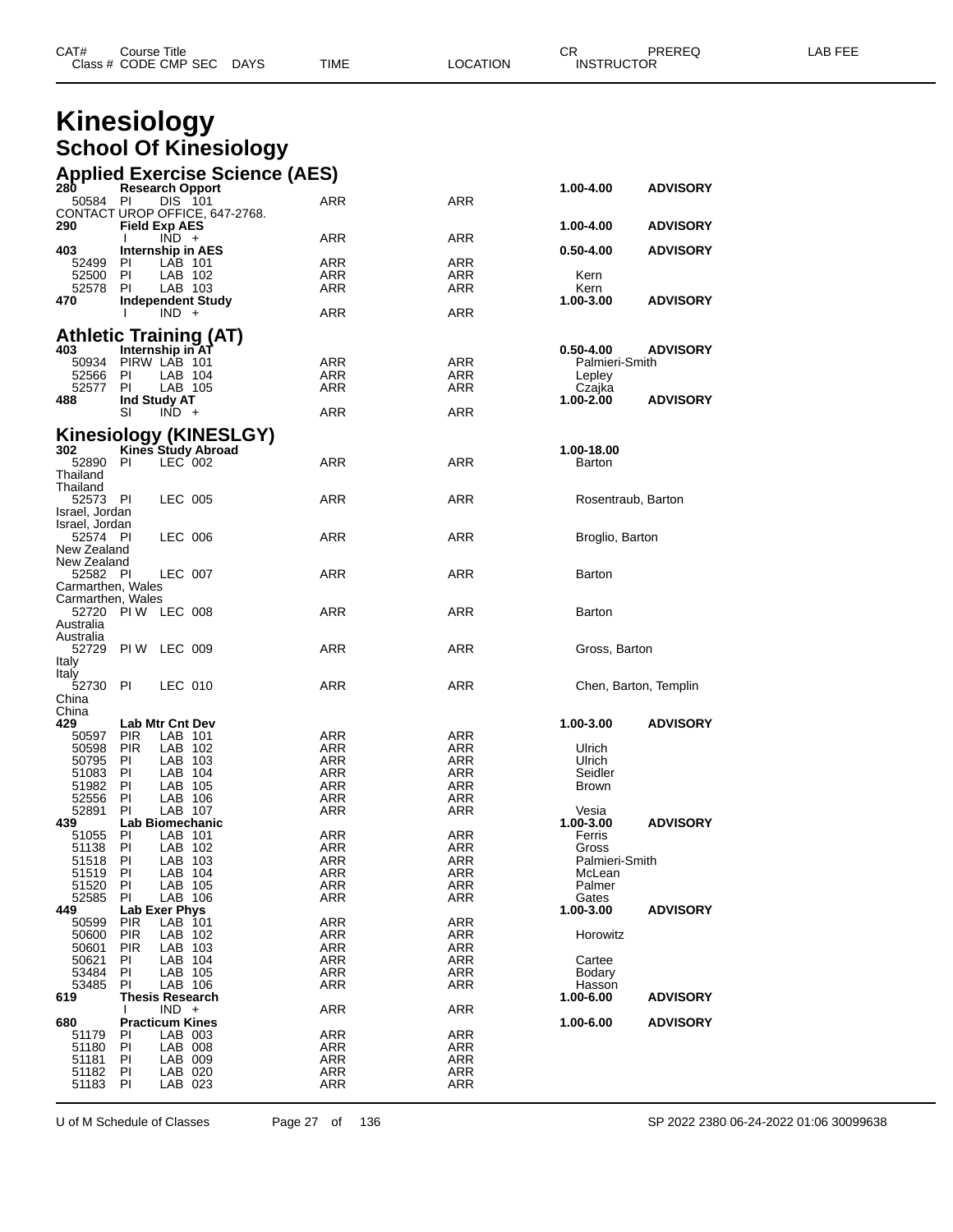| CAT#           | <b>Course Title</b><br>Class # CODE CMP SEC | DAYS | <b>TIME</b>       | <b>LOCATION</b>          | CR.<br><b>INSTRUCTOR</b> | LAB FEE<br>PREREQ |
|----------------|---------------------------------------------|------|-------------------|--------------------------|--------------------------|-------------------|
|                |                                             |      |                   |                          |                          |                   |
| 51184          | LAB 024<br>PI                               |      | <b>ARR</b>        | <b>ARR</b>               |                          |                   |
| 51185          | LAB 025<br><b>PI</b>                        |      | ARR               | <b>ARR</b>               |                          |                   |
| 51186          | LAB 030<br>PI                               |      | ARR               | <b>ARR</b>               |                          |                   |
| 51187          | LAB 035<br><b>PI</b>                        |      | ARR               | <b>ARR</b>               |                          |                   |
| 51188          | LAB 045<br><b>PI</b>                        |      | <b>ARR</b>        | <b>ARR</b>               |                          |                   |
| 51189          | LAB 046<br>PI                               |      | ARR               | <b>ARR</b>               |                          |                   |
| 51190          | LAB 050<br><b>PI</b>                        |      | <b>ARR</b>        | <b>ARR</b>               |                          |                   |
| 51191          | <b>LAB</b><br>060<br>PI                     |      | <b>ARR</b>        | <b>ARR</b>               |                          |                   |
| 51192          | LAB<br>063<br>PI                            |      | <b>ARR</b>        | <b>ARR</b>               |                          |                   |
| 51193          | LAB<br>068<br><b>PI</b>                     |      | <b>ARR</b>        | <b>ARR</b>               |                          |                   |
| 51194          | <b>LAB</b><br>080<br><b>PI</b>              |      | ARR               | <b>ARR</b>               |                          |                   |
| 51195          | LAB<br>082<br>PI                            |      | ARR               | <b>ARR</b>               |                          |                   |
| 50602          | <b>PI</b><br>LAB<br>101                     |      | ARR               | <b>ARR</b>               |                          |                   |
| 51196          | LAB<br>120<br><b>PI</b>                     |      | ARR               | <b>ARR</b>               |                          |                   |
| 51197          | LAB<br>PI<br>130                            |      | ARR               | <b>ARR</b>               |                          |                   |
| 51198          | LAB<br><b>PI</b><br>140<br>LAB              |      | ARR               | <b>ARR</b>               |                          |                   |
| 51199<br>51200 | PI<br>141<br>LAB<br>PI<br>148               |      | <b>ARR</b><br>ARR | <b>ARR</b><br><b>ARR</b> |                          |                   |
| 51201          | LAB<br>PI<br>153                            |      | ARR               | <b>ARR</b>               |                          |                   |
| 51202          | LAB 154<br>PI                               |      | ARR               | ARR                      |                          |                   |
| 51203          | LAB 166<br>PI                               |      | <b>ARR</b>        | <b>ARR</b>               |                          |                   |
| 682            | Ind Read in Kin                             |      |                   |                          | 1.00-3.00                | <b>ADVISORY</b>   |
|                | $IND +$                                     |      | <b>ARR</b>        | <b>ARR</b>               |                          |                   |
| 684            | Ind Res in Kin                              |      |                   |                          | 1.00-6.00                | <b>ADVISORY</b>   |
|                | $IND +$                                     |      | <b>ARR</b>        | <b>ARR</b>               |                          |                   |
| 686            | Intern in Kines                             |      |                   |                          | 1.00-6.00                | <b>ADVISORY</b>   |
|                | $IND +$                                     |      | <b>ARR</b>        | <b>ARR</b>               |                          |                   |
| 990            | <b>Diss-Precand</b>                         |      |                   |                          | 1.00-4.00                | <b>ADVISORY</b>   |
|                | $IND +$                                     |      | ARR               | ARR                      |                          |                   |
| 995            | <b>Diss-Cand</b>                            |      |                   |                          | 4.00                     | <b>ENFORCED</b>   |
|                | $IND +$<br>IR.                              |      | ARR               | <b>ARR</b>               |                          |                   |

#### **Movement Science (MOVESCI)**

NOTE - ENROLLMENT NOT GUARANTEED FOR STUDENTS OTHER THAN KINESIOLOGY MAJORS. ATTENDANCE AT FIRST CLASS IS MANDATORY TO RESERVE YOUR PLACE IN CLASS. ACTIVITY CLASSES FOR NON-MAJORS ARE LISTED UNDER THE U-MOVE PROGRAM.

| 50572<br>Ferrez<br>CONTACT U R O P OFFICE, 647-2768.<br>380<br>1.00-3.00<br><b>Prob in Move Sci</b><br><b>ADVISORY</b><br>$IND +$<br><b>ARR</b><br><b>ARR</b><br>381<br><b>Comm Serv Learn</b><br>1.00-3.00<br><b>ADVISORY</b><br><b>ARR</b><br><b>ARR</b><br>$IND +$<br>382<br><b>Honors Reading</b><br>1.00-3.00<br><b>ADVISORY</b><br><b>ARR</b><br><b>ARR</b><br>$IND +$<br><b>Honors Research</b><br>384<br>1.00-3.00<br><b>ADVISORY</b><br>$IND +$<br><b>ARR</b><br><b>ARR</b><br>390<br><b>Field Exp MVS</b><br><b>ADVISORY</b><br>1.00-8.00<br>$\overline{IND}$ +<br><b>ARR</b><br><b>ARR</b><br>403<br>Internship<br>1.00-3.00<br><b>ADVISORY</b><br><b>ARR</b><br><b>ARR</b><br><b>PIR</b><br>LAB 101<br>50576<br>52567<br>LAB 102<br><b>ARR</b><br><b>ARR</b><br>PI<br>52568<br>PI<br>LAB 103<br><b>ARR</b><br><b>ARR</b><br>429<br>Lab Mtr Cnt Dev<br>1.00-3.00<br><b>ADVISORY</b><br>LAB 101<br><b>PIR</b><br><b>ARR</b><br><b>ARR</b><br>50577<br>LAB 102<br>50578<br><b>PIR</b><br><b>ARR</b><br><b>ARR</b><br>Ulrich<br>LAB 103<br>50796<br><b>ARR</b><br><b>ARR</b><br><b>PIR</b><br>Ulrich<br>LAB 104<br>Seidler<br>51084<br><b>PIR</b><br>ARR<br><b>ARR</b><br><b>ARR</b><br><b>ARR</b><br>51981<br>LAB 105<br>PI.<br><b>Brown</b><br>52555<br>LAB 106<br><b>ARR</b><br><b>ARR</b><br><b>PI</b><br>LAB 107<br>52887<br>PI<br><b>ARR</b><br><b>ARR</b><br>Vesia<br><b>Lab Biomechanic</b><br>1.00-3.00<br><b>ADVISORY</b><br>439<br>51053<br><b>PIR</b><br>LAB 101<br><b>ARR</b><br><b>ARR</b><br>Ferris<br>51137<br><b>PIR</b><br>LAB 102<br><b>ARR</b><br><b>ARR</b><br>Gross<br>51512<br>LAB 103<br><b>ARR</b><br><b>ARR</b><br>Palmieri-Smith<br>PI<br>51513<br>LAB 104<br><b>ARR</b><br><b>ARR</b><br>PI<br>McLean<br>LAB 105<br>51514<br><b>ARR</b><br><b>ARR</b><br>Palmer<br><b>PI</b><br>52584<br>LAB 106<br><b>ARR</b><br><b>ARR</b><br>Gates<br>PI<br><b>ADVISORY</b><br>449<br>Lab Exer Phys<br>1.00-3.00<br><b>PIR</b><br>LAB 101<br><b>ARR</b><br>50579<br><b>ARR</b><br>50580<br>LAB 102<br><b>ARR</b><br><b>PIR</b><br>ARR<br>Horowitz<br><b>ARR</b><br><b>ARR</b><br>50581<br>LAB 103<br><b>PIR</b><br>LAB 104<br>50620<br><b>ARR</b><br><b>ARR</b><br><b>PIR</b><br>Cartee<br>51521<br>LAB 105<br><b>ARR</b><br><b>ARR</b><br>PI.<br>Bodary<br>51958<br>PI<br>LAB 106<br><b>ARR</b><br><b>ARR</b><br>Hasson<br>Clin Rot IONM I<br>1.00-4.00<br><b>ENFORCED</b><br>464<br>$IND +$<br><b>ARR</b><br><b>ARR</b><br>IR.<br><b>Clin Rot IONM III</b><br>1.00-6.00<br><b>ENFORCED</b><br>467<br>$IND +$<br><b>ARR</b><br><b>ARR</b><br>R | 280 | Kin UG Research Opp  |            |            | 1.00-3.00 | <b>ADVISORY</b> |  |
|------------------------------------------------------------------------------------------------------------------------------------------------------------------------------------------------------------------------------------------------------------------------------------------------------------------------------------------------------------------------------------------------------------------------------------------------------------------------------------------------------------------------------------------------------------------------------------------------------------------------------------------------------------------------------------------------------------------------------------------------------------------------------------------------------------------------------------------------------------------------------------------------------------------------------------------------------------------------------------------------------------------------------------------------------------------------------------------------------------------------------------------------------------------------------------------------------------------------------------------------------------------------------------------------------------------------------------------------------------------------------------------------------------------------------------------------------------------------------------------------------------------------------------------------------------------------------------------------------------------------------------------------------------------------------------------------------------------------------------------------------------------------------------------------------------------------------------------------------------------------------------------------------------------------------------------------------------------------------------------------------------------------------------------------------------------------------------------------------------------------------------------------------------------------------------------------------------------------------------------------------------------------------------------------------------------------------------------------------------------------------------------------------------------------------------------------------------------------------------------------------------------------------------------------------------------------|-----|----------------------|------------|------------|-----------|-----------------|--|
|                                                                                                                                                                                                                                                                                                                                                                                                                                                                                                                                                                                                                                                                                                                                                                                                                                                                                                                                                                                                                                                                                                                                                                                                                                                                                                                                                                                                                                                                                                                                                                                                                                                                                                                                                                                                                                                                                                                                                                                                                                                                                                                                                                                                                                                                                                                                                                                                                                                                                                                                                                        |     | PI<br><b>DIS 101</b> | <b>ARR</b> | <b>ARR</b> |           |                 |  |
|                                                                                                                                                                                                                                                                                                                                                                                                                                                                                                                                                                                                                                                                                                                                                                                                                                                                                                                                                                                                                                                                                                                                                                                                                                                                                                                                                                                                                                                                                                                                                                                                                                                                                                                                                                                                                                                                                                                                                                                                                                                                                                                                                                                                                                                                                                                                                                                                                                                                                                                                                                        |     |                      |            |            |           |                 |  |
|                                                                                                                                                                                                                                                                                                                                                                                                                                                                                                                                                                                                                                                                                                                                                                                                                                                                                                                                                                                                                                                                                                                                                                                                                                                                                                                                                                                                                                                                                                                                                                                                                                                                                                                                                                                                                                                                                                                                                                                                                                                                                                                                                                                                                                                                                                                                                                                                                                                                                                                                                                        |     |                      |            |            |           |                 |  |
|                                                                                                                                                                                                                                                                                                                                                                                                                                                                                                                                                                                                                                                                                                                                                                                                                                                                                                                                                                                                                                                                                                                                                                                                                                                                                                                                                                                                                                                                                                                                                                                                                                                                                                                                                                                                                                                                                                                                                                                                                                                                                                                                                                                                                                                                                                                                                                                                                                                                                                                                                                        |     |                      |            |            |           |                 |  |
|                                                                                                                                                                                                                                                                                                                                                                                                                                                                                                                                                                                                                                                                                                                                                                                                                                                                                                                                                                                                                                                                                                                                                                                                                                                                                                                                                                                                                                                                                                                                                                                                                                                                                                                                                                                                                                                                                                                                                                                                                                                                                                                                                                                                                                                                                                                                                                                                                                                                                                                                                                        |     |                      |            |            |           |                 |  |
|                                                                                                                                                                                                                                                                                                                                                                                                                                                                                                                                                                                                                                                                                                                                                                                                                                                                                                                                                                                                                                                                                                                                                                                                                                                                                                                                                                                                                                                                                                                                                                                                                                                                                                                                                                                                                                                                                                                                                                                                                                                                                                                                                                                                                                                                                                                                                                                                                                                                                                                                                                        |     |                      |            |            |           |                 |  |
|                                                                                                                                                                                                                                                                                                                                                                                                                                                                                                                                                                                                                                                                                                                                                                                                                                                                                                                                                                                                                                                                                                                                                                                                                                                                                                                                                                                                                                                                                                                                                                                                                                                                                                                                                                                                                                                                                                                                                                                                                                                                                                                                                                                                                                                                                                                                                                                                                                                                                                                                                                        |     |                      |            |            |           |                 |  |
|                                                                                                                                                                                                                                                                                                                                                                                                                                                                                                                                                                                                                                                                                                                                                                                                                                                                                                                                                                                                                                                                                                                                                                                                                                                                                                                                                                                                                                                                                                                                                                                                                                                                                                                                                                                                                                                                                                                                                                                                                                                                                                                                                                                                                                                                                                                                                                                                                                                                                                                                                                        |     |                      |            |            |           |                 |  |
|                                                                                                                                                                                                                                                                                                                                                                                                                                                                                                                                                                                                                                                                                                                                                                                                                                                                                                                                                                                                                                                                                                                                                                                                                                                                                                                                                                                                                                                                                                                                                                                                                                                                                                                                                                                                                                                                                                                                                                                                                                                                                                                                                                                                                                                                                                                                                                                                                                                                                                                                                                        |     |                      |            |            |           |                 |  |
|                                                                                                                                                                                                                                                                                                                                                                                                                                                                                                                                                                                                                                                                                                                                                                                                                                                                                                                                                                                                                                                                                                                                                                                                                                                                                                                                                                                                                                                                                                                                                                                                                                                                                                                                                                                                                                                                                                                                                                                                                                                                                                                                                                                                                                                                                                                                                                                                                                                                                                                                                                        |     |                      |            |            |           |                 |  |
|                                                                                                                                                                                                                                                                                                                                                                                                                                                                                                                                                                                                                                                                                                                                                                                                                                                                                                                                                                                                                                                                                                                                                                                                                                                                                                                                                                                                                                                                                                                                                                                                                                                                                                                                                                                                                                                                                                                                                                                                                                                                                                                                                                                                                                                                                                                                                                                                                                                                                                                                                                        |     |                      |            |            |           |                 |  |
|                                                                                                                                                                                                                                                                                                                                                                                                                                                                                                                                                                                                                                                                                                                                                                                                                                                                                                                                                                                                                                                                                                                                                                                                                                                                                                                                                                                                                                                                                                                                                                                                                                                                                                                                                                                                                                                                                                                                                                                                                                                                                                                                                                                                                                                                                                                                                                                                                                                                                                                                                                        |     |                      |            |            |           |                 |  |
|                                                                                                                                                                                                                                                                                                                                                                                                                                                                                                                                                                                                                                                                                                                                                                                                                                                                                                                                                                                                                                                                                                                                                                                                                                                                                                                                                                                                                                                                                                                                                                                                                                                                                                                                                                                                                                                                                                                                                                                                                                                                                                                                                                                                                                                                                                                                                                                                                                                                                                                                                                        |     |                      |            |            |           |                 |  |
|                                                                                                                                                                                                                                                                                                                                                                                                                                                                                                                                                                                                                                                                                                                                                                                                                                                                                                                                                                                                                                                                                                                                                                                                                                                                                                                                                                                                                                                                                                                                                                                                                                                                                                                                                                                                                                                                                                                                                                                                                                                                                                                                                                                                                                                                                                                                                                                                                                                                                                                                                                        |     |                      |            |            |           |                 |  |
|                                                                                                                                                                                                                                                                                                                                                                                                                                                                                                                                                                                                                                                                                                                                                                                                                                                                                                                                                                                                                                                                                                                                                                                                                                                                                                                                                                                                                                                                                                                                                                                                                                                                                                                                                                                                                                                                                                                                                                                                                                                                                                                                                                                                                                                                                                                                                                                                                                                                                                                                                                        |     |                      |            |            |           |                 |  |
|                                                                                                                                                                                                                                                                                                                                                                                                                                                                                                                                                                                                                                                                                                                                                                                                                                                                                                                                                                                                                                                                                                                                                                                                                                                                                                                                                                                                                                                                                                                                                                                                                                                                                                                                                                                                                                                                                                                                                                                                                                                                                                                                                                                                                                                                                                                                                                                                                                                                                                                                                                        |     |                      |            |            |           |                 |  |
|                                                                                                                                                                                                                                                                                                                                                                                                                                                                                                                                                                                                                                                                                                                                                                                                                                                                                                                                                                                                                                                                                                                                                                                                                                                                                                                                                                                                                                                                                                                                                                                                                                                                                                                                                                                                                                                                                                                                                                                                                                                                                                                                                                                                                                                                                                                                                                                                                                                                                                                                                                        |     |                      |            |            |           |                 |  |
|                                                                                                                                                                                                                                                                                                                                                                                                                                                                                                                                                                                                                                                                                                                                                                                                                                                                                                                                                                                                                                                                                                                                                                                                                                                                                                                                                                                                                                                                                                                                                                                                                                                                                                                                                                                                                                                                                                                                                                                                                                                                                                                                                                                                                                                                                                                                                                                                                                                                                                                                                                        |     |                      |            |            |           |                 |  |
|                                                                                                                                                                                                                                                                                                                                                                                                                                                                                                                                                                                                                                                                                                                                                                                                                                                                                                                                                                                                                                                                                                                                                                                                                                                                                                                                                                                                                                                                                                                                                                                                                                                                                                                                                                                                                                                                                                                                                                                                                                                                                                                                                                                                                                                                                                                                                                                                                                                                                                                                                                        |     |                      |            |            |           |                 |  |
|                                                                                                                                                                                                                                                                                                                                                                                                                                                                                                                                                                                                                                                                                                                                                                                                                                                                                                                                                                                                                                                                                                                                                                                                                                                                                                                                                                                                                                                                                                                                                                                                                                                                                                                                                                                                                                                                                                                                                                                                                                                                                                                                                                                                                                                                                                                                                                                                                                                                                                                                                                        |     |                      |            |            |           |                 |  |
|                                                                                                                                                                                                                                                                                                                                                                                                                                                                                                                                                                                                                                                                                                                                                                                                                                                                                                                                                                                                                                                                                                                                                                                                                                                                                                                                                                                                                                                                                                                                                                                                                                                                                                                                                                                                                                                                                                                                                                                                                                                                                                                                                                                                                                                                                                                                                                                                                                                                                                                                                                        |     |                      |            |            |           |                 |  |
|                                                                                                                                                                                                                                                                                                                                                                                                                                                                                                                                                                                                                                                                                                                                                                                                                                                                                                                                                                                                                                                                                                                                                                                                                                                                                                                                                                                                                                                                                                                                                                                                                                                                                                                                                                                                                                                                                                                                                                                                                                                                                                                                                                                                                                                                                                                                                                                                                                                                                                                                                                        |     |                      |            |            |           |                 |  |
|                                                                                                                                                                                                                                                                                                                                                                                                                                                                                                                                                                                                                                                                                                                                                                                                                                                                                                                                                                                                                                                                                                                                                                                                                                                                                                                                                                                                                                                                                                                                                                                                                                                                                                                                                                                                                                                                                                                                                                                                                                                                                                                                                                                                                                                                                                                                                                                                                                                                                                                                                                        |     |                      |            |            |           |                 |  |
|                                                                                                                                                                                                                                                                                                                                                                                                                                                                                                                                                                                                                                                                                                                                                                                                                                                                                                                                                                                                                                                                                                                                                                                                                                                                                                                                                                                                                                                                                                                                                                                                                                                                                                                                                                                                                                                                                                                                                                                                                                                                                                                                                                                                                                                                                                                                                                                                                                                                                                                                                                        |     |                      |            |            |           |                 |  |
|                                                                                                                                                                                                                                                                                                                                                                                                                                                                                                                                                                                                                                                                                                                                                                                                                                                                                                                                                                                                                                                                                                                                                                                                                                                                                                                                                                                                                                                                                                                                                                                                                                                                                                                                                                                                                                                                                                                                                                                                                                                                                                                                                                                                                                                                                                                                                                                                                                                                                                                                                                        |     |                      |            |            |           |                 |  |
|                                                                                                                                                                                                                                                                                                                                                                                                                                                                                                                                                                                                                                                                                                                                                                                                                                                                                                                                                                                                                                                                                                                                                                                                                                                                                                                                                                                                                                                                                                                                                                                                                                                                                                                                                                                                                                                                                                                                                                                                                                                                                                                                                                                                                                                                                                                                                                                                                                                                                                                                                                        |     |                      |            |            |           |                 |  |
|                                                                                                                                                                                                                                                                                                                                                                                                                                                                                                                                                                                                                                                                                                                                                                                                                                                                                                                                                                                                                                                                                                                                                                                                                                                                                                                                                                                                                                                                                                                                                                                                                                                                                                                                                                                                                                                                                                                                                                                                                                                                                                                                                                                                                                                                                                                                                                                                                                                                                                                                                                        |     |                      |            |            |           |                 |  |
|                                                                                                                                                                                                                                                                                                                                                                                                                                                                                                                                                                                                                                                                                                                                                                                                                                                                                                                                                                                                                                                                                                                                                                                                                                                                                                                                                                                                                                                                                                                                                                                                                                                                                                                                                                                                                                                                                                                                                                                                                                                                                                                                                                                                                                                                                                                                                                                                                                                                                                                                                                        |     |                      |            |            |           |                 |  |
|                                                                                                                                                                                                                                                                                                                                                                                                                                                                                                                                                                                                                                                                                                                                                                                                                                                                                                                                                                                                                                                                                                                                                                                                                                                                                                                                                                                                                                                                                                                                                                                                                                                                                                                                                                                                                                                                                                                                                                                                                                                                                                                                                                                                                                                                                                                                                                                                                                                                                                                                                                        |     |                      |            |            |           |                 |  |
|                                                                                                                                                                                                                                                                                                                                                                                                                                                                                                                                                                                                                                                                                                                                                                                                                                                                                                                                                                                                                                                                                                                                                                                                                                                                                                                                                                                                                                                                                                                                                                                                                                                                                                                                                                                                                                                                                                                                                                                                                                                                                                                                                                                                                                                                                                                                                                                                                                                                                                                                                                        |     |                      |            |            |           |                 |  |
|                                                                                                                                                                                                                                                                                                                                                                                                                                                                                                                                                                                                                                                                                                                                                                                                                                                                                                                                                                                                                                                                                                                                                                                                                                                                                                                                                                                                                                                                                                                                                                                                                                                                                                                                                                                                                                                                                                                                                                                                                                                                                                                                                                                                                                                                                                                                                                                                                                                                                                                                                                        |     |                      |            |            |           |                 |  |
|                                                                                                                                                                                                                                                                                                                                                                                                                                                                                                                                                                                                                                                                                                                                                                                                                                                                                                                                                                                                                                                                                                                                                                                                                                                                                                                                                                                                                                                                                                                                                                                                                                                                                                                                                                                                                                                                                                                                                                                                                                                                                                                                                                                                                                                                                                                                                                                                                                                                                                                                                                        |     |                      |            |            |           |                 |  |
|                                                                                                                                                                                                                                                                                                                                                                                                                                                                                                                                                                                                                                                                                                                                                                                                                                                                                                                                                                                                                                                                                                                                                                                                                                                                                                                                                                                                                                                                                                                                                                                                                                                                                                                                                                                                                                                                                                                                                                                                                                                                                                                                                                                                                                                                                                                                                                                                                                                                                                                                                                        |     |                      |            |            |           |                 |  |
|                                                                                                                                                                                                                                                                                                                                                                                                                                                                                                                                                                                                                                                                                                                                                                                                                                                                                                                                                                                                                                                                                                                                                                                                                                                                                                                                                                                                                                                                                                                                                                                                                                                                                                                                                                                                                                                                                                                                                                                                                                                                                                                                                                                                                                                                                                                                                                                                                                                                                                                                                                        |     |                      |            |            |           |                 |  |
|                                                                                                                                                                                                                                                                                                                                                                                                                                                                                                                                                                                                                                                                                                                                                                                                                                                                                                                                                                                                                                                                                                                                                                                                                                                                                                                                                                                                                                                                                                                                                                                                                                                                                                                                                                                                                                                                                                                                                                                                                                                                                                                                                                                                                                                                                                                                                                                                                                                                                                                                                                        |     |                      |            |            |           |                 |  |
|                                                                                                                                                                                                                                                                                                                                                                                                                                                                                                                                                                                                                                                                                                                                                                                                                                                                                                                                                                                                                                                                                                                                                                                                                                                                                                                                                                                                                                                                                                                                                                                                                                                                                                                                                                                                                                                                                                                                                                                                                                                                                                                                                                                                                                                                                                                                                                                                                                                                                                                                                                        |     |                      |            |            |           |                 |  |
|                                                                                                                                                                                                                                                                                                                                                                                                                                                                                                                                                                                                                                                                                                                                                                                                                                                                                                                                                                                                                                                                                                                                                                                                                                                                                                                                                                                                                                                                                                                                                                                                                                                                                                                                                                                                                                                                                                                                                                                                                                                                                                                                                                                                                                                                                                                                                                                                                                                                                                                                                                        |     |                      |            |            |           |                 |  |
|                                                                                                                                                                                                                                                                                                                                                                                                                                                                                                                                                                                                                                                                                                                                                                                                                                                                                                                                                                                                                                                                                                                                                                                                                                                                                                                                                                                                                                                                                                                                                                                                                                                                                                                                                                                                                                                                                                                                                                                                                                                                                                                                                                                                                                                                                                                                                                                                                                                                                                                                                                        |     |                      |            |            |           |                 |  |
|                                                                                                                                                                                                                                                                                                                                                                                                                                                                                                                                                                                                                                                                                                                                                                                                                                                                                                                                                                                                                                                                                                                                                                                                                                                                                                                                                                                                                                                                                                                                                                                                                                                                                                                                                                                                                                                                                                                                                                                                                                                                                                                                                                                                                                                                                                                                                                                                                                                                                                                                                                        |     |                      |            |            |           |                 |  |
|                                                                                                                                                                                                                                                                                                                                                                                                                                                                                                                                                                                                                                                                                                                                                                                                                                                                                                                                                                                                                                                                                                                                                                                                                                                                                                                                                                                                                                                                                                                                                                                                                                                                                                                                                                                                                                                                                                                                                                                                                                                                                                                                                                                                                                                                                                                                                                                                                                                                                                                                                                        |     |                      |            |            |           |                 |  |
|                                                                                                                                                                                                                                                                                                                                                                                                                                                                                                                                                                                                                                                                                                                                                                                                                                                                                                                                                                                                                                                                                                                                                                                                                                                                                                                                                                                                                                                                                                                                                                                                                                                                                                                                                                                                                                                                                                                                                                                                                                                                                                                                                                                                                                                                                                                                                                                                                                                                                                                                                                        |     |                      |            |            |           |                 |  |
|                                                                                                                                                                                                                                                                                                                                                                                                                                                                                                                                                                                                                                                                                                                                                                                                                                                                                                                                                                                                                                                                                                                                                                                                                                                                                                                                                                                                                                                                                                                                                                                                                                                                                                                                                                                                                                                                                                                                                                                                                                                                                                                                                                                                                                                                                                                                                                                                                                                                                                                                                                        |     |                      |            |            |           |                 |  |
|                                                                                                                                                                                                                                                                                                                                                                                                                                                                                                                                                                                                                                                                                                                                                                                                                                                                                                                                                                                                                                                                                                                                                                                                                                                                                                                                                                                                                                                                                                                                                                                                                                                                                                                                                                                                                                                                                                                                                                                                                                                                                                                                                                                                                                                                                                                                                                                                                                                                                                                                                                        |     |                      |            |            |           |                 |  |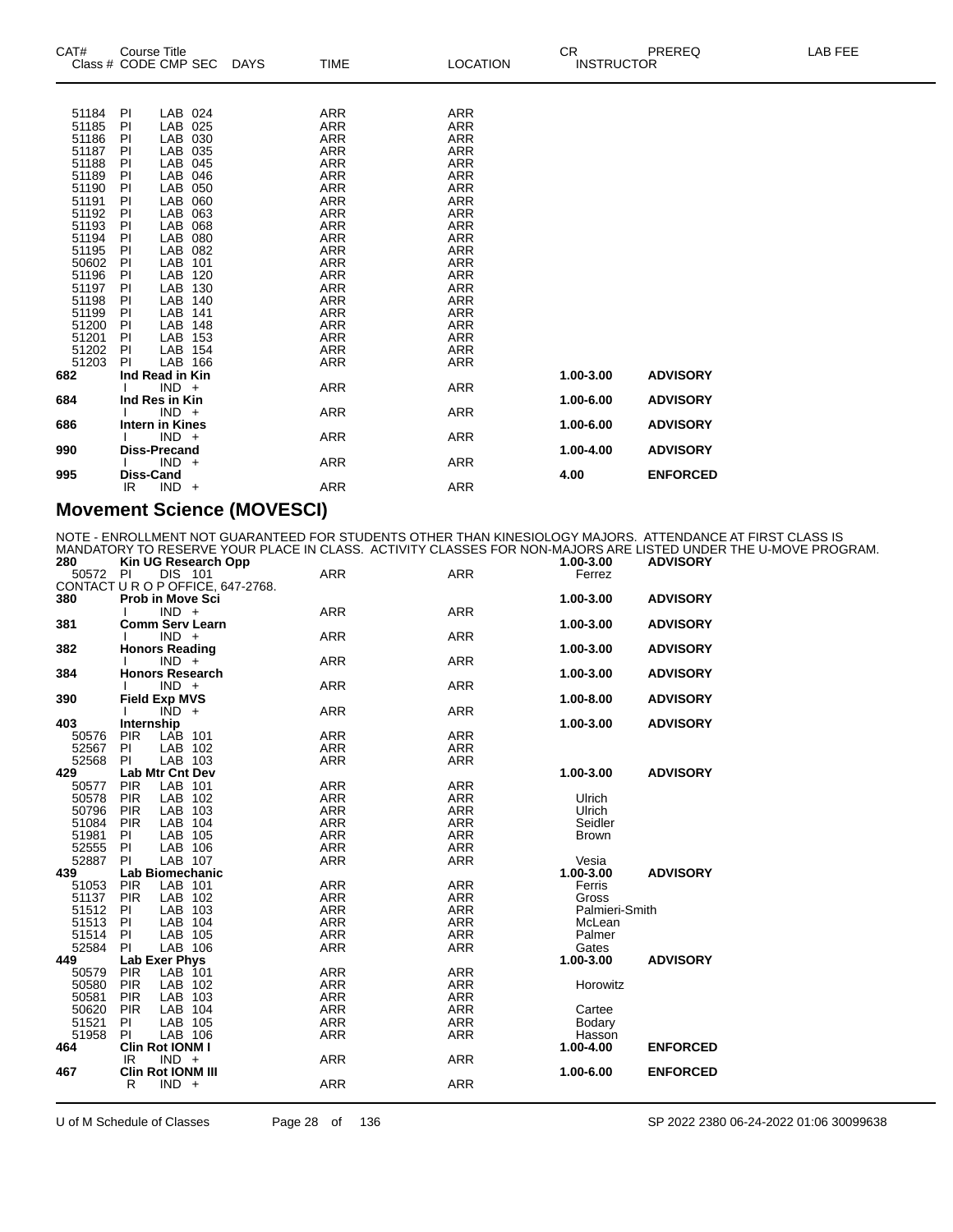| CAT# | Course Title<br>Class # CODE CMP SEC DAYS | TIME       | <b>LOCATION</b> | CR.<br><b>INSTRUCTOR</b> | <b>PREREQ</b>                                                                                                                   | LAB FEE |
|------|-------------------------------------------|------------|-----------------|--------------------------|---------------------------------------------------------------------------------------------------------------------------------|---------|
| 488  | Independent Study                         |            |                 | 1.00-3.00                | <b>ADVISORY</b>                                                                                                                 |         |
| 490  | $IND +$<br><b>Sr Honors Thesis-A</b>      | <b>ARR</b> | <b>ARR</b>      | 5.00                     | <b>ADVISORY</b>                                                                                                                 |         |
|      | $IND +$                                   | <b>ARR</b> | <b>ARR</b>      |                          |                                                                                                                                 |         |
|      | <b>Physical Education (PHYSED)</b>        |            |                 |                          |                                                                                                                                 |         |
|      | MANDATORY TO RESERVE YOUR PLACE IN CLASS. |            |                 |                          | NOTE - ENROLLMENT NOT GUARANTEED FOR STUDENTS OTHER THAN KINESIOLOGY MAJORS. ATTENDANCE AT FIRST CLASS IS                       |         |
| 370  | <b>Honors Reading</b>                     |            |                 | 1.00-3.00                | NOTE - COURSES 141, 142, 143, 144 AND 349: PREREGISTER IN THE U-MOVE PROGRAM OFFICE (1271 CCRB) AND LAB FEE.<br><b>ADVISORY</b> |         |
|      | $IND +$                                   | <b>ARR</b> | <b>ARR</b>      |                          |                                                                                                                                 |         |
| 380  | <b>Honors Research</b><br>$IND +$         | <b>ARR</b> | <b>ARR</b>      | 1.00-3.00                | <b>ADVISORY</b>                                                                                                                 |         |
| 390  | <b>Field Experience</b>                   |            |                 | $0.50 - 8.00$            | <b>ADVISORY</b>                                                                                                                 |         |
| 470  | $IND +$<br><b>Independent Study</b>       | <b>ARR</b> | <b>ARR</b>      | 1.00-3.00                | <b>ADVISORY</b>                                                                                                                 |         |
| 490  | $IND +$<br><b>Sr Honors Thesis</b>        | <b>ARR</b> | <b>ARR</b>      | 1.00-4.00                | <b>ADVISORY</b>                                                                                                                 |         |
|      | $IND +$                                   | <b>ARR</b> | <b>ARR</b>      |                          |                                                                                                                                 |         |

| <b>Sport Management (SM)</b>   |             |                                               |                          |            |                                                                                      |            |                                                                                                                  |         |                 |
|--------------------------------|-------------|-----------------------------------------------|--------------------------|------------|--------------------------------------------------------------------------------------|------------|------------------------------------------------------------------------------------------------------------------|---------|-----------------|
| 203                            |             |                                               | Intro Sport Mgmt         |            |                                                                                      |            | 3.00                                                                                                             |         |                 |
| 53151                          |             | PRW LEC 101                                   |                          | MTW        | 130-330PM                                                                            | 2600 SKB   |                                                                                                                  | George  |                 |
|                                |             |                                               |                          |            |                                                                                      |            | For the Spring 2022 semester, SM 203 has limited seats available for SM Level II students with soph+ standing to |         |                 |
|                                |             |                                               |                          |            |                                                                                      |            | enroll and waitlists will then open to all students, who are welcome to check back later to join the waitlist.   |         |                 |
| 217                            |             | <b>Business Comm</b>                          |                          |            |                                                                                      |            | 3.00                                                                                                             |         |                 |
| 53149                          | <b>PD</b>   | LEC 101                                       |                          | <b>MTW</b> | 1030-1230PM                                                                          | 2600 SKB   |                                                                                                                  | Donahue |                 |
| 217                            |             | <b>Business Comm</b>                          |                          |            |                                                                                      |            | 3.00                                                                                                             |         |                 |
|                                | P           | LEC 101                                       |                          | <b>MTW</b> | 1030-1230PM                                                                          | 2070 SKB   |                                                                                                                  |         |                 |
|                                |             |                                               |                          |            | SP22 enrollment for SMI student group, only. Overrides will be issued to this group. |            |                                                                                                                  |         |                 |
| 246                            |             |                                               | <b>Prin of Marketing</b> |            |                                                                                      |            | 3.00                                                                                                             |         |                 |
| 53152                          | PRW LEC 101 |                                               |                          | <b>MTW</b> | 830-1030AM                                                                           | 2600 SKB   | Wade                                                                                                             |         |                 |
| 280                            |             |                                               | <b>Research Opport</b>   |            |                                                                                      |            | 1.00-4.00                                                                                                        |         | <b>ADVISORY</b> |
| 50590                          | PI.         | DIS 101                                       |                          |            | <b>ARR</b>                                                                           | <b>ARR</b> |                                                                                                                  |         |                 |
| CONTACT UROP OFFICE, 647-2768. |             |                                               |                          |            |                                                                                      |            |                                                                                                                  |         |                 |
| 290                            |             | <b>Field Exp SM</b>                           |                          |            | <b>ARR</b>                                                                           |            | 1.00-4.00                                                                                                        |         | <b>ADVISORY</b> |
|                                |             | $IND +$                                       |                          |            |                                                                                      | <b>ARR</b> |                                                                                                                  |         | <b>ADVISORY</b> |
| 370                            |             | <b>Honors Reading</b><br>$IND +$              |                          |            |                                                                                      |            | 1.00-3.00                                                                                                        |         |                 |
| 380                            |             |                                               | <b>Honors Research</b>   |            | <b>ARR</b>                                                                           | <b>ARR</b> | 1.00-3.00                                                                                                        |         | <b>ADVISORY</b> |
|                                |             | $IND +$                                       |                          |            | <b>ARR</b>                                                                           | <b>ARR</b> |                                                                                                                  |         |                 |
| 390                            |             |                                               |                          |            |                                                                                      |            | $0.50 - 4.00$                                                                                                    |         | <b>ADVISORY</b> |
|                                |             | <b>Field Experience</b><br>$\overline{IND}$ + |                          |            | <b>ARR</b>                                                                           | <b>ARR</b> |                                                                                                                  |         |                 |
| 402                            |             |                                               | <b>Teach Expernce SM</b> |            |                                                                                      |            | 1.00-2.00                                                                                                        |         | <b>ADVISORY</b> |
|                                |             | $IND +$                                       |                          |            | <b>ARR</b>                                                                           | <b>ARR</b> |                                                                                                                  |         |                 |
| 403                            |             | Internship in SM                              |                          |            |                                                                                      |            | $0.50 - 3.00$                                                                                                    |         | <b>ADVISORY</b> |
| 50594                          | <b>PIR</b>  | LAB 101                                       |                          |            | <b>ARR</b>                                                                           | <b>ARR</b> |                                                                                                                  |         | Donahue, Phelan |
| 52164                          | PI          | LAB 102                                       |                          |            | <b>ARR</b>                                                                           | <b>ARR</b> |                                                                                                                  |         | Donahue, Phelan |
| 52165                          | PI          | LAB 103                                       |                          |            | <b>ARR</b>                                                                           | <b>ARR</b> |                                                                                                                  |         | Donahue, Phelan |
| 52166                          | PI          | LAB 104                                       |                          |            | <b>ARR</b>                                                                           | <b>ARR</b> |                                                                                                                  |         | Donahue, Phelan |
| 52423                          | PI          | LAB 105                                       |                          |            | <b>ARR</b>                                                                           | <b>ARR</b> |                                                                                                                  |         | Donahue, Phelan |
| 53235                          | PI          | LAB 106                                       |                          |            | <b>ARR</b>                                                                           | <b>ARR</b> |                                                                                                                  |         | Donahue, Phelan |
| 432                            |             |                                               | Hum Res Mang in Spt      |            |                                                                                      |            | 3.00                                                                                                             |         | <b>ADVISORY</b> |
| 53391                          |             | PRW LEC 101                                   |                          | <b>MW</b>  | 10-1PM                                                                               | 2080 SKB   | Phelan                                                                                                           |         |                 |
| 470                            |             |                                               | <b>Independent Study</b> |            |                                                                                      |            | 1.00-3.00                                                                                                        |         | <b>ADVISORY</b> |
|                                |             | $IND +$                                       |                          |            | <b>ARR</b>                                                                           | <b>ARR</b> |                                                                                                                  |         |                 |
| 490                            |             |                                               | <b>Sr Honors Thesis</b>  |            |                                                                                      |            | 1.00-2.00                                                                                                        |         | <b>ADVISORY</b> |
|                                | SI          | $IND +$                                       |                          |            | <b>ARR</b>                                                                           | <b>ARR</b> |                                                                                                                  |         |                 |
| 519                            |             |                                               | <b>Spt Mgmt in Depth</b> |            |                                                                                      |            | 2.00                                                                                                             |         | <b>ADVISORY</b> |
|                                |             | $IND +$                                       |                          |            | <b>ARR</b>                                                                           | <b>ARR</b> |                                                                                                                  |         |                 |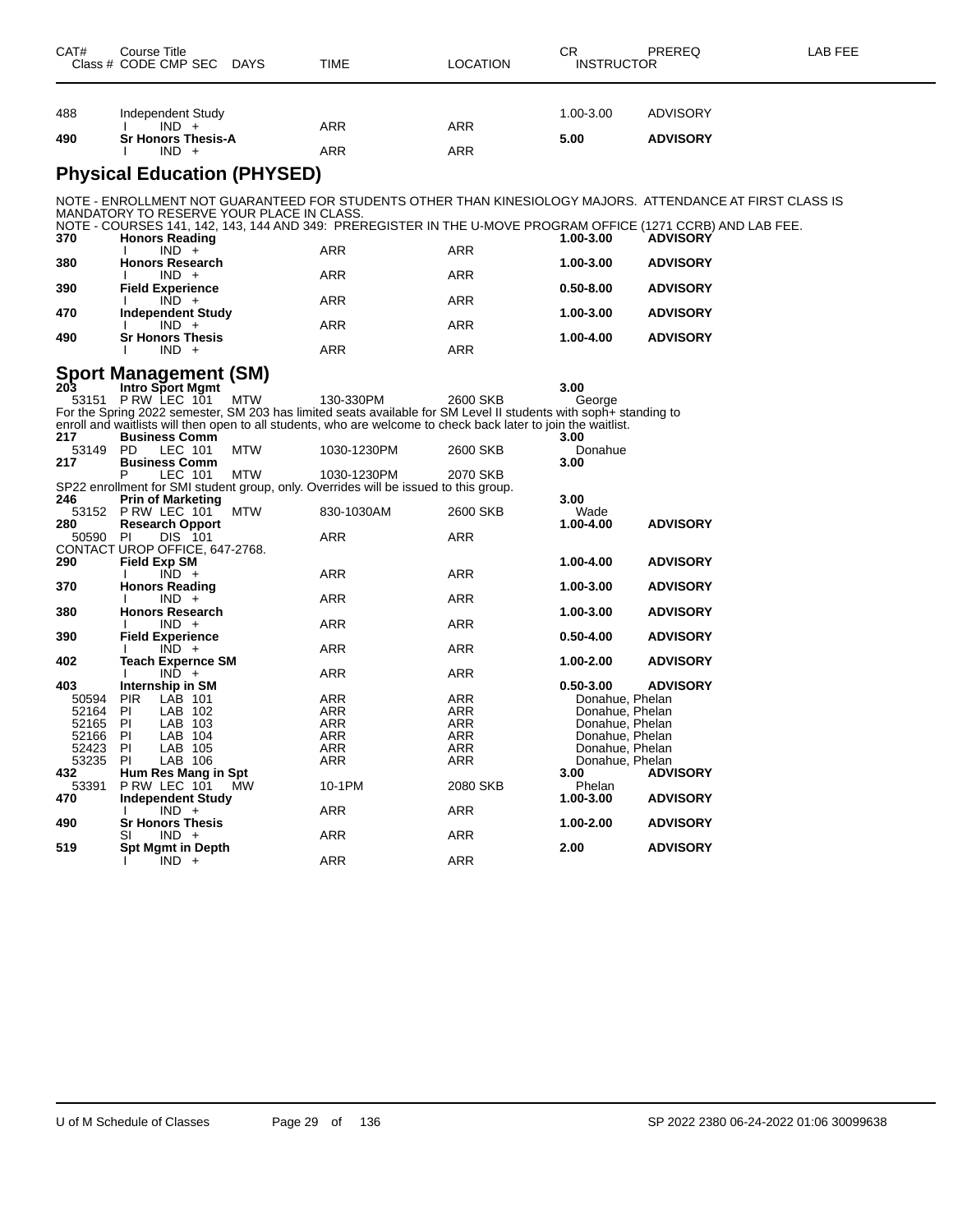| CAT# | Course Title              |      |          | СR                | PREREQ | _AB FEE |
|------|---------------------------|------|----------|-------------------|--------|---------|
|      | Class # CODE CMP SEC DAYS | TIME | LOCATION | <b>INSTRUCTOR</b> |        |         |

### **LSA Residential College College of L S A Residential College**

| 334<br>Digital Photography | <b>Fine Arts (RCARTS)</b><br>Sp Tpcs: Creaty Arts<br>53421 P W LAB 101                                                | TTH        | 3-430PM                                                                                                           | <b>ARR</b>              | 3.00<br>Wingfield               | <b>ADVISORY</b> | 150.00      |
|----------------------------|-----------------------------------------------------------------------------------------------------------------------|------------|-------------------------------------------------------------------------------------------------------------------|-------------------------|---------------------------------|-----------------|-------------|
|                            | <b>Core Courses (RCCORE)</b>                                                                                          |            |                                                                                                                   |                         |                                 |                 |             |
| 205                        | <b>Independent Study</b>                                                                                              |            | NOTE - ONLY RESIDENTIAL COLLEGE STUDENTS ARE ELIGIBLE TO ELECT R C INDEPENDENT STUDIES AND STUDY                  |                         | 1.00-8.00                       | <b>ADVISORY</b> | OFF CAMPUS. |
| 301                        | $IND +$<br>Sem in Det Internshp<br>$IND +$<br>D                                                                       |            | <b>ARR</b><br>ARR                                                                                                 | ARR<br>ARR              | 2.00-4.00                       |                 |             |
| 302                        | Variable schedule based on internship organization<br>Class meets in Detroit                                          |            |                                                                                                                   |                         | 1.00                            |                 |             |
| 53122 PD                   | <b>Reflection Sem-SiD</b><br>SEM 101<br>Meets Mondays from 2:30-4:30pm at UM Detroit Center                           | M          | 230-430PM                                                                                                         | ARR                     | Regester                        |                 |             |
| 306<br>405                 | <b>Independent Study</b><br>$IND +$<br><b>Independent Study</b>                                                       |            | <b>ARR</b>                                                                                                        | <b>ARR</b>              | 1.00-4.00<br>1.00-8.00          | <b>ADVISORY</b> |             |
| 406                        | $IND +$<br>Independent Study                                                                                          |            | <b>ARR</b>                                                                                                        | ARR                     | 1.00-4.00                       |                 |             |
|                            | $IND +$<br><b>Humanities (RCHUMS)</b>                                                                                 |            | <b>ARR</b>                                                                                                        | <b>ARR</b>              |                                 |                 |             |
| 312<br>50966<br>50967      | <b>Cnt Eur Cinema</b><br>LAB 101<br>A<br>P W LEC 102                                                                  | <b>MWF</b> | ARR<br>10-12PM                                                                                                    | REMOTE<br><b>REMOTE</b> | 3.00<br>Marko, Mahoney<br>Marko | <b>ADVISORY</b> | 50.00       |
| 334                        | Race, Ethnicity & Gender Issues<br><b>Topics in Humanities</b><br>52950 PDR SEM 101<br>Art&Music of the Islamic World | МW         | 10-1PM                                                                                                            | 1423 EQ                 | 3.00<br>Crasnow                 |                 | 50.00       |
|                            | 52973 P W SEM 102<br>Detroit - Artist as Activist<br>Class must be elected for THREE credits only                     | MW         | 10-1PM                                                                                                            | <b>ARR</b>              | <b>Brandel</b>                  |                 |             |
| 483<br>53306 P             | Meets in UM Detroit Center<br>Theater in the Arb<br><b>SEM 101</b>                                                    | W          | 230-4PM                                                                                                           | <b>ARR</b>              | 2.00-4.00<br>Atkin              | <b>ADVISORY</b> |             |
|                            | WRKSHOP-Shakespeare in the Arb<br>used as needed following public health and university guidance                      |            | RCHUMS 483 will meet at the Reader Center in Nichols Arboretum, weather and availability permitting; zoom will be |                         |                                 |                 |             |
| 250<br>53309 P             | Social Sciences (RCSSCI)<br><b>Topics in STP</b><br>LEC 103<br>From the Underground to Motown                         | <b>TTH</b> | 10-1PM                                                                                                            | <b>ARR</b>              | 3.00<br>Jordan                  |                 |             |
| 312<br>53200               | Meets TTTh from 10a-1p at the UM Detroit Center<br><b>EnvirJus Org in Detr</b><br>P<br>LEC 101                        | <b>MW</b>  | 10-1PM                                                                                                            | 142 LORCH               | 3.00<br>Seales                  |                 |             |
| 343<br>52735               | Urban Inequality<br><b>P W LEC 101</b>                                                                                | <b>MWF</b> | $1-3PM$                                                                                                           | 3242 LSA                | 3.00<br><b>Bolton</b>           | <b>ADVISORY</b> |             |
| 360                        | Social Sci Jr Sem                                                                                                     |            |                                                                                                                   |                         | 3.00-4.00                       | <b>ADVISORY</b> | 50.00       |

53310 P SEM 101 TTH 2-5PM ARR Ward Theory Practice of Organizing Meets Cass Corridor Commons, (4605 Cass Avenue, Detroit.)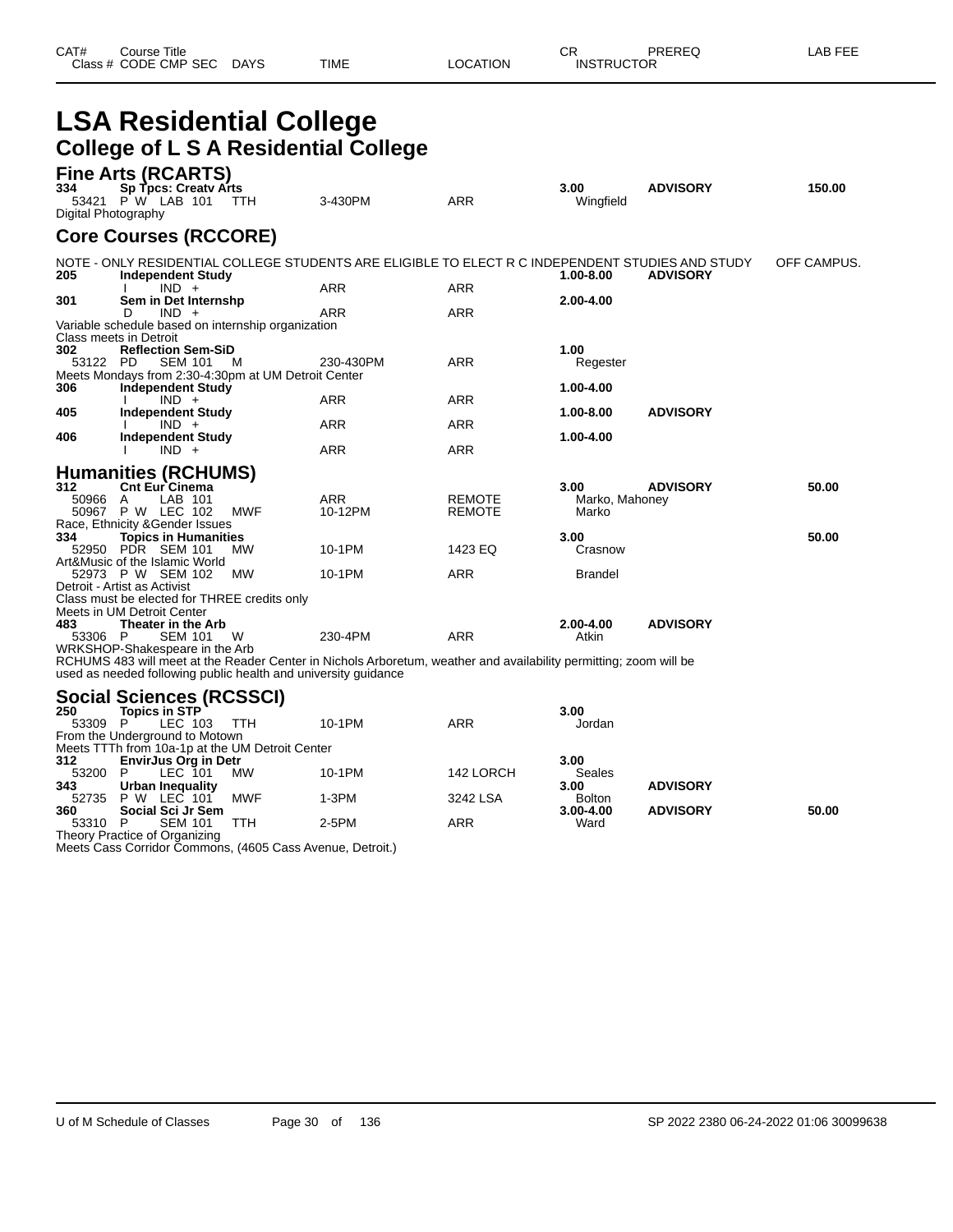# **Literature, Sci, and the Arts**

NOTE - IT IS CRITICAL THAT STUDENTS ATTEND CLASSES FROM THE BEGINNING OF THE TERM. EVEN THOUGH STUDENTS MAY BE REGISTERED OFFICIALLY FOR A COURSE, DEPARTMENTS MAY GIVE AWAY A STUDENT'S PLACE IN A CLASS IF THEY DO NOT ATTEND: ---THE FIRST MEETING OF BIOLOGY, CHEMISTRY, AND PHYSICS LABORATORIES;

---EITHER OF THE FIRST TWO MEETINGS OF ENGLISH COURSES;

---THE FIRST TWO MEETINGS OF HISTORY 496 AND 497;

---EITHER OF THE FIRST TWO MEETINGS OF ANY COURSE OFFERED BY THE DEPARTMENT OF ROMANCE LANGUAGES;

--THE FIRST TWO MEETINGS OF COURSES IN OTHER SUBJECTS.

AT THE SAME TIME, DEPARTMENTS ARE NOT OBLIGATED TO WITHDRAW STUDENTS OFFICIALLY FROM THE COURSE, EVEN THOUGH THE STUDENT HAS BEEN INFORMED THAT HIS/HER PLACE IN A COURSE HAS BEEN TAKEN AWAY. STUDENTS ARE RESPONSIBLE FOR THE ACCURACY OF THEIR SCHEDULES AND MUST BE SURE THAT ALL DROPS ARE PROCESSED THROUGH REGISTRATION SYSTEM DURING THE NORMAL DROP/ADD PERIOD.

#### **Department of Afro-American and African Studies**

#### **Afroamerican & African Studies (AAS)**

| 231                            | Af-Am Hst II           |         |                            |                                            |                                                                                              |               | 3.00          | <b>ADVISORY</b> |       |
|--------------------------------|------------------------|---------|----------------------------|--------------------------------------------|----------------------------------------------------------------------------------------------|---------------|---------------|-----------------|-------|
| 53300                          | <b>PIW LEC 101</b>     |         |                            | MW                                         | 2-5PM                                                                                        | <b>REMOTE</b> | Young         |                 |       |
| 340                            | <b>Blacks in Films</b> |         |                            |                                            |                                                                                              |               | 3.00          | <b>ADVISORY</b> | 15.00 |
| 50147                          | P W LEC 101            |         |                            | <b>TTH</b>                                 | 5-8PM                                                                                        | AUD A AH      | Boyd          |                 |       |
|                                |                        |         |                            | THE AFRICAN AMERICAN CINEMATIC EXPERIENCE. |                                                                                              |               |               |                 |       |
| 347                            | Urban Inequality       |         |                            |                                            |                                                                                              |               | 3.00          | <b>ADVISORY</b> |       |
| 52734                          | <b>P W LEC 101</b>     |         |                            | <b>MWF</b>                                 | $1-3PM$                                                                                      | 3242 LSA      | <b>Bolton</b> |                 |       |
| 358                            |                        |         | <b>Black World Studies</b> |                                            |                                                                                              |               | 3.00          |                 |       |
| 53040 P W                      |                        | SEM 103 |                            | TTH                                        | 10-1PM                                                                                       | 5521 HH       | Ampene        |                 |       |
| Hip Hop Africa                 |                        |         |                            |                                            |                                                                                              |               |               |                 |       |
| 53454 PI                       |                        | SEM 106 |                            | TTH                                        | 2-5PM                                                                                        | <b>ARR</b>    | Ward          |                 |       |
|                                |                        |         |                            |                                            | This section of this class will be taught at the UM Detroit Center. Transportation provided. |               |               |                 |       |
| 53498 P                        |                        | SEM 108 |                            | <b>TTH</b>                                 | 10-1PM                                                                                       | ARR           | Jordan        |                 |       |
|                                |                        |         |                            |                                            | All classes will be taught at the UM Detroit Center. Transportation provided.                |               |               |                 |       |
| 53610 PI                       |                        | SEM 109 |                            | - ттн                                      | 1-4PM                                                                                        | 3437 MH       | Tapia         |                 |       |
| Race, Gender and Incarceration |                        |         |                            |                                            |                                                                                              |               |               |                 |       |
| 890                            | <b>Capstone Course</b> |         |                            |                                            |                                                                                              |               | 3.00          | <b>ENFORCED</b> |       |
|                                | R                      | $IND +$ |                            |                                            | <b>ARR</b>                                                                                   | <b>ARR</b>    |               |                 |       |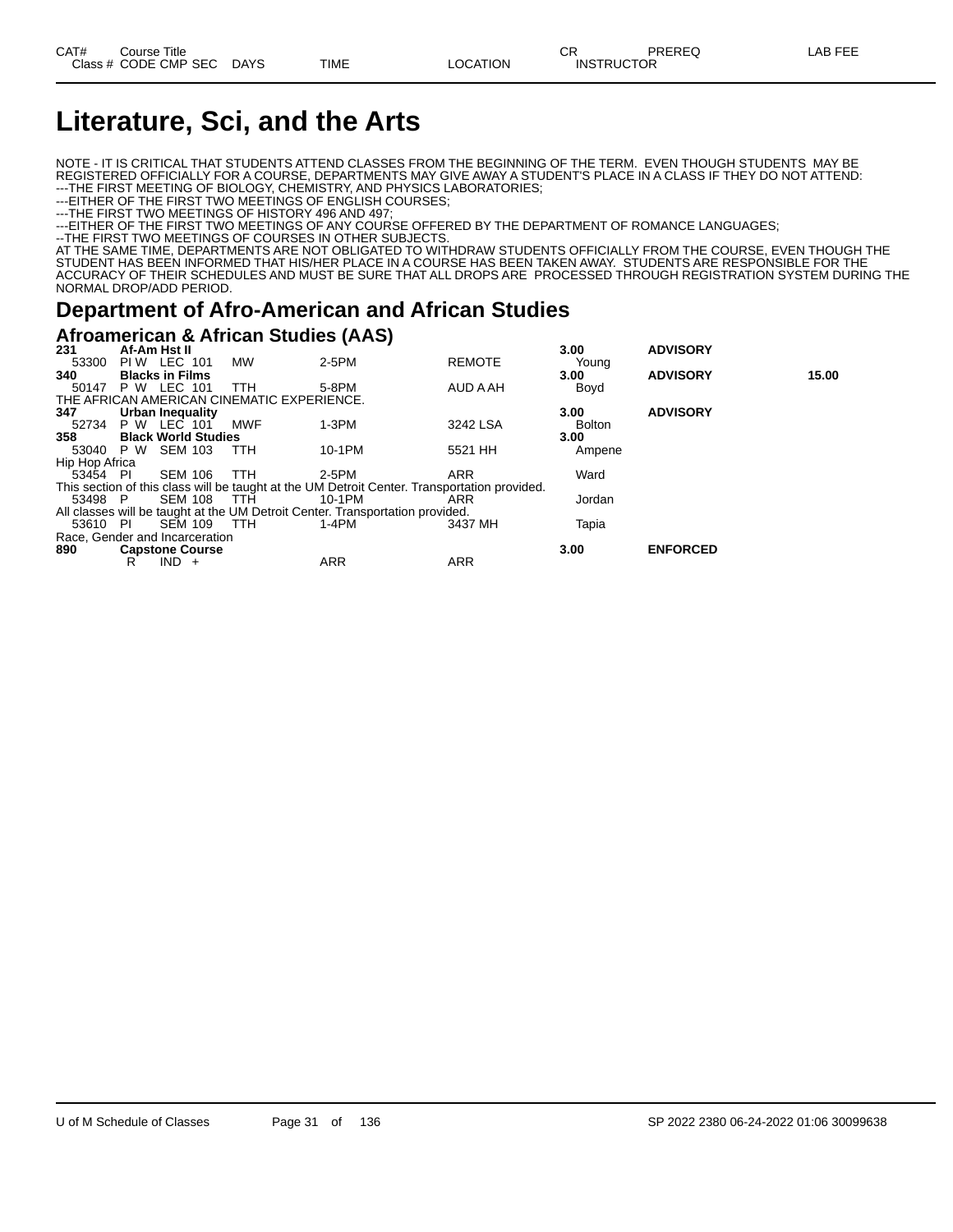| Class # CODE CMP SEC DAYS                                                         | TIME       | LOCATION      | <b>INSTRUCTOR</b> |                 |        |
|-----------------------------------------------------------------------------------|------------|---------------|-------------------|-----------------|--------|
|                                                                                   |            |               |                   |                 |        |
| <b>Department of American Culture</b>                                             |            |               |                   |                 |        |
| Arab and Muslim American Studies (AMAS)                                           |            |               |                   |                 |        |
| Arab Amer Stud/HU<br>311                                                          |            |               | 3.00              |                 |        |
| 52996 P W SEM 101<br><b>MW</b>                                                    | 10-1PM     | 1423 EQ       | Crasnow           |                 |        |
| Art&Music of the Islamic World                                                    |            |               |                   |                 |        |
| This is a meet-together with RCHUMS 334 sec 101.<br>390<br><b>AMAS Internship</b> |            |               | 1.00-4.00         |                 |        |
| I W<br>IND +                                                                      | <b>ARR</b> | <b>ARR</b>    |                   |                 |        |
|                                                                                   |            |               |                   |                 |        |
| <b>American Culture (AMCULT)</b>                                                  |            |               |                   |                 |        |
| <b>Themes Amer Culture</b><br>204<br>53393 P W LEC 101<br><b>MW</b>               | 11-2PM     | <b>REMOTE</b> | 3.00<br>Campbell  |                 |        |
| Race and Digital Studies                                                          |            |               |                   |                 |        |
| 53394 P W LEC 102<br><b>MW</b>                                                    | $1-4PM$    | <b>REMOTE</b> | O'Connor          |                 |        |
| Freaks/Ghosts/MonstrousBodies                                                     |            |               |                   |                 |        |
| 53395 P W LEC 103<br><b>MW</b><br><b>Black Genders</b>                            | $2-5PM$    | G634 HH       | King              |                 |        |
| Int Womn Gndr Stdy<br>240                                                         |            |               | 3.00              |                 |        |
| 52393 PIW LEC 101<br><b>TTH</b>                                                   | $1-4PM$    | 1175 NQ       | Simmons           |                 |        |
| 301<br><b>Topics Amer Culture</b>                                                 |            |               | 3.00              |                 | 485.00 |
| 53456 P W LEC 101<br><b>MW</b><br>21st Century American Fiction                   | 10-1PM     | 3401 MH       | Miller            |                 |        |
| This is a meet-together with English 362.101.                                     |            |               |                   |                 |        |
| 53494 P W LEC 102<br><b>TTH</b>                                                   | $1-4PM$    | <b>REMOTE</b> | Khan              |                 |        |
| Borders:GraphNarrMig&Displace                                                     |            |               |                   |                 |        |
| This is a meet-together with English 317 sec 101.<br>53621 PIW LEC 103 TTH        | $1-4PM$    | 3437 MH       |                   |                 |        |
| Gender, Race, & Incarceration                                                     |            |               | Tapia             |                 |        |
| This is a meet-together with WGS 374.                                             |            |               |                   |                 |        |
| 340<br><b>Blacks in Films</b>                                                     |            |               | 3.00              | <b>ADVISORY</b> | 15.00  |
| 50148 P W LEC 101<br><b>TTH</b>                                                   | 5-8PM      | AUD A AH      | Boyd              |                 |        |
| THE AFRICAN AMERICAN CINEMATIC EXPERIENCE.<br>383<br><b>Hon Read &amp; Thesis</b> |            |               | 2.00-3.00         | <b>ADVISORY</b> |        |
| $IND +$                                                                           | <b>ARR</b> | <b>ARR</b>    |                   |                 |        |

CAT# Course Title Case CR PREREQ LAB FEE

**388 Field Study 1.00-4.00 ADVISORY**

**493 Honors Read&Thesis 1.00-3.00 ADVISORY**

**899 Special Research 1.00-6.00 ADVISORY**

**990 Diss-Precand 1.00-4.00 ADVISORY**

**995 Diss-Cand Diss-Cand Diss-Cand ARR ARR ARR 4.00 ENFORCED** 

**Native American Studies (NATIVEAM) 388 Field Study 1.00-4.00 ADVISORY**

I IND + ARR ARR ARR

I IND + ARR ARR ARR

IR IND + ARR ARR ARR

I IND + ARR ARR

IR IND + ARR ARR ARR

I IND + ARR ARR ARR

**389 Reading Amer Cult 1.00-4.00**

 $IND +$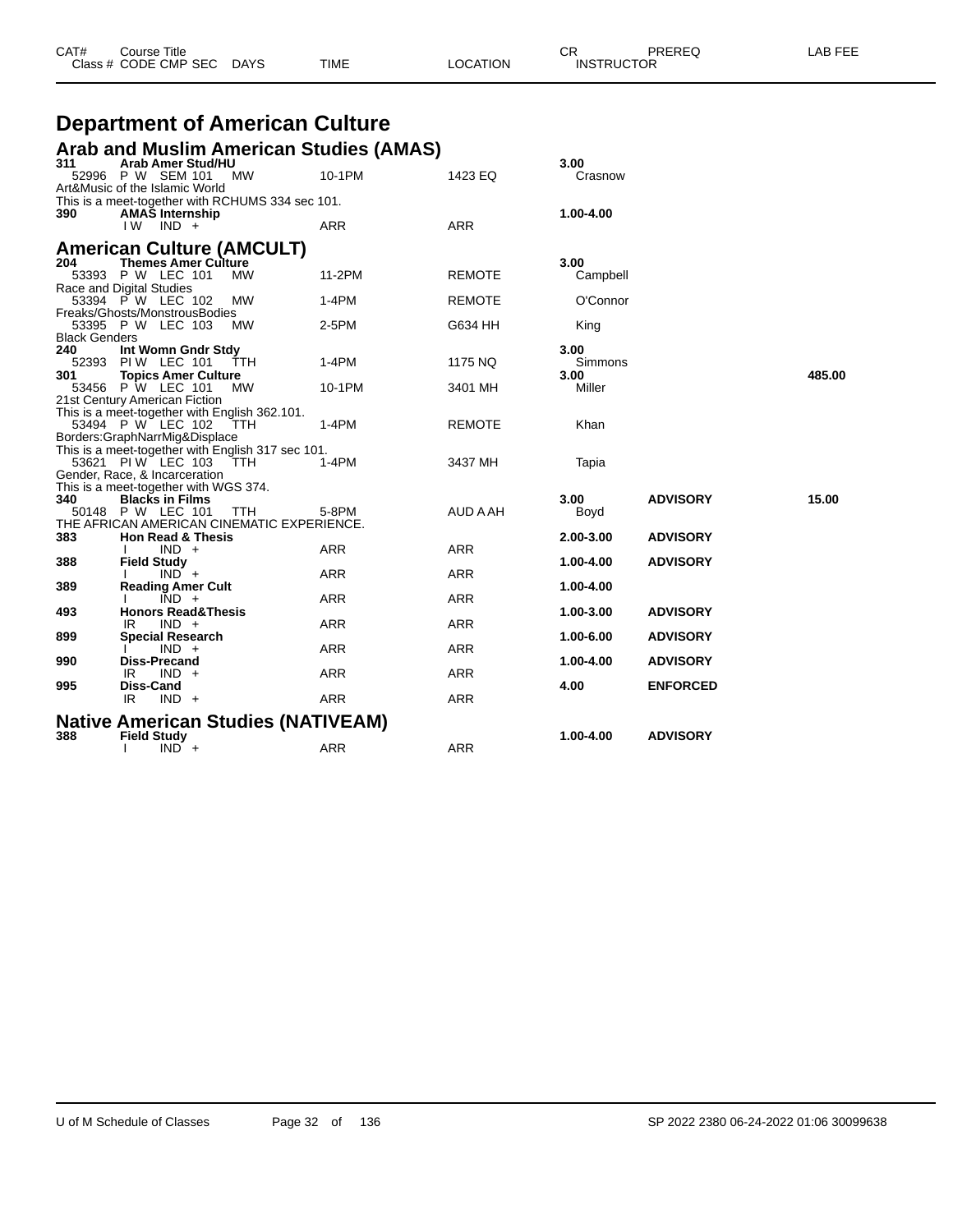| CAT# | Course Title              |      |                 | ∩⊓<br><b>UN</b>   | PREREQ | LAB FEE |
|------|---------------------------|------|-----------------|-------------------|--------|---------|
|      | Class # CODE CMP SEC DAYS | TIME | <b>LOCATION</b> | <b>INSTRUCTOR</b> |        |         |

#### **Anthropology Department Anthropological Archaeology (ANTHRARC)**

| 296                | <b>Archaeology Topics</b>                                                                                       |            |                | 3.00             |                 |
|--------------------|-----------------------------------------------------------------------------------------------------------------|------------|----------------|------------------|-----------------|
|                    | 53323 P W LEC 101<br>MW                                                                                         | 10-1PM     | 1372 EH        | Swisher          |                 |
|                    | Feasting in the Ancient World                                                                                   |            |                |                  |                 |
| 53325 P            | LEC 102<br>TTH<br>Anthropology in the Museum                                                                    | $1-4PM$    | 418 WH         | Norwood          |                 |
| 487                | <b>Arch Fieldschool</b>                                                                                         |            |                | 6.00             |                 |
| 53324 PI           | LAB 101                                                                                                         | <b>ARR</b> | <b>ARR</b>     | Ventresca Miller |                 |
|                    | Lives of the Mongol Elite                                                                                       |            |                |                  |                 |
|                    | Five week archaeological field school held in Mongolia. Please contact Dr. Ventresca Miller for an application, |            |                |                  |                 |
| avenmil@umich.edu. |                                                                                                                 |            |                |                  |                 |
| 499                | Ug Reading&Research<br>$IND +$                                                                                  | <b>ARR</b> | <b>ARR</b>     | 1.00-3.00        |                 |
| 958                | <b>Anthro Research</b>                                                                                          |            |                | 1.00-3.00        | <b>ADVISORY</b> |
|                    | $IND +$                                                                                                         | ARR        | ARR            |                  |                 |
| 959                | <b>Literature Survey</b>                                                                                        |            |                | 1.00-3.00        | <b>ADVISORY</b> |
|                    | $IND +$<br>I.                                                                                                   | <b>ARR</b> | <b>ARR</b>     |                  |                 |
| 990                | Diss-Precand                                                                                                    |            |                | 1.00-4.00        | <b>ADVISORY</b> |
| 995                | $IND +$<br>Ι.<br>Diss-Cand                                                                                      | <b>ARR</b> | <b>ARR</b>     | 4.00             | <b>ENFORCED</b> |
|                    | $IND +$<br>IR                                                                                                   | <b>ARR</b> | <b>ARR</b>     |                  |                 |
|                    |                                                                                                                 |            |                |                  |                 |
|                    | Anthropology, Biological (ANTHRBIO)<br>297 Bio Anth Topics                                                      |            |                |                  |                 |
|                    |                                                                                                                 |            |                | 3.00             |                 |
|                    | 53026 P W LEC 102<br><b>MW</b>                                                                                  | $1-4PM$    | 418 WH         | Estrada          |                 |
| 370                | Data Rev through the Soc Lens<br><b>UG Reading &amp; Research</b>                                               |            |                | 1.00-3.00        |                 |
|                    | $IND +$                                                                                                         | ARR        | ARR            |                  |                 |
| 962                | <b>Anthropological Res</b>                                                                                      |            |                | 1.00-3.00        | <b>ADVISORY</b> |
|                    | $IND +$                                                                                                         | <b>ARR</b> | <b>ARR</b>     |                  |                 |
| 963                | <b>Survey Lit-Topics</b>                                                                                        |            |                | 1.00-3.00        | <b>ADVISORY</b> |
| 990                | $IND +$<br>Diss-Precand                                                                                         | <b>ARR</b> | <b>ARR</b>     | 1.00-4.00        | <b>ADVISORY</b> |
|                    | $IND +$                                                                                                         | <b>ARR</b> | <b>ARR</b>     |                  |                 |
| 995                | Diss-Cand                                                                                                       |            |                | 4.00             | <b>ENFORCED</b> |
|                    | $IND +$<br>IR                                                                                                   | <b>ARR</b> | <b>ARR</b>     |                  |                 |
|                    |                                                                                                                 |            |                |                  |                 |
| 101                | <b>Anthropology, Cultural (ANTHRCUL)</b><br>1ntro to Anthro                                                     |            |                | 4.00             |                 |
| 52484              | P W LEC 101<br><b>MTWTH</b>                                                                                     | 10-12PM    | <b>B844 EH</b> | Stuckey          |                 |
| 298                | <b>Sociocul Anth Topics</b>                                                                                     |            |                | 3.00             |                 |
|                    | 52860 P W LEC 101<br><b>TTH</b>                                                                                 | 10-1PM     | 210 WH         | Gebremariam      |                 |
|                    | Anthropology of Hip Hop                                                                                         |            |                |                  |                 |
| 499                | <b>Ug Reading &amp; Res</b>                                                                                     |            |                | 1.00-3.00        |                 |
| 957                | $IND +$<br><b>Research Practicum</b>                                                                            | <b>ARR</b> | <b>ARR</b>     | 2.00-8.00        | <b>ADVISORY</b> |
|                    | $IND +$                                                                                                         | <b>ARR</b> | ARR            |                  |                 |
| 958                | Anthropological Res                                                                                             |            |                | 1.00-3.00        | <b>ADVISORY</b> |
|                    | $IND +$                                                                                                         | <b>ARR</b> | <b>ARR</b>     |                  |                 |
| 959                | <b>Survey Literature</b>                                                                                        |            |                | 1.00-3.00        | <b>ADVISORY</b> |
|                    | $IND +$                                                                                                         | <b>ARR</b> | <b>ARR</b>     |                  |                 |
| 990                | Diss-Precand<br>$IND +$                                                                                         | <b>ARR</b> | <b>ARR</b>     | 1.00-4.00        | <b>ADVISORY</b> |
| 995                | Diss-Cand                                                                                                       |            |                | 4.00             | <b>ENFORCED</b> |
|                    | R<br>$IND +$                                                                                                    | <b>ARR</b> | <b>ARR</b>     |                  |                 |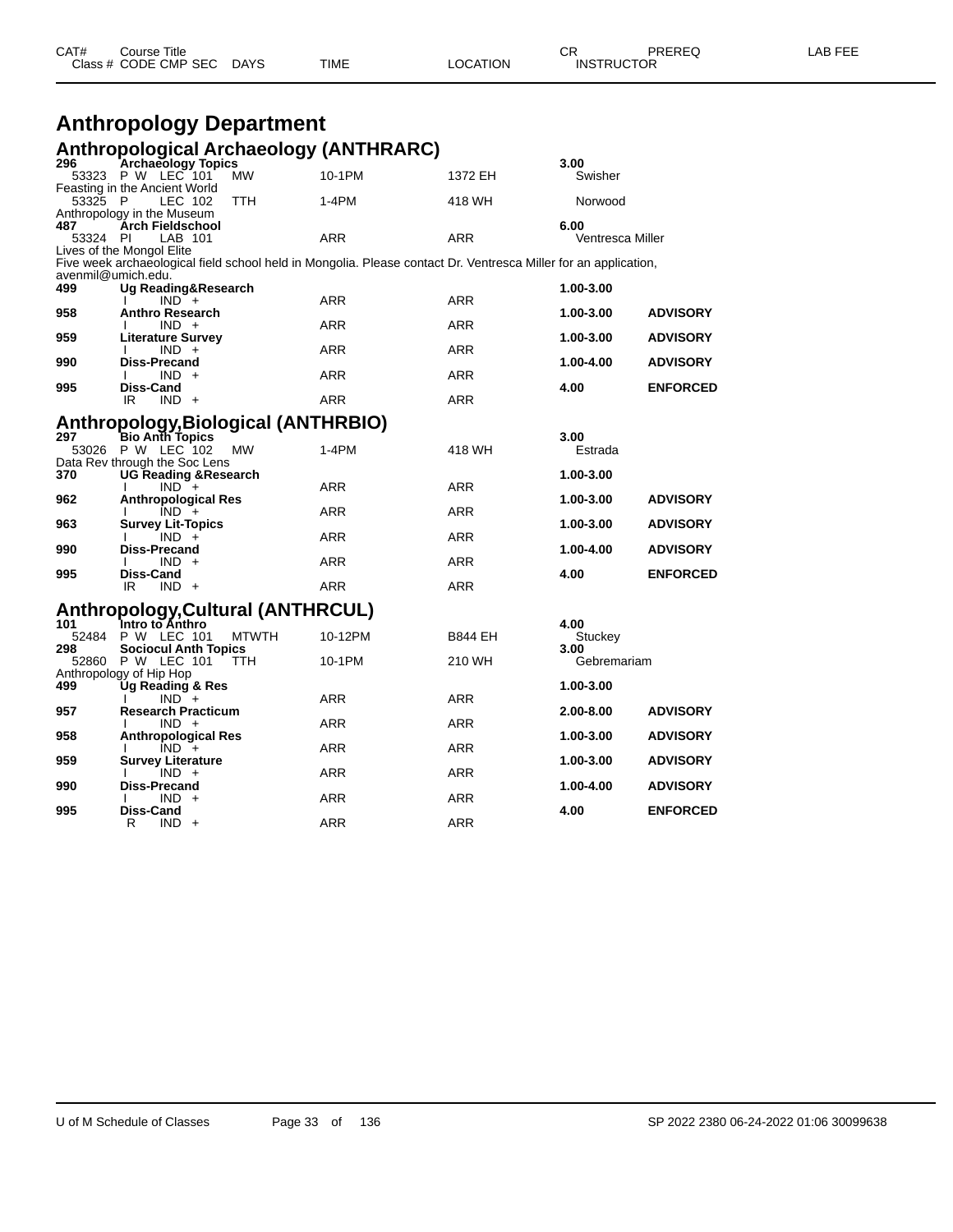| CAT# | Course Title<br>Class # CODE CMP SEC DAYS            | <b>TIME</b> | <b>LOCATION</b> | СR<br><b>INSTRUCTOR</b> | PREREQ          | LAB FEE |
|------|------------------------------------------------------|-------------|-----------------|-------------------------|-----------------|---------|
|      | <b>Applied Physics Program</b>                       |             |                 |                         |                 |         |
|      | <b>Applied Physics (APPPHYS)</b><br>715 Ind Research |             |                 |                         |                 |         |
|      | $IND +$                                              | <b>ARR</b>  | <b>ARR</b>      | 1.00-5.00               | <b>ADVISORY</b> |         |
| 990  | <b>Diss-Precand</b>                                  |             |                 | 1.00-4.00               | <b>ADVISORY</b> |         |
|      | $IND +$                                              | ARR         | <b>ARR</b>      |                         |                 |         |

**995 Diss-Cand 4.00 ENFORCED**

IR IND + ARR ARR ARR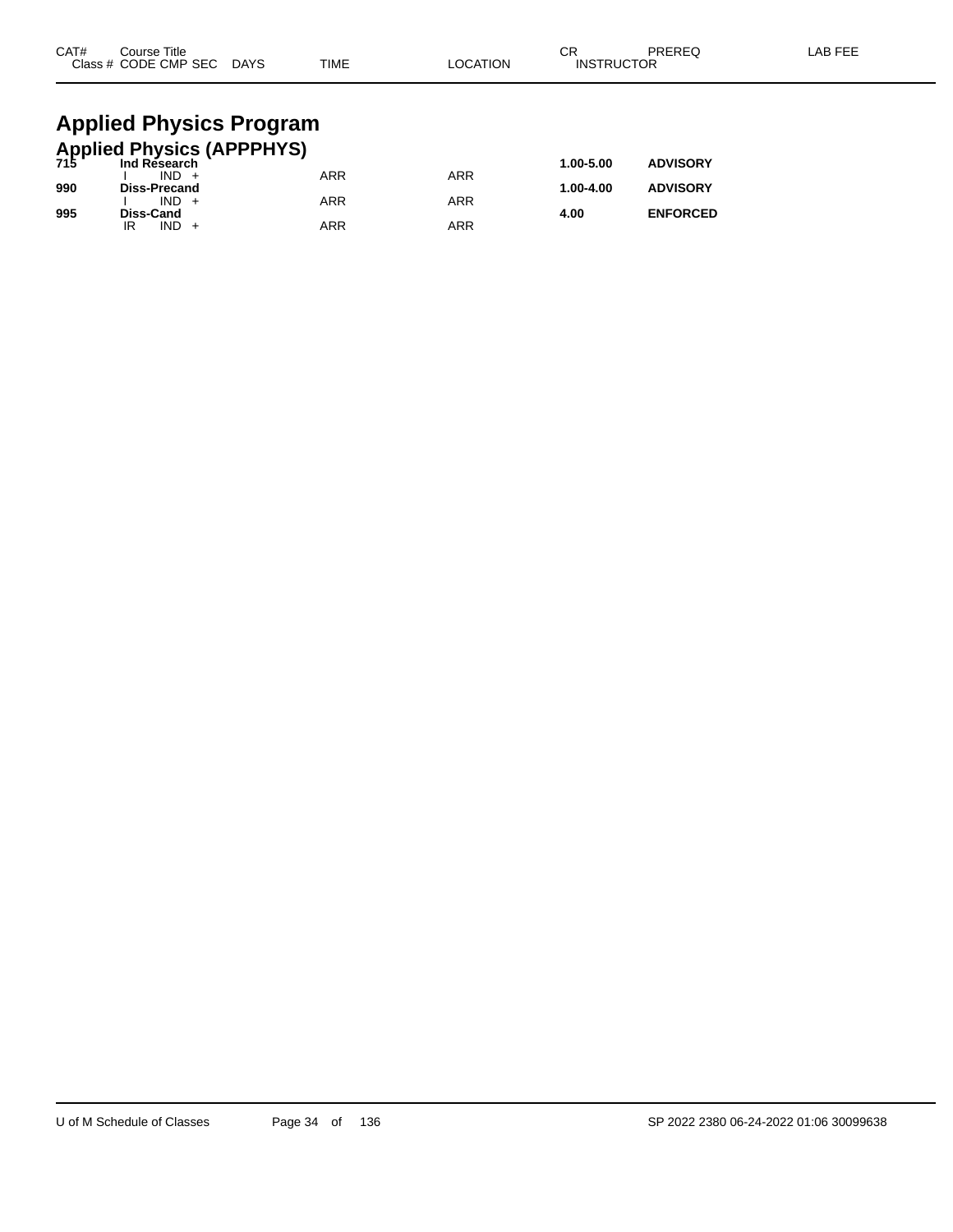| CAT# | Course Title         |             |      |          | Ωn<br>- UN        | PREREQ | _AB FEE |
|------|----------------------|-------------|------|----------|-------------------|--------|---------|
|      | Class # CODE CMP SEC | <b>DAYS</b> | TIME | LOCATION | <b>INSTRUCTOR</b> |        |         |

# **Asian Languages And Cultures**

| <b>Mod India and S Asia</b><br>259<br>3.00<br><b>P W LEC 101</b><br>Sinha<br>10-1PM<br>2022 STB<br>MW<br>53133<br>This course is synchronous; participation is required for each session.<br><b>G Khan to Taliban</b><br>340<br>3.00<br>53135 PIW LEC 101<br>$1-3PM$<br>TWTH<br><b>REMOTE</b><br>Northrop<br>Tuesday and Wednesday lectures are asynchronous. Discussions are typically held on Thursdays and will be<br>synchronous.<br>1.00-3.00<br>495<br><b>Honors Thesis</b><br><b>ARR</b><br><b>ARR</b><br>$IND +$<br><b>Chinese (CHIN)</b> | <b>Asian Studies (ASIAN)</b> |  |                 |
|---------------------------------------------------------------------------------------------------------------------------------------------------------------------------------------------------------------------------------------------------------------------------------------------------------------------------------------------------------------------------------------------------------------------------------------------------------------------------------------------------------------------------------------------------|------------------------------|--|-----------------|
|                                                                                                                                                                                                                                                                                                                                                                                                                                                                                                                                                   |                              |  |                 |
|                                                                                                                                                                                                                                                                                                                                                                                                                                                                                                                                                   |                              |  |                 |
|                                                                                                                                                                                                                                                                                                                                                                                                                                                                                                                                                   |                              |  |                 |
|                                                                                                                                                                                                                                                                                                                                                                                                                                                                                                                                                   |                              |  |                 |
|                                                                                                                                                                                                                                                                                                                                                                                                                                                                                                                                                   |                              |  |                 |
|                                                                                                                                                                                                                                                                                                                                                                                                                                                                                                                                                   |                              |  |                 |
|                                                                                                                                                                                                                                                                                                                                                                                                                                                                                                                                                   |                              |  |                 |
|                                                                                                                                                                                                                                                                                                                                                                                                                                                                                                                                                   |                              |  | <b>ADVISORY</b> |
|                                                                                                                                                                                                                                                                                                                                                                                                                                                                                                                                                   |                              |  |                 |
|                                                                                                                                                                                                                                                                                                                                                                                                                                                                                                                                                   |                              |  |                 |
|                                                                                                                                                                                                                                                                                                                                                                                                                                                                                                                                                   |                              |  |                 |
| <b>Masters Essay</b><br>1.00-3.00<br>701<br><b>ARR</b><br><b>ARR</b><br>$IND +$                                                                                                                                                                                                                                                                                                                                                                                                                                                                   |                              |  | <b>ADVISORY</b> |
|                                                                                                                                                                                                                                                                                                                                                                                                                                                                                                                                                   |                              |  |                 |
| Japanese (JAPANESE)<br>601 Masters Essay                                                                                                                                                                                                                                                                                                                                                                                                                                                                                                          |                              |  |                 |
| 1.00-3.00                                                                                                                                                                                                                                                                                                                                                                                                                                                                                                                                         |                              |  | <b>ADVISORY</b> |
| $IND +$<br><b>ARR</b><br><b>ARR</b>                                                                                                                                                                                                                                                                                                                                                                                                                                                                                                               |                              |  |                 |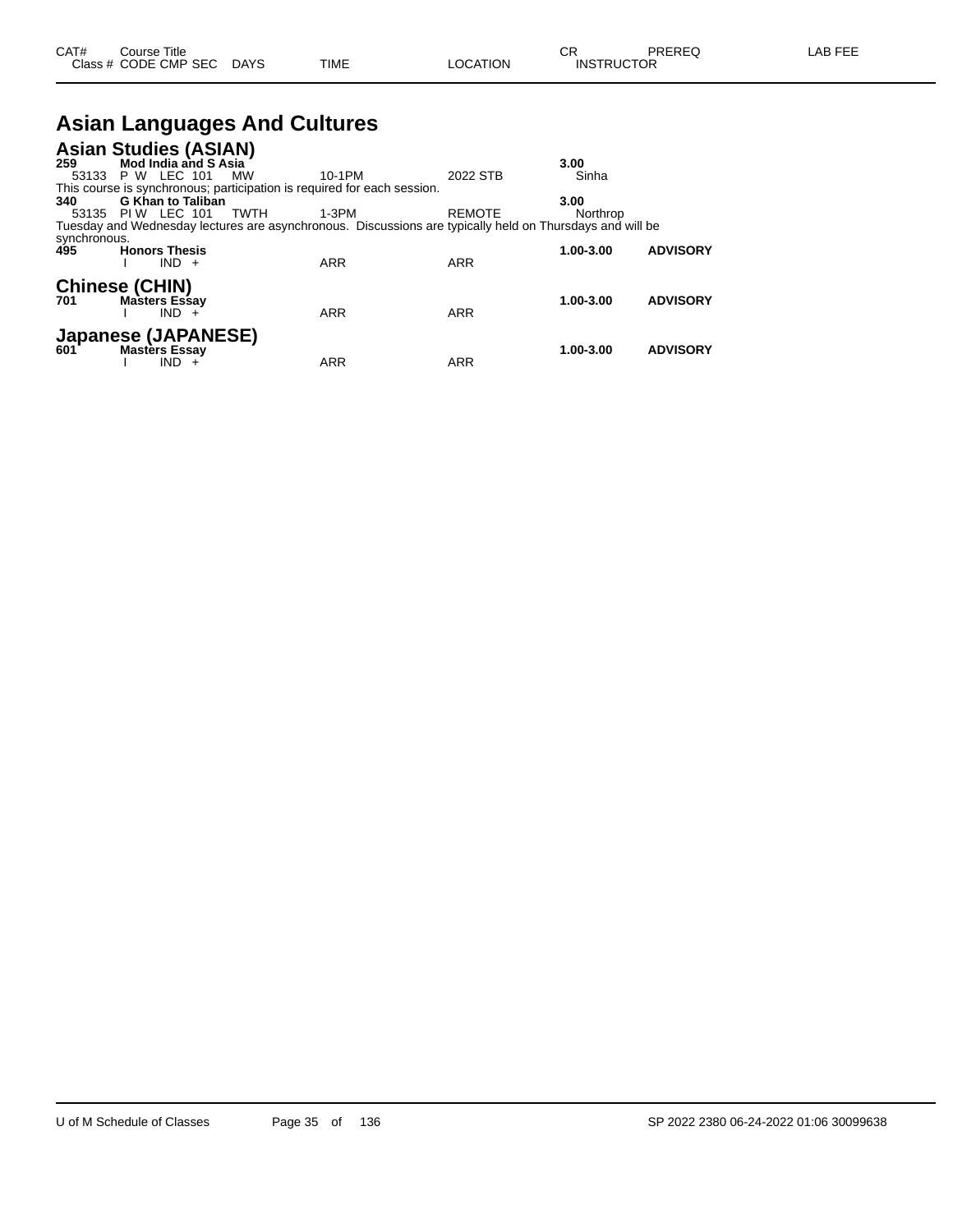| CAT# | Course Title              |             |                 | ∩⊓<br>◡ド          | PREREQ | LAB FEE |
|------|---------------------------|-------------|-----------------|-------------------|--------|---------|
|      | Class # CODE CMP SEC DAYS | <b>TIME</b> | <b>LOCATION</b> | <b>INSTRUCTOR</b> |        |         |

# **Astronomy Department**

## **Astronomy (ASTRO)**

| 101   | Intro Solar System               |            |            | 4.00      | <b>ADVISORY</b> |
|-------|----------------------------------|------------|------------|-----------|-----------------|
| 51523 | LEC 101<br>AI W<br><b>MTWTHF</b> | $1-2PM$    | G115 AH    | Lopresto  |                 |
| 51524 | <b>DIS</b><br>102<br>PI W<br>т   | 2-4PM      | 5180B AH   | Majoros   |                 |
| 51525 | PI W<br><b>DIS</b><br>103<br>W   | 2-4PM      | 5180B AH   | Majoros   |                 |
| 127   | <b>Naked Eye Astronomy</b>       |            |            | 1.00      |                 |
| 53056 | LEC 101<br>PI W<br>MW            | 11-12PM    | 3118 AH    | Lopresto  |                 |
| 53057 | LEC 102<br><b>MW</b><br>PI W     | 12-1PM     | 3118 AH    | Lopresto  |                 |
| 389   | <b>Indi Studies Astro</b>        |            |            | 1.00-3.00 |                 |
|       | $IND +$                          | <b>ARR</b> | <b>ARR</b> |           |                 |
| 399   | Intro-Research                   |            |            | 1.00-3.00 |                 |
|       | $IND +$                          | <b>ARR</b> | <b>ARR</b> |           |                 |
| 699   | <b>Special Problems</b>          |            |            | 1.00-8.00 | <b>ADVISORY</b> |
|       | $IND +$                          | <b>ARR</b> | <b>ARR</b> |           |                 |
| 901   | <b>Res-Theoret Astro</b>         |            |            | 1.00-8.00 | <b>ADVISORY</b> |
|       | $IND +$                          | <b>ARR</b> | <b>ARR</b> |           |                 |
| 902   | <b>Res-Observ Astro</b>          |            |            | 1.00-8.00 | <b>ADVISORY</b> |
|       | $IND +$                          | <b>ARR</b> | <b>ARR</b> |           |                 |
| 990   | <b>Diss-Precand</b>              |            |            | 1.00-4.00 | <b>ADVISORY</b> |
|       | $IND +$                          | <b>ARR</b> | <b>ARR</b> |           |                 |
| 995   | <b>Diss-Cand</b>                 |            |            | 4.00      | <b>ENFORCED</b> |
|       | <b>IND</b><br>IR<br>$+$          | <b>ARR</b> | <b>ARR</b> |           |                 |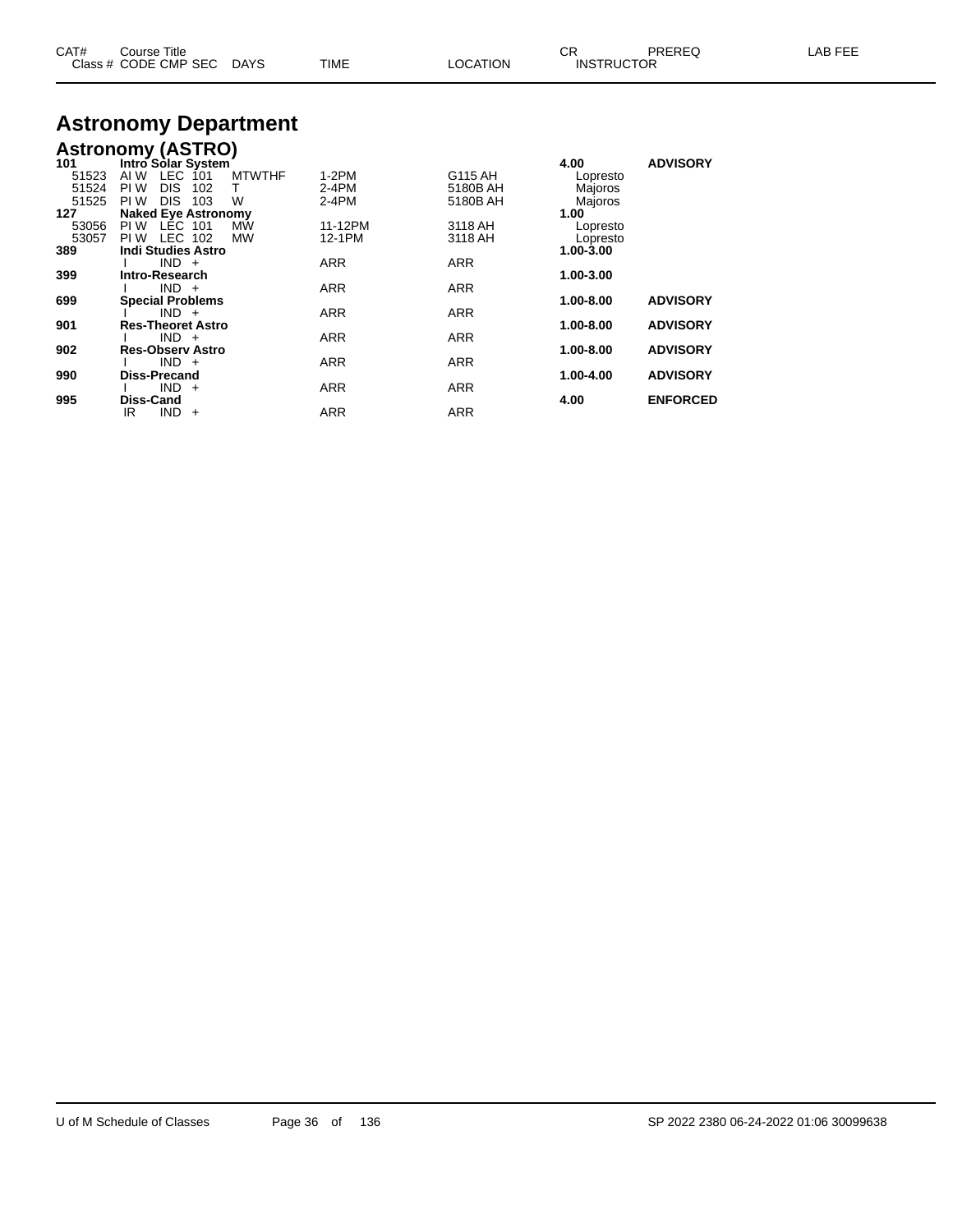| CAT# | Title<br>Course      |             |             |          | ~~<br>- UN        | <b>PREREC</b> | ----<br>ΔR<br>--- |
|------|----------------------|-------------|-------------|----------|-------------------|---------------|-------------------|
|      | Class # CODE CMP SEC | <b>DAYS</b> | <b>TIME</b> | ∟OCATION | <b>INSTRUCTOR</b> |               |                   |

### **Biology Department Biology (BIOLOGY)**

--A STUDENT WHO DOES NOT ATTEND THE FIRST MEETING OF A BIOLOGY, CHEMISTRY, OR PHYSICS LAB MAY BE DROPPED FROM THAT COURSE FOR NON-ATTENDANCE. ALL STUDENTS MUST TAKE ACTION THROUGH THE REGISTRATION PROCESS TO MAKE SURE THAT THEIR OFFICIAL COURSE SCHEDULES MATCH THE COURSES THEY ARE ATTENDING.

| 171                     |                        |                | <b>Intro Biology: EEB</b>      |              |                                                                                                                   |                  | 4.00            |                                                                                                          |       |
|-------------------------|------------------------|----------------|--------------------------------|--------------|-------------------------------------------------------------------------------------------------------------------|------------------|-----------------|----------------------------------------------------------------------------------------------------------|-------|
| 51529                   | AI                     | LEC 101        |                                | <b>MWF</b>   | $2-4PM$                                                                                                           | 1060 BSB-TBL     | Carpenter       |                                                                                                          |       |
| 51530                   | PI W                   | <b>DIS 102</b> |                                | TTH          | 1130-1PM                                                                                                          | 3230 USB         | Dowker          |                                                                                                          |       |
| 51531                   | PI W                   | <b>DIS</b>     | 103                            | <b>TTH</b>   | 1130-1PM                                                                                                          | 2234 USB         | Tarannum        |                                                                                                          |       |
| 51532                   | PI W                   | <b>DIS</b>     | 104                            | <b>TTH</b>   | 1-230PM                                                                                                           | 2244 USB         | Dowker          |                                                                                                          |       |
| 53372 AI                |                        | LEC 301        |                                | <b>MWF</b>   | $2-4PM$                                                                                                           | <b>REMOTE</b>    | Carpenter       |                                                                                                          |       |
|                         |                        |                |                                |              | Section 301 will be a remote lecture given at the designated time. It will be recorded and available for students |                  |                 |                                                                                                          |       |
| to view asynchronously. |                        |                |                                |              |                                                                                                                   |                  |                 |                                                                                                          |       |
| 51533 PIW DIS 302       |                        |                |                                | <b>TTH</b>   | 1-230PM                                                                                                           | <b>REMOTE</b>    | Tarannum        |                                                                                                          |       |
|                         |                        |                |                                |              | Sections 302 - 304 are remote discussions. They will be synchronous and participation is required.                |                  |                 |                                                                                                          |       |
| 51534 PIW DIS 303       |                        |                |                                | <b>TTH</b>   | 230-4PM                                                                                                           | <b>REMOTE</b>    | Dowker          |                                                                                                          |       |
|                         |                        |                |                                |              | Sections 302 - 304 are remote discussions. They will be synchronous and participation is required.                |                  |                 |                                                                                                          |       |
| 51535 PIW DIS 304       |                        |                |                                | <b>TTH</b>   | 230-4PM                                                                                                           | <b>REMOTE</b>    | Tarannum        |                                                                                                          |       |
|                         |                        |                |                                |              | Sections 302 - 304 are remote discussions. They will be synchronous and participation is required.                |                  |                 |                                                                                                          |       |
| 172                     | Intro Biol - MCDB      |                |                                |              |                                                                                                                   |                  | 4.00            | <b>ADVISORY</b>                                                                                          |       |
| 51510                   | AI                     | LEC 101        |                                | <b>TWTH</b>  | 12-2PM                                                                                                            | 1210 CHEM        | Wood            |                                                                                                          |       |
| 51511                   | PI W                   | DIS.           | - 102                          | TTH          | 10-1130AM                                                                                                         | 3230 USB         | Orizu           |                                                                                                          |       |
| 51515                   | PI W                   | <b>DIS</b>     | 103                            | TTH          | 10-1130AM                                                                                                         | 2234 USB         | Okeke           |                                                                                                          |       |
| 51516                   | PI W                   | <b>DIS</b>     | 104                            | <b>TTH</b>   | 230-4PM                                                                                                           | 3230 USB         | Orizu           |                                                                                                          |       |
| 53014                   | PI W                   | <b>DIS 105</b> |                                | <b>TTH</b>   | 230-4PM                                                                                                           | 2234 USB         | Okeke           |                                                                                                          |       |
| 173                     | <b>Intro Biol Lab</b>  |                |                                |              |                                                                                                                   |                  | 2.00            | <b>ADVISORY, ENFORCED</b>                                                                                | 68.00 |
| 52837                   | <b>AIR</b>             | LEC 101        |                                | <b>MW</b>    | 11-12PM                                                                                                           | 1210 CHEM        | Nowicki         |                                                                                                          |       |
| 52875                   | PIRW LAB 102           |                |                                | <b>TTH</b>   | 9-12PM                                                                                                            | 2114 USB         | Stewart         |                                                                                                          |       |
| 53045                   | PIRW LAB 103           |                |                                | TTH          | 9-12PM                                                                                                            | 2115 USB         | Ajmani          |                                                                                                          |       |
| 53046                   | PIRW LAB               |                | 104                            | TTH          | 9-12PM                                                                                                            | 2122 USB         | Smedsrud        |                                                                                                          |       |
| 53047                   | PIRW LAB 105           |                |                                | <b>TTH</b>   | $2-5PM$                                                                                                           | 2114 USB         | Stewart         |                                                                                                          |       |
| 53048                   | PIRW LAB 106           |                |                                | <b>TTH</b>   | 2-5PM                                                                                                             | 2115 USB         | Ajmani          |                                                                                                          |       |
| 53049                   | PIRW LAB 107           |                |                                | <b>TTH</b>   | 2-5PM                                                                                                             | 2122 USB         | Smedsrud        |                                                                                                          |       |
| 200                     |                        |                | <b>Undergrad Tutorial</b>      |              |                                                                                                                   |                  | 1.00-3.00       | <b>ADVISORY</b>                                                                                          |       |
|                         |                        | $IND +$        |                                |              | <b>ARR</b>                                                                                                        | <b>ARR</b>       |                 |                                                                                                          |       |
| 226                     |                        |                | <b>Hum&amp;Animal Phys Lab</b> |              |                                                                                                                   |                  | 2.00            | <b>ADVISORY, ENFORCED</b>                                                                                | 70.00 |
| 53352                   | PIRW LAB 101           |                |                                | <b>TTH</b>   | 8-12PM                                                                                                            | 3114 USB         | MacConnachie    |                                                                                                          |       |
| 53368                   | PIRW LAB 103           |                |                                | TTH          | 1-5PM                                                                                                             | 3114 USB         | MacConnachie    |                                                                                                          |       |
| 282                     | <b>General Ecology</b> |                |                                |              |                                                                                                                   |                  | 3.00            | <b>ADVISORY</b>                                                                                          | 50.00 |
|                         |                        |                |                                |              |                                                                                                                   |                  |                 | OFFERED ONLY AT THE BIOLOGICAL STATION. ENROLLMENT BY PERMISSION OF BIOL. STATION OFFICE umbs@umich.edu. |       |
| 50191                   | PD.                    | <b>LEC 711</b> |                                | <b>MTW</b>   | 7-7PM                                                                                                             | <b>BIOL STAT</b> | Moore, Walker   |                                                                                                          |       |
| 51293                   | <b>PD</b>              | <b>LEC 712</b> |                                | <b>THFSA</b> | 7-7PM                                                                                                             | <b>BIOL STAT</b> | Giffen, DeHetre |                                                                                                          |       |
|                         |                        |                |                                |              |                                                                                                                   |                  |                 | OFFERED ONLY AT THE BIOLOGICAL STATION. ENROLLMENT BY PERMISSION OF BIOL. STATION OFFICE umbs@umich.edu. |       |
| 305                     | Genetics               |                |                                |              |                                                                                                                   |                  | 4.00            | <b>ADVISORY, ENFORCED</b>                                                                                |       |
| 50181                   | AIR                    | LEC 101        |                                | <b>TWTH</b>  | 10-12PM                                                                                                           | 1060 BSB-TBL     | Haenfler        |                                                                                                          |       |
| 50183                   | PIRW DIS               |                | 103                            | <b>TWTH</b>  | $1-2PM$                                                                                                           | 4153 USB         | Standen         |                                                                                                          |       |
| 50185                   | PIRW DIS               |                | -105                           | <b>TWTH</b>  | $2-3PM$                                                                                                           | 4152 USB         | Standen         |                                                                                                          |       |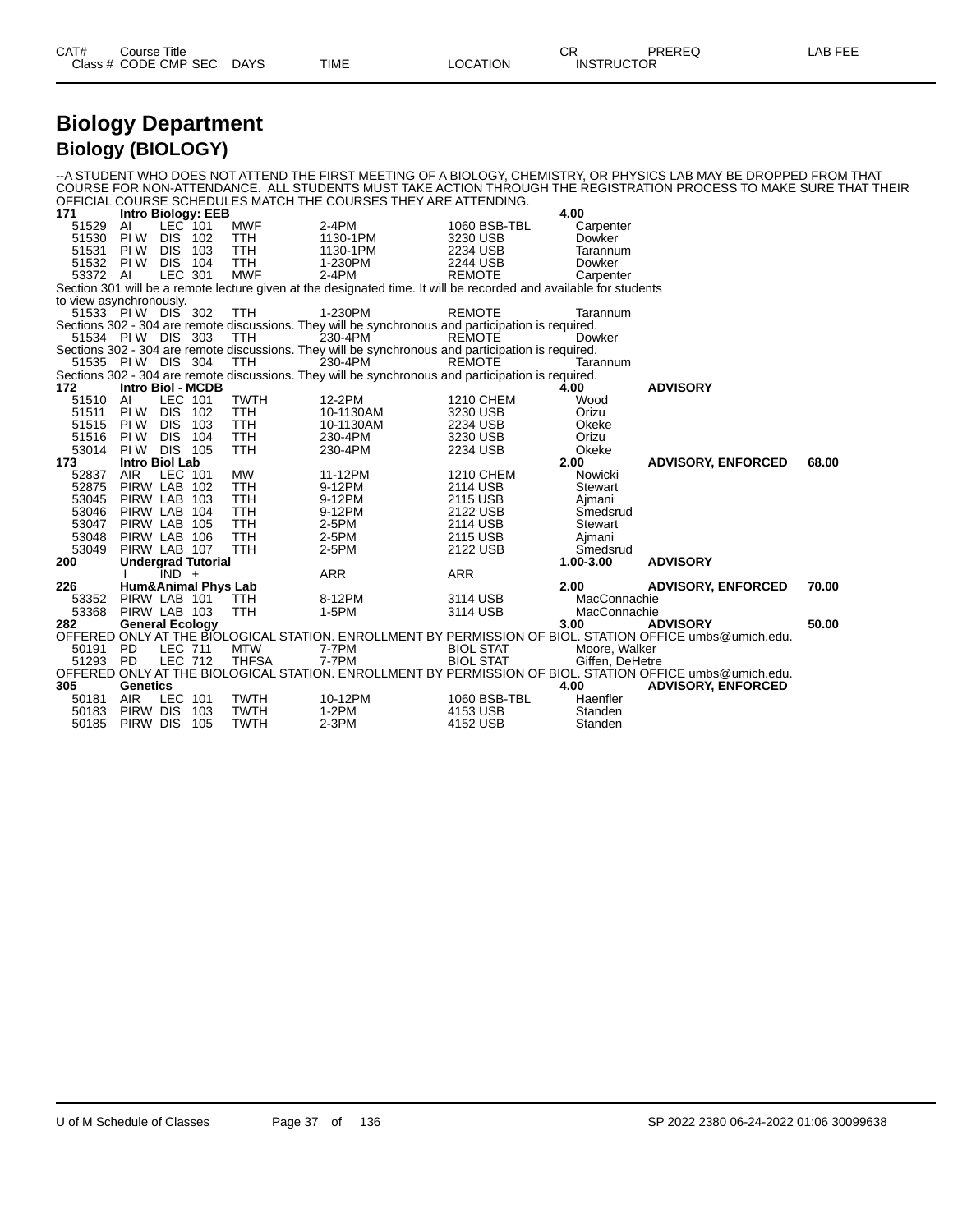| CAT# | Title<br>Course      |      |      |          | Ωn<br>◡∩          | PREREQ | . EEF<br>AR. |
|------|----------------------|------|------|----------|-------------------|--------|--------------|
|      | Class # CODE CMP SEC | DAYS | TIME | LOCATION | <b>INSTRUCTOR</b> |        |              |

# **Biophysics Research Division**

| <b>Biophysics (BIOPHYS)</b> |                  |                             |     |            |                                                      |                  |                  |                 |       |
|-----------------------------|------------------|-----------------------------|-----|------------|------------------------------------------------------|------------------|------------------|-----------------|-------|
| 150                         |                  | <b>FundPhysics LifeScl</b>  |     |            |                                                      |                  | 4.00             | <b>ADVISORY</b> |       |
| 53277                       |                  | LEC 101                     |     | <b>MTH</b> | $2-4PM$                                              | <b>REMOTE</b>    | Eckhause, Kerber |                 |       |
| 53278                       | P W              | DIS.                        | 102 | TF         | $2-4PM$                                              | <b>REMOTE</b>    | Eckhause         |                 |       |
|                             |                  |                             |     |            | STUDENTS MUST ELECT DISCUSSION AND LECTURE SECTIONS. |                  |                  |                 |       |
| 53433 P W DIS               |                  |                             | 103 | TF         | $2-4PM$                                              | 2460 CCCB        | Eckhause         |                 |       |
|                             |                  |                             |     |            | STUDENTS MUST ELECT DISCUSSION AND LECTURE SECTIONS. |                  |                  |                 |       |
| 151                         |                  | Life Sciences Lab I         |     |            |                                                      |                  | 1.00             | <b>ADVISORY</b> | 25.00 |
| 53247                       | P W              | LAB 101                     |     | <b>MW</b>  | 10-12PM                                              | <b>1261 RAND</b> | Kelley           |                 |       |
| 53248                       | P W              | LAB                         | 102 | <b>MW</b>  | 12-2PM                                               | <b>REMOTE</b>    | Patel            |                 |       |
| 53249                       | P W              | <b>LAB</b>                  | 103 | <b>MW</b>  | 4-6PM                                                | <b>REMOTE</b>    | <b>Barrowes</b>  |                 |       |
| 53251                       | P W              | LAB                         | 105 | <b>TTH</b> | 10-12PM                                              | <b>1261 RAND</b> | Kelley           |                 |       |
| 53252                       | P W              | LAB                         | 106 | TTH        | 12-2PM                                               | <b>REMOTE</b>    | <b>Barrowes</b>  |                 |       |
| 53253                       | P W              | LAB                         | 107 | TTH        | 4-6PM                                                | <b>REMOTE</b>    | Patel            |                 |       |
| 53595                       | P W              | LAB                         | 108 | TTH        | 12-2PM                                               | <b>REMOTE</b>    | Patel            |                 |       |
| 250                         |                  | <b>FundPhysics LifeScll</b> |     |            |                                                      |                  | 4.00             | <b>ADVISORY</b> |       |
| 53279                       |                  | LEC 101                     |     | MTH        | 1-1AM                                                | <b>REMOTE</b>    | Chaney           |                 |       |
| 53280                       | P W              | <b>DIS</b>                  | 102 | TF         | 12-2PM                                               | <b>REMOTE</b>    | Chaney, Alvarado |                 |       |
|                             |                  |                             |     |            | STUDENTS MUST ELECT DISCUSSION AND LECTURE SECTIONS. |                  |                  |                 |       |
| 53434                       | P W              | DIS.                        | 103 | TF         | 12-2PM                                               | 2460 CCCB        | Chaney, Alvarado |                 |       |
|                             |                  |                             |     |            | STUDENTS MUST ELECT DISCUSSION AND LECTURE SECTIONS. |                  |                  |                 |       |
| 251                         |                  | <b>Life Sciences Lab II</b> |     |            |                                                      |                  | 1.00             | <b>ADVISORY</b> | 37.00 |
| 53254                       | P W              | <b>LAB</b>                  | 101 | <b>MW</b>  | 10-12PM                                              | <b>1412 RAND</b> | Patel            |                 |       |
| 53255                       | P W              | <b>LAB</b>                  | 102 | <b>MW</b>  | 12-2PM                                               | <b>REMOTE</b>    | Aljamal          |                 |       |
| 53256                       | P W              | LAB                         | 103 | <b>MW</b>  | $2-4PM$                                              | <b>REMOTE</b>    | Lovelace         |                 |       |
| 53258                       | P W              | LAB                         | 105 | TTH        | 10-12PM                                              | <b>1412 RAND</b> | Hofer            |                 |       |
| 53259                       | P W              | LAB                         | 106 | TTH        | $2-4PM$                                              | <b>REMOTE</b>    | Lovelace         |                 |       |
| 53260                       | P W              | LAB 107                     |     | TTH        | 4-6PM                                                | <b>REMOTE</b>    | Lovelace         |                 |       |
| 399                         |                  | <b>Research Biophysics</b>  |     |            |                                                      |                  | 1.00-4.00        |                 |       |
|                             |                  | $IND +$                     |     |            | <b>ARR</b>                                           | <b>ARR</b>       |                  |                 |       |
| 990                         |                  | <b>Diss-Precand</b>         |     |            |                                                      |                  | 1.00-4.00        | <b>ADVISORY</b> |       |
|                             |                  | $IND +$                     |     |            | ARR                                                  | <b>ARR</b>       |                  |                 |       |
| 995                         | <b>Diss-Cand</b> |                             |     |            |                                                      |                  | 4.00             | <b>ENFORCED</b> |       |
|                             | IR.              | $IND +$                     |     |            | <b>ARR</b>                                           | <b>ARR</b>       |                  |                 |       |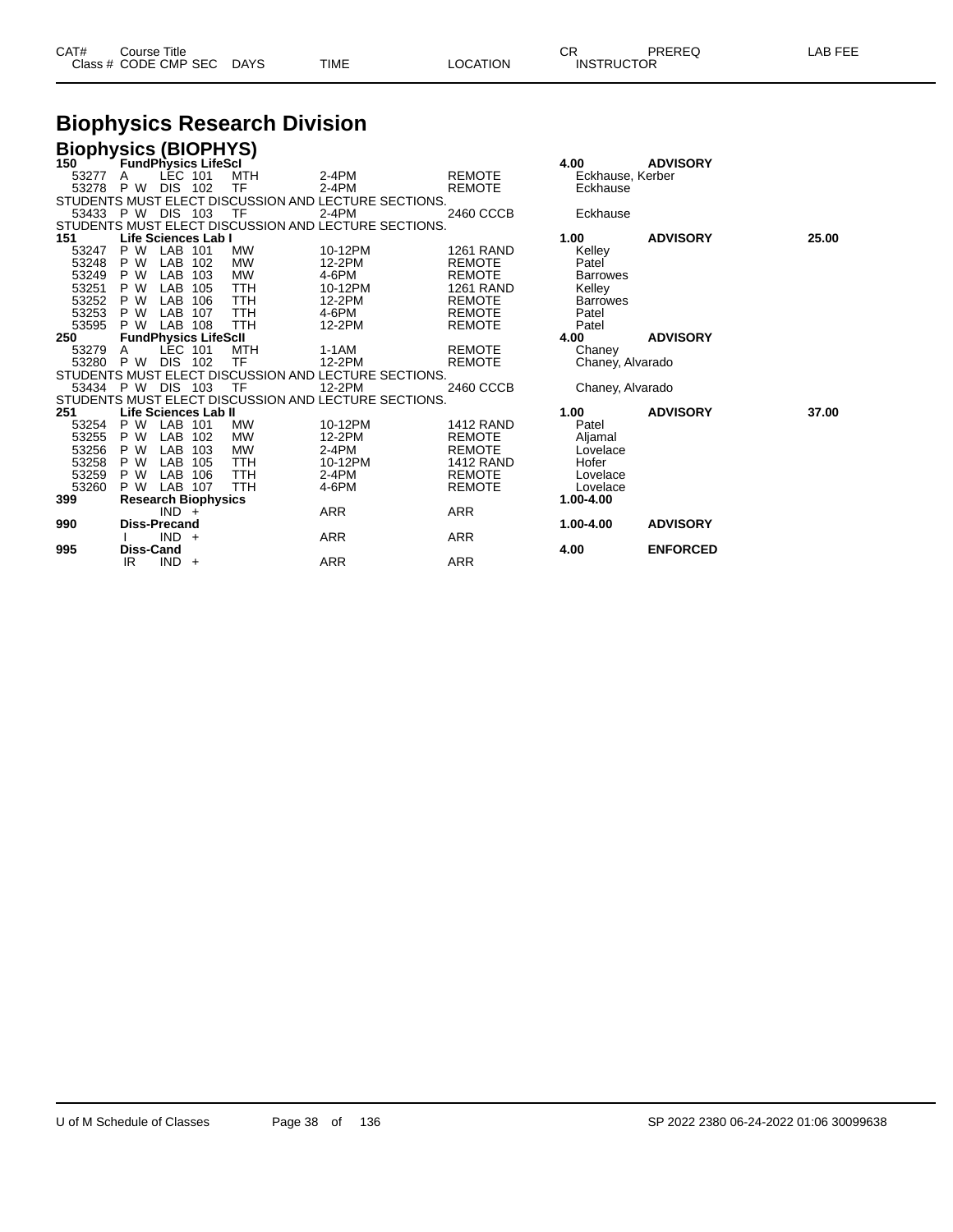#### **Chemistry Department Chemistry (CHEM)**

--A STUDENT WHO DOES NOT ATTEND THE FIRST MEETING OF A BIOLOGY, CHEMISTRY, OR PHYSICS LAB MAY BE DROPPED FROM THAT COURSE FOR NON-ATTENDANCE. ALL STUDENTS MUST TAKE ACTION THROUGH THE REGISTRATION PROCESS TO MAKE SURE THAT THEIR OFFICIAL COURSE SCHEDULES MATCH THE COURSES THEY ARE ATTENDING.

| 105                      |           | <b>Changing Atmos</b>       |            |                                                                                                                         |               | 3.00        |                 |        |
|--------------------------|-----------|-----------------------------|------------|-------------------------------------------------------------------------------------------------------------------------|---------------|-------------|-----------------|--------|
| 52438                    | P         | LEC 101                     | <b>MWF</b> | 1-230PM                                                                                                                 | <b>REMOTE</b> | Penner      |                 |        |
| 210                      |           | <b>Struct &amp; React I</b> |            |                                                                                                                         |               | 3.00        | <b>ADVISORY</b> |        |
| 52192                    | A         | LEC 100                     | <b>MWF</b> | 9-11AM                                                                                                                  | 1800 CHEM     | Nolta       |                 |        |
| 52193                    | P         | <b>DIS 110</b>              | TTH        | 10-11AM                                                                                                                 | 1640 CHEM     | Shuart      |                 |        |
| 52194                    | P         | DIS.<br>111                 | TTH        | 10-11AM                                                                                                                 | 1650 CHEM     | Hall        |                 |        |
| 52195                    | P         | <b>DIS</b><br>112           | TTH        | 11-12PM                                                                                                                 | 1640 CHEM     | Shuart      |                 |        |
| 52196                    | P         | DIS 113                     | TTH        | 11-12PM                                                                                                                 | 1650 CHEM     | Hall        |                 |        |
| 211                      |           | <b>Invest Chem</b>          |            |                                                                                                                         |               | 2.00        | <b>ADVISORY</b> | 100.00 |
| 52197 A                  |           | LEC 100                     | <b>MW</b>  | 12-1PM                                                                                                                  | 1800 CHEM     | Nolta       |                 |        |
|                          |           |                             |            | Although concurrent (or prior) enrollment in Chem 210 is an advisory, rather than enforced, pre/co-requisite, it is     |               |             |                 |        |
|                          |           |                             |            | EXTREMELY STRONGLY RECOMMENDED. The topic of stereochemistry is prominent in Chem 211, and the class will be very       |               |             |                 |        |
|                          |           |                             |            | challenging for students who are not currently (or have not previously) taken Chem 210.                                 |               |             |                 |        |
| < p                      |           |                             |            |                                                                                                                         |               |             |                 |        |
|                          |           |                             |            | <p>Any questions regarding enrolling for this course should be directed to the Chemistry Student Services Office at</p> |               |             |                 |        |
|                          |           | chemundergrad@umich.edu.    |            |                                                                                                                         |               |             |                 |        |
| 52198                    | P         | LAB 110                     | MW         | $1-4PM$                                                                                                                 | A606 CHEM     | Manocha     |                 |        |
| 52199                    | P         | LAB 111                     | MW         | 1-4PM                                                                                                                   | A612 CHEM     | Nassar      |                 |        |
| 52200                    | P         | LAB 112                     | <b>MW</b>  | $1-4PM$                                                                                                                 | A618 CHEM     | Gazdecki    |                 |        |
| 215                      |           | <b>Struct&amp;React II</b>  |            |                                                                                                                         |               | 3.00        | <b>ADVISORY</b> |        |
| 50202 AD                 |           | LEC 100                     | <b>MWF</b> | 9-11AM                                                                                                                  | 0460 CCCB     | Tuttle      |                 |        |
|                          |           |                             |            | Any questions regarding enrolling for this course should be directed to the Chemistry Student Services Office at        |               |             |                 |        |
| chemundergrad@umich.edu. |           |                             |            |                                                                                                                         |               |             |                 |        |
| 52429                    |           | PD W DIS 110                | MW         | 12-1PM                                                                                                                  | 1650 CHEM     | Gleason     |                 |        |
| 52430                    | PD W DIS  | 111                         | <b>MW</b>  | $1-2PM$                                                                                                                 | 1650 CHEM     | Gleason     |                 |        |
| 52431                    | PD W DIS  | 112                         | <b>MW</b>  | 12-1PM                                                                                                                  | 1640 CHEM     | Jacobson    |                 |        |
| 52432                    | PD W DIS  | 113                         | <b>MW</b>  | $1-2PM$                                                                                                                 | 1640 CHEM     | Jacobson    |                 |        |
| 216                      | Synth Org |                             |            |                                                                                                                         |               | 2.00        | <b>ADVISORY</b> | 100.00 |
| 50203 A                  |           | <b>LEC 100</b>              | TTH        | 11-12PM                                                                                                                 | 1210 CHEM     | Poniatowski |                 |        |
|                          |           |                             |            | Any questions regarding enrolling for this course should be directed to the Chemistry Student Services Office at        |               |             |                 |        |
| chemundergrad@umich.edu. |           |                             |            |                                                                                                                         |               |             |                 |        |
| 51015                    | P         | LAB 110                     | ттн        | 1-5PM                                                                                                                   | A606 CHEM     | Reed        |                 |        |
| 51016                    | P         | LAB 111                     | TTH        | 1-5PM                                                                                                                   | A612 CHEM     | Wink        |                 |        |
| 51018                    | P         | LAB 112                     | TTH        | 1-5PM                                                                                                                   | A618 CHEM     | Khanam      |                 |        |
| 51962                    | P         | LAB 113                     | TTH        | 1-5PM                                                                                                                   | A624 CHEM     | Mzoughi     |                 |        |
| 51019                    | P         | LAB 114                     | TTH        | 1-5PM                                                                                                                   | A630 CHEM     | Njoku       |                 |        |
| 218                      |           | Ind Study Biochem           |            |                                                                                                                         |               | 1.00        | <b>ADVISORY</b> |        |
|                          |           | $IND +$                     |            | ARR                                                                                                                     | <b>ARR</b>    |             |                 |        |
| 219                      |           | Ind Study Chem              |            |                                                                                                                         |               | 1.00        | <b>ADVISORY</b> |        |
|                          |           | $IND +$                     |            | ARR                                                                                                                     | <b>ARR</b>    |             |                 |        |
| 220                      |           | <b>Teach Exp Undergr</b>    |            |                                                                                                                         |               | 1.00-3.00   |                 |        |
|                          |           | $IND +$                     |            | ARR                                                                                                                     | <b>ARR</b>    |             |                 |        |
| 230                      |           | P Chem Princ&Appl           |            |                                                                                                                         |               | 3.00        | <b>ADVISORY</b> |        |
| 50206                    | AD        | LEC 100                     | MTW        | 10-12PM                                                                                                                 | 2460 CCCB     | Gottfried   |                 |        |
|                          |           |                             |            | Each Friday (May 14, 21, 28, and June 4, 11, 18) there will be a mandatory quiz from 10-11:50 am. There will also       |               |             |                 |        |
|                          |           |                             |            | be a final exam TBA. All times EST. Exams can be taken at an alternate time on the same day for a demonstrated          |               |             |                 |        |
| conflict.                |           |                             |            |                                                                                                                         |               |             |                 |        |
| 50207                    | <b>PD</b> | <b>DIS 110</b>              | TTH        | 9-10AM                                                                                                                  | 1636 CHEM     | Pefley      |                 |        |
| 50208                    | <b>PD</b> | DIS.<br>- 111               | TTH        | 12-1PM                                                                                                                  | 1636 CHEM     | Lau         |                 |        |
| 51348                    | PD.       | DIS 113                     | <b>MW</b>  | $1-2PM$                                                                                                                 | 1636 CHEM     | Zhao        |                 |        |
| 398                      |           | <b>Ugrad Res Biochem</b>    |            |                                                                                                                         |               | 1.00-4.00   | <b>ADVISORY</b> |        |
|                          |           | $IND +$                     |            | ARR                                                                                                                     | <b>ARR</b>    |             |                 |        |
| 399                      |           | <b>Ugrad Res Chem</b>       |            |                                                                                                                         |               | 1.00-4.00   | <b>ADVISORY</b> |        |
|                          |           | $IND +$                     |            | <b>ARR</b>                                                                                                              | <b>ARR</b>    |             |                 |        |
| 498                      |           | <b>Ugrad Thesis Biochm</b>  |            |                                                                                                                         |               | 1.00        | <b>ADVISORY</b> |        |
|                          |           | $IND +$                     |            | <b>ARR</b>                                                                                                              | <b>ARR</b>    |             |                 |        |
| 499                      |           | <b>Ugrad Thesis Chem</b>    |            |                                                                                                                         |               | 1.00        | <b>ADVISORY</b> |        |
|                          |           | IND +                       |            | ARR                                                                                                                     | <b>ARR</b>    |             |                 |        |
| 990                      |           | <b>Diss-Precand</b>         |            |                                                                                                                         |               | 1.00-8.00   | <b>ADVISORY</b> |        |
|                          |           | IND.<br>$+$                 |            | ARR                                                                                                                     | <b>ARR</b>    |             |                 |        |
| 995                      | Diss-Cand |                             |            |                                                                                                                         |               | 4.00        | <b>ENFORCED</b> |        |
|                          | DR.       | $IND +$                     |            | ARR                                                                                                                     | <b>ARR</b>    |             |                 |        |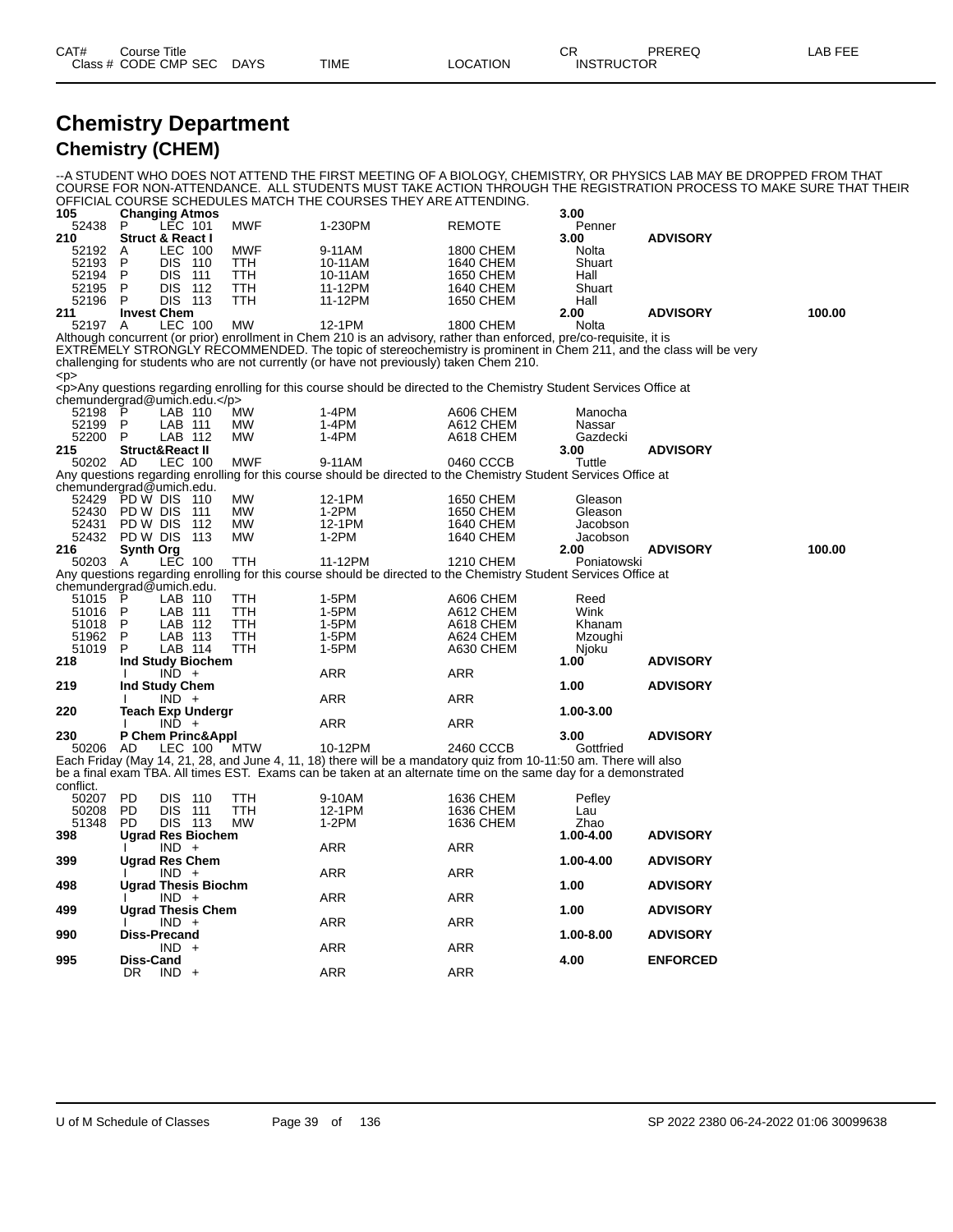| CAT#                         | Course Title<br>Class # CODE CMP SEC                                                                                                  | DAYS                   | TIME                         | <b>LOCATION</b>               | СR<br><b>INSTRUCTOR</b>                       | PREREQ                    | LAB FEE |
|------------------------------|---------------------------------------------------------------------------------------------------------------------------------------|------------------------|------------------------------|-------------------------------|-----------------------------------------------|---------------------------|---------|
|                              | <b>Classical Studies Department</b>                                                                                                   |                        |                              |                               |                                               |                           |         |
| 497                          | <b>Classical Archaeology (CLARCH)</b>                                                                                                 |                        |                              |                               | 1.00-3.00                                     | <b>ADVISORY</b>           |         |
|                              | <b>Prac Field Arch</b><br>$IND +$                                                                                                     |                        | ARR                          | ARR                           |                                               |                           |         |
| 499                          | <b>Supervised Reading</b><br>$IND +$                                                                                                  |                        | ARR                          | ARR                           | 1.00-3.00                                     |                           |         |
| 599                          | <b>Supervised Study</b><br>$IND +$                                                                                                    |                        | ARR                          | ARR                           | 1.00-4.00                                     | <b>ADVISORY</b>           |         |
| 990                          | <b>Diss-Precand</b><br>$IND +$                                                                                                        |                        | ARR                          | ARR                           | 1.00-4.00                                     | <b>ADVISORY</b>           |         |
| 995                          | Diss-Cand<br>$IND +$<br>IR                                                                                                            |                        | ARR                          | ARR                           | 4.00                                          | <b>ENFORCED</b>           |         |
|                              | <b>Classical Civilization (CLCIV)</b>                                                                                                 |                        |                              |                               |                                               |                           |         |
| 250<br>53302 P               | <b>Topics in Anc World</b><br>LEC 101                                                                                                 | MTW                    | 1-3PM                        | ARR                           | 2.00-3.00                                     |                           |         |
| 372<br>52858<br>52859<br>499 | What Does Anc Rome Taste Like?<br>Sports&Life in Rome<br>52857 P W LEC 101<br>S W DIS 102<br>S W DIS 103<br><b>Supervised Reading</b> | <b>TWTH</b><br>т<br>TН | 1130-1PM<br>2-3PM<br>10-11AM | G127 AH<br>G449 MH<br>G463 MH | 3.00<br>Potter<br>Ellis<br>Ellis<br>1.00-3.00 | <b>ADVISORY</b>           |         |
|                              | $IND +$                                                                                                                               |                        | ARR                          | ARR                           |                                               |                           |         |
| 599                          | <b>Classical Linguistics (CLLING)</b><br><b>Directed Reading</b><br>$IND +$                                                           |                        | ARR                          | ARR                           | 1.00-4.00                                     | <b>ADVISORY</b>           |         |
| 499                          | Greek (GREEK)<br>Supervised Reading                                                                                                   |                        |                              |                               | 1.00-4.00                                     |                           |         |
| 599                          | $IND +$<br><b>Directed Reading</b>                                                                                                    |                        | ARR                          | ARR                           | 1.00-4.00                                     | <b>ADVISORY</b>           |         |
| 990                          | $IND +$<br>Diss-Precand                                                                                                               |                        | ARR                          | ARR                           | 1.00-4.00                                     | <b>ADVISORY</b>           |         |
| 995                          | $IND +$<br>Diss-Cand                                                                                                                  |                        | ARR                          | ARR                           | 4.00                                          | <b>ENFORCED</b>           |         |
|                              | IR.<br>$IND +$                                                                                                                        |                        | ARR                          | ARR                           |                                               |                           |         |
| 499                          | <b>Modern Greek (GREEKMOD)</b><br><b>Supervised Reading</b>                                                                           |                        |                              |                               | 1.00-3.00                                     | <b>ADVISORY</b>           |         |
| 599                          | $IND +$<br><b>Directed Reading</b>                                                                                                    |                        | ARR                          | ARR                           | 1.00-4.00                                     | <b>ADVISORY</b>           |         |
|                              | $IND +$                                                                                                                               |                        | ARR                          | ARR                           |                                               |                           |         |
| Latin (LATIN)<br>101         |                                                                                                                                       |                        |                              |                               |                                               |                           |         |
| 53301                        | <b>Elementary Latin I</b><br>P W REC 101                                                                                              | <b>MTWTH</b>           | 10-12PM                      | ARR                           | 4.00                                          |                           |         |
| 232                          | Vergil-Aeneid<br>51920 P RW REC 101                                                                                                   | <b>MTWTH</b>           | 9-11AM                       | 2163 AH                       | 4.00<br>Migliore                              | <b>ADVISORY, ENFORCED</b> |         |
| 426<br>50292                 | <b>Practicum</b><br><b>PI</b><br><b>REC 101</b>                                                                                       |                        | ARR                          | ARR                           | 1.00<br>Tohm                                  | <b>ADVISORY</b>           |         |
| 499                          | <b>Supervised Reading</b><br>$IND +$                                                                                                  |                        | ARR                          | ARR                           | 1.00-4.00                                     |                           |         |
| 599                          | <b>Supv Read Lat Lit</b><br>$IND +$                                                                                                   |                        | ARR                          | ARR                           | 1.00-4.00                                     |                           |         |
| 990                          | Diss-Precand<br>$IND +$                                                                                                               |                        | ARR                          | ARR                           | 1.00-4.00                                     | <b>ADVISORY</b>           |         |
| 995                          | Diss-Cand<br>IR<br>$IND +$                                                                                                            |                        | ARR                          | ARR                           | 4.00                                          | <b>ENFORCED</b>           |         |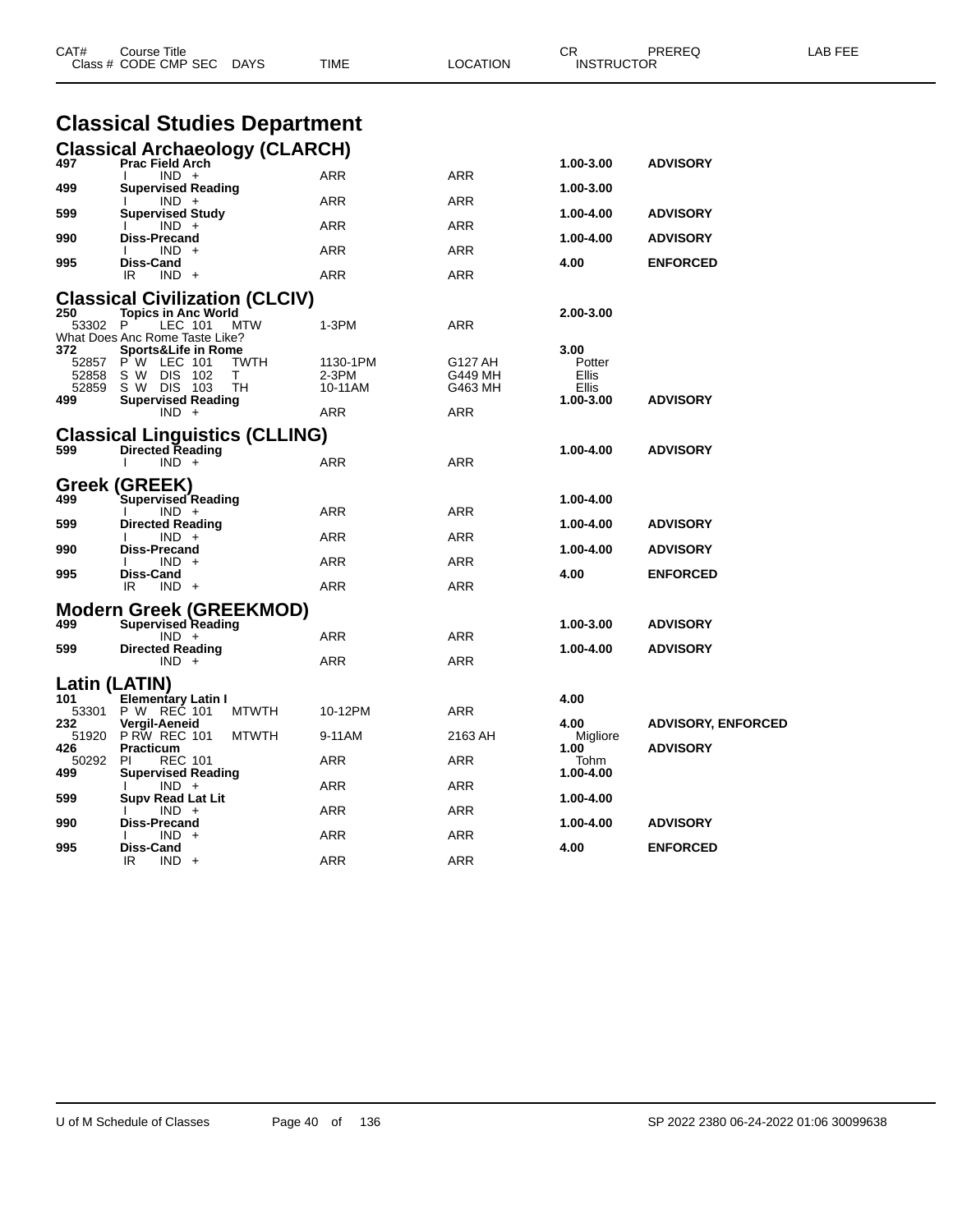| CAT# | Course Title              |      |          | $\cap$<br>◡◚      | PREREQ | LAB FEE |
|------|---------------------------|------|----------|-------------------|--------|---------|
|      | Class # CODE CMP SEC DAYS | TIME | LOCATION | <b>INSTRUCTOR</b> |        |         |

#### **Communication and Media Communication Studies (COMM)**

--A STUDENT WHO DOES NOT ATTEND THE FIRST TWO MEETINGS OF A COMMUNICATION STUDIES COURSE MAY BE DROPPED FOR

|                      | NON-ATTENDANCE.                |             |            |               |               |                           |
|----------------------|--------------------------------|-------------|------------|---------------|---------------|---------------------------|
| 102                  | <b>Process &amp; Effects</b>   |             |            |               | 4.00          | <b>ENFORCED</b>           |
| 53052                | ARW LEC 101                    | TTH         | 4-530PM    | G115 AH       | Campbell      |                           |
| 53054                | P RW<br><b>DIS</b><br>102      | F           | 10-12PM    | <b>REMOTE</b> | Wang          |                           |
| 53165                | P RW DIS<br>103                | F           | $1-3PM$    | <b>REMOTE</b> | Wang          |                           |
| 292                  | Arg & Debate                   |             |            |               | 3.00          |                           |
| 53411                | P W LEC 101                    | MTW         | 10-12PM    | 2135 NQ       | Moshin        |                           |
| 404                  | <b>Media &amp; Comm Topics</b> |             |            |               | 3.00          | <b>ADVISORY</b>           |
| 51997                | PRW LEC 101                    | <b>TWTH</b> | 10-12PM    | <b>REMOTE</b> | Love          |                           |
|                      | MinorityRepresentationInMedia  |             |            |               |               |                           |
| 432                  | <b>ForeignNews Coverage</b>    |             |            |               | 3.00          | <b>ADVISORY</b>           |
| 52841                | P W SEM 101                    | MŤW         | 3-5PM      | 1105 NQ       | Collings      |                           |
| 442                  | <b>Indep Research</b>          |             |            |               | 1.00-4.00     |                           |
|                      | $IND +$<br>D                   |             | <b>ARR</b> | <b>ARR</b>    |               |                           |
| 490                  | <b>Capstone Media Topic</b>    |             |            |               | 3.00          | <b>ADVISORY, ENFORCED</b> |
| 52916                | <b>P RW SEM 101</b>            | <b>MTW</b>  | 12-2PM     | 2135 NQ       | Van Den Bulck |                           |
| Celebrity Influences |                                |             |            |               |               |                           |
| 995                  | <b>Diss-Cand</b>               |             |            |               | 4.00          | <b>ENFORCED</b>           |
|                      | <b>IND</b><br>R<br>$+$         |             | <b>ARR</b> | <b>ARR</b>    |               |                           |
|                      |                                |             |            |               |               |                           |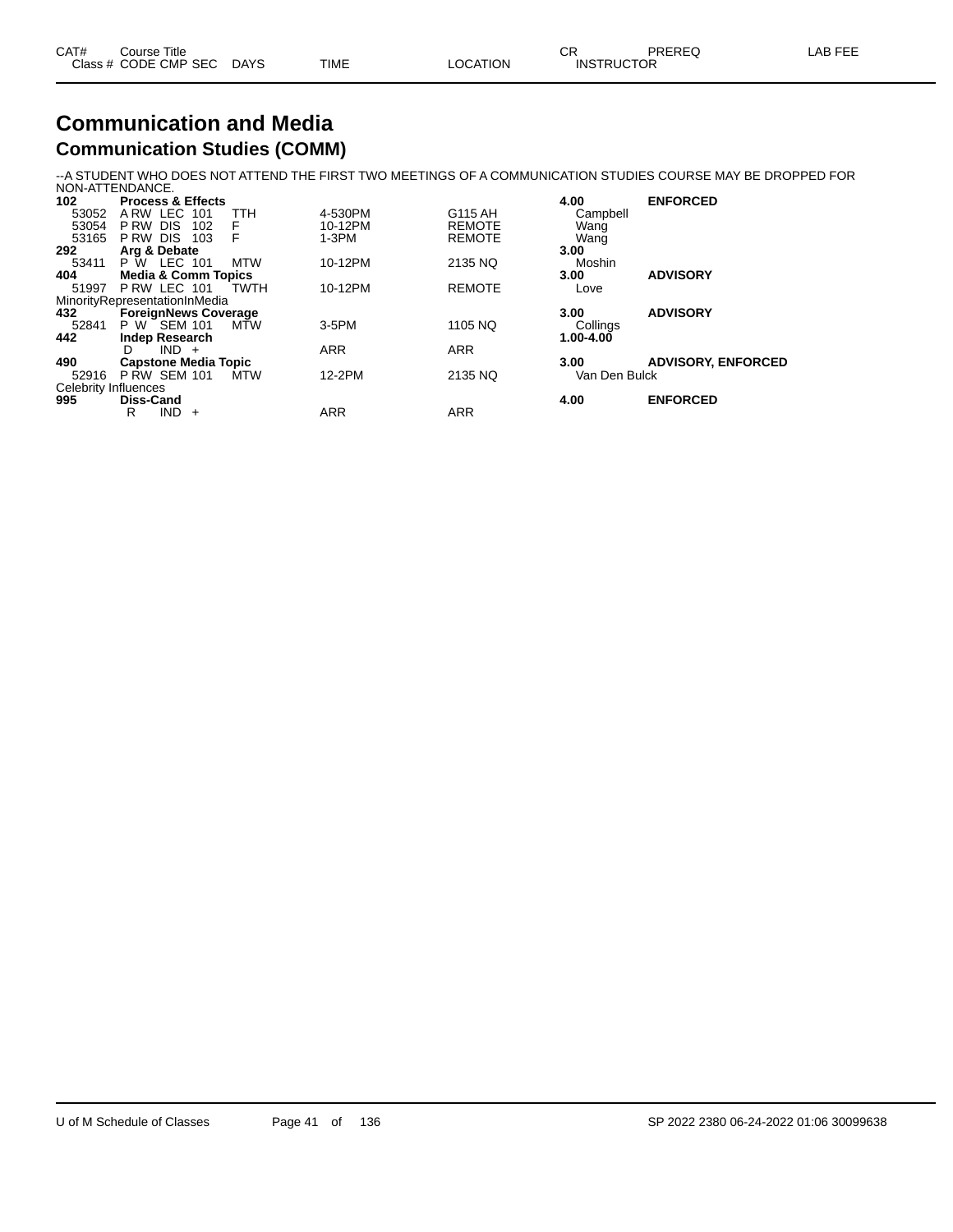| CAT# | Title<br>Course      |             |             |                | ~~                | PREREQ | AB FFF |
|------|----------------------|-------------|-------------|----------------|-------------------|--------|--------|
|      | Class # CODE CMP SEC | <b>DAYS</b> | <b>TIME</b> | <b>OCATION</b> | <b>INSTRUCTOR</b> |        |        |

# **Comparative Literature Program**

# **Comparative Literature (COMPLIT) 122 Writing World Lits 4.00**

| 122   | <b>Writing World Lits</b>       |            |                   | 4.UU      |                 |
|-------|---------------------------------|------------|-------------------|-----------|-----------------|
|       | 53342 P W REC 102<br><b>TTH</b> | 11-2PM     | <b>ARR</b>        | Fertig    |                 |
|       | Post-Apocalyptic Sci Fiction    |            |                   |           |                 |
| 322   | <b>Translate World Lit</b>      |            |                   | 3.00      |                 |
| 52546 | P W SEM 101<br><b>TTH</b>       | 9-12PM     | <b>2024 TISCH</b> | Zhang     |                 |
|       | Writing And/As Translation      |            |                   |           |                 |
| 496   | <b>Honors Thesis</b>            |            |                   | 3.00      | <b>ADVISORY</b> |
|       | IR<br>$IND +$                   | <b>ARR</b> | <b>ARR</b>        |           |                 |
| 498   | <b>Directed Reading</b>         |            |                   | 1.00-4.00 |                 |
|       | $IND +$                         | <b>ARR</b> | <b>ARR</b>        |           |                 |
| 698   | <b>Directed Reading</b>         |            |                   | 1.00-4.00 | <b>ADVISORY</b> |
|       | $IND +$                         | <b>ARR</b> | <b>ARR</b>        |           |                 |
| 990   | <b>Diss-Precand</b>             |            |                   | 1.00-4.00 | <b>ADVISORY</b> |
|       | $IND +$                         | <b>ARR</b> | <b>ARR</b>        |           |                 |
| 995   | Diss-Cand                       |            |                   | 4.00      | <b>ENFORCED</b> |
|       | <b>IND</b><br>R<br>$+$          | <b>ARR</b> | <b>ARR</b>        |           |                 |
|       |                                 |            |                   |           |                 |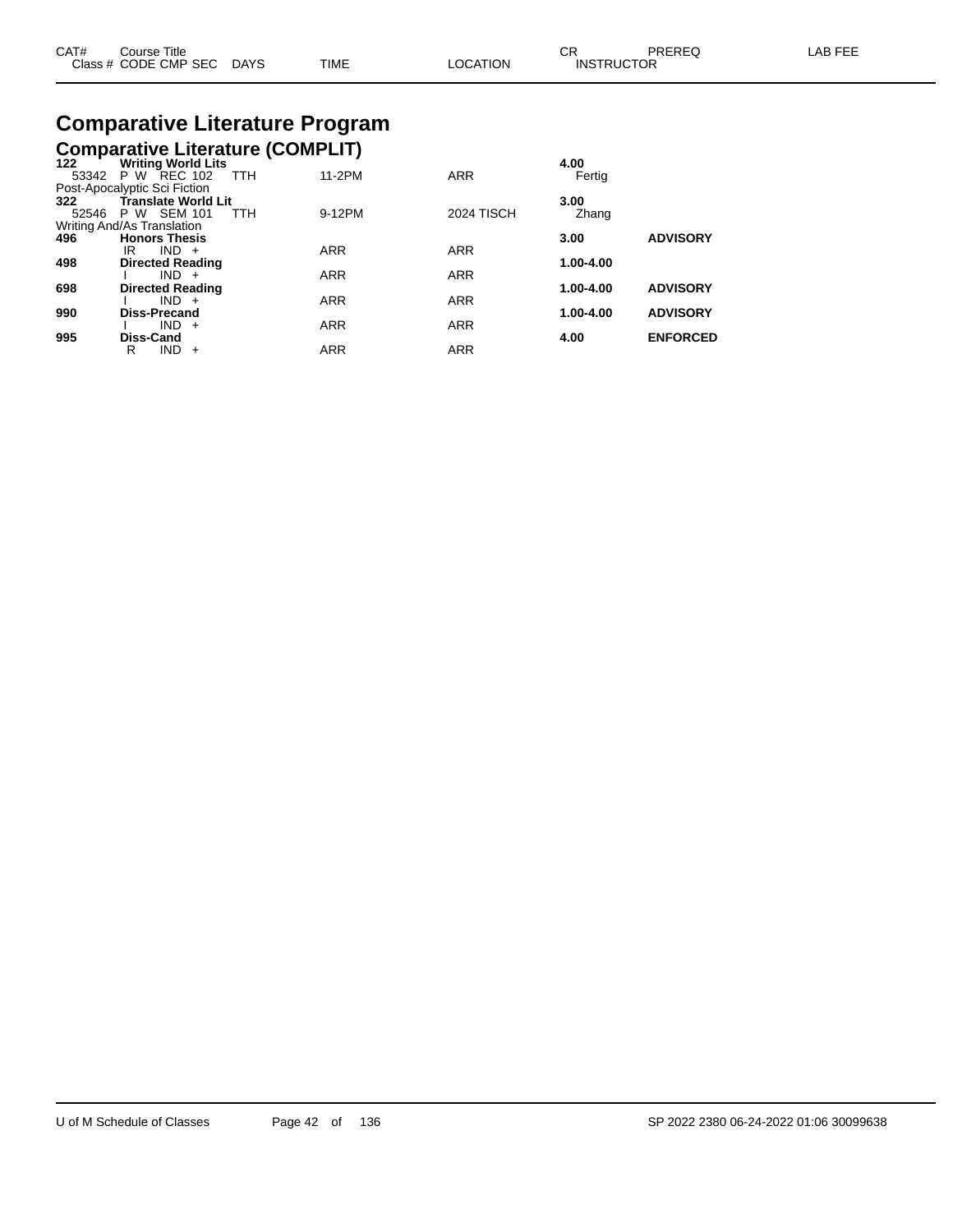| CAT# | Course Title         |             |             |                | ⌒冖<br>◡           | <b>PREREQ</b> | LAB FF' |
|------|----------------------|-------------|-------------|----------------|-------------------|---------------|---------|
|      | Class # CODE CMP SEC | <b>DAYS</b> | <b>TIME</b> | <b>OCATION</b> | <b>INSTRUCTOR</b> |               |         |

### **English Language Institute English Language Institute (ELI)**

| $399$ $\sim$ | Indiv Res Study            |            |            | 1.00-4.00 | <b>ADVISORY</b> |
|--------------|----------------------------|------------|------------|-----------|-----------------|
|              | $IND +$                    | <b>ARR</b> | <b>ARR</b> |           |                 |
| 501          | VS1-Int Comm in Acad       |            |            | 0.00      |                 |
| 52788        | ΡI<br>LEC 101              | <b>ARR</b> | <b>ARR</b> |           |                 |
| 593          | <b>Lang Development</b>    |            |            | 3.00      | <b>ADVISORY</b> |
| 53502        | <b>SEM 101</b><br>ттн<br>P | 9-12PM     | 4212 SEB   | Aretz     |                 |
| 599          | <b>Indiv Research</b>      |            |            | 1.00-3.00 |                 |
|              | IND.                       | ARR        | <b>ARR</b> |           |                 |
|              |                            |            |            |           |                 |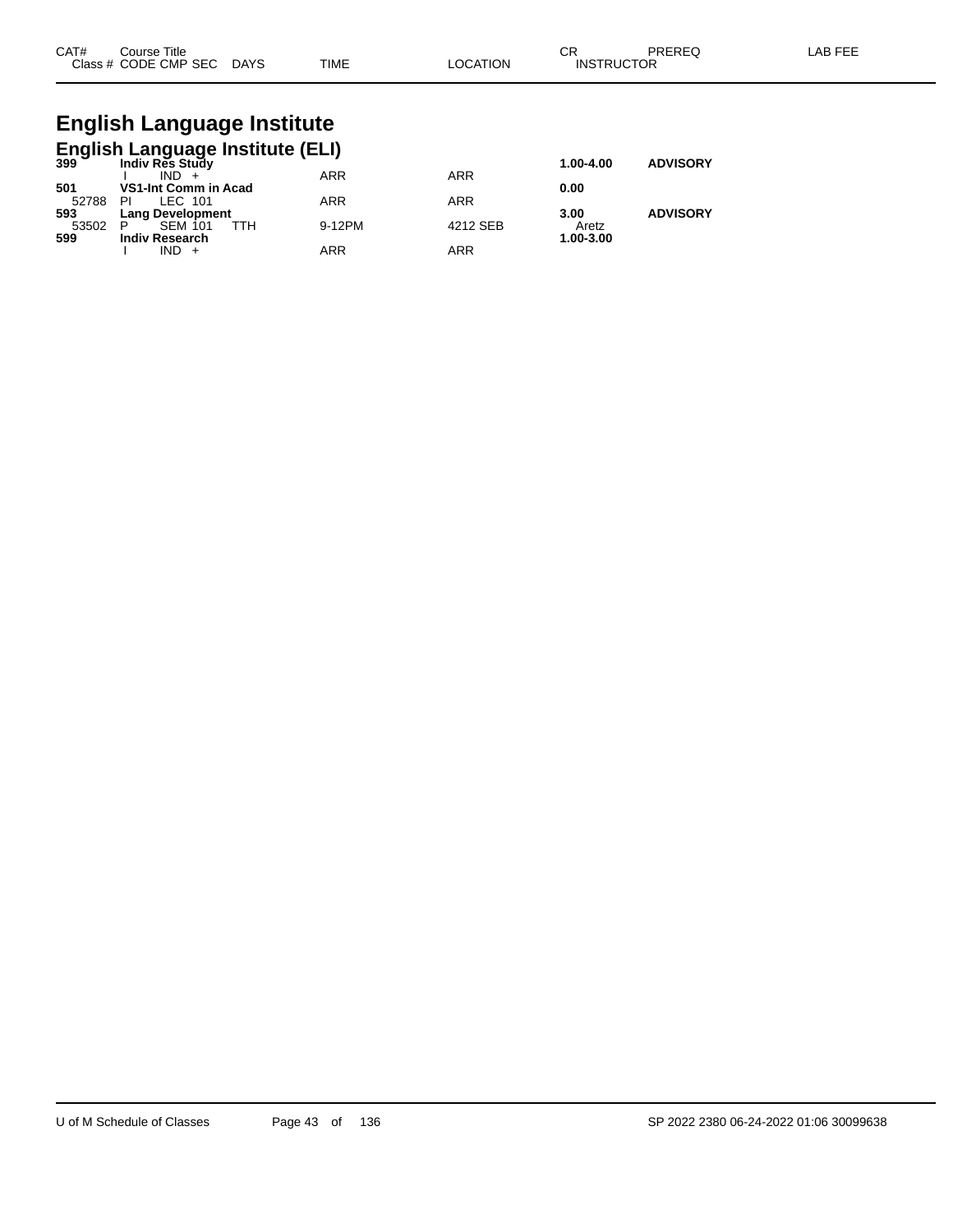| CAT# | Course Title         |             |      |          | ∼г<br>◡∩          | PREREQ | LAB FEE |
|------|----------------------|-------------|------|----------|-------------------|--------|---------|
|      | Class # CODE CMP SEC | <b>DAYS</b> | TIME | _OCATION | <b>INSTRUCTOR</b> |        |         |

#### **English Language & Literature Dept English Language And Literature (ENGLISH)**

-A STUDENT WHO MISSES EITHER THE FIRST OR SECOND CLASS MEETING OF AN ENGLISH COURSE MAY BE DROPPED FROM THE COURSE FOR NON-ATTENDANCE. ---ALL STUDENTS MUST TAKE ACTION THROUGH THE REGISTRATION SYSTEM TO MAKE SURE THEIR OFFICIAL SCHEDULE OF COURSES MATCHES THE COURSES THEY ARE ATTENDING.<br>125 **Writing&Academic Ing 125 Writing&Academic Inq 4.00** All 125 courses will be Instructor Consent after the 1st class meeting.<br>50234 PIW REC 101 MWF 10-12PM 50234 PI W REC 101 MWF 10-12PM G437 MH Pattenaude 50235 PI W REC 102 TTH 1-4PM G437 MH Schey All 125 courses will be Instructor Consent after the 1st class meeting.<br>53341 PIW REC 103 TWTH 1-3PM 53341 PIW REC 103 TWTH 1-3PM C463 MH Jabbari SpiritedAwayEscape&Fantasy All 125 courses will be Instructor Consent after the 1st class meeting.<br>223 **Creative Writing 223 Creative Writing 3.00** Course 223 will be Permission of Instructor after the first day of classes. 50236 PI W REC 101 MW 2-5PM G437 MH Walker PoetryFiction&Single Carrot **225 Acad Argumentation 3.00 ADVISORY** English 225 will be Permission of Instructor after the first day of class.<br>50237 PIW REC 101 MWF 12-2PM  $50237$  PIW REC 101 MWF 12-2PM G437 MH Kupetz<br>298 Intro-to-Lit-Studies **298 Intro to Lit Studies 3.00** 53344 PI W REC 101 TTH 10-1PM 3333 MH Wall **317 Literature&Culture 3.00 438.00** 53153 PD LEC 101 **ARR** ARR ARR Knuth NELP<br>53180 PIW LEC 102 TTH 1-4PM REMOTE Khan Borders:GraphNarrMig&Displace **318 Genre Studies 3.00** PI W LEC 101 Prose Satires of 18th Century<br>321 **Internship 321 Internship 1.00 ADVISORY** SD IND + ARR ARR ARR **323 Creat Writ Fict 3.00 ADVISORY** English 323 will not require permission for Spring term. 50240 PI W SEM 101 MW 2-5PM 3333 MH Townsend Gides **5 Art of the Essay 3.00 3.00 3.00 3.00 ADVISORY ADVISORY ADVISORY ADVISORY ADVISORY ADVISORY ADVISORY ADVISORY ADVISORY ADVISORY ADVISORY ADVISORY ADVISORY ADVISORY ADVISORY ADVIS** 50241 PI W SEM 101 MW 1-4PM REMOTE Nichols 50242 PI W SEM 102 MW 11-2PM 3333 MH Buckley 50243 PI W SEM 103 TTH 1-4PM 3333 MH Tessier 50244 PI W SEM 104 MW 1-4PM REMOTE McLaughlin Narrative Braids & Hybrid Forms<br>328 Writing & Environme **328 Writing&Environment 3.00 730.00** 53154 PD SEM 101 ARR ARR Knuth NELP<br>340 **53348 P W SEM 101 TH CONSERVITY SEM 101 CALL STATE STATE STATE STATE STATE STATE STATE STATE STATE STATE STATE S<br><b>53348 P W SEM 101 TTH CONSERVITY** SATE STATE STATE STATE STATE STATE STATE STATE STATE STATE STATE STATE ST **P W SEM 101** Writing in Diverse Poetic Trad<br>362 The American No **362 The American Novel 3.00** 53349 PIW LEC 101 21st Century American Fiction **367 Shakespeare Plays 3.00 90.00** 52866 PI W LEC 101 TTH 10-1PM 3437 MH Trevor ThePlaysofWmShakespeare<br>473 **Topics Americar 4730.00 4730.00 4730.00 4730.00 4730.00 4730.00 4730.00 4730.00 4730.00 4730.00 4730.00 4730.00** 53148 PD NELP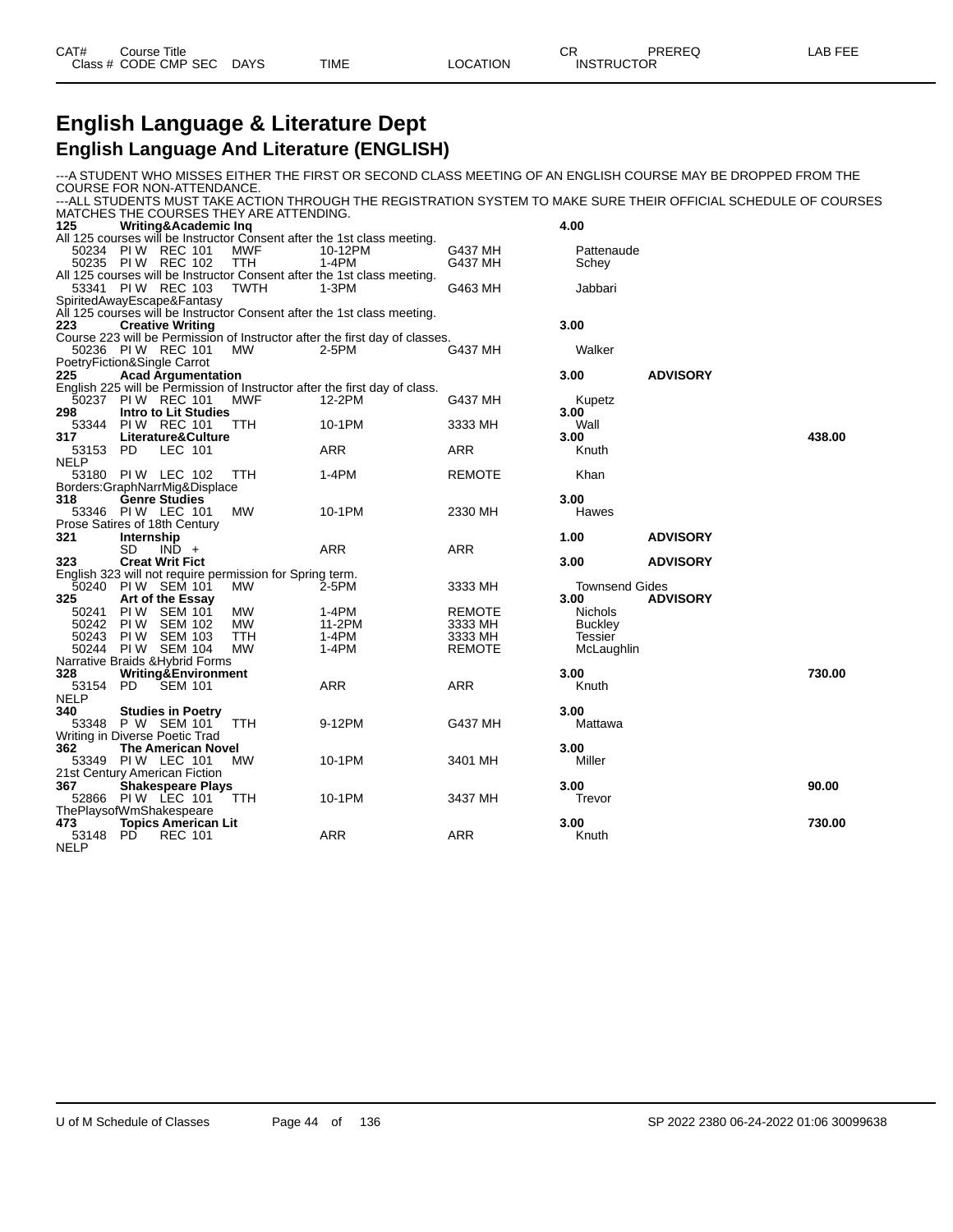| CAT# | Course Title         |             |      |          | ⌒冖<br>◡⊓          | PREREQ | AR FFF |
|------|----------------------|-------------|------|----------|-------------------|--------|--------|
|      | Class # CODE CMP SEC | <b>DAYS</b> | TIME | LOCATION | <b>INSTRUCTOR</b> |        |        |

# **Earth and Environmental Sciences**

|                    |                    |                     |                               |                        | <b>Earth and Environmental Sciences (EARTH)</b> |                                                                                        |                |                 |
|--------------------|--------------------|---------------------|-------------------------------|------------------------|-------------------------------------------------|----------------------------------------------------------------------------------------|----------------|-----------------|
| 101                |                    |                     | <b>Matter Life Environ</b>    |                        |                                                 |                                                                                        | 1.00           |                 |
| 52782 PD W LEC 101 |                    |                     |                               | <b>MW</b>              | $1-3PM$                                         | <b>1518 NUB</b>                                                                        | van der Pluijm |                 |
| 102                |                    |                     | <b>Energy from Earth</b>      |                        |                                                 | Minicourse. First half of Spring term. Final exam on May 25 unless otherwise arranged. | 1.00           |                 |
| 53313 P W LEC 101  |                    |                     |                               | <b>MW</b>              | 11-12PM                                         | <b>REMOTE</b>                                                                          | Simon          |                 |
| 110                |                    |                     | <b>Evolving Oceans</b>        |                        |                                                 |                                                                                        | 1.00           |                 |
| 52483 P W LEC 101  |                    |                     |                               | TTH                    | 10-11AM                                         | <b>1505 NUB</b>                                                                        | Arnaboldi      |                 |
| 122                |                    |                     | <b>Extreme Weather</b>        |                        |                                                 |                                                                                        | 3.00           |                 |
| 52983 P            |                    | LEC 101             |                               | <b>MWF</b>             | 10-1130AM                                       | 1650 CHEM                                                                              | Samson         |                 |
| 156                |                    |                     | <b>Coral Reef Dynamics</b>    |                        |                                                 |                                                                                        | 3.00           |                 |
| 52482 P W SEM 101  |                    |                     |                               | TTH                    | 11-2PM                                          | 3540 NUB                                                                               | Arnaboldi      |                 |
| 205                |                    |                     | <b>Earth:Dyn Planet</b>       |                        |                                                 |                                                                                        | 2.00           |                 |
| 53314 P W LEC 101  |                    |                     |                               | TTH                    | $1-3PM$                                         | <b>REMOTE</b>                                                                          | Ruff           |                 |
| 222                | Intro Oceanog      |                     |                               |                        |                                                 |                                                                                        | 3.00           |                 |
| 52190              | P W LEC 101        |                     |                               | <b>MWF</b>             | 10-12PM                                         | <b>1505 NUB</b>                                                                        | Arnaboldi      |                 |
| 299                |                    |                     | Ind Study EARTH               |                        |                                                 |                                                                                        | 1.00-6.00      |                 |
|                    | SI                 | $IND +$             |                               |                        | <b>ARR</b>                                      | <b>ARR</b>                                                                             |                |                 |
| 305                | <b>Sediments</b>   |                     |                               |                        |                                                 |                                                                                        | 4.00           | <b>ADVISORY</b> |
| 52917<br>52918     | AR.<br>PRW LAB 102 | LEC 101             |                               | <b>MW</b><br><b>MW</b> | 9-12PM<br>1-3PM                                 | <b>2520 NUB</b><br>3530 NUB                                                            | Lohmann        |                 |
| 490                | <b>Geol Honors</b> |                     |                               |                        |                                                 |                                                                                        | 1.00-6.00      |                 |
|                    | <b>SIR</b>         | $IND +$             |                               |                        | <b>ARR</b>                                      | <b>ARR</b>                                                                             |                |                 |
| 494                |                    |                     | <b>Experiential Learn</b>     |                        |                                                 |                                                                                        | 1.00-4.00      | <b>ADVISORY</b> |
|                    | <b>SIR</b>         | $IND +$             |                               |                        | <b>ARR</b>                                      | ARR                                                                                    |                |                 |
| 498                |                    |                     | Research&Spec Work            |                        |                                                 |                                                                                        | 1.00-2.00      |                 |
|                    | SI                 | $IND +$             |                               |                        | <b>ARR</b>                                      | <b>ARR</b>                                                                             |                |                 |
| 499                |                    |                     | <b>Research&amp;Spec Work</b> |                        |                                                 |                                                                                        | 1.00-6.00      |                 |
|                    | SI                 | $IND +$             |                               |                        | <b>ARR</b>                                      | <b>ARR</b>                                                                             |                |                 |
| 599                |                    |                     | <b>Independent Study</b>      |                        |                                                 |                                                                                        | 1.00-9.00      |                 |
|                    | <b>SIR</b>         | $IND +$             |                               |                        | <b>ARR</b>                                      | <b>ARR</b>                                                                             |                |                 |
| 709                |                    |                     | <b>Thesis Res Am-Ms</b>       |                        |                                                 |                                                                                        | 1.00-6.00      | <b>ADVISORY</b> |
|                    | <b>SIR</b>         | $IND +$             |                               |                        | ARR                                             | ARR                                                                                    |                |                 |
| 990                |                    | <b>Diss-Precand</b> |                               |                        |                                                 |                                                                                        | 1.00-4.00      | <b>ADVISORY</b> |
|                    | <b>SIR</b>         | $IND +$             |                               |                        | <b>ARR</b>                                      | <b>ARR</b>                                                                             |                |                 |
| 995                | <b>Diss-Cand</b>   |                     |                               |                        |                                                 |                                                                                        | 4.00           | <b>ENFORCED</b> |
|                    | <b>SIR</b>         | $IND +$             |                               |                        | <b>ARR</b>                                      | <b>ARR</b>                                                                             |                |                 |
|                    |                    |                     |                               |                        |                                                 |                                                                                        |                |                 |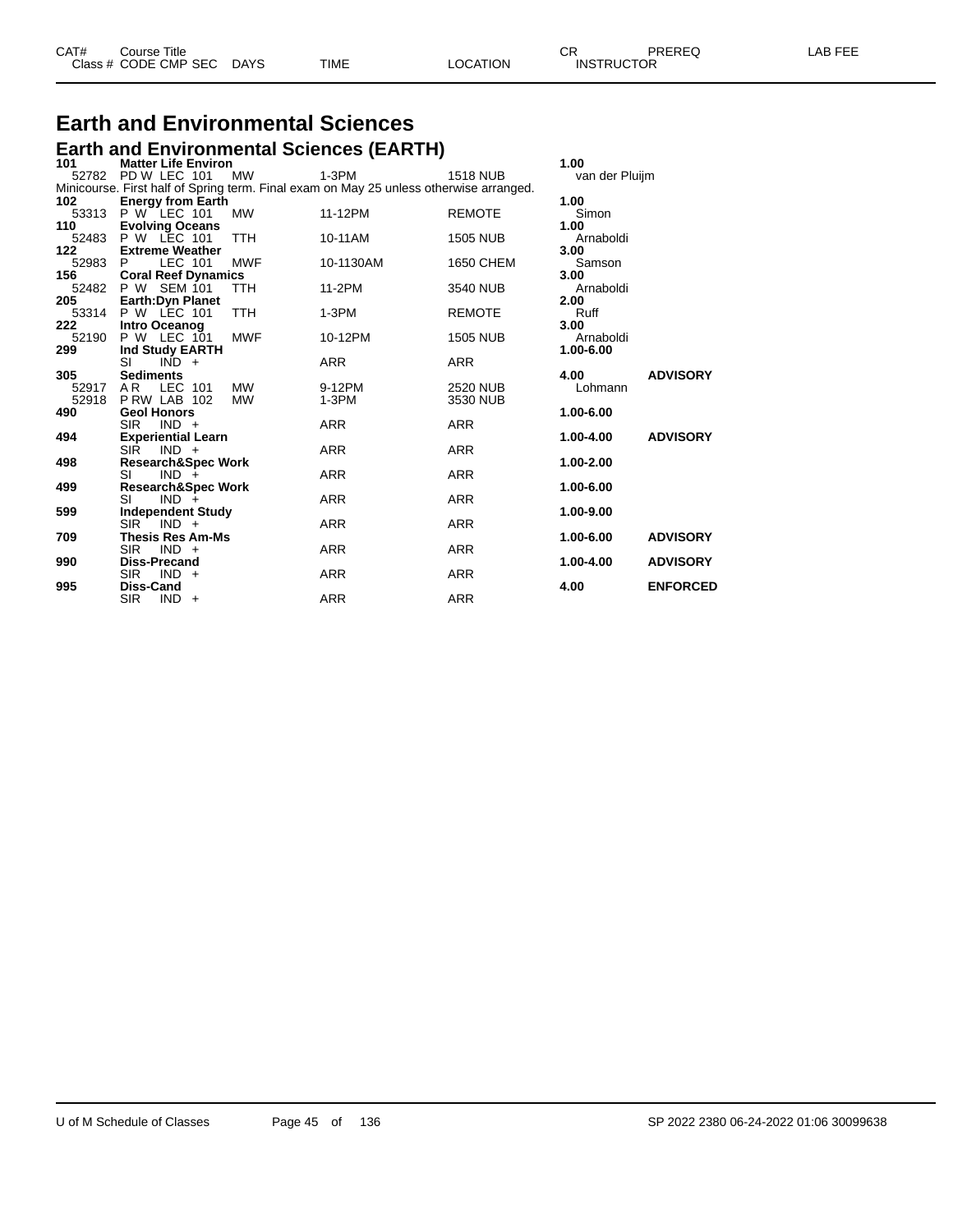# **Ecology & Evolutionary Biology**

|             | <b>Ecology and Evolutionary Biology (EEB)</b> |                                                                                                          |                  |                          |                              |  |  |  |  |
|-------------|-----------------------------------------------|----------------------------------------------------------------------------------------------------------|------------------|--------------------------|------------------------------|--|--|--|--|
| 300         | Undergrad Research                            |                                                                                                          |                  | $1.00 - 3.00$            | <b>ADVISORY</b>              |  |  |  |  |
|             | IND +                                         | <b>ARR</b>                                                                                               | <b>ARR</b>       |                          |                              |  |  |  |  |
| 373         | <b>Gen Ecol Lab</b>                           |                                                                                                          |                  | 3.00                     | <b>ADVISORY</b>              |  |  |  |  |
| 53354       | <b>PD</b><br>LAB 711<br><b>THFSA</b>          | 7-7PM                                                                                                    | <b>BIOL STAT</b> |                          | Higley, VanValkenburg, Brown |  |  |  |  |
|             |                                               | OFFERED ONLY AT THE BIOLOGICAL STATION. ENROLLMENT BY PERMISSION OF BIOL. STATION OFFICE umbs@umich.edu. |                  |                          |                              |  |  |  |  |
| 53357 PD    | LAB 712<br><b>MTW</b>                         | 7-7PM                                                                                                    | <b>BIOL STAT</b> | Higley, Thublin, Stayton |                              |  |  |  |  |
| 400         | <b>Advanced Research</b>                      | OFFERED ONLY AT THE BIOLOGICAL STATION. ENROLLMENT BY PERMISSION OF BIOL. STATION OFFICE umbs@umich.edu. |                  | 1.00-3.00                | <b>ADVISORY</b>              |  |  |  |  |
|             | $IND +$                                       | ARR                                                                                                      | <b>ARR</b>       |                          |                              |  |  |  |  |
| 405         | <b>Biol Station Topics</b>                    |                                                                                                          |                  | 3.00                     | <b>ADVISORY</b>              |  |  |  |  |
| 53051       | <b>PD</b><br>LAB 711<br><b>MTW</b>            | 7-7PM                                                                                                    | <b>BIOL STAT</b> | Green, Stratton          |                              |  |  |  |  |
|             | 'Nature', 'Nurture' & Org Div                 |                                                                                                          |                  |                          |                              |  |  |  |  |
|             |                                               | OFFERED ONLY AT THE BIOLOGICAL STATION. ENROLLMENT BY PERMISSION OF BIOL. STATION OFFICE umbs@umich.edu. |                  |                          |                              |  |  |  |  |
| 53360 PD    | LAB 712<br><b>THFSA</b>                       | 7-7PM                                                                                                    | <b>BIOL STAT</b> | Bressler, Falling        |                              |  |  |  |  |
| Agroecology |                                               |                                                                                                          |                  |                          |                              |  |  |  |  |
|             |                                               | ENROLLMENT BY PERMISSION OF STAFF IN THE BIOL. STATION OFFICE, 2232 BSB.                                 |                  |                          |                              |  |  |  |  |
| 455         | Ethnobotany                                   |                                                                                                          |                  | 3.00                     | <b>ADVISORY</b>              |  |  |  |  |
| 53355       | LAB 711<br><b>MTW</b><br><b>PD</b>            | 7-7PM                                                                                                    | <b>BIOL STAT</b> | Benedict, Faber          |                              |  |  |  |  |
|             |                                               | OFFERED ONLY AT THE BIOLOGICAL STATION. ENROLLMENT BY PERMISSION OF BIOL. STATION OFFICE umbs@umich.edu. |                  |                          |                              |  |  |  |  |
| 601         | <b>Investigate Biology</b>                    |                                                                                                          |                  | $1.00 - 8.00$            | <b>ADVISORY</b>              |  |  |  |  |
| 700         | $IND +$<br><b>Advanced Studies</b>            | ARR                                                                                                      | <b>ARR</b>       | $1.00 - 8.00$            |                              |  |  |  |  |
|             | $IND +$                                       | <b>ARR</b>                                                                                               | <b>ARR</b>       |                          | <b>ADVISORY</b>              |  |  |  |  |
| 730         | <b>Advanced Studies</b>                       |                                                                                                          |                  | 1.00-8.00                | <b>ADVISORY</b>              |  |  |  |  |
|             | $IND +$                                       | <b>ARR</b>                                                                                               | <b>ARR</b>       |                          |                              |  |  |  |  |
| 755         | <b>Special Studies</b>                        |                                                                                                          |                  | 1.00-16.00               | <b>ADVISORY</b>              |  |  |  |  |
|             | $IND +$                                       | <b>ARR</b>                                                                                               | <b>ARR</b>       |                          |                              |  |  |  |  |
| 801         | <b>Supervised Teaching</b>                    |                                                                                                          |                  | 1.00-2.00                | <b>ADVISORY</b>              |  |  |  |  |
|             | $IND +$                                       | <b>ARR</b>                                                                                               | <b>ARR</b>       |                          |                              |  |  |  |  |
| 990         | Diss-Precand                                  |                                                                                                          |                  | 1.00-4.00                | <b>ADVISORY</b>              |  |  |  |  |
|             | $IND +$                                       | <b>ARR</b>                                                                                               | <b>ARR</b>       |                          |                              |  |  |  |  |
| 995         | <b>Diss-Cand</b>                              |                                                                                                          |                  | 4.00                     | <b>ENFORCED</b>              |  |  |  |  |
|             | $IND +$<br>R                                  | <b>ARR</b>                                                                                               | <b>ARR</b>       |                          |                              |  |  |  |  |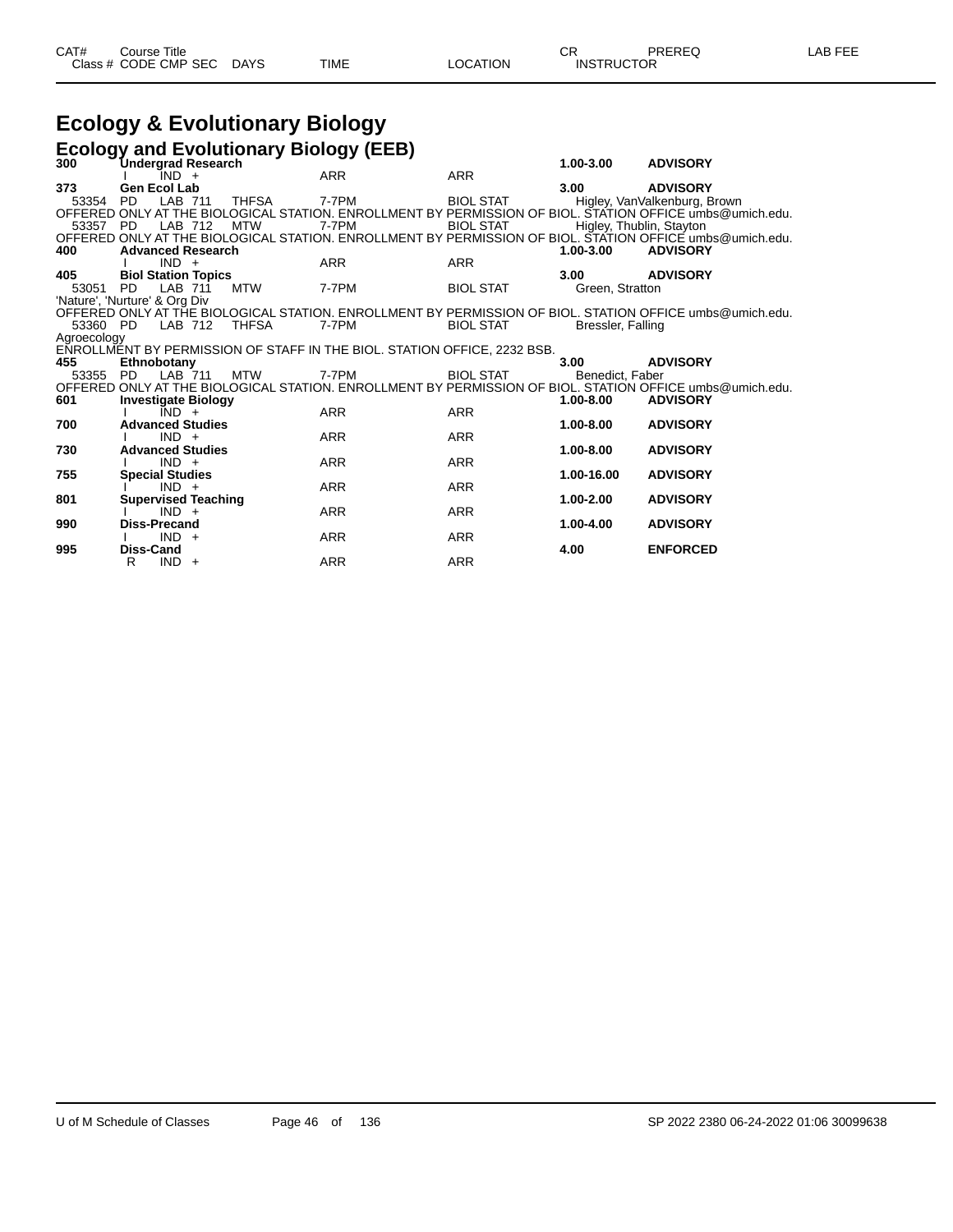| CAT# | Title<br>Sourse∴     |             |             |          | ⌒冖<br>- UN        | PREREQ | 6 EEF<br>AR |
|------|----------------------|-------------|-------------|----------|-------------------|--------|-------------|
|      | Class # CODE CMP SEC | <b>DAYS</b> | <b>TIME</b> | LOCATION | <b>INSTRUCTOR</b> |        |             |

# **Economics Department**

|              |                | <b>Economics (ECON)</b>        |                       |      |             |                                                                                                                     |                          |                                  |                           |
|--------------|----------------|--------------------------------|-----------------------|------|-------------|---------------------------------------------------------------------------------------------------------------------|--------------------------|----------------------------------|---------------------------|
| 101          |                | <b>Principles Econ I</b>       | LEC 101               |      |             | $2-4PM$                                                                                                             | AUD C AH                 | 4.00                             | <b>ADVISORY</b>           |
|              | 50224          | A                              |                       |      | <b>TWTH</b> | The final exam for this course will be held, in person, on Thursday, June 23rd 1:30 PM to 3:30 PM. All students     |                          | Caldwell Jr                      |                           |
| this course. |                |                                |                       |      |             | must take the exam at this time and date. If you are unable to take this exam as scheduled, please do not enroll in |                          |                                  |                           |
|              | 52425          | P W                            | <b>DIS</b>            | -102 | MF          | 9-1030AM                                                                                                            | 296 WEISER               | Guo                              |                           |
|              | 52426          | P W DIS 103                    |                       |      | MF          | 1030-12PM                                                                                                           | 296 WEISER               | Guo                              |                           |
| 102          |                | <b>Principles Econ II</b>      |                       |      |             |                                                                                                                     |                          | 3.00                             | <b>ADVISORY</b>           |
|              | 50225          | P W LEC 101                    |                       |      | <b>MW</b>   | 9-12PM                                                                                                              | 335 WH                   | Stevenson                        |                           |
| 251          |                | <b>Intr Stat&amp;Metric II</b> |                       |      |             |                                                                                                                     |                          | 4.00                             | <b>ENFORCED</b>           |
|              | 52487          | A R                            | LEC 101               |      | <b>MW</b>   | 12-3PM                                                                                                              | 296 WEISER               | Koh                              |                           |
|              | 52488<br>52489 | P RW DIS<br><b>PRW DIS 103</b> |                       | -102 | F<br>F      | 10-12PM<br>$1-3PM$                                                                                                  | 335 WH<br>335 WH         | Costa Carvalho<br>Costa Carvalho |                           |
| 259          |                | <b>Excel Econ&amp;Bus Anal</b> |                       |      |             |                                                                                                                     |                          | 3.00                             | <b>ENFORCED</b>           |
|              | 52913          | P <sub>R</sub>                 | LEC 101               |      | TTH         | 9-12PM                                                                                                              | <b>1570 NUB</b>          | Wan                              |                           |
| 310          |                | <b>Money &amp; Banking</b>     |                       |      |             |                                                                                                                     |                          | 3.00                             | <b>ADVISORY, ENFORCED</b> |
|              | 51983          | PRW LEC 101                    |                       |      | <b>WTHF</b> | 12-2PM                                                                                                              | <b>B844 EH</b>           | Dudek                            |                           |
| 320          |                | <b>Survey-Labor Econ</b>       |                       |      |             |                                                                                                                     |                          | 3.00                             | <b>ADVISORY, ENFORCED</b> |
|              | 52427          | P <sub>R</sub>                 | LEC 101               |      | TWTH        | 10-12PM                                                                                                             | 296 WEISER               | Caldwell Jr                      |                           |
|              |                |                                |                       |      |             | The final exam for this course will be held, in person, on Thursday, June 23rd 4:00 PM to 6:00 PM. All students     |                          |                                  |                           |
| this course. |                |                                |                       |      |             | must take the exam at this time and date. If you are unable to take this exam as scheduled, please do not enroll in |                          |                                  |                           |
| 380          |                | <b>Public Finance</b>          |                       |      |             |                                                                                                                     |                          | 3.00                             | <b>ADVISORY, ENFORCED</b> |
|              | 53315          | PRW LEC 101                    |                       |      | <b>TTH</b>  | 9-12PM                                                                                                              | 373 LORCH                | Stevenson                        |                           |
| 401          |                | <b>Intermed Micro Thry</b>     |                       |      |             |                                                                                                                     |                          | 4.00                             | <b>ADVISORY, ENFORCED</b> |
|              | 50226          | A <sub>R</sub>                 | LEC 101               |      | TTH         | Students will be auto-enrolled in section 101 when they elect sections 102-103.<br>$1-4PM$                          |                          |                                  |                           |
|              | 50227          | P RW DIS                       |                       | 102  | WF          | 9-1030AM                                                                                                            | 1360 EH<br>373 LORCH     | Zamzow<br>Krishnan               |                           |
|              | 50228          | P RW DIS                       |                       | 103  | WF          | 1030-12PM                                                                                                           | 373 LORCH                | Krishnan                         |                           |
|              | 51326          | P RW DIS                       |                       | 104  | WF          | 12-130PM                                                                                                            | 373 LORCH                | Abourezk-Pinkstone               |                           |
|              | 51327          | P RW DIS                       |                       | 105  | WF          | 130-3PM                                                                                                             | 373 LORCH                | Abourezk-Pinkstone               |                           |
| 402          |                | <b>Intermed Macro Thry</b>     |                       |      |             |                                                                                                                     |                          | 4.00                             | <b>ADVISORY, ENFORCED</b> |
|              | 52831          | A R                            | LEC 101               |      | <b>WTHF</b> | 9-11AM                                                                                                              | AUD C AH                 | Dudek                            |                           |
|              | 52832          | P RW DIS                       |                       | 102  | F<br>F      | 11-1PM                                                                                                              | G127 AH                  | Haxhiu                           |                           |
|              | 52833          | P RW DIS                       |                       | 103  |             | 2-4PM                                                                                                               | G127 AH                  | Haxhiu                           |                           |
| 409          |                | <b>Game Theory</b>             |                       |      |             |                                                                                                                     |                          | 4.00                             | <b>ADVISORY, ENFORCED</b> |
|              | 53320<br>53321 | AR                             | LEC 100<br><b>DIS</b> |      | TTH<br>F    | $1-4PM$<br>10-12PM                                                                                                  | 296 WEISER               | Peralta                          |                           |
|              | 53322          | ΡR<br><b>PR</b>                | <b>DIS 102</b>        | -101 | F           | $1-3PM$                                                                                                             | 268 WEISER<br>268 WEISER | Choi, Peralta<br>Choi, Peralta   |                           |
| 485          |                | <b>Law &amp; Economics</b>     |                       |      |             |                                                                                                                     |                          | 3.00                             | <b>ENFORCED</b>           |
|              | 53110          | PRW LEC 101                    |                       |      | TTH         | 10-1PM                                                                                                              | 1084 EH                  | Cho                              |                           |
| 490          |                | <b>MicroEcon Topics</b>        |                       |      |             |                                                                                                                     |                          | 3.00                             | <b>ADVISORY, ENFORCED</b> |
|              | 52691          | P RW LEC 101                   |                       |      | <b>TTH</b>  | 9-12PM                                                                                                              | 260 WEISER               | Zamzow                           |                           |
|              |                | Econ of Entrepreneurship       |                       |      |             |                                                                                                                     |                          |                                  |                           |
| 498          |                | <b>Honors Ind Research</b>     |                       |      |             |                                                                                                                     |                          | 1.00-4.00                        | <b>ADVISORY</b>           |
|              |                |                                | $IND +$               |      |             | <b>ARR</b>                                                                                                          | <b>ARR</b>               |                                  |                           |
| 499          |                | <b>Individual Research</b>     |                       |      |             |                                                                                                                     |                          | 1.00-4.00                        | <b>ADVISORY</b>           |
|              |                | <b>Special Tutorial</b>        | $IND +$               |      |             | <b>ARR</b>                                                                                                          | <b>ARR</b>               | 1.00-3.00                        | <b>ADVISORY</b>           |
| 599          |                |                                | $IND +$               |      |             | <b>ARR</b>                                                                                                          | <b>ARR</b>               |                                  |                           |
| 700          |                | Research                       |                       |      |             |                                                                                                                     |                          | 1.00-6.00                        | <b>ADVISORY</b>           |
|              |                |                                | $IND +$               |      |             | ARR                                                                                                                 | ARR                      |                                  |                           |
| 990          |                | <b>Diss-Precand</b>            |                       |      |             |                                                                                                                     |                          | 1.00-4.00                        | <b>ADVISORY</b>           |
|              |                |                                | <b>IND</b>            | $+$  |             | ARR                                                                                                                 | <b>ARR</b>               |                                  |                           |
| 995          |                | <b>Diss-Cand</b>               |                       |      |             |                                                                                                                     |                          | 4.00                             | <b>ENFORCED</b>           |
|              |                | R                              | $IND +$               |      |             | <b>ARR</b>                                                                                                          | <b>ARR</b>               |                                  |                           |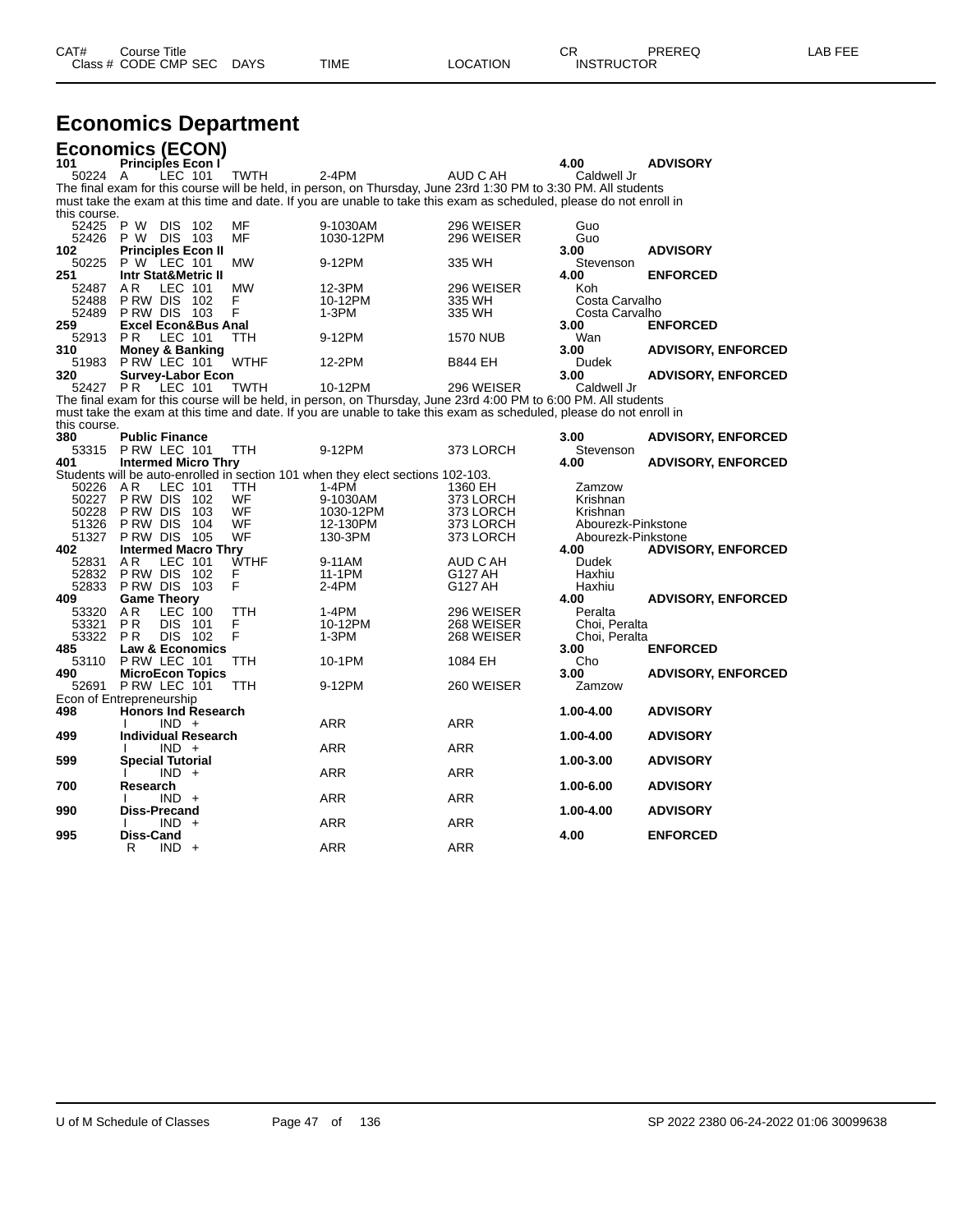| CAT# | Course Title              |      |          | СR                | PREREQ | LAB FEE |
|------|---------------------------|------|----------|-------------------|--------|---------|
|      | Class # CODE CMP SEC DAYS | TIME | LOCATION | <b>INSTRUCTOR</b> |        |         |
|      |                           |      |          |                   |        |         |

# **Exhibit Museum**

|     | <b>Museum Methods (MUSMETH)</b> |     |     |           |                 |
|-----|---------------------------------|-----|-----|-----------|-----------------|
| 499 | Independent Research            |     |     | 1.00-4.00 | <b>ADVISORY</b> |
|     | $IND +$                         | ARR | ARR |           |                 |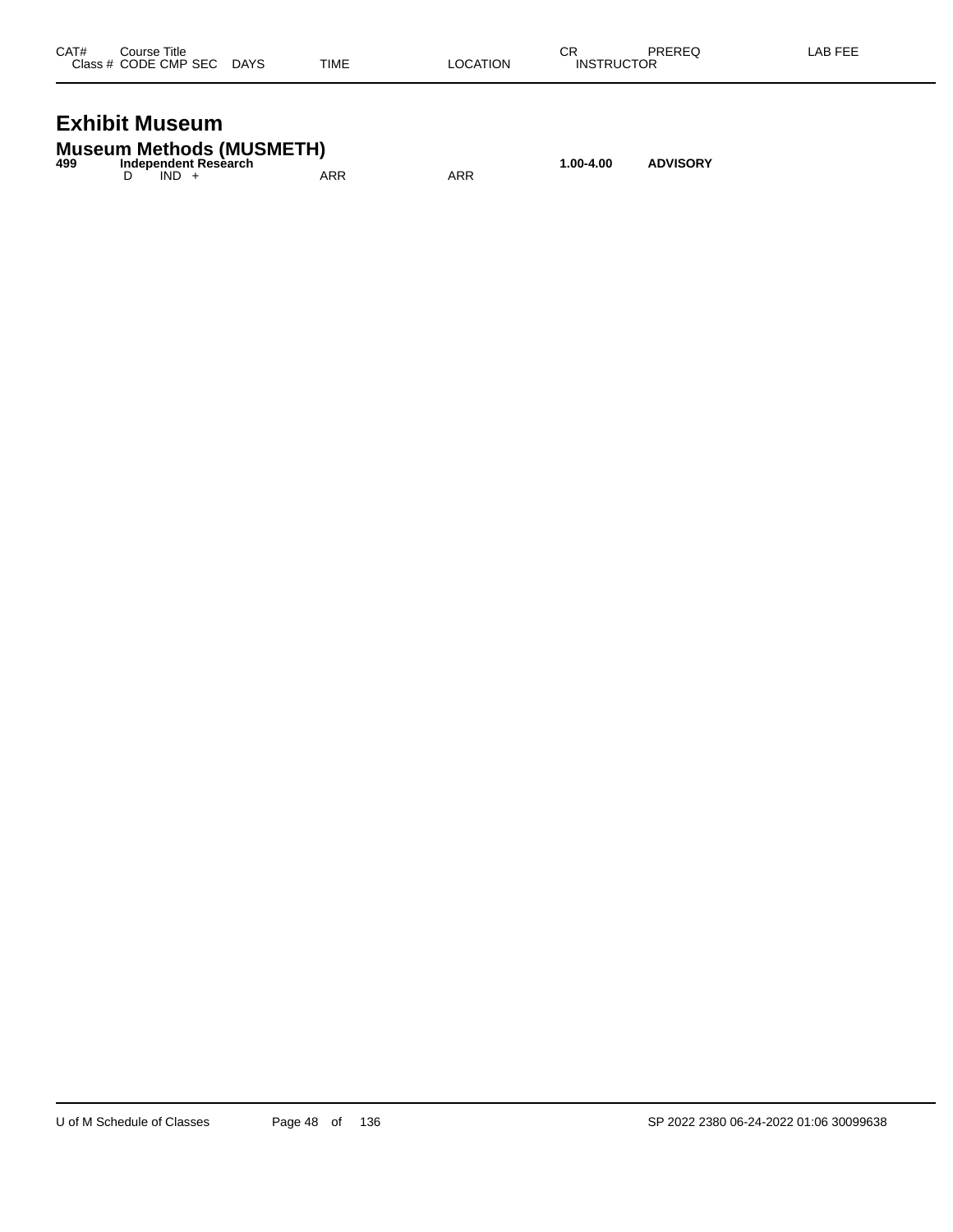| CAT# | Course Title<br>Class # CODE CMP SEC | <b>DAYS</b> | <b>TIME</b> | LOCATION | ⌒冖<br>◡┍<br><b>INSTRUCTOR</b> | PREREQ | AB FEE |
|------|--------------------------------------|-------------|-------------|----------|-------------------------------|--------|--------|
|      |                                      |             |             |          |                               |        |        |

## **Film, Television, and Media Film, Television, and Media (FTVM)**

| $\overline{\phantom{a}}$<br>290 | Intro to Media Prod             |            |               | 4.00      | <b>ENFORCED</b>           | 50.00  |
|---------------------------------|---------------------------------|------------|---------------|-----------|---------------------------|--------|
| 52908                           | PIRW LEC 101<br>TTH             | 10-2PM     | 1105 NQ       | Marek     |                           |        |
| 306                             | An & Dig Med Prac I             |            |               | 4.00      | <b>ADVISORY, ENFORCED</b> | 50.00  |
| 53273                           | PIRW LEC 101<br><b>MW</b>       | 10-2PM     | 2275 NQ       | McNamara  |                           |        |
| 352                             | <b>Film:French New Wave</b>     |            |               | 3.00      | <b>ADVISORY</b>           | 35.00  |
| 53274                           | LEC 101<br>PI W                 | 12-6PM     | <b>REMOTE</b> | Herbert   |                           |        |
| 375                             | <b>T.V. Theorv&amp;Crit</b>     |            |               | 3.00      | <b>ADVISORY</b>           | 35.00  |
| 52910                           | <b>MW</b><br>PI W<br>LEC<br>101 | $1-4PM$    | LEC RM 2 MLB  | Kligerman |                           |        |
| 480                             | Internship                      |            |               | 2.00      |                           |        |
|                                 | IND.                            | <b>ARR</b> | <b>ARR</b>    |           |                           |        |
| 499                             | <b>Independent Study</b>        |            |               | 1.00-4.00 |                           | 150.00 |
|                                 | $IND +$                         | <b>ARR</b> | <b>ARR</b>    |           |                           |        |
| 500                             | <b>Directed Study</b>           |            |               | 1.00-4.00 |                           |        |
|                                 | IND -                           | <b>ARR</b> | <b>ARR</b>    |           |                           |        |
| 995                             | Diss-Cand                       |            |               | 4.00      | <b>ENFORCED</b>           |        |
|                                 | IND -<br>IR<br>$+$              | <b>ARR</b> | <b>ARR</b>    |           |                           |        |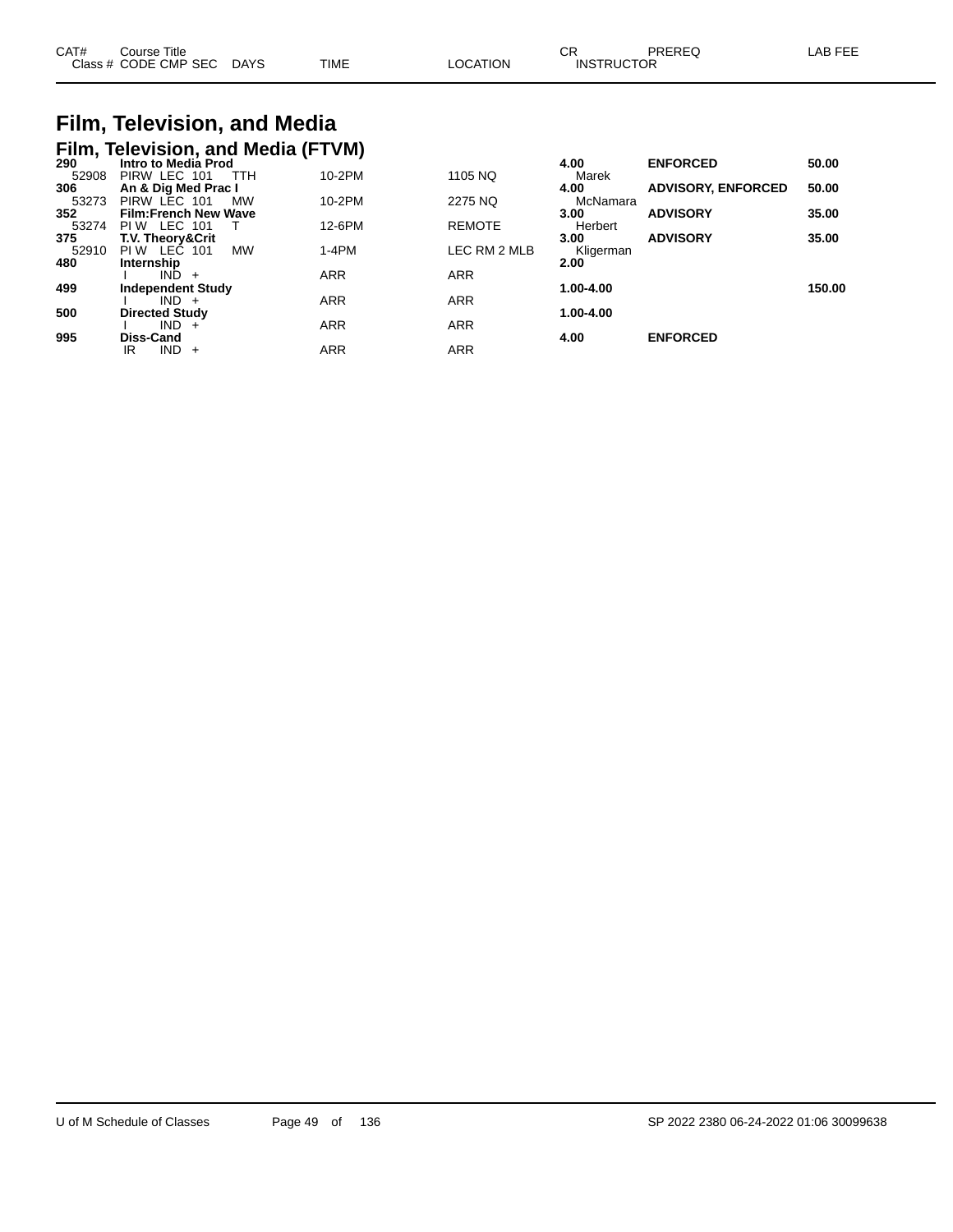| CAT# | Course Title              |      |                 | ∩⊓<br>◡⊓          | PREREQ | <b>AB FEE</b> |
|------|---------------------------|------|-----------------|-------------------|--------|---------------|
|      | Class # CODE CMP SEC DAYS | TIME | <b>LOCATION</b> | <b>INSTRUCTOR</b> |        |               |

# **Germanic Languages & Lit Dept**

| 339                 | Dutch (DUTCH)<br>Independent Study<br>$IND +$           |              | <b>ARR</b>                                                                               | <b>ARR</b>      | 2.00-4.00     |                            |
|---------------------|---------------------------------------------------------|--------------|------------------------------------------------------------------------------------------|-----------------|---------------|----------------------------|
| 100                 | <b>German (GERMAN)</b><br>Intensive Elem Ger            |              |                                                                                          |                 | 8.00          |                            |
| 50264<br>100        | P W REC 101<br><b>Intensive Elem Ger</b>                | <b>MTWTH</b> | 10-12PM                                                                                  | <b>2212 MLB</b> | 8.00          | Dabak, ODonnell, Amesquita |
| 231                 | P W REC 101<br>Second-Year                              | <b>MTWTH</b> | $1-3PM$                                                                                  | 2212 MLB        | 4.00          | <b>ADVISORY</b>            |
| 325                 | 50265 P W REC 101<br><b>Interm German</b>               | <b>TWTHF</b> | 10-12PM                                                                                  | 2110 MLB        | Irwin<br>3.00 | <b>ADVISORY</b>            |
| 51282               | P W REC 101<br>5 Songs, 3 Stories, 1 Novel              | <b>MWF</b>   | 10-12PM                                                                                  | 3205 MLB        | Mills         |                            |
| 329                 | <b>Independent Study</b><br>$IND +$<br>SI               |              | <b>ARR</b>                                                                               | ARR             | 1.00-4.00     |                            |
| 386<br>51919<br>386 | <b>Fairy Tales</b><br>P W REC 101<br><b>Fairy Tales</b> | F            | $1-3PM$                                                                                  | <b>REMOTE</b>   | 3.00<br>3.00  |                            |
|                     | P W REC 101                                             | <b>MW</b>    | $1-3PM$<br>Students enrolled in this course are expected to be available remotely on MW. | 3310 MLB        | Okkema        |                            |
| 901                 | <b>Directed Reading</b><br>$IND +$                      |              | <b>ARR</b>                                                                               | <b>ARR</b>      | 1.00-8.00     | <b>ADVISORY</b>            |
| 990                 | <b>Diss-Precand</b><br>$IND +$                          |              | <b>ARR</b>                                                                               | <b>ARR</b>      | 1.00-4.00     | <b>ADVISORY</b>            |
| 995                 | Diss-Cand<br>$IND +$<br>IR                              |              | <b>ARR</b>                                                                               | <b>ARR</b>      | 4.00          | <b>ENFORCED</b>            |
|                     | <b>Scandinavian (SCAND)</b>                             |              |                                                                                          |                 |               |                            |
| 349                 | Independent Study<br><b>IND</b><br>$+$                  |              | <b>ARR</b>                                                                               | ARR             | $2.00 - 4.00$ |                            |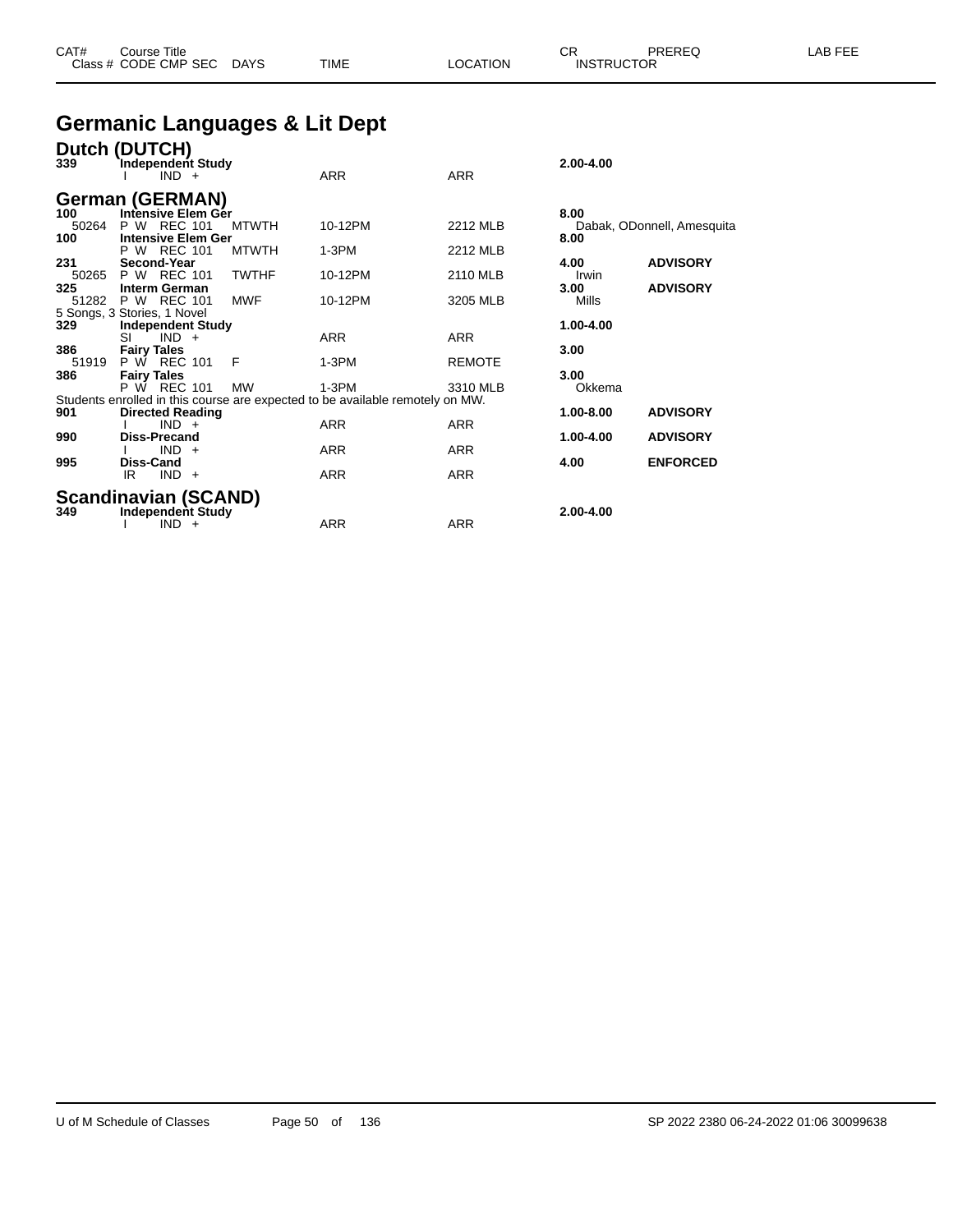## **History Department History (HISTORY)**

|       | ---IT IS CRITICAL THAT STUDENTS ATTEND CLASSES FROM THE BEGINNING OF THE TERM.  EVEN THOUGH STUDENTS MAY BE                                                                                              |            |               |            |                                                                                                                   |
|-------|----------------------------------------------------------------------------------------------------------------------------------------------------------------------------------------------------------|------------|---------------|------------|-------------------------------------------------------------------------------------------------------------------|
|       |                                                                                                                                                                                                          |            |               |            | REGISTERED OFFICIALLY FOR A COURSE, THE DEPARTMENT MAY GIVE AWAY PLACES IN A COURSE IF STUDENTS DO NOT ATTEND THE |
|       |                                                                                                                                                                                                          |            |               |            | FIRST TWO COURSE MEETINGS. ALL STUDENTS MUST TAKE ACTION THROUGH THE REGISTRATION SYSTEM TO MAKE SURE THEIR       |
|       | OFFICIAL SCHEDULE MATCHES THE COURSES THEY ARE ATTENDING.                                                                                                                                                |            |               |            |                                                                                                                   |
| 230   | <b>Topics in History/HU</b>                                                                                                                                                                              |            |               | 3.00       |                                                                                                                   |
|       | 52547 P W LEC 101 TTH                                                                                                                                                                                    | $1-4PM$    | <b>REMOTE</b> | de la Cruz |                                                                                                                   |
|       | Glob Spread Secret Knowledge                                                                                                                                                                             |            |               |            |                                                                                                                   |
| 240   | The World Since 1492                                                                                                                                                                                     |            |               | 3.00       |                                                                                                                   |
|       | 52732 PIW LEC 101<br><b>TWTH</b>                                                                                                                                                                         | 9-11AM     | <b>REMOTE</b> | Northrop   |                                                                                                                   |
|       | All students must attend an initial synchronous session on Tuesday, May 4. Thereafter, all Tuesday and Wednesday<br>lectures will be asynchronous. Class discussions, on Thursdays, will be synchronous. |            |               |            |                                                                                                                   |
| 255   | Mod India and S Asia                                                                                                                                                                                     |            |               | 3.00       |                                                                                                                   |
|       | 53132 P W LEC 101<br>МW                                                                                                                                                                                  | 10-1PM     | 2022 STB      | Sinha      |                                                                                                                   |
|       | This course is synchronous; participation is required for each session.                                                                                                                                  |            |               |            |                                                                                                                   |
| 260   | <b>U S to 1865</b>                                                                                                                                                                                       |            |               | 3.00       |                                                                                                                   |
|       | 53298 P W LEC 101<br><b>MW</b>                                                                                                                                                                           | 10-1PM     | 1339 MH       | Young      |                                                                                                                   |
| 265   | Minds & Brains in US                                                                                                                                                                                     |            |               | 3.00       |                                                                                                                   |
| 53129 | <b>PIW LEC 101</b><br>MW                                                                                                                                                                                 | 830-1130AM | <b>REMOTE</b> | Cowles     |                                                                                                                   |
|       | Course is a mix of asynchronous (recorded lectures, which can be watched any time) and synchronous (discussion and                                                                                       |            |               |            |                                                                                                                   |
|       | collaborations). Synchronous participation is required for each session from 10:00-11:20 am.                                                                                                             |            |               |            |                                                                                                                   |
| 275   | Af-Am Hst II                                                                                                                                                                                             |            |               | 3.00       | <b>ADVISORY</b>                                                                                                   |
|       | 53299 PIW LEC 101<br><b>MW</b>                                                                                                                                                                           | 2-5PM      | <b>REMOTE</b> | Young      |                                                                                                                   |
| 305   | <b>American Addictions</b>                                                                                                                                                                               |            |               | 3.00       |                                                                                                                   |
|       | 53130 PIW LEC 101<br>MW                                                                                                                                                                                  | $1-4PM$    | <b>REMOTE</b> | Cowles     |                                                                                                                   |
|       | Course is a mix of asynchronous (recorded lectures, which can be watched any time) and synchronous (discussion and                                                                                       |            |               |            |                                                                                                                   |
|       | collaborations). Synchronous participation is required for each session from 2:30-3:50 pm.                                                                                                               |            |               |            |                                                                                                                   |
| 340   | <b>G Khan to Taliban</b>                                                                                                                                                                                 |            |               | 3.00       |                                                                                                                   |
|       | <b>TWTH</b><br>53126 PIW LEC 101                                                                                                                                                                         | $1-3PM$    | <b>REMOTE</b> | Northrop   |                                                                                                                   |
|       | All students must attend an initial synchronous session on Tuesday, May 4. Thereafter, all Tuesday and Wednesday                                                                                         |            |               |            |                                                                                                                   |
| 395   | lectures will be asynchronous. Class discussions, on Thursdays, will be synchronous.                                                                                                                     |            |               | 1.00-3.00  | <b>ADVISORY</b>                                                                                                   |
|       | <b>Reading Course</b><br>$\overline{IND}$ +<br>D.                                                                                                                                                        | <b>ARR</b> | <b>ARR</b>    |            |                                                                                                                   |
| 700   | <b>Independent Res Sem</b>                                                                                                                                                                               |            |               | 1.00-3.00  | <b>ADVISORY</b>                                                                                                   |
|       | $IND +$<br>IR                                                                                                                                                                                            | <b>ARR</b> | <b>ARR</b>    |            |                                                                                                                   |
| 801   | <b>Reading Course</b>                                                                                                                                                                                    |            |               | 1.00-3.00  | <b>ADVISORY</b>                                                                                                   |
|       | $\overline{IND}$ +                                                                                                                                                                                       | <b>ARR</b> | <b>ARR</b>    |            |                                                                                                                   |
| 804   | <b>Read for Gen Exam</b>                                                                                                                                                                                 |            |               | 1.00-3.00  | <b>ADVISORY</b>                                                                                                   |
|       | $IND +$<br>IR.                                                                                                                                                                                           | <b>ARR</b> | <b>ARR</b>    |            |                                                                                                                   |
| 900   | <b>Prep for Prelims</b>                                                                                                                                                                                  |            |               | 1.00-6.00  |                                                                                                                   |
|       | $IND +$<br>IR                                                                                                                                                                                            | <b>ARR</b> | <b>ARR</b>    |            |                                                                                                                   |
| 990   | <b>Diss-Precand</b>                                                                                                                                                                                      |            |               | 1.00-4.00  | <b>ADVISORY</b>                                                                                                   |
|       | $IND +$<br>IR.                                                                                                                                                                                           | <b>ARR</b> | <b>ARR</b>    |            |                                                                                                                   |
| 995   | Diss-Cand                                                                                                                                                                                                |            |               | 4.00       | <b>ENFORCED</b>                                                                                                   |
|       | $IND +$<br>IR.                                                                                                                                                                                           | <b>ARR</b> | <b>ARR</b>    |            |                                                                                                                   |
|       |                                                                                                                                                                                                          |            |               |            |                                                                                                                   |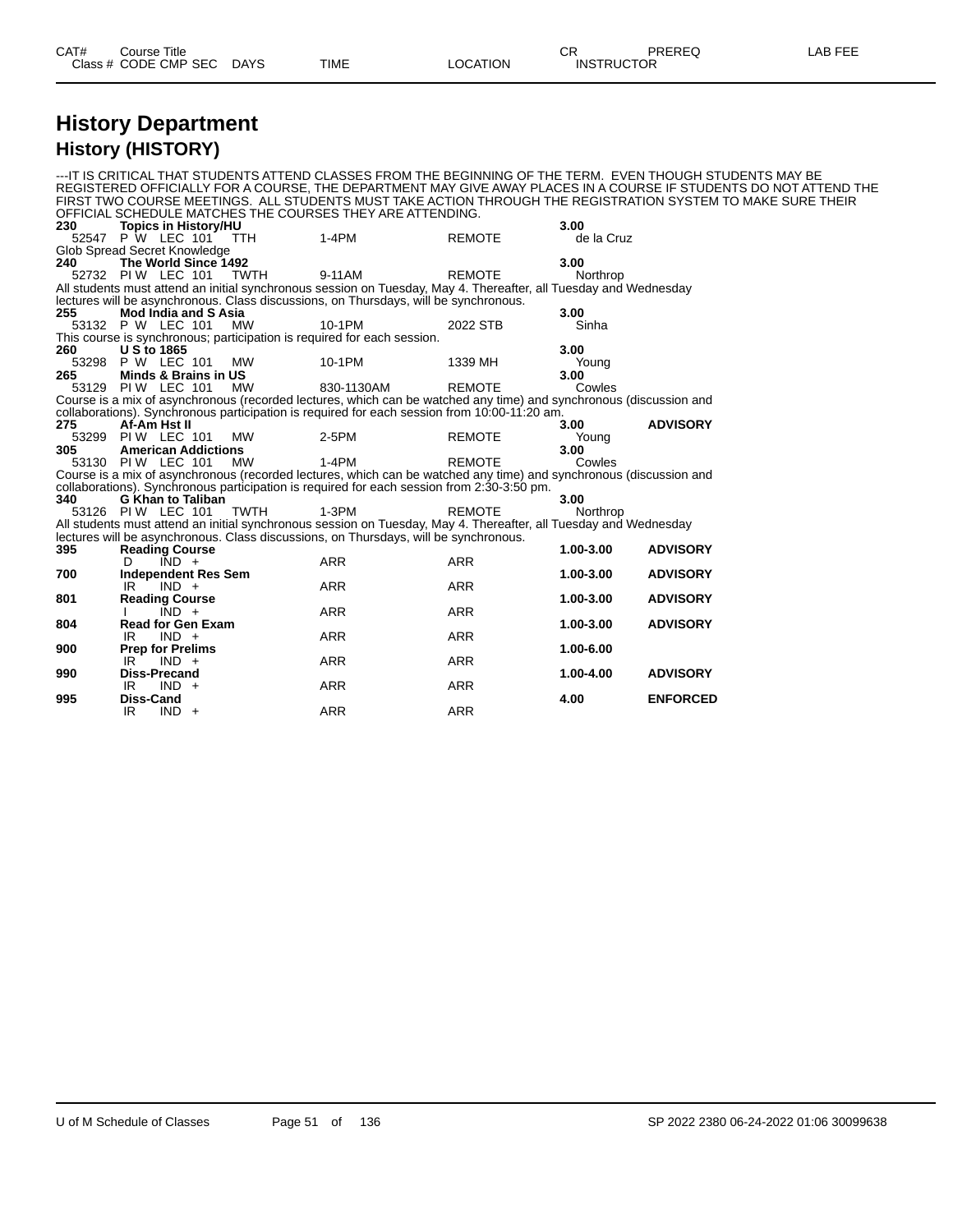| CAT#       | Course Title<br>Class # CODE CMP SEC DAYS                               | <b>TIME</b> | <b>LOCATION</b> | СR<br><b>INSTRUCTOR</b> | PREREQ                             | LAB FEE |
|------------|-------------------------------------------------------------------------|-------------|-----------------|-------------------------|------------------------------------|---------|
|            | <b>History Of Art Department</b>                                        |             |                 |                         |                                    |         |
| 299        | <b>History of Art (HISTART)</b><br><b>Experiential Study</b><br>$IND +$ | ARR         | <b>ARR</b>      | 1.00-3.00               |                                    |         |
| 399<br>600 | <b>Independent Study</b><br>$IND +$<br>IR<br><b>Independent Study</b>   | ARR         | ARR             | 1.00-3.00<br>1.00-3.00  | <b>ADVISORY</b>                    |         |
| 700<br>995 | $IND +$<br>IR<br><b>Independent Res</b><br>$IND +$<br>IR<br>Diss-Cand   | ARR<br>ARR  | ARR<br>ARR      | 1.00-3.00<br>4.00       | <b>ADVISORY</b><br><b>ENFORCED</b> |         |
|            | $IND +$<br>R<br><b>Museums (MUSEUMS)</b>                                | ARR         | ARR             |                         |                                    |         |
| 409<br>499 | <b>Museum Std Pract</b><br>$IND +$<br>IR<br><b>Ind Study Museums</b>    | ARR         | <b>ARR</b>      | 3.00<br>1.00-4.00       | <b>ENFORCED</b><br><b>ADVISORY</b> |         |
|            | $IND +$<br>D                                                            | ARR         | ARR             |                         |                                    |         |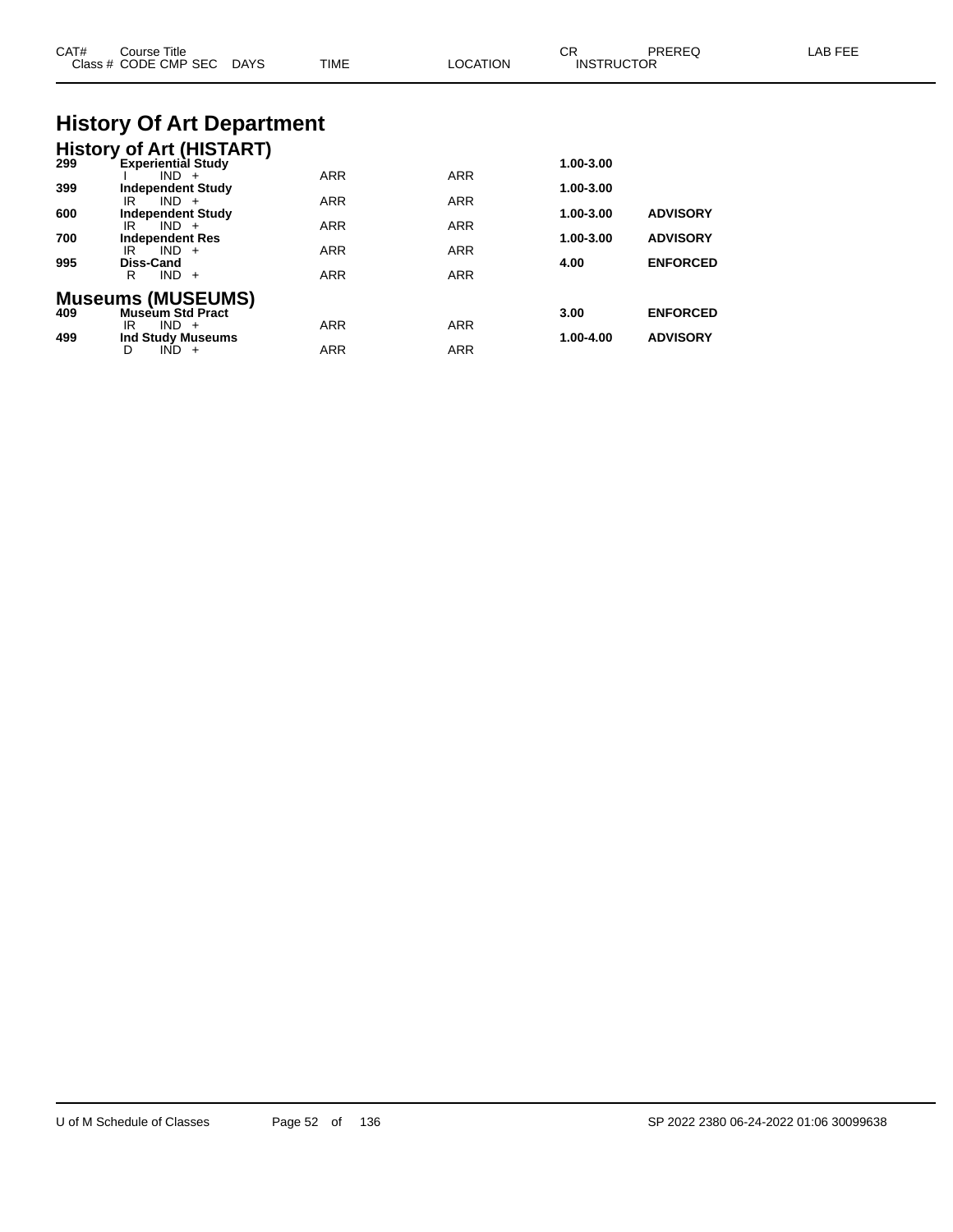| CAT# | Course Title<br>Class # CODE CMP SEC DAYS                    | TIME       | <b>LOCATION</b> | <b>CR</b><br><b>INSTRUCTOR</b> | PREREQ          | <b>LAB FEE</b> |
|------|--------------------------------------------------------------|------------|-----------------|--------------------------------|-----------------|----------------|
|      |                                                              |            |                 |                                |                 |                |
|      | <b>Honors Program</b>                                        |            |                 |                                |                 |                |
| 290  | <b>College Honors (HONORS)</b><br><b>Hnrs Intro Research</b> |            |                 | 1.00-4.00                      | <b>ADVISORY</b> |                |
| 291  | $IND +$<br>IR<br><b>Hnrs Intro Research</b>                  | <b>ARR</b> | <b>ARR</b>      | 1.00-4.00                      | <b>ADVISORY</b> |                |
| 292  | $IND +$<br>IR<br><b>Intro Research</b>                       | <b>ARR</b> | <b>ARR</b>      | 1.00-4.00                      | <b>ADVISORY</b> |                |
|      | $IND +$<br>IR                                                | <b>ARR</b> | <b>ARR</b>      |                                |                 |                |
| 390  | Jr Honors Research<br>$IND +$<br>IR                          | <b>ARR</b> | <b>ARR</b>      | 1.00-4.00                      | <b>ADVISORY</b> |                |
| 490  | <b>Sr Honors Research</b><br>$IND +$<br>IR                   | <b>ARR</b> | <b>ARR</b>      | 1.00-4.00                      | <b>ADVISORY</b> |                |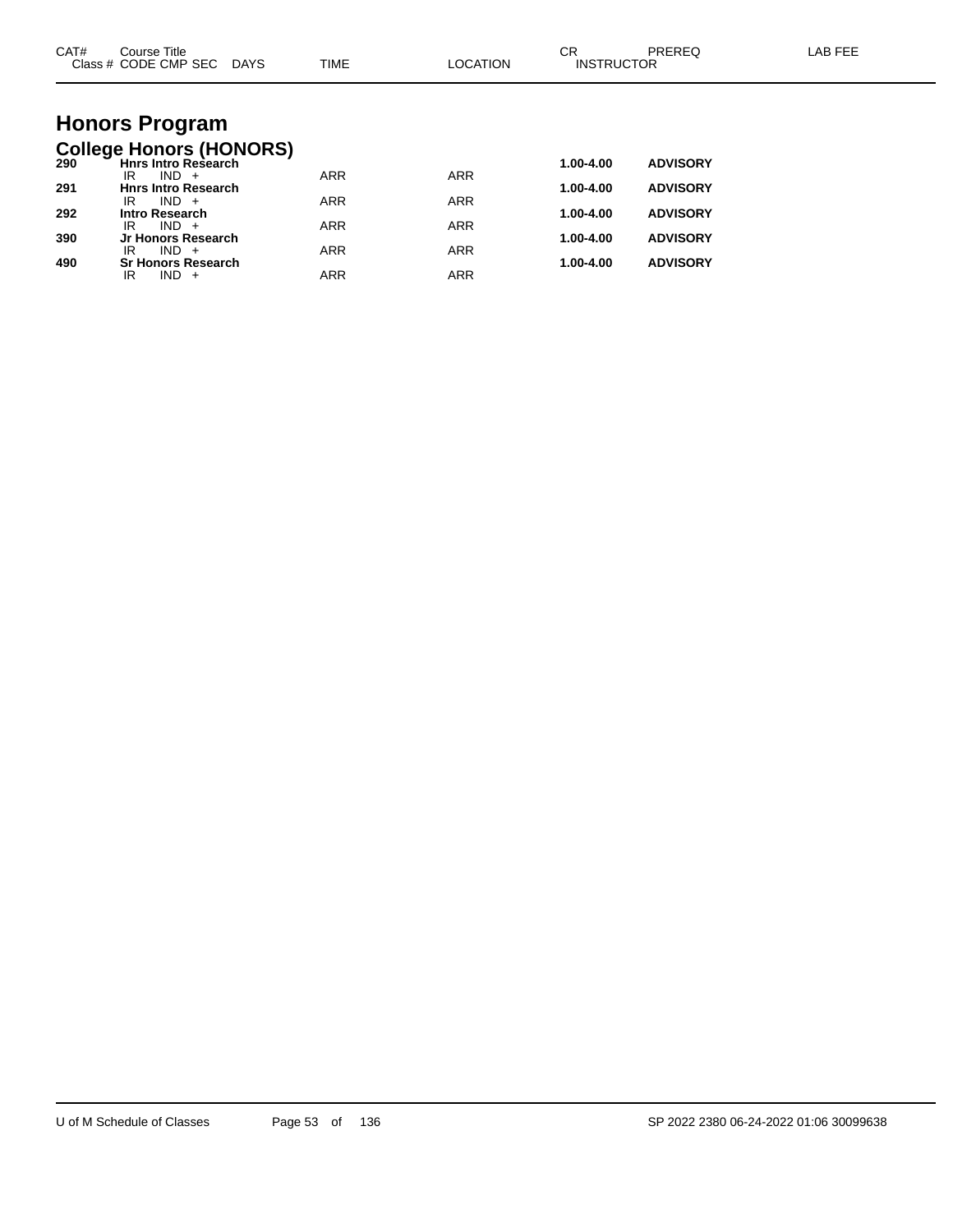| CAT#    | Title<br>Course |             |             |                 | rг<br>◡┌          | PREREQ | AB FFF |
|---------|-----------------|-------------|-------------|-----------------|-------------------|--------|--------|
| Class # | / CODE CMP SEC  | <b>DAYS</b> | <b>TIME</b> | <b>LOCATION</b> | <b>INSTRUCTOR</b> |        |        |
|         |                 |             |             |                 |                   |        |        |

# **Judaic Studies Program**

| 500 | <b>Judaic Studies (JUDAIC)</b><br>Ind Study Juḋaic |         |     |     | 1.00-3.00 | <b>ADVISORY</b> |
|-----|----------------------------------------------------|---------|-----|-----|-----------|-----------------|
|     |                                                    | $IND +$ | ARR | ARR |           |                 |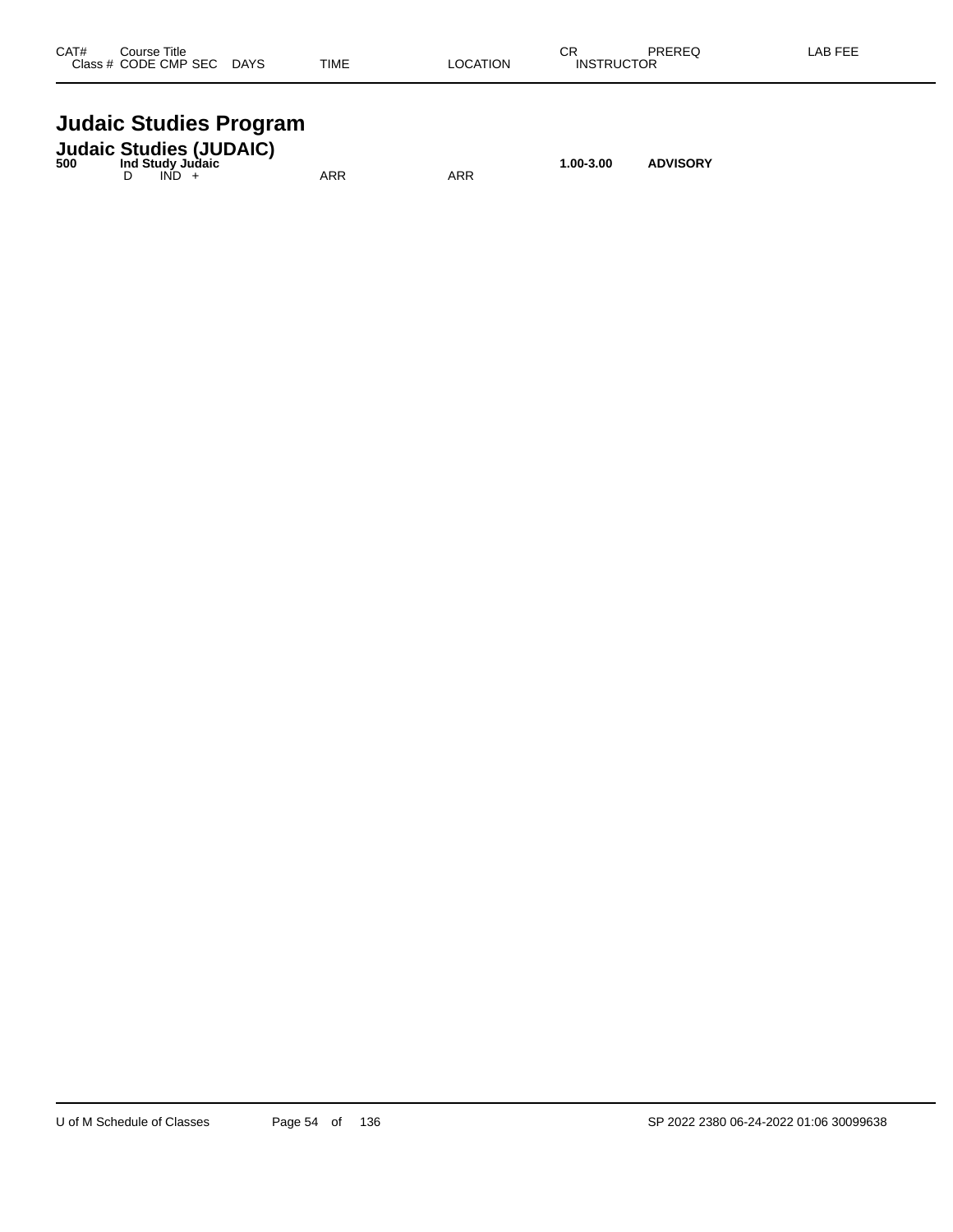| CAT#<br><b>Class</b> | Title<br>Course<br>CODE CMP SEC | <b>DAYS</b> | <b>TIME</b> | <b>LOCATION</b> | СR<br><b>INSTRUCTOR</b> | <b>DDEDEC</b><br>TREREW. | . FFF<br>_AB |
|----------------------|---------------------------------|-------------|-------------|-----------------|-------------------------|--------------------------|--------------|
|                      |                                 |             |             |                 |                         |                          |              |

| College of Literature, Science, and the Arts        |      |
|-----------------------------------------------------|------|
| <b>Geography (GEOG)</b><br>145 Int to Inthi Studies | 3.00 |

52491 P W LEC 101 MTWTH 1130-1PM REMOTE Marcum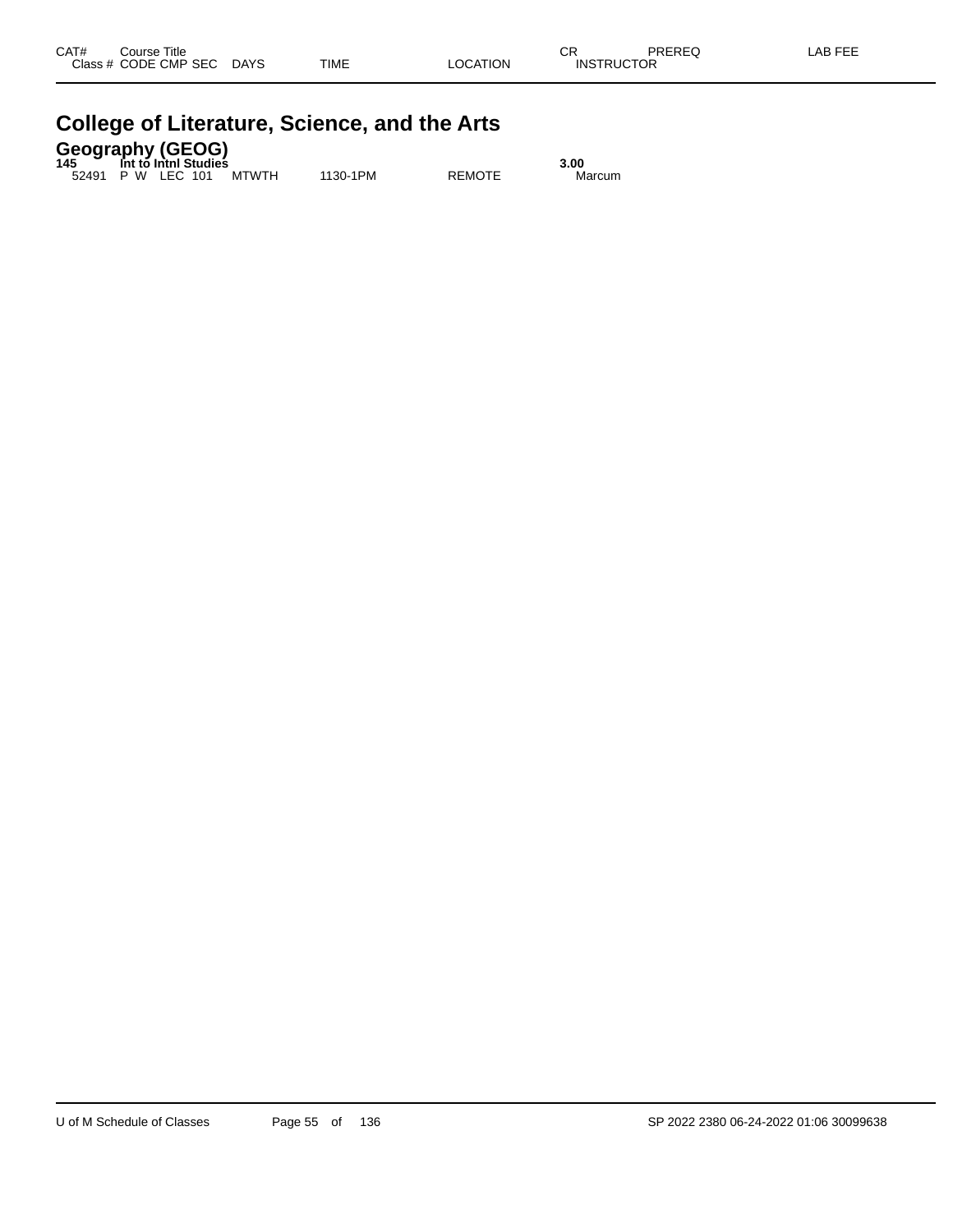| CAT# | Course Title         |             |      |          | ∩⊓<br>◡           | PREREQ | _AB FEE |
|------|----------------------|-------------|------|----------|-------------------|--------|---------|
|      | Class # CODE CMP SEC | <b>DAYS</b> | TIME | LOCATION | <b>INSTRUCTOR</b> |        |         |

#### **LSA Digital Studies Digital Studies (DIGITAL)**

| 201 Dig Media Wrtg Mini        |            |         |               | 1.00         |
|--------------------------------|------------|---------|---------------|--------------|
| 52904 P W SEM 101 TH           |            | 6-8PM   | <b>REMOTE</b> | Karczynski   |
| The Art of the Photo Essay     |            |         |               |              |
| 258 HU Digital Std Thems       |            |         |               | 3.00         |
| 53101 P W LEC 101              | <b>MWF</b> | $1-3PM$ | 1280 LSA      | Wilson       |
| Network Aesthetics and DIY     |            |         |               |              |
| 53444 P W LEC 102              | <b>MWF</b> | 10-12PM | 1280 LSA      | Dawson-Andoh |
| The Global Video Game Industry |            |         |               |              |
|                                |            |         |               |              |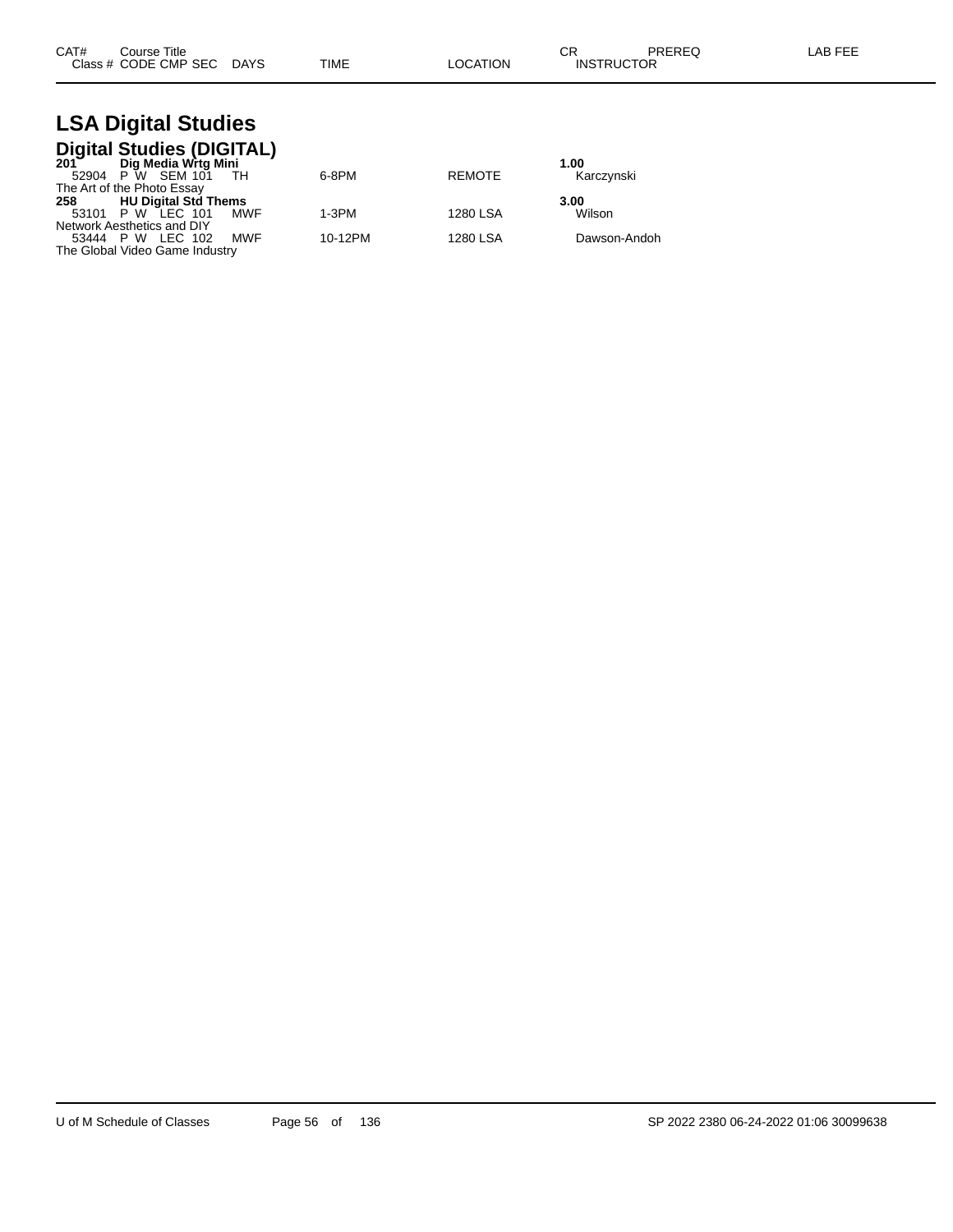| CAT# | ourse Titleٽ         |             |             |          | ◠г<br>◡           | PREREQ | LAB FEF |
|------|----------------------|-------------|-------------|----------|-------------------|--------|---------|
|      | Class # CODE CMP SEC | <b>DAYS</b> | <b>TIME</b> | ∟OCATION | <b>INSTRUCTOR</b> |        |         |

|                | <b>LSA First Year Seminars</b>                           |            |                                                                                                                     |                |                    |                 |  |  |
|----------------|----------------------------------------------------------|------------|---------------------------------------------------------------------------------------------------------------------|----------------|--------------------|-----------------|--|--|
|                | <b>Applied Liberal Arts (ALA)</b><br>220 Foundations IGR |            |                                                                                                                     |                |                    |                 |  |  |
|                |                                                          |            |                                                                                                                     |                | 3.00               | <b>ENFORCED</b> |  |  |
| 52781          | PR -<br><b>SEM 101</b>                                   | <b>TTH</b> | 9-12PM                                                                                                              | A859 CHEM-TBLC | Hicks she-her-hers |                 |  |  |
| 225            | Undergrad Internship                                     |            |                                                                                                                     |                | 1.00               |                 |  |  |
| 52552          | PD LEC 101                                               |            | <b>ARR</b>                                                                                                          | <b>REMOTE</b>  | Barron             |                 |  |  |
| 270            | <b>ALA Topics</b>                                        |            |                                                                                                                     |                | 1.00-3.00          | <b>ENFORCED</b> |  |  |
| 53336          | PRW LEC 112                                              | W          | $1-3PM$                                                                                                             | <b>ARR</b>     | Carbone            |                 |  |  |
| Being Well Now |                                                          |            |                                                                                                                     |                |                    |                 |  |  |
|                | This class will meet in UHS Multi-Use Room (#0210)       |            |                                                                                                                     |                |                    |                 |  |  |
| 292            | Arg & Debate                                             |            |                                                                                                                     |                | 3.00               |                 |  |  |
| 53422          | P W LEC 101                                              | MTW        | 10-12PM                                                                                                             | 2135 NQ        | Moshin             |                 |  |  |
| 306            | Interdisc LGBTQ Hith                                     |            |                                                                                                                     |                | 3.00               |                 |  |  |
|                | 52975 P W LEC 101                                        | МW         | 4-7PM                                                                                                               | <b>REMOTE</b>  | Eickmeyer          |                 |  |  |
|                |                                                          |            | While there is a meeting time for this course in the course guide, most work will be completed by students          |                |                    |                 |  |  |
|                |                                                          |            | asynchronously (i.e., you make your own schedule) to accommodate for different time zones, family responsibilities, |                |                    |                 |  |  |
|                |                                                          |            | and/or other circumstances. Any synchronous meetings will be announced during the first day of class so you can     |                |                    |                 |  |  |
|                |                                                          |            | plan accordingly. Please feel free to email the instructor for more information.                                    |                |                    | <b>ADVISORY</b> |  |  |
| 320            | <b>IGR Facilitation</b>                                  |            |                                                                                                                     |                | 2.00               |                 |  |  |
| 53423          | PD.<br><b>SEM 101</b>                                    | W          | $1-3PM$                                                                                                             | 1437 MH        | Hicks she-her-hers |                 |  |  |
|                | Required Retreat: May 6-8                                |            |                                                                                                                     |                |                    |                 |  |  |
| May 6, 5-7:30  |                                                          |            |                                                                                                                     |                |                    |                 |  |  |
| May 7, 10-5    |                                                          |            |                                                                                                                     |                |                    |                 |  |  |
| May 8, 10-5    |                                                          |            |                                                                                                                     |                |                    |                 |  |  |

# **University Courses (UC) 110 Intr to Info Studies 4.00**

|         |    | <b>THE TO THE ORDER</b> |            |           |         | 4.UU                         |
|---------|----|-------------------------|------------|-----------|---------|------------------------------|
| 52947   | A  | LEC 101 MTWTH           |            | 11-1230PM | 2255 NQ | <b>Chalmers</b>              |
|         |    | 52948 P W DIS 102 TTH   |            | 1-2PM     | 2185 NQ | Chalmers, Prosper            |
| 53124 P |    | DIS 103                 | <b>TTH</b> | 2-3PM     | 2185 NO | Chalmers, Prosper            |
| 280     |    | Undergrad Research      |            |           |         | <b>ADVISORY</b><br>1.00-4.00 |
| 50382   | PL | REC 101                 |            | ARR       | ARR     |                              |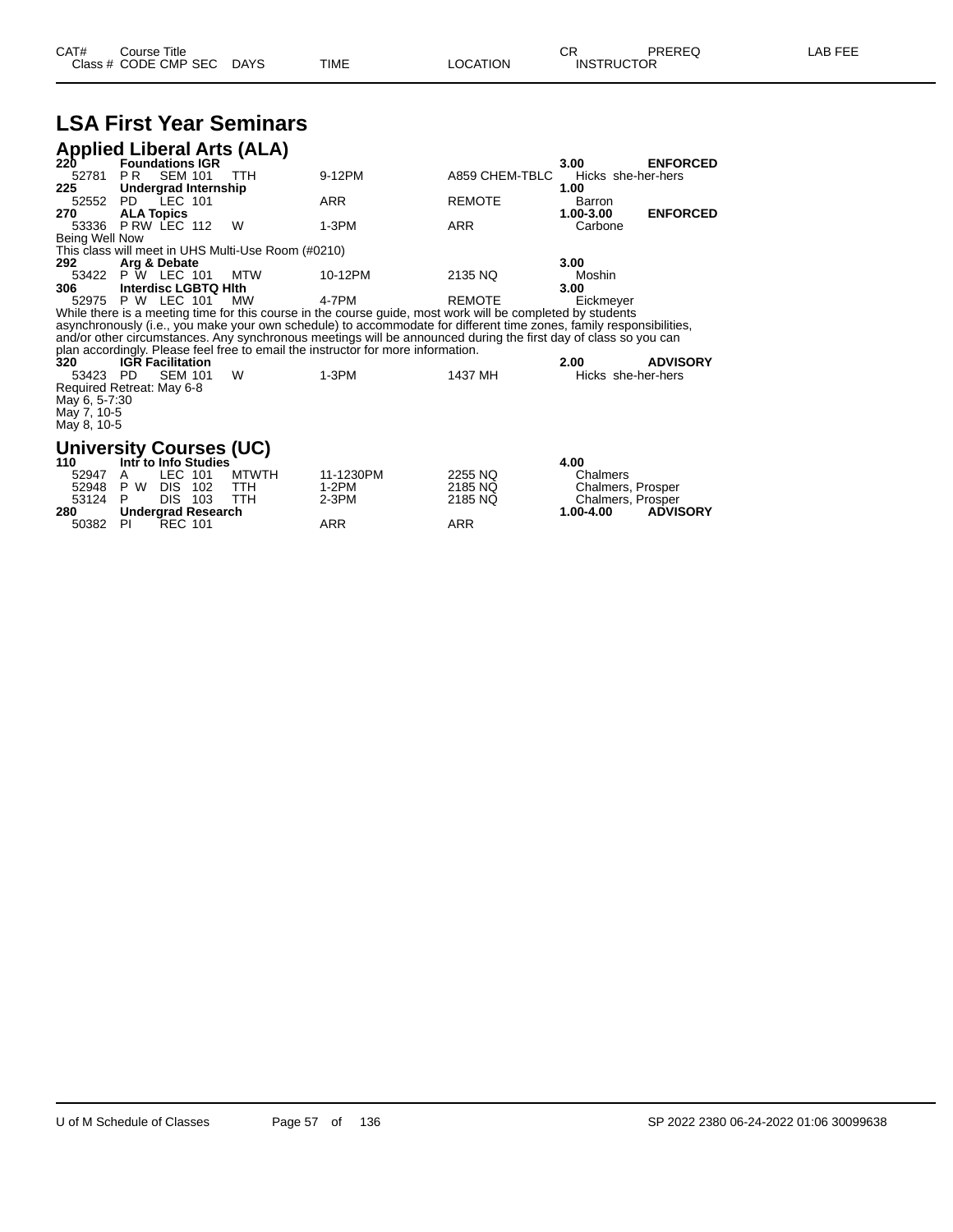| CAT#<br>Class. | Course Title<br>CODE CMP SEC | <b>DAYS</b> | TIME | <b>ATION</b> | ⌒冖<br>◡∩<br><b>INCT</b><br>. D'<br>ПC | <b>DDEDEA</b><br><b>NLITEW</b> |  |
|----------------|------------------------------|-------------|------|--------------|---------------------------------------|--------------------------------|--|
|                |                              |             |      |              |                                       |                                |  |

# **LSA II: Chinese Studies**

|     | <b>Chinese Studies (CCS)</b> |     |     |           |                 |
|-----|------------------------------|-----|-----|-----------|-----------------|
| 591 | Ind St Chinese St            |     |     | 1.00-3.00 | <b>ADVISORY</b> |
|     | $IND +$                      | ARR | ARR |           |                 |
| 799 | <b>MA Fin Proj Chin Std</b>  |     |     | 1.00-3.00 | <b>ADVISORY</b> |
|     | $IND +$                      | ARR | ARR |           |                 |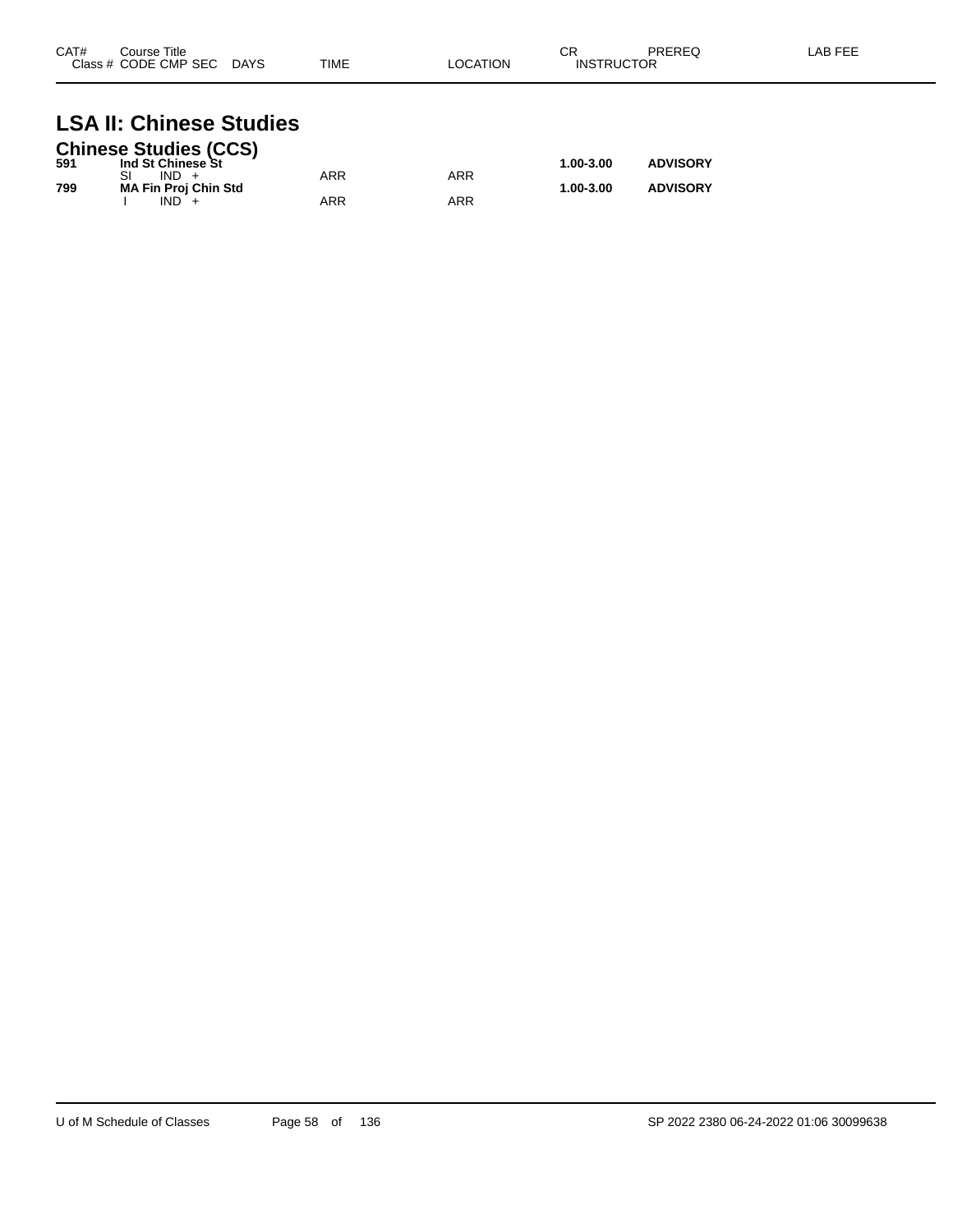| CAT#<br>Course Title      |             | ⌒冖<br>◡г |                   | PREREQ | LAB FEE |
|---------------------------|-------------|----------|-------------------|--------|---------|
| Class # CODE CMP SEC DAYS | <b>TIME</b> | LOCATION | <b>INSTRUCTOR</b> |        |         |

### **LSA II: Japanese Studies**

|     | <b>Japanese Studies (CJS)</b><br>591 Japan Indep Study |            |            |           |                 |
|-----|--------------------------------------------------------|------------|------------|-----------|-----------------|
|     |                                                        |            |            | 1.00-4.00 | <b>ADVISORY</b> |
|     | $IND +$                                                | <b>ARR</b> | ARR        |           |                 |
| 592 | Ind Std Adv Jpn Lang                                   |            |            | 1.00-3.00 | <b>ADVISORY</b> |
|     | $IND +$                                                | <b>ARR</b> | <b>ARR</b> |           |                 |
| 799 | <b>MA Essay Japan Std</b>                              |            |            | 1.00-6.00 | <b>ADVISORY</b> |
|     | IND.                                                   | <b>ARR</b> | ARR        |           |                 |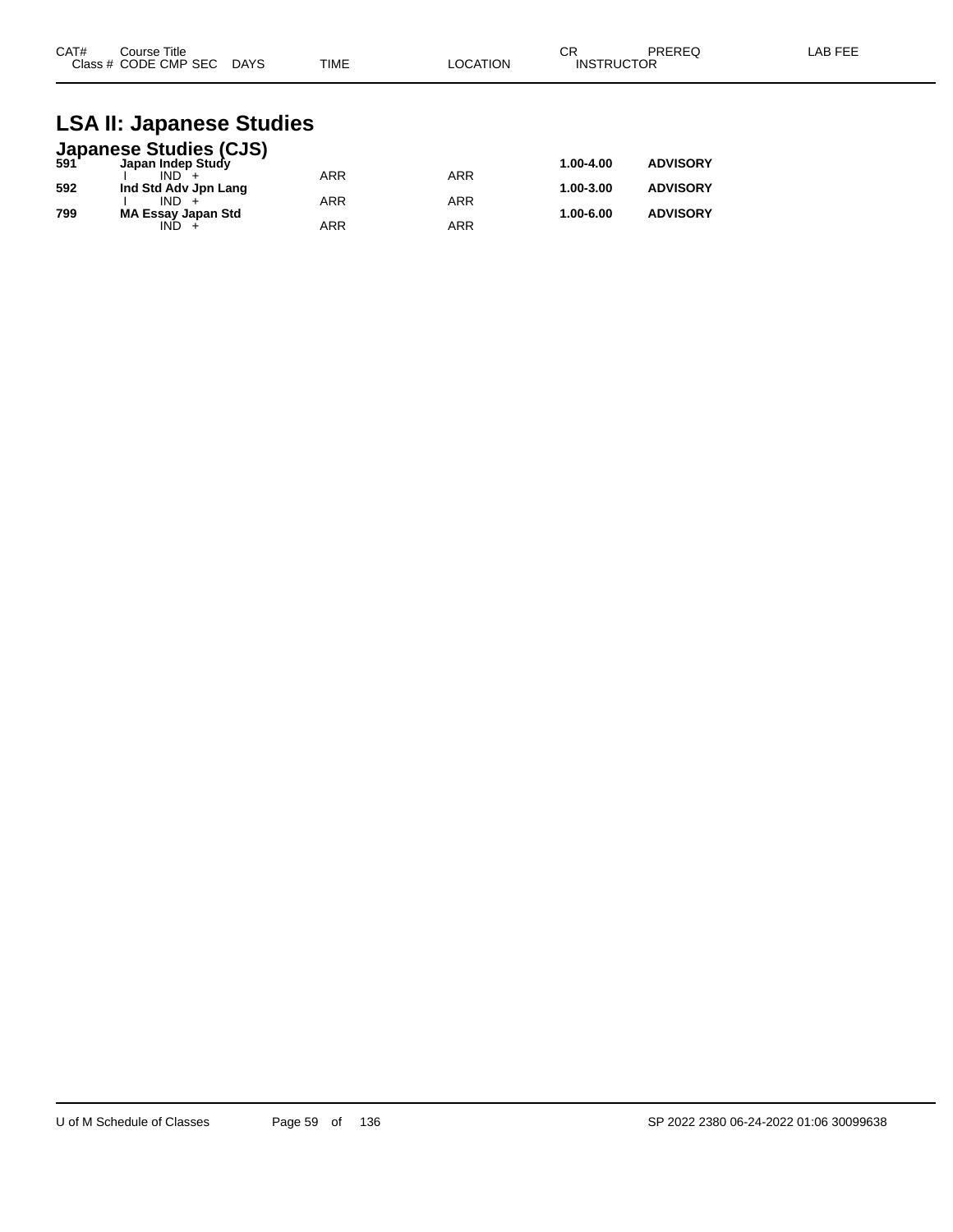| CAT#<br><b>Class</b> | Title<br>Course<br>CODE CMP<br><b>SEC</b><br>$\sim$ $\sim$ | <b>DAYS</b><br>______ | <b>TIME</b> | <b>TION</b><br>nr | СR<br>INS | DDEDEA | AB FFF |
|----------------------|------------------------------------------------------------|-----------------------|-------------|-------------------|-----------|--------|--------|
|                      |                                                            |                       |             |                   |           |        |        |

# **LSA II: Latin American and Caribbean Studies**

| 499 |         | <b>Independent Study</b> | Latin American And Caribbean Studies (LACS) |     | 1.00-3.00 |
|-----|---------|--------------------------|---------------------------------------------|-----|-----------|
|     | $IND +$ |                          | ARR                                         | ARR |           |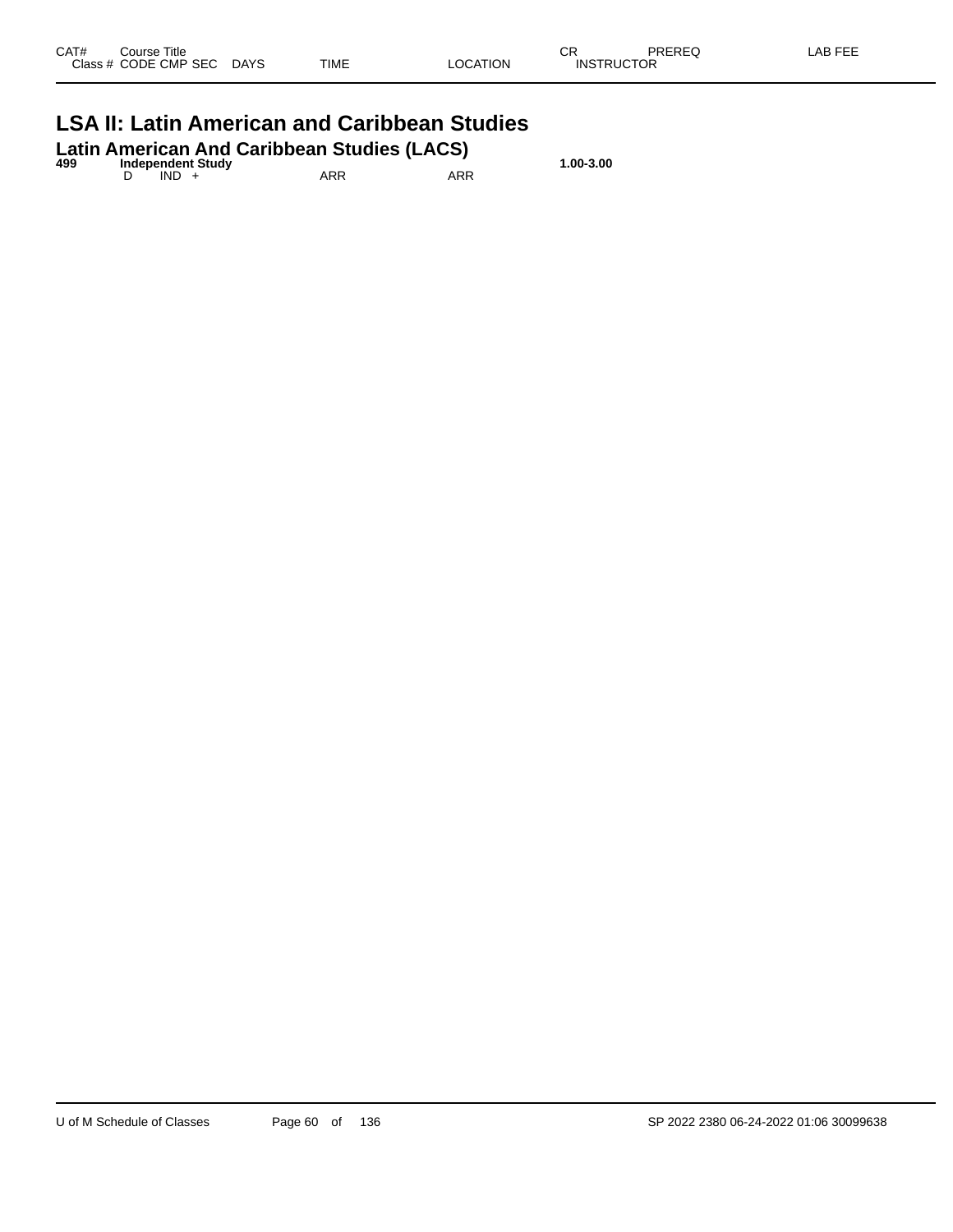# **LSA II: Middle Eastern & North African Studies Middle Eastern And North African Studies (MENAS)**<br>340 G Khan to Taliban<br>53136 PIW LEC 101 TWTH 1-3PM REMOTE

**340 G Khan to Taliban 3.00**

53136 PI W LEC 101 TWTH 1-3PM REMOTE Northrop Tuesday and Wednesday lectures are asynchronous. Discussions are typically held on Thursdays and will be

synchronous.<br>595 Di **595 Directed Reading 1.00-3.00 ADVISORY** D IND + ARR ARR ARR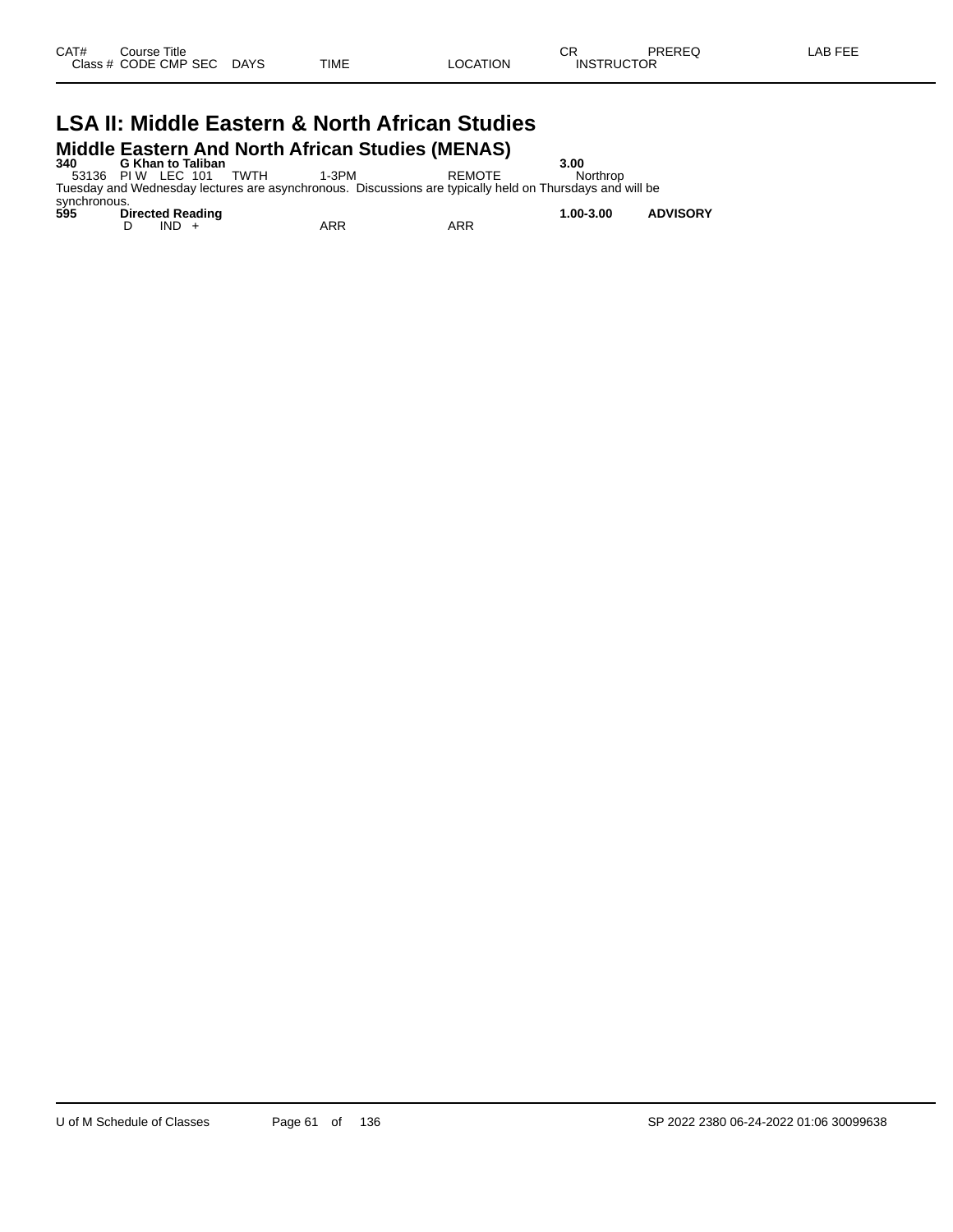# **LSA II: Russian, East European & Eurasian Studies Russian, East European and Eurasian Studies (REEES) 340 G Khan to Taliban 3.00**

53137 PI W LEC 101 TWTH 1-3PM REMOTE Northrop Tuesday and Wednesday lectures are asynchronous. Discussions are typically held on Thursdays and will be synchronous.

| oviituituud.<br>799 | <b>Master's Thesis</b>                  |       |     | 1.00-3.00 |                 |
|---------------------|-----------------------------------------|-------|-----|-----------|-----------------|
| 801                 | $IND +$<br>M<br><b>Directed Reading</b> | 1-1AM | ARR | 1.00-3.00 | <b>ADVISORY</b> |
|                     | $IND +$<br>D W                          | ARR   | ARR |           |                 |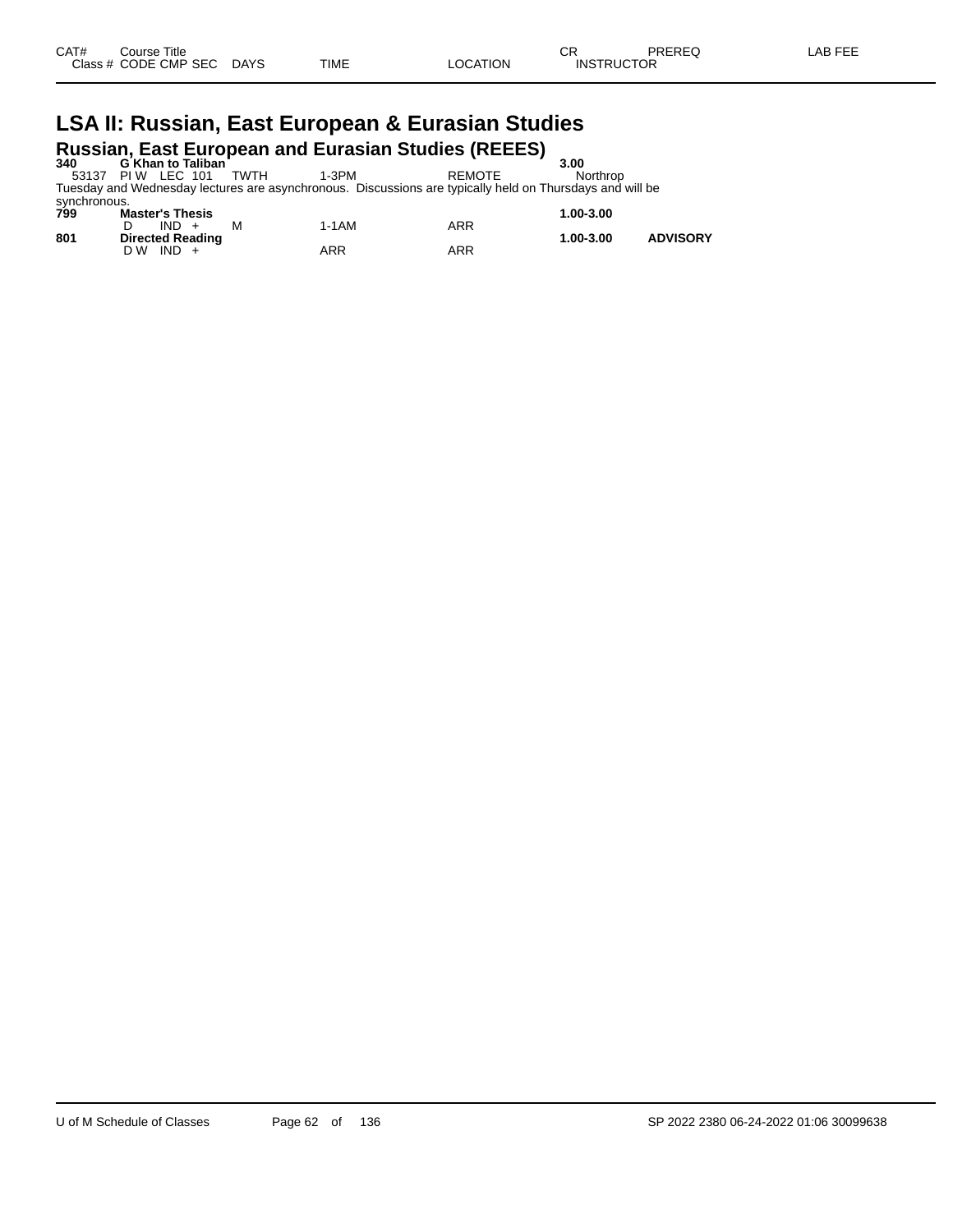| CAT# | Course Title<br>Class # CODE CMP SEC | <b>DAYS</b> | TIME | LOCATION | Ωn<br>◡<br><b>INSTRUCTOR</b> | PREREQ | LAB FEE |
|------|--------------------------------------|-------------|------|----------|------------------------------|--------|---------|
|      |                                      |             |      |          |                              |        |         |

# **LSA II: South East Asian Studies**

| <b>Southeast Asian Studies (SEAS)</b> |                             |     |     |           |                 |  |  |  |  |
|---------------------------------------|-----------------------------|-----|-----|-----------|-----------------|--|--|--|--|
| 698                                   | <b>Indep Study: SE Asia</b> |     |     | 1.00-6.00 |                 |  |  |  |  |
|                                       | $IND +$                     | ARR | ARR |           |                 |  |  |  |  |
| 798                                   | <b>SE Asian MA Essav</b>    |     |     | 1.00-6.00 | <b>ADVISORY</b> |  |  |  |  |
|                                       | SD<br>$IND +$               | ARR | ARR |           |                 |  |  |  |  |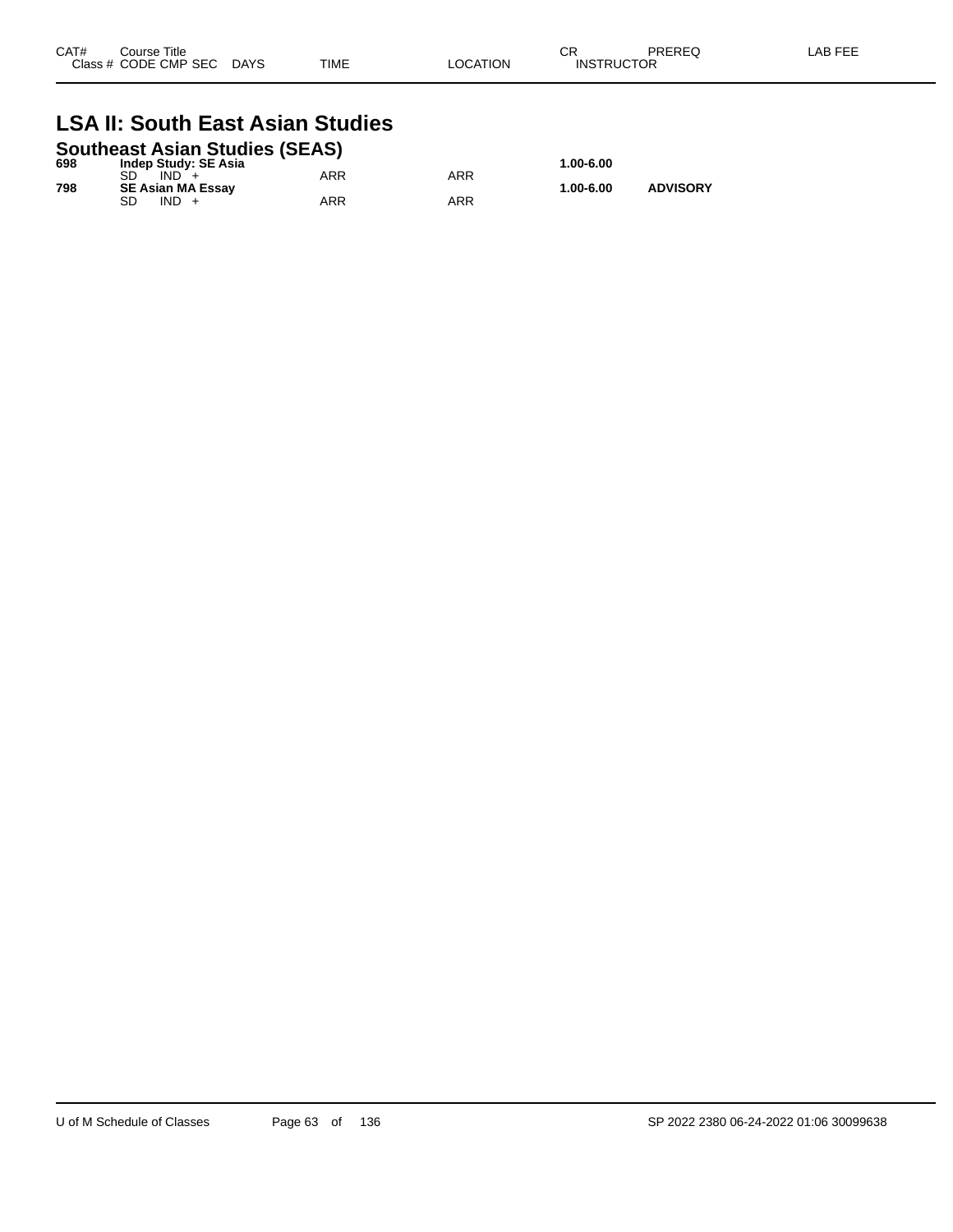#### **LSA Science, Tech and Society Science, Technology, and Society (STS)**

| 105   | .<br><b>Changing Atmos</b>          | . .        |               | 3.00   |
|-------|-------------------------------------|------------|---------------|--------|
| 53572 | LEC 101<br><b>MWF</b>               | 1-230PM    | <b>REMOTE</b> | Penner |
| 220   | <b>Women's Hith</b>                 |            |               | 3.00   |
| 53265 | ттн<br>LEC 101<br>P W               | 9-12PM     | 2330 MH       | Martin |
| 265   | Minds & Brains in US                |            |               | 3.00   |
| 53263 | <b>MW</b><br><b>IFC 101</b><br>PI W | 830-1130AM | <b>REMOTE</b> | Cowles |

Course is a mix of asynchronous (recorded lectures, which can be watched any time) and synchronous (discussion and collaborations). Synchronous participation is required for each session from 10:00-11:20 am.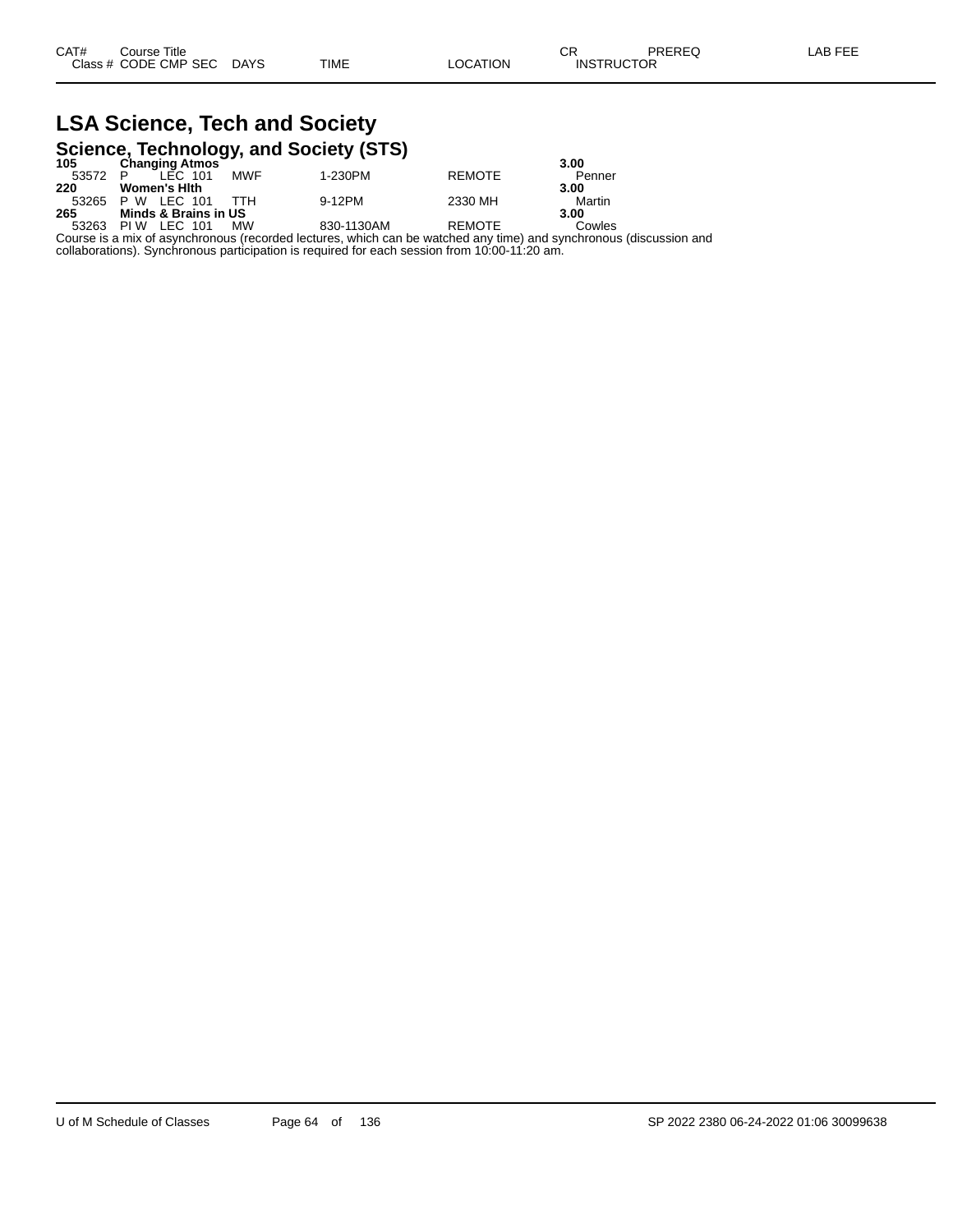| CAT# | Course Title         |             |             |          | ⌒冖<br>◡Ⴡ          | PREREQ | ∟AB FEE |
|------|----------------------|-------------|-------------|----------|-------------------|--------|---------|
|      | Class # CODE CMP SEC | <b>DAYS</b> | <b>TIME</b> | _OCATION | <b>INSTRUCTOR</b> |        |         |

# **LSA II: Prog in Internat'l & Comparative Studies International Studies (INTLSTD) 101 Int to Intnl Studies 3.00**

| .     | .v  v.uurv                    |       |          |               | .         |                 |
|-------|-------------------------------|-------|----------|---------------|-----------|-----------------|
| 52490 | P W LEC 101                   | MTWTH | 1130-1PM | <b>REMOTE</b> | Marcum    |                 |
| 301   | <b>Topics Int'l Studies</b>   |       |          |               | 3.00      | <b>ADVISORY</b> |
|       | 53281 PRW LEC 101             | MTWTH | 230-4PM  | <b>REMOTE</b> | Marcum    |                 |
|       | Security in Theory & Practice |       |          |               |           |                 |
| 399   | Internship                    |       |          |               | 1.00-4.00 | <b>ADVISORY</b> |
|       | IND                           |       | ARR      | ARR           |           |                 |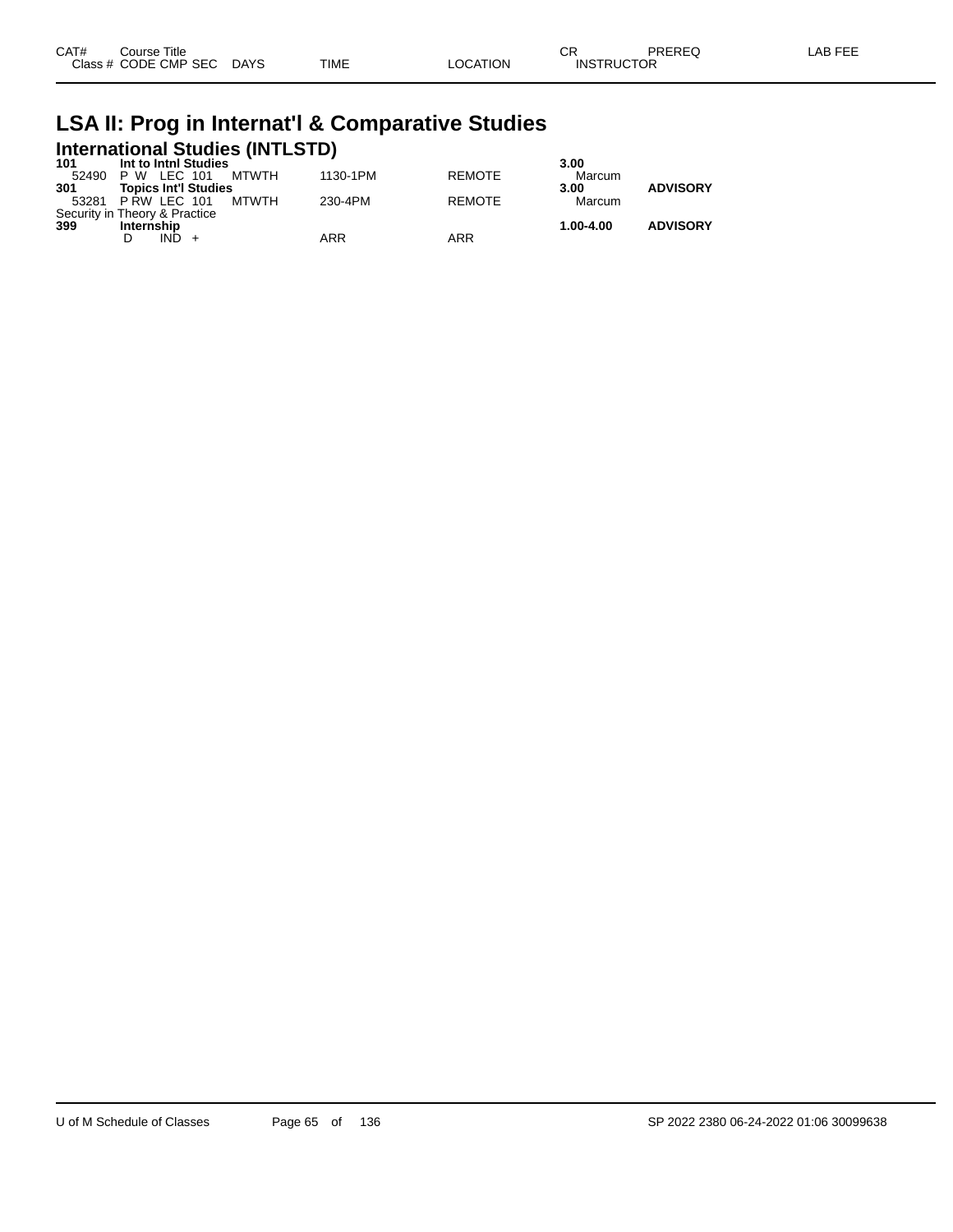| CAT# | Course Title         |             |             |          | СR                | PREREQ | AB FEE |
|------|----------------------|-------------|-------------|----------|-------------------|--------|--------|
|      | Class # CODE CMP SEC | <b>DAYS</b> | <b>TIME</b> | LOCATION | <b>INSTRUCTOR</b> |        |        |
|      |                      |             |             |          |                   |        |        |

#### **Lloyd Scholars for Writing and the Arts Lloyd Scholars for Writing and the Arts (LSWA)**

|                               | 140 Arts & Humanities |     | 3.00   | <b>ADVISORY</b> | 150.00 |
|-------------------------------|-----------------------|-----|--------|-----------------|--------|
| 53326<br>P W<br>REC 101       | ARR                   | ARR | Tucker |                 |        |
| UMMA Exhibition Design: ?FUN? |                       |     |        |                 |        |
| 299<br>Independent Study      |                       |     | 4.00   | <b>ADVISORY</b> | 150.00 |
| <b>IND</b>                    | ARR                   | ARR |        |                 |        |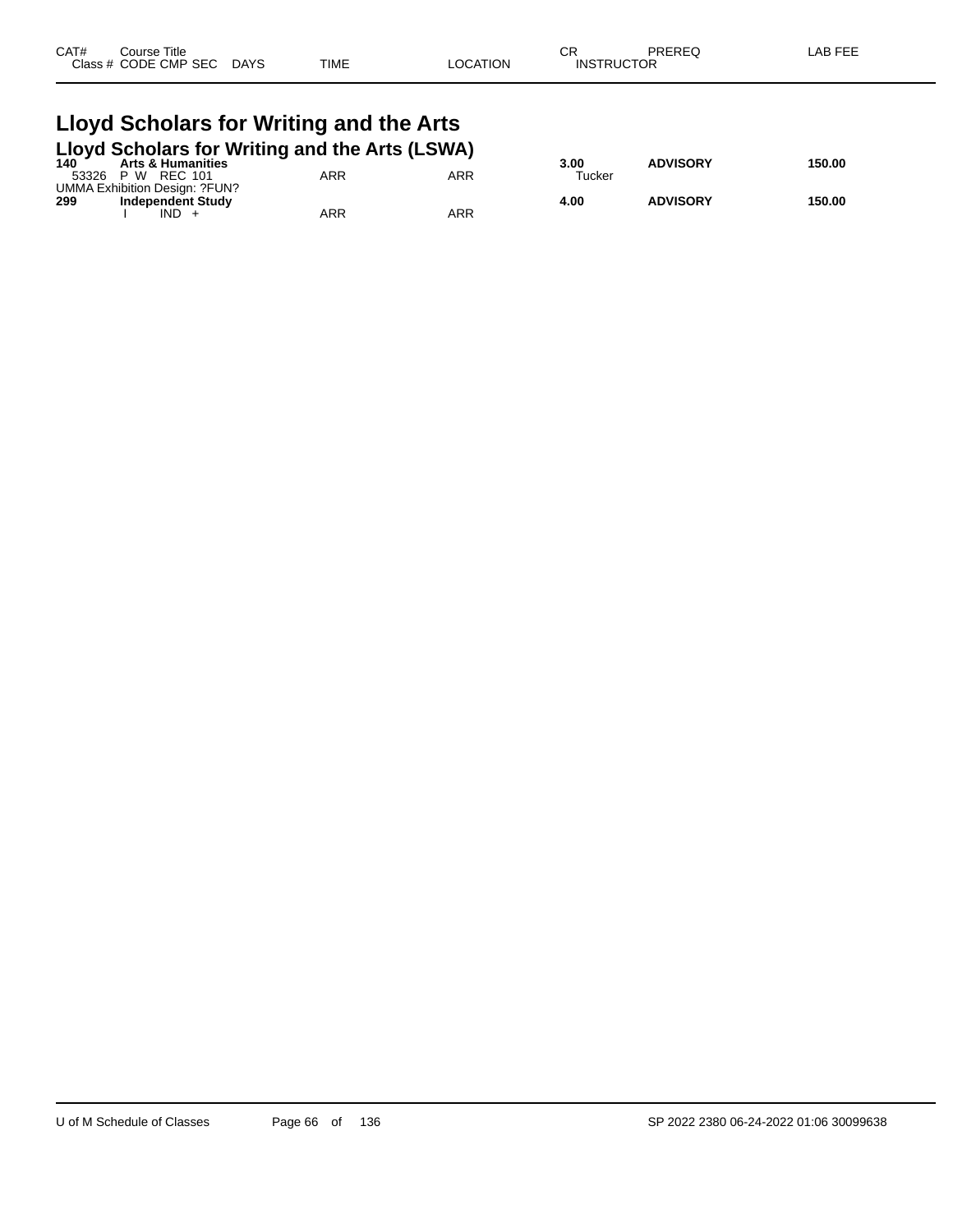| CAT#                         | Course Title<br>Class # CODE CMP SEC                                            | DAYS               | TIME             | <b>LOCATION</b>            | CR.<br><b>INSTRUCTOR</b>                 | PREREQ                             | LAB FEE |
|------------------------------|---------------------------------------------------------------------------------|--------------------|------------------|----------------------------|------------------------------------------|------------------------------------|---------|
|                              | <b>Department of Linguistics</b>                                                |                    |                  |                            |                                          |                                    |         |
| 111<br>53117                 | <b>Linguistics (LING)</b><br>Intro to Language<br>P W LEC 101                   | TTHF               | 12-2PM           | 142 LORCH                  | 3.00<br>Nikolai                          |                                    |         |
| 114<br>53370<br>315<br>53055 | A World of Words<br><b>P W LEC 101</b><br><b>Intro To Syntax</b><br>P W LEC 101 | MWF<br><b>TWTH</b> | 2-4PM<br>$2-4PM$ | <b>REMOTE</b><br>471 LORCH | 3.00<br>Merchant<br>3.00<br><b>Pires</b> | <b>ADVISORY</b>                    |         |
| 395                          | <b>Individual Research</b><br>$IND +$                                           |                    | ARR              | ARR                        | 1.00-4.00                                |                                    |         |
| 493                          | <b>Undergrad Reading</b><br>IND +                                               |                    | ARR              | ARR                        | 1.00-3.00                                | <b>ADVISORY</b>                    |         |
| 494                          | <b>Undergrad Reading</b><br>$IND +$                                             |                    | <b>ARR</b>       | <b>ARR</b>                 | 1.00-3.00                                | <b>ADVISORY</b>                    |         |
| 495<br>496                   | <b>Senior Honors Read</b><br>$IND +$<br><b>Senior Honors Read</b>               |                    | <b>ARR</b>       | ARR                        | 1.00-3.00<br>1.00-3.00                   | <b>ADVISORY</b><br><b>ADVISORY</b> |         |
| 990                          | $IND +$<br><b>Diss-Precand</b>                                                  |                    | <b>ARR</b>       | <b>ARR</b>                 | 1.00-4.00                                | <b>ADVISORY</b>                    |         |
|                              | $IND +$                                                                         |                    | ARR              | <b>ARR</b>                 |                                          |                                    |         |

**995 Diss-Cand 4.00 ENFORCED**

**997 Spec Res I & II 1.00-6.00 ADVISORY**

IR IND + ARR ARR ARR

I IND + ARR ARR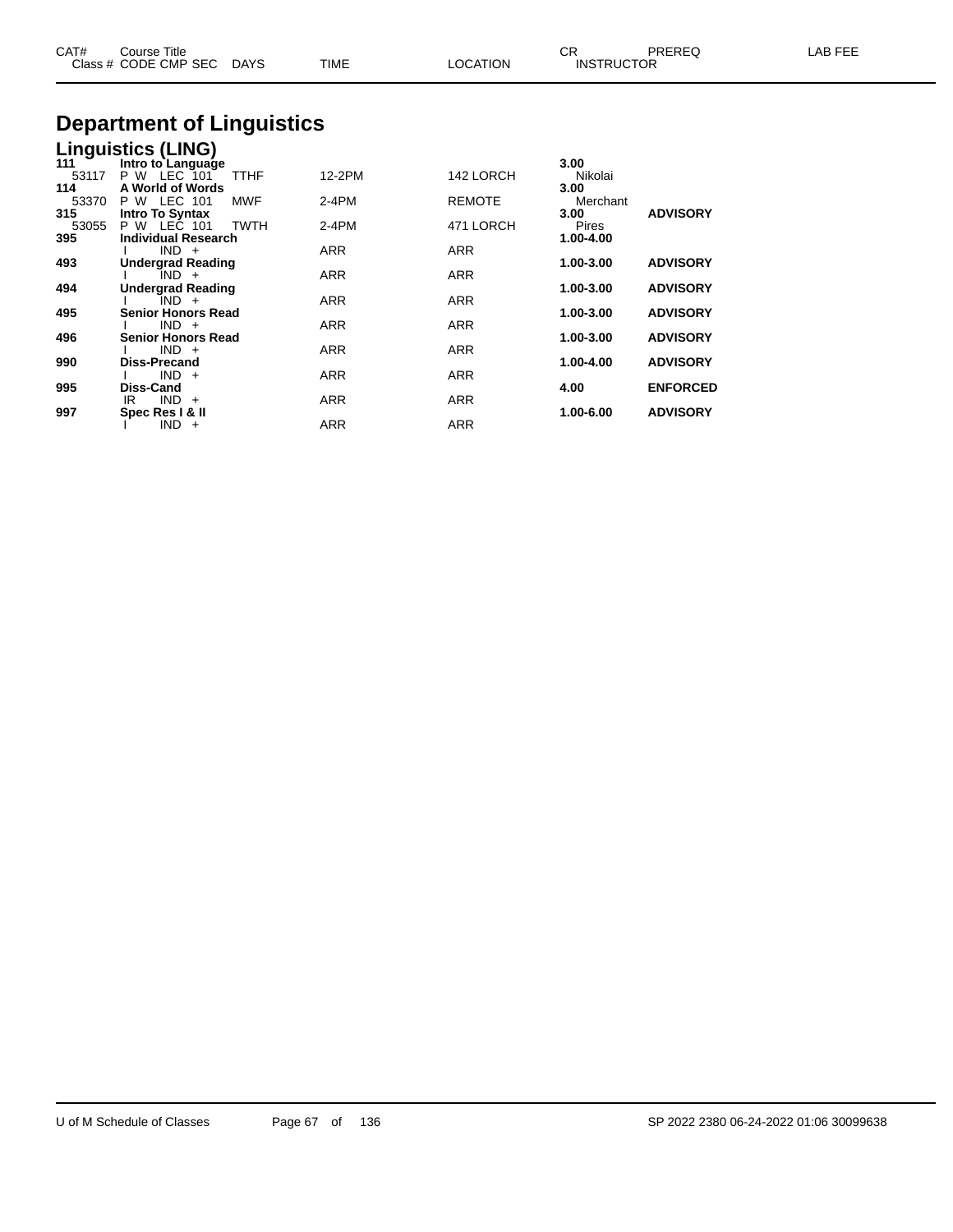#### **Macromolecular Sci & Engr Ctr Macromolecular Science (MACROMOL)**

|     | $1.11$ $1.11$ $1.11$ $1.11$ $1.11$ $1.11$ $1.11$ $1.11$ $1.11$ $1.11$ $1.11$ $1.11$ $1.11$ |     |     |      |                 |
|-----|--------------------------------------------------------------------------------------------|-----|-----|------|-----------------|
| 800 | Macromolecular Sem                                                                         |     |     | 2.00 | <b>ADVISORY</b> |
|     | 50613 P SEM 101                                                                            | ARR | ARR | Kim  |                 |
| 995 | Diss-Cand                                                                                  |     |     | 4.00 | <b>ENFORCED</b> |
|     | $IND +$                                                                                    | ARR | ARR |      |                 |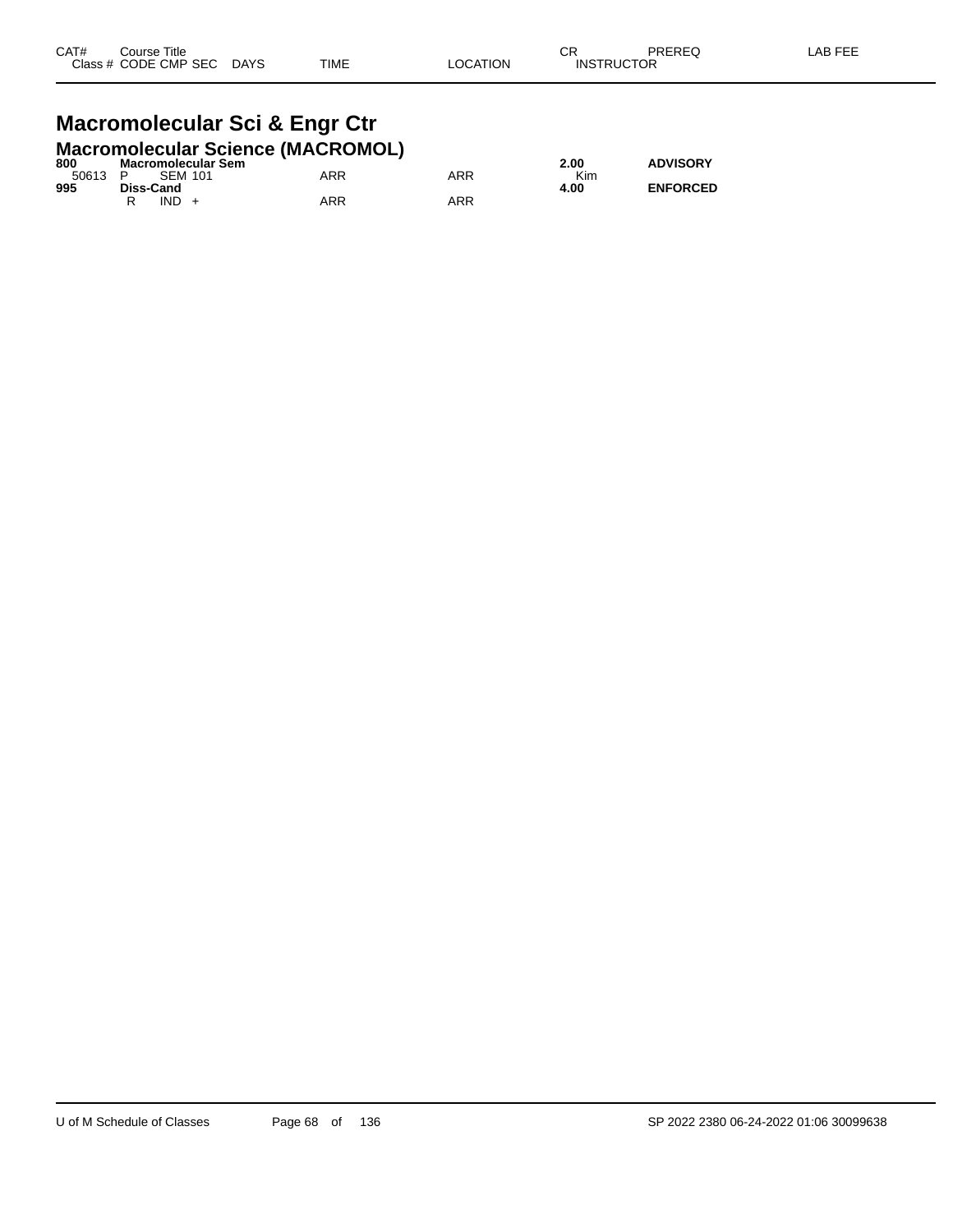## **Mathematics Department Mathematics (MATH)**

|                              |                                                  |         |                            |              |                                                                                |                |                           | ---MATH DEPARTMENT POLICY REQUIRES THAT STUDENTS ATTEND BOTH OF THE FIRST TWO CLASS MEETINGS  (OR NOTIFY THE  |
|------------------------------|--------------------------------------------------|---------|----------------------------|--------------|--------------------------------------------------------------------------------|----------------|---------------------------|---------------------------------------------------------------------------------------------------------------|
|                              |                                                  |         |                            |              | INSTRUCTOR IN ADVANCE OF THEIR ABSENCE) OR THEY MAY BE DROPPED FROM THE CLASS. |                |                           |                                                                                                               |
|                              |                                                  |         |                            |              | COURSES MATCHES THE COURSES THEY ARE ATTENDING.                                |                |                           | ---ALL STUDENTS MUST TAKE ACTION THROUGH THE REGISTRATION SYSTEM TO MAKE SURE THAT THEIR OFFICIAL SCHEDULE OF |
|                              |                                                  |         |                            |              |                                                                                |                |                           | ---MATHEMATICS DEPARTMENT POLICY LIMITS STUDENTS TO A MAXIMUM OF 4 CREDITS FOR COURSES NUMBERED BELOW 112.    |
| 105                          |                                                  |         | Data, Fncns, Graphs        |              |                                                                                |                | 4.00                      |                                                                                                               |
|                              | 51952 P W LEC 101                                |         |                            | <b>TWTHF</b> | 10-12PM                                                                        | <b>B745 EH</b> | Cardin                    |                                                                                                               |
| In Person<br>115             | <b>Calculus I</b>                                |         |                            |              |                                                                                |                | 4.00                      | <b>ADVISORY</b>                                                                                               |
| 50304                        | P W LEC 101                                      |         |                            | <b>TWTHF</b> | 8-10AM                                                                         | 2455 MH        | Horawa                    |                                                                                                               |
| In Person                    |                                                  |         |                            |              |                                                                                |                |                           |                                                                                                               |
| 50305                        | P W LEC 102                                      |         |                            | <b>TWTHF</b> | 10-12PM                                                                        | 2455 MH        | Li                        |                                                                                                               |
| In Person<br>53005           | <b>P W LEC 104</b>                               |         |                            | <b>TWTHF</b> | 10-12PM                                                                        | 2437 MH        | Gonzalez                  |                                                                                                               |
| In Person                    |                                                  |         |                            |              |                                                                                |                |                           |                                                                                                               |
| 116                          | <b>Calculus II</b>                               |         |                            |              |                                                                                |                | 4.00                      | <b>ADVISORY</b>                                                                                               |
| 53006                        | P W LEC 101                                      |         |                            | <b>TWTHF</b> | 10-12PM                                                                        | 2427 MH        | Nekrasov                  |                                                                                                               |
| In Person<br>50306           | <b>P W LEC 102</b>                               |         |                            | <b>TWTHF</b> | 12-2PM                                                                         | 2436 MH        | Sampath                   |                                                                                                               |
| In Person                    |                                                  |         |                            |              |                                                                                |                |                           |                                                                                                               |
| 214                          | App Linear Algebra                               |         |                            |              |                                                                                |                | 4.00                      | <b>ADVISORY</b>                                                                                               |
|                              | 52861 PRW LEC 101                                |         |                            | <b>MTTHF</b> | 10-12PM                                                                        | 1068 EH        | Zhang                     |                                                                                                               |
| In Person Instruction<br>215 | Multiv & Vector Calc                             |         |                            |              |                                                                                |                | 4.00                      | <b>ADVISORY</b>                                                                                               |
|                              | 50307 A W LEC 101                                |         |                            | TWF          | 10-12PM                                                                        | 1866 EH        | Weiss                     |                                                                                                               |
| In Person Instruction        |                                                  |         |                            |              |                                                                                |                |                           |                                                                                                               |
|                              | 50308 P W LAB 102                                |         |                            | TH           | 10-12PM                                                                        | <b>B735 EH</b> | Jiang                     |                                                                                                               |
| In Person Instruction        | 50309 A W LEC 111                                |         |                            | <b>TWF</b>   | 12-2PM                                                                         | 269 WEISER     | Hong                      |                                                                                                               |
| In Person Instruction        |                                                  |         |                            |              |                                                                                |                |                           |                                                                                                               |
|                              | 50310 P W LAB 112                                |         |                            | TH           | 12-2PM                                                                         | <b>B735 EH</b> | Zhang                     |                                                                                                               |
| In Person Instruction        |                                                  |         |                            |              |                                                                                |                |                           |                                                                                                               |
| 216                          | <b>Intro Diff Equat</b><br>50311 A RW LEC 101    |         |                            | TWF          | 2-4PM                                                                          | 1068 EH        | 4.00<br>Boland            | <b>ADVISORY, ENFORCED</b>                                                                                     |
| In Person Instruction        |                                                  |         |                            |              |                                                                                |                |                           |                                                                                                               |
|                              | 50312 P RW LAB 102                               |         |                            | TH           | 2-4PM                                                                          | <b>B735 EH</b> | Wu                        |                                                                                                               |
| In Person Instruction        |                                                  |         |                            |              |                                                                                |                |                           |                                                                                                               |
| 217                          | <b>Linear Algebra</b><br>52410 P W LEC 102       |         |                            | <b>MTTHF</b> | 10-12PM                                                                        | <b>B743 EH</b> | 4.00<br>Schneider         | <b>ADVISORY</b>                                                                                               |
| In Person Instruction        |                                                  |         |                            |              |                                                                                |                |                           |                                                                                                               |
|                              | 52575 P W LEC 103                                |         |                            | <b>MTTHF</b> | 12-2PM                                                                         | B743 EH        | Ryan                      |                                                                                                               |
| In Person Instruction        |                                                  |         |                            |              |                                                                                |                |                           |                                                                                                               |
| 316                          | <b>Differential Equatn</b><br>52925 P RW LEC 101 |         |                            | TWF          | 10-12PM                                                                        | 4404 RAND      | 3.00<br><b>Blackstone</b> | <b>ADVISORY, ENFORCED</b>                                                                                     |
| In Person Instruction        |                                                  |         |                            |              |                                                                                |                |                           |                                                                                                               |
| 399                          |                                                  |         | <b>Independent Reading</b> |              |                                                                                |                | 1.00-6.00                 |                                                                                                               |
| 423                          | Ι.<br><b>Math of Finance</b>                     | $IND +$ |                            |              | ARR                                                                            | ARR            | 3.00                      | <b>ADVISORY</b>                                                                                               |
|                              | 51246 P W LEC 101                                |         |                            | MWF          | 12-2PM                                                                         | 1068 EH        | Norgilas                  |                                                                                                               |
| In Person Instruction        |                                                  |         |                            |              |                                                                                |                |                           |                                                                                                               |
| 425                          | <b>Intro Probabil</b>                            |         |                            |              |                                                                                |                | 3.00                      | <b>ADVISORY</b>                                                                                               |
| In Person Instruction        | 50314 P W LEC 101                                |         |                            | <b>TWF</b>   | 10-12PM                                                                        | 120 WH         | Fink                      |                                                                                                               |
|                              | 51850 P W LEC 102                                |         |                            | TWF          | 1-3PM                                                                          | 120 WH         | Kara                      |                                                                                                               |
| In Person Instruction        |                                                  |         |                            |              |                                                                                |                |                           |                                                                                                               |
| 429                          | Internship                                       |         |                            |              |                                                                                |                | 1.00                      | <b>ADVISORY</b>                                                                                               |
| 451                          | <b>Adv Calculus I</b>                            | $IND +$ |                            |              | ARR                                                                            | ARR            | 3.00                      | <b>ADVISORY</b>                                                                                               |
| 50315 P                      |                                                  | LEC 101 |                            | <b>TWF</b>   | 10-12PM                                                                        | 4096 EH        | Norwood                   |                                                                                                               |
| In person instruction        |                                                  |         |                            |              |                                                                                |                |                           |                                                                                                               |
| 499                          |                                                  |         | <b>Independent Reading</b> |              | ARR                                                                            | ARR            | 1.00-4.00                 | <b>ADVISORY</b>                                                                                               |
| 700                          |                                                  | $IND +$ | Dir Read-Research          |              |                                                                                |                | 1.00-3.00                 | <b>ADVISORY</b>                                                                                               |
|                              |                                                  | $IND +$ |                            |              | ARR                                                                            | ARR            |                           |                                                                                                               |
| 929                          | Internship                                       |         |                            |              |                                                                                |                | 1.00                      |                                                                                                               |
| 990                          | D<br>Diss-Precand                                | $IND +$ |                            |              | <b>ARR</b>                                                                     | ARR            | 1.00-4.00                 | <b>ADVISORY</b>                                                                                               |
|                              |                                                  | $IND +$ |                            |              | ARR                                                                            | ARR            |                           |                                                                                                               |
| 995                          | Diss-Cand                                        |         |                            |              |                                                                                |                | 4.00                      | <b>ENFORCED</b>                                                                                               |
|                              | R                                                | $IND +$ |                            |              | ARR                                                                            | <b>ARR</b>     |                           |                                                                                                               |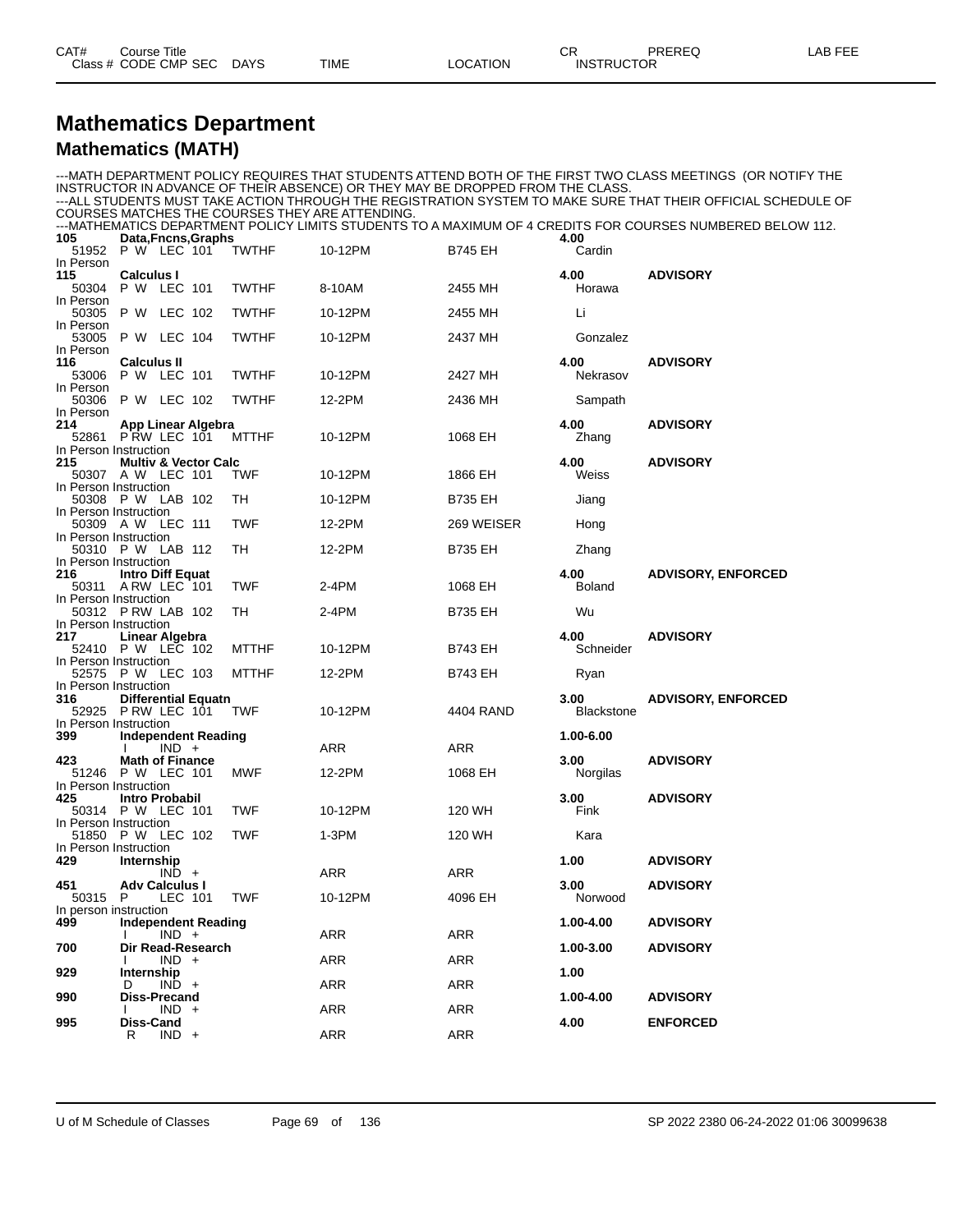| CAT# | Course Title         |             |             |          | ⌒冖<br>◡           | <b>PREREQ</b> | AB FEF |
|------|----------------------|-------------|-------------|----------|-------------------|---------------|--------|
|      | Class # CODE CMP SEC | <b>DAYS</b> | <b>TIME</b> | LOCATION | <b>INSTRUCTOR</b> |               |        |

#### **Medieval and Early Modern Studies Medieval and Early Modern Studies (MEMS)**

| 367   | <b>Shakespeare Plays</b> |        |         | 3.00      |                 | 90.00 |
|-------|--------------------------|--------|---------|-----------|-----------------|-------|
| 52867 | TTH.<br>LEC 101<br>PI W  | 10-1PM | 3437 MH | Trevor    |                 |       |
|       | ThePlaysofWmShakespeare  |        |         |           |                 |       |
| 490   | <b>Directed Readings</b> |        |         | 1.00-4.00 | <b>ADVISORY</b> |       |
|       | IND                      | ARR    | ARR     |           |                 |       |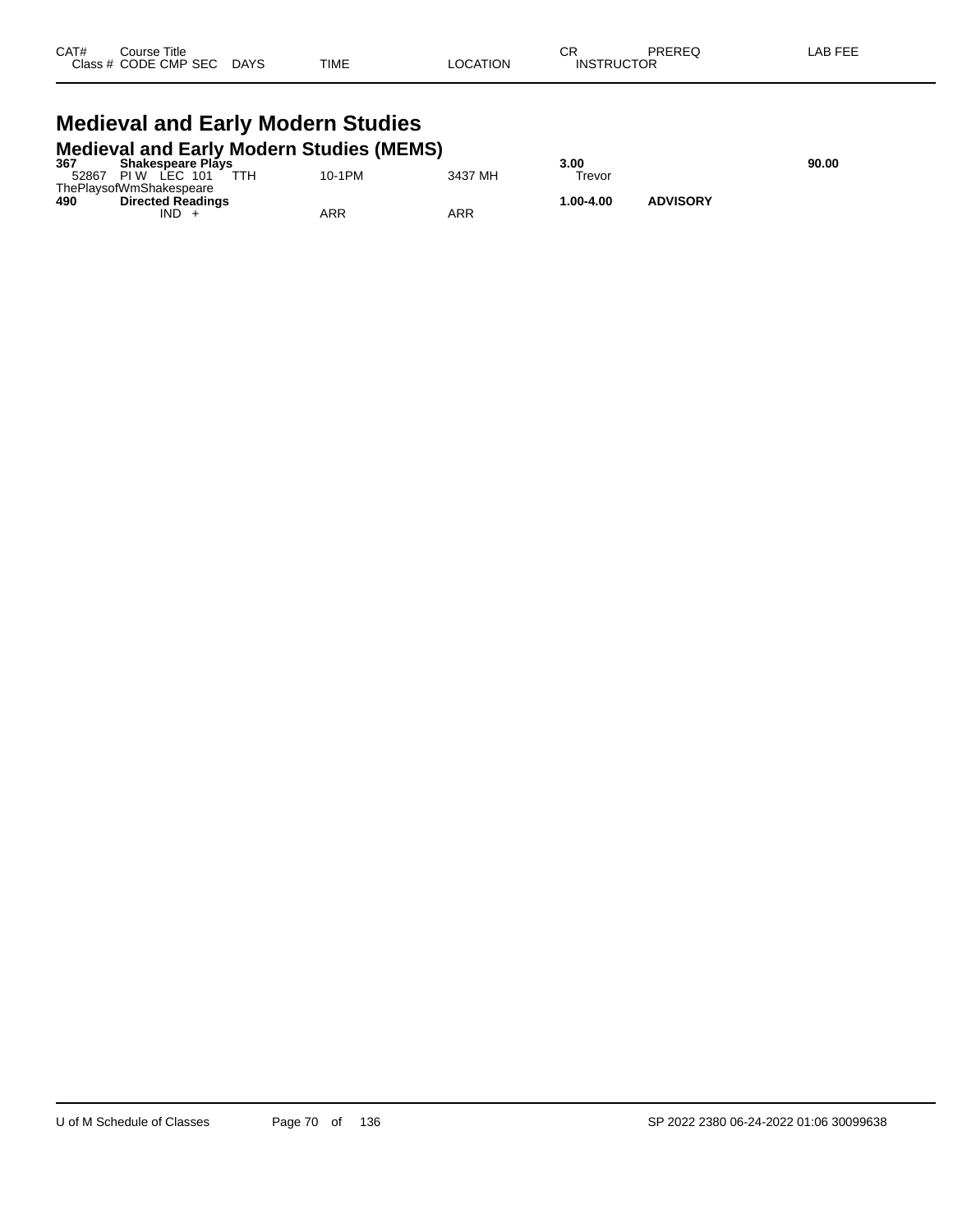# **Middle East Studies Department**

|     | <b>Armenian Language (ARMENIAN)</b><br>499 Ind Study Armenian<br>$IND +$       |            | ARR     | <b>ARR</b>    | 1.00-4.00          |                 |
|-----|--------------------------------------------------------------------------------|------------|---------|---------------|--------------------|-----------------|
| 203 | Hebrew Language (HEBREW)<br>Int IM Mod Hebrew                                  |            |         |               | 10.00              | <b>ENFORCED</b> |
| 203 | 53276 PIRW REC 101<br>Int IM Mod Hebrew                                        | <b>TTH</b> | 9-130PM | 3000 STB      | 10.00              | <b>ENFORCED</b> |
|     | <b>P RW REC 101</b><br>There is a specific application and admissions process. | <b>MW</b>  | 9-130PM | <b>REMOTE</b> | Raz, Eubanks Segal |                 |

UM Students (For Credit): please email mes-summerlanguageinstitute@umich.edu with a statement containing full name, uniqname, UM-ID number, language background, and a brief explanation of what course you wish to take and why. Non-UM Students (For Credit and Program Fee) or UM Students (Program Fee): please email mes-summerlanguageinstitute@umich.edu with the completed application found on the SLI website (www.lsa.umich.edu/sli). NOTE: Course runs May 3-June 28.

#### **Middle East Studies (MIDEAST)**

| 207 | Lnd Israel-Palestine    |           |       |          | 3.00    |
|-----|-------------------------|-----------|-------|----------|---------|
|     | 52840 P W LEC 101       | <b>MW</b> | 1-4PM | 2022 STB | Eliav   |
| 291 | <b>HU Topics in MES</b> |           |       |          | 3.00    |
|     | 52738 P W SEM 101       | TTH       | 1-4PM | 2175 NO  | Gasimov |

Islamic Law: Past and Present Although students are expected to be available during scheduled class times, there is flexibility. Please contact the instructor.<br>340 G

**340 G Khan to Taliban 3.00** 53134 PI W LEC 101 TWTH 1-3PM REMOTE Northrop Tuesday and WILEC 101 TWTH 1-3PM REMOTE Northrop Northrop<br>Tuesday and Wednesday lectures are asynchronous. Discussions are typically held on Thursdays and will be synchronous.

| 498 | <b>Senior Honors Thesis</b> |     |            | 1.00-4.00 |                 |
|-----|-----------------------------|-----|------------|-----------|-----------------|
|     | $IND +$                     | ARR | <b>ARR</b> |           |                 |
| 699 | <b>Dir Grad Readings</b>    |     |            | 1.00-3.00 | <b>ADVISORY</b> |
|     | $IND +$                     | ARR | <b>ARR</b> |           |                 |
| 990 | <b>Diss Pre-Cand</b>        |     |            | 1.00-4.00 | <b>ADVISORY</b> |
|     | $IND +$                     | ARR | <b>ARR</b> |           |                 |
| 995 | <b>Dissertation Res</b>     |     |            | 4.00      | <b>ENFORCED</b> |
|     | DR<br>$IND +$               | ARR | ARR        |           |                 |
|     |                             |     |            |           |                 |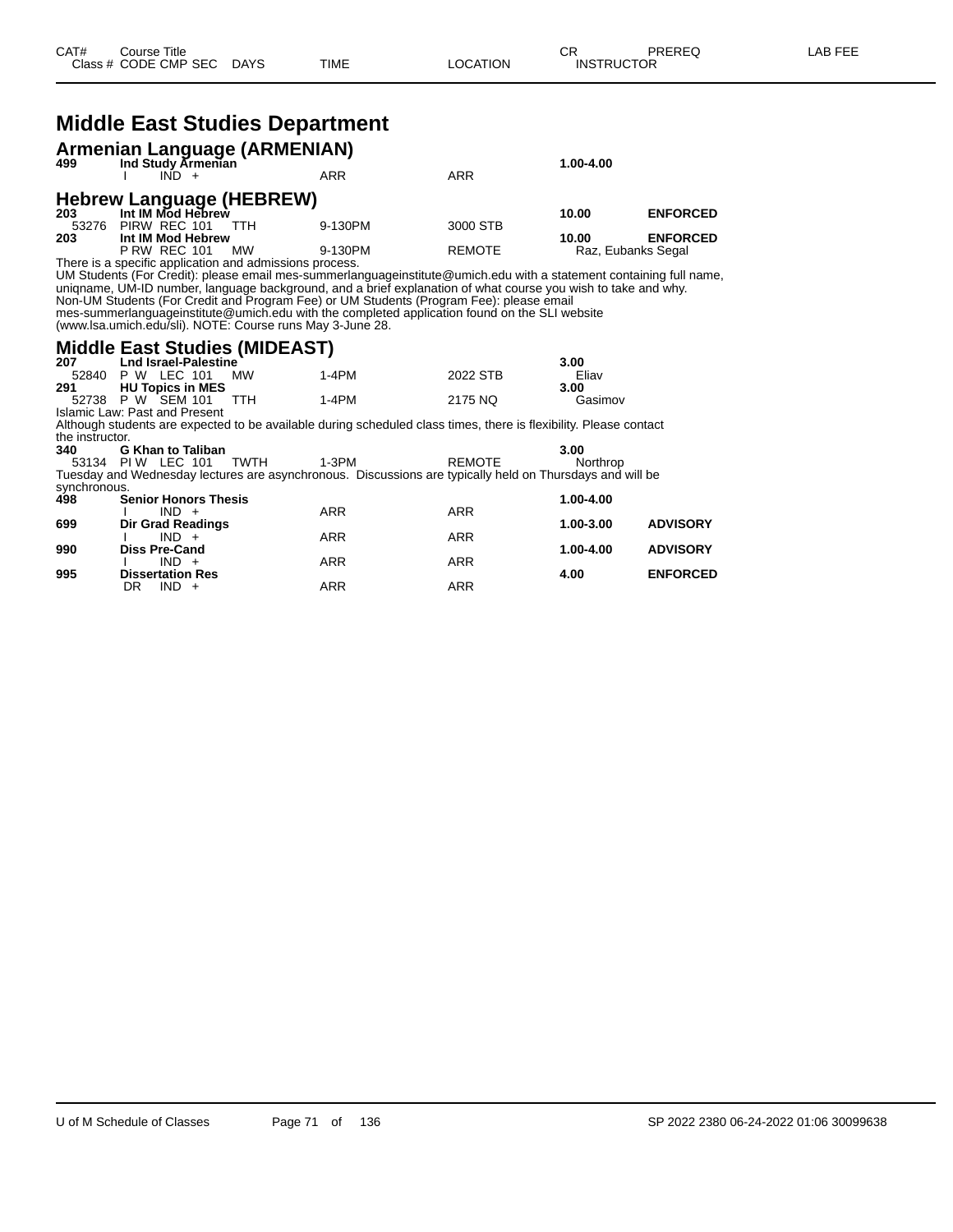| CAT# | Title<br>Course            |      |             |                | ◡ጙ                | PREREC | AB FFF |
|------|----------------------------|------|-------------|----------------|-------------------|--------|--------|
|      | Class # CODE CMP SEC<br>__ | DAYS | <b>TIME</b> | ATION:<br>ില്. | <b>INSTRUCTOR</b> |        |        |

#### **Molecular, Cellular, and Developmental Biology Molecular, Cellular and Developmental Biology (MCDB)**

| 300   | <b>Undergrad Research</b>        |            |            | ,<br>1.00-3.00 | <b>ADVISORY</b>           |
|-------|----------------------------------|------------|------------|----------------|---------------------------|
|       | IND +                            | <b>ARR</b> | <b>ARR</b> |                |                           |
| 310   | <b>Intro Biochemistry</b>        |            |            | 4.00           | <b>ADVISORY, ENFORCED</b> |
| 50187 | LEC 101<br><b>MTW</b><br>AIR.    | 11-1PM     | 0460 CCCB  | Akey           |                           |
| 50189 | <b>DIS</b><br><b>PIRW</b><br>103 | 1-230PM    | 2234 USB   | Mitra          |                           |
| 50190 | PIRW DIS<br>W<br>104             | 1-230PM    | 2234 USB   | Mitra          |                           |
| 360   | Neurobio, Research               |            |            | 2.00-3.00      | <b>ENFORCED</b>           |
|       | $IND +$<br>IR                    | <b>ARR</b> | <b>ARR</b> |                |                           |
| 400   | <b>Advanced Research</b>         |            |            | 1.00-3.00      | <b>ADVISORY, ENFORCED</b> |
|       | $IND +$<br><b>SIR</b>            | <b>ARR</b> | <b>ARR</b> |                |                           |
| 426   | <b>Molec Endocrinology</b>       |            |            | 3.00           | <b>ENFORCED</b>           |
| 53028 | PIRW LEC 101<br><b>TWTH</b>      | $2-4PM$    | 1230 USB   | Duan           |                           |
| 461   | <b>Neuro Senior Thesis</b>       |            |            | 1.00           |                           |
|       | $IND +$                          | <b>ARR</b> | <b>ARR</b> |                |                           |
| 700   | <b>Advanced Studies</b>          |            |            | 1.00-8.00      | <b>ADVISORY</b>           |
|       | $IND +$                          | <b>ARR</b> | <b>ARR</b> |                |                           |
| 801   | <b>Supervised Teaching</b>       |            |            | 1.00-2.00      | <b>ADVISORY</b>           |
|       | $IND +$                          | <b>ARR</b> | <b>ARR</b> |                |                           |
| 990   | <b>Diss-Precand</b>              |            |            | 1.00-8.00      | <b>ADVISORY</b>           |
|       | $IND +$                          | <b>ARR</b> | <b>ARR</b> |                |                           |
| 995   | <b>Diss-Cand</b>                 |            |            | 4.00           | <b>ENFORCED</b>           |
|       | IND.<br>R<br>$+$                 | <b>ARR</b> | <b>ARR</b> |                |                           |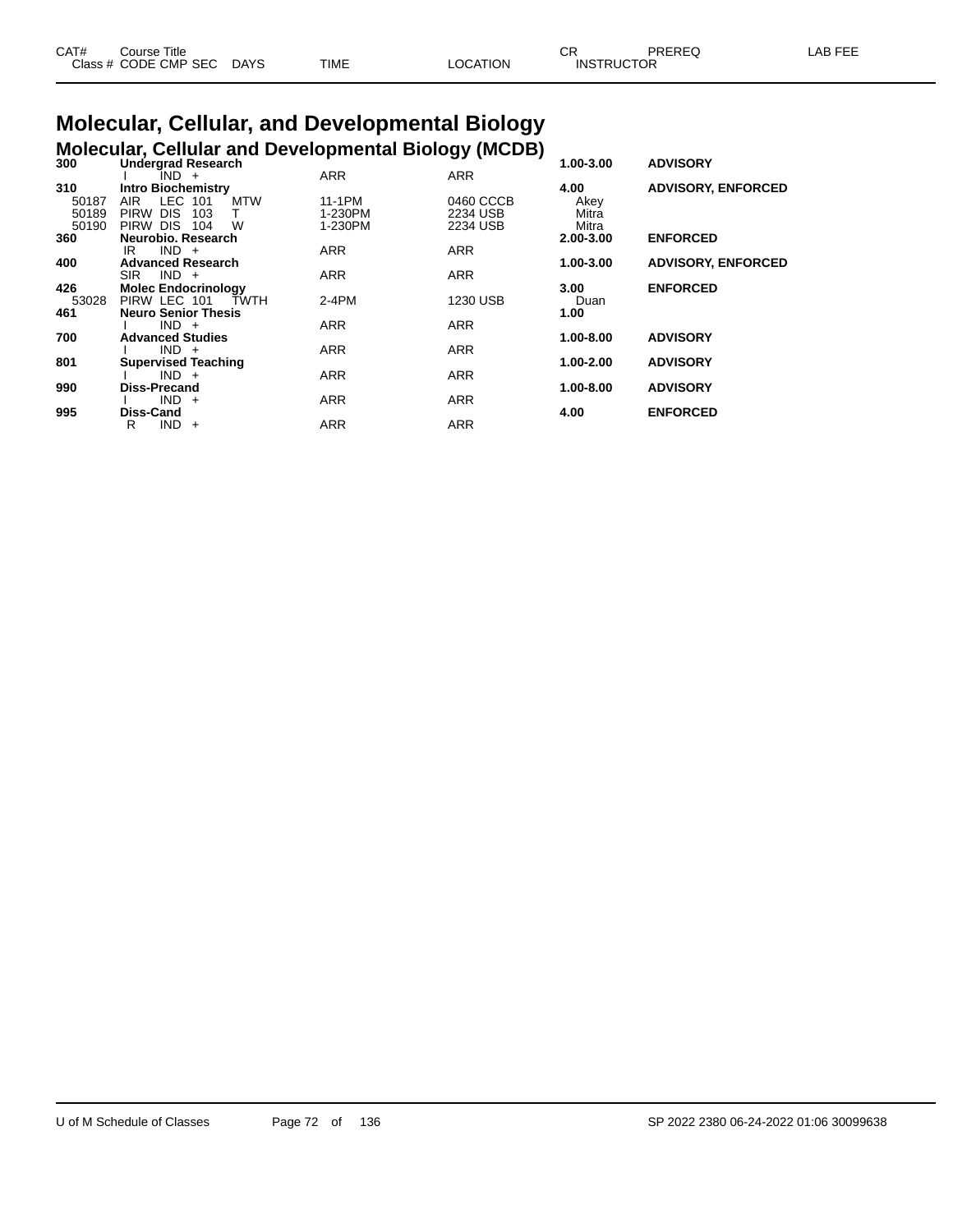| CAT#<br>C <sub>2</sub> | Title<br>`ourse<br>יש<br>CODE CMP SEC<br>$ -$ | <b>DAYS</b><br>$\sim$ | <b>TIME</b> | `TION<br>nr | СR<br>IN<br>- 10 | nnrnra<br>$-11-2$<br>___ | $LAB F^-$ |
|------------------------|-----------------------------------------------|-----------------------|-------------|-------------|------------------|--------------------------|-----------|
|                        |                                               |                       |             |             |                  |                          |           |

# **Organizational Studies**

|  |         | <b>Organizational Studies (ORGSTUDY)</b><br>299   Undergrad Internship |     | 1.00 | <b>ADVISORY</b> |
|--|---------|------------------------------------------------------------------------|-----|------|-----------------|
|  | $IND +$ | ARR                                                                    | ARR |      |                 |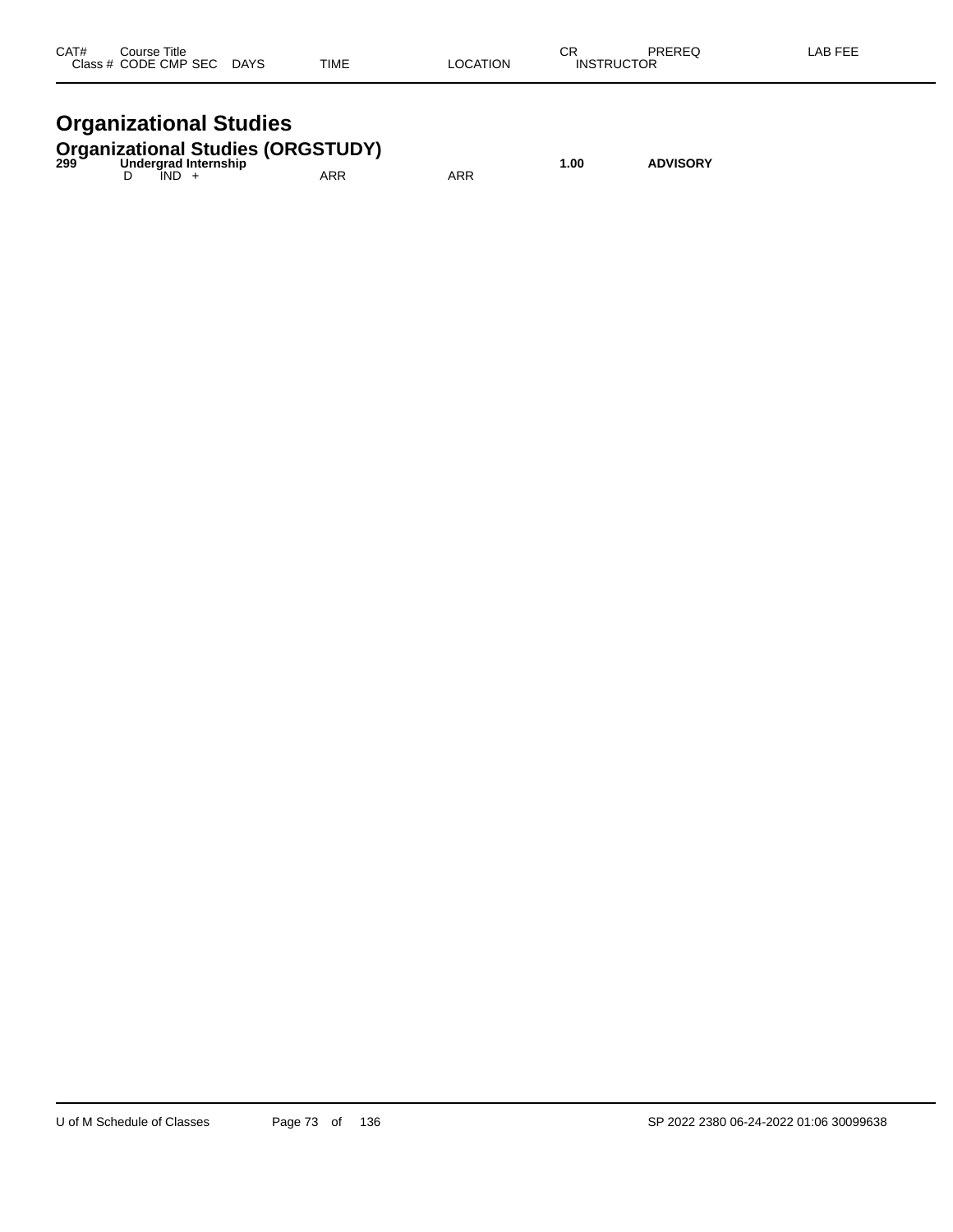| CAT#         | Course Title<br>Class # CODE CMP SEC           | <b>DAYS</b> | <b>TIME</b> | <b>LOCATION</b>          | CR.<br><b>INSTRUCTOR</b>        | PREREQ          | LAB FEE |
|--------------|------------------------------------------------|-------------|-------------|--------------------------|---------------------------------|-----------------|---------|
|              | <b>Philosophy Department</b>                   |             |             |                          |                                 |                 |         |
| 101          | <b>Philosophy (PHIL)</b><br>Intro to Phil      |             |             |                          | 2.00                            |                 |         |
| 53074<br>154 | P W LEC<br>101<br>SciFi & Phil                 | <b>TTH</b>  | 2-4PM       | <b>1200 CHEM</b>         | Hardy<br>2.00                   |                 |         |
| 53283<br>355 | P W LEC 101<br><b>Contemp Moral Prob</b>       | МW          | 4-6PM       | G127 AH                  | Gray<br>3.00                    |                 |         |
| 53284<br>399 | P W LEC 101<br><b>Independent Studies</b>      | МW          | 12-3PM      | 3437 MH                  | Sottil de Aguinaga<br>1.00-4.00 | <b>ADVISORY</b> |         |
| 499          | $IND +$<br>IR<br><b>Senior Honors</b>          |             | ARR         | <b>ARR</b>               | 2.00                            | <b>ADVISORY</b> |         |
| 596          | $IND +$<br><b>Reading Course</b>               |             | ARR         | <b>ARR</b>               | 2.00-3.00                       | <b>ADVISORY</b> |         |
| 599          | $IND +$<br>IR<br>Doss Reading<br>$IND +$<br>IR |             | ARR<br>ARR  | <b>ARR</b><br><b>ARR</b> | 2.00-3.00                       | <b>ADVISORY</b> |         |
| 600          | <b>Advanced Studies</b><br>$IND +$<br>IR       |             | ARR         | ARR                      | 2.00                            | <b>ADVISORY</b> |         |
| 990          | Diss-Precand                                   |             |             |                          | 1.00-4.00                       | <b>ADVISORY</b> |         |

IR IND + ARR ARR ARR

IR IND + ARR ARR ARR

**995 Diss-Cand 4.00 ENFORCED**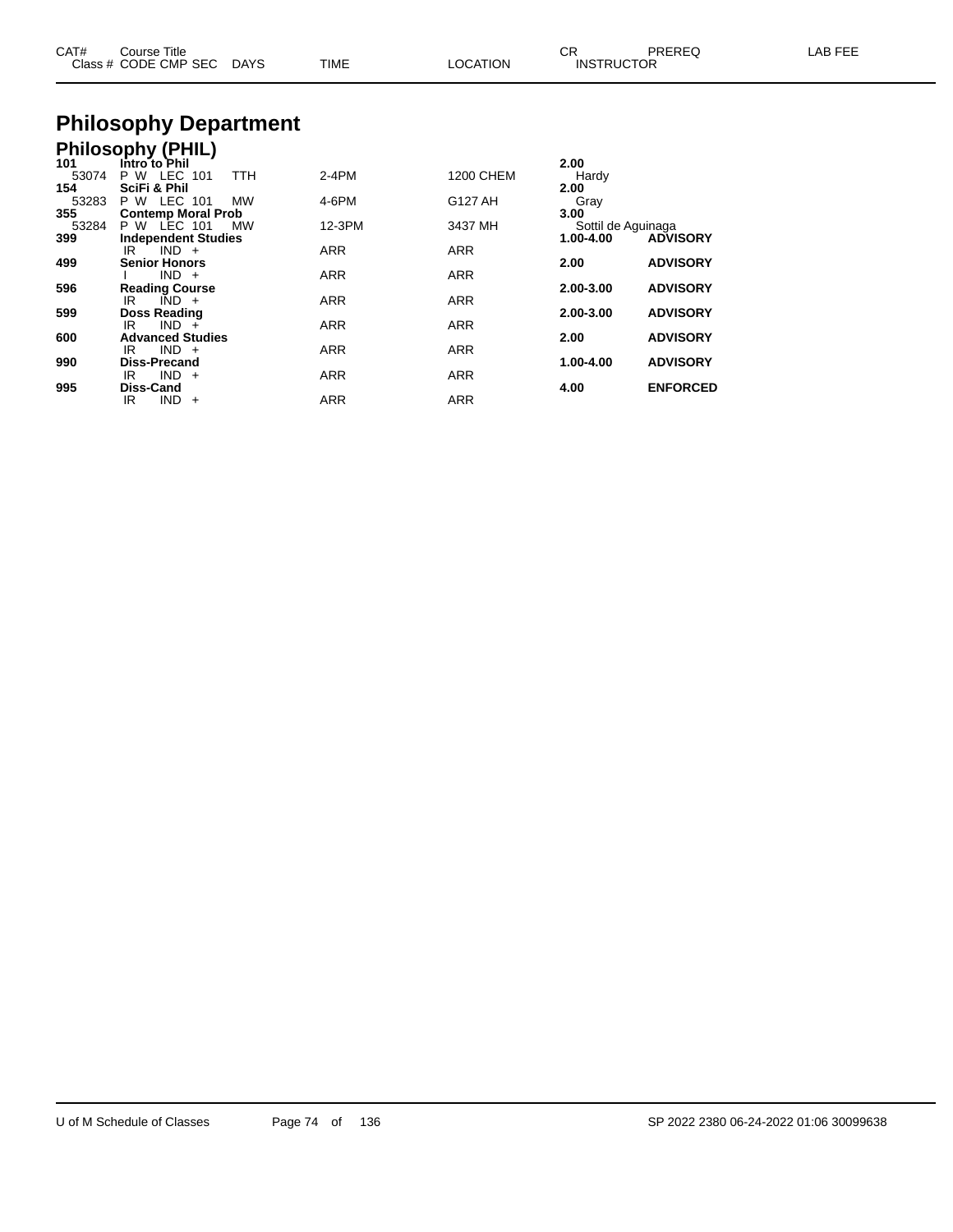| CAT# | Title<br>∴ourse      |                 |      |                          | СR | PREREQ                        | <b>FFF</b><br>_AB_ |
|------|----------------------|-----------------|------|--------------------------|----|-------------------------------|--------------------|
|      | Class # CODE CMP SEC | DAYS<br>_______ | TIME | TION<br>$\triangle$ OCAT |    | <b>INSTRUCTOR</b><br>________ |                    |

# **Physics Department**

#### **Physics (PHYSICS)**

---A STUDENT WHO DOES NOT ATTEND THE FIRST MEETING OF A BIOLOGY, CHEMISTRY, OR PHYSICS LABORATORY MAY BE DROPPED FROM THE COURSE FOR NON-ATTENDANCE. ALL STUDENTS MUST TAKE ACTION THROUGH THE REGISTRATION SYSTEM TO MAKE SURE THAT THEIR OFFICIAL SCHEDULE OF COURSES MATCHES THE COURSES THEY ARE ATTENDING. **FundPhysics LifeScI 4.00 ADVISORY** A LEC 101 MTH 2-4PM REMOTE Eckhause, Kerber P W DIS 102 TF 2-4PM REMOTE Eckhause STUDENTS MUST ELECT DISCUSSION AND LECTURE SECTIONS.<br>53432 P W DIS 103 TF 2-4PM 2460 CCCB P W DIS 103 TF 2-4PM 2460 CCCB Eckhause STUDENTS MUST ELECT DISCUSSION AND LECTURE SECTIONS. **Life Sciences Lab I 1.00 ADVISORY 25.00** P W LAB 101 MW 10-12PM 1261 RAND Kelley P W LAB 102 MW 12-2PM REMOTE Patel P W LAB 103 MW 4-6PM REMOTE Barrowes P W LAB 105 TTH 10-12PM 1261 RAND Kelley 52995 P W LAB 106 TTH 12-2PM REMOTE Barrowes P W LAB 107 TTH 4-6PM REMOTE Patel P W LAB 108 TTH 12-2PM REMOTE Patel **General Physics II ADVISORY**<br> **240 General Physics II 12-2PM ADVISORY**<br> **ADVISORY ADVISORY ADVISORY ADVISORY**  P W LEC 101 MTTHF 12-2PM REMOTE Winn **Elementary Lab II 1.00 ADVISORY 37.00** P W LAB 101 MW 3-5PM REMOTE Adibatla 50333 P W LAB 102 TTH 8-10AM 1233 RAND A<br>250 FundPhysics LifeScII 200 **FundPhysics LifeScII 4.00 ADVISORY** A LEC 101 MTH 1-1AM REMOTE Chaney P W DIS 102 TF 12-2PM REMOTE Chaney, Alvarado STUDENTS MUST ELECT DISCUSSION AND LECTURE SECTIONS. P W DIS 103 TF 12-2PM 2460 CCCB Chaney, Alvarado STUDENTS MUST ELECT DISCUSSION AND LECTURE SECTIONS. **Life Sciences Lab II 1.00 ADVISORY 37.00** 51993 P W LAB 101 MW 10-12PM 1412 RAND Patel<br>51994 P W LAB 102 MW 12-2PM REMOTE Aljamal<br>51995 P W LAB 103 MW P W LAB 102 MW 12-2PM REMOTE Aljamal P W LAB 103 MW 2-4PM REMOTE Lovelace 52986 P W LAB 105 TTH 10-12PM 1412 RAND Hofer<br>52991 P W LAB 106 TTH 2-4PM REMOTE Lovelace<br>52992 P W LAB 107 TTH 4-6PM REMOTE Lovelace P W LAB 106 TTH 2-4PM REMOTE Lovelace P W LAB 107 TTH 4-6PM REMOTE Lovelace **Undergrad Research 1.00-6.00** I IND + ARR ARR **Senior Thesis I 2.00-3.00 ADVISORY** I IND + ARR ARR ARR **Senior Thesis II 2.00-3.00 ADVISORY** I IND + ARR ARR ARR **Intr Res-Honors Stu 2.00-3.00 ADVISORY** I IND + ARR ARR ARR **Intr Res-Honors Stu 2.00-3.00 ADVISORY** I IND + ARR ARR ARR **Supervised Research 4.00-6.00 ADVISORY** I IND + ARR ARR ARR **Special Prob-Grad 1.00-6.00 ADVISORY** I IND + ARR ARR ARR **Diss-Precand 1.00-4.00 ADVISORY** I IND + ARR ARR ARR **Diss-Cand 4.00 ENFORCED** DR IND + ARR ARR ARR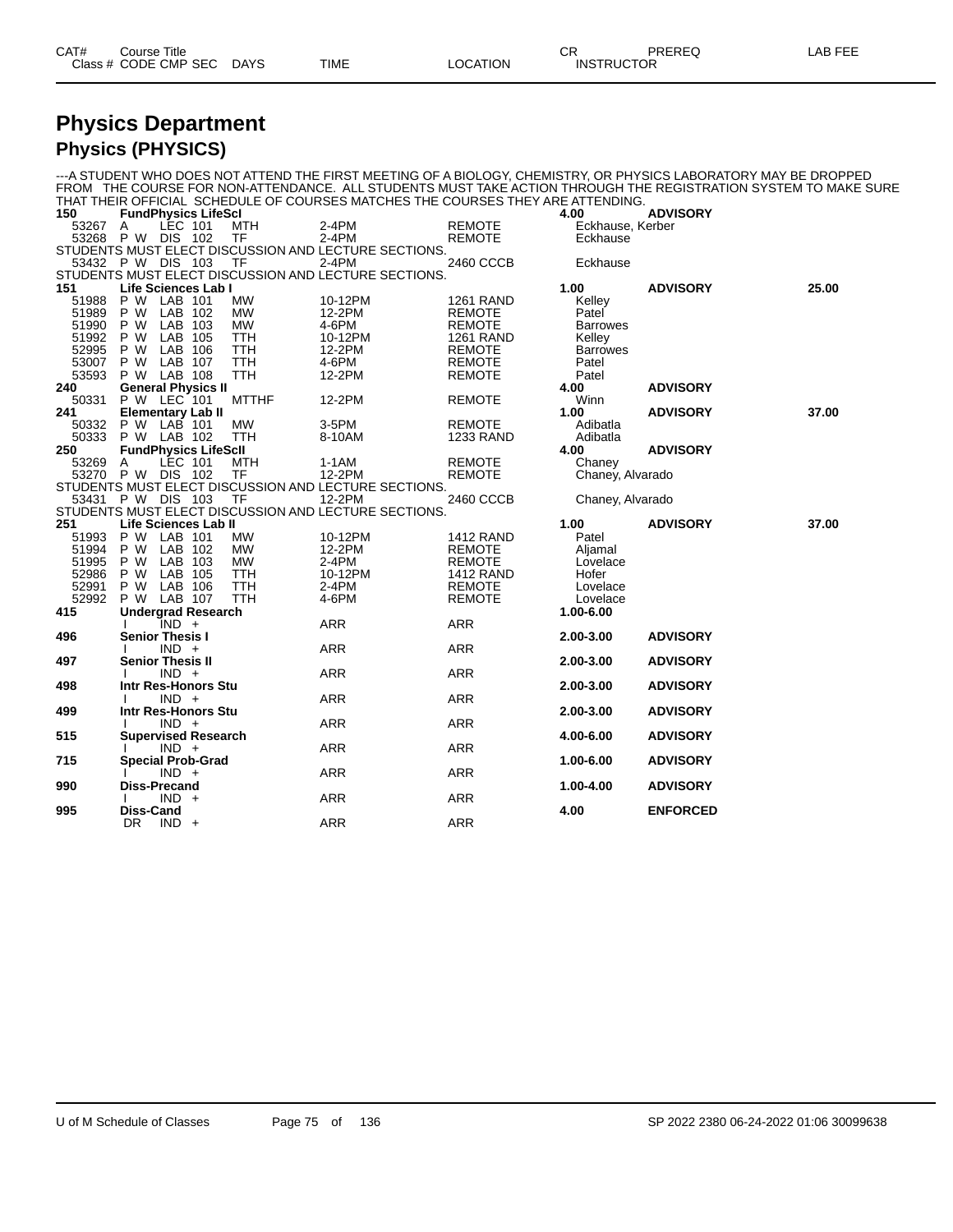| CAT#         | Course Title<br>Class # CODE CMP SEC DAYS |              | TIME    | <b>LOCATION</b> | <b>CR</b><br><b>INSTRUCTOR</b> | PREREQ          | LAB FEE |
|--------------|-------------------------------------------|--------------|---------|-----------------|--------------------------------|-----------------|---------|
|              | <b>Political Science Department</b>       |              |         |                 |                                |                 |         |
|              | <b>Political Science (POLSCI)</b>         |              |         |                 |                                |                 |         |
| 160<br>53295 | <b>Intro World Politic</b><br>P W LEC 101 | <b>TWTHF</b> | 10-12PM | 3463 MH         | 4.00<br>Talibova               |                 |         |
| 299          | <b>POLSCI Internship</b>                  |              |         |                 | 1.00                           | <b>ADVISORY</b> |         |
|              | $IND +$<br>D                              |              | ARR     | ARR             |                                |                 |         |
| 300          | <b>Quant Emp Mthd PolSc</b>               |              |         |                 | 4.00                           | <b>ADVISORY</b> |         |
| 52626        | P W LEC 101                               | <b>MTWTH</b> | $2-4PM$ | 3463 MH         | Kim                            |                 |         |
| 302          | <b>Pol Thot Mod-Recent</b>                |              |         |                 | 3.00                           | <b>ADVISORY</b> |         |
| 53296        | P W LEC 101                               | <b>MTW</b>   | 4-6PM   | 3463 MH         | Sahin                          |                 |         |
| 383          | Pol Sci Rsrch Opp                         |              |         |                 | 1.00-3.00                      |                 |         |
|              | $IND +$                                   |              | ARR     | <b>ARR</b>      |                                |                 |         |
| 384          | <b>Directed Studies</b>                   |              |         |                 | 1.00-3.00                      |                 |         |
|              | $IND +$                                   |              | ARR     | ARR             |                                |                 |         |
| 389          | Topics                                    |              |         |                 | 3.00                           | <b>ADVISORY</b> |         |
| 52844        | <b>REC 101</b><br>P.                      | <b>MTW</b>   | 12-2PM  | 3463 MH         | Fleischmann                    |                 |         |
|              | Pol Theories of Capitalism                |              |         |                 |                                |                 |         |
| 399<br>52467 | Adv Internship<br><b>SEM 101</b><br>-PI   |              | ARR     | <b>ARR</b>      | 3.00<br>Horner                 | <b>ADVISORY</b> |         |
|              |                                           |              |         |                 |                                |                 |         |

**691 Directed Reading 1.00-6.00 ADVISORY**

**891 Directed Research 1.00-6.00 ADVISORY**

**990 Diss-Precand 1.00-4.00 ADVISORY**

**995 Diss-Cand 4.00 ENFORCED**

I IND + ARR ARR ARR

I IND + ARR ARR ARR

I IND + ARR ARR ARR

IR IND + ARR ARR ARR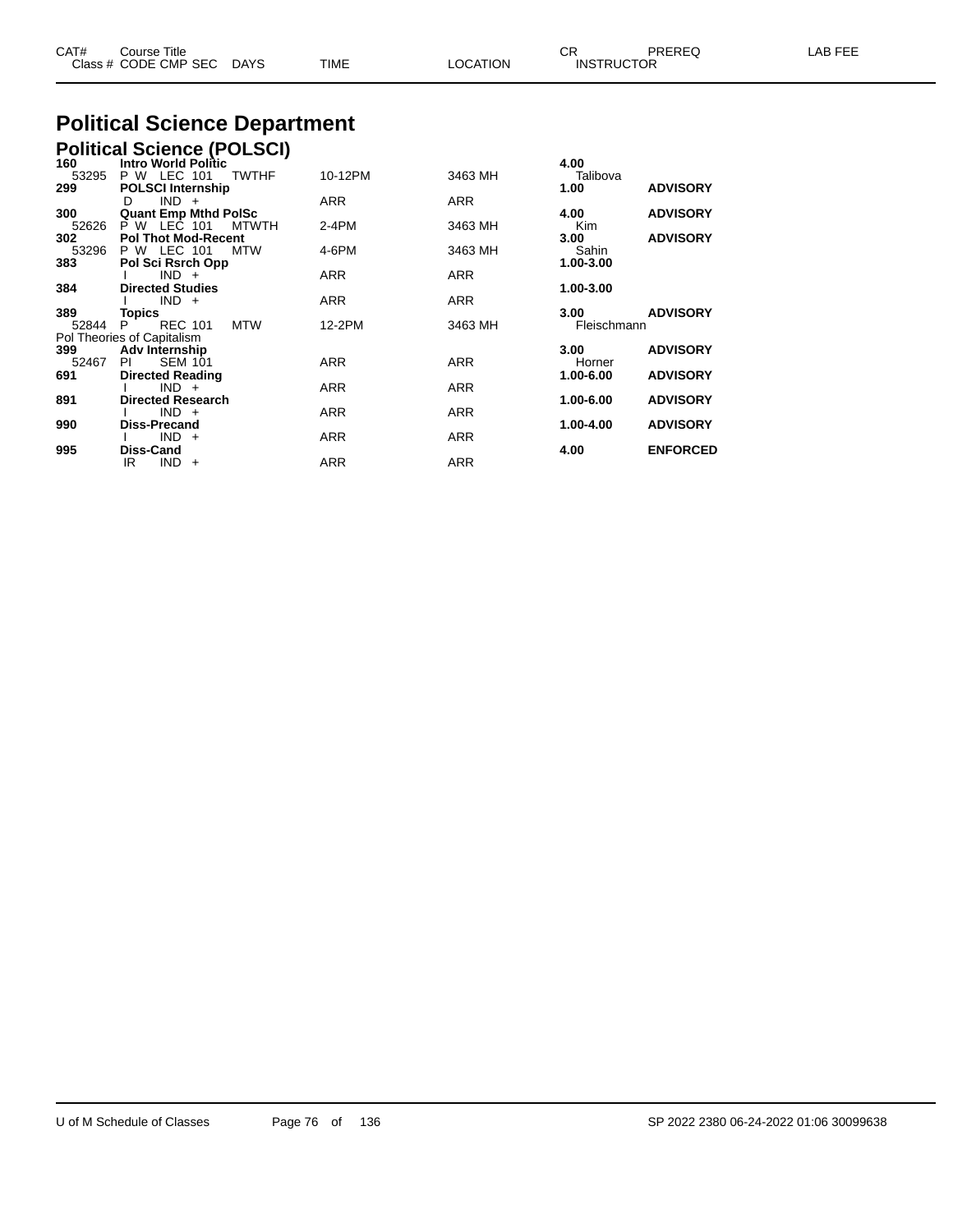| CAT# | Title<br>Course      |      |      |          | ∩n<br>◡ጙ          | PREREC | <b>LAB FEF</b><br>--- |
|------|----------------------|------|------|----------|-------------------|--------|-----------------------|
|      | Class # CODE CMP SEC | DAYS | TIME | LOCATION | <b>INSTRUCTOR</b> |        |                       |

#### **Psychology Department Psychology (PSYCH)**

| 111                                         | Intro to Psych                                                                 |              |                                                                                                                                                                                                                    |                | 4.00                       | ---IT IS CRITICAL THAT STUDENTS ATTEND CLASSES FROM THE BEGINNING OF THE TERM. EVEN THOUGH STUDENTS ARE REGISTERED<br>OFFICIALLY FOR A COURSE, THE DEPARTMENT MAY REQUEST THAT THEY BE DISENROLLED IF THEY DO NOT ATTEND INITIAL CLASSES. |       |
|---------------------------------------------|--------------------------------------------------------------------------------|--------------|--------------------------------------------------------------------------------------------------------------------------------------------------------------------------------------------------------------------|----------------|----------------------------|-------------------------------------------------------------------------------------------------------------------------------------------------------------------------------------------------------------------------------------------|-------|
| 53500<br>200                                | P W LEC 101<br>Ind Psych Issues                                                | <b>MTWTH</b> | 10-12PM                                                                                                                                                                                                            | G115 AH        | Chandarlis<br>1.00-4.00    | <b>ADVISORY</b>                                                                                                                                                                                                                           |       |
| 213                                         | $IND +$<br><b>Foundations IGR</b>                                              |              | ARR                                                                                                                                                                                                                | ARR            | 3.00                       | <b>ENFORCED</b>                                                                                                                                                                                                                           |       |
| 52803<br>265                                | PR<br><b>SEM 101</b><br>Minds & Brains in US                                   | TTH          | 9-12PM                                                                                                                                                                                                             | A859 CHEM-TBLC | Hicks she-her-hers<br>3.00 |                                                                                                                                                                                                                                           |       |
|                                             | 53262 PIW LEC 101                                                              | МW           | 830-1130AM                                                                                                                                                                                                         | <b>REMOTE</b>  | Cowles                     |                                                                                                                                                                                                                                           |       |
|                                             |                                                                                |              | Course is a mix of asynchronous (recorded lectures, which can be watched any time) and synchronous (discussion and<br>collaborations). Synchronous participation is required for each session from 10:00-11:20 am. |                |                            |                                                                                                                                                                                                                                           |       |
| 270                                         | <b>Abnormal Psychology</b><br>50345 PRW LEC 101 TWTH                           |              | 8-1040AM<br>Please direct all questions to psych.saa@umich.edu; do not contact the instructor.                                                                                                                     | 1360 EH        | 4.00<br>Chang              | <b>ENFORCED</b>                                                                                                                                                                                                                           |       |
| 304                                         | Teaching&Leading<br>53157 PIW LAB 101                                          | т            | 5-7PM                                                                                                                                                                                                              | <b>B247 EH</b> | 2.00-4.00<br>Quart         | <b>ADVISORY</b>                                                                                                                                                                                                                           | 40.00 |
|                                             | Michigan Mentorship Program<br>Please contact equart@umich.edu with questions. |              |                                                                                                                                                                                                                    |                |                            |                                                                                                                                                                                                                                           |       |
| Group Leading                               | 53158 PIW LAB 471                                                              | $\top$       | 7-8PM<br>Psych 304-471 is for those students who've already taken Psych 304 - Michigan Mentorship Program. Please contact                                                                                          | <b>B247 EH</b> |                            |                                                                                                                                                                                                                                           |       |
|                                             | equart@umich.edu with questions.                                               |              |                                                                                                                                                                                                                    |                |                            |                                                                                                                                                                                                                                           |       |
| 310<br>53424 PD                             | <b>IGR Facilitation</b><br><b>SEM 101</b>                                      | W            | 1-3PM                                                                                                                                                                                                              | 1437 MH        | 2.00<br>Hicks she-her-hers | <b>ADVISORY</b>                                                                                                                                                                                                                           |       |
| May 6, 5-7:30<br>May 7, 10-5<br>May 8, 10-5 | Required Retreat: May 6-8                                                      |              |                                                                                                                                                                                                                    |                |                            |                                                                                                                                                                                                                                           |       |
| 321                                         | <b>American Addictions</b><br>53142 PIW LEC 101                                | МW           | $1-4PM$                                                                                                                                                                                                            | <b>REMOTE</b>  | 3.00<br>Cowles             |                                                                                                                                                                                                                                           |       |
|                                             |                                                                                |              | Course is a mix of asynchronous (recorded lectures, which can be watched any time) and synchronous (discussion and                                                                                                 |                |                            |                                                                                                                                                                                                                                           |       |
| 322                                         | <b>Fld Prac Res Nat Sci</b>                                                    |              | collaborations). Synchronous participation is required for each session from 2:30-3:50 pm.                                                                                                                         |                | 1.00-4.00                  | <b>ADVISORY</b>                                                                                                                                                                                                                           |       |
| 326                                         | $IND +$<br>Dir Res Psych/NS                                                    |              | ARR                                                                                                                                                                                                                | ARR            | 1.00-4.00                  | <b>ADVISORY</b>                                                                                                                                                                                                                           |       |
|                                             | $IND +$                                                                        |              | <b>ARR</b>                                                                                                                                                                                                         | <b>ARR</b>     |                            |                                                                                                                                                                                                                                           |       |
| 347<br>52949                                | <b>Perception</b><br>PRW LEC 101                                               | <b>TTH</b>   | 12-3PM                                                                                                                                                                                                             | 1372 EH        | 3.00<br>Snodgrass          | <b>ENFORCED</b>                                                                                                                                                                                                                           |       |
| 355                                         | <b>Cognitive Develop</b><br>53436 P W LEC 101                                  | <b>MTWTH</b> | 10-1130AM                                                                                                                                                                                                          | 268 WEISER     | 3.00<br>Perkins            | <b>ADVISORY</b>                                                                                                                                                                                                                           |       |
| 371                                         | Adv Lab Psychopath<br>51985 P RW LAB 101                                       |              | 11-1PM                                                                                                                                                                                                             | <b>B254 EH</b> | 3.00                       | <b>ENFORCED</b>                                                                                                                                                                                                                           |       |
|                                             |                                                                                | TWTH         | Please direct all questions to psych.saa@umich.edu; do not contact the instructor.                                                                                                                                 |                | Chang                      |                                                                                                                                                                                                                                           |       |
| 404                                         | <b>Field Practicum</b>                                                         |              |                                                                                                                                                                                                                    |                | 1.00-4.00                  | <b>ADVISORY</b>                                                                                                                                                                                                                           |       |
| 405                                         | $IND +$<br><b>Pract Univ Setting</b>                                           |              | ARR                                                                                                                                                                                                                | ARR            | 1.00-4.00                  | <b>ADVISORY</b>                                                                                                                                                                                                                           |       |
| 413                                         | $IND +$<br><b>History Modern Psych</b>                                         |              | ARR                                                                                                                                                                                                                | ARR            | 3.00                       | <b>ENFORCED</b>                                                                                                                                                                                                                           |       |
| 53161<br>420                                | PRW LEC 101<br><b>Adv Reading NS</b>                                           | TWTH         | 10-12PM                                                                                                                                                                                                            | 3021 EH        | Pachella<br>1.00-4.00      | <b>ADVISORY</b>                                                                                                                                                                                                                           |       |
| 421                                         | $IND +$<br><b>Adv Reading Soc Sci</b>                                          |              | ARR                                                                                                                                                                                                                | ARR            | 1.00-4.00                  | <b>ADVISORY</b>                                                                                                                                                                                                                           |       |
| 422                                         | $IND +$<br><b>Adv Research NS</b>                                              |              | ARR                                                                                                                                                                                                                | ARR            | 1.00-4.00                  | <b>ADVISORY</b>                                                                                                                                                                                                                           |       |
| 423                                         | $IND +$<br>Adv Res Soc Sci                                                     |              | ARR                                                                                                                                                                                                                | <b>ARR</b>     | 3.00-4.00                  | <b>ADVISORY</b>                                                                                                                                                                                                                           |       |
| 428                                         | $IND +$<br><b>Sr Thesis Res I</b>                                              |              | ARR                                                                                                                                                                                                                | ARR            | 2.00-4.00                  | <b>ADVISORY</b>                                                                                                                                                                                                                           |       |
| 53224<br>430                                | <b>SD</b><br><b>SEM 101</b><br><b>Topics in Biopsych</b>                       |              | ARR                                                                                                                                                                                                                | ARR            | Lustig<br>3.00             | <b>ENFORCED</b>                                                                                                                                                                                                                           |       |
|                                             | 52548 P RW SEM 101                                                             | <b>MW</b>    | 9-1030AM                                                                                                                                                                                                           | 1405 EQ        | Cummings                   |                                                                                                                                                                                                                                           |       |
| format (Spring 2022).                       | Sex Dif Brain, Behav&Disease                                                   |              | Course will be taught both in-person (Monday and Wednesday 9:00 a.m. - 10:30 a.m.) and remotely in an asynchronous                                                                                                 |                |                            |                                                                                                                                                                                                                                           |       |
| 446                                         | <b>Altruism</b><br>53162 P RW SEM 101                                          | Τ            | $1-4PM$                                                                                                                                                                                                            | 1084 EH        | 3.00<br>Preston            | <b>ENFORCED</b>                                                                                                                                                                                                                           |       |
|                                             |                                                                                |              | Course will be taught in-person on Tuesdays and remotely in an synchronous format on Thursdays (Spring 2022).                                                                                                      |                |                            |                                                                                                                                                                                                                                           |       |
| 457                                         | <b>Curr Topic Dev Psych</b><br>52549 P RW SEM 101                              | <b>MW</b>    | 9-11AM                                                                                                                                                                                                             | G127 AH        | 3.00<br>Jodl               | <b>ADVISORY, ENFORCED</b>                                                                                                                                                                                                                 |       |
| Emerging Adulthood                          |                                                                                |              | Course will be taught both in-person (Monday and Wednesday 9:00 a.m. - 11:00 a.m.) and remotely in an asynchronous                                                                                                 |                |                            |                                                                                                                                                                                                                                           |       |
| format (Spring 2022).<br>619                | <b>Supervised Research</b>                                                     |              |                                                                                                                                                                                                                    |                | 1.00-4.00                  | <b>ADVISORY</b>                                                                                                                                                                                                                           |       |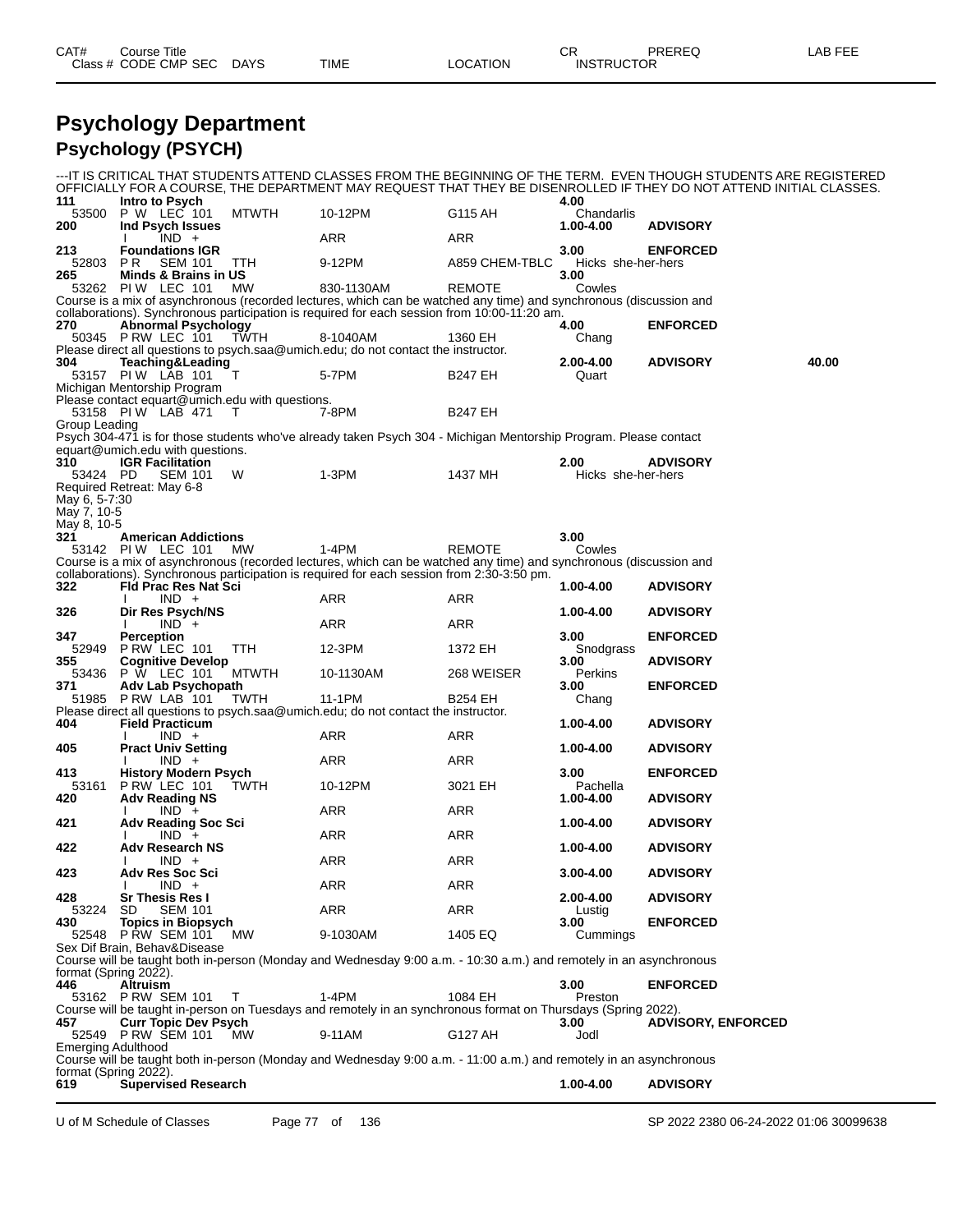| CAT# | Course Title<br>Class # CODE CMP SEC<br><b>DAYS</b> | <b>TIME</b> | <b>LOCATION</b> | CR.<br><b>INSTRUCTOR</b> | <b>PREREQ</b>   | LAB FEE |
|------|-----------------------------------------------------|-------------|-----------------|--------------------------|-----------------|---------|
|      |                                                     |             |                 |                          |                 |         |
| 706  | $IND +$<br><b>Tutorial Reading</b>                  | <b>ARR</b>  | <b>ARR</b>      | $1.00 - 4.00$            | <b>ADVISORY</b> |         |
|      | $IND +$                                             | <b>ARR</b>  | <b>ARR</b>      |                          |                 |         |
| 719  | <b>Supervised Research</b>                          |             |                 | 1.00-5.00                | <b>ADVISORY</b> |         |
|      | $IND +$                                             | <b>ARR</b>  | <b>ARR</b>      |                          |                 |         |
| 819  | <b>Supervised Research</b>                          |             |                 | $1.00 - 4.00$            | <b>ADVISORY</b> |         |
|      | $IND +$                                             | <b>ARR</b>  | <b>ARR</b>      |                          |                 |         |
| 879  | <b>Internship Clin Psy</b>                          |             |                 | 2.00                     | <b>ADVISORY</b> |         |
|      | IND.<br>$+$                                         | ARR         | <b>ARR</b>      |                          |                 |         |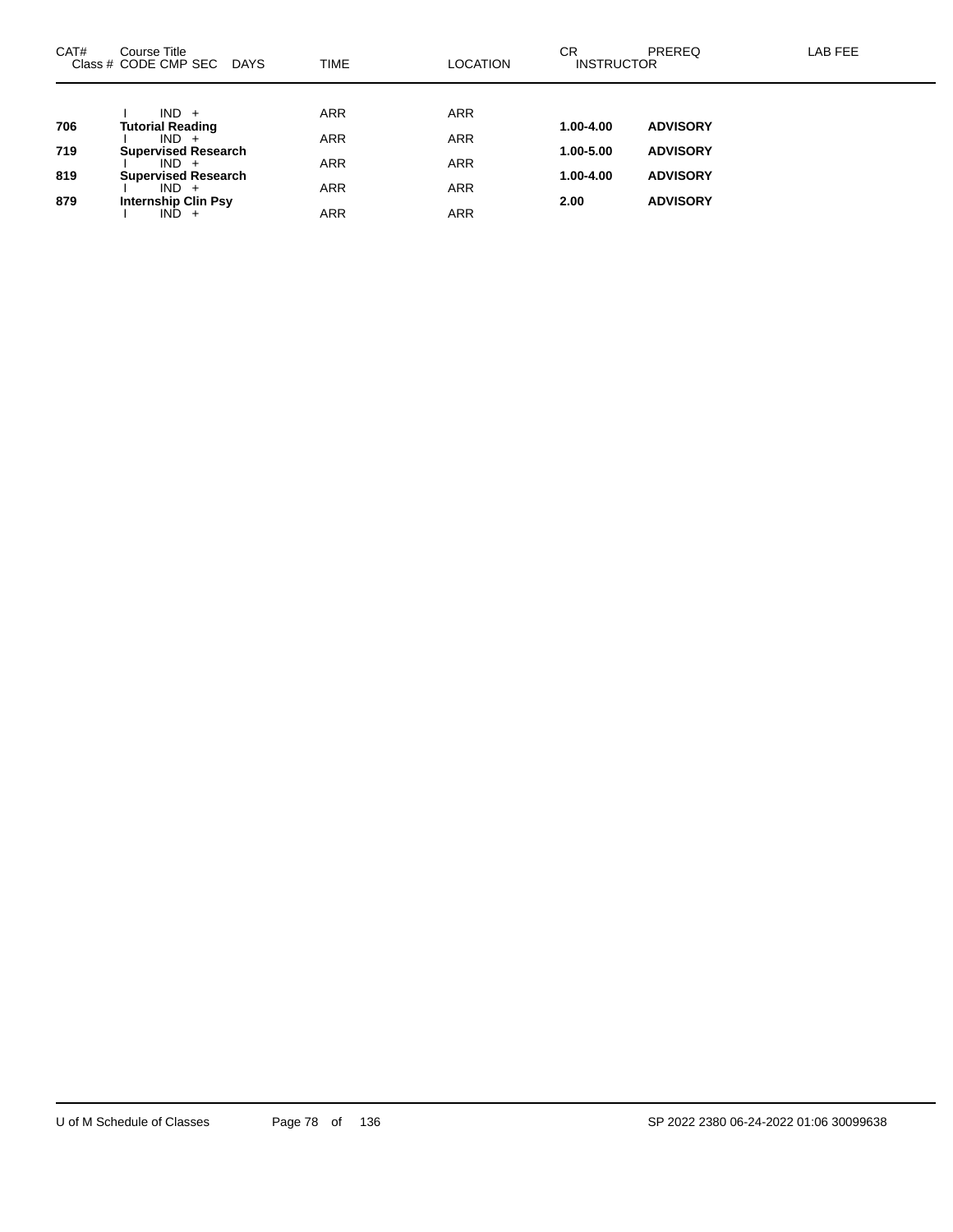| CAT#<br>Course Title<br>Class # CODE CMP SEC DAYS                                                                                                                                                                               | TIME                       | LOCATION                             | CR<br><b>PREREQ</b><br><b>INSTRUCTOR</b>                                      | LAB FEE |
|---------------------------------------------------------------------------------------------------------------------------------------------------------------------------------------------------------------------------------|----------------------------|--------------------------------------|-------------------------------------------------------------------------------|---------|
| <b>Studies In Religion</b><br><b>Religion (RELIGION)</b><br>277<br>Lnd Israel-Palestine<br><b>P W LEC 101</b><br><b>MW</b><br>52842<br><b>Independent Study</b><br>387<br>$IND +$<br>487<br><b>Independent Study</b><br>$IND +$ | 1-4PM<br>ARR<br><b>ARR</b> | 2022 STB<br><b>ARR</b><br><b>ARR</b> | 3.00<br>Eliav<br><b>ADVISORY</b><br>1.00-3.00<br><b>ADVISORY</b><br>1.00-3.00 |         |

**497 Sr Honors Thesis 1.00-6.00 ADVISORY**

I IND + ARR ARR ARR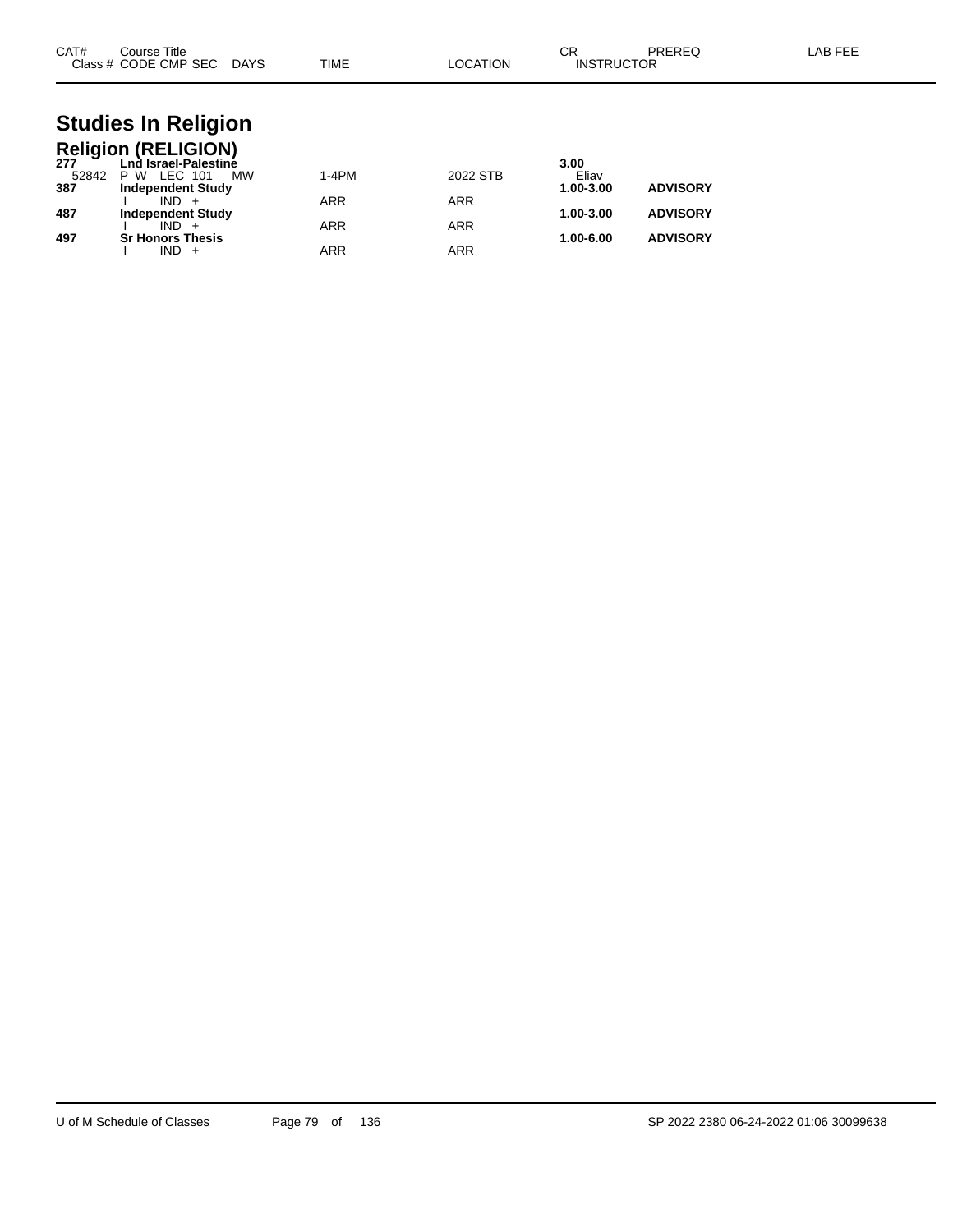#### **Romance Languages Department French (FRENCH)**

---Each section of the non-intensive classes meets two hours each day. Each section of the intensive classes meets four hours each day. Students must attend all hours and plan to attend periodic cultural presentations during the break between classes.

---A student who misses either of the first two meetings of any course offered by the Department of Romance Languages may be dropped from the course for non-attendance.

---Students with any previous study of French must take the French placement test before enrolling. Placement test dates are online at: www.lsa.umich.edu/rll/undergraduate/languageplacement/languageplacementtests. ---All students must take action through the registration system to make sure that their official schedule of Fourses matches the courses they are attending.<br>103 **Elementary Review 103 Elementary Review 4.00 ENFORCED** 52485 PIRW REC 101 MTTHF 9-11AM B120 MLB Hendrickson The textbook can be purchased through the online bookstore or directly from the publisher at

| http://vistahigherlearning.com/store/ |                  |                           |                                                    |            |                 |                  |                 |
|---------------------------------------|------------------|---------------------------|----------------------------------------------------|------------|-----------------|------------------|-----------------|
| 230                                   |                  | <b>Intensive 2nd Year</b> |                                                    |            |                 | 8.00             | <b>ENFORCED</b> |
| 53271 PDR REC 601                     |                  |                           |                                                    | <b>ARR</b> | <b>ARR</b>      | Sullivan         |                 |
| Grenoble Study Abroad                 |                  |                           |                                                    |            |                 |                  |                 |
|                                       |                  |                           | Spring 2022: Grenoble Study Abroad section (CGIS). |            |                 |                  |                 |
| 231                                   |                  | <b>Second Year</b>        |                                                    |            |                 | 4.00             | <b>ENFORCED</b> |
| 50253                                 |                  | PIRW REC 101              | <b>MTTHF</b>                                       | 9-11AM     | 2106 MLB        | Gabaron          |                 |
| 232                                   |                  | <b>Second Year</b>        |                                                    |            |                 | 4.00             | <b>ENFORCED</b> |
| 50254 PIRW REC 101                    |                  |                           | <b>MTTHF</b>                                       | 9-11AM     | <b>B124 MLB</b> | Gordon           |                 |
| 52707 PIRW REC 102                    |                  |                           | <b>MTTHF</b>                                       | 11-1PM     | <b>B124 MLB</b> | <b>Beuerlein</b> |                 |
| 53286 PDR REC 601                     |                  |                           |                                                    | <b>ARR</b> | ARR             | Meyer            |                 |
| Aix Study Abroad                      |                  |                           |                                                    |            |                 |                  |                 |
|                                       |                  |                           | Spring 2022: Aix study abroad section (CGIS).      |            |                 |                  |                 |
| 399                                   |                  | <b>Independent Study</b>  |                                                    |            |                 | 1.00-3.00        | <b>ENFORCED</b> |
|                                       | DR               | $IND +$                   |                                                    | <b>ARR</b> | <b>ARR</b>      |                  |                 |
| 899                                   |                  | <b>Independent Study</b>  |                                                    |            |                 | 1.00-3.00        | <b>ADVISORY</b> |
|                                       |                  | $IND +$                   |                                                    | <b>ARR</b> | <b>ARR</b>      |                  |                 |
| 990                                   |                  | Diss-Precand              |                                                    |            |                 | $1.00 - 8.00$    | <b>ADVISORY</b> |
|                                       |                  | $IND +$                   |                                                    | <b>ARR</b> | <b>ARR</b>      |                  |                 |
| 995                                   | <b>Diss-Cand</b> |                           |                                                    |            |                 | 4.00             | <b>ENFORCED</b> |
|                                       | IR.              | $IND +$                   |                                                    | <b>ARR</b> | <b>ARR</b>      |                  |                 |

#### **Italian (ITALIAN)**

---Each section of the non-intensive classes meets two hours each day. Each section of the intensive classes meets four hours each day. Students must attend all hours and plan to attend periodic cultural presentations during the break between classes.

---A student who misses either of the first two meetings of any course offered by the Department of Romance Languages may be dropped from the course for non-attendance.

---Students with any previous study of Italian must take the Italian placement test before enrolling. Placement test dates are online at:

www.lsa.umich.edu/rll/undergraduate/languageplacement/languageplacementtests.

---All students must take action through the registration system to make sure that their official schedule of

courses matches the courses they are attending.

| 230                | <b>Second Year Ital</b> |     |     | <b>ENFORCED</b><br>8.00 |
|--------------------|-------------------------|-----|-----|-------------------------|
|                    | 53285 PDR REC 601       | ARR | ARR | Rodriguez Mojica        |
| Siena Study Abroad |                         |     |     |                         |

Spring 2022: Siena study abroad section (CGIS).

The textbook can be purchased through the online bookstore or directly from the publisher at

http://vistahigherlearning.com/store/

| 499 | Adv Indep Study |            |     | 1.00-3.00 | <b>ADVISORY</b> |
|-----|-----------------|------------|-----|-----------|-----------------|
|     | $IND +$         | <b>ARR</b> | ARR |           |                 |
| 995 | Diss-Cand       |            |     | 4.00      | <b>ENFORCED</b> |
|     | $IND +$<br>R    | <b>ARR</b> | ARR |           |                 |
|     |                 |            |     |           |                 |

#### **Spanish (SPANISH)**

-Each section of the non-intensive classes meets two hours each day. Each section of the intensive classes meets four hours each day. Students must attend all hours and plan to attend periodic cultural presentations during the break between classes.

---A student who misses either of the first two meetings of any course offered by the Department of Romance

Languages may be dropped from the course for non-attendance.

---Students with any previous study of Spanish must take the Spanish placement test before enrolling. Placement test dates are online at:

www.lsa.umich.edu/rll/undergraduate/languageplacement/languageplacementtests.

---All students must take action through the registration system to make sure that their official schedule of

courses matches the courses they are attending.

| 100   | <b>Intensive Elem Span</b> |       |            | 8.00            | <b>ADVISORY, ENFORCED</b> |                            |
|-------|----------------------------|-------|------------|-----------------|---------------------------|----------------------------|
| 50367 | PIRW REC 101<br>MTTHF      |       | 9-11AM     | <b>B118 MLB</b> |                           | Orecchio, Fernandez-Garcia |
| 100   | <b>Intensive Elem Span</b> |       |            |                 | 8.00                      | <b>ADVISORY, ENFORCED</b>  |
|       | <b>P RW REC 101</b>        | MTTHF | 1130-130PM | <b>B118 MLB</b> |                           |                            |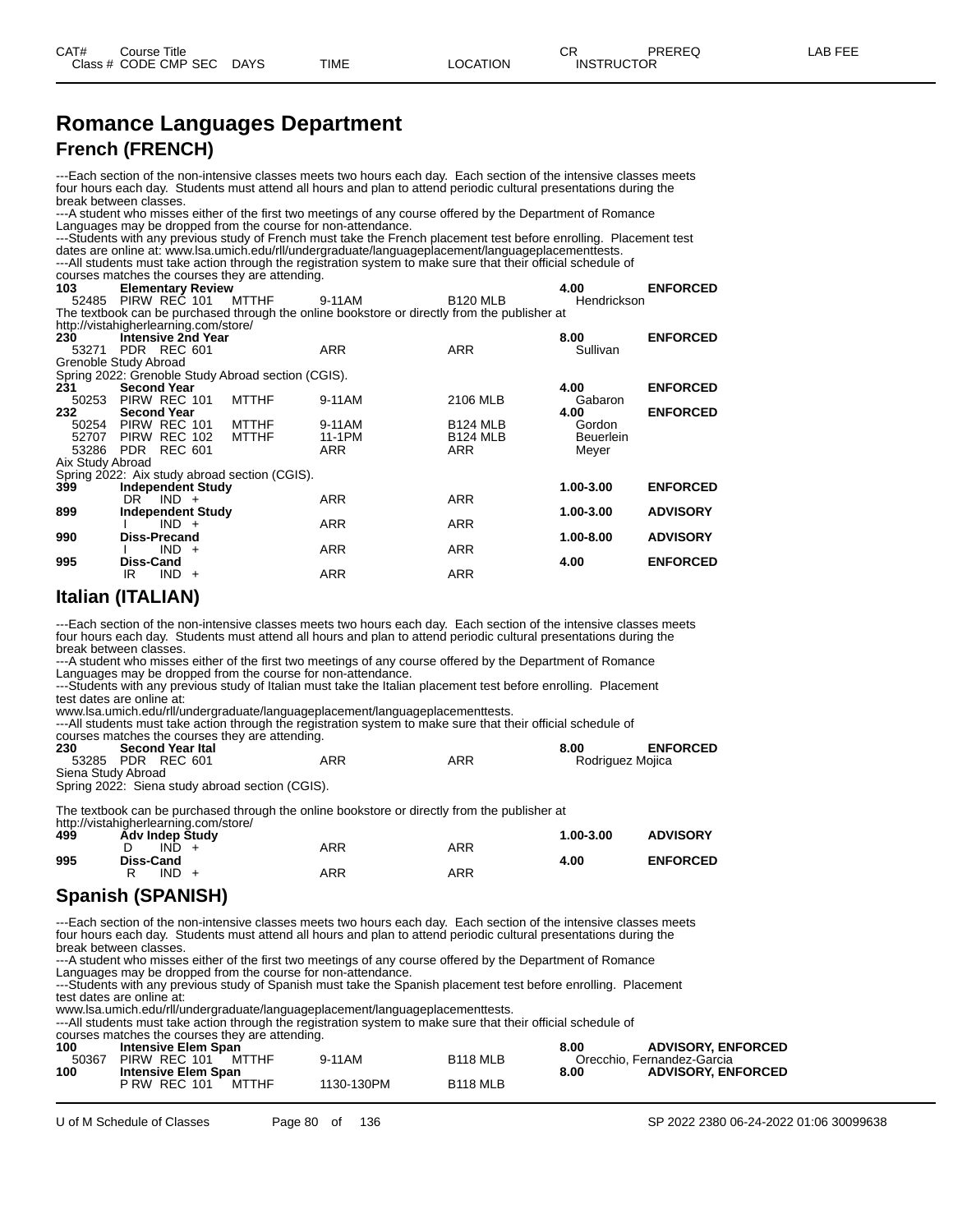| CAT# | Course Title              |      |          | СR                | PREREC | AB FEE |
|------|---------------------------|------|----------|-------------------|--------|--------|
|      | Class # CODE CMP SEC DAYS | TIME | _OCATION | <b>INSTRUCTOR</b> |        |        |

For students with no previous study or by placement. Students with any previous study of Spanish or prior instruction in Spanish must take the placement test before enrolling.

Textbook can be purchased through the online bookstore or directly from the publisher at https://www.cengage.com/coursepages/University\_SPA100

| 103                                                                                                                                                                                                      | moongago.com codroopagoo, onnecrony<br><b>Review-Elementary</b> |              |                                                                                                                                                                                                          |                       | 4.00                   | <b>ADVISORY, ENFORCED</b>                       |       |  |
|----------------------------------------------------------------------------------------------------------------------------------------------------------------------------------------------------------|-----------------------------------------------------------------|--------------|----------------------------------------------------------------------------------------------------------------------------------------------------------------------------------------------------------|-----------------------|------------------------|-------------------------------------------------|-------|--|
|                                                                                                                                                                                                          | 52911 PIRW REC 101                                              | <b>MTTHF</b> | 9-11AM                                                                                                                                                                                                   | 1175 NQ               | Rivas-Murillo          |                                                 |       |  |
|                                                                                                                                                                                                          |                                                                 |              | Students may choose 5 months or 24 months of SuperSite Access. Textbook can be purchased through the online                                                                                              |                       |                        |                                                 |       |  |
|                                                                                                                                                                                                          |                                                                 |              | bookstore; or directly from the publisher at http://vistahigherlearning.com/store/                                                                                                                       |                       |                        |                                                 |       |  |
| 230                                                                                                                                                                                                      | <b>Intensive 2nd Year</b><br>50368 PIRW REC 101                 | <b>MTTHF</b> | 9-11AM                                                                                                                                                                                                   | 2402 MLB              | 8.00                   | <b>ENFORCED</b><br>Stiasny Carruthers, Primorac |       |  |
| 230                                                                                                                                                                                                      | <b>Intensive 2nd Year</b>                                       |              |                                                                                                                                                                                                          |                       | 8.00                   | <b>ENFORCED</b>                                 |       |  |
|                                                                                                                                                                                                          | <b>P RW REC 101</b>                                             | MTTHF        | 1130-130PM                                                                                                                                                                                               | 2402 MLB              |                        |                                                 |       |  |
|                                                                                                                                                                                                          |                                                                 |              | The textbook can be purchased through the online bookstore or directly from the publisher at                                                                                                             |                       |                        |                                                 |       |  |
|                                                                                                                                                                                                          | http://vistahigherlearning.com/store/                           |              |                                                                                                                                                                                                          |                       |                        |                                                 |       |  |
| 230                                                                                                                                                                                                      | <b>Intensive 2nd Year</b>                                       |              |                                                                                                                                                                                                          |                       | 8.00                   | <b>ENFORCED</b>                                 |       |  |
|                                                                                                                                                                                                          | 50369 PIRW REC 102                                              | <b>MTTHF</b> | 9-11AM                                                                                                                                                                                                   | 2412 MLB              | Dorantes, Hessenthaler |                                                 |       |  |
| 230                                                                                                                                                                                                      | <b>Intensive 2nd Year</b>                                       |              |                                                                                                                                                                                                          |                       | 8.00                   | <b>ENFORCED</b>                                 |       |  |
|                                                                                                                                                                                                          | <b>P RW REC 102</b>                                             | MTTHF        | 1130-130PM                                                                                                                                                                                               | 2412 MLB              |                        |                                                 |       |  |
|                                                                                                                                                                                                          | http://vistahigherlearning.com/store/                           |              | The textbook can be purchased through the online bookstore or directly from the publisher at                                                                                                             |                       |                        |                                                 |       |  |
| 230                                                                                                                                                                                                      | <b>Intensive 2nd Year</b>                                       |              |                                                                                                                                                                                                          |                       | 8.00                   | <b>ENFORCED</b>                                 |       |  |
|                                                                                                                                                                                                          | 53288 PDR REC 602                                               |              | <b>ARR</b>                                                                                                                                                                                               | <b>ARR</b>            | Coll Ramirez           |                                                 |       |  |
|                                                                                                                                                                                                          | Granada Study Abroad                                            |              |                                                                                                                                                                                                          |                       |                        |                                                 |       |  |
|                                                                                                                                                                                                          | Spring 2022: Granada study abroad section (CGIS).               |              |                                                                                                                                                                                                          |                       |                        |                                                 |       |  |
| 231                                                                                                                                                                                                      | <b>Second Year Span</b>                                         |              |                                                                                                                                                                                                          |                       | 4.00                   | <b>ENFORCED</b>                                 |       |  |
|                                                                                                                                                                                                          | 50370 PIRW REC 101                                              | MTTHF        | 9-11AM                                                                                                                                                                                                   | 2114 MLB              | Calixto                |                                                 |       |  |
|                                                                                                                                                                                                          |                                                                 |              | Textbook can be purchased through the bookstore or at http://vistahigherlearning.com/store/                                                                                                              |                       |                        |                                                 |       |  |
|                                                                                                                                                                                                          | 51526 PIRW REC 103 MTTHF                                        |              | 1-3PM                                                                                                                                                                                                    | 2114 MLB              | Rama                   |                                                 |       |  |
| 232                                                                                                                                                                                                      | <b>Second Year Span</b>                                         |              | Textbook can be purchased through the bookstore or at http://vistahigherlearning.com/store/                                                                                                              |                       | 4.00                   | <b>ADVISORY, ENFORCED</b>                       |       |  |
|                                                                                                                                                                                                          | 50371 PIRW REC 101                                              | MTTHF        | 9-11AM                                                                                                                                                                                                   | B <sub>109</sub> MLB  | Iglesias Garrido       |                                                 |       |  |
|                                                                                                                                                                                                          |                                                                 |              | Students can purchase etext access through the online bookstore OR directly from the publisher by registering at                                                                                         |                       |                        |                                                 |       |  |
|                                                                                                                                                                                                          |                                                                 |              | https://www.pearsonmylabandmastering.com/northamerica/ and purchasing MyLab w/eText.                                                                                                                     |                       |                        |                                                 |       |  |
|                                                                                                                                                                                                          | 50372 PIRW REC 102                                              | <b>MTTHF</b> | 9-11AM                                                                                                                                                                                                   | B <sub>11</sub> 1 MLB | Forrester              |                                                 |       |  |
|                                                                                                                                                                                                          |                                                                 |              | Students can purchase etext access through the online bookstore OR directly from the publisher by registering at                                                                                         |                       |                        |                                                 |       |  |
|                                                                                                                                                                                                          |                                                                 |              | https://www.pearsonmylabandmastering.com/northamerica/ and purchasing MyLab w/eText.                                                                                                                     |                       |                        |                                                 |       |  |
|                                                                                                                                                                                                          | 53211 PIRW REC 104                                              | MTTHF        | 11-1PM                                                                                                                                                                                                   | <b>B109 MLB</b>       | Larrotiz               |                                                 |       |  |
|                                                                                                                                                                                                          |                                                                 |              |                                                                                                                                                                                                          |                       |                        |                                                 |       |  |
| Students can purchase etext access through the online bookstore OR directly from the publisher by registering at<br>https://www.pearsonmylabandmastering.com/northamerica/ and purchasing MyLab w/eText. |                                                                 |              |                                                                                                                                                                                                          |                       |                        |                                                 |       |  |
|                                                                                                                                                                                                          |                                                                 |              |                                                                                                                                                                                                          |                       |                        |                                                 |       |  |
|                                                                                                                                                                                                          | 53217 PIRW REC 107                                              | MTTHF        | 1-3PM                                                                                                                                                                                                    | B <sub>109</sub> MLB  | McAlister              |                                                 |       |  |
|                                                                                                                                                                                                          |                                                                 |              | Students can purchase etext access through the online bookstore OR directly from the publisher by registering at<br>https://www.pearsonmylabandmastering.com/northamerica/ and purchasing MyLab w/eText. |                       |                        |                                                 |       |  |
| 277                                                                                                                                                                                                      | Sp Grammar & Comp                                               |              |                                                                                                                                                                                                          |                       | 3.00                   | <b>ADVISORY, ENFORCED</b>                       |       |  |
|                                                                                                                                                                                                          | 52188 PIRW REC 101                                              | MWF          | 10-12PM                                                                                                                                                                                                  | 1636 CHEM             | Goetz                  |                                                 |       |  |
|                                                                                                                                                                                                          | Spanish Grammar in Context                                      |              |                                                                                                                                                                                                          |                       |                        |                                                 |       |  |
|                                                                                                                                                                                                          |                                                                 |              | Textbook materials will be provided -- no purchase of textbook necessary.                                                                                                                                |                       |                        |                                                 |       |  |
| 350                                                                                                                                                                                                      | <b>Independent Study</b>                                        |              |                                                                                                                                                                                                          |                       | 1.00-3.00              | <b>ADVISORY</b>                                 |       |  |
|                                                                                                                                                                                                          | $IND +$<br>D                                                    |              | ARR                                                                                                                                                                                                      | ARR                   |                        |                                                 |       |  |
| 368                                                                                                                                                                                                      | <b>Literature and Arts</b>                                      |              |                                                                                                                                                                                                          |                       | 3.00                   | <b>ENFORCED</b>                                 | 25.00 |  |
|                                                                                                                                                                                                          | 53307 PIRW REC 101<br><b>Binge Watching Spanish History</b>     | TTH          | 10-1PM                                                                                                                                                                                                   | 1339 MH               | Szpiech                |                                                 |       |  |
| 423                                                                                                                                                                                                      | <b>Visual Cult Hisp Wrl</b>                                     |              |                                                                                                                                                                                                          |                       | 3.00                   | <b>ENFORCED</b>                                 |       |  |
|                                                                                                                                                                                                          | 53050 PIRW REC 101                                              | TTH.         | 2-5PM                                                                                                                                                                                                    | 2402 MLB              | Ferrari                |                                                 |       |  |
|                                                                                                                                                                                                          | Capital, Surveill., Nomadism                                    |              |                                                                                                                                                                                                          |                       |                        |                                                 |       |  |
| 435                                                                                                                                                                                                      | <b>Independent Study</b>                                        |              |                                                                                                                                                                                                          |                       | 1.00-3.00              | <b>ENFORCED</b>                                 |       |  |
|                                                                                                                                                                                                          | DR.<br>$IND +$                                                  |              | ARR                                                                                                                                                                                                      | ARR                   |                        |                                                 |       |  |
| 467                                                                                                                                                                                                      | <b>Lit&amp;Artistic Mymts</b>                                   |              |                                                                                                                                                                                                          |                       | 3.00                   | <b>ENFORCED</b>                                 |       |  |
|                                                                                                                                                                                                          | 53041 PIRW REC 101<br>Soc Mov Spain/Chile/Mex/Bolivi            | MW.          | 9-12PM                                                                                                                                                                                                   | <b>B103 MLB</b>       |                        | De Entrambasaguas-Monsell                       |       |  |
| 635                                                                                                                                                                                                      | <b>Independent Study</b>                                        |              |                                                                                                                                                                                                          |                       | 1.00-3.00              | <b>ADVISORY</b>                                 |       |  |
|                                                                                                                                                                                                          | $IND +$                                                         |              | ARR                                                                                                                                                                                                      | ARR                   |                        |                                                 |       |  |
| 990                                                                                                                                                                                                      | <b>Diss-Precand</b>                                             |              |                                                                                                                                                                                                          |                       | 1.00-4.00              | <b>ADVISORY</b>                                 |       |  |
|                                                                                                                                                                                                          | IND.                                                            |              | ARR                                                                                                                                                                                                      | ARR                   |                        |                                                 |       |  |
| 995                                                                                                                                                                                                      | Diss-Cand<br>IR<br>$IND +$                                      |              | ARR                                                                                                                                                                                                      | ARR                   | 4.00                   | <b>ENFORCED</b>                                 |       |  |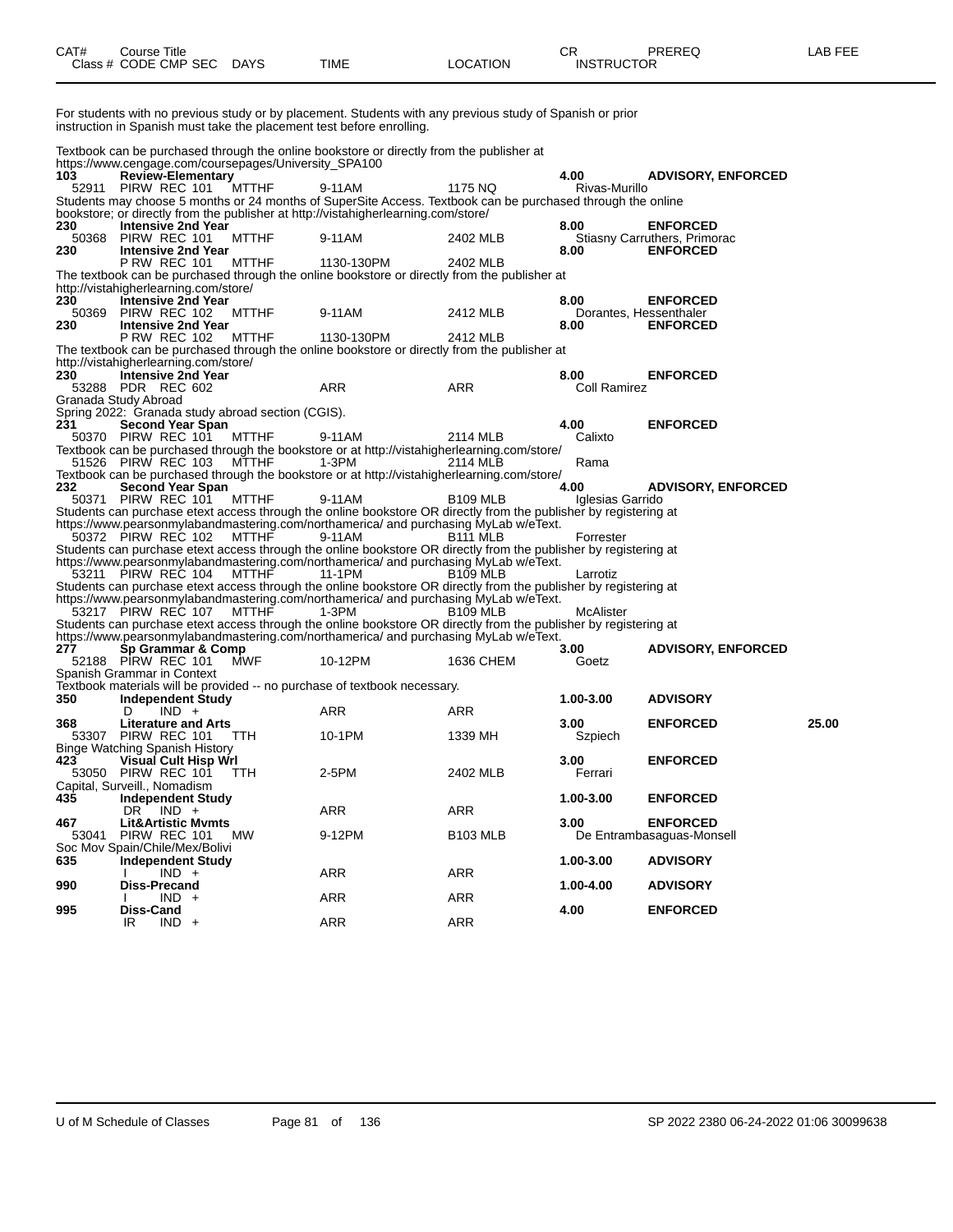#### **Sweetland Center for Writing Gayle Morris Sweetland Center for Writing (WRITING)**

| 201 | Dig Media Wrtg Mini        | .     | .             | 1.00       |
|-----|----------------------------|-------|---------------|------------|
|     | 52486 P W SEM 101 TH       | 6-8PM | <b>REMOTE</b> | Karczynski |
|     | The Art of the Photo Essay |       |               |            |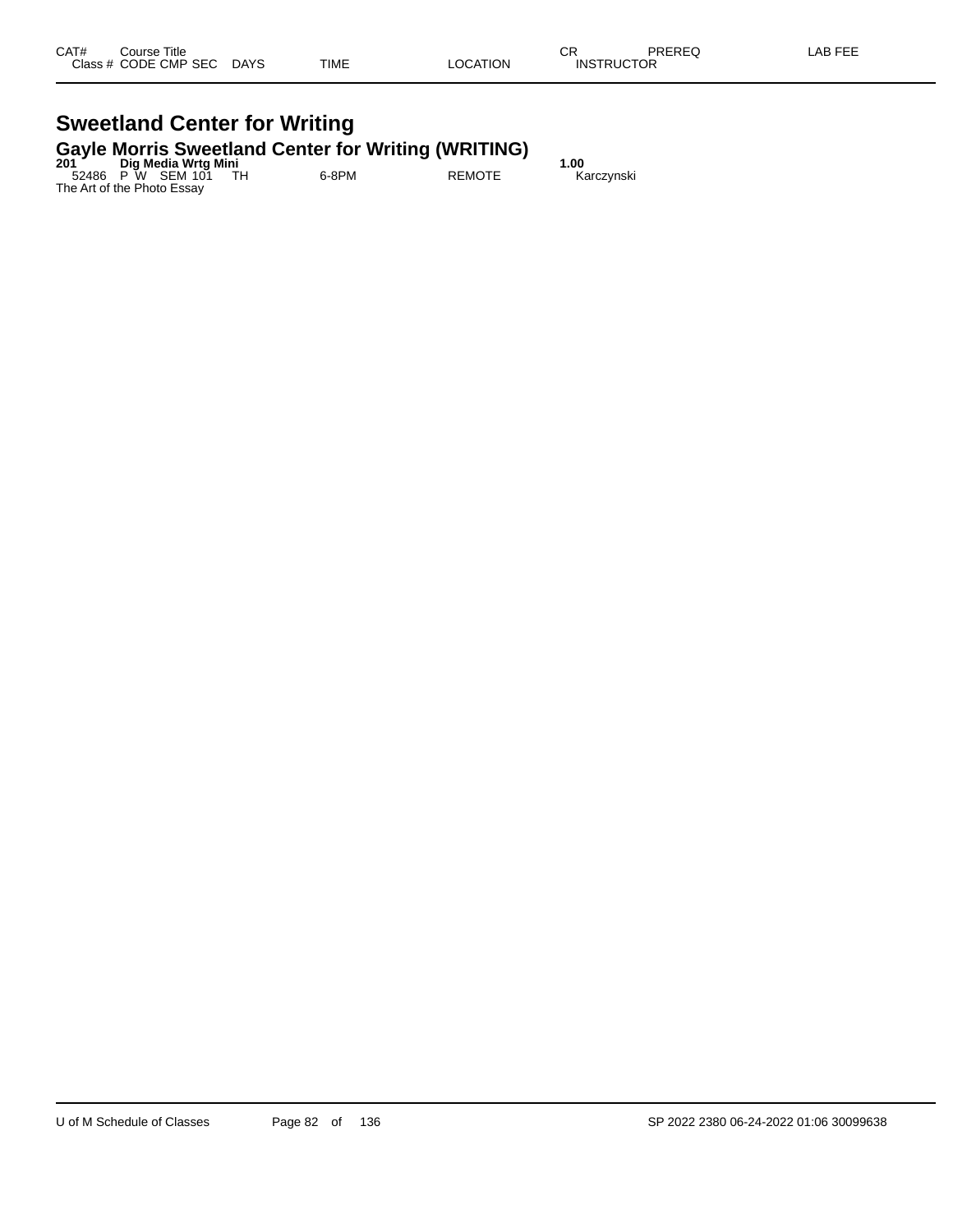| CAT#<br>Close: | Title<br>Course i<br><b>CODE CMP SEC</b> | <b>DAYS</b> | <b>TIME</b> | TION | ⌒冖<br>◡<br>JCTOR<br>$INS^{\tau}$ | <b>DDEDEC</b><br>-תבע | <b>AB FEE</b> |
|----------------|------------------------------------------|-------------|-------------|------|----------------------------------|-----------------------|---------------|
|                |                                          |             |             |      |                                  |                       |               |

# **Slavic Languages & Lit Dept**

|                       | Polish (POLISH)                                                                                                                                          |                       |                                |                                 |                 |       |
|-----------------------|----------------------------------------------------------------------------------------------------------------------------------------------------------|-----------------------|--------------------------------|---------------------------------|-----------------|-------|
| 450                   | <b>Directed Reading</b><br>$IND +$                                                                                                                       | <b>ARR</b>            | <b>ARR</b>                     | 1.00-4.00                       | <b>ADVISORY</b> |       |
|                       | <b>Russian (RUSSIAN)</b>                                                                                                                                 |                       |                                |                                 |                 |       |
| 123<br>53303          | Inten First Yr Russ<br>P W REC 101<br><b>MTWTHF</b>                                                                                                      | 10-12PM               | 2155 NQ                        | 8.00<br>Martin, Fort            |                 |       |
| 123                   | Inten First Yr Russ<br>P W REC 101<br><b>MTWTHF</b>                                                                                                      | $1-3PM$               | 2155 NQ                        | 8.00                            |                 |       |
| 303                   | <b>Third Yr Intensive</b>                                                                                                                                |                       |                                | 8.00                            | <b>ENFORCED</b> |       |
| 52189<br>303          | <b>P RW REC 101</b><br><b>MTWTHF</b><br><b>Third Yr Intensive</b>                                                                                        | 10-12PM               | 2104 MLB                       | Rogovyk, Shkolnik<br>8.00       | <b>ENFORCED</b> |       |
|                       | <b>P RW REC 101</b><br><b>MTWTHF</b><br>Course instruction is remote and synchronous. Enrolled students are expected to be available remotely during all | $1-3PM$               | 2104 MLB                       |                                 |                 |       |
|                       | scheduled class times.                                                                                                                                   |                       |                                |                                 |                 |       |
| 430                   | <b>Supervised Reading</b><br>$IND +$                                                                                                                     | ARR                   | <b>ARR</b>                     | 1.00-4.00                       | <b>ADVISORY</b> |       |
| 523<br>53305          | <b>Inten First Yr Russ</b><br>P W REC 101<br><b>MTWTHF</b>                                                                                               | 10-12PM               | 2155 NQ                        | 8.00<br>Martin, Fort            |                 |       |
| 523                   | <b>Inten First Yr Russ</b><br>P W REC 101<br><b>MTWTHF</b>                                                                                               | $1-3PM$               | 2155 NQ                        | 8.00                            |                 |       |
| 527<br>52395          | Inten Third Yr Russ<br><b>P RW REC 101</b><br><b>MTWTHF</b>                                                                                              | 10-12PM               | 2104 MLB                       | 8.00<br>Rogovyk, Shkolnik       | <b>ENFORCED</b> |       |
| 527                   | <b>Inten Third Yr Russ</b><br><b>P RW REC 101</b><br><b>MTWTHF</b>                                                                                       | $1-3PM$               | 2104 MLB                       | 8.00                            | <b>ENFORCED</b> |       |
| 651                   | <b>Superv Read Lit</b><br>IR <sup>1</sup><br>$IND +$                                                                                                     | ARR                   | <b>ARR</b>                     | 1.00-4.00                       | <b>ADVISORY</b> |       |
| 990                   | <b>Diss-Precand</b><br>$IND +$<br>IR                                                                                                                     | <b>ARR</b>            | <b>ARR</b>                     | 1.00-4.00                       | <b>ADVISORY</b> |       |
| 995                   | Diss-Cand<br>$IND +$<br>IR.                                                                                                                              | ARR                   | <b>ARR</b>                     | 4.00                            | <b>ENFORCED</b> |       |
|                       | <b>Slavic (SLAVIC)</b>                                                                                                                                   |                       |                                |                                 |                 |       |
| 312<br>50964<br>50965 | <b>Cnt Eur Cinéma</b><br>LAB 101<br>A<br><b>P W LEC 102</b><br><b>MWF</b><br>Race, Ethnicity & Gender Issues                                             | <b>ARR</b><br>10-12PM | <b>REMOTE</b><br><b>REMOTE</b> | 3.00<br>Marko, Mahoney<br>Marko | <b>ADVISORY</b> | 50.00 |
|                       | Ukrainian (UKR)                                                                                                                                          |                       |                                |                                 |                 |       |
| 421                   | Dir Reading UKR Lit<br>$IND^-$ +                                                                                                                         | ARR                   | <b>ARR</b>                     | 1.00-4.00                       | <b>ADVISORY</b> |       |
| 450                   | Internship-Ukraine<br>$IND +$                                                                                                                            | <b>ARR</b>            | <b>ARR</b>                     | 1.00                            | <b>ADVISORY</b> |       |
|                       |                                                                                                                                                          |                       |                                |                                 |                 |       |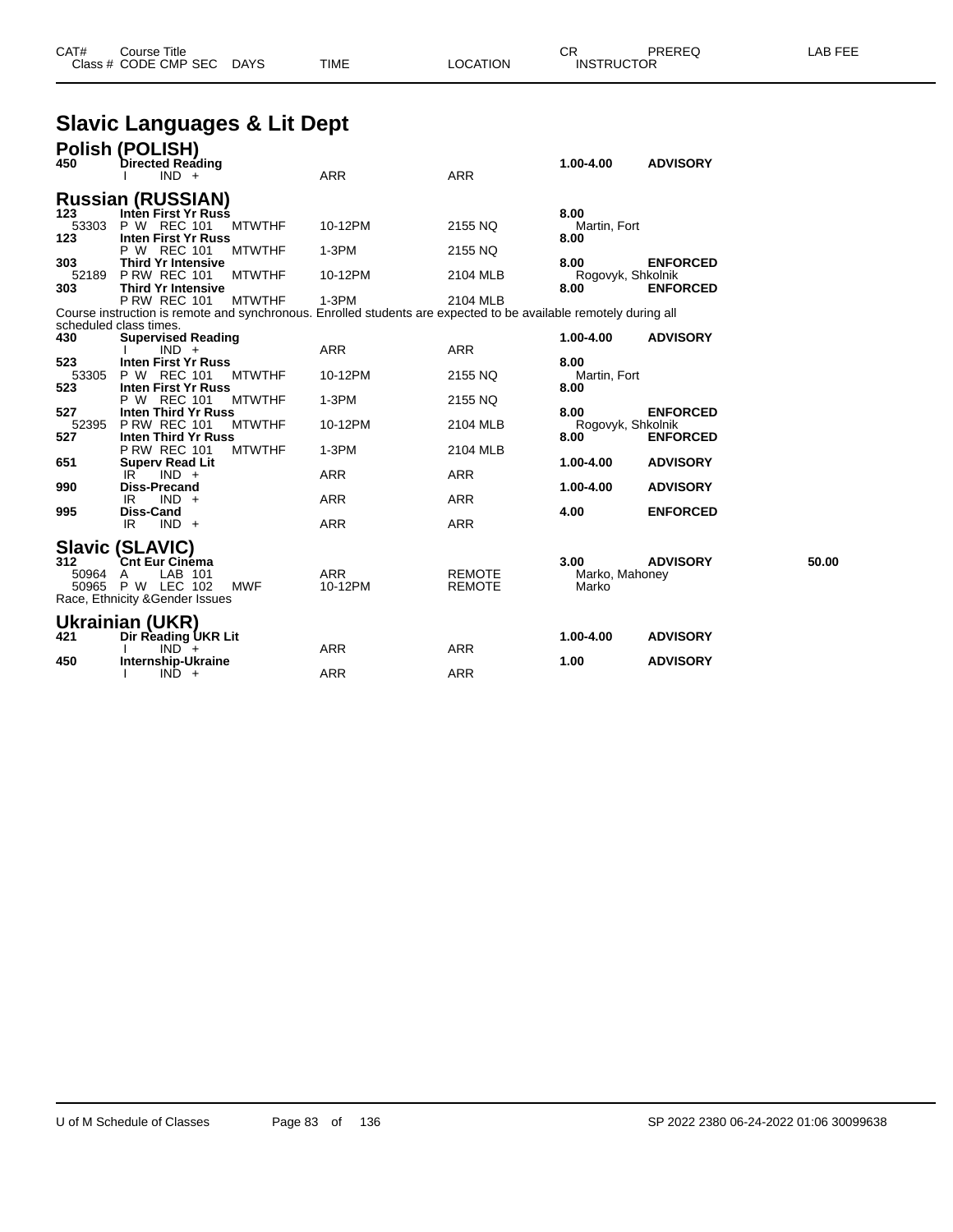| CAT# | Course Title         |             |      |          | ⌒冖<br>◡ॸ          | PREREQ | AR FFF |
|------|----------------------|-------------|------|----------|-------------------|--------|--------|
|      | Class # CODE CMP SEC | <b>DAYS</b> | TIME | LOCATION | <b>INSTRUCTOR</b> |        |        |
|      |                      |             |      |          |                   |        |        |

#### **Sociology Department Sociology (SOC)**

--IT IS CRITICAL THAT STUDENTS ATTEND CLASSES FROM THE BEGINNING OF THE TERM. EVEN THOUGH STUDENTS MAY BE REGISTERED OFFICIALLY FOR A COURSE, THE DEPARTMENT MAY GIVE AWAY PLACES IN A COURSE IF STUDENTS DO NOT ATTEND THE FIRST TWO COURSE MEETINGS.

--TO ASSIST THE STUDENT IN SELECTING COURSES, PAST COURSE SYLLABI ARE AVAILABLE FOR PERUSAL IN THE SOCIOLOGY MAIN OFFICE.

--STUDENTS WITH SENIOR STANDING ARE NOT GRANTED CREDIT FOR 100-LEVEL COURSES WITH THE EXCEPTION OF SOC 122: INTERGROUP DIALOGUES. SENIORS WITH AN ACADEMIC NEED TO ENROLL IN A 100-LEVEL INTRODUCTORY SOC COURSE SHOULD CONTACT THE DEPARTMENT.

|               | <b>OOIVIAOI IIIL DEI ARTIVIERI.</b> |            |            |                  |                    |                           |
|---------------|-------------------------------------|------------|------------|------------------|--------------------|---------------------------|
| 100           | <b>Intro to Sociology</b>           |            |            |                  | 3.00               | <b>ADVISORY, ENFORCED</b> |
| 52428         | P RW LEC 101                        | MWF        | 9-11AM     | 3242 LSA         | Sullivan           |                           |
| 210           | <b>SocSci Statistics</b>            |            |            |                  | 3.00               |                           |
| 51898         | P W LEC 101                         | <b>MWF</b> | 9-11AM     | 3254 LSA         | Ybarra             |                           |
| 218           | <b>Foundations IGR</b>              |            |            |                  | 3.00               | <b>ENFORCED</b>           |
| 52783         | <b>SEM 101</b><br>PR.               | TTH.       | 9-12PM     | A859 CHEM-TBLC   | Hicks she-her-hers |                           |
| 305           | <b>Intro Soc Theory</b>             |            |            |                  | 3.00               | <b>ADVISORY</b>           |
| 53143         | PIRW LEC 101                        | <b>MWF</b> | 11-1PM     | 3242 LSA         | McGinn             |                           |
| 320           | <b>IGR Facilitation</b>             |            |            |                  | 2.00               | <b>ADVISORY</b>           |
| 53425         | <b>SEM 101</b><br>PD.               | W          | $1-3PM$    | 1437 MH          | Hicks she-her-hers |                           |
|               | Required Retreat: May 6-8           |            |            |                  |                    |                           |
| May 6, 5-7:30 |                                     |            |            |                  |                    |                           |
| May 7, 10-5   |                                     |            |            |                  |                    |                           |
| May 8, 10-5   |                                     |            |            |                  |                    |                           |
| 326           | <b>Comm Action Soc Chg</b>          |            |            |                  | 3.00               | <b>ADVISORY</b>           |
| 53089         | LEC 101<br>P.                       | TTH.       | 1-4PM      | <b>1804 SSWB</b> | Eiler              |                           |
| 335           | Urban Inequality                    |            |            |                  | 3.00               | <b>ADVISORY</b>           |
| 52733         | P W LEC 101                         | <b>MWF</b> | $1-3PM$    | 3242 LSA         | <b>Bolton</b>      |                           |
| 394           | Undergrad Research                  |            |            |                  | 1.00-4.00          |                           |
|               | $IND +$                             |            | <b>ARR</b> | <b>ARR</b>       |                    |                           |
| 475           | <b>Hith, Med, &amp; Society</b>     |            |            |                  | 3.00 <sub>1</sub>  | <b>ADVISORY</b>           |
| 52951         | P W LEC 101                         | TWTH       | 1-3PM      | 3254 LSA         | Kelley             |                           |
| 495           | <b>Topics in Sociology</b>          |            |            |                  | 3.00               | <b>ADVISORY</b>           |
| 53383         | <b>P W LEC 101</b>                  | <b>TTH</b> | 9-12PM     | 3242 LSA         | Rivera             |                           |
|               | Carceral St & Comm Based Chang      |            |            |                  |                    |                           |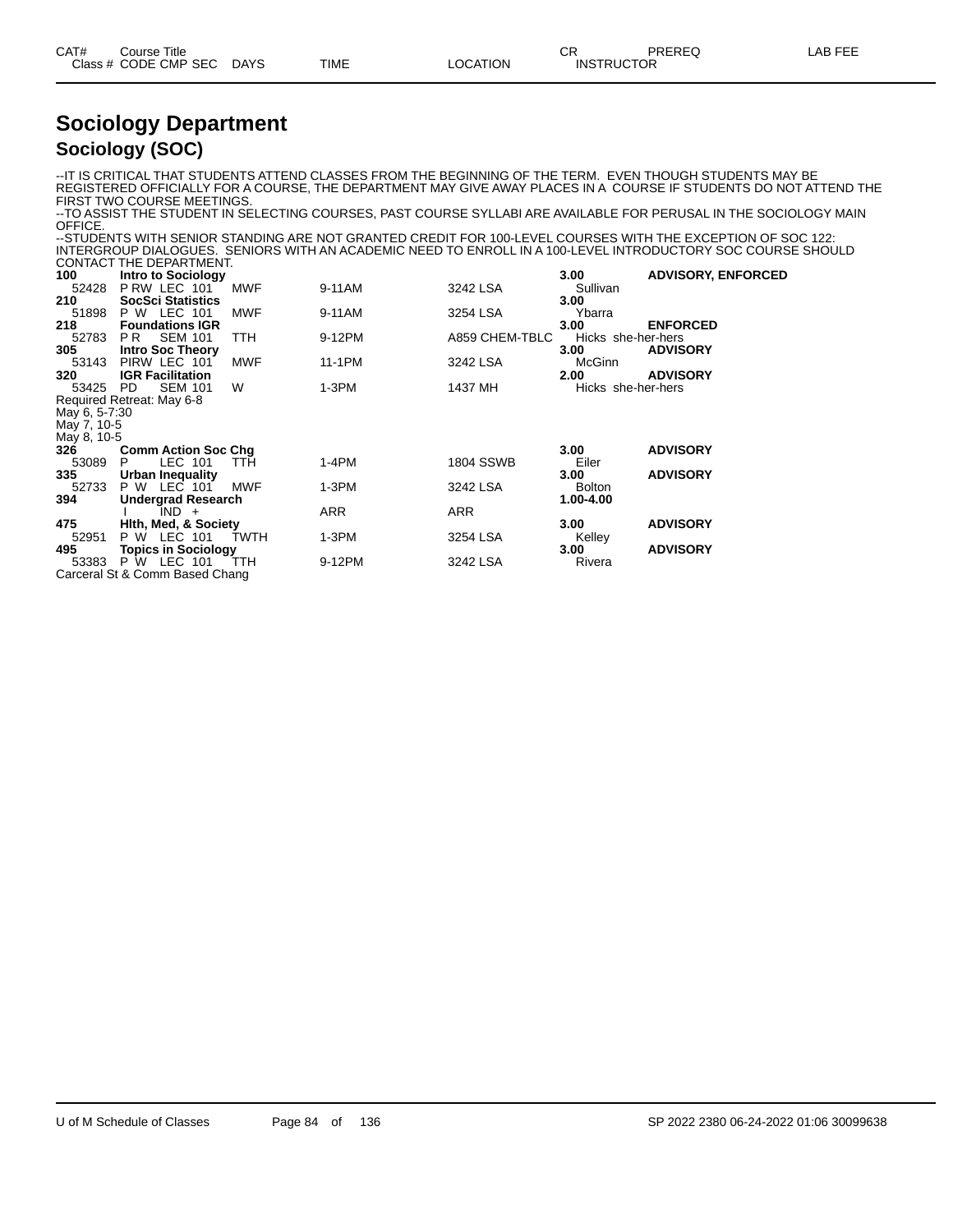# **Statistics Department**

**Statistics (STATS) 250 Intr Stat&Data Anlys 4.00** 50614 A LEC 101 MWTH 9-11AM 2244 USB Romero Lectures: The recordings of the in-person lecture will be made available soon after the lecture. Labs: If you are unable to attend a lab, a lab recording will be made available every Tuesday and Thursday morning. Weekly assignments: Each week, you must complete two lab assignments and a homework assignment. Remote and in-person office hours will be available throughout the week. Assessments: All assessments will be remote via either Canvas quizzes or Gradescope. All assessments will be for an extended period. Questions: statsugradprogram@umich.edu 50617 P W LAB 104 MW 230-4PM B760 EH Hawkins-Day Lectures: The recordings of the in-person lecture will be made available soon after the lecture. Labs: If you are unable to attend a lab, a lab recording will be made available every Tuesday and Thursday morning. Weekly assignments: Each week, you must complete two lab assignments and a homework assignment. Remote and in-person office hours will be available throughout the week. Assessments: All assessments will be remote via either Canvas quizzes or Gradescope. All assessments will be for an extended period. Questions: statsugradprogram@umich.edu 50618 P W LAB 105 MW 1130-1PM 2244 USB Hawkins-Day Lectures: The recordings of the in-person lecture will be made available soon after the lecture. Labs: If you are unable to attend a lab, a lab recording will be made available every Tuesday and Thursday morning. Weekly assignments: Each week, you must complete two lab assignments and a homework assignment. Remote and in-person office hours will be available throughout the week. Assessments: All assessments will be remote via either Canvas quizzes or Gradescope. All assessments will be for an extended period. Questions: statsugradprogram@umich.edu<br>51935 P LAB 108 MW 51935 P LAB 108 MW 230-4PM ARR Lectures: The recordings of the in-person lecture will be made available soon after the lecture. Labs: If you are unable to attend a lab, a lab recording will be made available every Tuesday and Thursday morning. Weekly assignments: Each week, you must complete two lab assignments and a homework assignment. Remote and in-person office hours will be available throughout the week. Assessments: All assessments will be remote via either Canvas quizzes or Gradescope. All assessments will be for an extended period. Questions: statsugradprogram@umich.edu 53414 A LEC 201 ARR REMOTE Hembree Both lecture and lab sections are asynchronous. Lecture recordings will be posted every week on Tuesdays and Fridays. Students should expect to spend 6 hours per week watching lecture recordings. Homework will be assigned each week and due on Mondays. Lab recordings will be posted every week on Mondays and Thursdays. Students should expect to spend 3 hours per week watching lab recordings. Lab assignments will correspond with every lab recording. Lab assignments will be due on Tuesdays and Fridays. Assessment dates: Quiz 1: Tuesday May 17 Exam 1: Thursday May 26 Quiz 2: Tuesday May 7 Exam 2: Thursday June 16 Assessments will be administered through Gradescope and will be available between 8 AM and 10 PM. Quizzes will be 60 minutes in length, and Exams will be 90 minutes in length. Assessment dates: Quiz 1: Tuesday May 17 Exam 1: Thursday May 26 Quiz 2: Tuesday June 7 Exam 2: Thursday June 16 Assessments will be administered through Gradescope and will be available between 8 AM and 10 PM. Quizzes will be 60 minutes in length, and Exams will be 90 minutes in length. Questions: statsugradprogram@umich.edu 53415 P W LAB 202 ARR REMOTE Elizondo Both lecture and lab sections are asynchronous. Lecture recordings will be posted every week on Tuesdays and Fridays. Students should expect to spend 6 hours per week watching lecture recordings. Homework will be assigned each week and due on Mondays. Lab recordings will be posted every week on Mondays and Thursdays. Students should expect to spend 3 hours per week watching lab recordings. Lab assignments will correspond with every lab recording. Lab assignments will be due on Tuesdays and Fridays. Assessment dates: Quiz 1: Tuesday May 17

Exam 1: Thursday May 26

U of M Schedule of Classes Page 85 of 136 SP 2022 2380 06-24-2022 01:06 30099638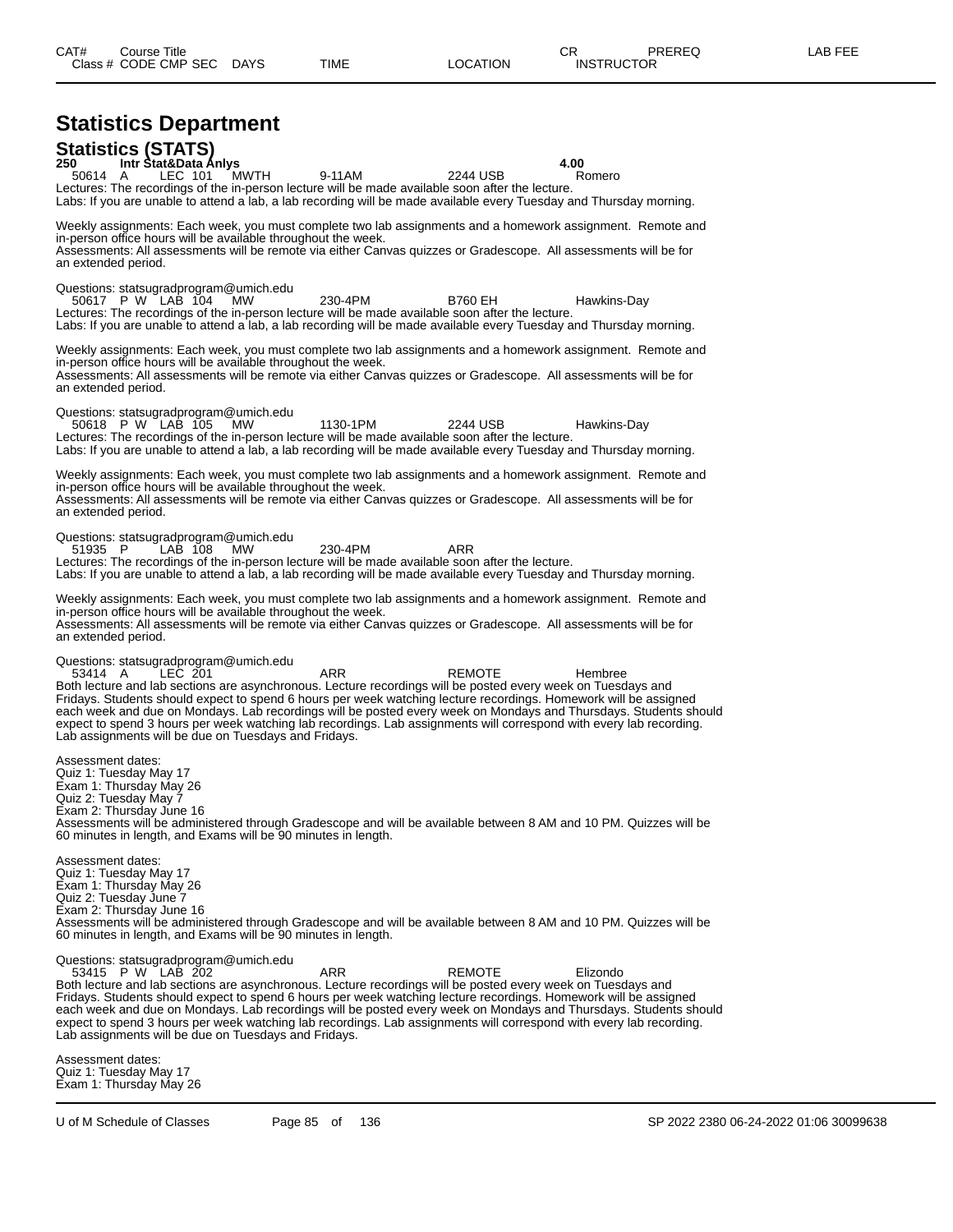Quiz 2: Tuesday May 7 Exam 2: Thursday June 16 Assessments will be administered through Gradescope and will be available between 8 AM and 10 PM. Quizzes will be 60 minutes in length, and Exams will be 90 minutes in length. Assessment dates: Quiz 1: Tuesday May 17 Exam 1: Thursday May 26 Quiz 2: Tuesday June 7 Exam 2: Thursday June 16 Assessments will be administered through Gradescope and will be available between 8 AM and 10 PM. Quizzes will be 60 minutes in length, and Exams will be 90 minutes in length. Questions: statsugradprogram@umich.edu 53416 P W LAB 203 ARR REMOTE Elizondo Both lecture and lab sections are asynchronous. Lecture recordings will be posted every week on Tuesdays and Fridays. Students should expect to spend 6 hours per week watching lecture recordings. Homework will be assigned each week and due on Mondays. Lab recordings will be posted every week on Mondays and Thursdays. Students should expect to spend 3 hours per week watching lab recordings. Lab assignments will correspond with every lab recording. Lab assignments will be due on Tuesdays and Fridays. Assessment dates: Quiz 1: Tuesday May 17 Exam 1: Thursday May 26 Quiz 2: Tuesday May 7 Exam 2: Thursday June 16 Assessments will be administered through Gradescope and will be available between 8 AM and 10 PM. Quizzes will be 60 minutes in length, and Exams will be 90 minutes in length. Assessment dates: Quiz 1: Tuesday May 17 Exam 1: Thursday May 26 Quiz 2: Tuesday June 7 Exam 2: Thursday June 16 Assessments will be administered through Gradescope and will be available between 8 AM and 10 PM. Quizzes will be 60 minutes in length, and Exams will be 90 minutes in length. Questions: statsugradprogram@umich.edu 53417 P W LAB 204 ARR REMOTE Lund Since this is an asynchronous lab, no formal time is scheduled with your lab instructor during the week, but you will be able to interact with them during office hours, and via Canvas and email. Each week you will be given access to a recording for asynchronous lab sections so that you can complete your weekly lab. Weekly lab Both lecture and lab sections are asynchronous. Lecture recordings will be posted every week on Tuesdays and Fridays. Students should expect to spend 6 hours per week watching lecture recordings. Homework will be assigned each week and due on Mondays. Lab recordings will be posted every week on Mondays and Thursdays. Students should expect to spend 3 hours per week watching lab recordings. Lab assignments will correspond with every lab recording. Lab assignments will be due on Tuesdays and Fridays. Assessment dates: Quiz 1: Tuesday May 17 Exam 1: Thursday May 26 Quiz 2: Tuesday May 7 Exam 2: Thursday June 16 Assessments will be administered through Gradescope and will be available between 8 AM and 10 PM. Quizzes will be 60 minutes in length, and Exams will be 90 minutes in length. Assessment dates: Quiz 1: Tuesday May 17 Exam 1: Thursday May 26 Quiz 2: Tuesday June 7 Exam 2: Thursday June 16 Assessments will be administered through Gradescope and will be available between 8 AM and 10 PM. Quizzes will be 60 minutes in length, and Exams will be 90 minutes in length. Questions: statsugradprogram@umich.edu 53418 P W LAB 205 ARR REMOTE Lund Both lecture and lab sections are asynchronous. Lecture recordings will be posted every week on Tuesdays and Fridays. Students should expect to spend 6 hours per week watching lecture recordings. Homework will be assigned each week and due on Mondays. Lab recordings will be posted every week on Mondays and Thursdays. Students should expect to spend 3 hours per week watching lab recordings. Lab assignments will correspond with every lab recording. Lab assignments will be due on Tuesdays and Fridays. Assessment dates: Quiz 1: Tuesday May 17 Exam 1: Thursday May 26 Quiz 2: Tuesday May 7 Exam 2: Thursday June 16 Assessments will be administered through Gradescope and will be available between 8 AM and 10 PM. Quizzes will be

60 minutes in length, and Exams will be 90 minutes in length.

U of M Schedule of Classes Page 86 of 136 SP 2022 2380 06-24-2022 01:06 30099638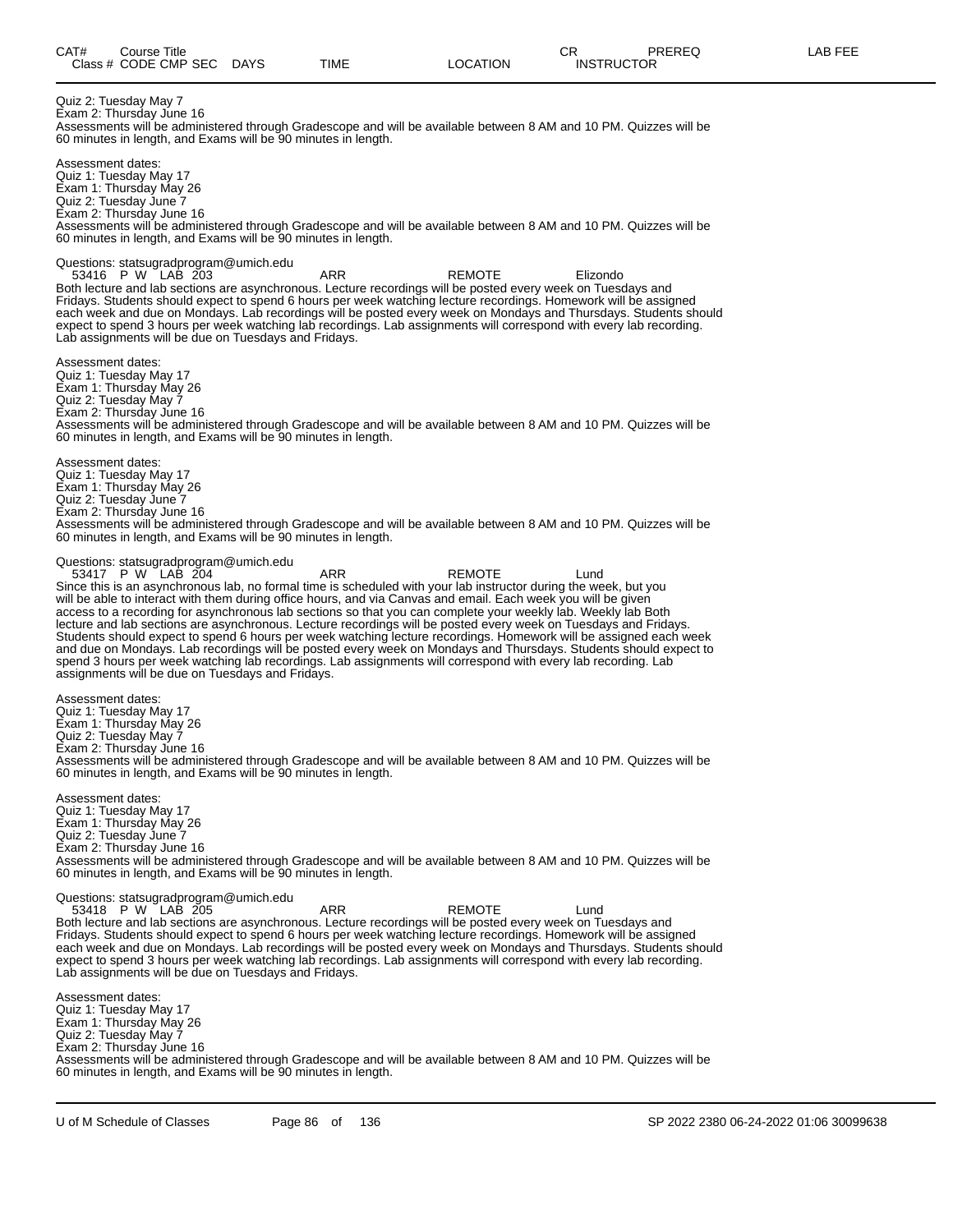Assessment dates: Quiz 1: Tuesday May 17 Exam 1: Thursday May 26 Quiz 2: Tuesday June 7 Exam 2: Thursday June 16 Assessments will be administered through Gradescope and will be available between 8 AM and 10 PM. Quizzes will be 60 minutes in length, and Exams will be 90 minutes in length. Questions: statsugradprogram@umich.edu<br>53419 P W LAB 206 53419 P W LAB 206 ARR ARR Matthys Both lecture and lab sections are asynchronous. Lecture recordings will be posted every week on Tuesdays and Fridays. Students should expect to spend 6 hours per week watching lecture recordings. Homework will be assigned each week and due on Mondays. Lab recordings will be posted every week on Mondays and Thursdays. Students should expect to spend 3 hours per week watching lab recordings. Lab assignments will correspond with every lab recording. Lab assignments will be due on Tuesdays and Fridays. Assessment dates: Quiz 1: Tuesday May 17 Exam 1: Thursday May 26 Quiz 2: Tuesday May 7 Exam 2: Thursday June 16 Assessments will be administered through Gradescope and will be available between 8 AM and 10 PM. Quizzes will be 60 minutes in length, and Exams will be 90 minutes in length. Assessment dates: Quiz 1: Tuesday May 17 Exam 1: Thursday May 26 Quiz 2: Tuesday June 7 Exam 2: Thursday June 16 Assessments will be administered through Gradescope and will be available between 8 AM and 10 PM. Quizzes will be 60 minutes in length, and Exams will be 90 minutes in length. Questions: statsugradprogram@umich.edu 53420 P W LAB 207 ARR REMOTE Matthys Both lecture and lab sections are asynchronous. Lecture recordings will be posted every week on Tuesdays and Fridays. Students should expect to spend 6 hours per week watching lecture recordings. Homework will be assigned each week and due on Mondays. Lab recordings will be posted every week on Mondays and Thursdays. Students should expect to spend 3 hours per week watching lab recordings. Lab assignments will correspond with every lab recording. Lab assignments will be due on Tuesdays and Fridays. Assessment dates: Quiz 1: Tuesday May 17 Exam 1: Thursday May 26 Quiz 2: Tuesday May 7 Exam 2: Thursday June 16 Assessments will be administered through Gradescope and will be available between 8 AM and 10 PM. Quizzes will be 60 minutes in length, and Exams will be 90 minutes in length. Assessment dates: Quiz 1: Tuesday May 17 Exam 1: Thursday May 26 Quiz 2: Tuesday June 7 Exam 2: Thursday June 16 Assessments will be administered through Gradescope and will be available between 8 AM and 10 PM. Quizzes will be 60 minutes in length, and Exams will be 90 minutes in length. Questions: statsugradprogram@umich.edu<br>299 **Undergrad Internship 299 Undergrad Internship 1.00** D IND + ARR ARR ARR **412 Intro Prob Stat 3.00 ENFORCED** 51846 P RW LEC 101 MWTH 10-12PM REMOTE Miller, Jia Lectures will be offered synchronously via Zoom (no in-person meetings). Recordings will be made available asynchronously. Weekly homework assignments will be posted on Canvas and submitted via Gradescope. Exams will be asynchronous and will be submitted via Gradescope and will take place within a designated time frame (e.g., 12 hours) within which students may choose when to complete their exams. Technology/Platform: Canvas, Zoom, Gradescope. Questions should be directed to statsugradprogram@umich.edu.<br>425 **Intro Probabil 425 Intro Probabil 3.00 ADVISORY** 50377 P W LEC 101 TWF 10-12PM 120 WH Fink 51851 P W LEC 102 TWF 1-3PM 120 WH Kara **426 Intro to Theo Stat 3.00 ENFORCED P RW LEC 101** . **489 Ind Study in Stat 1.00-4.00**  $IND +$ **499 Honors Seminar 2.00-3.00 ADVISORY**  $IND +$ **750 Directed Reading 1.00-6.00 ADVISORY** IR IND + ARR ARR ARR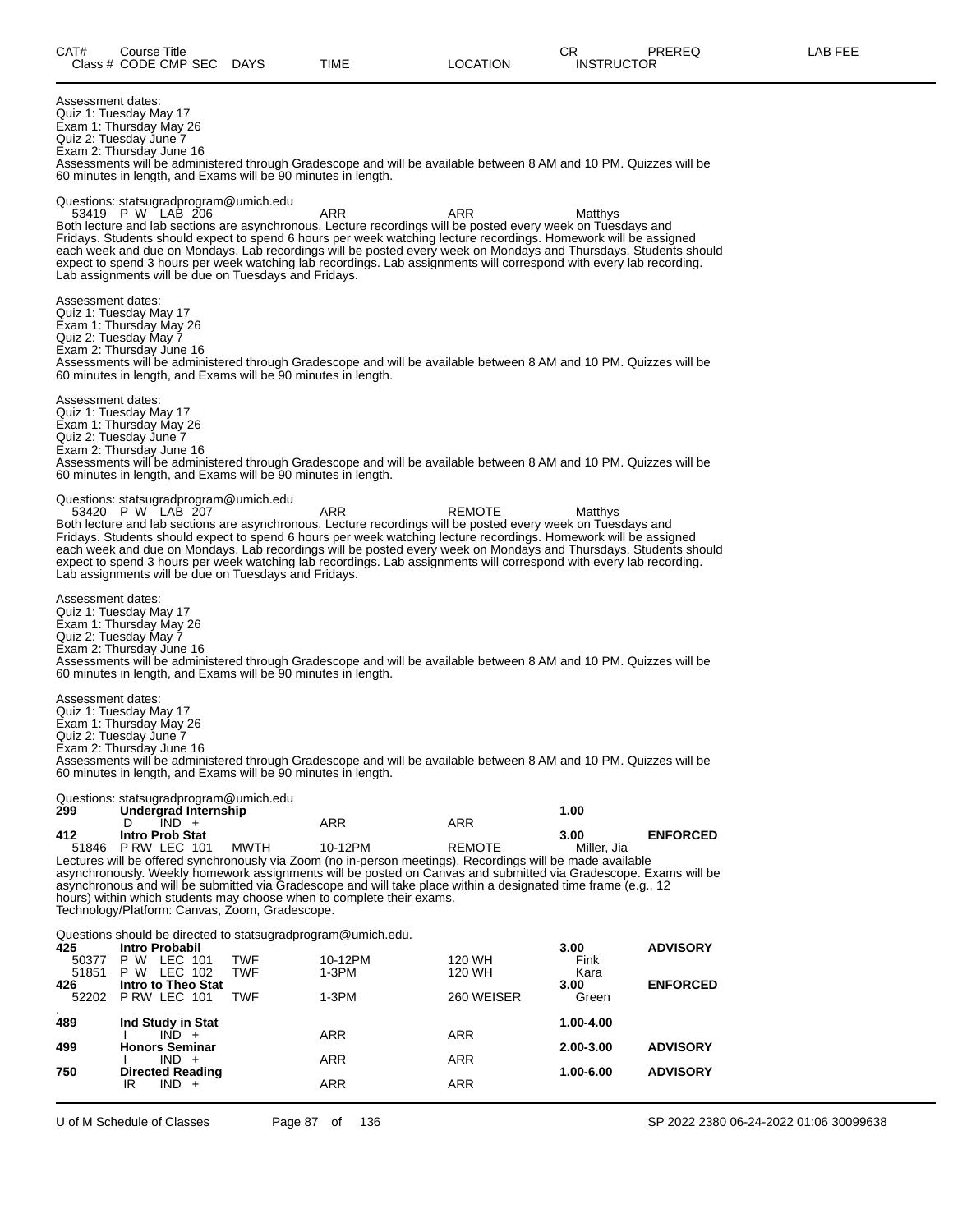| CAT# | Course Title<br>Class # CODE CMP SEC DAYS | TIME | LOCATION | СR<br><b>INSTRUCTOR</b> | PREREQ          | LAB FEE |
|------|-------------------------------------------|------|----------|-------------------------|-----------------|---------|
| 990  | Diss-Precand<br>$IND +$<br>IR             | ARR  | ARR      | $1.00 - 4.00$           | <b>ADVISORY</b> |         |
| 995  | Diss-Cand<br>$IND +$<br>IR                | ARR  | ARR      | 4.00                    | <b>ENFORCED</b> |         |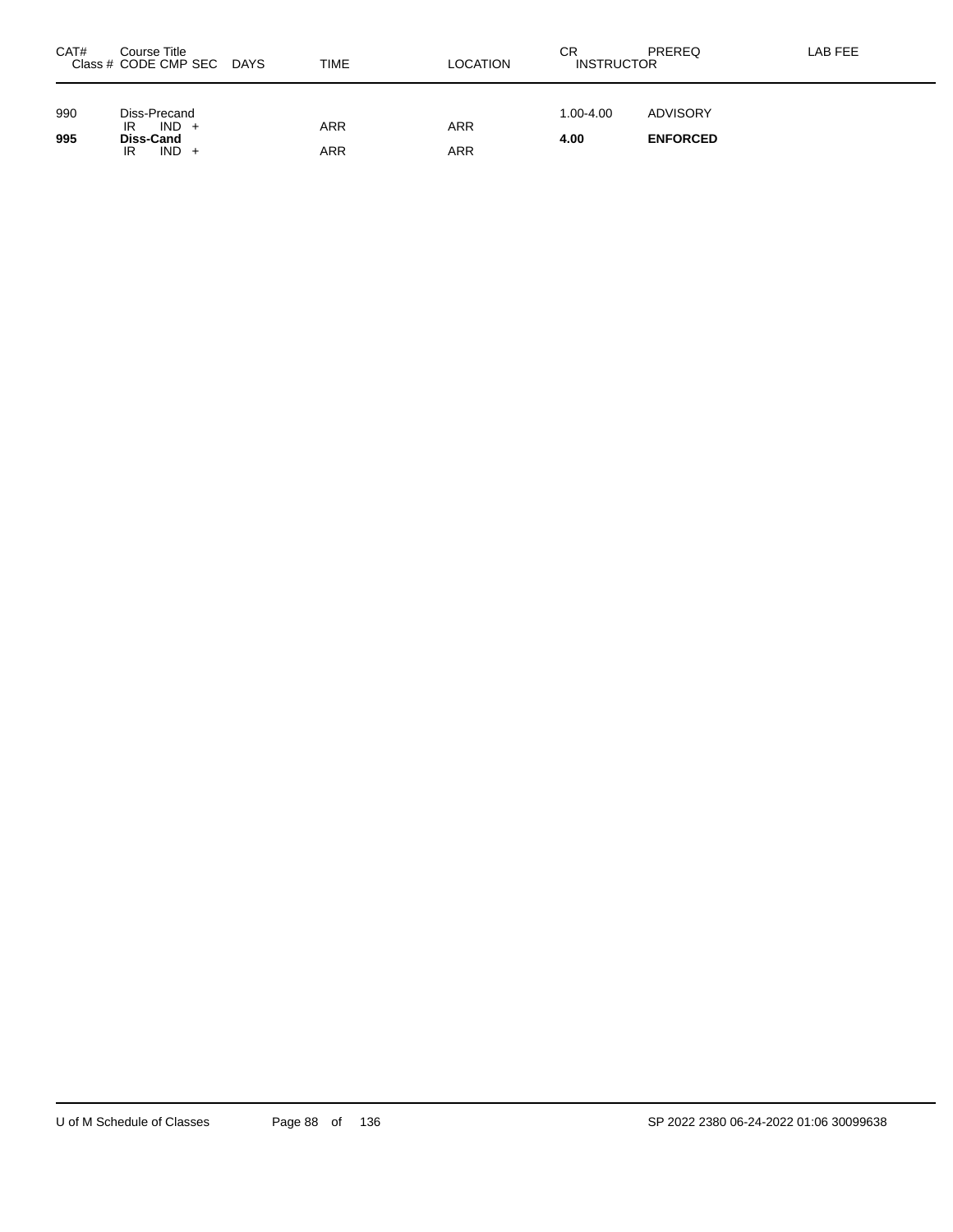|              | Class # CODE CMP SEC<br><b>DAYS</b>             | TIME | <b>LOCATION</b> | <b>INSTRUCTOR</b> |                 |  |
|--------------|-------------------------------------------------|------|-----------------|-------------------|-----------------|--|
|              |                                                 |      |                 |                   |                 |  |
|              | Office of International Programs                |      |                 |                   |                 |  |
|              | <b>Study Abroad (STDABRD)</b>                   |      |                 |                   |                 |  |
| 202<br>53457 | French 232-extnsn FR<br>P<br>LEC 101            | ARR  | <b>ARR</b>      | 1.00-10.00        |                 |  |
| 233          | <b>AdvSpan-Alicante ES</b>                      |      |                 | 1.00-10.00        | <b>ADVISORY</b> |  |
| 53458        | P<br>LEC 101                                    | ARR  | ARR             |                   |                 |  |
| 234          | <b>Multdscpl Studies ES</b><br>P                | ARR  | <b>ARR</b>      | 1.00-10.00        |                 |  |
| 53459<br>242 | LEC 101<br><b>STEM Rsch-Grnada ES</b>           |      |                 | 1.00-15.00        |                 |  |
| 53460        | LEC 101<br>P                                    | ARR  | <b>ARR</b>      |                   |                 |  |
| 244          | <b>Neurosci-Salamnc ES</b>                      |      |                 | 1.00-10.00        |                 |  |
| 53461<br>245 | P<br>LEC 101<br>AdvSpan-Santiago ES             | ARR  | ARR             | 1.00-10.00        |                 |  |
| 53462        | P<br>LEC 101                                    | ARR  | <b>ARR</b>      |                   |                 |  |
| 285          | <b>Arts in Paris FR</b>                         |      |                 | 1.00-10.00        |                 |  |
| 53583        | LEC 101<br>P                                    | ARR  | <b>ARR</b>      |                   |                 |  |
| 311<br>53463 | <b>PSY&amp;Resrch-Madrid ES</b><br>P<br>LEC 101 | ARR  | <b>ARR</b>      | 1.00-10.00        | <b>ADVISORY</b> |  |
| 312          | <b>Spanish-Madrid ES</b>                        |      |                 | 1.00-10.00        | <b>ADVISORY</b> |  |
| 53464        | P<br>LEC 001                                    | ARR  | <b>ARR</b>      |                   |                 |  |
| 320          | <b>Marine Resrc Std TC</b>                      |      |                 | 1.00-15.00        |                 |  |
| 53475<br>332 | P<br>LEC 101<br><b>UPCES Charles Uni CZ</b>     | ARR  | ARR             | 1.00-15.00        |                 |  |
| 53465        | LEC 101<br>P                                    | ARR  | ARR             |                   |                 |  |
| 334          | Prague-AAU Spr/Su CZ                            |      |                 | 1.00-10.00        |                 |  |
| 53483<br>341 | LEC 101<br>P.                                   | ARR  | <b>ARR</b>      |                   |                 |  |
| 53466        | ColgYrAthens-Sum GR<br>P<br>LEC 101             | ARR  | <b>ARR</b>      | 1.00-10.00        |                 |  |
| 348          | <b>EU Freiburg DE</b>                           |      |                 | 1.00-15.00        |                 |  |
| 53467        | P<br>LEC 101                                    | ARR  | ARR             |                   |                 |  |
| 377          | Languag&Internshp TW                            |      |                 | 1.00-15.00        |                 |  |
| 53468<br>385 | P<br>LEC 101<br><b>MultdscplStudies IT</b>      | ARR  | ARR             | 1.00-10.00        |                 |  |
| 53476        | P<br>LEC 101                                    | ARR  | <b>ARR</b>      |                   |                 |  |
| 406          | <b>DIS Summer DK/SE</b>                         |      |                 | 1.00-10.00        |                 |  |
| 53215<br>434 | P<br>LEC 101<br>IntlStd&MDipl-Sum CH            | ARR  | ARR             | 1.00-10.00        |                 |  |
| 53469        | LEC 101<br>P                                    | ARR  | ARR             |                   |                 |  |
| 441          | <b>STEM Research IE</b>                         |      |                 | 1.00-10.00        |                 |  |
| 53470        | LEC 101<br>P                                    | ARR  | <b>ARR</b>      |                   |                 |  |
| 451<br>53471 | <b>Hertford Oxford UK</b><br>P<br>LEC 101       | ARR  | ARR             | 1.00-15.00        |                 |  |
| 53671        | P<br>LEC 102                                    | ARR  | ARR             |                   |                 |  |
|              | Philosophy ? TheSoul of20th C                   |      |                 |                   |                 |  |
| 455          | Westminster, Sum UK                             |      |                 | 1.00-10.00        |                 |  |
| 53472<br>456 | P<br>LEC 101<br><b>Lond Schl Econ UK</b>        | ARR  | ARR             | 1.00-15.00        |                 |  |
| 53473        | P<br>LEC 101                                    | ARR  | ARR             |                   |                 |  |
| 486          | <b>Sciences Po Paris FR</b>                     |      |                 | 1.00-15.00        | <b>ADVISORY</b> |  |
| 53474        | P<br>LEC 101                                    | ARR  | ARR             |                   |                 |  |

CAT# Course Title Case CR PREREQ LAB FEE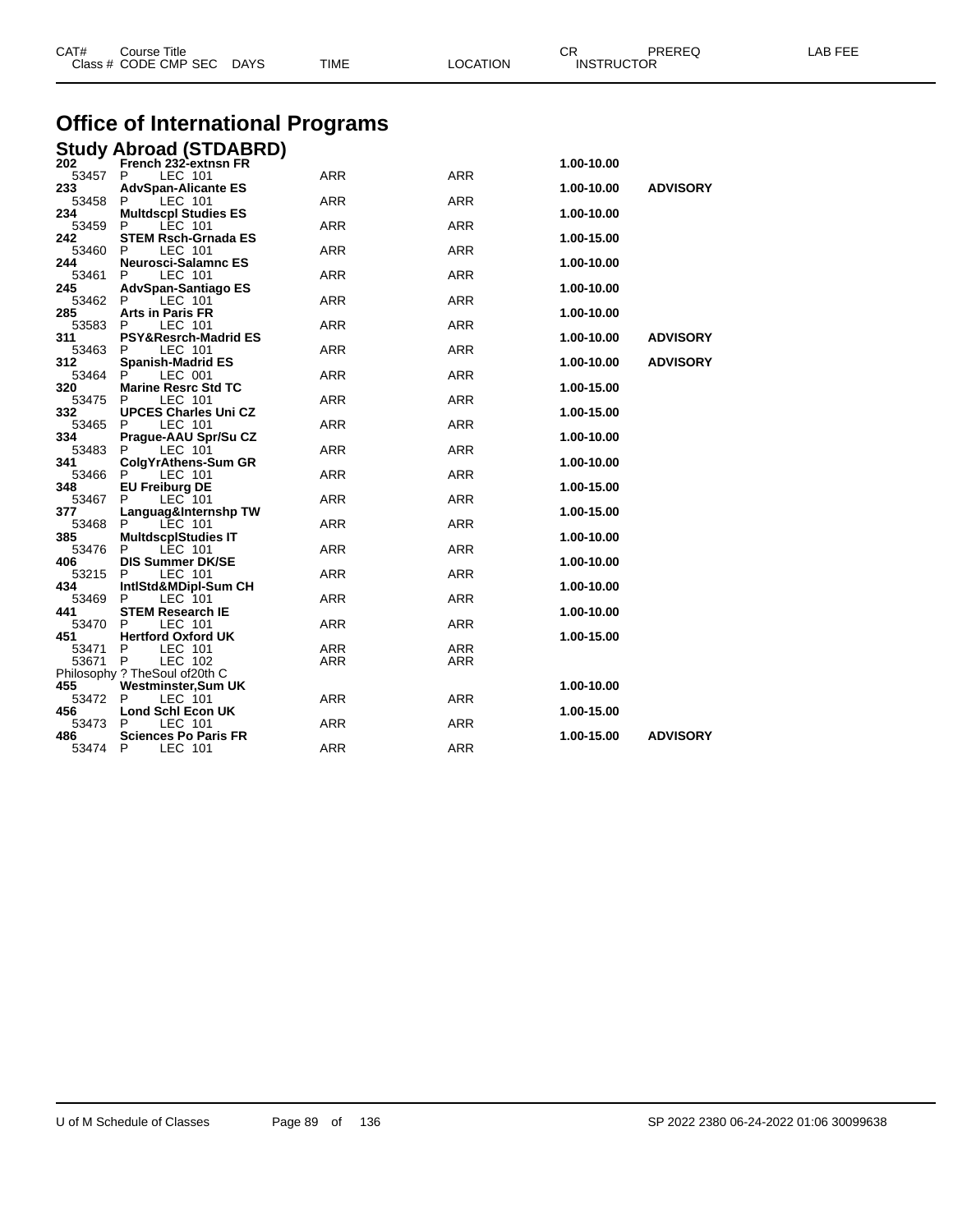# **Women's Studies Department**

| <b>Women's and Gender Studies (WGS)</b> |                                                                |            |                                                                                                                     |               |                |                 |  |  |
|-----------------------------------------|----------------------------------------------------------------|------------|---------------------------------------------------------------------------------------------------------------------|---------------|----------------|-----------------|--|--|
| 213                                     | <b>Top Gender Hums</b>                                         |            |                                                                                                                     |               | 3.00           |                 |  |  |
| 53569                                   | PIW LEC 101                                                    | <b>MW</b>  | $2-5PM$                                                                                                             | G634 HH       | King           |                 |  |  |
| <b>Black Genders</b>                    |                                                                |            |                                                                                                                     |               |                |                 |  |  |
| 220                                     | <b>Women's Hith</b>                                            |            |                                                                                                                     |               | 3.00           |                 |  |  |
| 51950                                   | P W LEC 101                                                    | TTH        | 9-12PM                                                                                                              | 2330 MH       | Martin         |                 |  |  |
| 240                                     | Int Womn Gndr Stdy                                             |            |                                                                                                                     |               | 3.00           |                 |  |  |
|                                         | 52392 PIW LEC 101                                              | TTH        | $1-4PM$                                                                                                             | 1175 NQ       | <b>Simmons</b> |                 |  |  |
| 250                                     | <b>Race Gender &amp; Nation</b>                                |            |                                                                                                                     |               | 3.00           |                 |  |  |
| 53266                                   | PIW LEC 101                                                    | <b>TTH</b> | 4-7PM                                                                                                               | 1175 NQ       | Simmons        |                 |  |  |
| 305                                     | <b>Interdisc LGBTQ Hith</b>                                    |            |                                                                                                                     |               | 3.00           |                 |  |  |
|                                         | 52976 P W LEC 101                                              | <b>MW</b>  | 4-7PM                                                                                                               | <b>REMOTE</b> | Eickmeyer      |                 |  |  |
|                                         |                                                                |            | While there is a meeting time for this course in the course guide, we anticipate that most work will be completed   |               |                |                 |  |  |
|                                         |                                                                |            | by students asynchronously (i.e., you make your own schedule) to accommodate for different time zones, family       |               |                |                 |  |  |
|                                         |                                                                |            | responsibilities, and/or other circumstances. Any synchronous meetings will be announced during the first day of    |               |                |                 |  |  |
|                                         |                                                                |            | class so you can plan accordingly. Please feel free to email the instructor for more information.                   |               |                |                 |  |  |
| 313                                     | <b>Top Gender Hums</b>                                         |            |                                                                                                                     |               | 3.00           |                 |  |  |
|                                         | 53080 PIW SEM 101                                              | <b>MW</b>  | $1-4PM$                                                                                                             | <b>REMOTE</b> | Dhar           |                 |  |  |
|                                         | Women & Well-Being in Lit                                      |            |                                                                                                                     |               |                |                 |  |  |
|                                         | This class will be taught synchronously at its scheduled time. |            |                                                                                                                     |               |                |                 |  |  |
| 330                                     | <b>Feminist Thought</b>                                        |            |                                                                                                                     |               | 3.00           | <b>ENFORCED</b> |  |  |
|                                         | 51901 P RW SEM 101                                             | TTH        | 10-1PM                                                                                                              | 1185 NO       | Mendoza        |                 |  |  |
|                                         |                                                                |            | If you have taken a Women's and Gender Studies course, but not one of the enforced prereq (WGS 220, 240 or 250) and |               |                |                 |  |  |
|                                         |                                                                |            | want to take this course please e-mail wgs.advising@umich.edu. In the email please include the name of the WGS      |               |                |                 |  |  |
|                                         | classes you have taken.                                        |            |                                                                                                                     |               |                |                 |  |  |
| 374                                     | <b>Gender &amp; the Prison</b>                                 |            |                                                                                                                     |               | 3.00           | <b>ADVISORY</b> |  |  |
| 52741                                   | PIW SEM 101                                                    | TTH        | $1-4PM$                                                                                                             | 3437 MH       | Tapia          |                 |  |  |
| 384                                     | <b>Independent Research</b>                                    |            |                                                                                                                     |               | 1.00-3.00      | <b>ADVISORY</b> |  |  |
|                                         | $IND +$<br>D                                                   |            | <b>ARR</b>                                                                                                          | <b>ARR</b>    |                |                 |  |  |
| 385                                     | <b>Directed Reading</b>                                        |            |                                                                                                                     |               | 1.00-3.00      | <b>ADVISORY</b> |  |  |
|                                         | $IND +$                                                        |            | <b>ARR</b>                                                                                                          | <b>ARR</b>    |                |                 |  |  |
| 580                                     | <b>Independent Study</b>                                       |            |                                                                                                                     |               | 1.00-3.00      | <b>ADVISORY</b> |  |  |
|                                         | $IND +$                                                        |            | <b>ARR</b>                                                                                                          | <b>ARR</b>    |                |                 |  |  |
| 690                                     | <b>Directed Readings</b>                                       |            |                                                                                                                     |               | 1.00-3.00      | <b>ADVISORY</b> |  |  |
|                                         | $IND +$                                                        |            | <b>ARR</b>                                                                                                          | <b>ARR</b>    |                |                 |  |  |
| 890                                     | <b>Advanced Research</b>                                       |            |                                                                                                                     |               | 3.00           | <b>ADVISORY</b> |  |  |
|                                         | $IND +$                                                        |            | <b>ARR</b>                                                                                                          | <b>ARR</b>    |                |                 |  |  |
| 891                                     | Jt Ph.D Adv Res                                                |            |                                                                                                                     |               | 3.00           | <b>ADVISORY</b> |  |  |
|                                         | $IND +$                                                        |            | <b>ARR</b>                                                                                                          | <b>ARR</b>    |                |                 |  |  |
| 892                                     | <b>Advanced Research</b>                                       |            |                                                                                                                     |               | 3.00           | <b>ADVISORY</b> |  |  |
|                                         | $IND +$                                                        |            | <b>ARR</b>                                                                                                          | <b>ARR</b>    |                |                 |  |  |
| 990                                     | <b>Diss Pre-Cand</b>                                           |            |                                                                                                                     |               | 1.00-4.00      | <b>ADVISORY</b> |  |  |
|                                         | $IND +$                                                        |            | <b>ARR</b>                                                                                                          | <b>ARR</b>    |                |                 |  |  |
| 995                                     | <b>Diss Cand</b>                                               |            |                                                                                                                     |               | 4.00           | <b>ENFORCED</b> |  |  |
|                                         | IR<br>$IND +$                                                  |            | <b>ARR</b>                                                                                                          | <b>ARR</b>    |                |                 |  |  |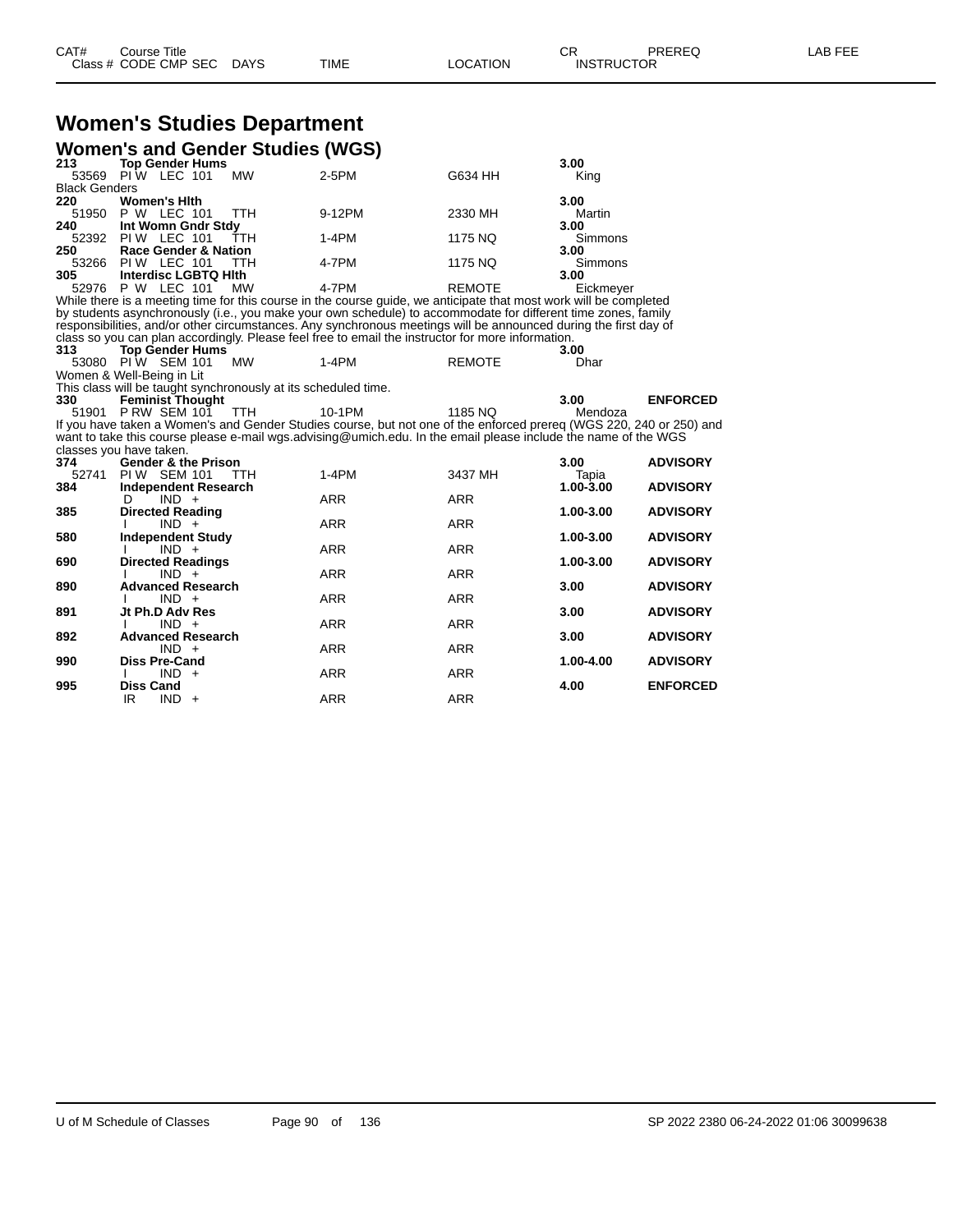## **Medicine Division of Anatomical Science**

|     | <b>Anatomy (ANATOMY)</b> |            |     |            |                 |
|-----|--------------------------|------------|-----|------------|-----------------|
| 499 | UG Anat Research II      |            |     | 1.00-16.00 |                 |
|     | $IND +$                  | ARR        | ARR |            |                 |
| 800 | <b>Special Topics</b>    |            |     | 1.00       |                 |
|     | $IND +$                  | <b>ARR</b> | ARR |            |                 |
| 990 | <b>Diss-Precand</b>      |            |     | 1.00-4.00  | <b>ADVISORY</b> |
|     | $IND +$                  | <b>ARR</b> | ARR |            |                 |
| 995 | Diss-Cand                |            |     | 4.00       | <b>ENFORCED</b> |
|     | $IND +$<br>IR            | ARR        | ARR |            |                 |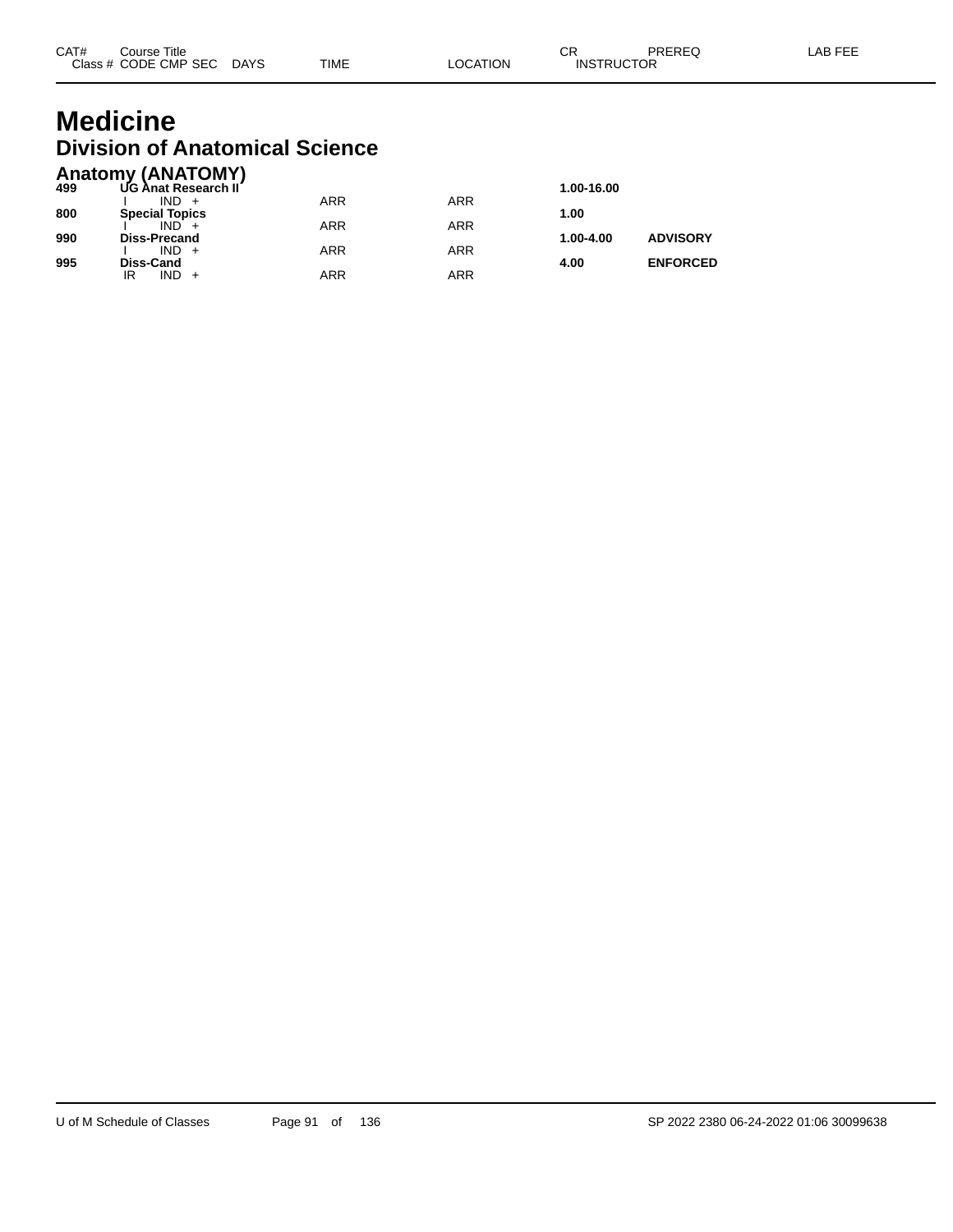| CAT#      | Title<br>Course |                        |             |             | ⌒г<br>◡                            | <b>DDEDEC</b><br>- - - | AR EEE |
|-----------|-----------------|------------------------|-------------|-------------|------------------------------------|------------------------|--------|
| Class $#$ | CODE CMP SEC    | <b>DAYS</b><br>_______ | <b>TIME</b> | ATION:<br>Œ | <b>UCTOR</b><br>INS.<br><b>RIK</b> | ____                   |        |
|           |                 |                        |             |             |                                    |                        |        |

# **Anesthesiology Department**

|       | <b>Anesthesia (ANESTH)</b> |     |     |            |                 |
|-------|----------------------------|-----|-----|------------|-----------------|
| 499   | Ug Research                |     |     | 1.00-16.00 | <b>ADVISORY</b> |
|       | $IND +$                    | ARR | ARR |            |                 |
| 599   | <b>Pd Anes Rotatn</b>      |     |     | 1.00-3.00  | <b>ADVISORY</b> |
| 50394 | P<br>LAB 101               | ARR | ARR | Vergotine  |                 |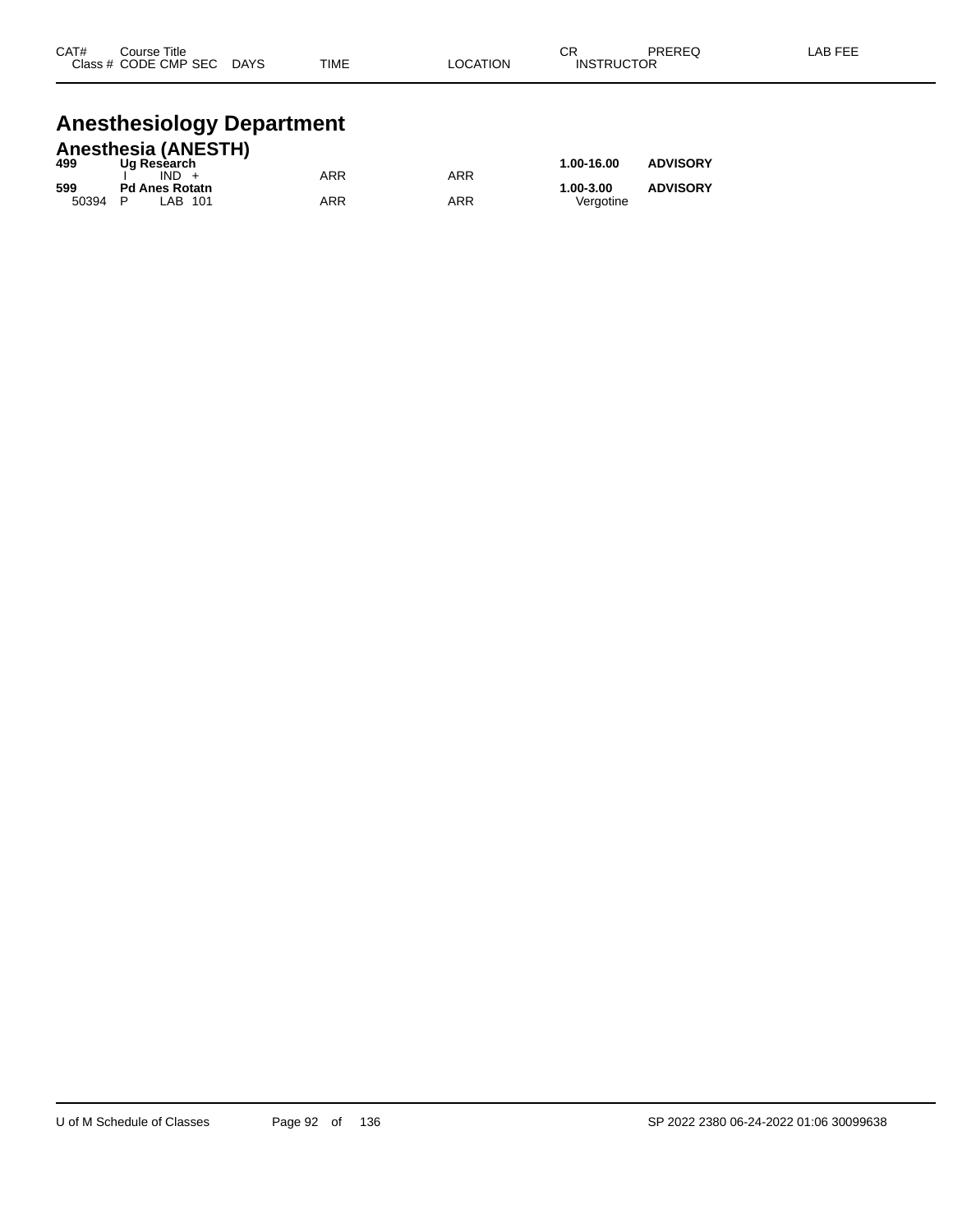| CAT#<br>Course Title<br>Class # CODE CMP SEC DAYS | TIME | <b>LOCATION</b> | СR<br><b>INSTRUCTOR</b> | <b>PREREQ</b> | LAB FEE |
|---------------------------------------------------|------|-----------------|-------------------------|---------------|---------|
| <b>Bioinformatics</b>                             |      |                 |                         |               |         |

| <b>Bioinformatics (BIOINF)</b> |  |
|--------------------------------|--|

| 990 | Diss Research / Prec |     |            | 1.00-8.00 | <b>ADVISORY</b> |
|-----|----------------------|-----|------------|-----------|-----------------|
|     | $IND +$              | ARR | <b>ARR</b> |           |                 |
| 995 | <b>Diss-Cand Res</b> |     |            | 4.00      | <b>ENFORCED</b> |
|     | $IND +$<br>DR        | ARR | ARR        |           |                 |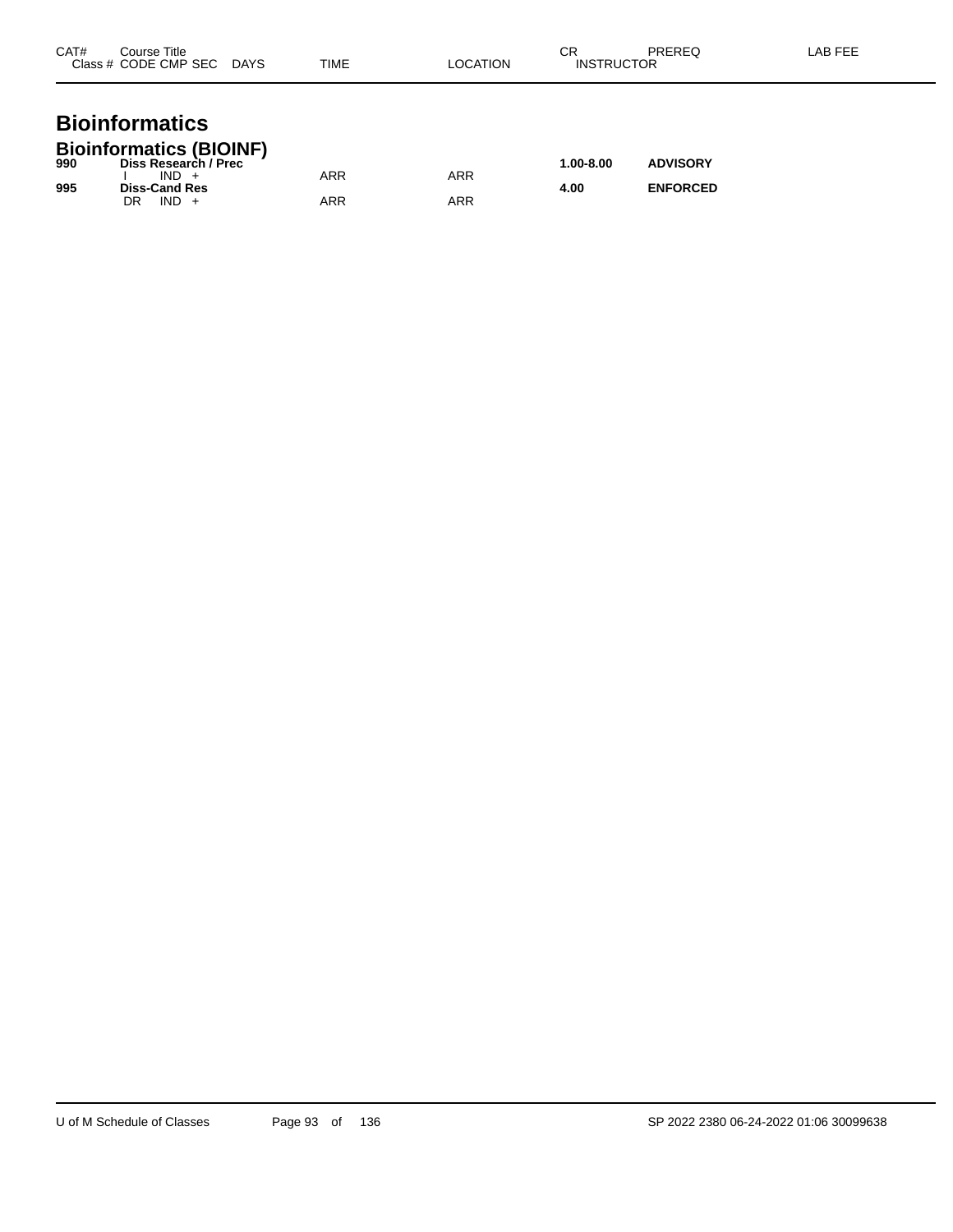| CAT# | ourse Titleٽ              |             |          | СR                | PREREQ | LAB FEE |
|------|---------------------------|-------------|----------|-------------------|--------|---------|
|      | Class # CODE CMP SEC DAYS | <b>TIME</b> | LOCATION | <b>INSTRUCTOR</b> |        |         |
|      |                           |             |          |                   |        |         |

# **Biological Chemistry Departmen**

|     | <b>Biological Chemistry (BIOLCHEM)</b> |           |                 |
|-----|----------------------------------------|-----------|-----------------|
| 298 | UG Research Biochem                    | 1.00-4.00 | <b>ADVISORY</b> |

| <b>UG Research BIOLCHEM</b> |                                                                                                                                                        |                                                      | 1.00-4.00                                                          | <b>ADVISORY</b>                                      |
|-----------------------------|--------------------------------------------------------------------------------------------------------------------------------------------------------|------------------------------------------------------|--------------------------------------------------------------------|------------------------------------------------------|
| $IND +$                     | <b>ARR</b>                                                                                                                                             | <b>ARR</b>                                           |                                                                    |                                                      |
|                             |                                                                                                                                                        |                                                      |                                                                    | <b>ADVISORY</b>                                      |
|                             |                                                                                                                                                        |                                                      |                                                                    |                                                      |
|                             |                                                                                                                                                        |                                                      |                                                                    | <b>ADVISORY</b>                                      |
|                             |                                                                                                                                                        |                                                      |                                                                    | <b>ADVISORY</b>                                      |
|                             |                                                                                                                                                        |                                                      |                                                                    |                                                      |
|                             |                                                                                                                                                        |                                                      |                                                                    | <b>ADVISORY</b>                                      |
| $IND +$                     | <b>ARR</b>                                                                                                                                             |                                                      |                                                                    |                                                      |
| Diss-Cand                   |                                                                                                                                                        |                                                      | 4.00                                                               | <b>ENFORCED</b>                                      |
| ΙR<br>IND<br>$+$            | ARR                                                                                                                                                    | <b>ARR</b>                                           |                                                                    |                                                      |
|                             | $IND +$<br><b>Biochem Res for Ug</b><br>$IND +$<br>Intro Bio Research<br>IR<br>$IND +$<br><b>Biochem Res-Med Stu</b><br>$IND +$<br><b>Diss-Precand</b> | <b>ARR</b><br><b>ARR</b><br><b>ARR</b><br><b>ARR</b> | <b>ARR</b><br><b>ARR</b><br><b>ARR</b><br><b>ARR</b><br><b>ARR</b> | 1.00-4.00<br>$1.00 - 8.00$<br>1.00-6.00<br>1.00-4.00 |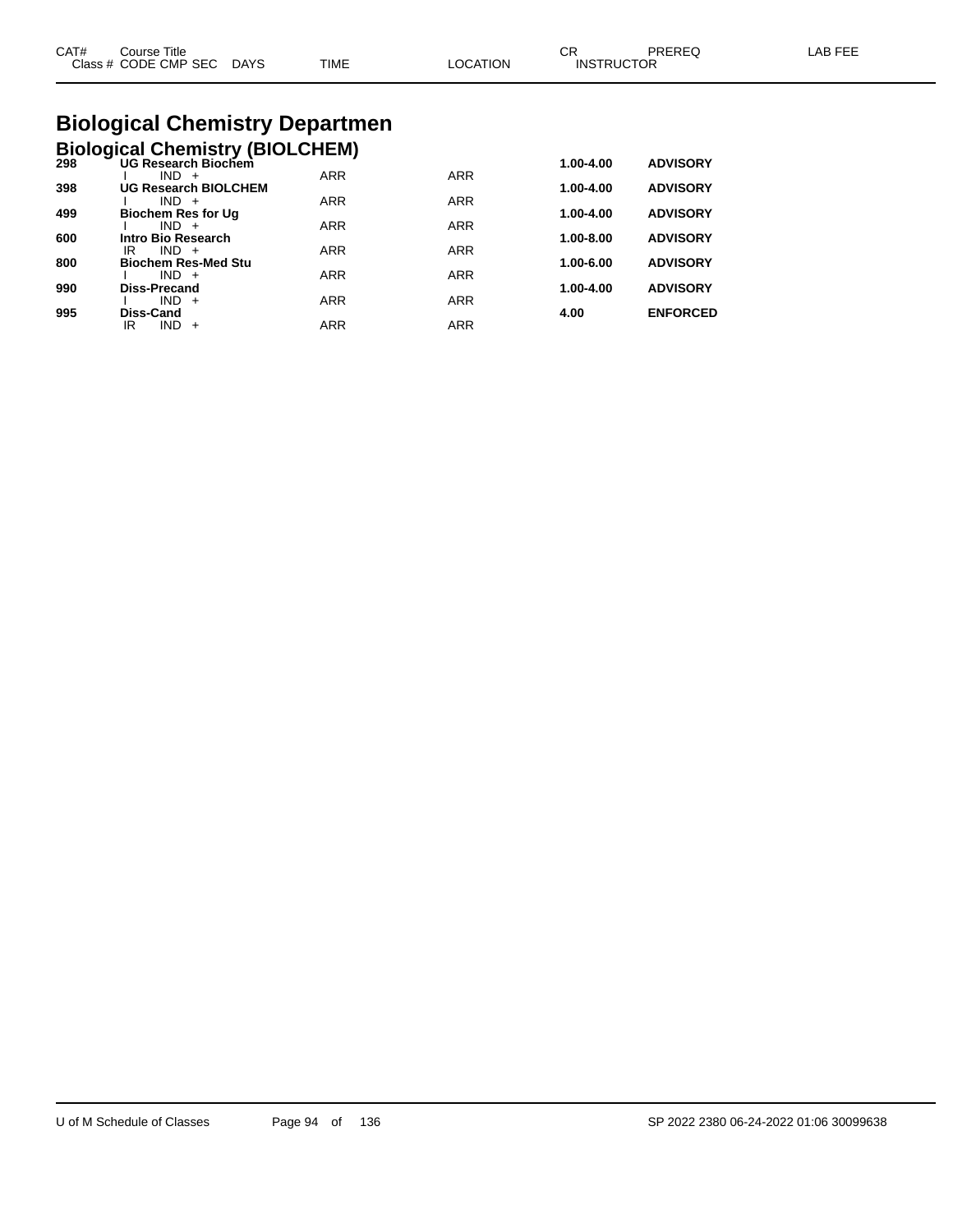## **Cancer Biology Graduate Program**

## **Cancer Biology (CANCBIO) 599 Grad Independ Res 1.00-8.00**

D IND + ARR ARR ARR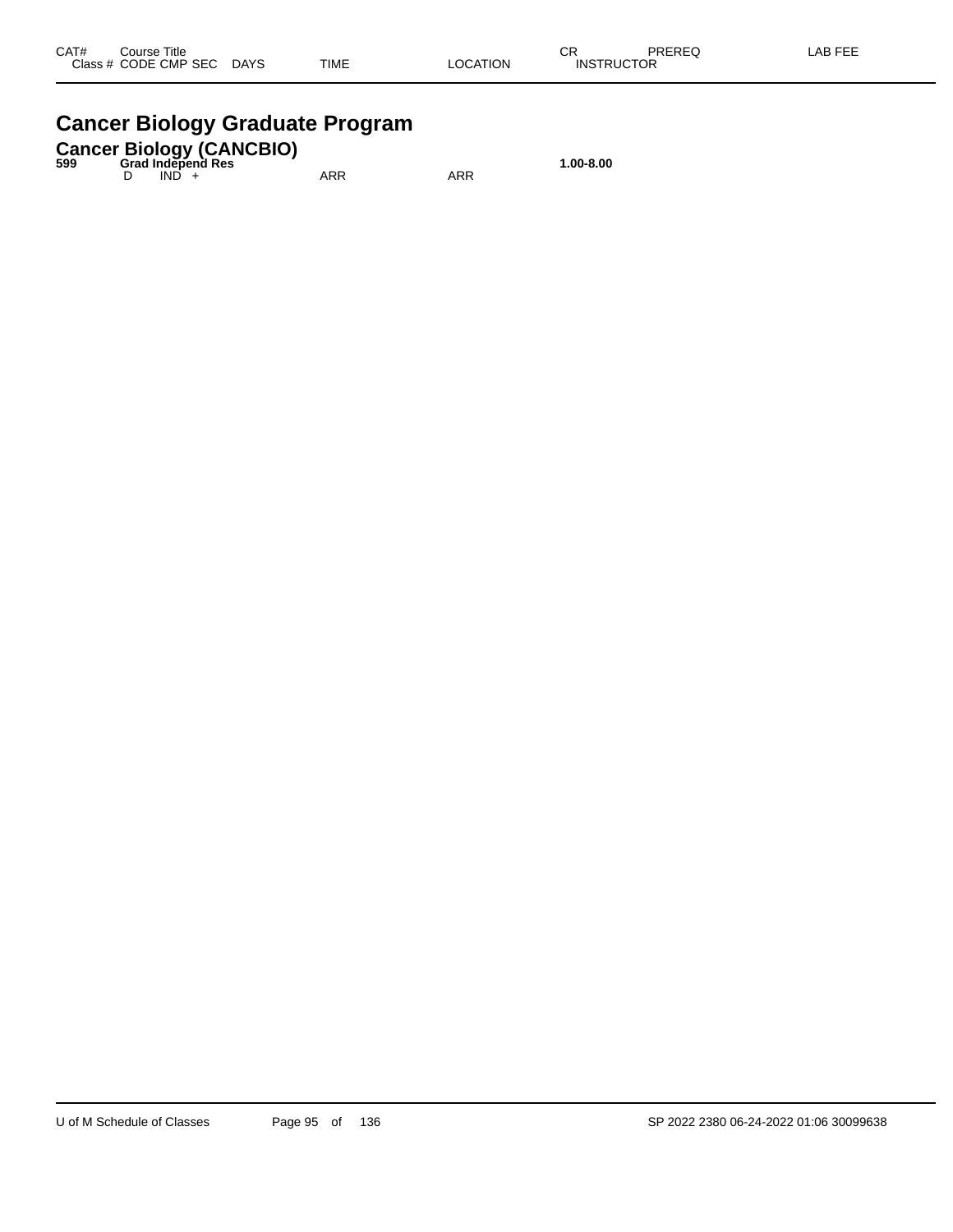| CAT#      | Course Title |             |             |          | СR                    | PREREQ | <b>ABFEF</b> |
|-----------|--------------|-------------|-------------|----------|-----------------------|--------|--------------|
| Class $#$ | CODE CMP SEC | <b>DAYS</b> | <b>TIME</b> | LOCATION | <b>TRUCTOR</b><br>INS |        |              |
|           |              |             |             |          |                       |        |              |

# **Cell and Developmental Biology**

| 599 |         | <b>Cell and Developmental Biology (CDB)</b><br><b>Directed Research</b> |     |     | $1.00 - 8.00$ | <b>ADVISORY</b> |
|-----|---------|-------------------------------------------------------------------------|-----|-----|---------------|-----------------|
|     | $IND +$ |                                                                         | ARR | ARR |               |                 |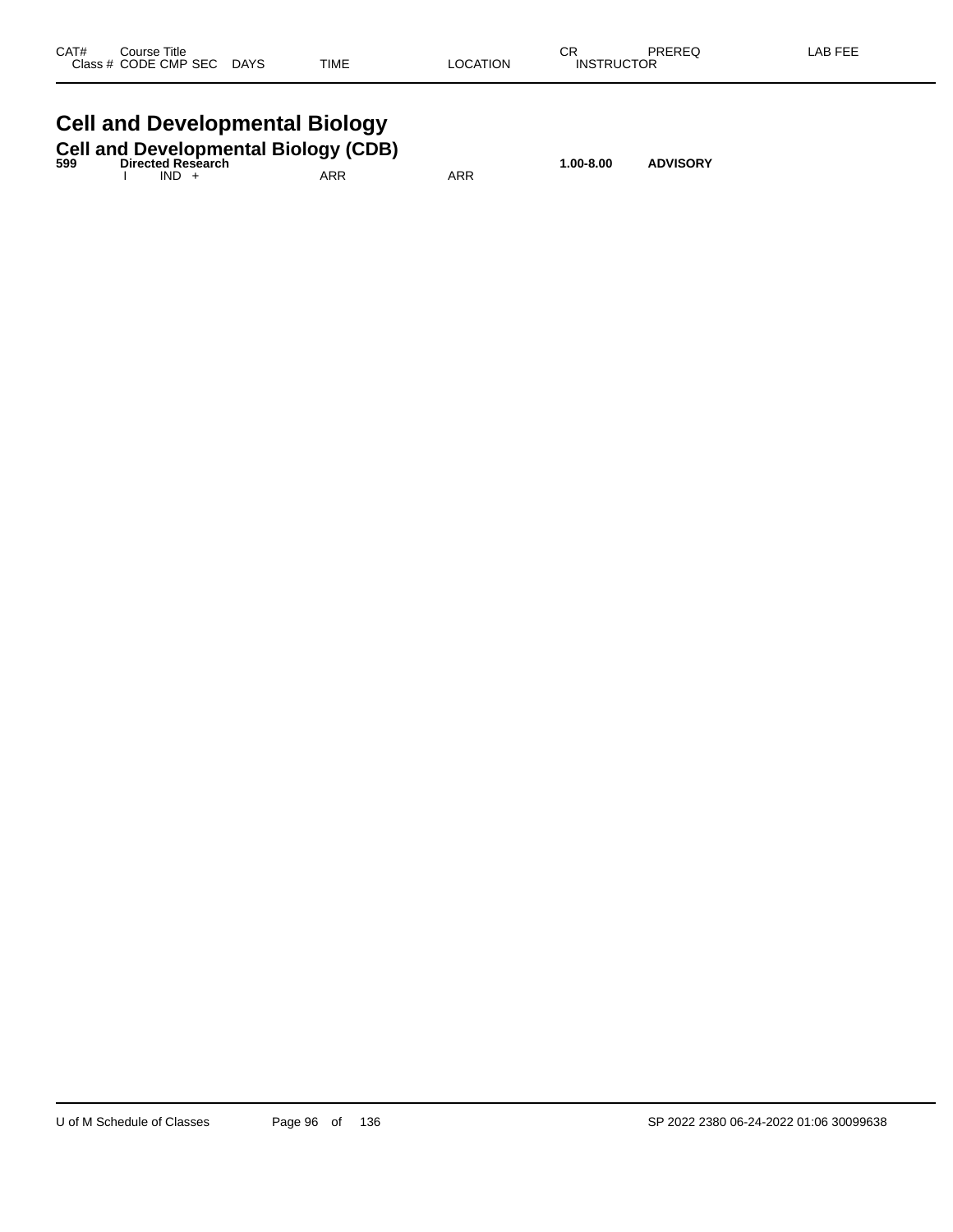| CAT# | Title<br>Course      |                       |             |          | СR                | PREREQ | LAB FEF |
|------|----------------------|-----------------------|-------------|----------|-------------------|--------|---------|
|      | Class # CODE CMP SEC | <b>DAYS</b><br>$\sim$ | <b>TIME</b> | _OCATION | <b>INSTRUCTOR</b> |        |         |

#### **Cellular and Molecular Biology Cellular And Molecular Biology (CMBIOL)**

| 599 | <b>Non-Diss Research</b> | . . |            | $1.00 - 8.00$ | <b>ADVISORY</b> |
|-----|--------------------------|-----|------------|---------------|-----------------|
|     | $IND +$                  | ARR | ARR        |               |                 |
| 990 | Diss-Precand             |     |            | 1.00-4.00     | <b>ADVISORY</b> |
|     | $IND +$                  | ARR | <b>ARR</b> |               |                 |
| 995 | Diss-Cand                |     |            | 4.00          | <b>ENFORCED</b> |
|     | IND.<br>IR               | ARR | ARR        |               |                 |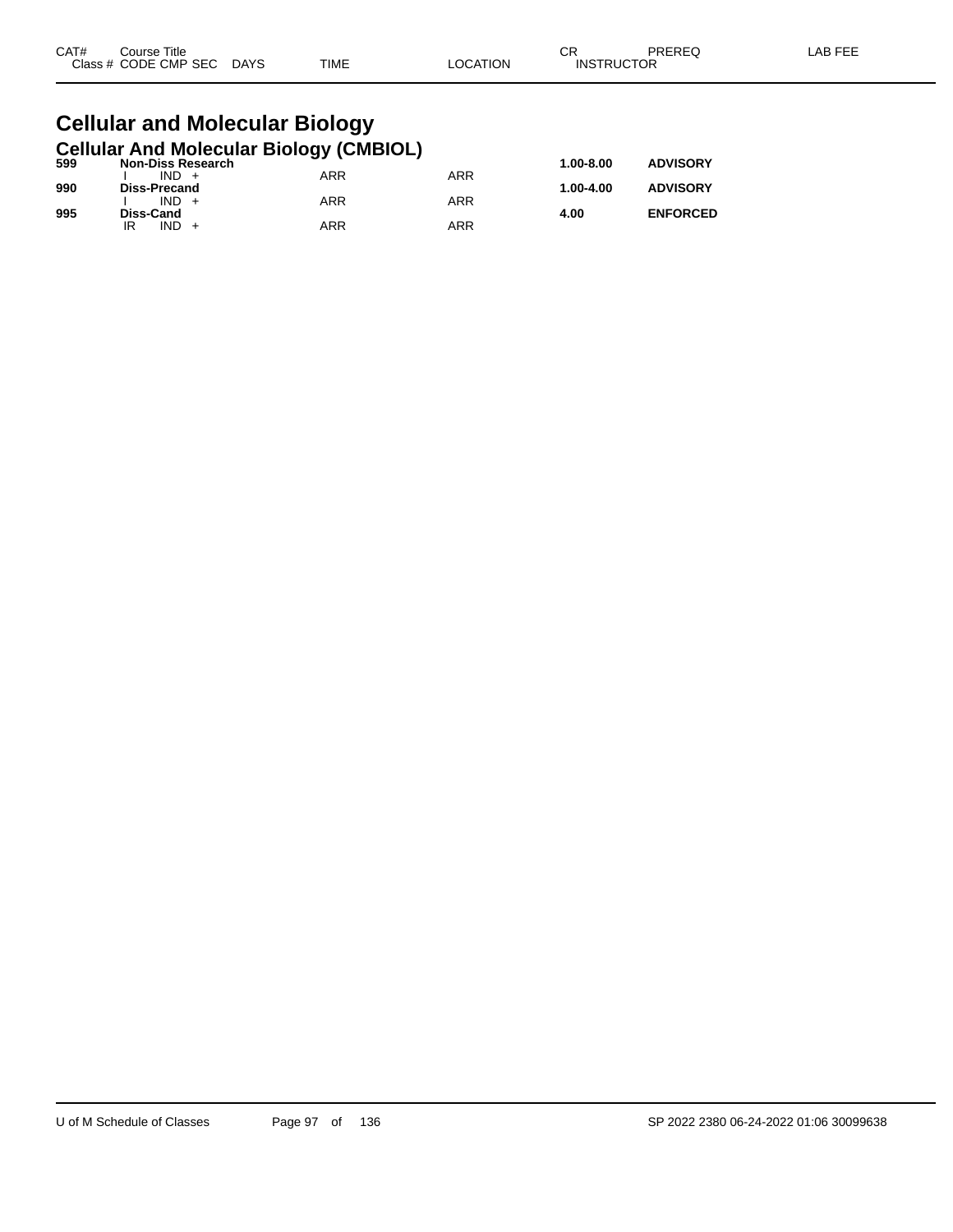| CAT# | Course Title              |             |          | ⌒冖                | PREREQ | LAB FEE |
|------|---------------------------|-------------|----------|-------------------|--------|---------|
|      | Class # CODE CMP SEC DAYS | <b>TIME</b> | LOCATION | <b>INSTRUCTOR</b> |        |         |
|      |                           |             |          |                   |        |         |

# **Dermatology Department**

|     | Dermatology (DERM)<br>499 U G Derm Research |     |     |               |                 |  |
|-----|---------------------------------------------|-----|-----|---------------|-----------------|--|
|     |                                             |     |     | 1.00-16.00    |                 |  |
|     | $IND +$                                     | ARR | ARR |               |                 |  |
| 599 | <b>Clinical Research</b>                    |     |     | $2.00 - 8.00$ | <b>ADVISORY</b> |  |
|     | IND.                                        | ARR | ARR |               |                 |  |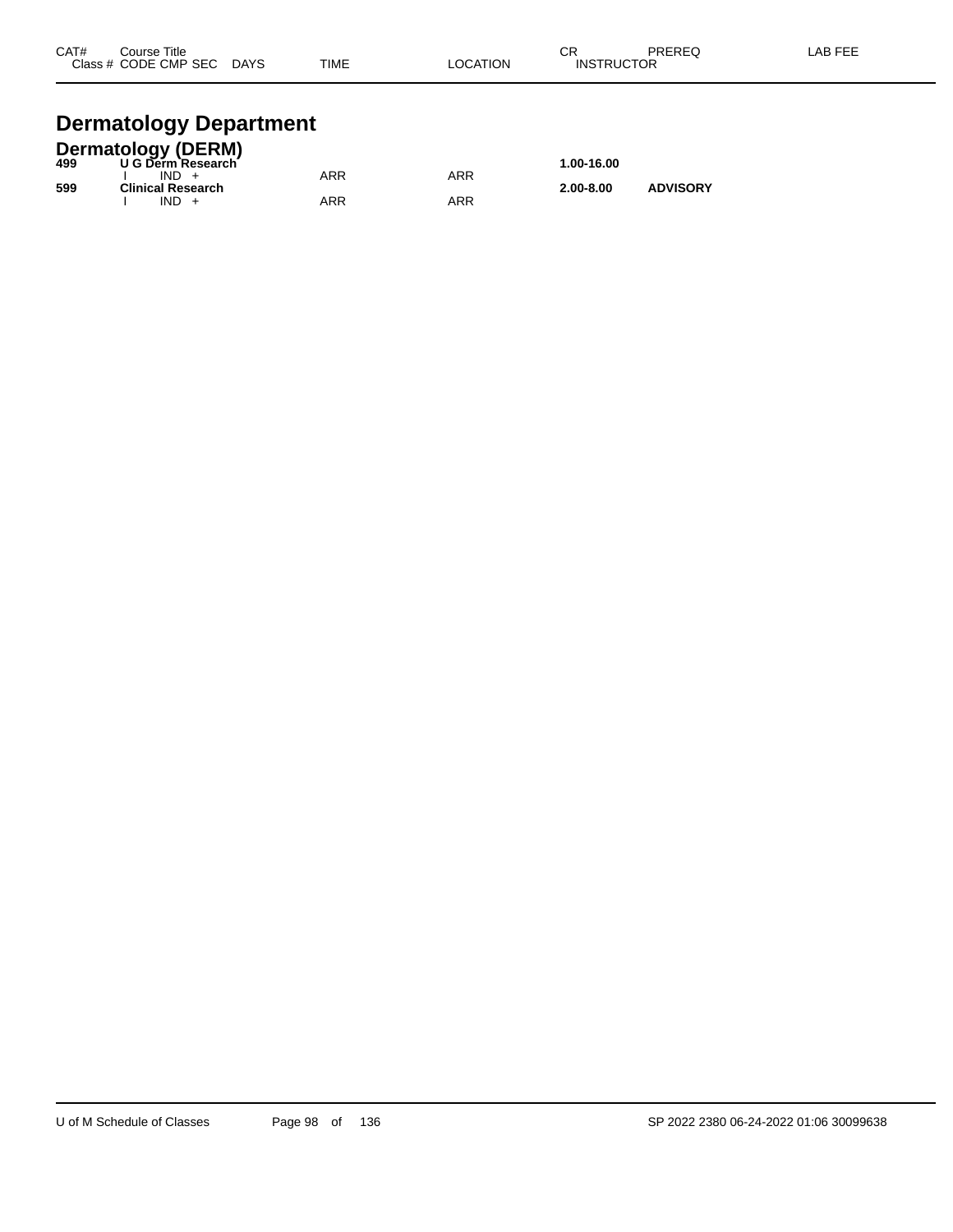| CAT#<br>$2\sqrt{2}$ | Title<br>ourse<br>CMP SEC<br>חר∈<br>$ -$ | DAYS<br>$\sim$ | <b>TIME</b> | ורו | $\sim$<br>UΗ<br>⊣N.S<br>₽ | ____ |  |
|---------------------|------------------------------------------|----------------|-------------|-----|---------------------------|------|--|
|---------------------|------------------------------------------|----------------|-------------|-----|---------------------------|------|--|

# **Human Genetics Department**

|     | <b>Human Genetics (HUMGEN)</b> |            |            |            |                 |
|-----|--------------------------------|------------|------------|------------|-----------------|
| 500 | Ug Res-Human Gen               |            |            | 1.00-6.00  | <b>ADVISORY</b> |
|     | $IND +$                        | <b>ARR</b> | <b>ARR</b> |            |                 |
| 800 | <b>Research-Non Phd</b>        |            |            | 1.00-16.00 | <b>ADVISORY</b> |
| 990 | $IND +$                        | <b>ARR</b> | <b>ARR</b> | 1.00-4.00  | <b>ADVISORY</b> |
|     | Diss-Precand<br>$IND +$        | <b>ARR</b> | <b>ARR</b> |            |                 |
| 995 | <b>Diss-Cand</b>               |            |            | 4.00       | <b>ENFORCED</b> |
|     | $IND +$<br>R                   | <b>ARR</b> | ARR        |            |                 |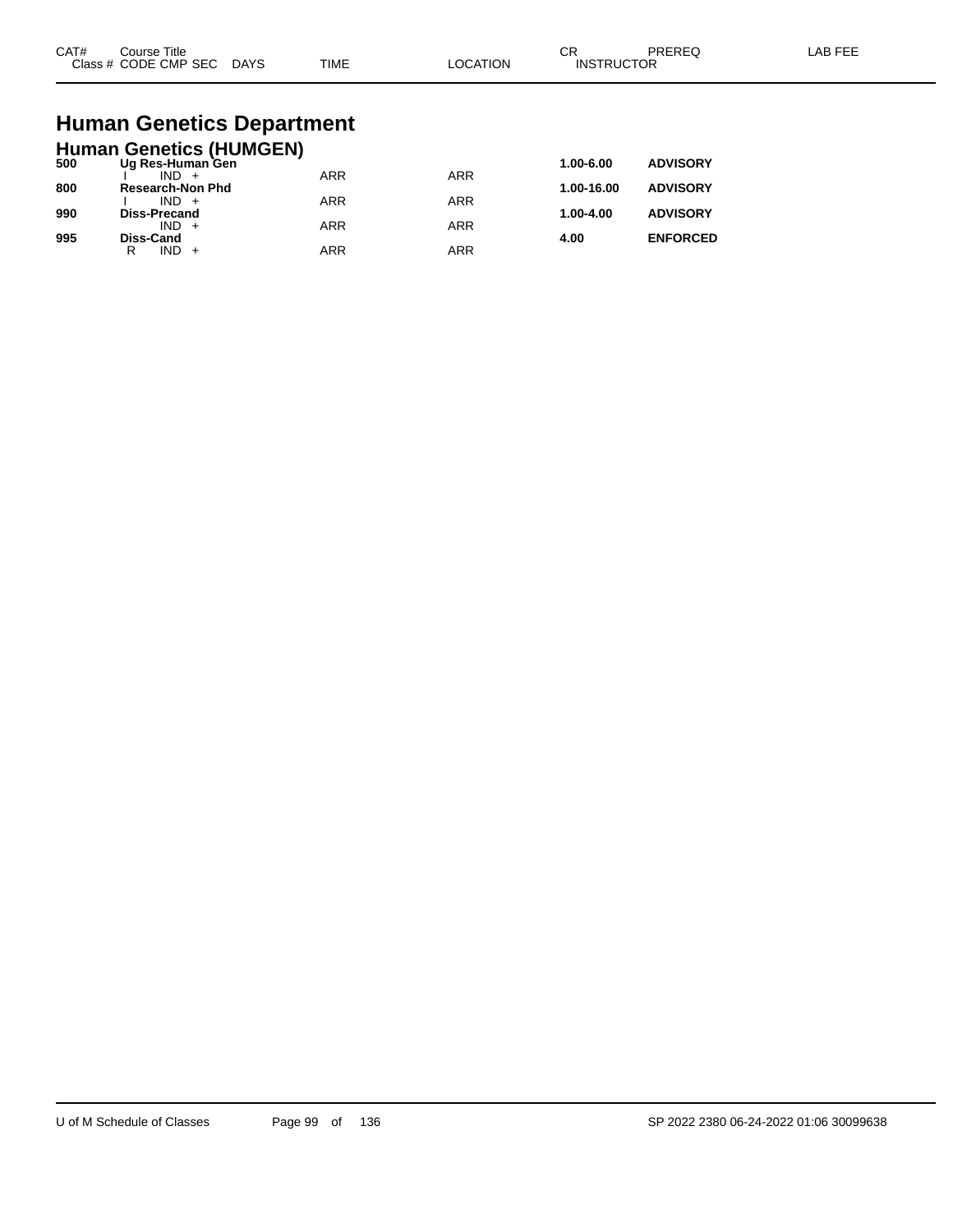| CAT# | Course Title<br>Class # CODE CMP SEC | <b>DAYS</b> | <b>TIME</b> | LOCATION | ∩n<br>◡⊓<br><b>INSTRUCTOR</b> | PREREQ | _AB FEF |
|------|--------------------------------------|-------------|-------------|----------|-------------------------------|--------|---------|
|      |                                      |             |             |          |                               |        |         |

### **Internal Medicine Department**

|     | <b>Internal Medicine (INTMED)</b> |     |     |               |                 |
|-----|-----------------------------------|-----|-----|---------------|-----------------|
| 300 | <b>UG Micrbiol Research</b>       |     |     | $2.00 - 4.00$ | <b>ENFORCED</b> |
|     | $IND +$                           | ARR | ARR |               |                 |
| 499 | Ug Int Med Res                    |     |     | 1.00-16.00    |                 |
|     | $IND +$                           | ARR | ARR |               |                 |
| 599 | <b>Clinical Research</b>          |     |     | $2.00 - 8.00$ | <b>ADVISORY</b> |
|     | $IND +$                           | ARR | ARR |               |                 |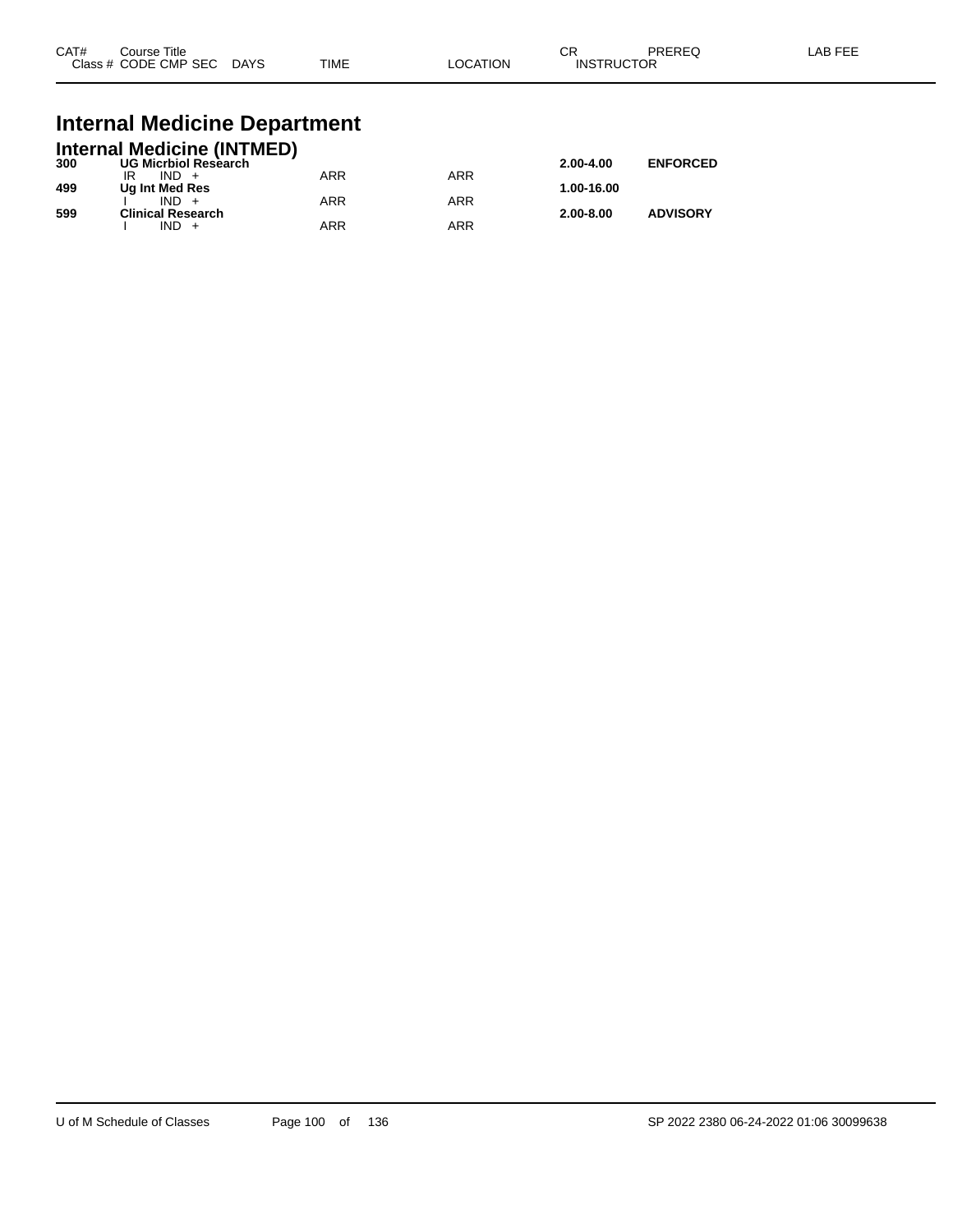| CAT#<br>Class # | Title<br>Course<br>CODE CMP SEC | <b>DAYS</b> | <b>TIME</b> | <b>LOCATION</b> | СR<br><b>UCTOR</b><br><b>INST</b> | PREREQ | _AB FEF |
|-----------------|---------------------------------|-------------|-------------|-----------------|-----------------------------------|--------|---------|
|                 |                                 |             |             |                 |                                   |        |         |

#### **Medical School Administration**

| <b>Immunology (IMMUNO)</b><br><b>Grad Ind Research</b><br>599<br><b>ADVISORY</b><br>1.00-8.00 |     |     |  |  |  |
|-----------------------------------------------------------------------------------------------|-----|-----|--|--|--|
| $IND +$                                                                                       | ARR | ARR |  |  |  |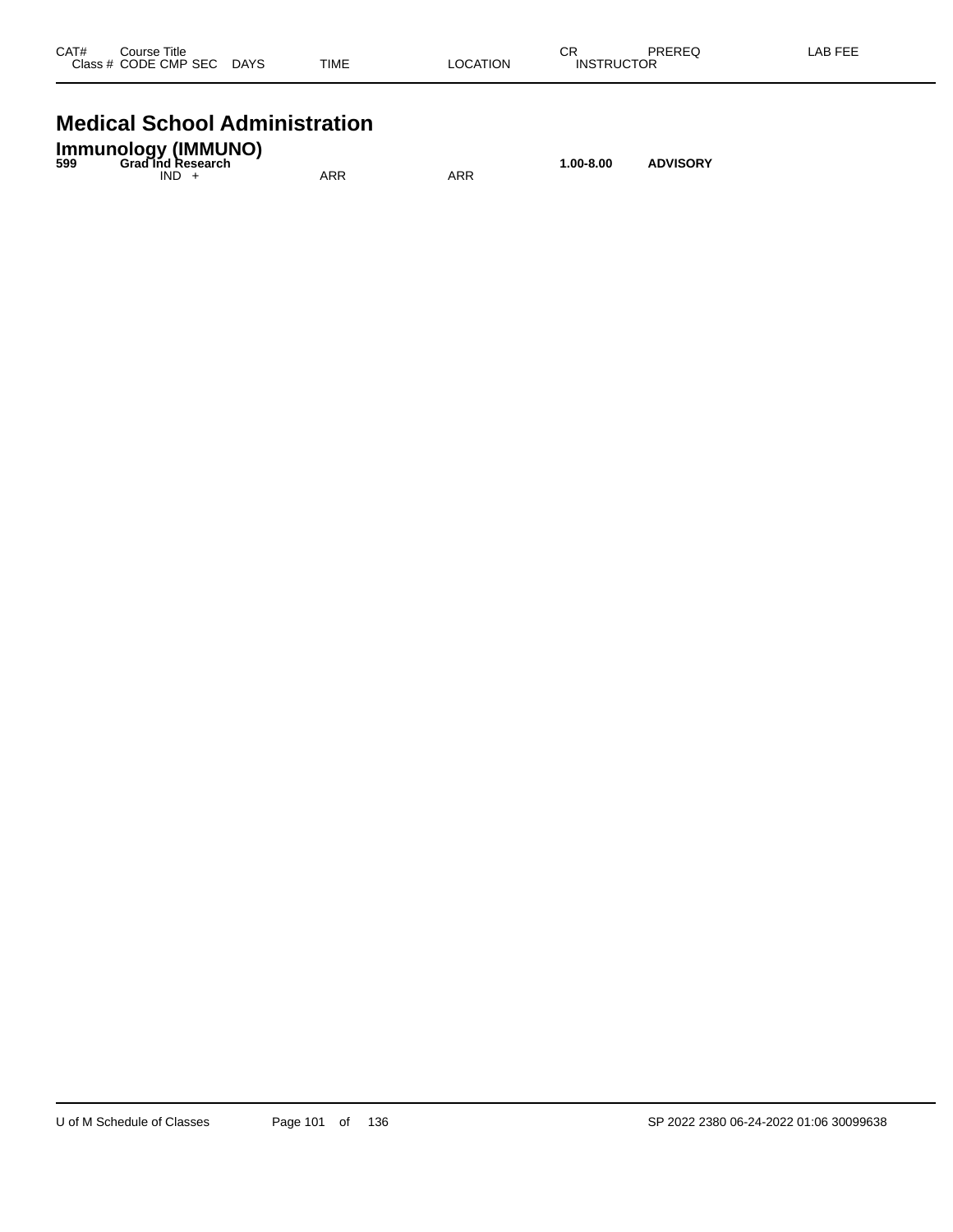| CAT# | ourse Titleٽ<br>Class # CODE CMP SEC DAYS | TIME | LOCATION | ∩⊓<br>◡┍<br><b>INSTRUCTOR</b> | PREREC | LAB FEE |
|------|-------------------------------------------|------|----------|-------------------------------|--------|---------|
|      |                                           |      |          |                               |        |         |

## **Microbiology And Immunology**

## **Microbiology (MICRBIOL) 299 Intro to Research 2.00-3.00**

| -33 | IIIUUUIVIV0560UIII       |     |     | 2.00-J.00     |                           |
|-----|--------------------------|-----|-----|---------------|---------------------------|
|     | $IND +$                  | ARR | ARR |               |                           |
| 399 | Ug Research              |     |     | 1.00-8.00     | <b>ADVISORY, ENFORCED</b> |
|     | IR<br>$IND +$            | ARR | ARR |               |                           |
| 599 | <b>Grad Independ Res</b> |     |     | $1.00 - 8.00$ | <b>ADVISORY</b>           |
|     | $IND +$                  | ARR | ARR |               |                           |
| 990 | <b>Diss-Precand</b>      |     |     | $1.00 - 4.00$ | <b>ADVISORY</b>           |
|     | $IND +$                  | ARR | ARR |               |                           |
| 995 | Diss-Cand                |     |     | 4.00          | <b>ENFORCED</b>           |
|     | $IND +$<br>IR            | ARR | ARR |               |                           |
|     |                          |     |     |               |                           |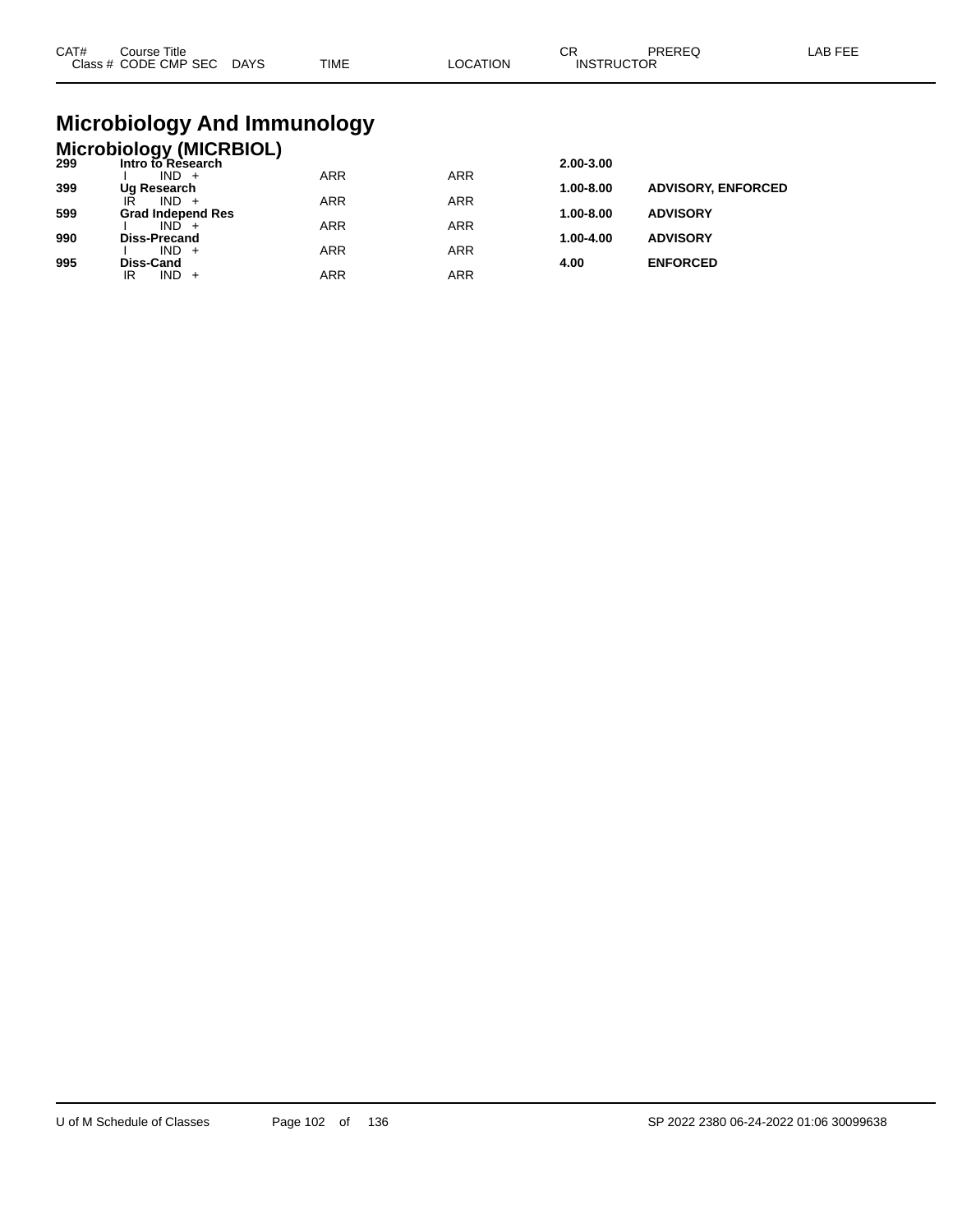| CAT# | Course Title<br>Class # CODE CMP SEC DAYS  | <b>TIME</b> | LOCATION   | CR<br>PREREQ<br><b>INSTRUCTOR</b> | LAB FEE |
|------|--------------------------------------------|-------------|------------|-----------------------------------|---------|
|      | <b>Neurology Department</b>                |             |            |                                   |         |
|      |                                            |             |            |                                   |         |
| 499  | <b>Neurology (NEUROL)</b><br>Ug Neurol Res |             |            | 1.00-16.00                        |         |
| 599  | $IND +$<br><b>Clinical Research</b>        | <b>ARR</b>  | <b>ARR</b> | <b>ADVISORY</b><br>2.00-8.00      |         |
| 781  | $IND +$<br>Research                        | <b>ARR</b>  | <b>ARR</b> | 1.00-4.00<br><b>ADVISORY</b>      |         |
| 782  | $IND +$<br>Research                        | <b>ARR</b>  | <b>ARR</b> | <b>ADVISORY</b><br>1.00-4.00      |         |

 $IND + ARR$  ARR ARR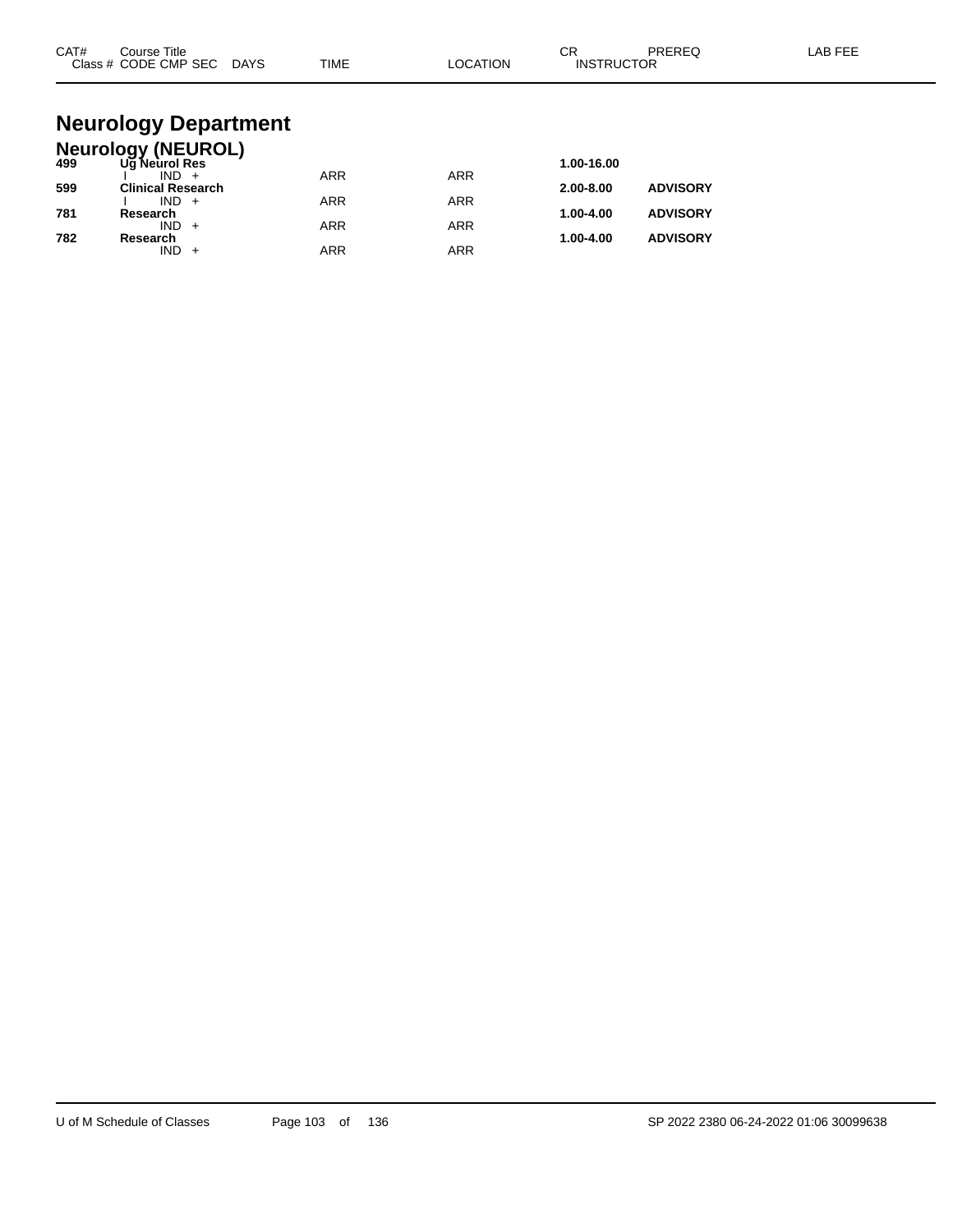| CAT# | Course Title         |             |             |          | ⌒г<br>◡           | PREREC | LAB FEF |
|------|----------------------|-------------|-------------|----------|-------------------|--------|---------|
|      | Class # CODE CMP SEC | <b>DAYS</b> | <b>TIME</b> | LOCATION | <b>INSTRUCTOR</b> |        |         |

#### **Center For Neuroscience Neuroscience (NEUROSCI)**

|     | Neuroscience (NEUROSCI) |            |            |           |                 |
|-----|-------------------------|------------|------------|-----------|-----------------|
| 800 | Neurosci Rès Method     |            |            | 1.00-9.00 | <b>ADVISORY</b> |
|     | $IND +$                 | <b>ARR</b> | <b>ARR</b> |           |                 |
| 801 | Neurosci Res Method     |            |            | 1.00-9.00 | <b>ADVISORY</b> |
|     | $IND +$                 | <b>ARR</b> | ARR        |           |                 |
| 990 | <b>Diss-Precand</b>     |            |            | 1.00-4.00 | <b>ADVISORY</b> |
|     | $IND +$                 | <b>ARR</b> | ARR        |           |                 |
| 995 | <b>Diss-Cand</b>        |            |            | 4.00      | <b>ENFORCED</b> |
|     | $IND +$<br>IR           | ARR        | ARR        |           |                 |
|     |                         |            |            |           |                 |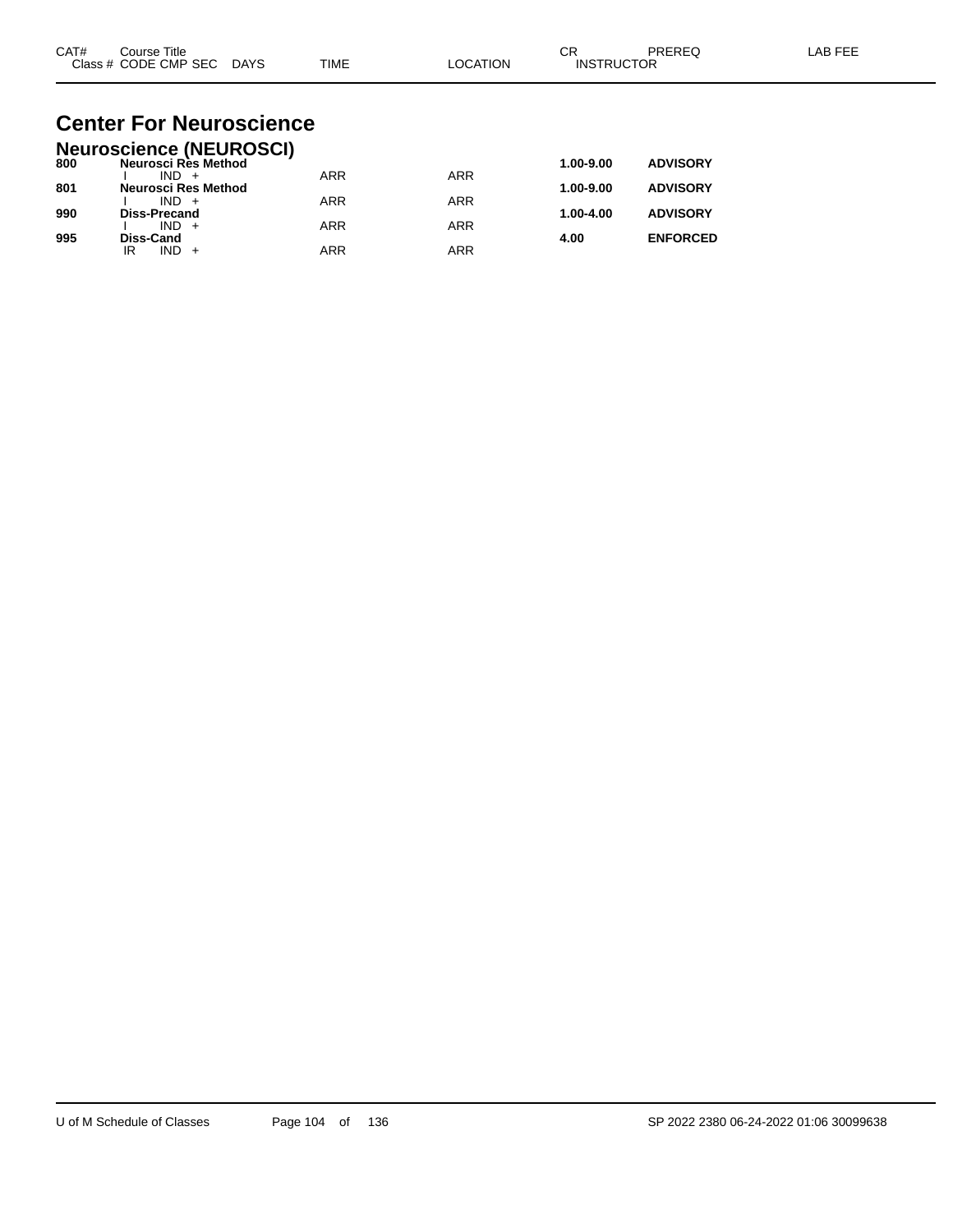#### **Obstetrics And Gynecology Dept**<br>Obstetrics and Gynecology (OBSTGYN **Obstetrics and Gynecology (OBSTGYN)**

| 499 | <b>ODSIGITIES AND OVERCOIOGY (ODSTOTIV)</b><br>U G Ob-Gyn Research |     |     | 1.00-16.00    |                 |
|-----|--------------------------------------------------------------------|-----|-----|---------------|-----------------|
|     | IND.                                                               | ARR | ARR |               |                 |
| 599 | <b>Clinical Research</b><br>$IND +$                                | ARR | ARR | $2.00 - 8.00$ | <b>ADVISORY</b> |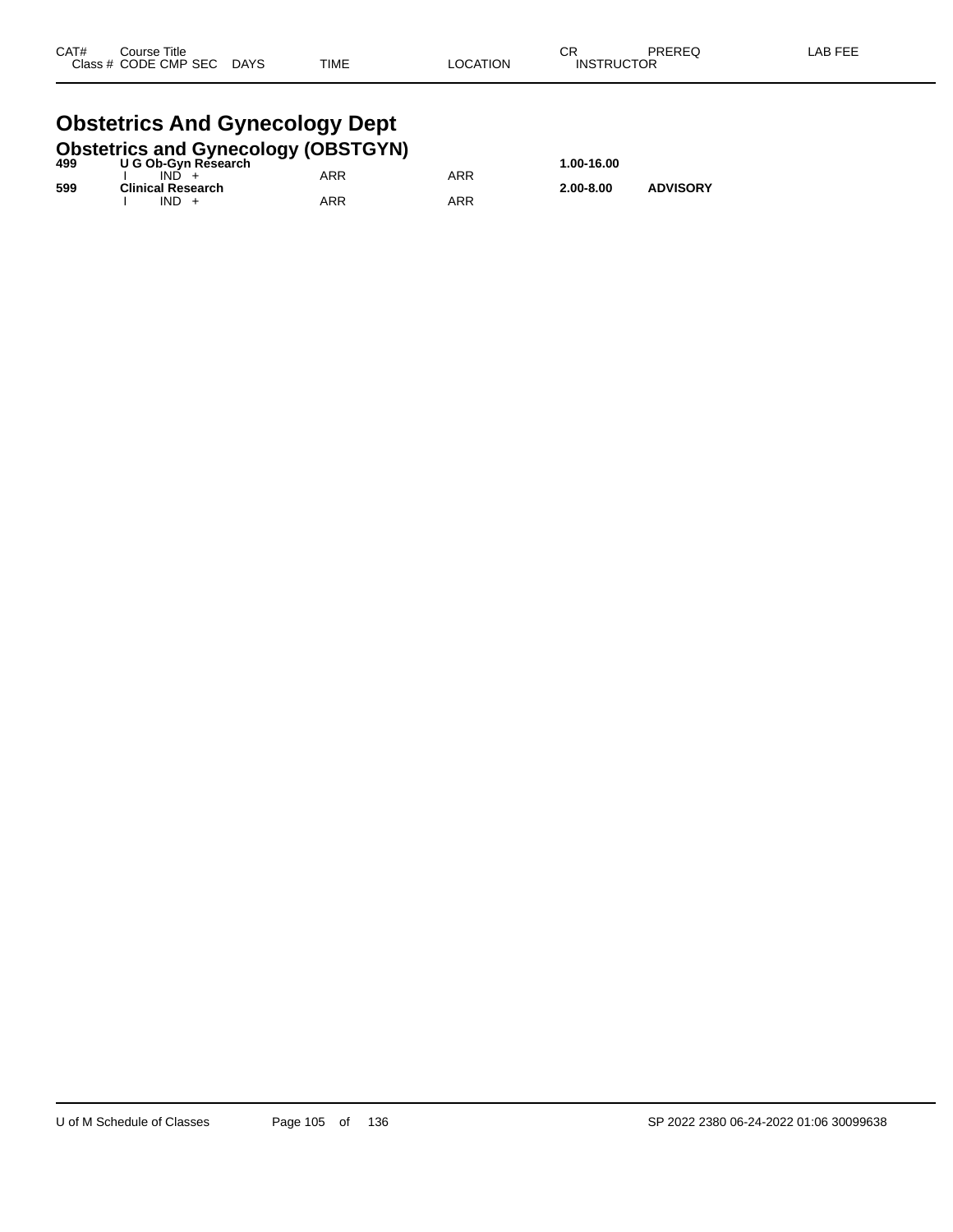| CAT# | Course Title         |             |      |          | СR                | PREREQ | LAB FEE |
|------|----------------------|-------------|------|----------|-------------------|--------|---------|
|      | Class # CODE CMP SEC | <b>DAYS</b> | TIME | LOCATION | <b>INSTRUCTOR</b> |        |         |
|      |                      |             |      |          |                   |        |         |

## **Ophthalmology Department**

| <b>Ophthalmology (OPHTH)</b><br>499 U G Ophthy Research |                          |     |     |               |                 |  |  |
|---------------------------------------------------------|--------------------------|-----|-----|---------------|-----------------|--|--|
|                                                         |                          |     |     | 1.00-16.00    |                 |  |  |
|                                                         | IND.                     | ARR | ARR |               |                 |  |  |
| 599                                                     | <b>Clinical Research</b> |     |     | $2.00 - 8.00$ | <b>ADVISORY</b> |  |  |
|                                                         | $IND +$                  | ARR | ARR |               |                 |  |  |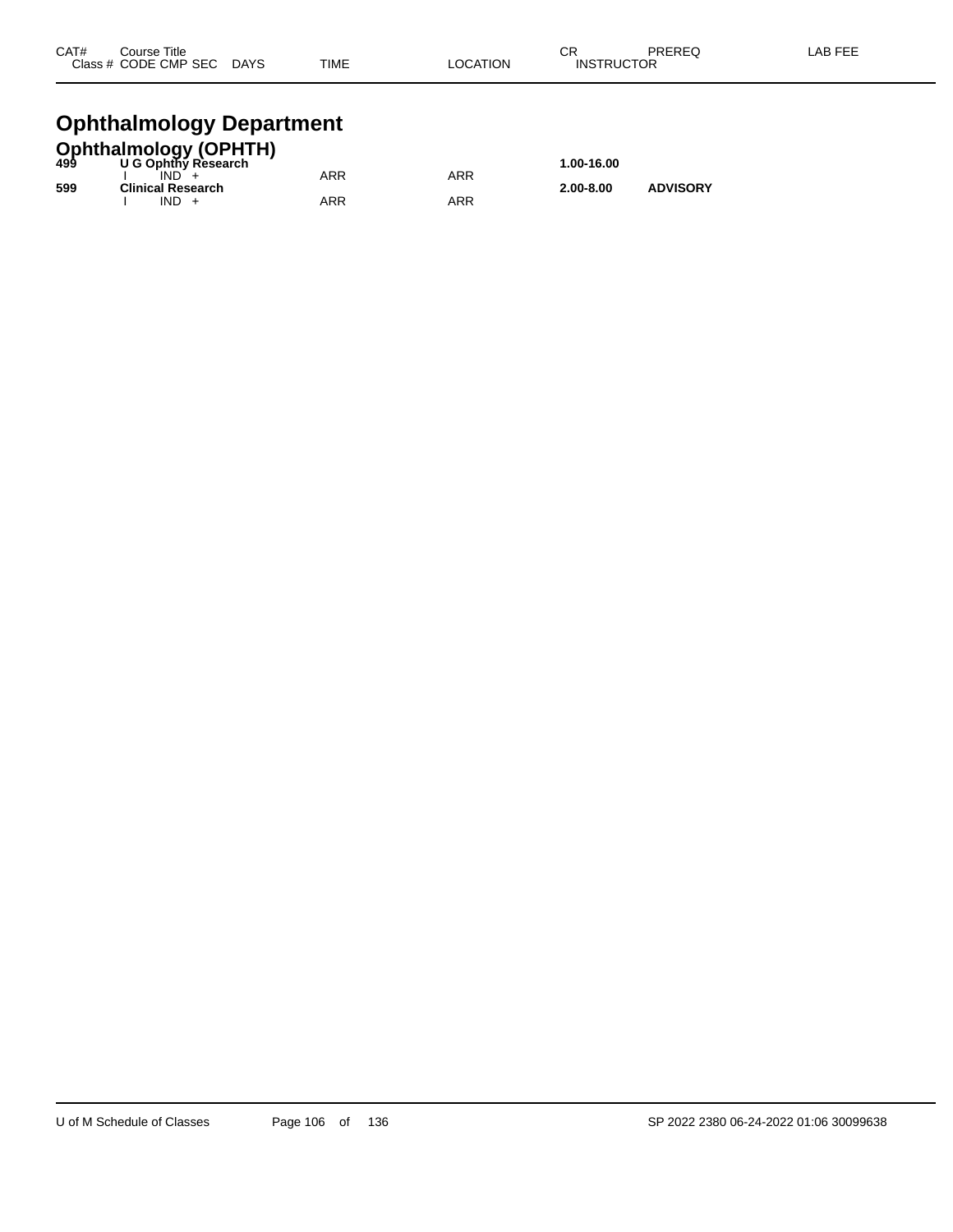| CAT# | Course Title              |             |          | ⌒冖                | PREREQ | LAB FEE |
|------|---------------------------|-------------|----------|-------------------|--------|---------|
|      | Class # CODE CMP SEC DAYS | <b>TIME</b> | LOCATION | <b>INSTRUCTOR</b> |        |         |
|      |                           |             |          |                   |        |         |

#### **Otorhinolaryngology Department**

|     | <b>Otorhinolaryngology (OTO)</b><br>499 U G Oto Research |            |     |               |                 |
|-----|----------------------------------------------------------|------------|-----|---------------|-----------------|
|     |                                                          |            |     | 1.00-16.00    |                 |
|     | $IND +$                                                  | <b>ARR</b> | ARR |               |                 |
| 599 | <b>Clinical Research</b>                                 |            |     | $2.00 - 8.00$ | <b>ADVISORY</b> |
|     | $IND +$                                                  | ARR        | ARR |               |                 |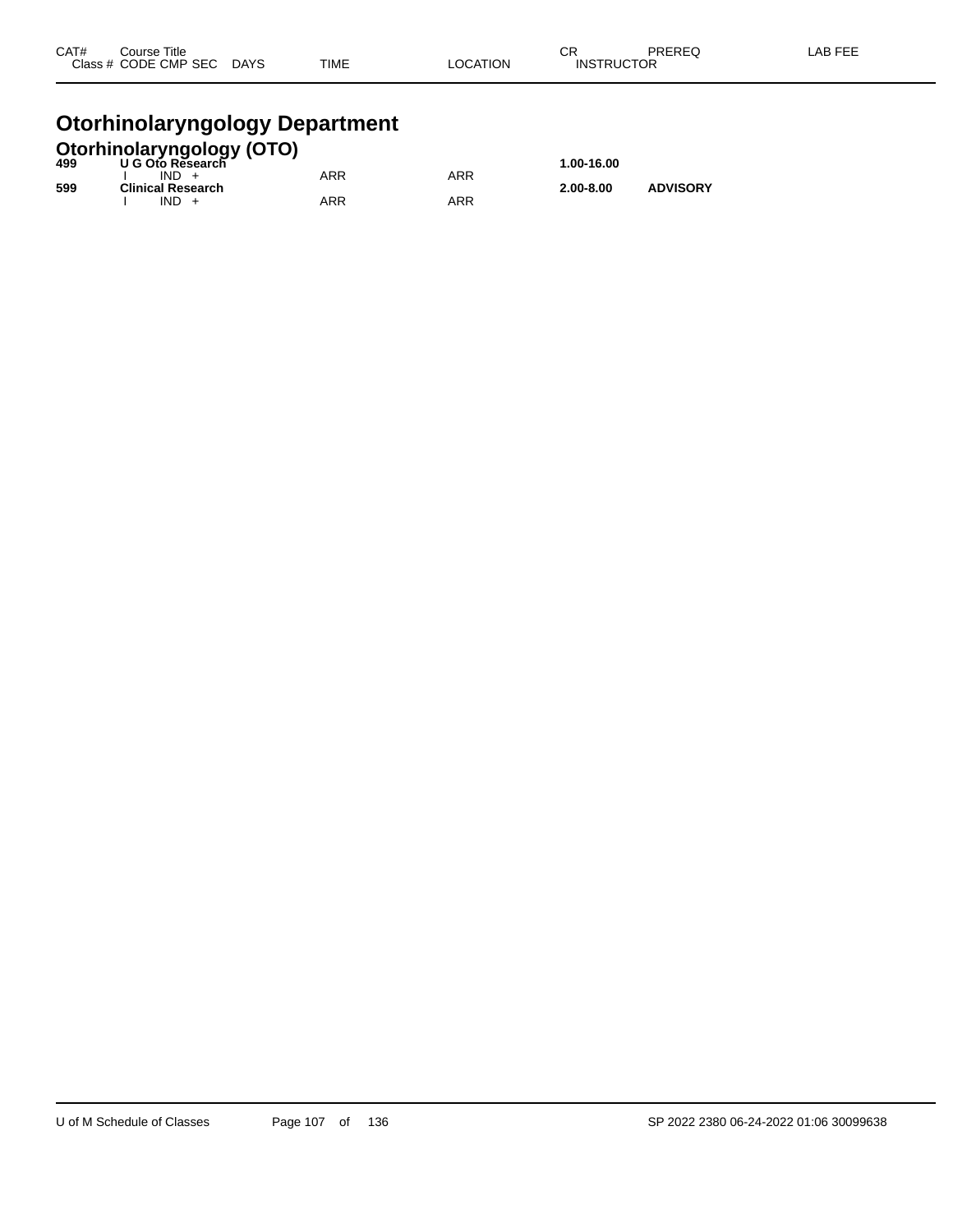| CAT# | Course Title<br>Class # CODE CMP SEC DAYS | <b>TIME</b> | <b>LOCATION</b> | СR<br><b>INSTRUCTOR</b> | PREREQ          | <b>LAB FEE</b> |
|------|-------------------------------------------|-------------|-----------------|-------------------------|-----------------|----------------|
|      | <b>Pathology Department</b>               |             |                 |                         |                 |                |
|      | <b>Pathology (PATH)</b>                   |             |                 |                         |                 |                |
| 499  | Clinical Research                         |             |                 | 2.00-6.00               |                 |                |
|      | $IND +$                                   | <b>ARR</b>  | <b>ARR</b>      |                         |                 |                |
| 599  | <b>Non-Diss Research</b><br>$IND +$       | <b>ARR</b>  | <b>ARR</b>      | 1.00-8.00               |                 |                |
| 699  | Ind Ug Research                           |             |                 | 1.00-9.00               | <b>ADVISORY</b> |                |
|      | $IND +$                                   | <b>ARR</b>  | <b>ARR</b>      |                         |                 |                |
| 920  | <b>Research in Path</b>                   |             |                 | 1.00-6.00               | <b>ADVISORY</b> |                |
| 990  | $IND +$<br><b>Pre-Cand Diss Res</b>       | <b>ARR</b>  | <b>ARR</b>      | 1.00-4.00               | <b>ADVISORY</b> |                |
|      | $IND +$                                   | <b>ARR</b>  | <b>ARR</b>      |                         |                 |                |
| 995  | <b>Cand Diss Research</b>                 |             |                 | 4.00                    | <b>ENFORCED</b> |                |
|      | $IND +$<br>IR                             | <b>ARR</b>  | <b>ARR</b>      |                         |                 |                |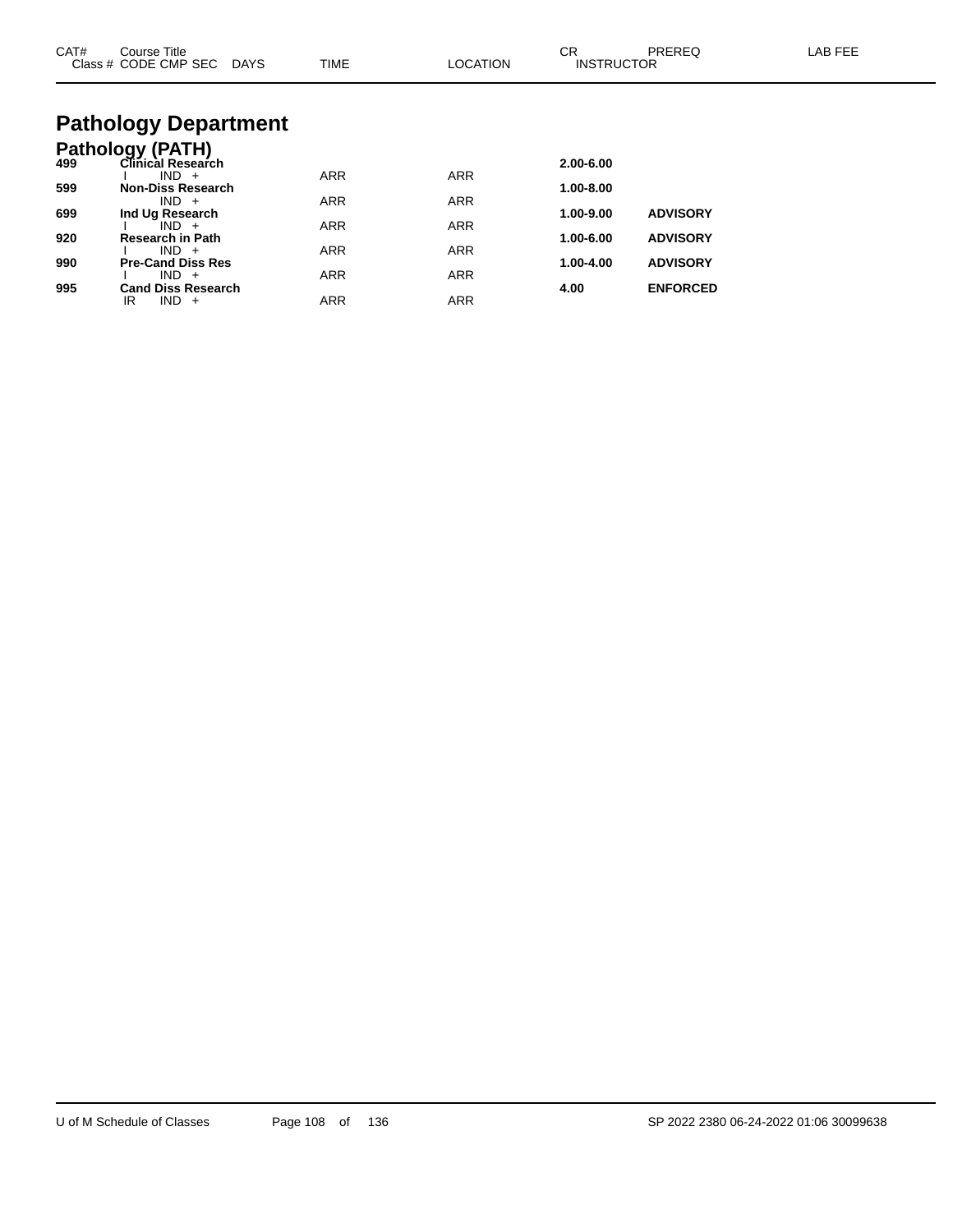| CAT# | Course Title              |             |          | CR                | PREREQ | -AB FEE |
|------|---------------------------|-------------|----------|-------------------|--------|---------|
|      | Class # CODE CMP SEC DAYS | <b>TIME</b> | LOCATION | <b>INSTRUCTOR</b> |        |         |

#### **Pediatrics & Comm Diseases Dep**

|     | <b>Pediatrics (PEDIAT)</b> |     |     |               |                 |
|-----|----------------------------|-----|-----|---------------|-----------------|
| 499 | U G Peds Research          |     |     | 1.00-16.00    |                 |
|     | $IND +$                    | ARR | ARR |               |                 |
| 599 | <b>Clinical Research</b>   |     |     | $2.00 - 8.00$ | <b>ADVISORY</b> |
|     | $IND +$                    | ARR | ARR |               |                 |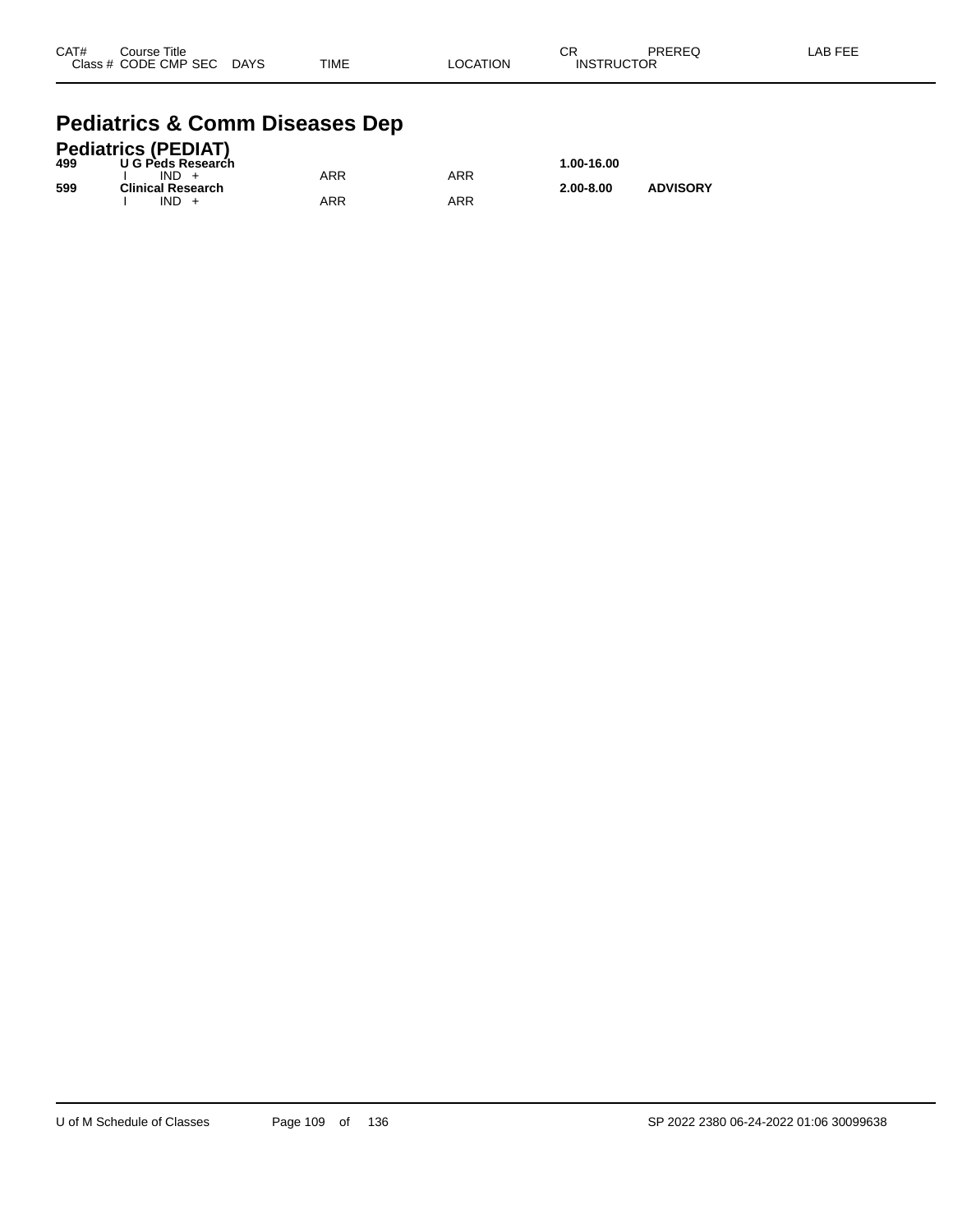| CAT# | Course Title<br>Class # CODE CMP SEC | <b>DAYS</b> | <b>TIME</b> | <b>OCATION</b> | ◠◻<br>- 613<br><b>INSTRUCTOR</b> | <b>PREREQ</b> | AB FEE. |
|------|--------------------------------------|-------------|-------------|----------------|----------------------------------|---------------|---------|
|      |                                      |             |             |                |                                  |               |         |

## **Pharmacology Department**

|     | <b>Pharmacology (PHRMACOL)</b> |            |     |               |                 |
|-----|--------------------------------|------------|-----|---------------|-----------------|
| 600 | Independent Study              |            |     | $1.00 - 8.00$ | <b>ADVISORY</b> |
|     | $IND +$                        | <b>ARR</b> | ARR |               |                 |
| 990 | <b>Diss-Precand</b>            |            |     | 1.00-4.00     | <b>ADVISORY</b> |
|     | $IND +$                        | ARR        | ARR |               |                 |
| 995 | <b>Diss-Cand</b>               |            |     | 4.00          | <b>ENFORCED</b> |
|     | $IND +$<br>DR                  | ARR        | ARR |               |                 |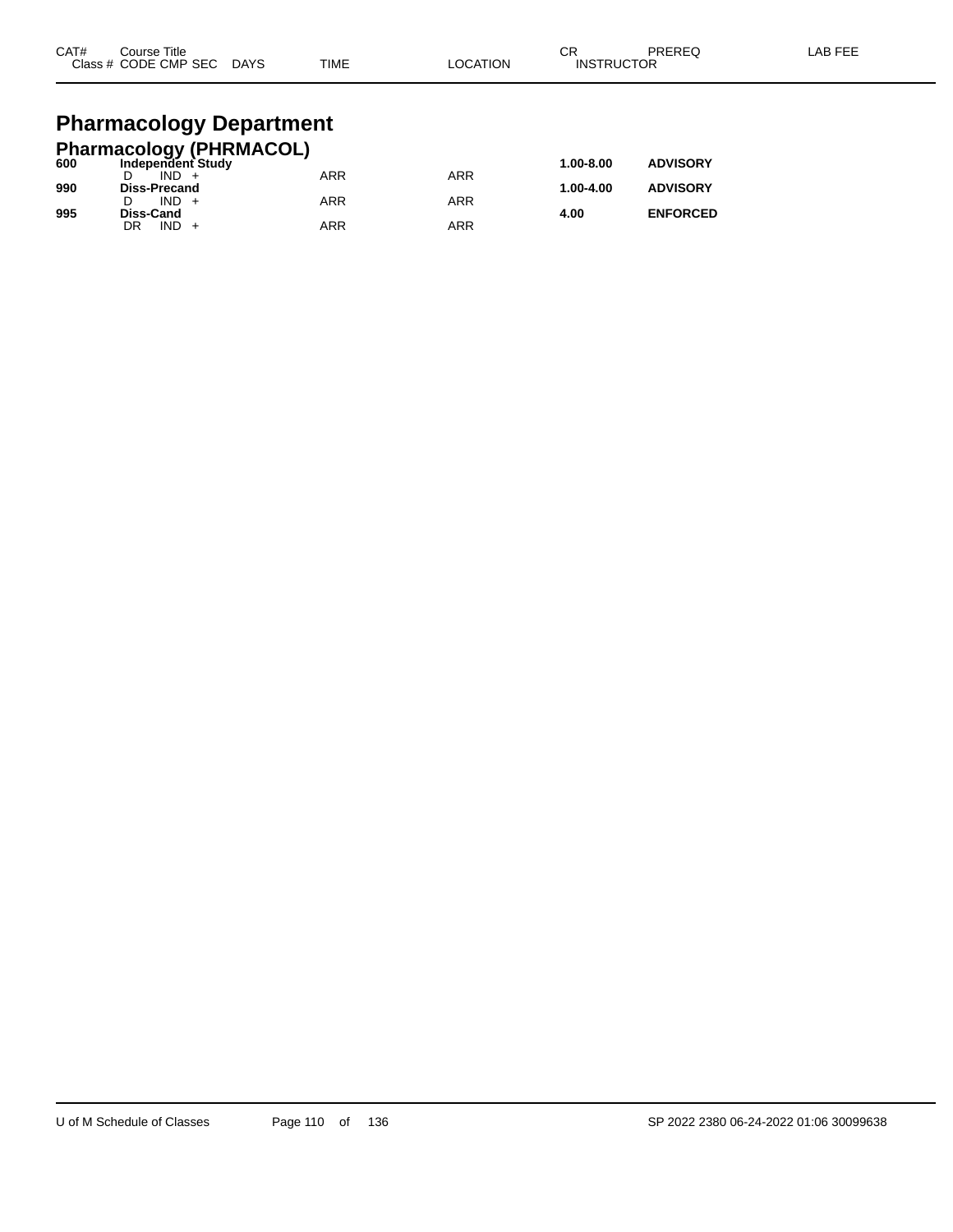| CAT# | Course Title              |             |                 | ∩⊓<br>◡◚          | PREREQ | LAB FEE |
|------|---------------------------|-------------|-----------------|-------------------|--------|---------|
|      | Class # CODE CMP SEC DAYS | <b>TIME</b> | <b>LOCATION</b> | <b>INSTRUCTOR</b> |        |         |

#### **Physical Medicine & Rehab Dept Physical Medicine & Rehabilitation (PMR)**

| $499^{\prime}$ | <b>Undergrad Research</b>      |        |            | 1.00-6.00     |                 |
|----------------|--------------------------------|--------|------------|---------------|-----------------|
|                | $IND +$                        | ARR    | ARR        |               |                 |
| 510            | Disab&Rehab Methods            |        |            | $2.00 - 4.00$ | <b>ADVISORY</b> |
| 50438          | MWF<br>LEC 101<br>PI           | 11-1PM | <b>ARR</b> |               |                 |
| 539            | <b>Eng&amp;Tec Cin Interns</b> |        |            | 8.00          | <b>ADVISORY</b> |
|                | $IND +$                        | ARR    | <b>ARR</b> |               |                 |
| 599            | <b>Clinical Research</b>       |        |            | 1.00-8.00     |                 |
|                | $IND +$                        | ARR    | ARR        |               |                 |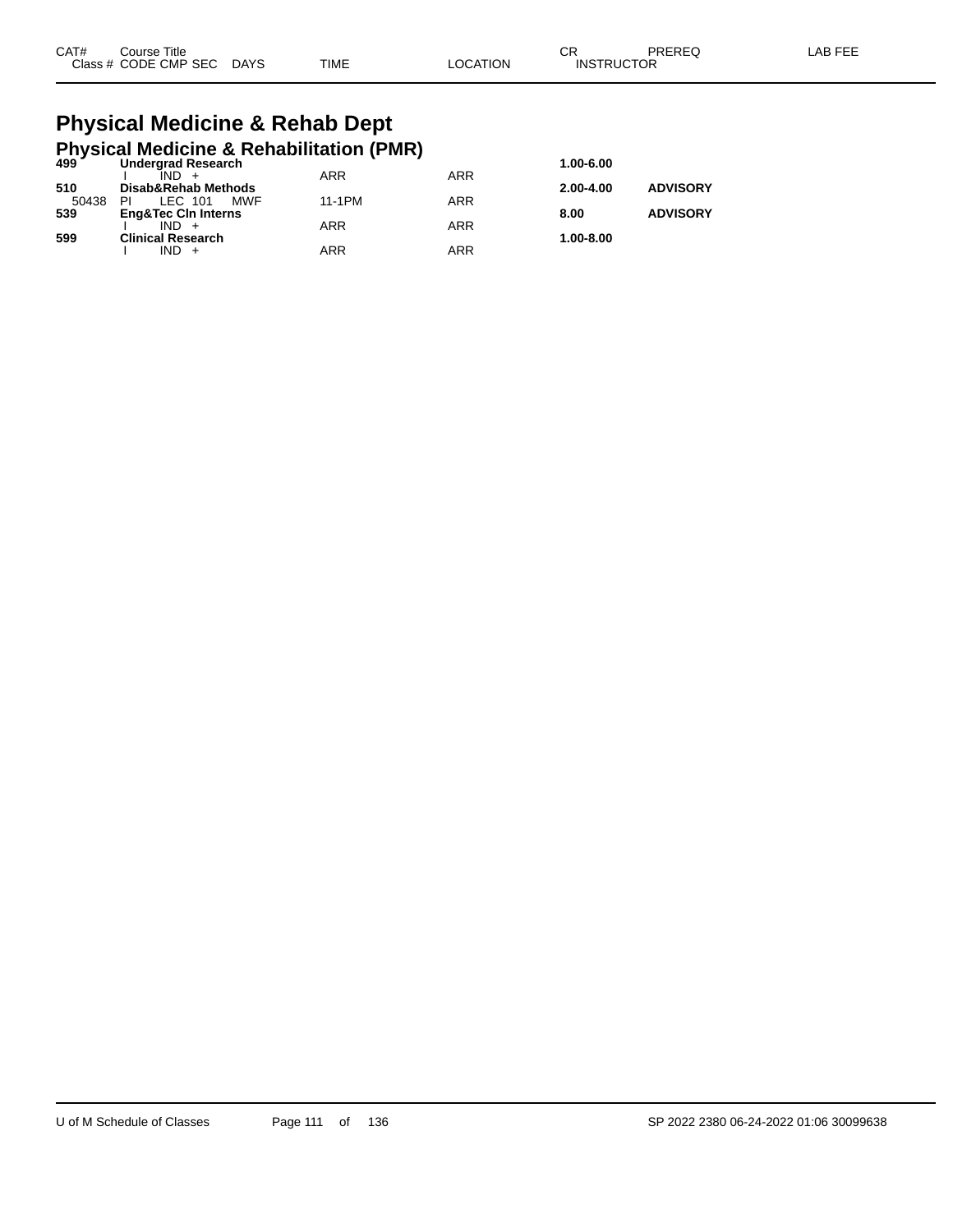| CAT# | Course Title              |      |                 |                   | PREREQ | LAB FEE |
|------|---------------------------|------|-----------------|-------------------|--------|---------|
|      | Class # CODE CMP SEC DAYS | TIME | <b>LOCATION</b> | <b>INSTRUCTOR</b> |        |         |

#### **Physiology Department**

| 306   | <b>Physiology (PHYSIOL)</b><br><b>Problems</b>                                                                      |            |            |               |                           |        |
|-------|---------------------------------------------------------------------------------------------------------------------|------------|------------|---------------|---------------------------|--------|
|       |                                                                                                                     |            |            | 1.00-4.00     | <b>ADVISORY</b>           |        |
|       | $IND +$                                                                                                             | ARR        | <b>ARR</b> |               |                           |        |
| 404   | <b>Hum Physiol Lab</b>                                                                                              |            |            | 2.00          | <b>ENFORCED</b>           | 110.00 |
| 52396 | <b>PR</b> LAB 102<br>TTH.                                                                                           | 11-1PM     | ARR        | Houchin       |                           |        |
|       | If they have not completed the pre-requisites, students MUST be concurrently enrolled in Physiology 201 or          |            |            |               |                           |        |
|       | Physiology 502. Concurrently enrolled students must contact Folake Graves (fograves@umich.edu) with their preferred |            |            |               |                           |        |
|       | section number and UMID number.                                                                                     |            |            |               |                           |        |
|       | ** Class will meet in 3797 Med Sci II.**                                                                            |            |            |               |                           |        |
| 405   | <b>Research Problems</b>                                                                                            |            |            | 1.00-2.00     |                           |        |
|       | $IND +$                                                                                                             | ARR        | ARR        |               |                           |        |
| 603   | <b>Meth Res Physiology</b>                                                                                          |            |            | 2.00-6.00     | <b>ADVISORY</b>           |        |
|       | $IND +$                                                                                                             | ARR        | ARR        |               |                           |        |
| 699   | <b>Direct Reading-Phys</b>                                                                                          |            |            | 1.00-4.00     |                           |        |
|       | $IND +$                                                                                                             | ARR        | ARR        |               |                           |        |
| 700   | <b>Physiol MS Capstone</b>                                                                                          |            |            | 3.00          |                           |        |
|       | $IND +$                                                                                                             | <b>ARR</b> | ARR        |               |                           |        |
| 702   | <b>Physio MS Res Proj</b>                                                                                           |            |            | $3.00 - 8.00$ |                           |        |
|       | $IND +$                                                                                                             | <b>ARR</b> | <b>ARR</b> |               |                           |        |
| 703   | <b>Physio MS Res Caps</b>                                                                                           |            |            | 3.00          | <b>ENFORCED</b>           |        |
|       | $IND +$<br>IR                                                                                                       | <b>ARR</b> | <b>ARR</b> |               |                           |        |
| 704   | <b>Peer Capstone Devel</b>                                                                                          |            |            | 1.00          | <b>ADVISORY, ENFORCED</b> |        |
| 52972 | <b>PIR</b><br><b>DIS 101</b>                                                                                        | ARR        | ARR        | Oakley        |                           |        |
| 990   | <b>Diss-Precand</b>                                                                                                 |            |            | $1.00 - 4.00$ | <b>ADVISORY</b>           |        |
|       | $IND +$                                                                                                             | <b>ARR</b> | <b>ARR</b> |               |                           |        |
| 995   | Diss-Cand                                                                                                           |            |            | 4.00          | <b>ENFORCED</b>           |        |
|       | IR<br>IND.<br>$+$                                                                                                   | <b>ARR</b> | ARR        |               |                           |        |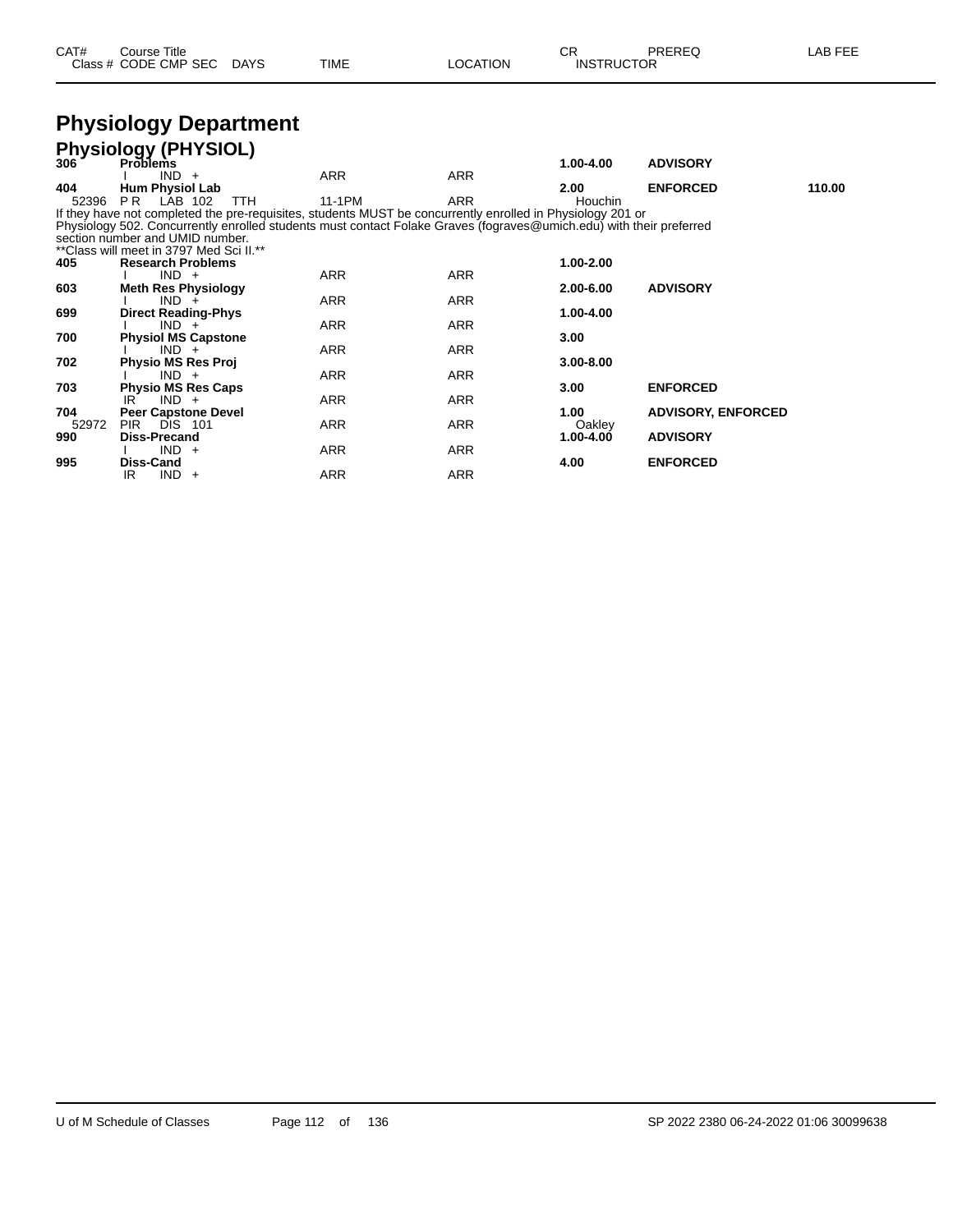| CAT# | Title<br>Course      |             |             |                 | ⌒г<br>- UN        | PREREQ | LAB FF <sup>F</sup> |
|------|----------------------|-------------|-------------|-----------------|-------------------|--------|---------------------|
|      | Class # CODE CMP SEC | <b>DAYS</b> | <b>TIME</b> | `CATION<br>LOC. | <b>INSTRUCTOR</b> |        |                     |

#### **PreMedical PostBaccalaureate Program Post-Baccalaureate Premedical Program (MEDPREP)**

| 401   | <b>Fnds Physicians - 1</b>          | ີ     |     | .00     | <b>ADVISORY</b> | *** ** |
|-------|-------------------------------------|-------|-----|---------|-----------------|--------|
| 52518 | W<br>PR<br>DIS<br>- 101             | 5-7PM | ARR | Wishart |                 |        |
|       | <b>Fnds for Aspiring Physicians</b> |       |     |         |                 |        |
| 405   | <b>Fnds Physicians - V</b>          |       |     | 1.00    | <b>ADVISORY</b> |        |
| 52563 | W<br>DIS.<br>- 101<br>PR            | 5-7PM | ARR | Wishart |                 |        |
|       | <b>Fdns for Aspiring Physicians</b> |       |     |         |                 |        |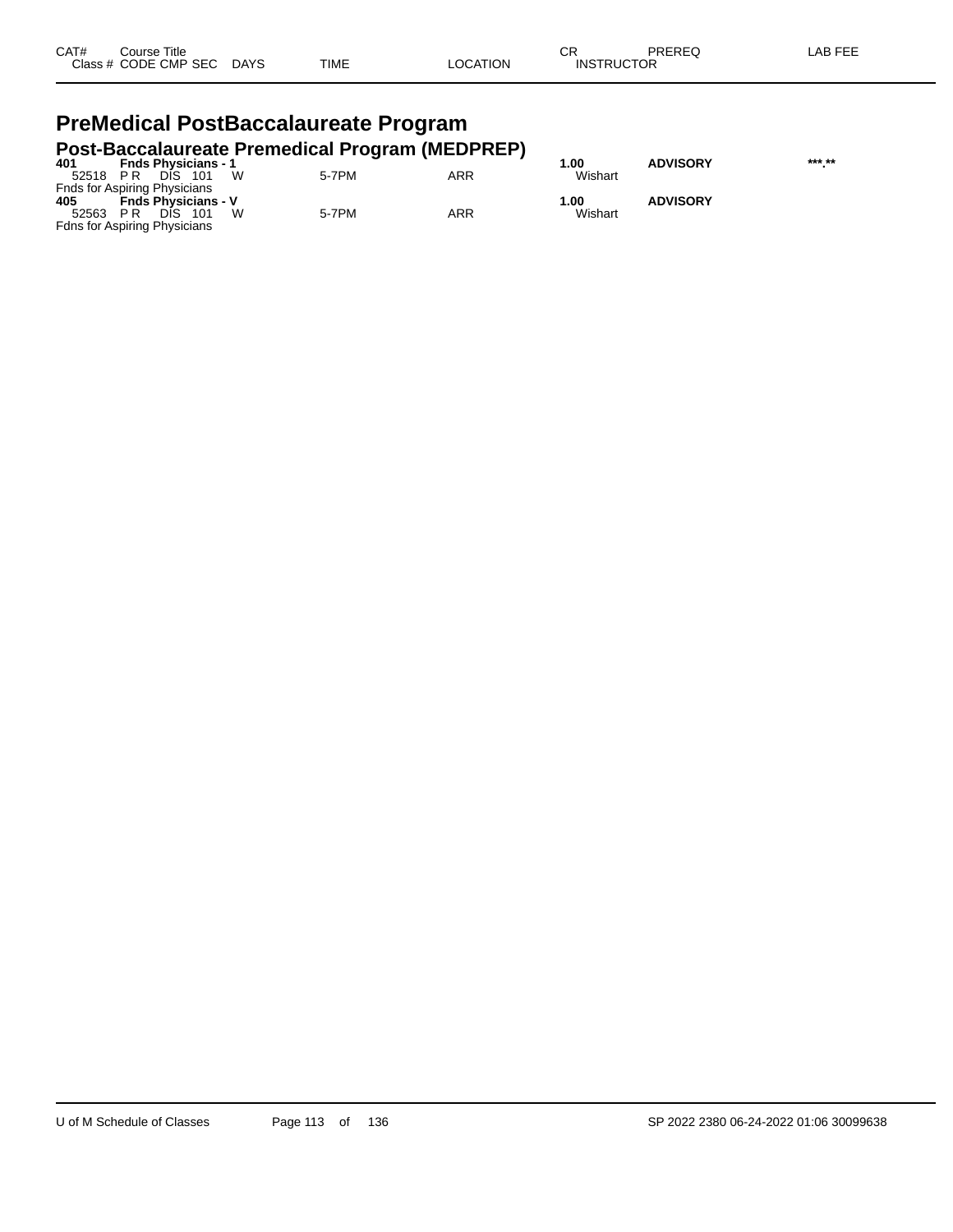| CAT#<br>Course Title<br>Class # CODE CMP SEC DAYS | TIME | <b>LOCATION</b> | СR<br><b>INSTRUCTOR</b> | PRERFO | LAB FEE |
|---------------------------------------------------|------|-----------------|-------------------------|--------|---------|
| Doughiatry Donortmant                             |      |                 |                         |        |         |

#### **Psychiatry Department Psychiatry (PSYCHIAT)**

|     | <b>FSychiatry (FSTCTTAT)</b><br>499 UG Psychiat Res |     |            | 1.00-16.00    |                 |
|-----|-----------------------------------------------------|-----|------------|---------------|-----------------|
|     | $IND +$                                             | ARR | <b>ARR</b> |               |                 |
| 599 | <b>Clinical Research</b>                            |     |            | $2.00 - 8.00$ | <b>ADVISORY</b> |
|     | $IND +$                                             | ARR | ARR        |               |                 |
| 752 | <b>Neuro Brain Peptide</b>                          |     |            | $2.00 - 8.00$ | <b>ADVISORY</b> |
|     | $IND +$                                             | ARR | ARR        |               |                 |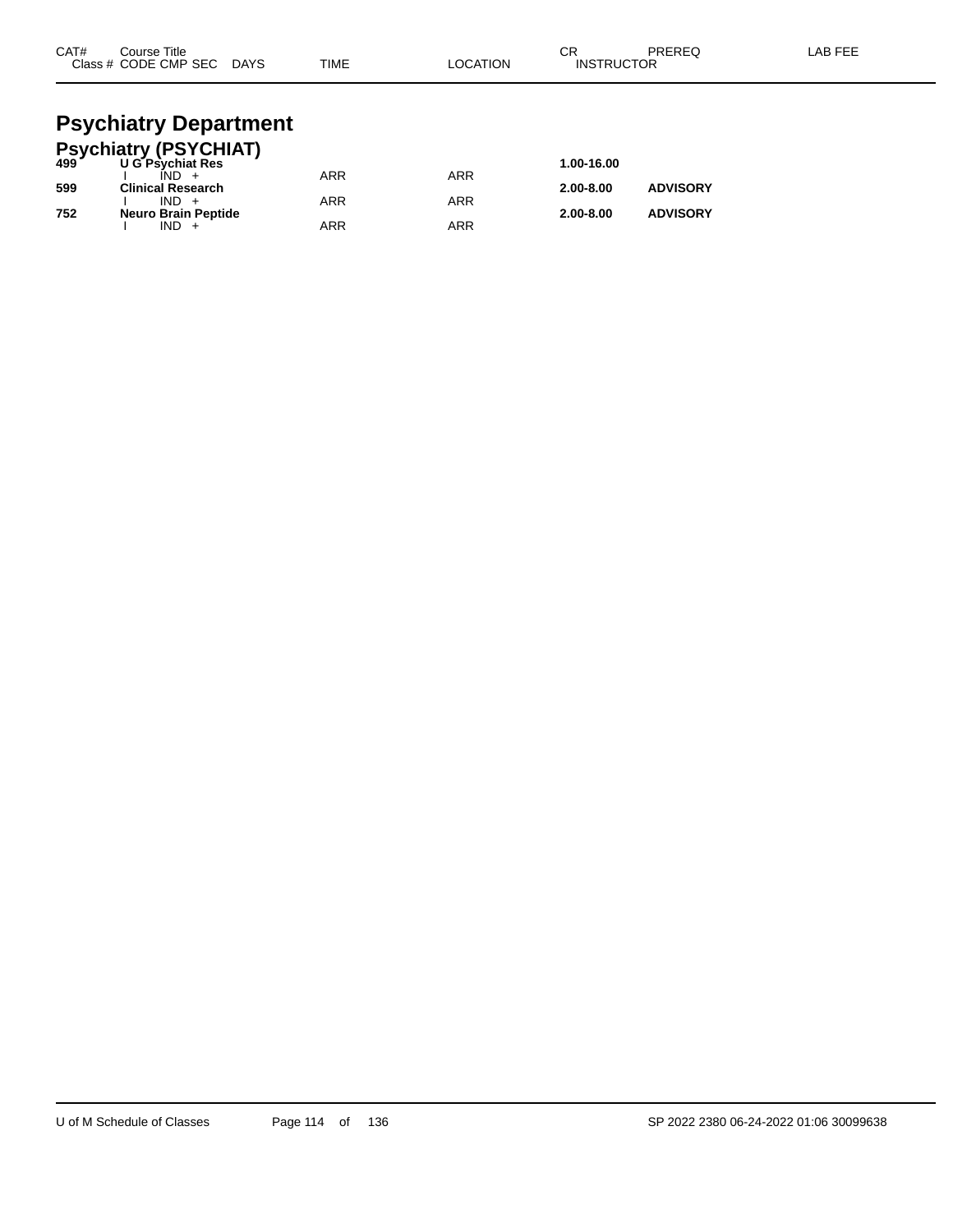| CAT#<br>Class $#$ | Course Title<br>CODE CMP SEC | <b>DAYS</b> | <b>TIME</b> | <b>OCATION</b> | ◠⊏<br>- 65<br><b>INSTRUCTOR</b> | PREREQ | AB FEE. |
|-------------------|------------------------------|-------------|-------------|----------------|---------------------------------|--------|---------|
|                   |                              |             |             |                |                                 |        |         |

#### **Surgery Department**

|     | <b>Surgery (SURGERY)</b> |     |     |               |                 |  |
|-----|--------------------------|-----|-----|---------------|-----------------|--|
| 499 | Ug Surgery Research      |     |     | 1.00-16.00    |                 |  |
|     |                          | ARR | ARR |               |                 |  |
| 599 | <b>Clinical Research</b> |     |     | $2.00 - 8.00$ | <b>ADVISORY</b> |  |
|     | $IND +$                  | ARR | ARR |               |                 |  |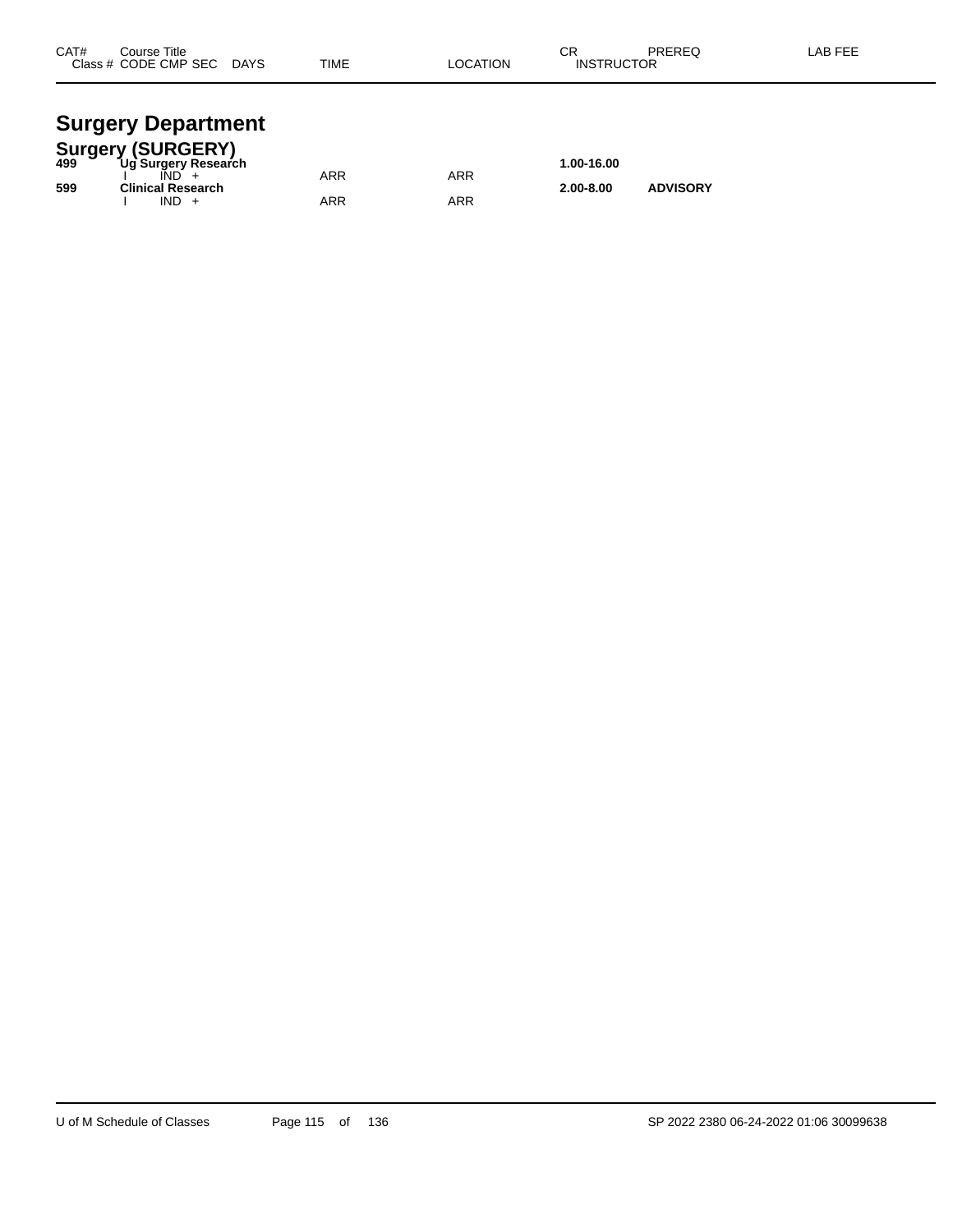## **Music, Theatre & Dance Department Of Dance**

#### **Dance (DANCE)**

| 497   | Independent Study          |     |            | 1.00-3.00 | <b>ADVISORY</b> |
|-------|----------------------------|-----|------------|-----------|-----------------|
|       | $IND +$                    | ARR | <b>ARR</b> |           |                 |
| 519   | <b>IS: Dance Technique</b> |     |            | 1.00-3.00 |                 |
|       | $IND +$                    | ARR | ARR        |           |                 |
| 618   | <b>FE: Dance Technique</b> |     |            | 1.00-3.00 |                 |
| 53669 | PD.<br>LAB 001             | ARR | <b>ARR</b> | Wilson    |                 |
| 639   | <b>IS: Choreography</b>    |     |            | 1.00-3.00 |                 |
|       | $IND +$<br>D               | ARR | ARR        |           |                 |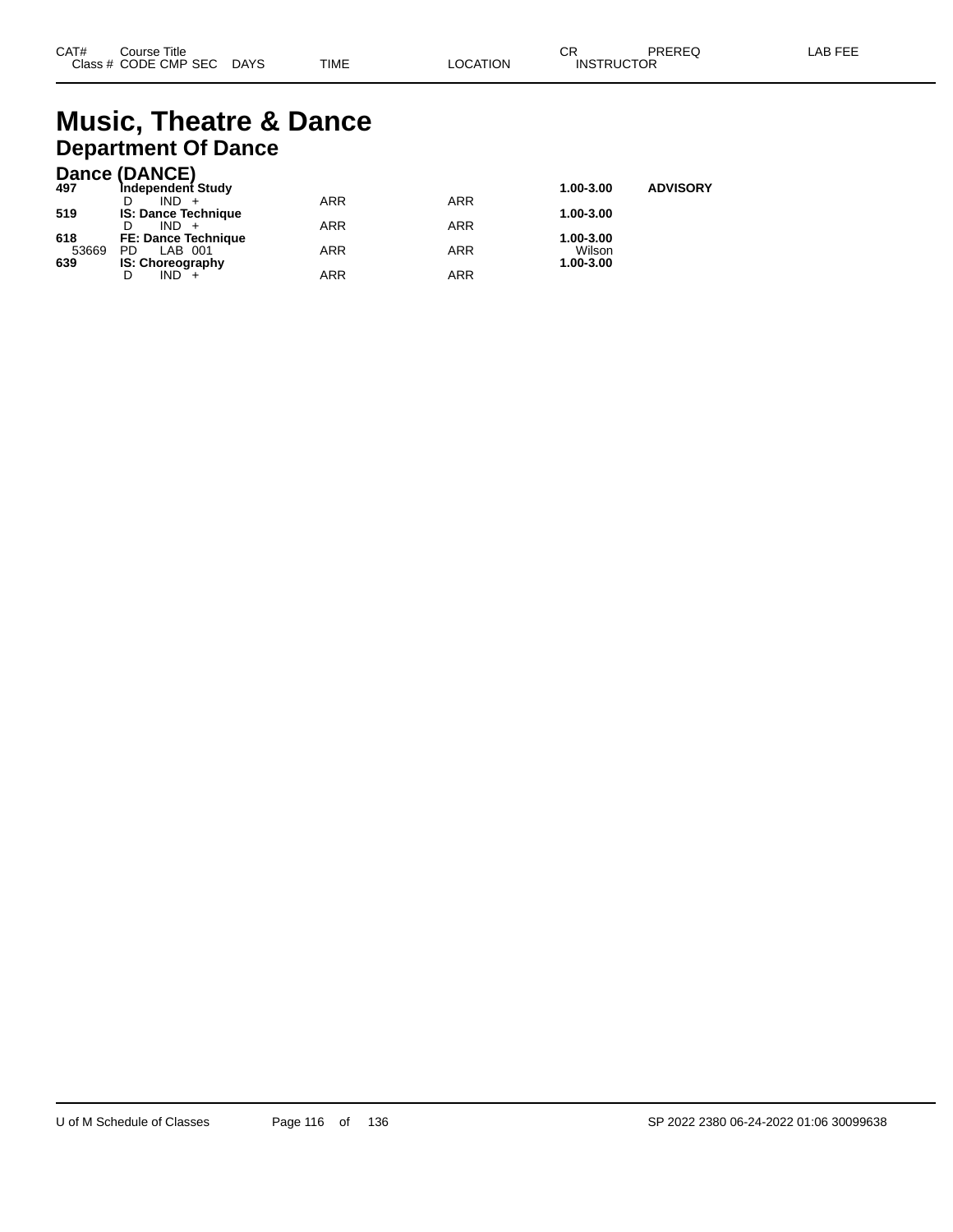| CAT# | ourse Titleٽ              |      |          | ◠◻<br>◡ጙ          | PREREQ | LAB FEE |
|------|---------------------------|------|----------|-------------------|--------|---------|
|      | Class # CODE CMP SEC DAYS | TIME | LOCATION | <b>INSTRUCTOR</b> |        |         |

|  |  |  | <b>School of Music, Theatre and Dance</b> |  |  |
|--|--|--|-------------------------------------------|--|--|
|--|--|--|-------------------------------------------|--|--|

| 491   | <b>Arts Administration (ARTSADMN)</b><br>Internship                                |            |               | 1.00-2.00 |                 |
|-------|------------------------------------------------------------------------------------|------------|---------------|-----------|-----------------|
|       | $IND +$                                                                            | <b>ARR</b> | <b>ARR</b>    |           |                 |
| 593   | <b>Special Projects</b><br>$IND +$                                                 | <b>ARR</b> | <b>ARR</b>    | 1.00-3.00 |                 |
| 990   | <b>Composition (COMP)</b><br><b>Diss-Precand</b>                                   |            |               | 1.00-4.00 | <b>ADVISORY</b> |
|       | $IND +$                                                                            | <b>ARR</b> | <b>ARR</b>    |           |                 |
| 995   | <b>Diss-Cand</b><br>$IND +$<br>IR                                                  | <b>ARR</b> | <b>ARR</b>    | 4.00      | <b>ENFORCED</b> |
| 990   | <b>Conducting (CONDUCT)</b><br>Diss-Precand                                        |            |               | 1.00-4.00 | <b>ADVISORY</b> |
|       | $IND +$                                                                            | <b>ARR</b> | <b>ARR</b>    |           |                 |
| 995   | <b>Diss-Cand</b><br>$IND +$<br>R                                                   | <b>ARR</b> | <b>ARR</b>    | 4.00      | <b>ENFORCED</b> |
| 111   | <b>Guitar (GUITAR)</b><br>Intro Guitar                                             |            |               | 2.00      | <b>ADVISORY</b> |
| 53111 | <b>REC 202</b><br>P<br><b>TTH</b><br>***No Instructor Approval Needed To Enroll*** | $1-3PM$    | <b>REMOTE</b> | Edwards   |                 |

Designed for both music majors and non-music majors, this introductory course in popular guitar style will teach students essential performance skills as well as a deeper understanding of the cultural importance of the guitar in popular music. Students will learn to read standard music notation, develop a knowledge of common chords and rhythmic strumming patterns on the instrument, and perform a variety of popular songs utilizing techniques discussed throughout the semester. Optimized for online learning, web based video lessons and individual instruction will be available throughout the semester to ensure that all students are able to receive the specific help needed for a successful and positive experience in the class.

#### **Jazz & Improvisational Studies (JAZZ)**

| 450               | <b>Contmplatv Prac Sem</b>                     |            |               | 2.00                  | <b>ADVISORY</b> |
|-------------------|------------------------------------------------|------------|---------------|-----------------------|-----------------|
| 52155             | <b>SEM 101</b><br><b>PI</b>                    | <b>ARR</b> | <b>REMOTE</b> | <b>Travers</b>        |                 |
| 454               | <b>Special Topics</b>                          |            |               | 2.00                  |                 |
| 52981             | LEC 201<br>ΡI                                  | <b>ARR</b> | <b>REMOTE</b> | Travers               |                 |
| 455               | <b>Creat&amp;Consciousness</b>                 |            |               | 2.00                  | <b>ADVISORY</b> |
| 52746<br>465      | LEC 101<br>PI<br><b>Ind Study</b>              | <b>ARR</b> | <b>REMOTE</b> | Travers<br>1.00-3.00  |                 |
|                   | $IND +$                                        | <b>ARR</b> | <b>ARR</b>    |                       |                 |
| 550               | <b>Contemplaty Prac Sem</b>                    |            |               | 2.00                  |                 |
| 52503             | <b>SEM 101</b><br>PI                           | <b>ARR</b> | <b>REMOTE</b> | <b>Travers</b>        |                 |
| 554               | <b>Jazz Special Topics</b>                     |            |               | 2.00                  |                 |
| 52982             | <b>SEM 201</b><br>PI                           | <b>ARR</b> | <b>REMOTE</b> | <b>Travers</b>        |                 |
| 555               | <b>Creat&amp;Consciousness</b>                 |            |               | 2.00                  |                 |
| 52747             | LEC 101<br>-PI                                 | <b>ARR</b> | <b>REMOTE</b> | <b>Travers</b>        |                 |
|                   |                                                |            |               |                       |                 |
|                   | <b>Music Education (MUSED)</b>                 |            |               |                       |                 |
| 490               | <b>Spec Proj&amp;Readings</b>                  |            |               | 1.00-4.00             | <b>ADVISORY</b> |
| 881               | $IND +$<br><b>Special Readings</b>             | <b>ARR</b> | <b>ARR</b>    | 1.00-6.00             | <b>ADVISORY</b> |
|                   | $IND +$                                        | <b>ARR</b> | ARR           |                       |                 |
| 990               | <b>Diss-Precand</b>                            |            |               | 1.00-4.00             | <b>ADVISORY</b> |
|                   | $IND +$                                        | <b>ARR</b> | <b>ARR</b>    |                       |                 |
| 995               | <b>Diss-Cand</b>                               |            |               | 4.00                  | <b>ENFORCED</b> |
|                   | IR<br>$IND +$                                  | <b>ARR</b> | <b>ARR</b>    |                       |                 |
|                   |                                                |            |               |                       |                 |
|                   | <b>Musicology (MUSICOL)</b>                    |            |               |                       |                 |
| 122<br>53559      | Intro World Music<br>LEC 201<br><b>MW</b><br>P | 4-7PM      | <b>REMOTE</b> | 3.00                  | <b>ADVISORY</b> |
| 346               | <b>History of Music</b>                        |            |               | <b>Batiuk</b><br>3.00 | <b>ADVISORY</b> |
|                   | 52962 P W LEC 201<br><b>TTH</b>                | 2-5PM      | 506 BMT       | <b>Bodiford</b>       |                 |
| Music and Society |                                                |            |               |                       |                 |
| 481               | <b>Special Projects</b>                        |            |               | 1.00-4.00             | <b>ADVISORY</b> |
|                   | $IND +$                                        | <b>ARR</b> | <b>ARR</b>    |                       |                 |
| 581               | <b>Special Projects</b>                        |            |               | 1.00-4.00             | <b>ADVISORY</b> |
|                   | $IND +$                                        | <b>ARR</b> | <b>ARR</b>    |                       |                 |
| 591               | <b>Musicol Thesis</b>                          |            |               | 2.00-6.00             | <b>ADVISORY</b> |
|                   | $IND +$                                        | <b>ARR</b> | <b>ARR</b>    |                       |                 |
| 881               | <b>Special Readings</b>                        | <b>ARR</b> | <b>ARR</b>    | 2.00-6.00             | <b>ADVISORY</b> |
| 990               | $IND +$<br><b>Diss-Precand</b>                 |            |               | 1.00-4.00             | <b>ADVISORY</b> |
|                   | $IND +$                                        | <b>ARR</b> | <b>ARR</b>    |                       |                 |
| 995               | Diss-Cand                                      |            |               | 4.00                  | <b>ENFORCED</b> |
|                   | IR<br>$IND +$                                  | <b>ARR</b> | <b>ARR</b>    |                       |                 |
|                   |                                                |            |               |                       |                 |

U of M Schedule of Classes Page 117 of 136 SP 2022 2380 06-24-2022 01:06 30099638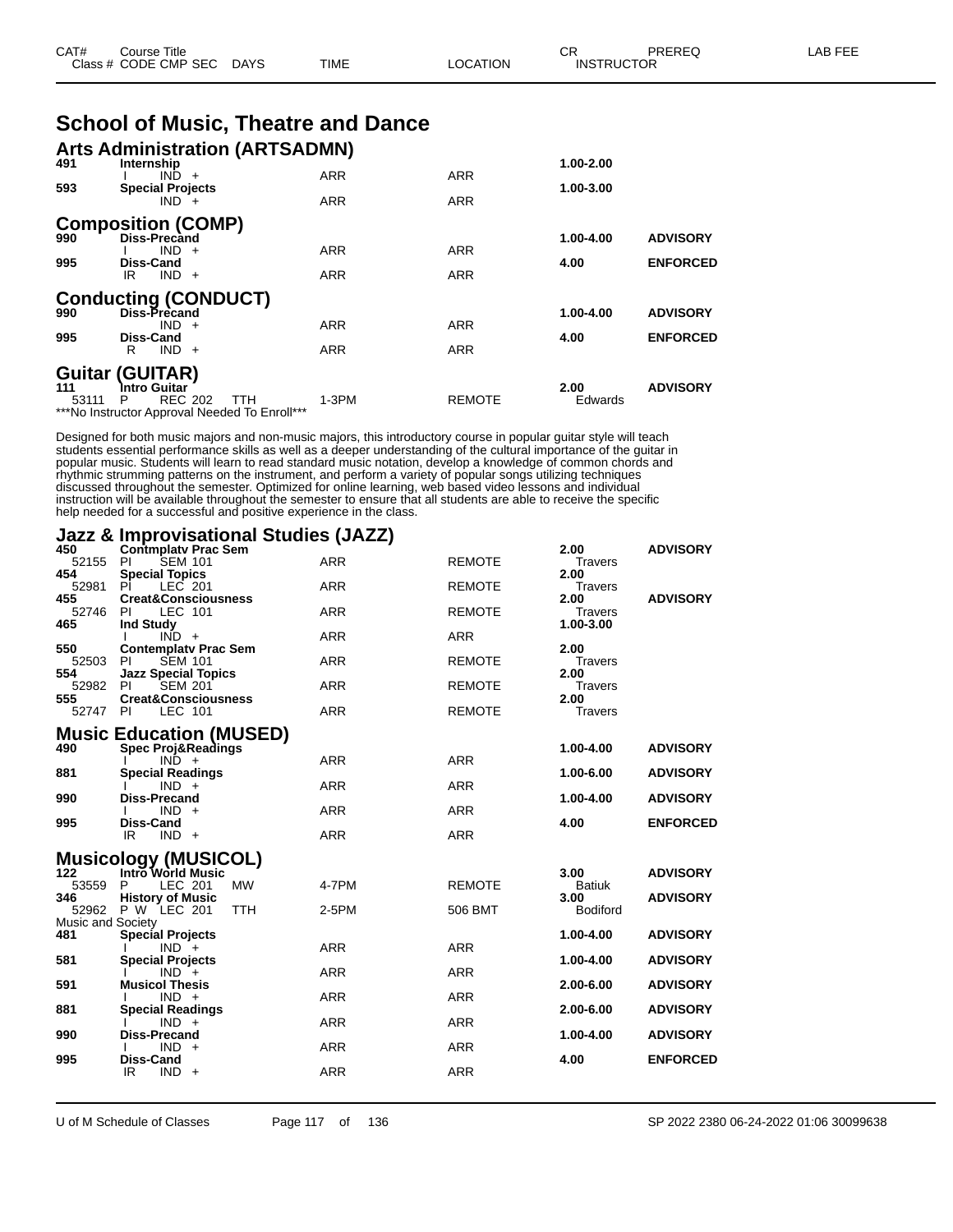| CAT#                                            | Course Title<br>Class # CODE CMP SEC                                                                                                                                                                                                                                       | DAYS | <b>TIME</b>                                                                      | <b>LOCATION</b>                                                                  | CR.<br><b>INSTRUCTOR</b>                                                        | PREREQ                                                                   | LAB FEE |
|-------------------------------------------------|----------------------------------------------------------------------------------------------------------------------------------------------------------------------------------------------------------------------------------------------------------------------------|------|----------------------------------------------------------------------------------|----------------------------------------------------------------------------------|---------------------------------------------------------------------------------|--------------------------------------------------------------------------|---------|
| 401<br>52882<br>491<br>781<br>891<br>990<br>995 | Music Performance (MUSPERF)<br><b>Curr Practical Exp</b><br>LEC 003<br>PI<br><b>Independent Study</b><br>$IND +$<br><b>Prof&amp;Acad Developmt</b><br>$IND +$<br><b>Directed Perform</b><br>$IND +$<br><b>Diss-Precand</b><br>$IND +$<br><b>Diss-Cand</b><br>IR<br>$IND +$ |      | <b>ARR</b><br><b>ARR</b><br><b>ARR</b><br><b>ARR</b><br><b>ARR</b><br><b>ARR</b> | <b>ARR</b><br><b>ARR</b><br><b>ARR</b><br><b>ARR</b><br><b>ARR</b><br><b>ARR</b> | 1.00<br>Lusmann<br>1.00-4.00<br>$1.00 - 4.00$<br>2.00-6.00<br>1.00-4.00<br>4.00 | <b>ADVISORY</b><br><b>ADVISORY</b><br><b>ADVISORY</b><br><b>ENFORCED</b> |         |
| 407<br>481                                      | <b>Performing Arts &amp; Technology (PAT)</b><br>Direct Indiv Stdy<br>$IND +$<br><b>Independent Stds</b><br>$IND +$                                                                                                                                                        |      | <b>ARR</b><br><b>ARR</b>                                                         | <b>ARR</b><br><b>ARR</b>                                                         | 1.00-3.00<br>1.00-4.00                                                          | <b>ADVISORY</b><br><b>ADVISORY</b>                                       |         |
| 407<br>990<br>995                               | <b>Theory (THEORY)</b><br>Directed Indiv Stdy<br>$IND +$<br><b>Diss-Precand</b><br>$IND +$<br><b>Diss-Cand</b><br>IR<br>$IND +$                                                                                                                                            |      | <b>ARR</b><br><b>ARR</b><br><b>ARR</b>                                           | <b>ARR</b><br><b>ARR</b><br><b>ARR</b>                                           | 2.00-4.00<br>1.00-4.00<br>4.00                                                  | <b>ADVISORY</b><br><b>ADVISORY</b><br><b>ENFORCED</b>                    |         |
| 568                                             | <b>Voice Literature (VOICELIT)</b><br><b>Independent Study</b><br>$IND +$                                                                                                                                                                                                  |      | <b>ARR</b>                                                                       | <b>ARR</b>                                                                       | 1.00-3.00                                                                       |                                                                          |         |

Florence Study Abroad ONLY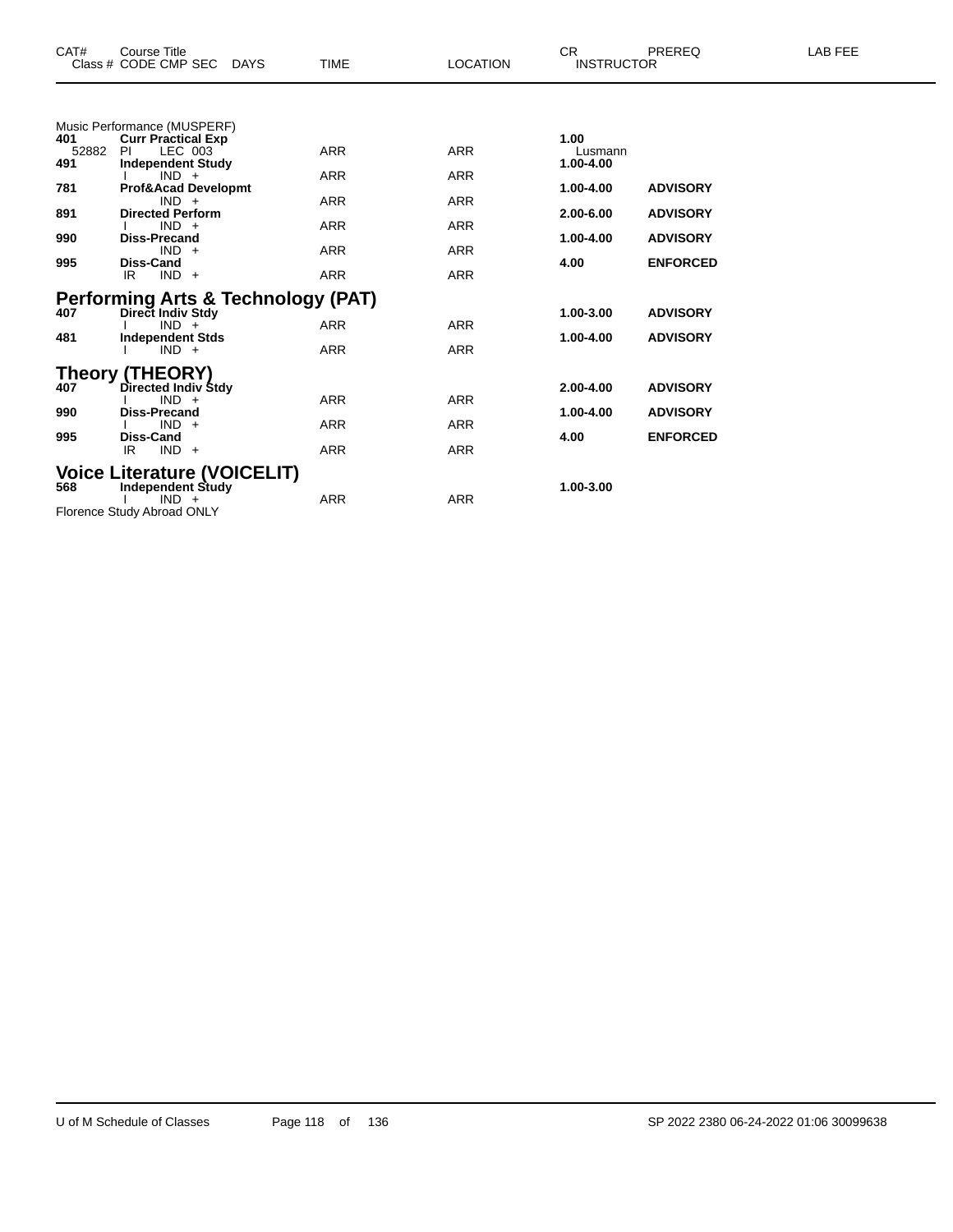| CAT# | Course Title              |      |                 | Ωn<br>◡ጙ          | PREREQ | LAB FEE |
|------|---------------------------|------|-----------------|-------------------|--------|---------|
|      | Class # CODE CMP SEC DAYS | TIME | <b>LOCATION</b> | <b>INSTRUCTOR</b> |        |         |

#### **Theatre And Drama Theatre & Drama (THTREMUS)**

| 387   | Studio I                 |            |            |            | 2.00                   | <b>ADVISORY</b> |
|-------|--------------------------|------------|------------|------------|------------------------|-----------------|
| 52401 | LAB 101<br>ΡI            |            | <b>ARR</b> | <b>ARR</b> | Traister               |                 |
| 52402 | LAB 102<br>PI            |            | <b>ARR</b> | <b>ARR</b> | Tulip                  |                 |
| 399   | <b>Topics in Drama</b>   |            |            |            | 2.00-4.00              |                 |
| 52344 | PI<br><b>REC 101</b>     | <b>MWF</b> | 5-9PM      | <b>ARR</b> | Gray, Atkin, Mendeloff |                 |
|       | Shakespeare in the Arb   |            |            |            |                        |                 |
| 401   | <b>Independent Study</b> |            |            |            | 1.00-3.00              | <b>ADVISORY</b> |
|       | $IND +$                  |            | <b>ARR</b> | <b>ARR</b> |                        |                 |
| 505   | Sp Wk Th Prod&Perf       |            |            |            | 4.00                   | <b>ADVISORY</b> |
|       | $IND +$                  |            | <b>ARR</b> | ARR        |                        |                 |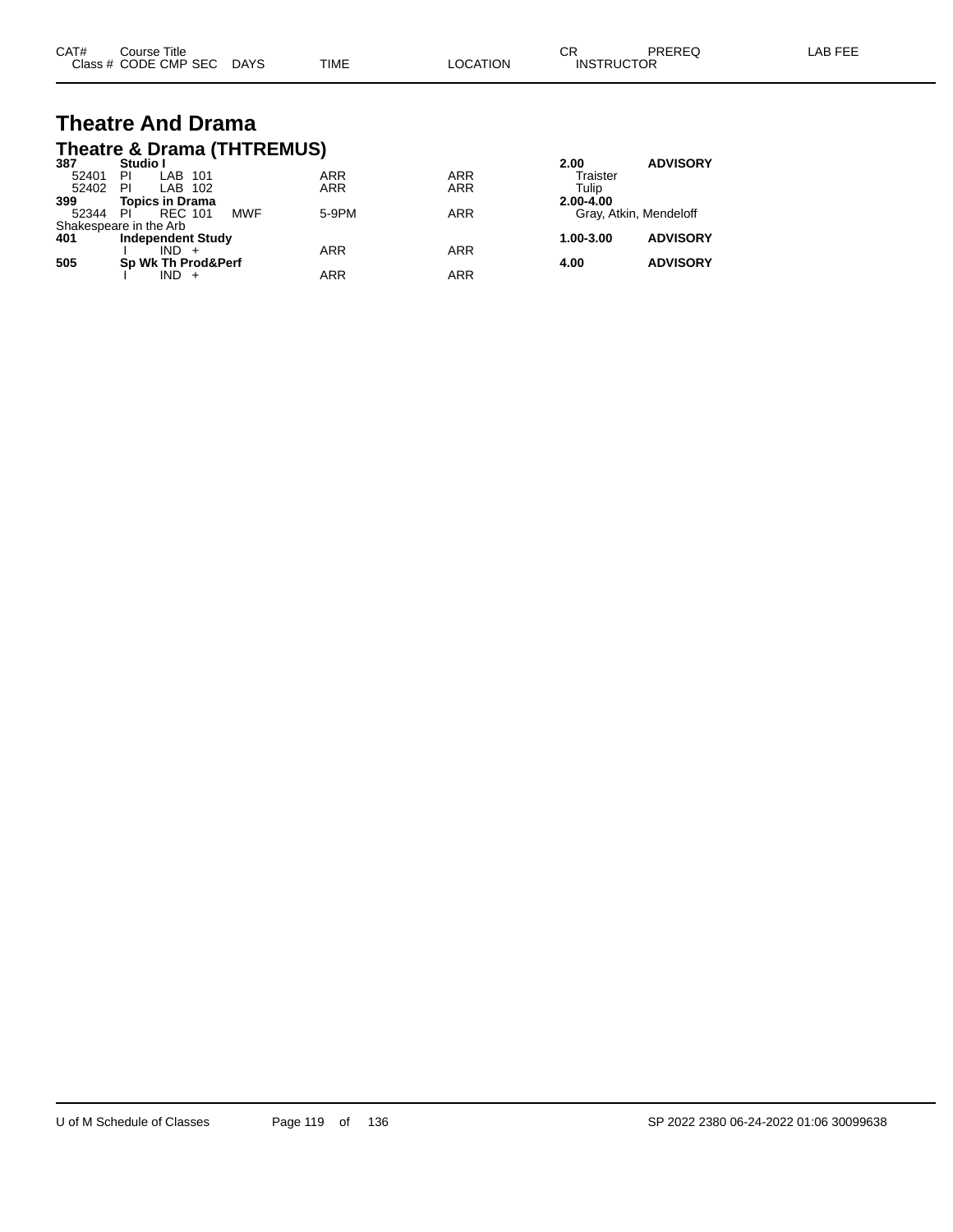#### **Natural Resources&Environment School for Environment and Sustainability**

## **Environment and Sustainability (EAS) 598 N R Internship-Gr 1.00-3.00 ADVISORY**

| ้วงช | N R INTERNSNIP-GT          |            |            | 1.00-3.00     | <b>ADVISORT</b> |
|------|----------------------------|------------|------------|---------------|-----------------|
| 600  | IND.<br>Dir Res&Sp Prob-Gr | <b>ARR</b> | <b>ARR</b> | $1.00 - 8.00$ | <b>ADVISORY</b> |
|      | $IND +$                    | <b>ARR</b> | <b>ARR</b> |               |                 |
| 700  | <b>Master's Thesis</b>     |            |            | 1.00-6.00     | <b>ADVISORY</b> |
|      | $IND +$                    | ARR        | <b>ARR</b> |               |                 |
| 990  | <b>Diss-Precand</b>        |            |            | 1.00-4.00     | <b>ADVISORY</b> |
|      | $IND +$                    | <b>ARR</b> | <b>ARR</b> |               |                 |
| 995  | Diss-Cand                  |            |            | 4.00          | <b>ENFORCED</b> |
|      | IR<br>$IND +$              | ARR        | ARR        |               |                 |
|      |                            |            |            |               |                 |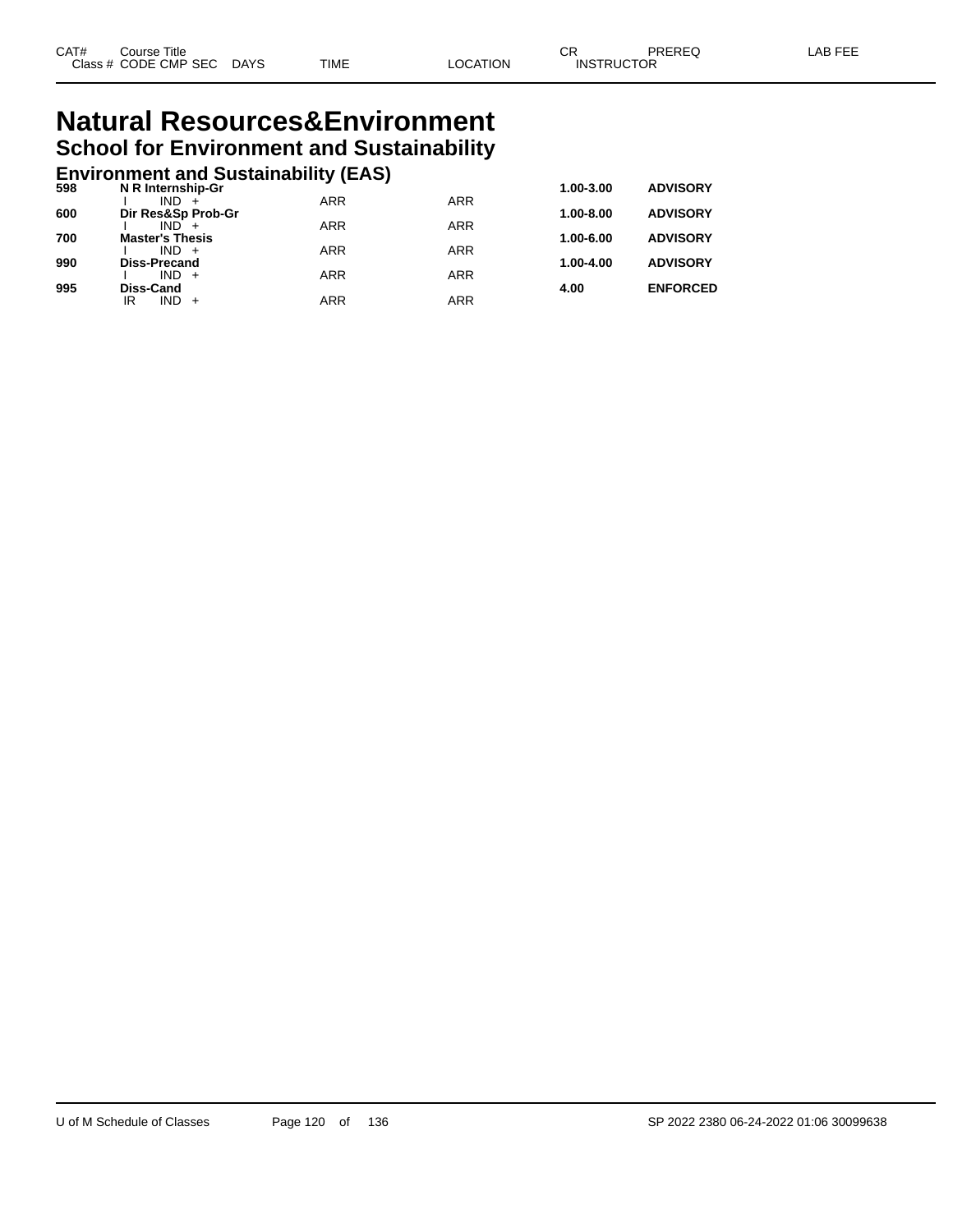| CAT# | Title<br>Course      |             |      |                 | ⌒冖<br>◡           | PREREQ | 7 EEF<br>AR |
|------|----------------------|-------------|------|-----------------|-------------------|--------|-------------|
|      | Class # CODE CMP SEC | <b>DAYS</b> | TIME | <b>LOCATION</b> | <b>INSTRUCTOR</b> |        |             |

| <b>Nursing</b> |                          |
|----------------|--------------------------|
|                | <b>School Of Nursing</b> |

| 530      | <b>Health Sciences (HS)</b><br>Gibi Hith Sem I        |                                                                                                         |            |               | 1.00                 |                                |        |
|----------|-------------------------------------------------------|---------------------------------------------------------------------------------------------------------|------------|---------------|----------------------|--------------------------------|--------|
| 53386    | <b>SEM 101</b><br>- P                                 |                                                                                                         | <b>ARR</b> | <b>ARR</b>    | Munro-Kramer         |                                |        |
|          |                                                       | HS 530 will have three synchronous meetings arranged based on student schedules.                        |            |               |                      |                                |        |
| 630      | <b>GIbl Hith Sem II</b>                               |                                                                                                         |            |               | 2.00                 | <b>ADVISORY, ENFORCED</b>      |        |
|          | 53387 PR SEM 101                                      |                                                                                                         | <b>ARR</b> | <b>ARR</b>    | Munro-Kramer         |                                |        |
|          |                                                       | HS 630 will have three synchronous meetings arranged based on student schedules.                        |            |               |                      |                                |        |
|          | <b>Nursing (NURS)</b>                                 |                                                                                                         |            |               |                      |                                |        |
| 220      | <b>TWòmen's Hlṫh</b>                                  |                                                                                                         |            |               | 3.00                 |                                |        |
| 53264    | <b>P W LEC 101</b>                                    | <b>TTH</b>                                                                                              | 9-12PM     | 2330 MH       | Martin               |                                |        |
| 499      | <b>Independent Study</b>                              |                                                                                                         |            |               | 1.00-5.00            | <b>ADVISORY</b>                |        |
|          | $IND +$                                               |                                                                                                         | <b>ARR</b> | <b>ARR</b>    |                      |                                |        |
| 554      | <b>ProcedSkills Primary</b>                           |                                                                                                         |            |               | 2.00                 | <b>ENFORCED</b>                | 250.00 |
| 53327 AR | LEC 100                                               |                                                                                                         | <b>ARR</b> | <b>REMOTE</b> | <b>Blush</b>         |                                |        |
|          |                                                       | This is a digital education course. Lecture is asynchronous. Students will meet for simulation on 6/16. |            |               |                      |                                |        |
|          | 53328 PR LAB 101                                      | - TH                                                                                                    | $9-3PM$    | ARR           |                      | Kaminski Jr. Czekaj, Todd, Lee |        |
|          | 53329 PR LAB 102                                      | This is a digital education course. Lab will meet on 6/16.<br>- TH                                      | 9-3PM      | ARR           |                      | Kaminski Jr, Todd, Lee, Czekaj |        |
|          |                                                       | This is a digital education course. Lab will meet on 6/16.                                              |            |               |                      |                                |        |
| 53330 AR | LEC 200                                               |                                                                                                         | ARR        | <b>REMOTE</b> | <b>Blush</b>         |                                |        |
|          | NURS 554 lecture is asynchronous.                     |                                                                                                         |            |               |                      |                                |        |
| 53331 PR | LAB 201                                               | - F                                                                                                     | 8-6PM      | <b>ARR</b>    |                      | Czekaj, Todd, Lee, Kaminski Jr |        |
|          |                                                       | Lab will meet on 5/20 (8am-1pm) and 6/3 (8am-1pm or 1pm-6pm).                                           |            |               |                      |                                |        |
|          | 53332 PR LAB 202                                      | - F                                                                                                     | 8-6PM      | <b>ARR</b>    |                      | Czekaj, Todd, Lee, Kaminski Jr |        |
|          |                                                       | Lab will meet on 5/20 (8am-1pm) and 6/3 (8am-1pm or 1pm-6pm).                                           |            |               |                      |                                |        |
| 555      | <b>ProcedSkills PedPrim</b>                           |                                                                                                         |            |               | 1.00                 | <b>ENFORCED</b>                | 250.00 |
| 53333 AR | LEC 001                                               |                                                                                                         | <b>ARR</b> | ARR           | <b>Blush</b>         |                                |        |
|          | NURS 555 lecture is asynchronous.<br>53334 PR LAB 002 | - F                                                                                                     | 8-6PM      | <b>ARR</b>    |                      | Lee, Todd, Kaminski Jr, Czekaj |        |
|          |                                                       | Lab will meet on 5/20 (8am-1pm) and 6/3 (8am-1pm or 1pm-6pm).                                           |            |               |                      |                                |        |
| 572      | <b>Cur&amp;Emerg Iss Occu</b>                         |                                                                                                         |            |               | 2.00                 | <b>ADVISORY</b>                |        |
| 53335    | $LEC$ 001<br>P                                        | M                                                                                                       | $1-5PM$    | <b>REMOTE</b> | McCullagh, Rosemberg |                                |        |
| 697      | <b>Independent Studies</b>                            |                                                                                                         |            |               | 1.00-4.00            |                                |        |
|          | $IND +$                                               |                                                                                                         | <b>ARR</b> | <b>ARR</b>    |                      |                                |        |
| 797      | <b>Independent Study</b>                              |                                                                                                         |            |               | 1.00-3.00            | <b>ADVISORY</b>                |        |
|          | $IND +$                                               |                                                                                                         | <b>ARR</b> | <b>ARR</b>    |                      |                                |        |
| 995      | Diss-Cand                                             |                                                                                                         |            |               | 4.00                 | <b>ENFORCED</b>                |        |
|          | $IND +$<br>R                                          |                                                                                                         | <b>ARR</b> | <b>ARR</b>    |                      |                                |        |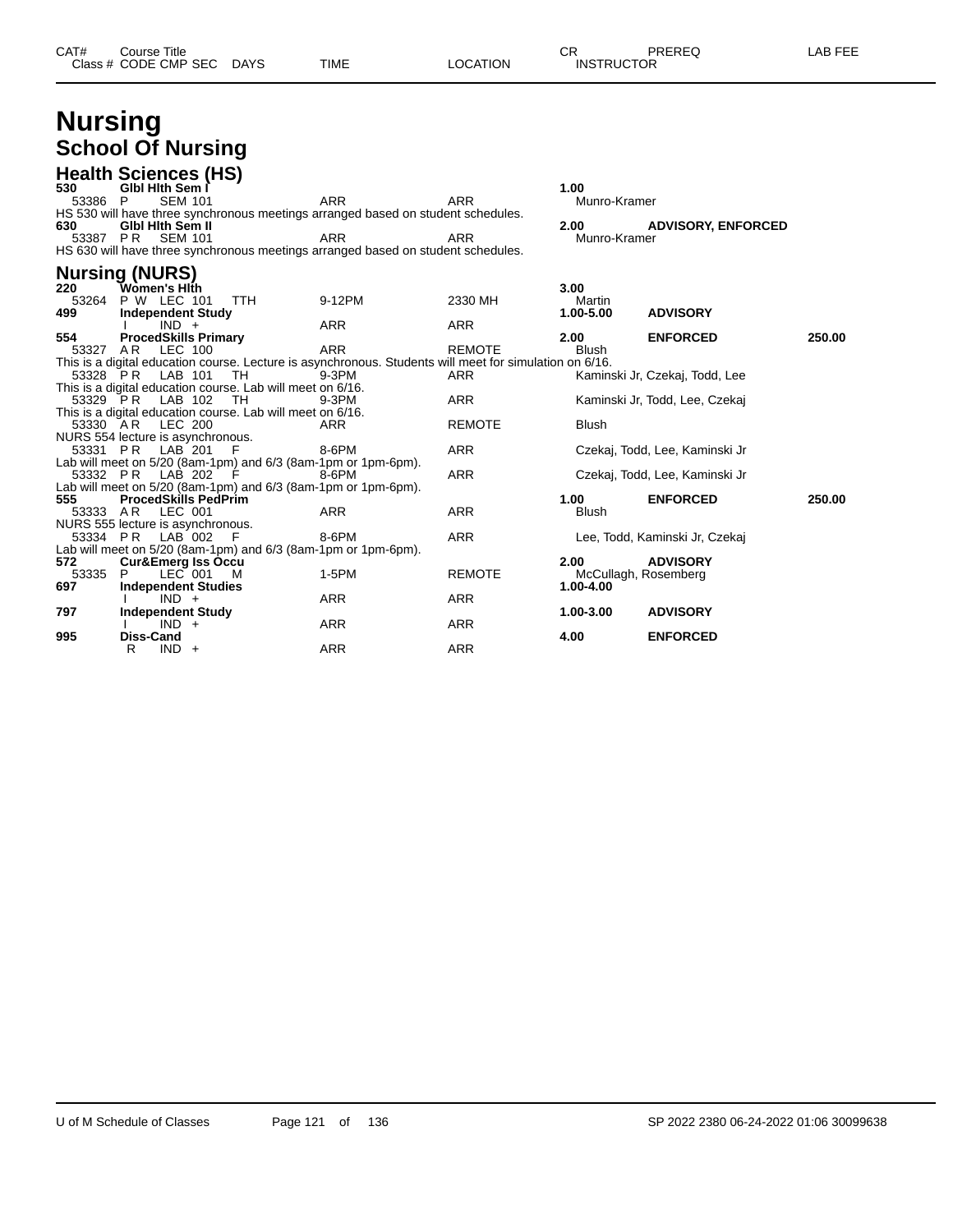| CAT# | Course Title              |      |          | $\cap$<br><b>UN</b> | PREREQ | <b>AB FEE</b> |
|------|---------------------------|------|----------|---------------------|--------|---------------|
|      | Class # CODE CMP SEC DAYS | TIME | LOCATION | <b>INSTRUCTOR</b>   |        |               |

#### **Pharmacy College Of Pharmacy**

|              | <b>Clinical Pharmacy Translational Science (CPTS)</b>                    |            |            |                |                 |
|--------------|--------------------------------------------------------------------------|------------|------------|----------------|-----------------|
| 990          | <b>Diss-Precand</b>                                                      |            |            | 1.00-4.00      | <b>ADVISORY</b> |
| 995          | $IND +$<br><b>Diss-Cand</b>                                              | <b>ARR</b> | <b>ARR</b> | 4.00           | <b>ENFORCED</b> |
|              | R<br>IND.<br>$+$                                                         | ARR        | <b>ARR</b> |                |                 |
|              |                                                                          |            |            |                |                 |
|              | Medicinal Chemistry (MEDCHEM)<br>470 UG Research Med Chem                |            |            | 1.00-6.00      |                 |
|              | $IND +$<br>D                                                             | <b>ARR</b> | <b>ARR</b> | 4.00           |                 |
| 510<br>53225 | <b>Princ of Drug Act II</b><br>LEC 101<br>PD                             | <b>ARR</b> | <b>ARR</b> | Beleh          | <b>ADVISORY</b> |
| 570          | Research                                                                 |            |            | 1.00-8.00      | <b>ADVISORY</b> |
| 573          | $IND +$<br><b>Investig Med Chem</b>                                      | ARR        | ARR        | 1.00-6.00      | <b>ADVISORY</b> |
|              | $IND +$                                                                  | <b>ARR</b> | <b>ARR</b> |                |                 |
| 990          | Diss-Precand<br>$IND +$                                                  | <b>ARR</b> | <b>ARR</b> | 1.00-4.00      | <b>ADVISORY</b> |
| 995          | Diss-Cand                                                                |            |            | 4.00           | <b>ENFORCED</b> |
|              | IR<br>$IND +$                                                            | ARR        | ARR        |                |                 |
|              | <b>Pharmacy (PHARMACY)</b>                                               |            |            |                |                 |
| 470          | UG Research Pharmacy                                                     |            |            | 1.00-6.00      |                 |
| 570          | $IND +$<br>D<br>Research                                                 | ARR        | ARR        | 1.00-8.00      | <b>ADVISORY</b> |
|              | $IND +$                                                                  | <b>ARR</b> | <b>ARR</b> |                |                 |
| 602          | Therap Prob Solv I                                                       |            |            | 4.00           | <b>ADVISORY</b> |
| 53366<br>702 | <b>PD</b><br><b>REC 101</b><br><b>Therap Prob Solv III</b>               | <b>ARR</b> | <b>ARR</b> | Wells<br>4.00  | <b>ADVISORY</b> |
| 53367        | PD.<br><b>REC 101</b>                                                    | <b>ARR</b> | ARR        | Kenes          |                 |
| 703<br>52690 | <b>Health Sys/Hosp IPPE</b><br>PD<br>LAB 101                             | ARR        | ARR        | 2.00<br>Walker | <b>ADVISORY</b> |
| 712          | <b>Therap Prob Solv IV</b>                                               |            |            | 4.00           | <b>ADVISORY</b> |
| 53231        | PD<br><b>REC 101</b>                                                     | <b>ARR</b> | <b>ARR</b> | Park           |                 |
| 713<br>52610 | <b>Direct Care IPPE</b><br><b>PD</b><br>LAB 101                          | <b>ARR</b> | <b>ARR</b> | 1.00<br>Walker | <b>ADVISORY</b> |
|              |                                                                          |            |            |                |                 |
| 571          | <b>Pharmaceutical Chemistry (PHARMCHM)</b><br><b>Investig Pharm Anal</b> |            |            |                |                 |
|              | $IND +$<br>I.                                                            | ARR        | ARR        | 1.00-6.00      | <b>ADVISORY</b> |
| 990          | <b>Diss-Precand</b>                                                      |            |            | 1.00-4.00      | <b>ADVISORY</b> |
| 995          | <b>IND</b><br>$+$<br>Diss-Cand                                           | <b>ARR</b> | <b>ARR</b> | 4.00           | <b>ENFORCED</b> |
|              | IR<br>$IND +$                                                            | <b>ARR</b> | <b>ARR</b> |                |                 |
|              | <b>Pharmaceutical Sciences (PHARMSCI)</b>                                |            |            |                |                 |
| 470          | <b>UG Research PharmSci</b>                                              |            |            | 1.00-6.00      |                 |
|              | $IND +$<br>D                                                             | <b>ARR</b> | ARR        |                |                 |
| 568          | Investigations<br>$\overline{IND}$ +                                     | <b>ARR</b> | <b>ARR</b> | 1.00-6.00      | <b>ADVISORY</b> |
| 570          | Research                                                                 |            |            | 1.00-8.00      | <b>ADVISORY</b> |
|              | $IND +$                                                                  | ARR        | ARR        | 1.00-4.00      |                 |
| 990          | Diss-Precand<br>IND.<br>$+$                                              | ARR        | <b>ARR</b> |                | <b>ADVISORY</b> |
| 995          | Diss-Cand                                                                |            |            | 4.00           | <b>ENFORCED</b> |
|              | $IND +$<br>IR                                                            | ARR        | <b>ARR</b> |                |                 |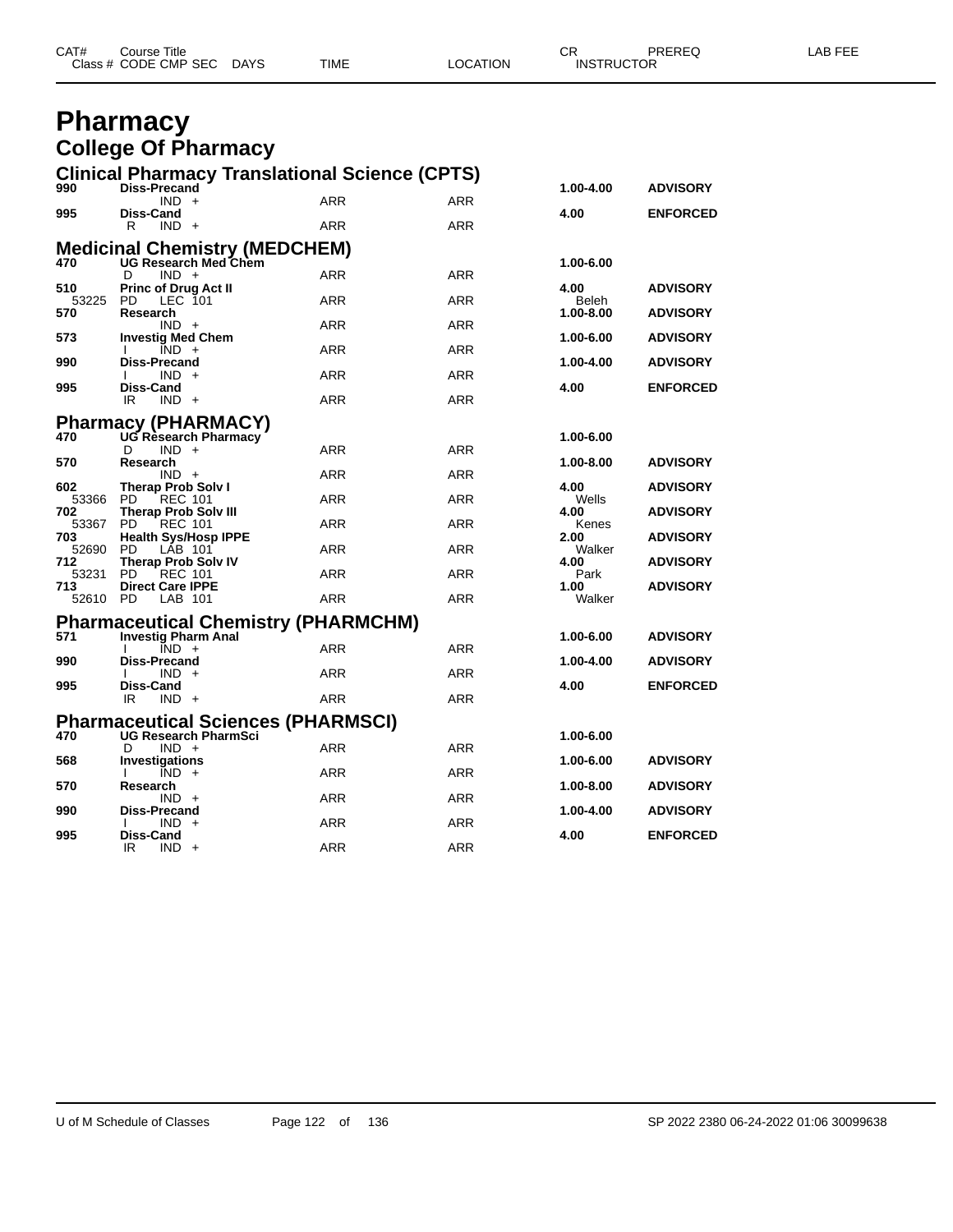## **Public Health Biostatistics Department**

|     | <b>Biostatistics (BIOSTAT)</b>              |            |            |               |                 |
|-----|---------------------------------------------|------------|------------|---------------|-----------------|
| 578 | <b>Practical Training</b>                   |            |            | 1.00-4.00     |                 |
|     | IND.<br>$+$                                 | <b>ARR</b> | <b>ARR</b> |               |                 |
| 820 | <b>Readings in Biostat</b>                  |            |            | 1.00-4.00     | <b>ADVISORY</b> |
| 850 | $IND +$<br>IR<br><b>Research in Biostat</b> | <b>ARR</b> | <b>ARR</b> | $2.00 - 4.00$ | <b>ADVISORY</b> |
|     | $IND +$<br>IR                               | <b>ARR</b> | <b>ARR</b> |               |                 |
| 990 | <b>Diss-Precand</b>                         |            |            | 1.00-4.00     | <b>ADVISORY</b> |
|     | $IND +$<br>IR                               | <b>ARR</b> | <b>ARR</b> |               |                 |
| 995 | <b>Diss-Cand</b>                            |            |            | 4.00          | <b>ENFORCED</b> |
|     | <b>IND</b><br>R                             | ARR        | <b>ARR</b> |               |                 |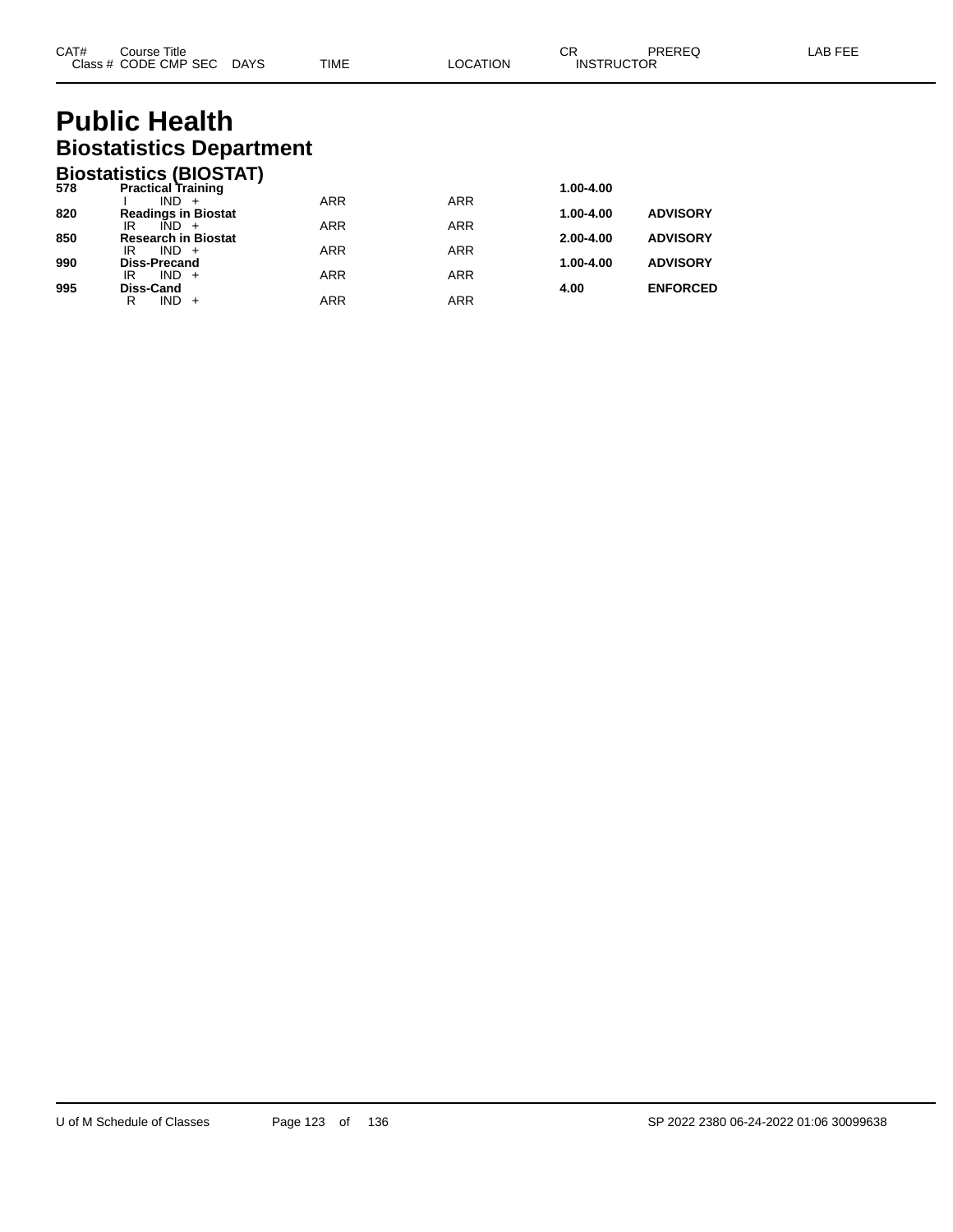| CAT#<br>Class | Title<br>′Jourse<br><b>CODE CMP SEC</b> | <b>DAYS</b> | <b>TIME</b> | <b>TION</b><br>ററ | ⌒冖<br>◡◠<br>JCTOR<br><b>INSTRI</b> | DDEDEC | AB F |
|---------------|-----------------------------------------|-------------|-------------|-------------------|------------------------------------|--------|------|
|               |                                         |             |             |                   |                                    |        |      |

# **Environmental Health Sciences**

|     |                                   | <b>Environmental Health Sciences (EHS)</b> |            |            |           |                 |
|-----|-----------------------------------|--------------------------------------------|------------|------------|-----------|-----------------|
| 697 | Readings                          |                                            |            |            | 1.00-3.00 | <b>ADVISORY</b> |
|     | IÑD<br>IR                         | $+$                                        | <b>ARR</b> | <b>ARR</b> |           |                 |
| 698 | Research<br><b>IND</b><br>ΙR      | $+$                                        | <b>ARR</b> | <b>ARR</b> | 1.00-6.00 | <b>ADVISORY</b> |
| 699 | <b>Masters Thesis</b>             |                                            |            |            | 1.00      | <b>ADVISORY</b> |
|     | $IND +$<br>IR                     |                                            | <b>ARR</b> | <b>ARR</b> |           |                 |
| 899 | <b>Adv Research</b>               |                                            |            |            | 1.00-6.00 | <b>ADVISORY</b> |
|     | $IND +$<br>IR                     |                                            | <b>ARR</b> | <b>ARR</b> |           |                 |
| 990 | <b>Diss-Precand</b><br>IND.<br>IR | $+$                                        | <b>ARR</b> | <b>ARR</b> | 1.00-4.00 | <b>ADVISORY</b> |
| 995 | <b>Diss-Cand</b>                  |                                            |            |            | 4.00      | <b>ENFORCED</b> |
|     | IND<br>IR                         |                                            | ARR        | <b>ARR</b> |           |                 |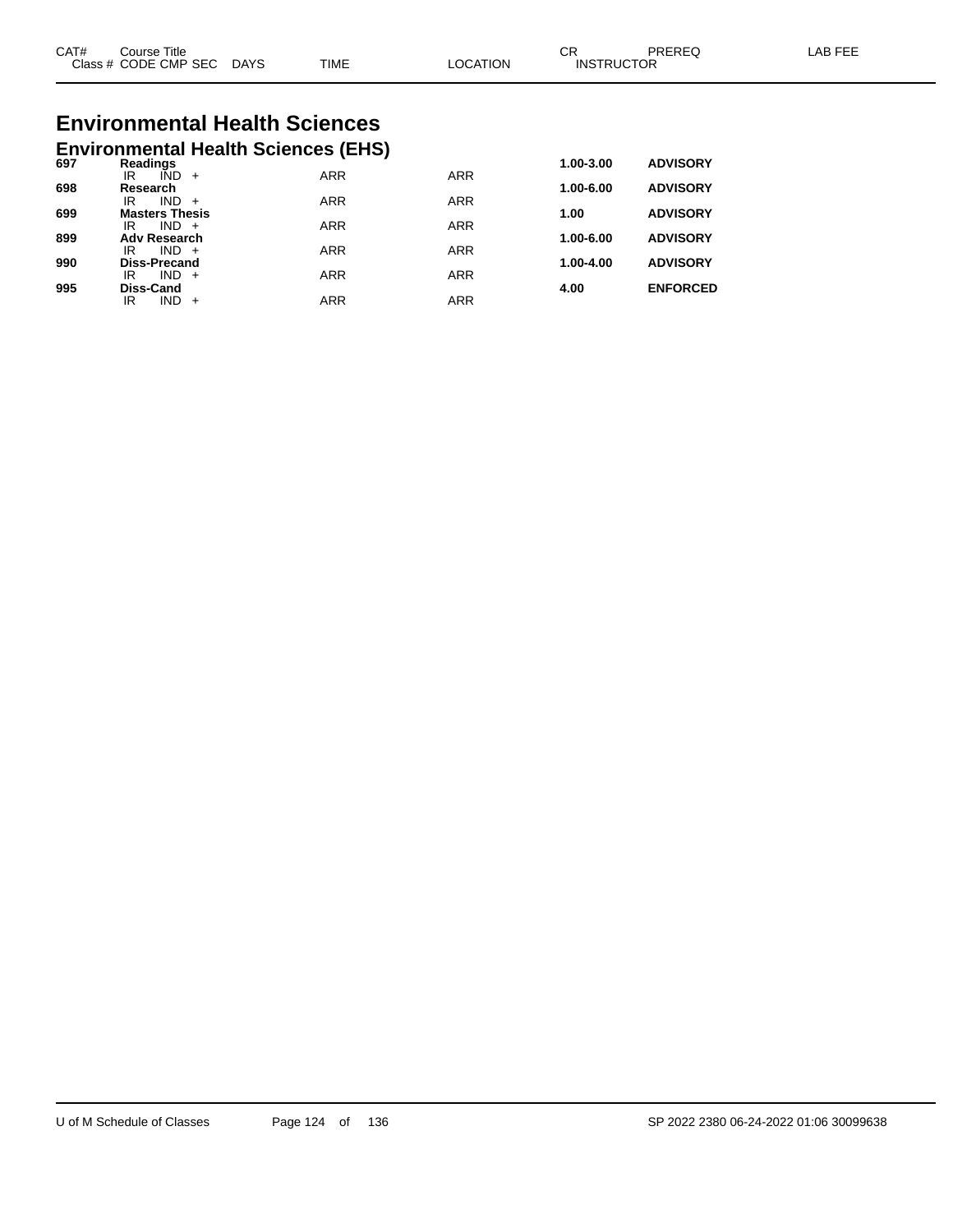| CAT# | <b>Course Title</b><br>Class # CODE CMP SEC DAYS                       | <b>TIME</b> | <b>LOCATION</b> | CR<br><b>INSTRUCTOR</b> | PREREQ          | LAB FEE |
|------|------------------------------------------------------------------------|-------------|-----------------|-------------------------|-----------------|---------|
|      | <b>Epidemiology Department</b>                                         |             |                 |                         |                 |         |
|      |                                                                        |             |                 |                         |                 |         |
|      | Epidemiology (EPID)<br>299 Independent Researd<br>Independent Research |             |                 | 1.00-3.00               |                 |         |
|      | $IND +$<br>D                                                           | <b>ARR</b>  | <b>ARR</b>      |                         |                 |         |
| 532  | <b>Adv Parasitol Lab</b>                                               |             |                 | 2.00-6.00               | <b>ADVISORY</b> |         |
|      | $IND +$<br>R                                                           | <b>ARR</b>  | <b>ARR</b>      |                         |                 |         |
| 546  | <b>Adv Virology</b><br>$IND +$<br>IR                                   | <b>ARR</b>  | <b>ARR</b>      | 2.00-6.00               | <b>ADVISORY</b> |         |
| 562  | <b>Adv Bacteriol Lab</b>                                               |             |                 | 2.00-6.00               | <b>ADVISORY</b> |         |
|      | $IND +$<br>IR                                                          | ARR         | ARR             |                         |                 |         |
| 565  | <b>Res Hosp&amp;Molecular</b>                                          |             |                 | 1.00-6.00               | <b>ADVISORY</b> |         |
| 604  | $IND +$<br>IR                                                          | ARR         | <b>ARR</b>      | 1.00-3.00               | <b>ADVISORY</b> |         |
|      | <b>Applications of EPID</b><br>$IND +$<br>IR                           | ARR         | <b>ARR</b>      |                         |                 |         |
| 624  | <b>Readings in Epid</b>                                                |             |                 | 1.00-3.00               | <b>ADVISORY</b> |         |
|      | IR<br>$IND +$                                                          | <b>ARR</b>  | <b>ARR</b>      |                         |                 |         |
| 890  | Doct Sem in Epid                                                       |             |                 | 1.00-2.00               | <b>ADVISORY</b> |         |
| 891  | $IND +$<br>IR<br><b>Adv Readings Epid</b>                              | <b>ARR</b>  | <b>ARR</b>      | 2.00                    | <b>ADVISORY</b> |         |
|      | $IND +$<br>IR                                                          | <b>ARR</b>  | <b>ARR</b>      |                         |                 |         |
| 970  | <b>Research Epid</b>                                                   |             |                 | 1.00-8.00               | <b>ADVISORY</b> |         |
|      | $IND +$<br>IR                                                          | ARR         | <b>ARR</b>      |                         |                 |         |
| 974  | <b>Res Epid Science</b>                                                |             |                 | 2.00-6.00               | <b>ADVISORY</b> |         |
| 990  | $IND +$<br>IR<br><b>Diss-Precand</b>                                   | <b>ARR</b>  | <b>ARR</b>      | 1.00-4.00               | <b>ADVISORY</b> |         |
|      | $IND +$<br>IR                                                          | <b>ARR</b>  | ARR             |                         |                 |         |
| 995  | Diss-Cand                                                              |             |                 | 4.00                    | <b>ENFORCED</b> |         |
|      | $IND +$<br>IR                                                          | <b>ARR</b>  | <b>ARR</b>      |                         |                 |         |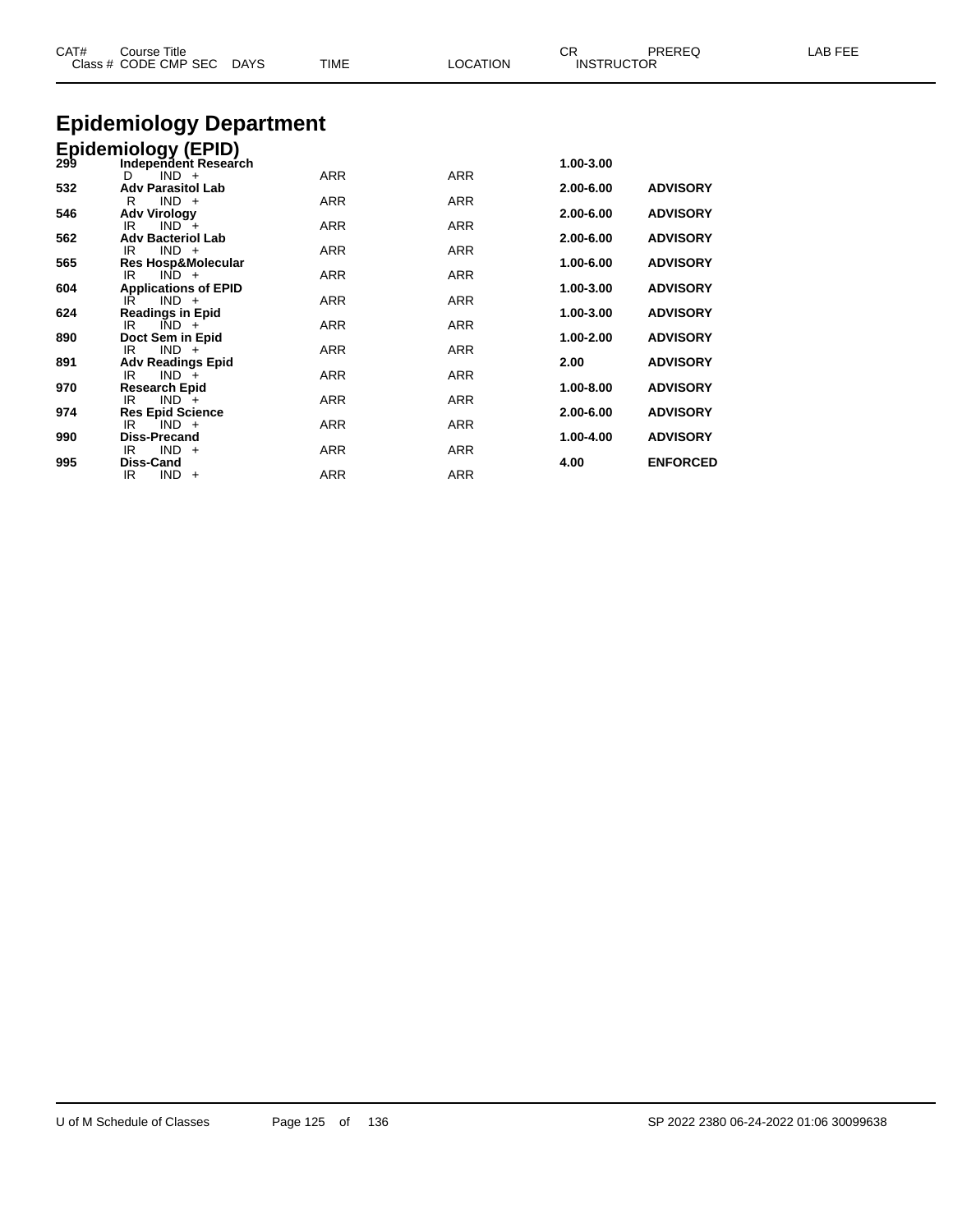| CAT# | Course Title .       |             |             |                | СF                | <b>PRERE</b> | AR FFF |
|------|----------------------|-------------|-------------|----------------|-------------------|--------------|--------|
|      | Class # CODE CMP SEC | <b>DAYS</b> | <b>TIME</b> | <b>OCATION</b> | <b>INSTRUCTOR</b> |              |        |

## **Health Management And Policy Health Management And Policy (HMP) 690 Readings 1.00-4.00 ADVISORY**

| งงบ | Readilius                 |            |            | 1.VV-4.VV     | <b>ADVIJURI</b> |
|-----|---------------------------|------------|------------|---------------|-----------------|
|     | IÑD<br>ΙR<br>$+$          | <b>ARR</b> | <b>ARR</b> |               |                 |
| 815 | <b>Readings</b>           |            |            | $1.00 - 4.00$ | <b>ADVISORY</b> |
|     | IND<br>IR                 | <b>ARR</b> | <b>ARR</b> |               |                 |
| 833 | <b>Research Topics</b>    |            |            | 3.00          | <b>ADVISORY</b> |
|     | R<br>IND.                 | <b>ARR</b> | <b>ARR</b> |               |                 |
| 835 | <b>Research Practicum</b> |            |            | $3.00 - 6.00$ | <b>ADVISORY</b> |
|     | $IND +$<br>IR             | <b>ARR</b> | <b>ARR</b> |               |                 |
| 990 | <b>Diss-Precand</b>       |            |            | $1.00 - 4.00$ | <b>ADVISORY</b> |
|     | $IND +$<br>IR             | <b>ARR</b> | ARR        |               |                 |
| 995 | Diss-Cand                 |            |            | 4.00          | <b>ENFORCED</b> |
|     | IND.<br>IR<br>$+$         | <b>ARR</b> | ARR        |               |                 |
|     |                           |            |            |               |                 |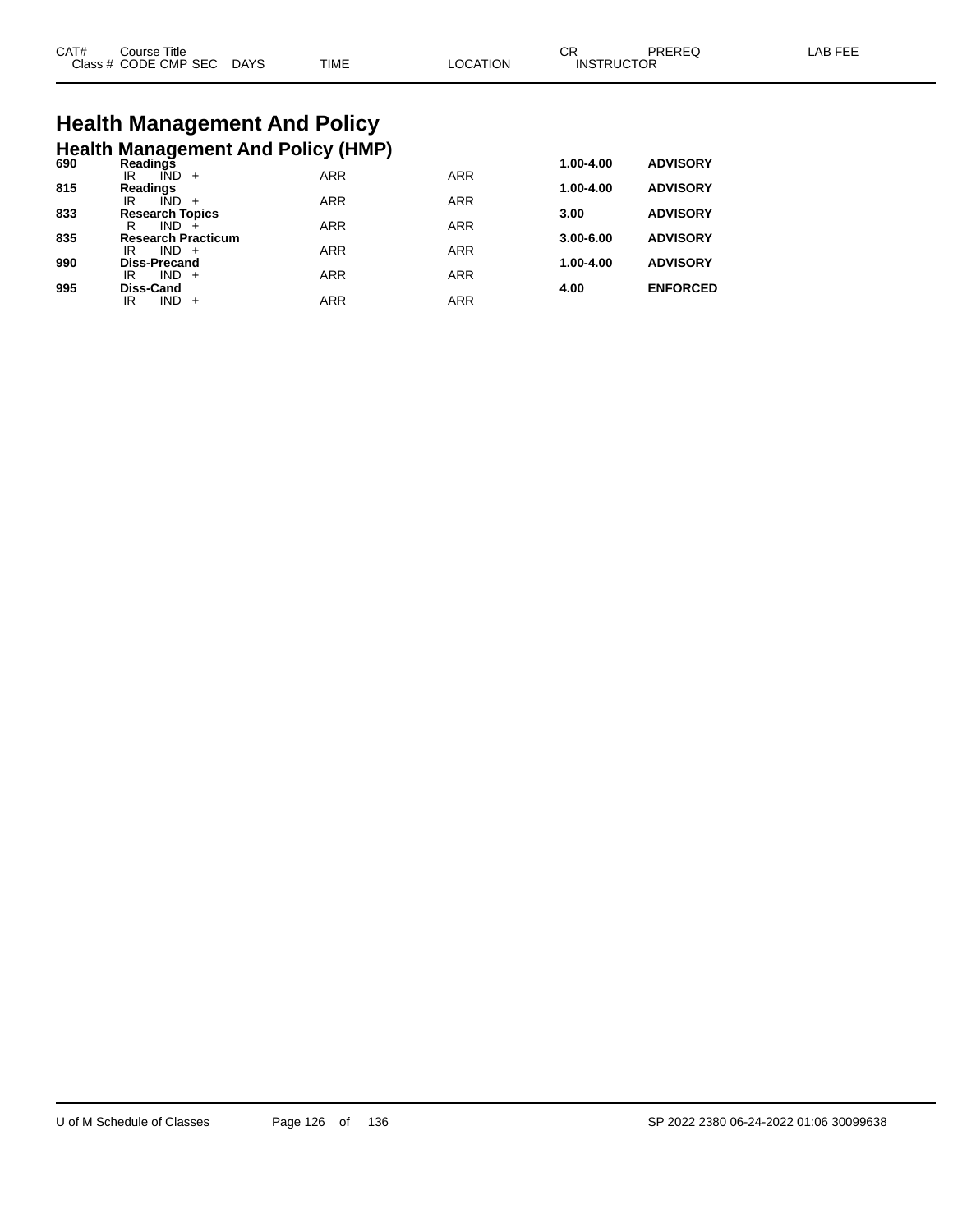| CAT# | Title<br>Course      |             |             |                | $\cap$<br>◡       | PREREQ | AR EEI |
|------|----------------------|-------------|-------------|----------------|-------------------|--------|--------|
|      | Class # CODE CMP SEC | <b>DAYS</b> | <b>TIME</b> | <b>OCATION</b> | <b>INSTRUCTOR</b> |        |        |

# **Health Behavior & Health Education Department**

|     |                           |         |                            | <b>Health Behavior And Health Education (HBEHED)</b> |            |               |                 |
|-----|---------------------------|---------|----------------------------|------------------------------------------------------|------------|---------------|-----------------|
| 625 | IR                        | $IND +$ | <b>Research Hith Behav</b> | <b>ARR</b>                                           | <b>ARR</b> | 2.00-4.00     | <b>ADVISORY</b> |
| 644 |                           |         | <b>Readings H Beh-Educ</b> |                                                      |            | $1.00 - 6.00$ | <b>ADVISORY</b> |
| 900 | IR<br>Research            | $IND +$ |                            | <b>ARR</b>                                           | <b>ARR</b> | $2.00 - 6.00$ | <b>ADVISORY</b> |
|     | IR                        | $IND +$ |                            | <b>ARR</b>                                           | <b>ARR</b> |               |                 |
| 990 | <b>Diss-Precand</b><br>IR | $IND +$ |                            | <b>ARR</b>                                           | <b>ARR</b> | 1.00-4.00     | <b>ADVISORY</b> |
| 995 | Diss-Cand                 |         |                            |                                                      |            | 4.00          | <b>ENFORCED</b> |
|     | ΙR                        | $IND +$ |                            | ARR                                                  | <b>ARR</b> |               |                 |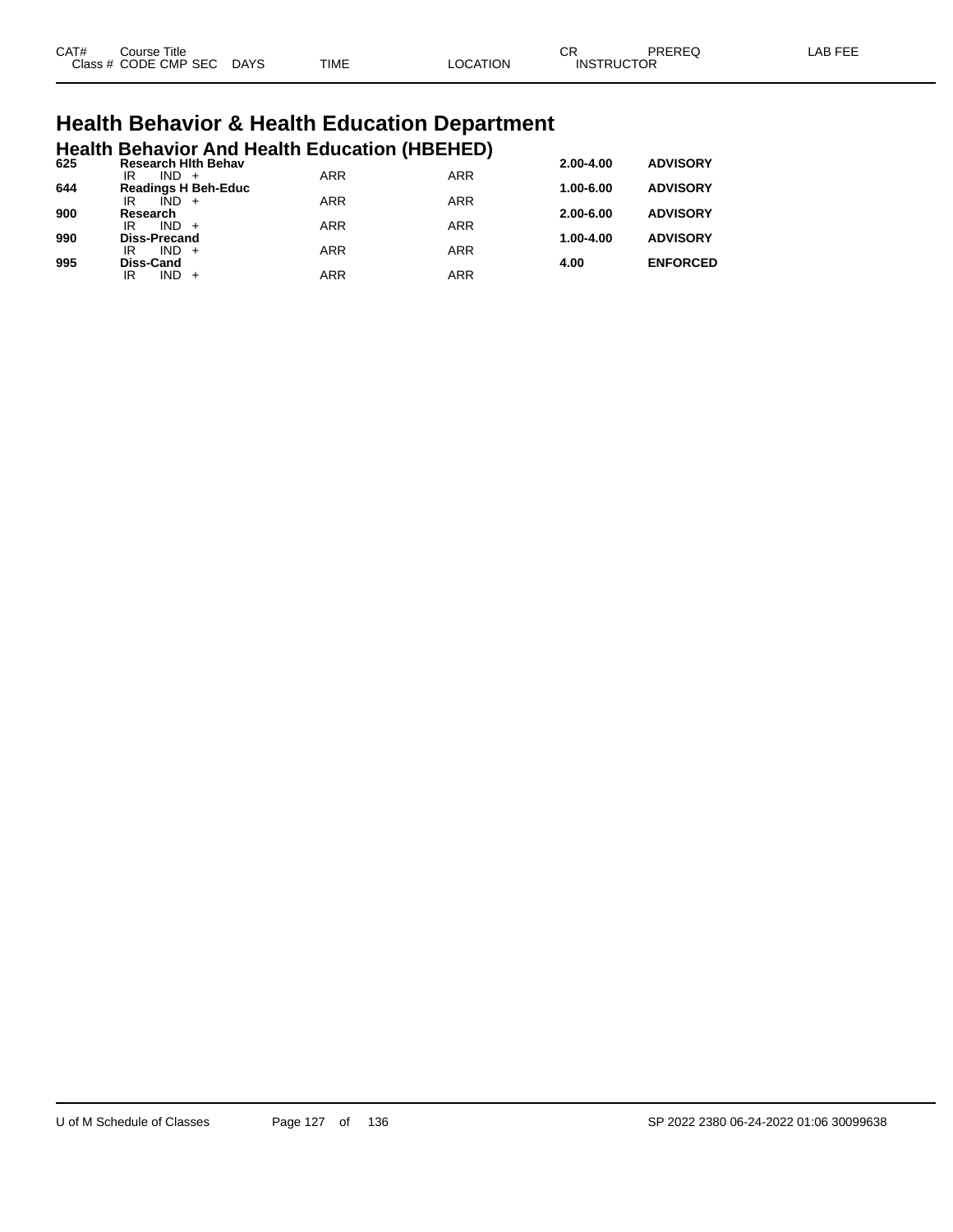| CAT# | Course Title         |             |             |          | ⌒冖<br>◡           | PREREQ | LAB FEE |
|------|----------------------|-------------|-------------|----------|-------------------|--------|---------|
|      | Class # CODE CMP SEC | <b>DAYS</b> | <b>TIME</b> | LOCATION | <b>INSTRUCTOR</b> |        |         |

#### **School Of Public Health**

| <b>Public Health (PUBHLTH)</b><br>Indepen Rèsearch PH<br>479 |     |     | 1.00-3.00 |
|--------------------------------------------------------------|-----|-----|-----------|
| IND.                                                         | ARR | ARR |           |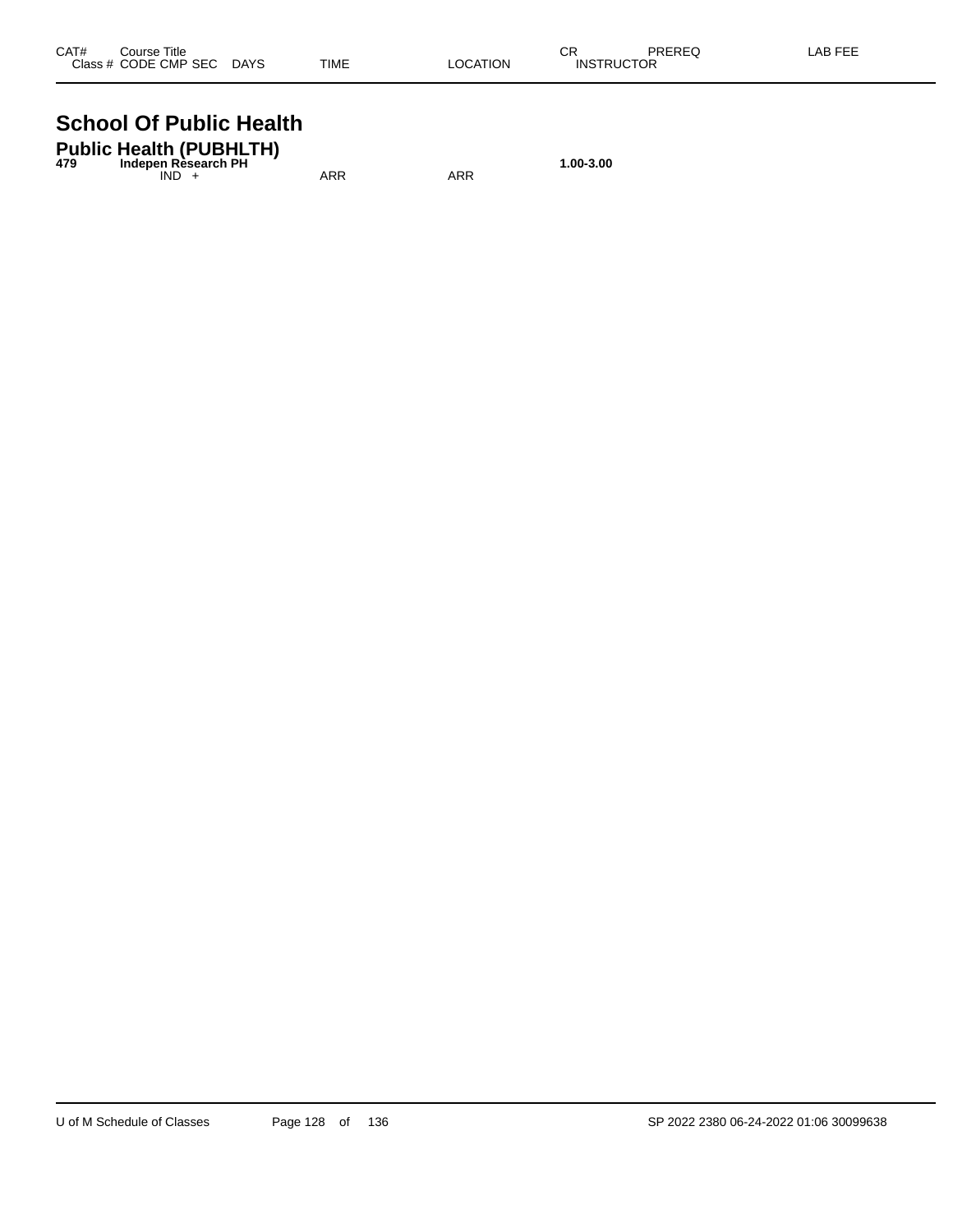## **Public Policy School Of Public Policy**

|     | <b>Public Policy (PUBPOL)</b>      |            |            |           |                 |
|-----|------------------------------------|------------|------------|-----------|-----------------|
| 490 | <b>Independent Study</b>           |            |            | 1.00-4.00 |                 |
|     | $IND +$                            | <b>ARR</b> | <b>ARR</b> |           |                 |
| 600 | <b>Directed Reading</b><br>$IND +$ | <b>ARR</b> | <b>ARR</b> | 1.00-6.00 | <b>ADVISORY</b> |
| 700 | <b>Directed Research</b>           |            |            | 1.00-6.00 | <b>ADVISORY</b> |
|     | $IND +$                            | <b>ARR</b> | <b>ARR</b> |           |                 |
| 990 | <b>Diss-Precand</b>                |            |            | 1.00-4.00 | <b>ADVISORY</b> |
| 995 | $IND +$<br>Diss-Cand               | <b>ARR</b> | <b>ARR</b> | 4.00      | <b>ENFORCED</b> |
|     | $IND +$<br>ΙR                      | <b>ARR</b> | ARR        |           |                 |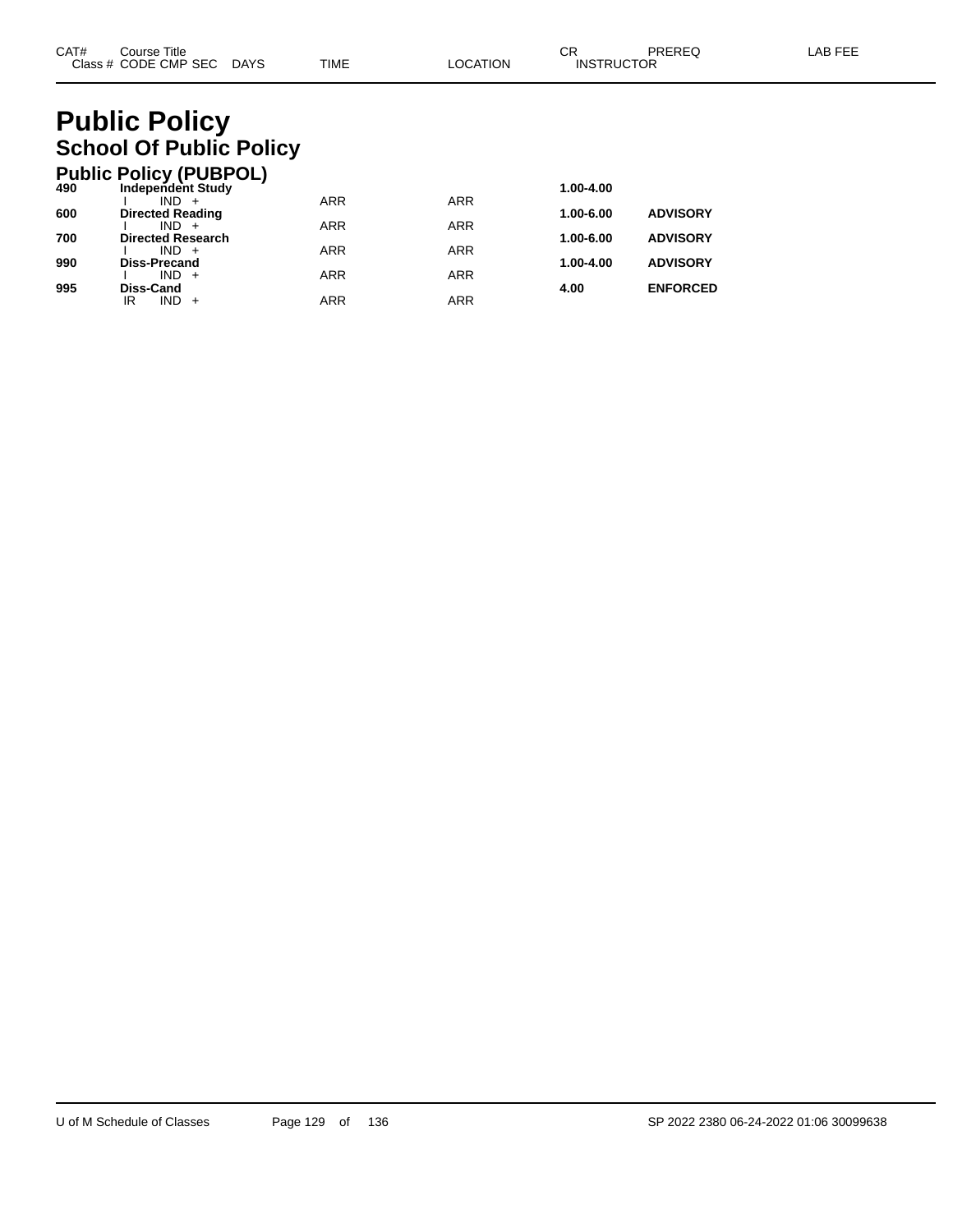## **Rackham Graduate School**

## **Chemical Biology (CHEMBIO) 599 Research Rotation 1.00-6.00**

52806 PD LAB 101 ARR ARR Xu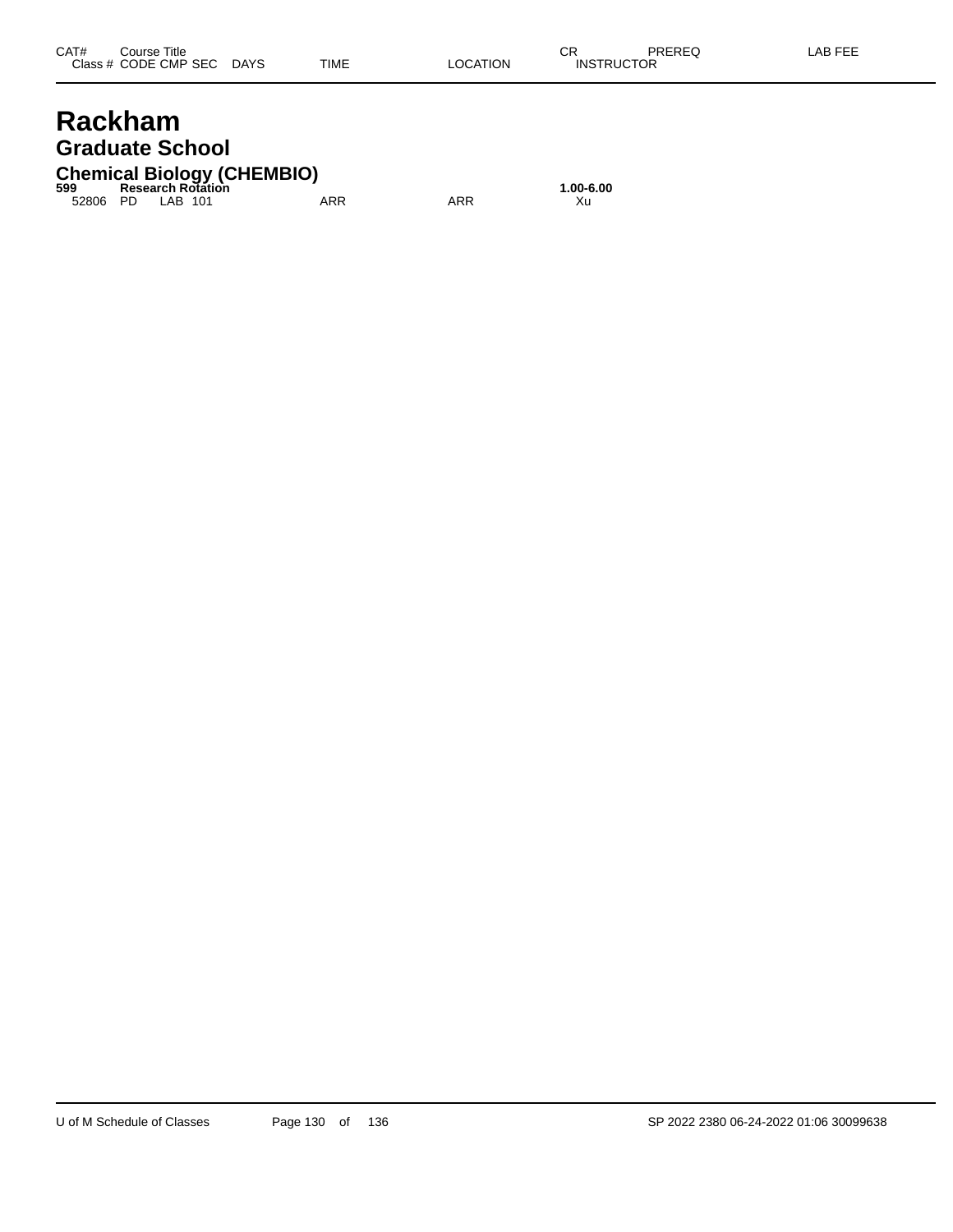## **Ross School of Business**

FRESHMEN MAY NOT ELECT ANY BUSINESS COURSES. 500 LEVEL COURSES OR ABOVE REQUIRE GRADUATE STANDING.

#### **School of Business Administration**

|                  | <b>Accounting (ACC)</b>                                                      |                    |                                |                           |                           |       |
|------------------|------------------------------------------------------------------------------|--------------------|--------------------------------|---------------------------|---------------------------|-------|
| 399              | Indep Study Project<br>$IND +$                                               | ARR                | ARR                            | 1.00-3.00                 | <b>ADVISORY</b>           |       |
| 534              | <b>Management Acctg</b>                                                      |                    |                                | 2.25                      | <b>ENFORCED</b>           | 46.00 |
| 534              | 53062 P RW REC 802<br>TН<br><b>Management Acctg</b>                          | 8-930PM            | <b>REMOTE</b>                  | 2.25                      | <b>ENFORCED</b>           | 46.00 |
|                  | <b>P RW REC 802</b><br>TН                                                    | 8-930PM            | <b>REMOTE</b>                  | Nagar                     |                           |       |
|                  | <b>P RW REC 802</b><br>TН<br><b>P RW REC 802</b><br>TH                       | 8-930PM<br>8-930PM | REMOTE<br><b>REMOTE</b>        |                           |                           |       |
| 750              | <b>Indep Study Project</b>                                                   |                    |                                | 1.00-3.00                 | <b>ADVISORY</b>           |       |
| 899              | $IND +$<br><b>Sem Acctg Issues</b>                                           | ARR                | ARR                            | 1.50                      | <b>ADVISORY</b>           |       |
| 52930<br>900     | <b>P RW SEM 101</b><br>W<br><b>Special Research</b>                          | 1-5PM              | <b>R0420 BUS</b>               | Nagar<br>1.00-6.00        |                           |       |
|                  | $IND +$                                                                      | ARR                | ARR                            |                           |                           |       |
| 990              | Diss-Precand<br>$IND +$                                                      | ARR                | ARR                            | 1.00-4.00                 | <b>ADVISORY</b>           |       |
| 995              | Diss-Cand<br>IR<br>$IND +$                                                   | ARR                | ARR                            | 4.00                      | <b>ENFORCED</b>           |       |
|                  |                                                                              |                    |                                |                           |                           |       |
| 225              | <b>Business Administration (BA)</b><br>ABIS                                  |                    |                                | 1.00                      | <b>ENFORCED</b>           |       |
| 52791            | <b>PIR</b><br><b>REC 101</b>                                                 | ARR                | ARR                            | Shark                     |                           |       |
| 325<br>52792 PIR | ABIS<br><b>REC 101</b>                                                       | ARR                | ARR                            | 1.00<br>Shark             | <b>ENFORCED</b>           |       |
| 399              | <b>Indep Study Project</b>                                                   |                    |                                | 1.00-3.00                 |                           |       |
| 525              | $IND +$<br>Ι.<br>ABIS                                                        | ARR                | ARR                            | 1.00                      | <b>ENFORCED</b>           |       |
| 52742 PIR        | <b>REC 101</b>                                                               | ARR                | ARR                            | Shark                     |                           |       |
| 535              | <b>Innovation Residency</b><br>53503 PRW REC 801                             | ARR                | ARR                            | 3.00<br>Johnson, Menon    | <b>ENFORCED</b>           | 36.00 |
|                  | 53504 P RW REC 802                                                           | ARR                | ARR                            | Johnson, Menon            |                           |       |
| 536<br>53401     | <b>Transform Residency</b><br>P R<br><b>REC 401</b><br>м                     | 8-930PM            | <b>REMOTE</b>                  | 1.50                      | <b>ENFORCED</b>           | 73.00 |
| 536              | <b>Transform Residency</b><br>РR<br><b>REC 401</b><br>MTW                    | 1-1AM              | ARR                            | 1.50<br>Beil              | <b>ENFORCED</b>           | 73.00 |
| 537              | <b>Global Strategy Res</b>                                                   |                    |                                | 3.00                      | <b>ENFORCED</b>           |       |
| 53505 PR<br>750  | <b>REC 801</b><br><b>Indep Study Project</b>                                 | ARR                | ARR                            | Williams, Wu<br>1.00-3.00 | <b>ADVISORY</b>           |       |
|                  | $IND +$                                                                      | ARR                | ARR                            |                           |                           |       |
|                  | <b>Business Communication (BCOM)</b>                                         |                    |                                |                           |                           |       |
| 399              | <b>Independent Study</b><br>$IND +$                                          | ARR                | ARR                            | 1.00-3.00                 |                           |       |
|                  |                                                                              |                    |                                |                           |                           |       |
| 300              | <b>Business Economics And Public Policy (BE)</b><br><b>Applied Economics</b> |                    |                                | 3.00                      | <b>ADVISORY, ENFORCED</b> | 48.00 |
| 52952            | <b>PRW REC 101</b><br>TTH                                                    | 1030-12PM          | R2210 BUS                      | Shwayder, Rao             |                           |       |
| 300              | <b>Applied Economics</b><br>P RW REC 101<br>МW                               | 130-3PM            | R2210 BUS                      | 3.00                      | <b>ADVISORY, ENFORCED</b> | 48.00 |
|                  | <b>P RW REC 101</b><br>MWF                                                   | 9-1030AM           | <b>R2210 BUS</b>               |                           |                           |       |
| 399              | <b>Indep Study Project</b><br>$IND +$                                        | ARR                | ARR                            | 1.00-3.00                 | <b>ADVISORY</b>           |       |
| 750              | <b>Indep Study Project</b>                                                   |                    |                                | 1.00-3.00                 | <b>ADVISORY</b>           |       |
| 900              | $IND +$<br><b>Special Research</b>                                           | ARR                | ARR                            | 1.00-6.00                 | <b>ADVISORY</b>           |       |
| 990              | $IND +$<br>$\mathbf{L}$<br>Diss-Precand                                      | <b>ARR</b>         | ARR                            | 1.00-4.00                 | <b>ADVISORY</b>           |       |
|                  | $IND +$                                                                      | <b>ARR</b>         | ARR                            |                           |                           |       |
| 995              | Diss-Cand<br>IR.<br>$IND +$                                                  | ARR                | ARR                            | 4.00                      | <b>ENFORCED</b>           |       |
|                  |                                                                              |                    |                                |                           |                           |       |
| 399              | <b>Business Law (BL)</b><br>Independent Study                                |                    |                                | 1.00-3.00                 |                           |       |
|                  | $IND +$                                                                      | <b>ARR</b>         | ARR                            |                           |                           |       |
| 533<br>53405     | <b>Bus Law &amp; Ethics</b><br><b>P RW REC 802</b><br>M                      | 8-930PM            | <b>REMOTE</b>                  | 2.25                      | <b>ENFORCED</b>           | 66.00 |
| 533              | <b>Bus Law &amp; Ethics</b>                                                  |                    |                                | 2.25                      | <b>ENFORCED</b>           | 66.00 |
|                  | <b>P RW REC 802</b><br>м<br><b>P RW REC 802</b><br>м                         | 8-930PM<br>8-930PM | <b>REMOTE</b><br><b>REMOTE</b> |                           | Hess, Oswald, Thomas      |       |
|                  | <b>P RW REC 802</b><br>м                                                     | 8-930PM            | <b>REMOTE</b>                  |                           |                           |       |

U of M Schedule of Classes Page 131 of 136 SP 2022 2380 06-24-2022 01:06 30099638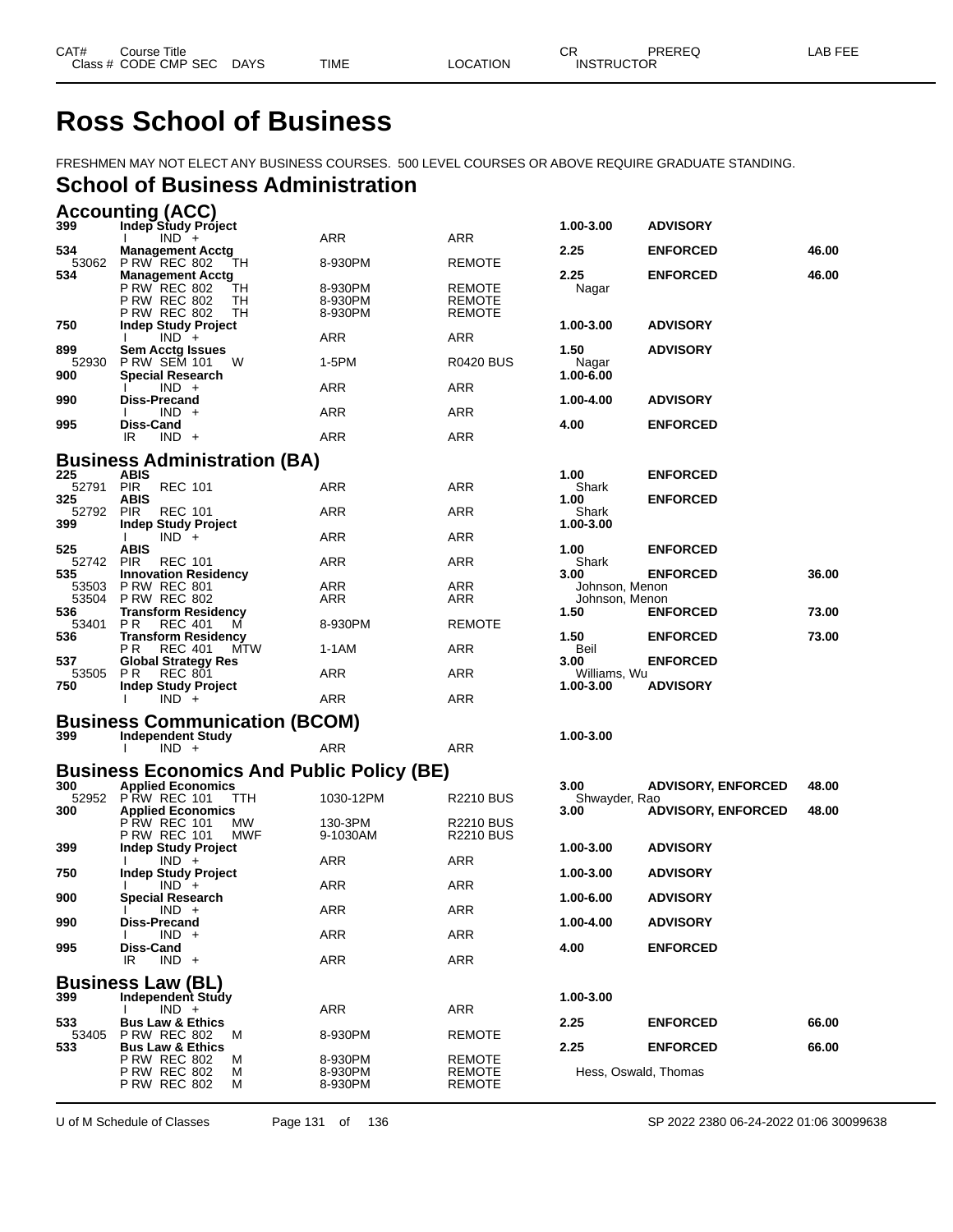| CAT#                | Course Title<br>Class # CODE CMP SEC<br><b>DAYS</b>                                                                                                                                                                                          | TIME                          | LOCATION                          | CR                          | PREREQ<br><b>INSTRUCTOR</b>        |        |
|---------------------|----------------------------------------------------------------------------------------------------------------------------------------------------------------------------------------------------------------------------------------------|-------------------------------|-----------------------------------|-----------------------------|------------------------------------|--------|
| 688<br>50029 PIR    | Washington Campus<br>REC 101<br>BL 688.451 is an off-site course taught in Washington, D.C. Only selected students receive permission to register.<br>For more information, contact rossgradacadadvising@umich.edu.<br>2018 Dates: May 14-18 | ARR                           | ARR                               | 3.00<br><b>Kress</b>        | <b>ENFORCED</b>                    |        |
| 750                 | <b>Entrepreneurial Studies (ES)</b><br><b>Indep Study Project</b><br>$IND +$<br>$\mathbf{I}$                                                                                                                                                 | ARR                           | ARR                               | 1.00-3.00                   | <b>ADVISORY</b>                    |        |
| 302<br>53493<br>399 | <b>Finance (FIN)</b><br><b>Making Fin Decisions</b><br>P RW LEC 101<br><b>TTH</b><br>Indep Study Project                                                                                                                                     | 3-6PM                         | R <sub>1220</sub> BUS             | 3.00<br>Carmel<br>1.00-3.00 | <b>ENFORCED</b><br><b>ADVISORY</b> | 63.00  |
| 533                 | $IND +$                                                                                                                                                                                                                                      | ARR                           | ARR                               | 2.25                        |                                    |        |
| 52957               | Finan Mgt<br><b>P RW REC 802</b><br>Т                                                                                                                                                                                                        | 8-930PM                       | <b>REMOTE</b>                     |                             | <b>ENFORCED</b>                    |        |
| 533                 | Finan Mgt<br><b>P RW REC 802</b><br>т<br>т<br>P RW REC 802<br>P RW REC 802<br>Т                                                                                                                                                              | 8-930PM<br>8-930PM<br>8-930PM | REMOTE<br>REMOTE<br><b>REMOTE</b> | 2.25<br>Kaul, Lei           | <b>ENFORCED</b>                    |        |
| 750                 | <b>Indep Study Project</b><br>$IND +$                                                                                                                                                                                                        | ARR                           | ARR                               | 1.00-3.00                   | <b>ADVISORY</b>                    |        |
| 900                 | Special Research<br>$IND +$                                                                                                                                                                                                                  | <b>ARR</b>                    | ARR                               | 1.00-6.00                   | <b>ADVISORY</b>                    |        |
| 990                 | Diss-Precand<br>$IND +$                                                                                                                                                                                                                      | ARR                           | ARR                               | 1.00-4.00                   | <b>ADVISORY</b>                    |        |
| 995                 | Diss-Cand                                                                                                                                                                                                                                    |                               |                                   | 4.00                        | <b>ENFORCED</b>                    |        |
|                     | $IND +$<br>R                                                                                                                                                                                                                                 | ARR                           | ARR                               |                             |                                    |        |
| 302                 | <b>Marketing (MKT)</b><br><b>Marketing Management</b>                                                                                                                                                                                        |                               |                                   | 3.00                        | <b>ENFORCED</b>                    | 130.00 |
| 52701<br>310        | <b>PRW REC 101</b><br>MW.<br><b>Fundmntls Sales Mgt</b>                                                                                                                                                                                      | $3-6$ PM                      | <b>R2310 BUS</b>                  | Li<br>3.00                  | <b>ENFORCED</b>                    |        |
| 52953<br>310        | <b>PRW REC 101</b><br>TTH<br><b>Fundmntls Sales Mgt</b>                                                                                                                                                                                      | 9-1030AM                      | <b>R2210 BUS</b>                  | Carter<br>3.00              | <b>ENFORCED</b>                    |        |
|                     | P RW REC 101<br>TTH<br>P RW REC 101<br><b>MWF</b>                                                                                                                                                                                            | 130-3PM<br>1030-12PM          | <b>R2210 BUS</b><br>R2210 BUS     |                             |                                    |        |
| 399                 | <b>Indep Study Project</b>                                                                                                                                                                                                                   |                               |                                   | 1.00-3.00                   | <b>ADVISORY</b>                    |        |
| 533                 | $IND +$<br><b>Marketing Management</b>                                                                                                                                                                                                       | ARR                           | ARR                               | 2.25                        | <b>ENFORCED</b>                    | 62.00  |
| 53402<br>533        | <b>P RW REC 802</b><br>- W<br><b>Marketing Management</b>                                                                                                                                                                                    | 8-930PM                       | <b>REMOTE</b>                     | 2.25                        | <b>ENFORCED</b>                    | 62.00  |
|                     | <b>P RW REC 802</b><br>W<br><b>P RW REC 802</b><br>W                                                                                                                                                                                         | 8-930PM<br>8-930PM            | <b>REMOTE</b><br><b>REMOTE</b>    |                             |                                    |        |
| 750                 | <b>P RW REC 802</b><br>W<br>Indep Study Project                                                                                                                                                                                              | 8-930PM                       | <b>REMOTE</b>                     | Sriram<br>1.00-3.00         | <b>ADVISORY</b>                    |        |
| 900                 | $IND +$                                                                                                                                                                                                                                      | ARR                           | ARR                               | 1.00-6.00                   | <b>ADVISORY</b>                    |        |
|                     | Special Research<br>$IND +$                                                                                                                                                                                                                  | ARR                           | ARR                               |                             |                                    |        |
| 990                 | Diss-Precand<br>$IND +$                                                                                                                                                                                                                      | ARR                           | ARR                               | 1.00-4.00                   | <b>ADVISORY</b>                    |        |
| 995                 | Diss-Cand<br>IR<br>$IND +$                                                                                                                                                                                                                   | <b>ARR</b>                    | ARR                               | 4.00                        | <b>ENFORCED</b>                    |        |
|                     | <b>Management and Organizations (MO)</b>                                                                                                                                                                                                     |                               |                                   |                             |                                    |        |
| 399                 | Indep Study Project<br>$IND +$                                                                                                                                                                                                               | ARR                           | ARR                               | 1.00-3.00                   | <b>ADVISORY</b>                    |        |
| 711<br>53403        | <b>High Stakes LDRSHP</b><br><b>P RW REC 801</b><br>W                                                                                                                                                                                        | 6-730PM                       | <b>REMOTE</b>                     | 2.25<br>Barger              | <b>ENFORCED</b>                    | 37.00  |
| 711                 | <b>High Stakes LDRSHP</b><br>P RW REC 801<br>W                                                                                                                                                                                               | 6-730PM                       | <b>REMOTE</b>                     | 2.25                        | <b>ENFORCED</b>                    | 37.00  |
|                     | P RW REC 801<br>W<br><b>P RW REC 801</b><br>w                                                                                                                                                                                                | 6-730PM<br>6-730PM            | <b>REMOTE</b><br><b>REMOTE</b>    |                             |                                    |        |
| 711<br>53404        | <b>High Stakes LDRSHP</b><br><b>P RW REC 802</b><br>W                                                                                                                                                                                        | 8-930PM                       | <b>REMOTE</b>                     | 2.25<br>Barger              | <b>ENFORCED</b>                    | 37.00  |
| 711                 | <b>High Stakes LDRSHP</b>                                                                                                                                                                                                                    |                               |                                   | 2.25                        | <b>ENFORCED</b>                    | 37.00  |
|                     | <b>P RW REC 802</b><br>W<br>P RW REC 802<br>W                                                                                                                                                                                                | 8-930PM<br>8-930PM            | <b>REMOTE</b><br><b>REMOTE</b>    |                             |                                    |        |
| 750                 | <b>P RW REC 802</b><br>w<br><b>Indep Study Project</b>                                                                                                                                                                                       | 8-930PM                       | <b>REMOTE</b>                     | 1.00-3.00                   | <b>ADVISORY</b>                    |        |
| 900                 | $IND +$<br>Special Research                                                                                                                                                                                                                  | ARR                           | ARR                               | 1.00-6.00                   | <b>ADVISORY</b>                    |        |
| 990                 | $IND +$<br>Diss-Precand                                                                                                                                                                                                                      | <b>ARR</b>                    | ARR                               | 1.00-4.00                   | <b>ADVISORY</b>                    |        |
| 995                 | $IND +$<br>Diss-Cand                                                                                                                                                                                                                         | <b>ARR</b>                    | <b>ARR</b>                        | 4.00                        | <b>ENFORCED</b>                    |        |
|                     | $IND +$<br>IR                                                                                                                                                                                                                                | <b>ARR</b>                    | ARR                               |                             |                                    |        |

U of M Schedule of Classes Page 132 of 136 SP 2022 2380 06-24-2022 01:06 30099638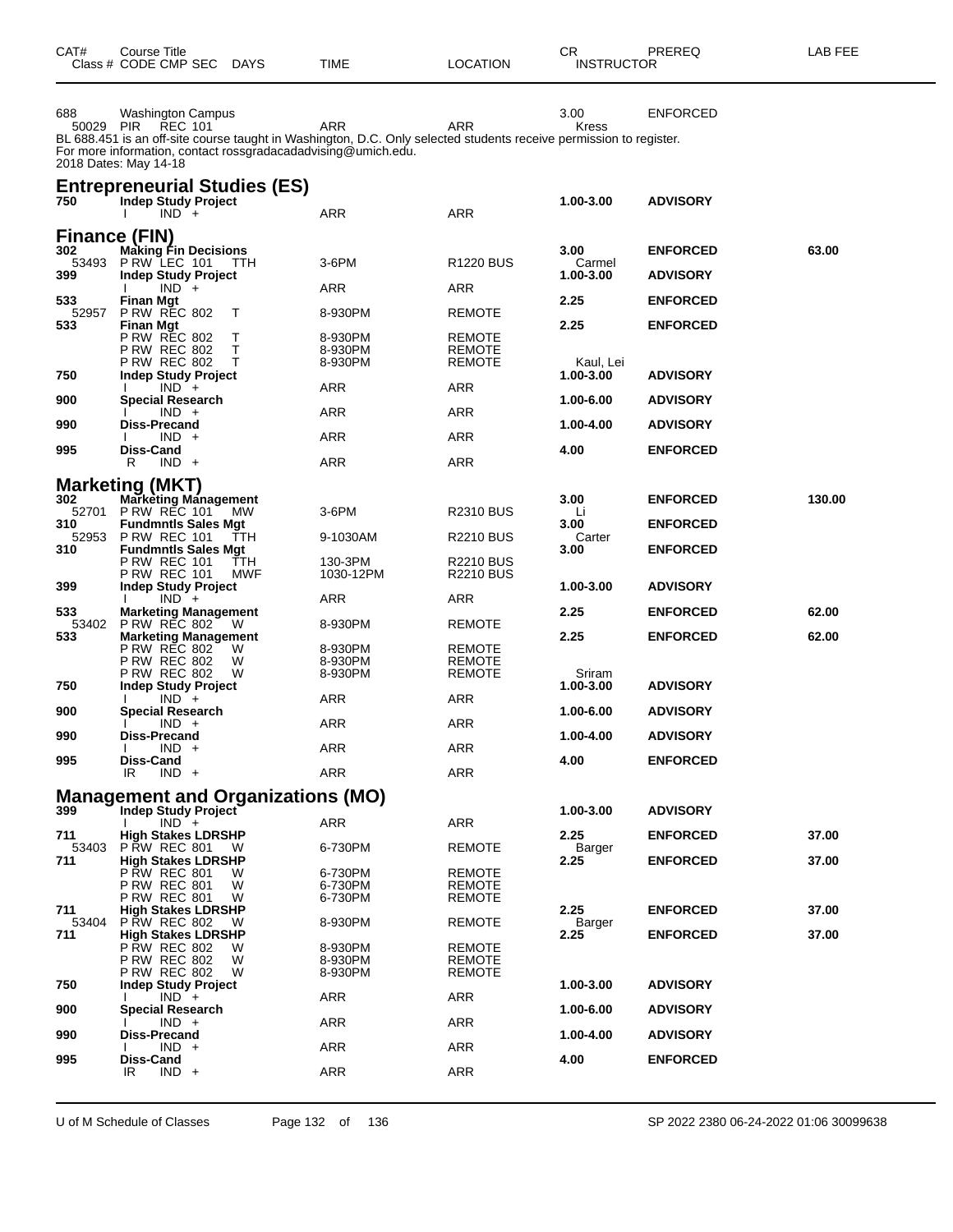| CAT#  | Course Title<br>Class # CODE CMP SEC DAYS         | TIME       | <b>LOCATION</b> | CR.<br><b>INSTRUCTOR</b> | <b>PREREQ</b>             | LAB FEE |
|-------|---------------------------------------------------|------------|-----------------|--------------------------|---------------------------|---------|
|       |                                                   |            |                 |                          |                           |         |
| 399   | Strategy (STRATEGY)<br><b>Indep Study Project</b> |            |                 | 1.00-3.00                | <b>ADVISORY</b>           |         |
|       | $IND +$                                           | <b>ARR</b> | ARR             |                          |                           |         |
| 750   | <b>Indep Study Project</b>                        |            |                 | 1.00-3.00                |                           |         |
|       | $IND +$                                           | ARR        | <b>ARR</b>      |                          |                           |         |
| 900   | <b>Doctoral Research</b>                          |            |                 | 1.00-6.00                |                           |         |
|       | $IND +$                                           | <b>ARR</b> | ARR             |                          |                           |         |
| 990   | <b>Diss-Precand</b>                               |            |                 | 1.00-4.00                |                           |         |
|       | $IND +$                                           | ARR        | ARR             |                          |                           |         |
| 995   | <b>Diss-Cand</b>                                  |            |                 | 4.00                     | <b>ENFORCED</b>           |         |
|       | $IND +$<br>IR                                     | <b>ARR</b> | ARR             |                          |                           |         |
|       | <b>Technology and Operations (TO)</b>             |            |                 |                          |                           |         |
| 399   | <b>Independent Study</b>                          |            |                 | 1.00-3.00                |                           |         |
|       | $IND +$                                           | <b>ARR</b> | <b>ARR</b>      |                          |                           |         |
| 685   | <b>Supply Chain Consult</b>                       |            |                 | 5.00                     |                           |         |
| 53189 | <b>REC 101</b><br>PI                              | ARR        | ARR             | Ahn                      |                           |         |
| 750   | <b>Independent Study</b>                          |            |                 | 1.00-3.00                |                           |         |
|       | $IND +$                                           | ARR        | ARR             |                          |                           |         |
| 995   | Diss-Candidacy                                    |            |                 | 4.00                     | <b>ADVISORY, ENFORCED</b> |         |
|       | $IND +$<br>R                                      | ARR        | <b>ARR</b>      |                          |                           |         |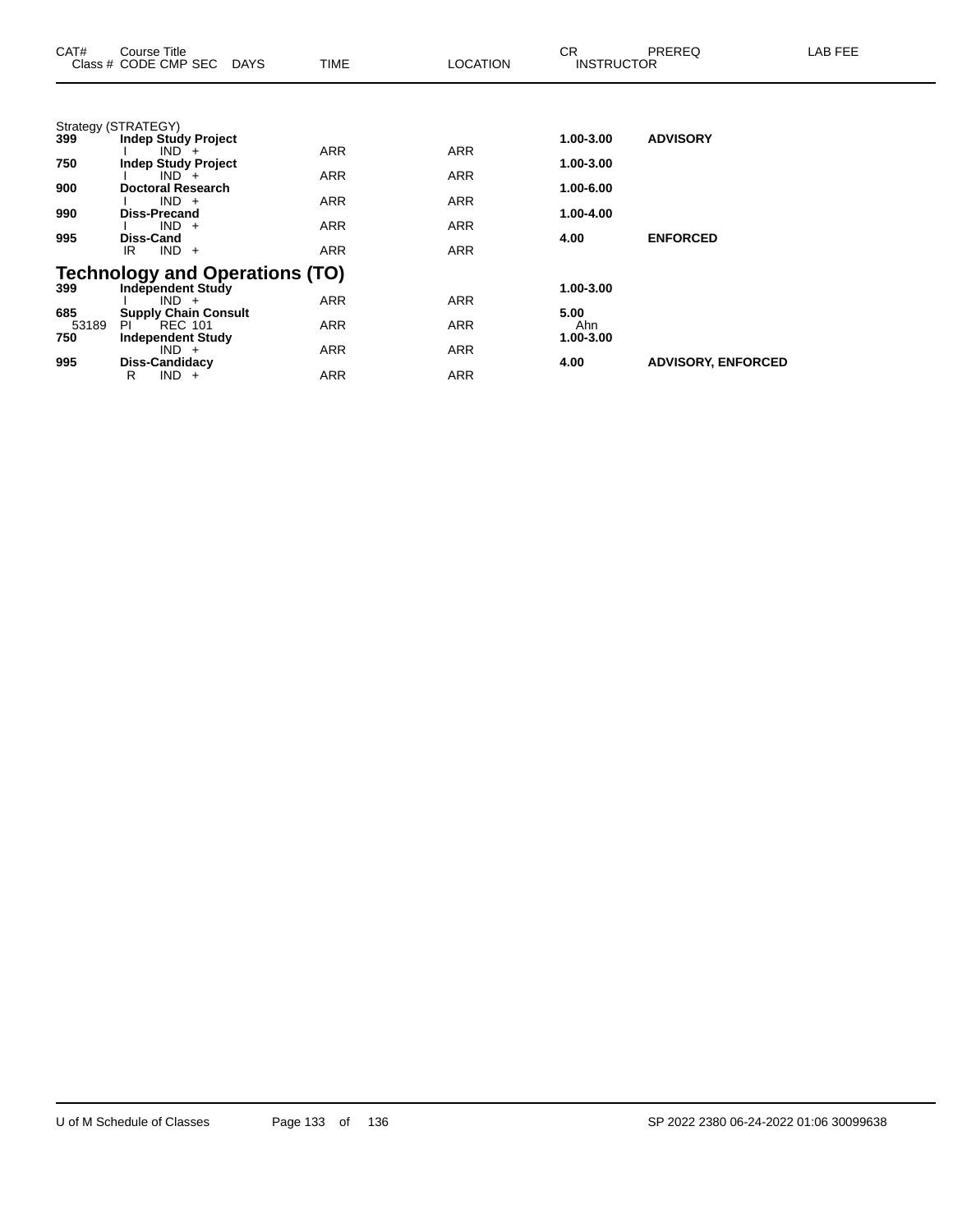| CAT# | Title<br>Course      |             |      |          | ◠г<br>◡⊓ | PREREQ            | AR FFF |
|------|----------------------|-------------|------|----------|----------|-------------------|--------|
|      | Class # CODE CMP SEC | <b>DAYS</b> | TIME | LOCATION |          | <b>INSTRUCTOR</b> |        |

## **Social Work School Of Social Work**

| Social Work (SW) |  |  |
|------------------|--|--|
|                  |  |  |

| 305          | <b>Comm Action Soc Chg</b>                           | 1-4PM      |            | 3.00                | <b>ADVISORY</b> |
|--------------|------------------------------------------------------|------------|------------|---------------------|-----------------|
| 52926<br>312 | - P<br>LEC 101<br>TTH<br><b>EnvirJus Org in Detr</b> |            | 1804 SSWB  | Eiler<br>3.00       |                 |
| 53198<br>517 | LEC 101<br>P<br>MW.<br><b>Ind Studies Aging</b>      | 10-1PM     | 142 LORCH  | Seales<br>1.00-3.00 | <b>ADVISORY</b> |
|              | $IND +$<br>I.                                        | ARR        | <b>ARR</b> |                     |                 |
| 518          | <b>Ind Studies Aging</b><br>$IND +$<br>I.            | <b>ARR</b> | ARR        | 1.00-3.00           | <b>ADVISORY</b> |
| 519          | Ind Stds Hum Behav                                   |            |            | 1.00-3.00           | <b>ADVISORY</b> |
| 520          | $IND +$<br>I.<br>Ind Stds Hum Behav                  | ARR        | <b>ARR</b> | 1.00-3.00           | <b>ADVISORY</b> |
| 523          | $IND +$<br>I.<br>Ind Stds Inperprac                  | <b>ARR</b> | <b>ARR</b> | 1.00-3.00           | <b>ADVISORY</b> |
|              | $IND +$                                              | <b>ARR</b> | ARR        |                     |                 |
| 524          | Ind Stds Inperprac<br>$IND +$<br>Ι.                  | ARR        | <b>ARR</b> | 1.00-3.00           | <b>ADVISORY</b> |
| 525          | Ind Stds Chid&Yth<br>$IND +$<br>I.                   | ARR        | <b>ARR</b> | 1.00-3.00           | <b>ADVISORY</b> |
| 526          | Ind Stds Chid&Yth                                    |            |            | 1.00-3.00           | <b>ADVISORY</b> |
| 532          | $IND +$<br>I.<br>Ind Stds Health                     | <b>ARR</b> | ARR        | 1.00-3.00           | <b>ADVISORY</b> |
| 533          | $IND +$<br>I.<br>Ind Stds Health                     | ARR        | <b>ARR</b> | 1.00-3.00           | <b>ADVISORY</b> |
|              | $IND +$<br>I.                                        | ARR        | <b>ARR</b> |                     |                 |
| 546          | Ind Stds SWPS<br>$IND +$<br>I.                       | <b>ARR</b> | ARR        | 1.00-3.00           | <b>ADVISORY</b> |
| 547          | Ind Stds SWPS<br>$IND +$<br>I.                       | ARR        | <b>ARR</b> | 1.00-3.00           | <b>ADVISORY</b> |
| 553          | Ind Stds Comm Org                                    |            |            | 1.00-3.00           | <b>ADVISORY</b> |
| 554          | $IND +$<br>I.<br>Ind Stds Comm Org                   | <b>ARR</b> | <b>ARR</b> | 1.00-3.00           | <b>ADVISORY</b> |
| 555          | $IND +$<br>I.<br>Ind Stds Comm & SS                  | <b>ARR</b> | ARR        | 1.00-3.00           | <b>ADVISORY</b> |
|              | $IND +$<br>I.                                        | ARR        | <b>ARR</b> |                     |                 |
| 556          | Ind Stds Comm & SS<br>$IND +$                        | <b>ARR</b> | <b>ARR</b> | 1.00-3.00           | <b>ADVISORY</b> |
| 566          | Ind Stds Mgt Hum S<br>$IND +$<br>I.                  | <b>ARR</b> | ARR        | 1.00-3.00           | <b>ADVISORY</b> |
| 567          | Ind Stds Mgt Hum S                                   | ARR        | <b>ARR</b> | 1.00-3.00           | <b>ADVISORY</b> |
| 576          | $IND +$<br>I.<br>Ind Stds Pol&Eval                   |            |            | 1.00-3.00           | <b>ADVISORY</b> |
| 577          | $IND +$<br>Ind Stds Pol&Eval                         | ARR        | <b>ARR</b> | 1.00-3.00           | <b>ADVISORY</b> |
| 581          | $IND +$<br>I.<br>Ind Stds Mntl Hith                  | <b>ARR</b> | ARR        | 1.00-3.00           | <b>ADVISORY</b> |
|              | $IND +$<br>I.                                        | ARR        | <b>ARR</b> |                     |                 |
| 582          | Ind Stds Mntl Hith<br>$IND +$<br>I.                  | ARR        | <b>ARR</b> | 1.00-3.00           | <b>ADVISORY</b> |
| 583          | Ind Std Research<br>$IND +$<br>I.                    | <b>ARR</b> | ARR        | 1.00-3.00           | <b>ADVISORY</b> |
| 584          | Ind Stds Research                                    |            |            | 1.00-3.00           | <b>ADVISORY</b> |
| 586          | $IND +$<br>I.<br><b>Ind Studies Eval</b>             | <b>ARR</b> | <b>ARR</b> | 1.00-3.00           | <b>ADVISORY</b> |
| 587          | $IND +$<br><b>Ind Studies Eval</b>                   | ARR        | <b>ARR</b> | 1.00-3.00           | <b>ADVISORY</b> |
|              | $IND +$<br>T                                         | ARR        | <b>ARR</b> |                     |                 |
| 598          | Ind Stds Soc Work<br>$IND +$<br>I.                   | ARR        | ARR        | 1.00-3.00           | <b>ADVISORY</b> |
| 599          | Ind Stds Soc Work<br>$IND +$                         | ARR        | ARR        | $1.00 - 3.00$       | <b>ADVISORY</b> |
| 801          | <b>Research Internship</b><br>$IND +$<br>л.          | ARR        | ARR        | 1.00-8.00           | <b>ADVISORY</b> |
| 802          | <b>Research Internship</b>                           |            |            | 1.00-8.00           | <b>ADVISORY</b> |
| 803          | $IND +$<br><b>Research Internship</b>                | ARR        | ARR        | 1.00-8.00           | <b>ADVISORY</b> |
| 900          | $IND +$<br><b>Prep Candidacy Eval</b>                | ARR        | ARR        | 1.00-8.00           | <b>ADVISORY</b> |
|              | $IND +$<br>I.                                        | ARR        | ARR        |                     |                 |
| 971          | <b>Directed Reading</b><br>$IND +$                   | ARR        | ARR        | 1.00-4.00           | <b>ADVISORY</b> |
| 972          | <b>Directed Reading</b><br>$IND +$<br>Ι.             | ARR        | ARR        | 1.00-4.00           | <b>ADVISORY</b> |
| 973          | <b>Directed Reading</b>                              |            |            | 1.00-4.00           | ADVISORY        |

U of M Schedule of Classes Page 134 of 136 SP 2022 2380 06-24-2022 01:06 30099638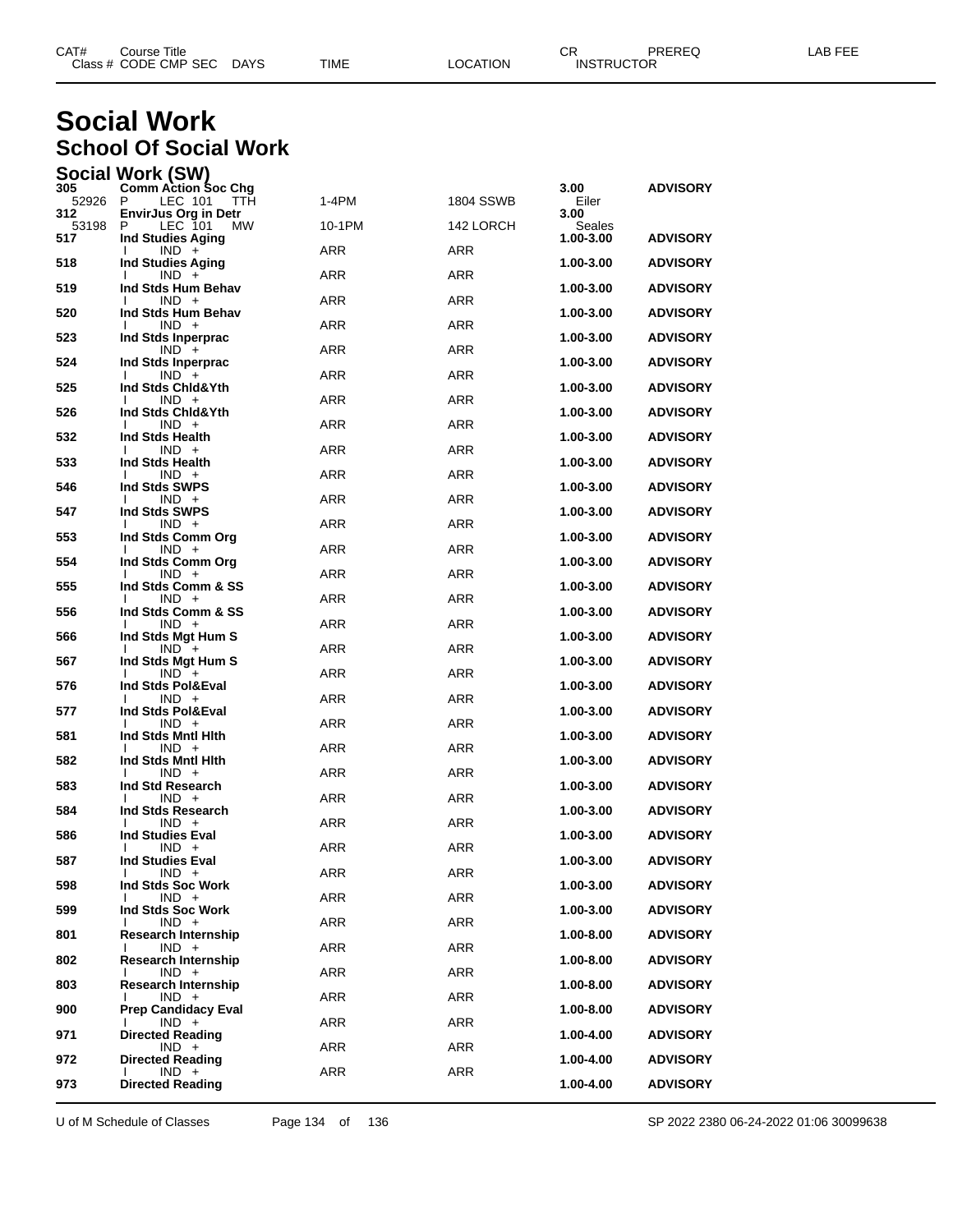| CAT# | Course Title<br>Class # CODE CMP SEC DAYS | <b>TIME</b> | <b>LOCATION</b> | <b>CR</b><br><b>INSTRUCTOR</b> | PREREQ          | <b>LAB FEE</b> |
|------|-------------------------------------------|-------------|-----------------|--------------------------------|-----------------|----------------|
|      |                                           |             |                 |                                |                 |                |
|      | $IND +$                                   | <b>ARR</b>  | <b>ARR</b>      |                                |                 |                |
| 974  | <b>Directed Reading</b>                   |             |                 | 1.00-4.00                      | <b>ADVISORY</b> |                |
| 975  | $IND +$<br><b>Directed Research</b>       | <b>ARR</b>  | <b>ARR</b>      | $1.00 - 4.00$                  | <b>ADVISORY</b> |                |
|      | $IND +$                                   | <b>ARR</b>  | <b>ARR</b>      |                                |                 |                |
| 976  | <b>Directed Research</b>                  |             |                 | 1.00-4.00                      | <b>ADVISORY</b> |                |
|      | $IND +$                                   | <b>ARR</b>  | <b>ARR</b>      |                                |                 |                |
| 977  | <b>Directed Research</b>                  |             |                 | 1.00-4.00                      | <b>ADVISORY</b> |                |
|      | $IND +$                                   | <b>ARR</b>  | <b>ARR</b>      |                                |                 |                |
| 978  | <b>Directed Research</b><br>$IND +$       | <b>ARR</b>  | <b>ARR</b>      | 1.00-4.00                      | <b>ADVISORY</b> |                |
| 990  | Diss-Precand                              |             |                 | 1.00-4.00                      | <b>ADVISORY</b> |                |
|      | $IND +$                                   | <b>ARR</b>  | <b>ARR</b>      |                                |                 |                |
| 995  | <b>Diss-Cand</b>                          |             |                 | 4.00                           | <b>ENFORCED</b> |                |
|      | $IND +$<br>IR                             | <b>ARR</b>  | <b>ARR</b>      |                                |                 |                |